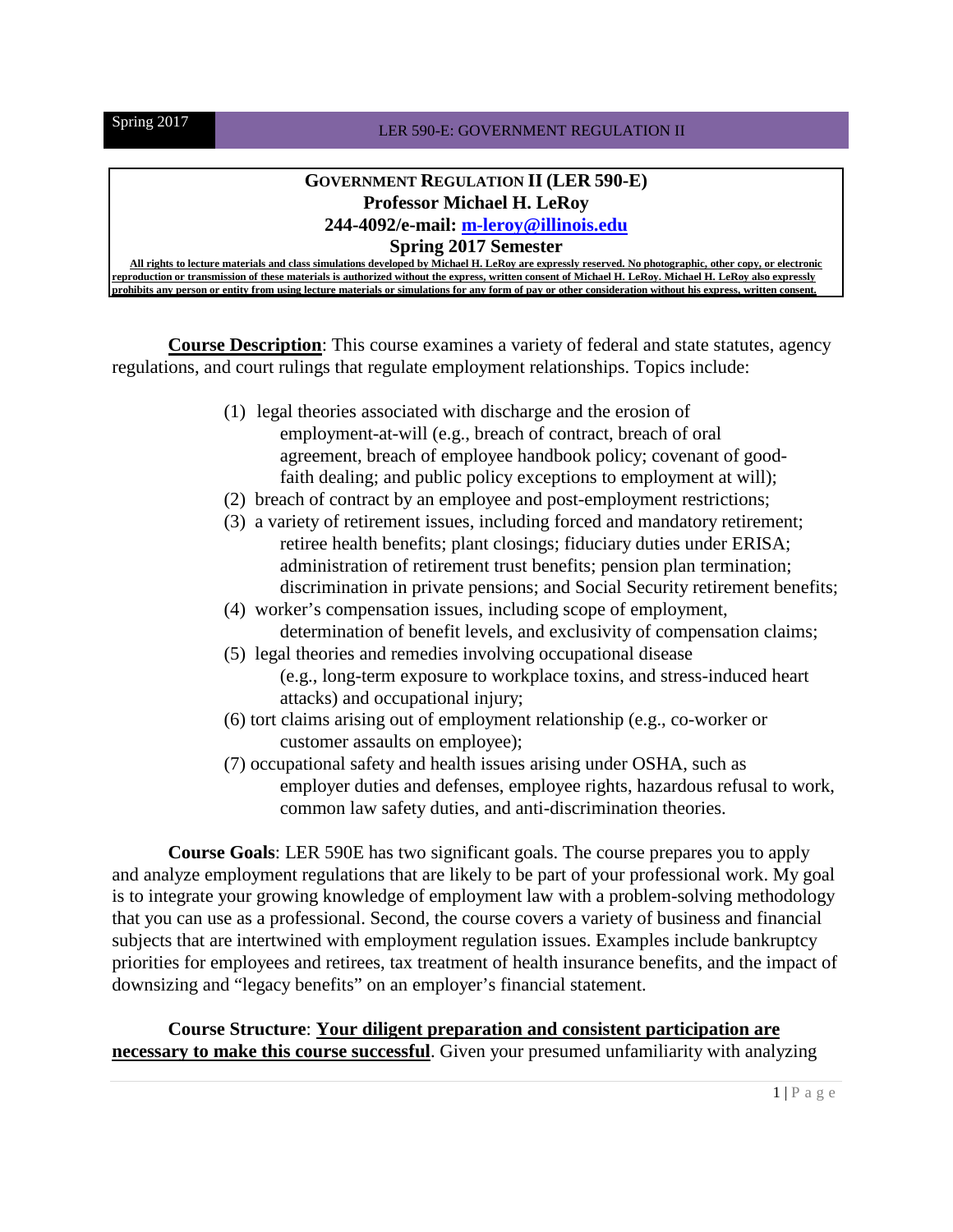legal issues, most classes will involve my presentation of lecture materials. As the semester progresses, however, you will be able to participate in more class discussions.

**Class attendance is necessary and absolutely required**. You **must** keep up with casebook readings. Experience shows, however, that you are unlikely to make sense of these materials on your own— at least for the first few classes. If you keep up with assignments **and** attend class regularly, you will learn a great deal by the end of the semester.

**Job Interviews**: I will excuse absences to interview for part or all of a class, provided that: (1) you give me advance notice of your anticipated absence (i.e., before you miss that class), and (2) your absences from class periods are not excessive. One to two absences for part or all of 1-2 class periods is not a problem, however, beyond that point, I believe absences begin to fall into the excessive range. I reserve the right to ask you and/or our placement office for verification of an ainterview.

**Other Reasons**: Consistent with UIUC Policy, I will excuse an absence for any of the following reasons, though I reserve the right to ask for documentation.

1.Prolonged illness or injury.

2.Life threatening or serious illness or injury of an immediate family member including parents, legal guardian, spouse/partner, siblings, children, or grandparents.

3.Death of a family member (See Student Bereavement Guidelines).

4.A student's religious beliefs, observances, and practices (all religions are accommodated).

5.A student serving as a volunteer emergency worker, as defined in the Volunteer Emergency Worker Job Protection Act.

6. If you have a short-term illness—flu, strep throat, and similar— I encourage you to miss class so as to avoid the risk of infecting others. I routinely excuse these absences.

### **Text**: **All readings are from Mark Rothstein and Lance Liebman, EMPLOYMENT LAW (8th ed.).**

**Grades**: To succeed in this course, you must devote regular thought to the materials you read. The readings seem short— about 30-50 pages per week.

**ASSIGNMENTS**: Read every assignment **at least twice—** once, to become familiar with the issues and concepts, and a second time to delve into materials more carefully. You will have weekly writing assignments on course readings.

**You are required to submit a written assignment every week**. See below for details. Send your paper to [m-leroy@illinois.edu.](mailto:m-leroy@illinois.edu) **Be sure to put this exact heading in the subject line**: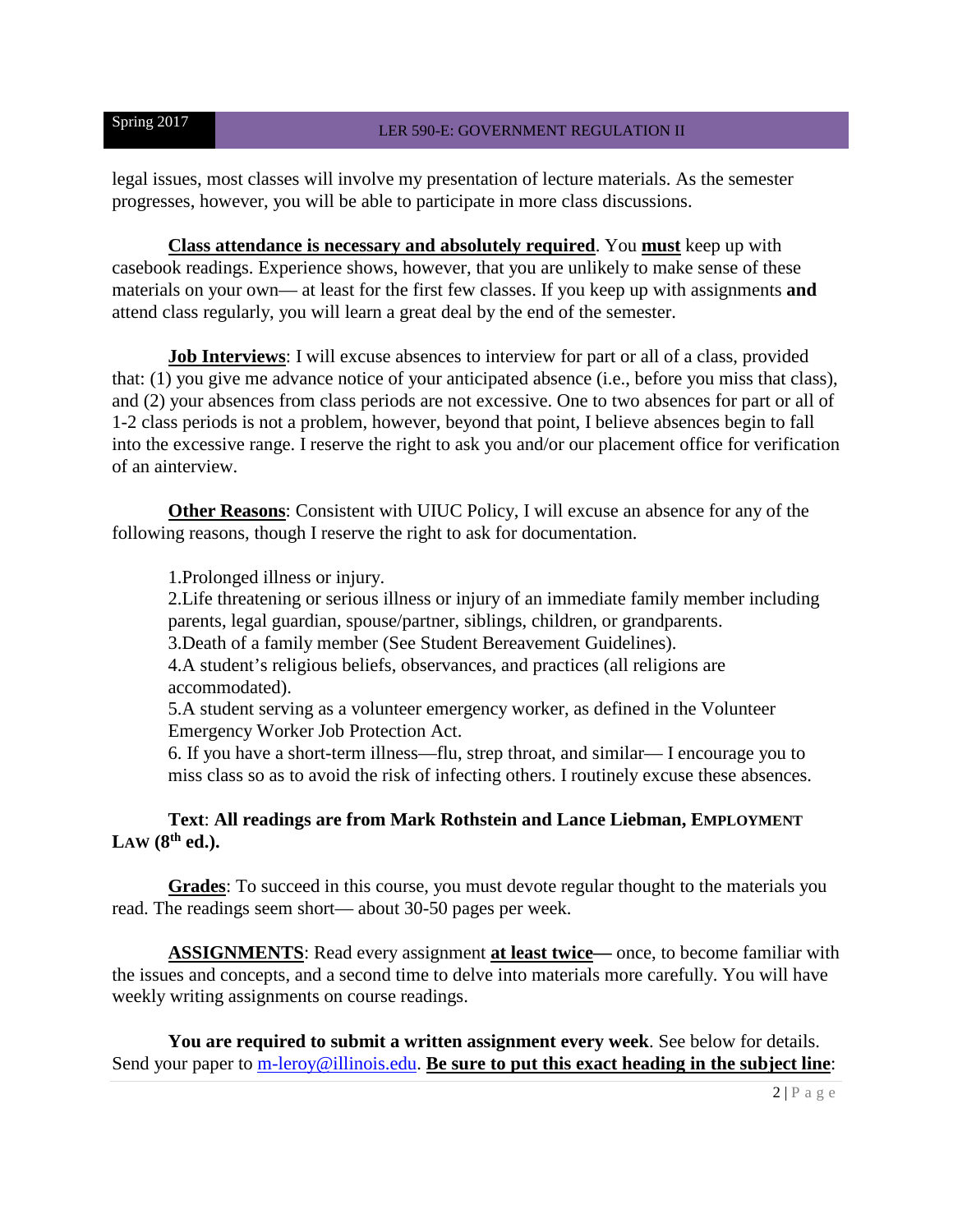### **LER 590E**.

**Repeat: Be sure to put this exact heading in the subject line: LER 590E. This will enable me to count your work as timely submitted.**

You should write one page (or more) per case that summarizes the following material:

- 1. **What is the legal issue?**
- 2. **What are the main facts of the case?**
- 3. **What is the court's ruling? How did the court justify its ruling?**
- 4. **Where there is a dissenting opinion, summarize its conclusion and reasoning. In general, devote one page per case. Use standard font, spacing, and margins.**
- 5. **Incorporate key quotes and specific references to statutes.**

There is no penalty for exceeding the one-page guideline for each case, or using single spaced formats. Excellent summaries are often longer than one page.

### **GRADES**:

**Attendance (10% of your course grade)**: An attendance roster will be circulated at the beginning, and at the end, of every class.

**Class Participation (10% of your course grade)**: The course is discussion-based. While some students are talkative and others are shy, there is an expectation that all students will contribute to the exchange of ideas, questions, and information.

- You will sign the roster each week that you attend class (twice, assuming that you do not leave class early).
- Falsification of a signature will result in academic discipline.

If you must be absent or leave class early, e-mail your justification to me before the start of class. I will not approve or disapprove an absence or tardy, but will take into account your reason(s), and overall track record, when I calculate this part of your grade at the end of the semester.

**NOTE: Do not take risks with your health or ours. If you do not feel well enough to attend class, stay home or seek treatment. Send me an e-mail. Your absence will be excused.**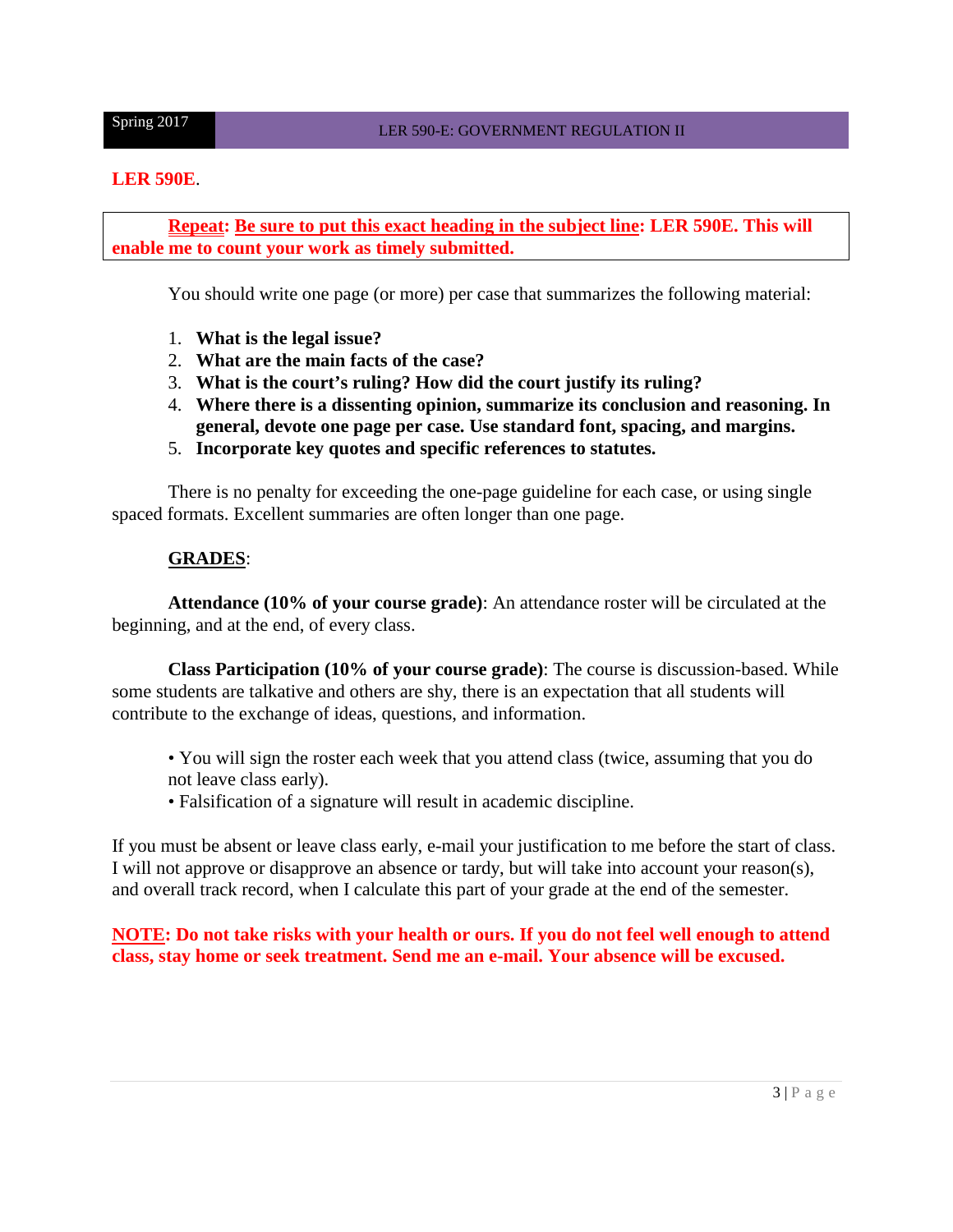

**Weekly Assignments (80% of your course grade)**: You will be responsible for submitting a weekly assignment before the start of every class. **A typical assignment will be 4 or 5 cases**.

### Grading for weekly assignments has two components: **Regularity**, and **Quality**. **Each component counts 40% toward your course grade.**

**Regularity (40%):** If you submit 13 out of 14 assignments on time (but miss once because of a heavy midterm schedule in other courses), this part of your course grade will still be an "A." In other words, if you are ill, or swamped by a group project, or out of town on an interview— or whatever the reason— there is no need to discuss the matter with me. *However, if you miss two timely submissions, this component will drop to a C [not an A- nor a B+, etc.]; 3 missed assignments, to a D; 4 or more missed assignments, to an F). Also, a sloppy, incomplete, lazy, or poorly written assignment will count as unacceptable.*

**Quality of Submission (40%):** As each week passes, you will copy your weekly assignment into a compiled or cumulative Word file.

For example, if your name is Mary Jones, name the file something such as "Mary Jones 590E Compilation."

Each week, make an electronic copy of your weekly assignments, and paste them into this expanding file. In sum, the purpose of this document is to **correct** and **add useful detail** to the weekly assignment. More specifically, the compiled document aims to:

- improve and deepen your initial understanding of case materials
- create a cumulative document that prepares you for the final exam
- learn continuously, and de-emphasize "cramming" as a learning strategy
- learn how to improve a first draft into a much better, final submission
- go to your first job with a useful reference tool that you created and understand

**Pay attention to this guidance**: If you are spending several hours every week on the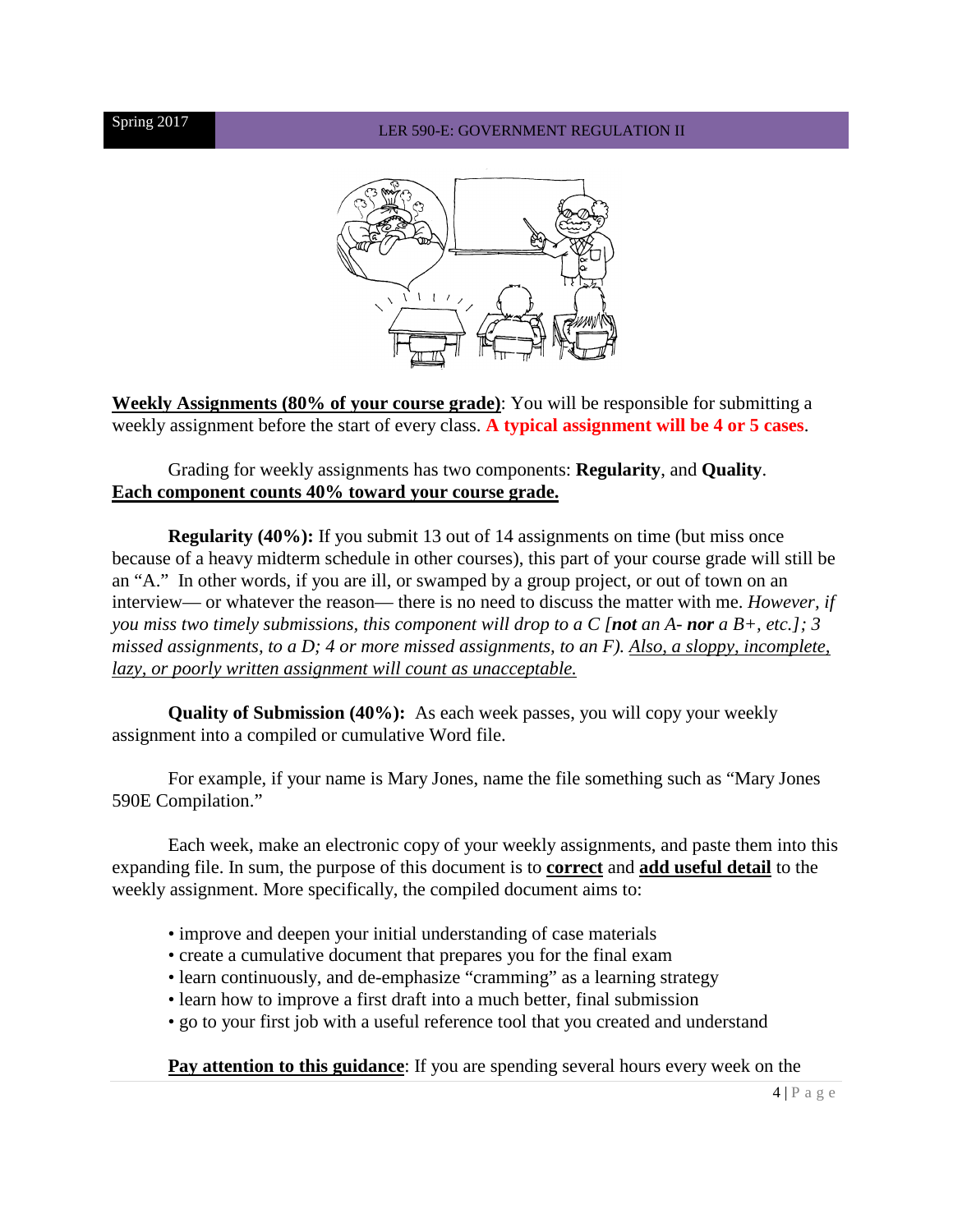compiled file, something is wrong. I suggest about 30 minutes each week. Try to do this in class (**yes, it is okay to do this in class**), or shortly after class while the material is fresh in your mind.

You will be in class and realize that you misunderstood a particular case. You are not penalized for this problem in your weekly assignment; **but you are expected to correct the misunderstanding in the compiled document**.

Also, you will see more meaning in certain passages that meant little or nothing to you when you did the weekly summary. The compiled document should contain this addition to your original weekly submission.

In sum, the compiled document is simply a running record of all your weekly assignments; and it differs from the weekly assignments only slightly or moderately to include corrections and richer detail. I suggest that you save assignments to a thumb-drive or other external source in case you have a hard drive failure. I receive a remarkable number (2-3 per semester) of student e-mails that complain about sudden hard disk (or similar memory device) failures shortly before assignments are due. **You are on notice to keep a running copy of your compiled document so that if you have a computer problem near the end of the semester, you are able to present this copied file to me upon request**.

This part of your course grade will be substantively graded at the end of the semester. Papers are graded using these criteria: (a) comprehension, (b) accuracy, (c) support for conclusions in footnotes,<sup>[1](#page-4-0)</sup> (d) length (including word count), (e) grammar, and (f) spelling.

Some students have never used the footnoting feature in Word. To create a footnote, look at the top of the toolbar and locate "References" on the menu. The footnote option is at the top, left-hand side of the task bar. Click on "Insert Footnote." Word will place footnotes at the end of each page. If you need help with this feature, please ask me— I am happy to help you.

### **Class Rules**:

<span id="page-4-0"></span><sup>&</sup>lt;sup>1</sup> Quote or cite to cases in the book in this manner: *Casename*, p. \_\_\_. If citing to an online case, cite the name and page number, too. Citations to lectures are also permitted. *E.g*., *Lecture/Discussion* (February 21, 2015).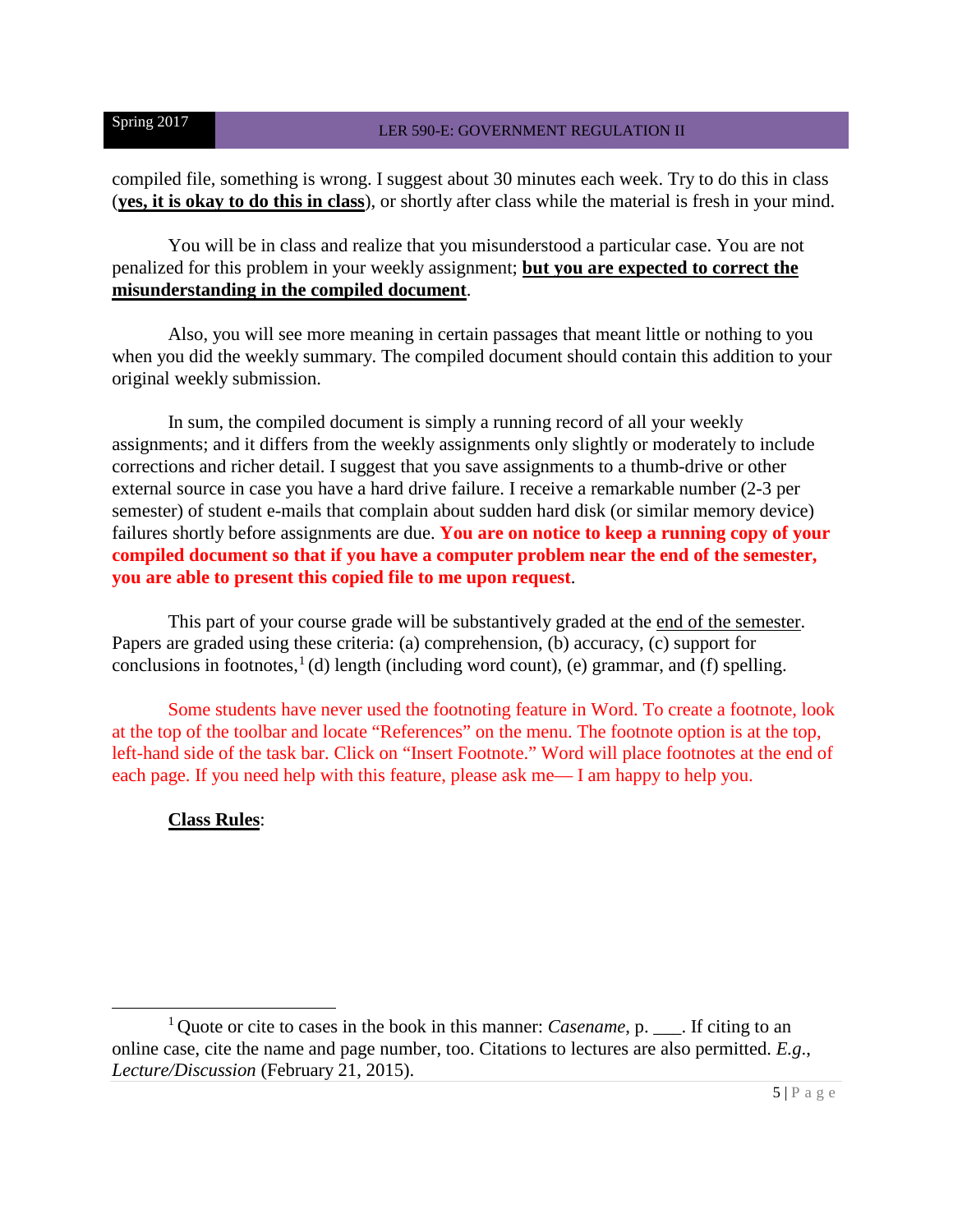

● Please set your cell phone to silent mode.

● Do not text, check Facebook or similar in class. **It distracts me when I lose eye contact with you**.

● Food: Eating and drinking in class is permitted. Just be polite about your space, and do not inconvenience or gross-out your neighbors. Also, you must clean-up after yourself.

• Bathroom Breaks: We will break during the class meeting, but if you need to leave ahead of time, do not sit in class and wait for me. Please feel free to step out as needed.

● Leaving Early, Arriving Late: You might have a legitimate reason to leave early or arrive late. Just let me know, and follow up in an e-mail so I have a record when I do course grades. **However, if you are late or leave early without good cause, you will be counted as absent for the class**.

**Office Hours: I promise to make myself readily available to you upon request.** Please call (244-4092) or e-mail me for an appointment, and suggest times.

**Concluding Thought**: *My hope is that you will find this course among the most valuable in your professional education*.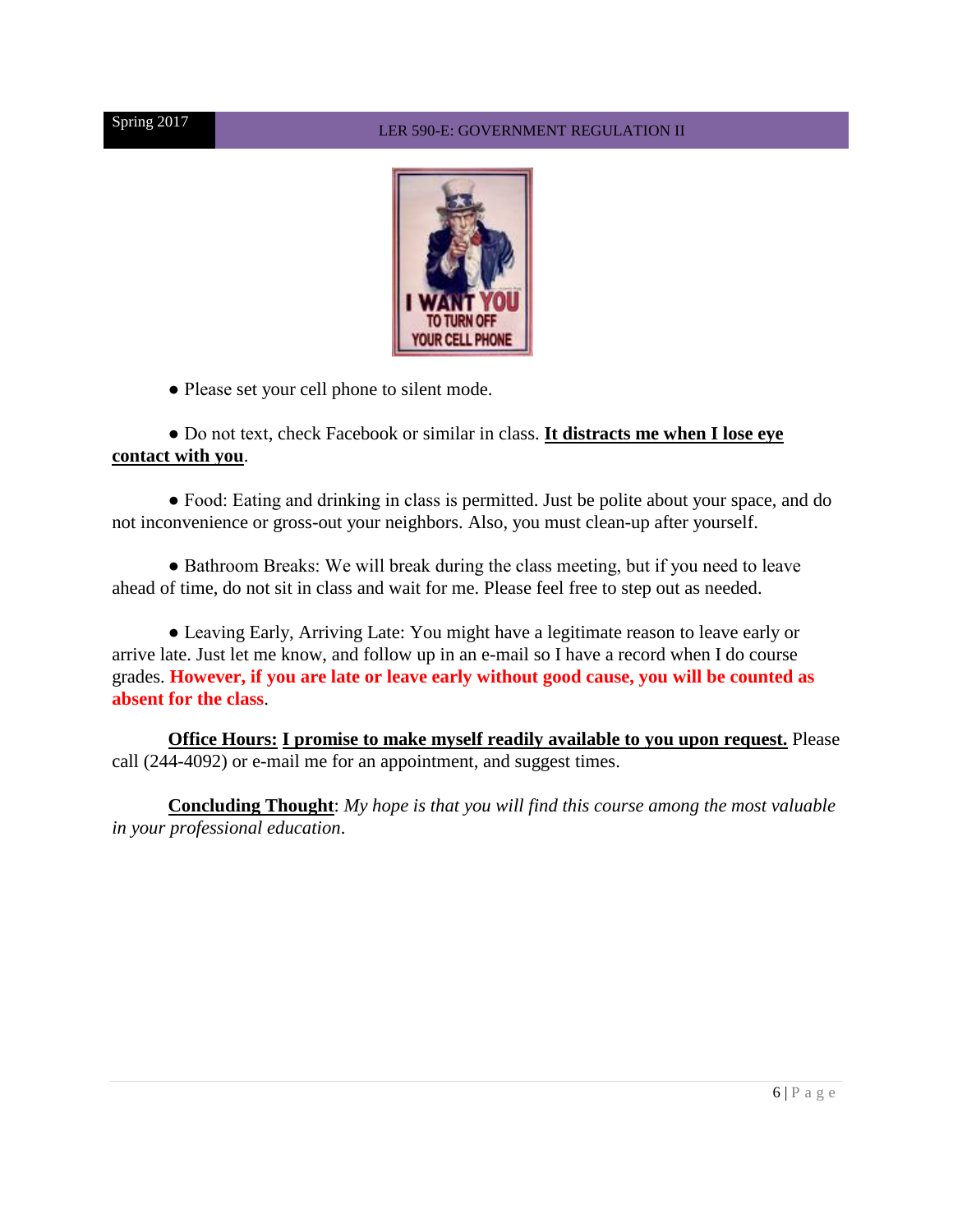**Your Name, E-Mail, and Phone Number: \_\_\_\_\_\_\_\_\_\_\_\_\_\_\_\_\_\_\_\_\_\_\_\_\_\_\_\_\_\_\_\_\_\_\_\_\_\_\_\_**

**Affirmation: I certify that only my signature appears on this attendance record. If another person signs my attendance record, or if I sign another person's attendance record, or if I sign-in ahead of time for a "class start" or "class end" designation, or otherwise engage in fraud, I understand that I will be subject to academic discipline and a course grade penalty.** 

|                                                      |                | Your Signature                                 |
|------------------------------------------------------|----------------|------------------------------------------------|
|                                                      |                | End of 1 <sup>st</sup> Class                   |
|                                                      | Your Signature | Your Signature                                 |
|                                                      |                | End of $2nd Class$                             |
|                                                      | Your Signature | Your Signature                                 |
| Start of $3rd$ Class:                                |                | End of 3 <sup>rd</sup> Class                   |
|                                                      | Your Signature | Your Signature                                 |
|                                                      |                |                                                |
|                                                      | Your Signature | Your Signature                                 |
|                                                      |                |                                                |
|                                                      | Your Signature | Your Signature                                 |
|                                                      |                |                                                |
|                                                      | Your Signature | Your Signature                                 |
|                                                      |                |                                                |
|                                                      | Your Signature | Your Signature                                 |
|                                                      |                | End of 8 <sup>th</sup> Class                   |
|                                                      | Your Signature | Your Signature                                 |
| Start of 9 <sup>th</sup> Class: ____________________ |                | End of 9 <sup>th</sup> Class _________________ |
|                                                      | Your Signature | Your Signature                                 |
| Start of 10 <sup>th</sup> Class:                     |                | End of 10 <sup>th</sup> Class                  |
|                                                      | Your Signature | Your Signature                                 |
| Start of 11 <sup>th</sup> Class:                     |                | End of $11th Class$                            |
|                                                      | Your Signature | Your Signature                                 |
|                                                      |                |                                                |
|                                                      | Your Signature | Your Signature                                 |
| Start of 13 <sup>th</sup> Class:                     |                | End of 13 <sup>th</sup> Class                  |
|                                                      | Your Signature | Your Signature                                 |
|                                                      |                |                                                |
|                                                      |                |                                                |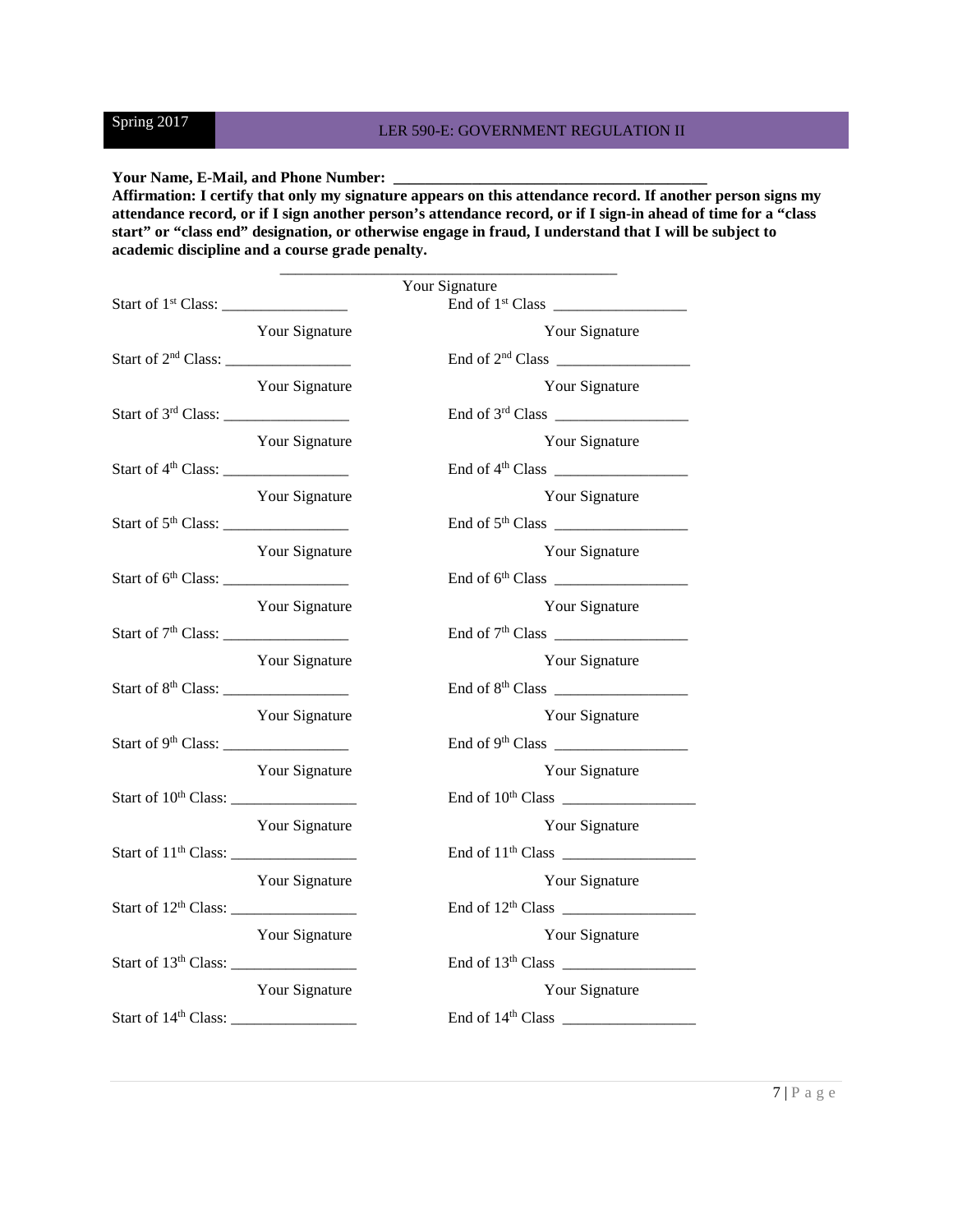## **ALL READINGS ARE FROM THE ROTHSTEIN CASEBOOK UNLESS OTHERWISE NOTED. ALL ASSIGNMENTS REQUIRE READING OF CASENOTES THAT FOLLOW MAIN CASE.**

### **Synopsis of Employment Laws Covered in LER 590E**

### **I. Federal Law**

### **A. U.S. Constitution**

First Amendment Fourth Amendment Fifth Amendment Fourteenth Amendment (Due Process and Equal Protection)

### **B. Statutes and Related Regulations**

Older Workers Benefit Protection Act Employee Retirement Income Security Act U.S. Bankruptcy Code (as applied to pension terminations) Worker Adjustment and Retraining Notification Act Title VII, 1964 Civil Rights Act, as amended (as applied to gender-based benefits discrimination and safety regulations) Social Security Occupational Safety and Health Act Americans with Disabilities Act Federal Employees Compensation Act

### **II. State Employment Laws (Selected Sample)**

Illinois (Doctrine of Suitable Work under Illinois Unemployment Insurance) California (Covenant of Good-Faith Dealing Exception to Employment-at-Will) Texas (Intentional Infliction of Emotional Distress) Massachusetts (Workers= Compensation Code) Ohio (Dual Capacity Exception to Exclusive Remedy under Workers Compensation) Michigan (Criminal Law Enforcement of Workplace Safety) New York (Tort Liability for Wrongful Birth [Workplace Exposure to Toxins]

### **III. Web Sites Used in LER 590-E**

### **A. U.S. Congress**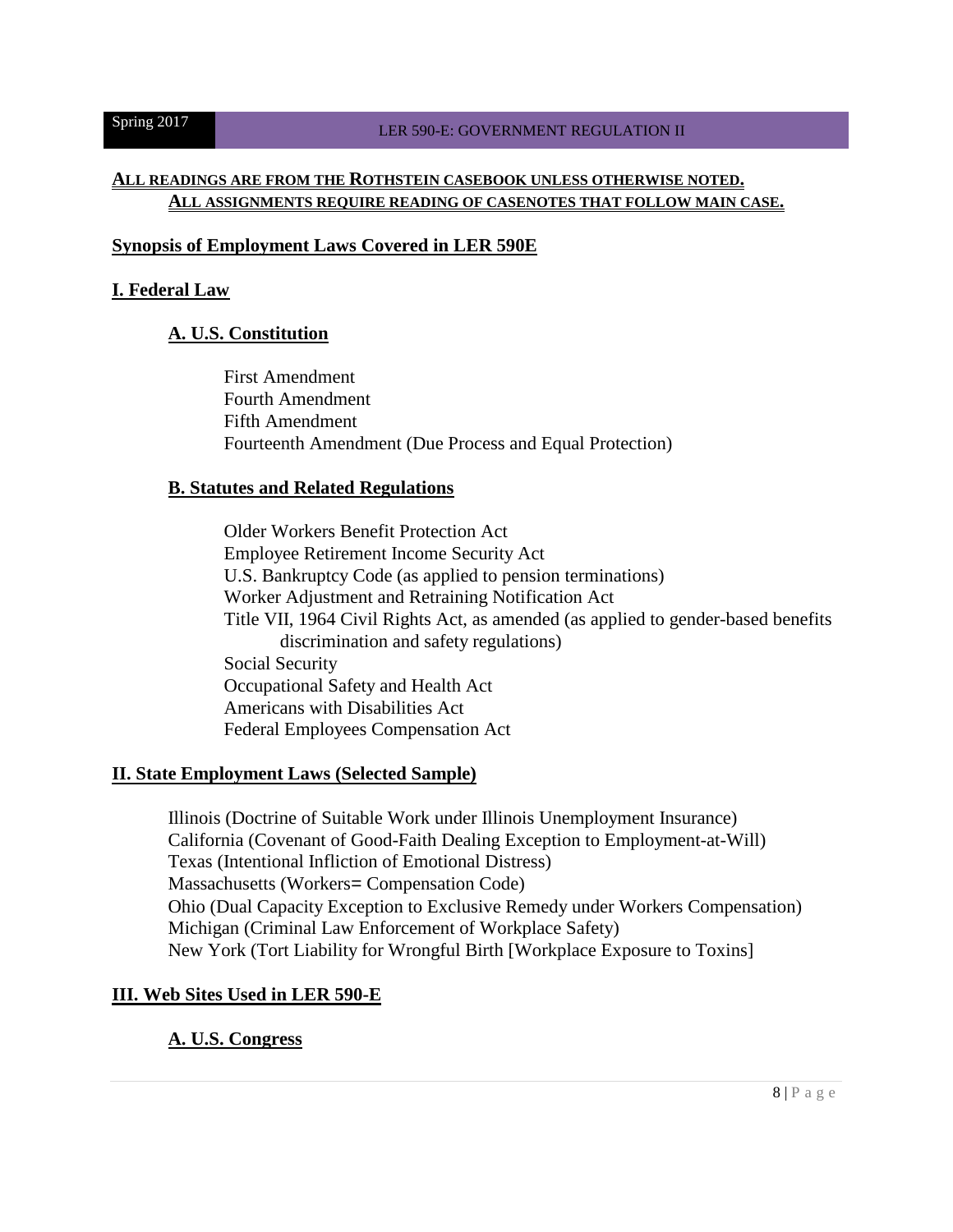U.S. Senate and House of Representatives at<http://thomas.loc.gov/>

### **B. Federal Courts**

U.S. Supreme Court (current and recent decisions),

<http://supct.law.cornell.edu/supct/> (expanded Supreme Court services). Also see [http://www.supremecourtus.gov](http://www.supremecourtus.gov/)

- U.S. Court of Appeals, First Circuit <http://www.law.emory.edu/1circuit/>
- U.S. Court of Appeals, Second Circuit<http://www.tourolaw.edu/2ndCircuit/>
- U.S. Court of Appeals, Ninth Circuit <http://www.findlaw.com/casecode/courts/9th.html> A good general source for cases is at
	- <http://www.law.com/professionals/emplaw.html>

### **C. Federal Administrative Agencies**

- U.S. Department of Labor, Employee Benefits Security Administration <http://www.dol.gov/ebsa/>
- U.S. Department of Labor, Occupational Safety and Health Administration <http://www.osha.gov/>

### **D. State Courts and Agencies**

Illinois Industrial Commission (Workers Compensation) <http://www.state.il.us/agency/iic/Links.htm> Massachusetts Division of Employment and Training<http://www.detma.org/> New York Department of Labor <http://www.labor.state.ny.us/index.html> Ohio Bureau of Workers' Compensation

<http://www.bwc.state.oh.us/home/home.htm>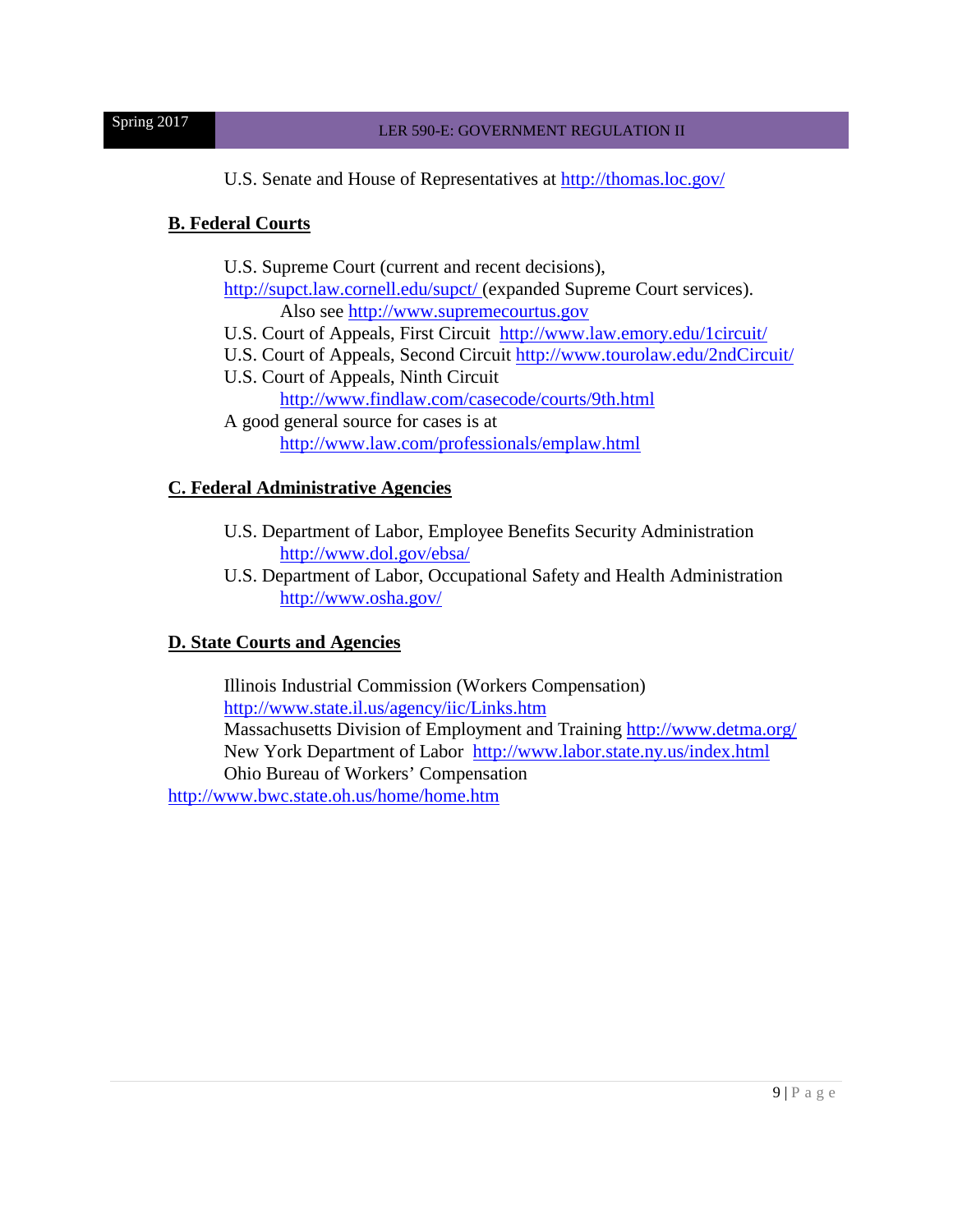## **I. Discharge: Judicial Erosion of the Employment-at-Will Doctrine**

| A. Statutory and Constitutional Protection of Employees                                   | 845 |
|-------------------------------------------------------------------------------------------|-----|
| 1. Nelson v. James H. Knight DDS, P.C., 2012 WL 6652747 (Iowa 2012)                       |     |
| <b>REPRODUCED IN CASE SUPPLEMENT BELOW</b>                                                |     |
| 2. Cotto v. United Tech., Corp., 711 A.2d 1180 (Conn 1998) SUPPLEMENT BELOW               |     |
| 3. Graziosi v. City of Greenville, F.3d (5th Cir. 2015) (READ DECISION AT                 |     |
| THE LINK HERE: http://www.ca5.uscourts.gov/opinions%5Cpub%5C13/13-                        |     |
| 60900-CV0.pdf                                                                             |     |
| 4. Dixon v. Coburg Dairy, Inc., 330 F.3d 2003 (4th Cir 2003) (SUPPLEMENT,                 |     |
| <b>BELOW</b> )                                                                            |     |
| 5. Also read: Michael H. LeRoy, Who Benefits from Civility, Daily Illini (Jan. 10, 2015), |     |
| at http://www.dailyillini.com/opinion/columns/guest_columns/article_db774c2c-             |     |
| 9892-11e4-8a94-bb10f8359243.html (No write-up is expected-- just read this short          |     |
| piece, please)                                                                            |     |
| 6. Whistleblower Laws                                                                     | 845 |
| 7. Bard v. Bath Iron Works                                                                | 846 |
| 8. Constitutional Protections                                                             | 851 |
| Goetz v. Windsor Central School District<br>9.                                            | 851 |
| 10. Statutory Contracts-The Montana Exception                                             | 859 |
| 10. Marcy v. Delta Airlines                                                               | 859 |
| B. Contractual Exceptions to At-Will Employment                                           | 865 |
| 1. Breach of Contract                                                                     | 865 |
| a. Written Contracts                                                                      | 865 |
| 1. Gordon v Matthew Bender & Co.                                                          | 865 |
| 2. Scribner v. Worldcom, Inc.                                                             | 868 |
| b. Contracts Implied from Conduct                                                         | 873 |
| 1. Pugh v. See's Candies, Inc.                                                            | 873 |
| c. Modification of Contracts-Employee Handbooks                                           | 879 |
| 1. Woolley v. Hoffman-LaRoche, Inc.                                                       | 872 |
| 2. Russell v. Board of County Commissioners                                               | 888 |
| d. Good Faith & Fair Dealing                                                              | 890 |
| 1. Fortune v. National Cash Register Co.                                                  | 891 |
| e. Illegal Contracts                                                                      |     |
| 1. Patel v. Boghra, 369 Fed. Appx. 722 (7 <sup>th</sup> Cir. 2010)                        |     |
| <b>CASE SUPPLEMENT</b>                                                                    |     |
| C. Tort Exceptions to Employment-at-Will                                                  | 897 |
| a. Good Faith and Fair Dealing Revisited                                                  | 897 |
| 1. Cleary v. American Airlines                                                            | 897 |
| 2. Foley v. Interactive Data Corp.                                                        | 898 |
| b. Public Policy                                                                          | 915 |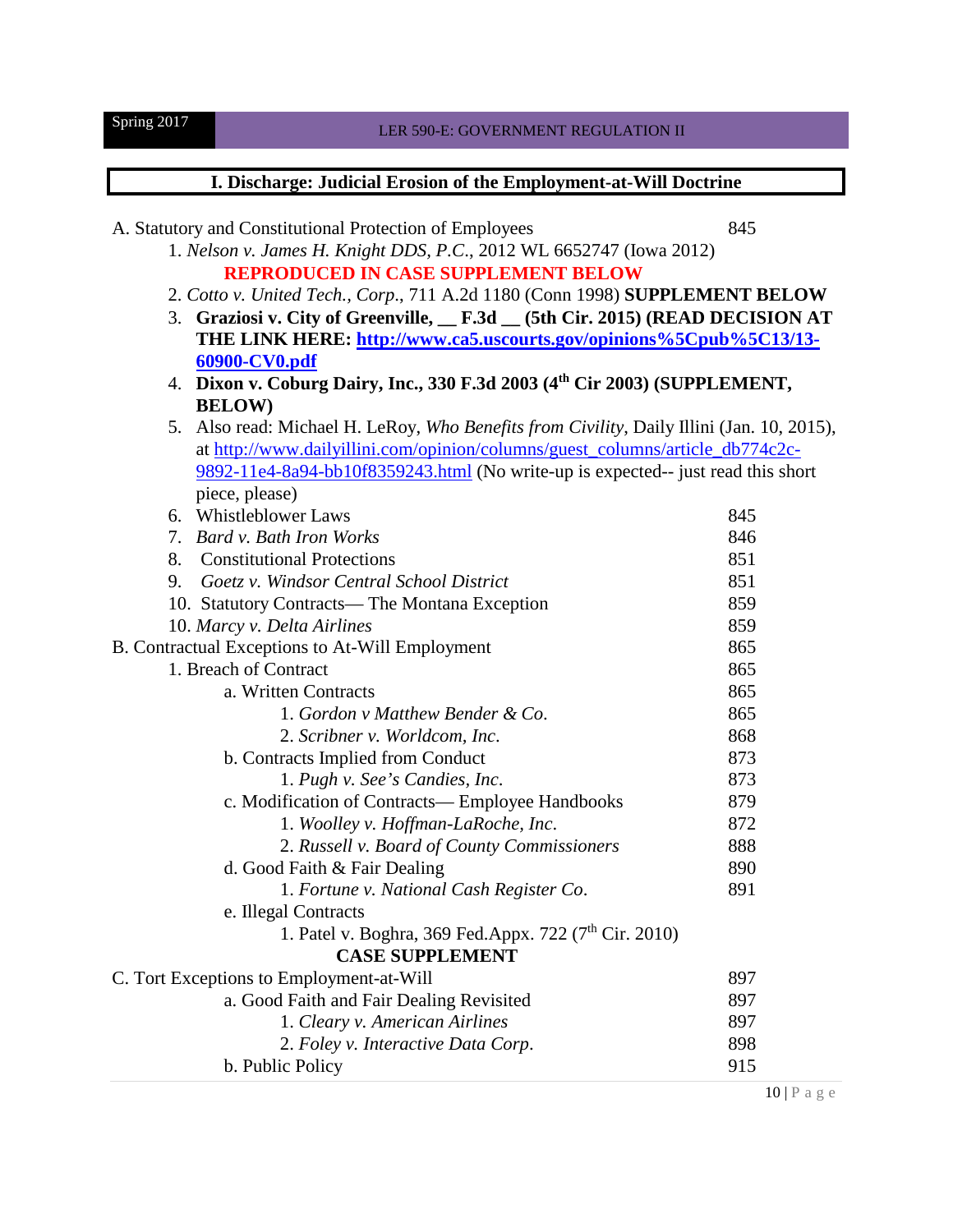1. *Gantt v. Sentry Insurance* 916 2. *Arres v. IMI Cornelius Remcor* 922 3. *Hansen v. America Online, Inc*. 925 4. *Gardner v. Loomis Armored, Inc*. 931 c. Overlapping and Conflicting Remedies 936 1*. Lingle v. Norge Div. of Magic Chef* 938 2. *Maksimovic v. Tsogalis* 177 Ill.2d 511 (1997) See<http://www.state.il.us/court/Opinions/SupremeCourt/1997/October/Opinions/HTML/81493.txt> 3. *Hagan v. Feld Entertainment, Inc*. **CASE SUPPLEMENT** d. Common Law Claims 947 1. *Wilson v. Monarch Paper Co*. 947

## **II. Employees' Duties to the Employer**

| A. Breach of Contract by an Employee                                               | 971 |
|------------------------------------------------------------------------------------|-----|
| 1. Handicapped Children's Education Board v. Lukazewski                            | 971 |
| 2. Mercer Management Consulting v. Wilde                                           | 985 |
| <b>B. Post-Employment Restrictions</b>                                             | 996 |
| 1. Estee Lauder Cos. v. Batra                                                      | 996 |
| 2. KGB, Inc. v. Giannoulas, 104 Cal.App.3d 844 (1980) CASE SUPPLEMENT              |     |
| 3. Asheboro Paper & Pkg'ing, Inc. v. Dickinson, 599 F.Supp.2d 664 (M.D. 2009) CASE |     |

**SUPPLEMENT**

# **III. Unemployment**

| A. Bankruptcy                                                  | 1017 |
|----------------------------------------------------------------|------|
| 1. Procedural Protection in Executory Contracts                |      |
| 2. Howard Delivery Services, Inc. v. Zurich Am. Ins. Co.       |      |
| 3. Law v. Law Trucking Co.                                     |      |
| 4. in re Pain Management Center of Southern Indiana SUPPLEMENT |      |
| 4. In re American Housing Foundation, Debtor                   | 1025 |
| 5. In re A.C.E. Elevator Co., Inc                              | 1029 |
| <b>B.</b> Plant Closings                                       |      |
| 1. Local 1330, United Steelworkers v. U.S Steel Corp.          | 1032 |
| 2. Note on Federal Plant-Closing and Mass Layoff Law           | 1043 |
| 3. Gross v. Hale-Halsell Co.                                   | 1044 |
| 4. Administaff v. New York Joint Board                         | 1043 |
| C. Displaced Workers                                           | 1053 |
| D. Unemployment Insurance                                      | 1056 |
| 1. Garraty: Unemployment in History<br>1056                    |      |

# Spring 2017 **LER 590-E: GOVERNMENT REGULATION II**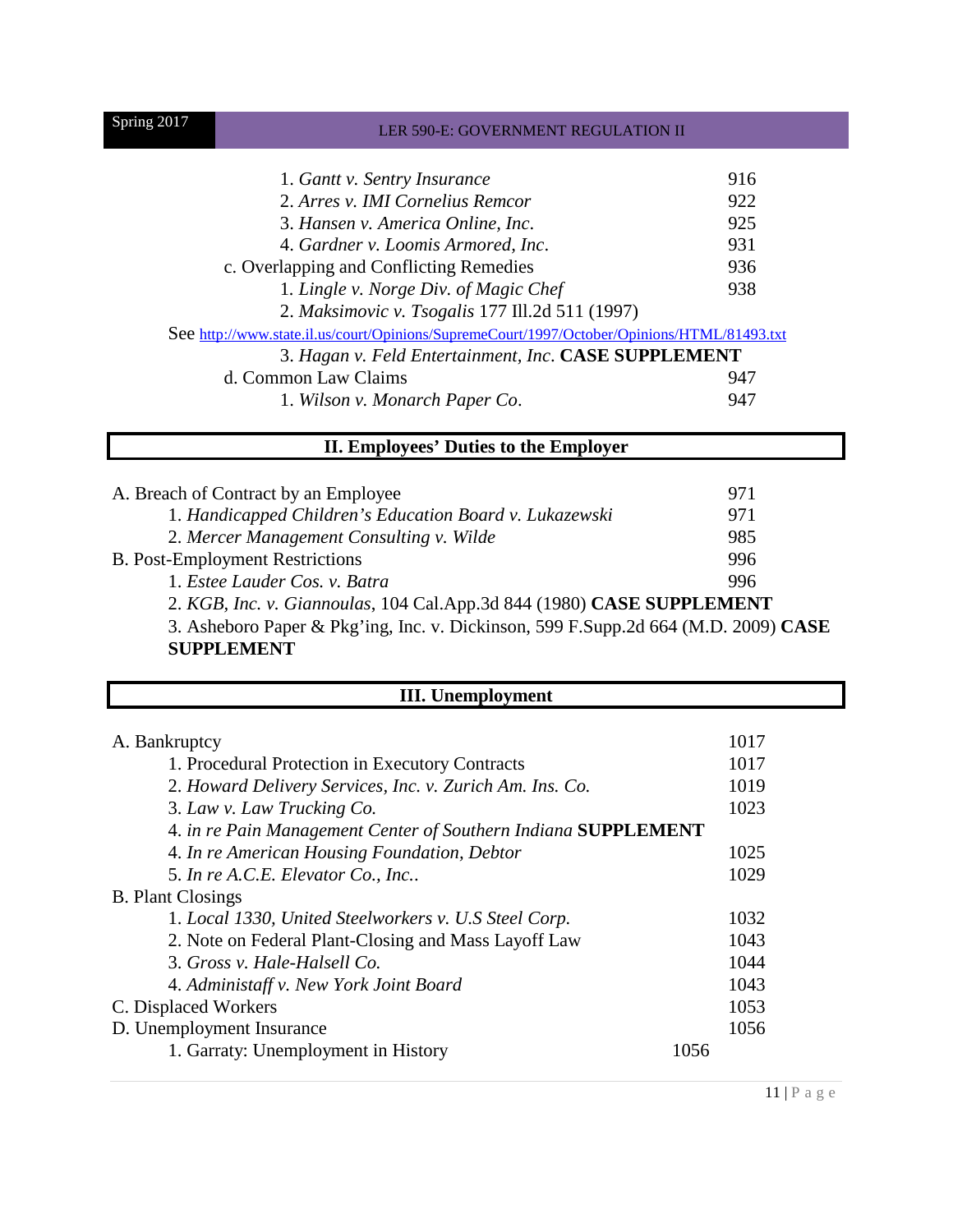| 2. Nicholson & Needels: Unemployment Insurance                | 1059 |
|---------------------------------------------------------------|------|
| 3. Kletzer & Rosen                                            | 1065 |
| E. Year-Round Jobs                                            | 1071 |
| 1. Zambrano v. Reinhart                                       | 1071 |
| F. Separations                                                | 1074 |
| 1. Good Cause Quit                                            |      |
| a. Jaime v. Director of Employment Security                   | 1075 |
| b. Quick 'n Tasty Foods, Inc. v. Dep't of Employment Security | 1080 |
| c. Tri-County Youth Programs, Inc. v. Acting Director         | 1085 |
| 2. Discharge for Misconduct                                   | 1088 |
| a. Pesce v. Board of Review                                   | 1088 |
| b. Amador v. Unemployment Insurance Appeals Board             | 1094 |
| c. Sauerland v. Florida Unemployment Ins. Appeals Comm.       | 1099 |
| G. Continuing Eligibility                                     | 1104 |
| 1. Availability                                               | 1104 |
| a. Petty v. University of Delaware                            | 1104 |
| 2. Suitable Work                                              | 1108 |
| a. Lester v. Department of Employment Security                | 1108 |
|                                                               |      |

## **IV. Retirement**

| A. Mandatory Retirement and Age Discrimination in Retiree Benefits Plans | 1123                         |
|--------------------------------------------------------------------------|------------------------------|
| 1. Mandatory Retirement                                                  | 1124                         |
| 2. Age Discrimination in Employee Benefits Plans                         | 1127                         |
| a. Solon v. Gary Comm. School Corp.                                      | 1127                         |
| b. Carr v. Armstrong Air Conditioning, Inc. (Case Supplement)            |                              |
| 3. Private Pensions                                                      | 1134                         |
| a. Munnell, The Economics of Private Pensions                            | 1134                         |
| b. ERISA                                                                 | 1137                         |
| c. The ERISA Scheme                                                      | 1141                         |
| 4. Fiduciary Duties under ERISA                                          | 1148                         |
| a. Varity Corp. v. Howe                                                  | 1149                         |
| 5. Arbitrary and Capricious Decisions by Pension Fund Trustees           | 1158                         |
| a. Firestone Tire and Rubber Co. v. Bruch                                | <b>Case Supplement Below</b> |
| 6. Federal Preemption of State Laws                                      | 1162                         |
| 7. Pension Plan Termination                                              | 1163                         |
| a. Pension Benefit Guarantee Corp. v. LTV Corp.                          | 1164                         |
| 8. Discrimination in Private Pensions                                    | 1169                         |
| a. City of Los Angeles v. Manhart                                        | 1169                         |
|                                                                          |                              |

**V. Disabling Injury and Illness**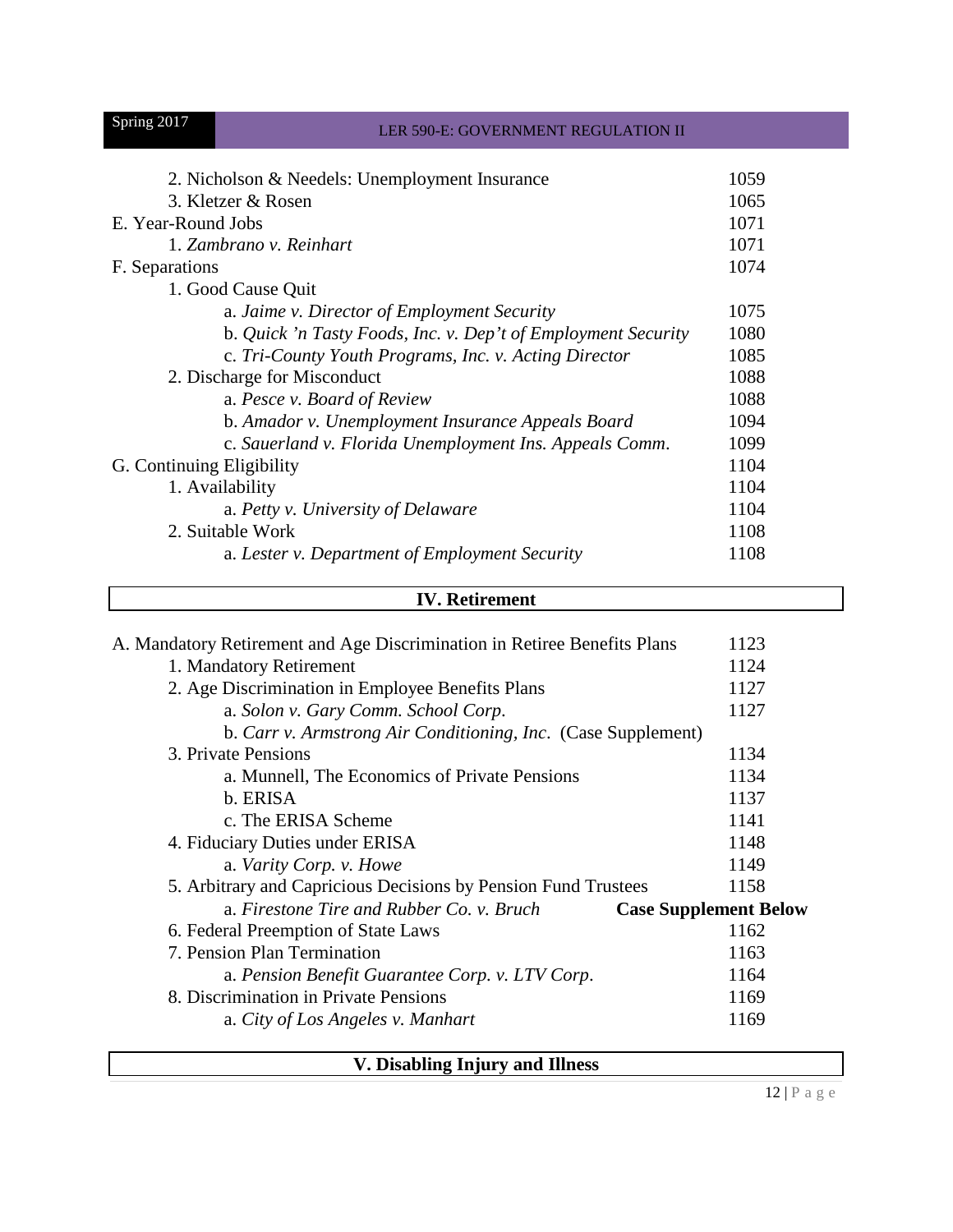| A. Introduction to Workers' Compensation                                              | 769 |
|---------------------------------------------------------------------------------------|-----|
| 1. History                                                                            | 770 |
| 2. Arthur Larson, The Nature and Origins of Worker's Compensation                     | 770 |
| B. Workers' Compensation Coverage                                                     | 774 |
| 1. Employee                                                                           | 774 |
| Alexandra Berzon and Mark Maremont, The Perils of Workers' Comp for Injured Cirque    |     |
| du Soleil Performers: Unlike Professional Athletes, Injured Cirque Stars Don't Get to |     |
| Keep Their Salaries, Wall Street Journal (April 24, 2015)<br><b>SUPPLEMENT</b>        |     |
| Eckis v. Sea World Corp.                                                              | 774 |
| A video appears http://www.youtube.com/watch?v=kCGphu4iSOE                            |     |
| Viewing is discretionary, and you are cautioned that the film is disturbing. If       |     |
| you decide to view the film clip, re-consider Ann Eckis' tort claims, and the         |     |
| court's ruling.                                                                       |     |
| 2. Course of Employment                                                               | 778 |
| Perry v. State                                                                        | 778 |
| Abel Verdon Const. v. Rivera, 348 S.W.3d 749 (Ky.2011) CASE SUPP BELOW                |     |
| K-Mart Corp. v. Herring, 188 P.3d 140 (Ok. 2008) CASE SUPP BELOW                      |     |
| C. Occupational Disease                                                               | 784 |
| 1. Overview                                                                           | 784 |
| Williams v. City of New York, 887 N.Y.S.2d 286 (2009)                                 |     |
| <b>CASE SUPP BELOW</b>                                                                |     |
| 2. Burden of Proof                                                                    | 787 |
| a. Guess v. Sharp Mfg. of America.                                                    | 787 |
| D. Determining Benefit Levels                                                         | 792 |
| 1. Impairment and Disability                                                          | 792 |
| 2. Turner v. American Mutual Insurance Co.                                            | 793 |
| 3. Economy Packing Company v. Illinois Workers' Compensation Commission,              |     |
| 901 N.E.2d 915 (2008) CASE SUPPLEMENT BELOW                                           |     |
| 4. Stone Container Co. v. Castle                                                      | 801 |
| 5. Read Michael H. LeRoy, "The New Wages of War: Devaluing Death and Injury:          |     |
| Conceptualizing Duty and Employment in Combat Zones," Stanford Law & Policy           |     |
| Review, Vol. 27 (Winter 2011). Download the article from:                             |     |
| http://papers.ssrn.com/sol3/papers.cfm?abstract_id=1666401                            |     |
| (Locate the article's link; click on the link and download.)                          |     |
| In your one-page summary, summarize Prof. LeRoy's argument that military contactors   |     |
| and soldiers receive inadequate compensation and remedies for war zone injuries and   |     |
| death.)                                                                               |     |
| E. Tort Actions and Exclusivity                                                       | 809 |
| 1. Actions Against the Employer                                                       | 812 |
| 2. Dual Capacity                                                                      | 812 |
|                                                                                       |     |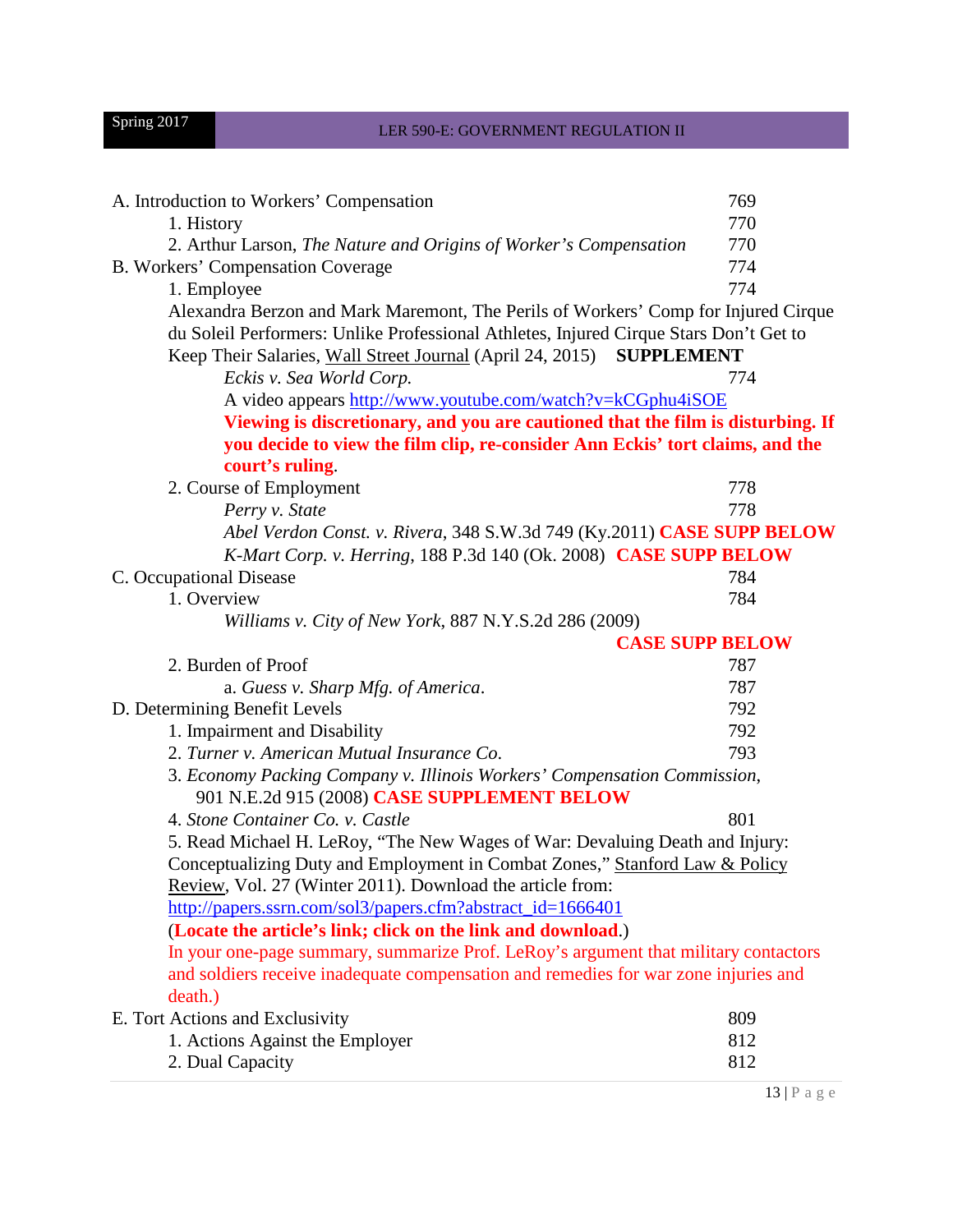| 806 |
|-----|
| 816 |
| 816 |
| 822 |
| 823 |
| 831 |
| 831 |
| 836 |
| 836 |
|     |

## **VI. Occupational Safety and Health**

| A. Introduction                                                                            | 697 |
|--------------------------------------------------------------------------------------------|-----|
| 1. Eric Schlosser, Fast Food Nation                                                        | 697 |
| 2. Rothstein, Occupational Safety and Health Laws                                          | 701 |
| 4. Jurisdiction                                                                            | 706 |
| a. Frank Diehl Farms v. Secretary of Labor                                                 | 706 |
| b. Chao v. OSHRC                                                                           | 711 |
| <b>B.</b> Employer Duties                                                                  | 730 |
| a. Compliance with Standards                                                               | 730 |
| 1. Durez Div. Of Occidental Chemical Corp. v. OSHA                                         | 730 |
| b. General Duty Clause                                                                     | 735 |
| 1. SeaWorld of Florida v. Perez                                                            | 735 |
| c. Defenses                                                                                | 741 |
| 1. Brennan v. OSHRC (Republic Creosoting Co.)                                              | 741 |
| C. Employee Rights                                                                         | 745 |
| a. Whirlpool Corp. v. Marshall                                                             | 745 |
| b. Read Michael H. LeRoy, "From Docks to Doctor Offices After 9/11: Refusing               |     |
| to Work under Abnormally Dangerous Conditions," Administrative Law Review,                 |     |
| Vol. 56, No. 3 (2004), 585-656. Download the article from:                                 |     |
| http://papers.ssrn.com/sol3/cf_dev/AbsByAuth.cfm?per_id=825595                             |     |
| (Cursor down the page to locate the article's link; click on the link and                  |     |
| <b>download</b> .) Read pp. 26-49. In your one-page summary, focus on the <i>Whirlpool</i> |     |
| decision. In one- page or so, assess the scope of Whirlpool, and using summaries           |     |
| of post-Whirlpool cases, explain whether the Supreme Court's ruling has been               |     |
| broadened or narrowed.                                                                     |     |
| D. Enforcement and Adjudication                                                            | 751 |
| Marshall v. Barlows, Inc.                                                                  | 751 |
| E. Non-OSHA Safety and Health Law                                                          | 745 |

*International Union, UAW v. Johnson Controls, Inc.* 758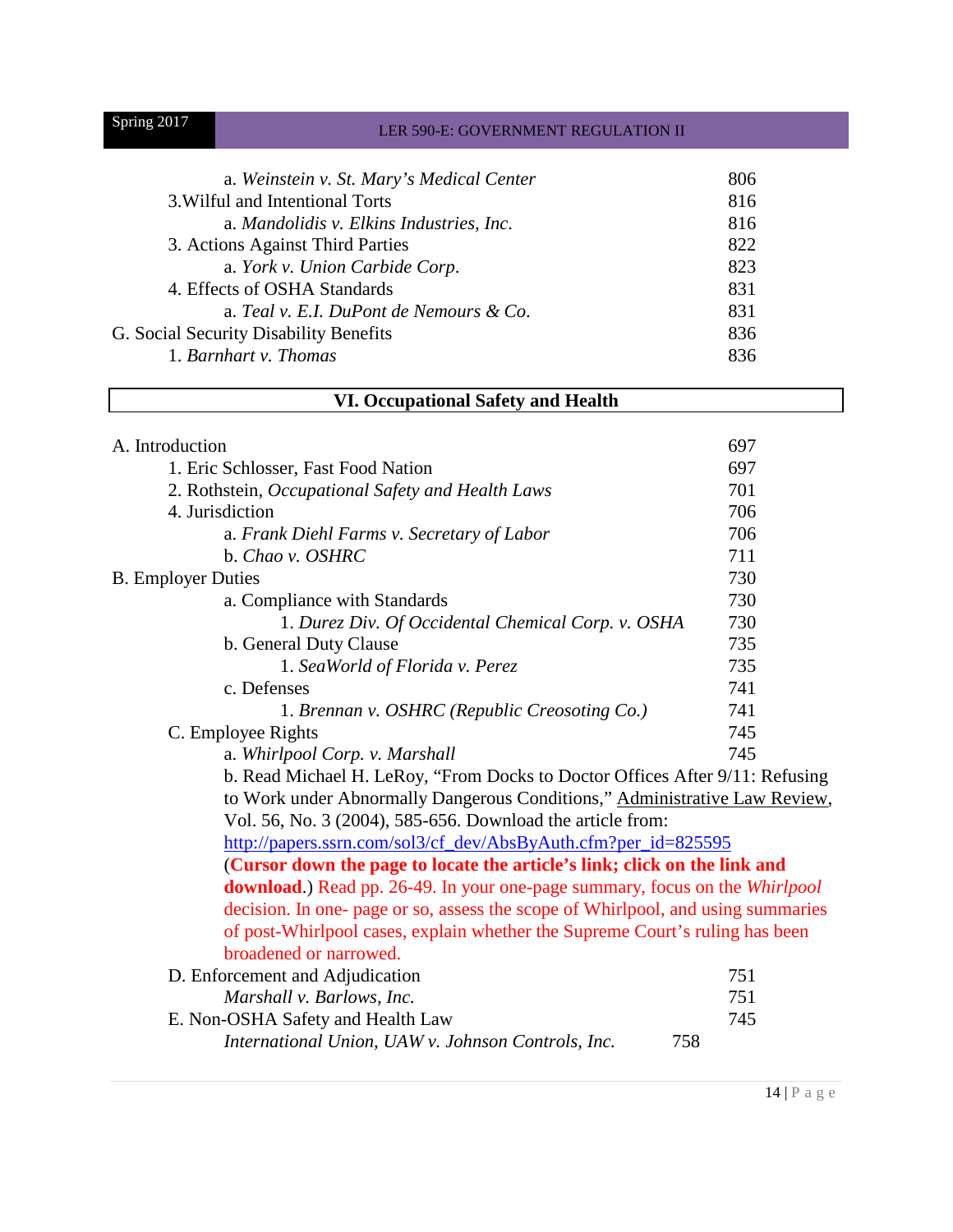## **CASE SUPPLEMENT**

## **Please read the following case in conjunction with Casebook pp. 838-39.**

## **Nelson v. James H. Knight DDS, P.C., --- N.W.2d ----, 2012 WL 6652747 (Iowa)**

MANSFIELD, Justice.

Can a male employer terminate a female employee because the employer's wife, due to no fault of the employee, is concerned about the nature of the relationship between the employer and the employee? This is the question we are required to answer today. For the reasons stated herein, we ultimately conclude the conduct does not amount to unlawful sex discrimination in violation of the Iowa Civil Rights Act.

I. Facts and Procedural Background.

Because this case was decided on summary judgment, we set forth the facts in the light most favorable to the plaintiff, Melissa Nelson.

In 1999, Dr. Knight hired Nelson to work as a dental assistant in his dental office. At that time, Nelson had just received her community college degree and was twenty years old.

Over the next ten-and-a-half years, Nelson worked as a dental assistant for Dr. Knight. Dr. Knight admits that Nelson was a good dental assistant. Nelson in turn acknowledges that Dr. Knight generally treated her with respect, and she believed him to be a person of high integrity.

On several occasions during the last year and a half when Nelson worked in the office, Dr. Knight complained to Nelson that her clothing was too tight and revealing and "distracting." Dr. Knight at times asked Nelson to put on her lab coat.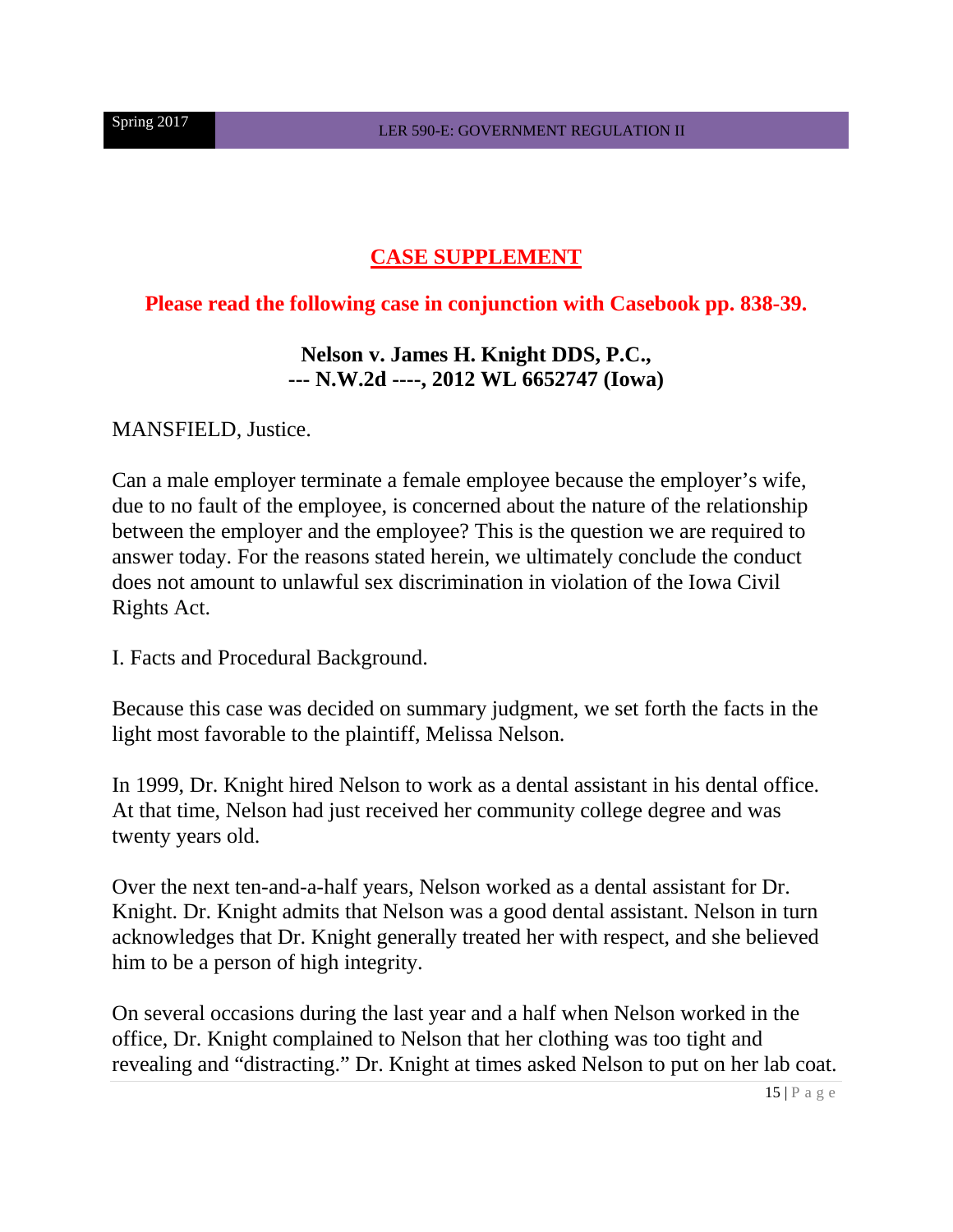Dr. Knight later testified that he made these statements to Nelson because "I don't think it's good for me to see her wearing things that accentuate her body." Nelson denies that her clothing was tight or in any way inappropriate.

During the last six months or so of Nelson's employment, Dr. Knight and Nelson started texting each other on both work and personal matters outside the workplace. Neither objected to the other's texting. Both Dr. Knight and Nelson have children, and some of the texts involved updates on the kids' activities and other relatively innocuous matters. Nelson considered Dr. Knight to be a friend and father figure, and she denies that she ever flirted with him or sought an intimate or sexual relationship with him.

Dr. Knight acknowledges he once told Nelson that if she saw his pants bulging, she would know her clothing was too revealing. On another occasion, Dr. Knight texted Nelson saying the shirt she had worn that day was too tight. After Nelson responded that she did not think he was being fair, Dr. Knight replied that it was a good thing Nelson did not wear tight pants too because then he would get it coming and going. Dr. Knight also recalls that after Nelson allegedly made a statement regarding infrequency in her sex life, he responded to her, "[T]hat's like having a Lamborghini in the garage and never driving it." Nelson recalls that Dr. Knight once texted her to ask how often she experienced an orgasm. Nelson did not answer the text. However, Nelson does not remember ever telling Dr. Knight not to text her or telling him that she was offended.

In late 2009, Dr. Knight took his children to Colorado for Christmas vacation. Dr. Knight's wife Jeanne, who was also an employee in the dental practice, stayed home. Jeanne Knight found out that her husband and Nelson were texting each other during that time. When Dr. Knight returned home, Jeanne Knight confronted her husband and demanded that he terminate Nelson's employment. Both of them consulted with the senior pastor of their church, who agreed with the decision.

Jeanne Knight insisted that her husband terminate Nelson because "she was a big threat to our marriage." According to her affidavit and her deposition testimony, she had several complaints about Nelson. These included Nelson's texting with Dr. Knight, Nelson's clothing, Nelson's alleged flirting with Dr. Knight, Nelson's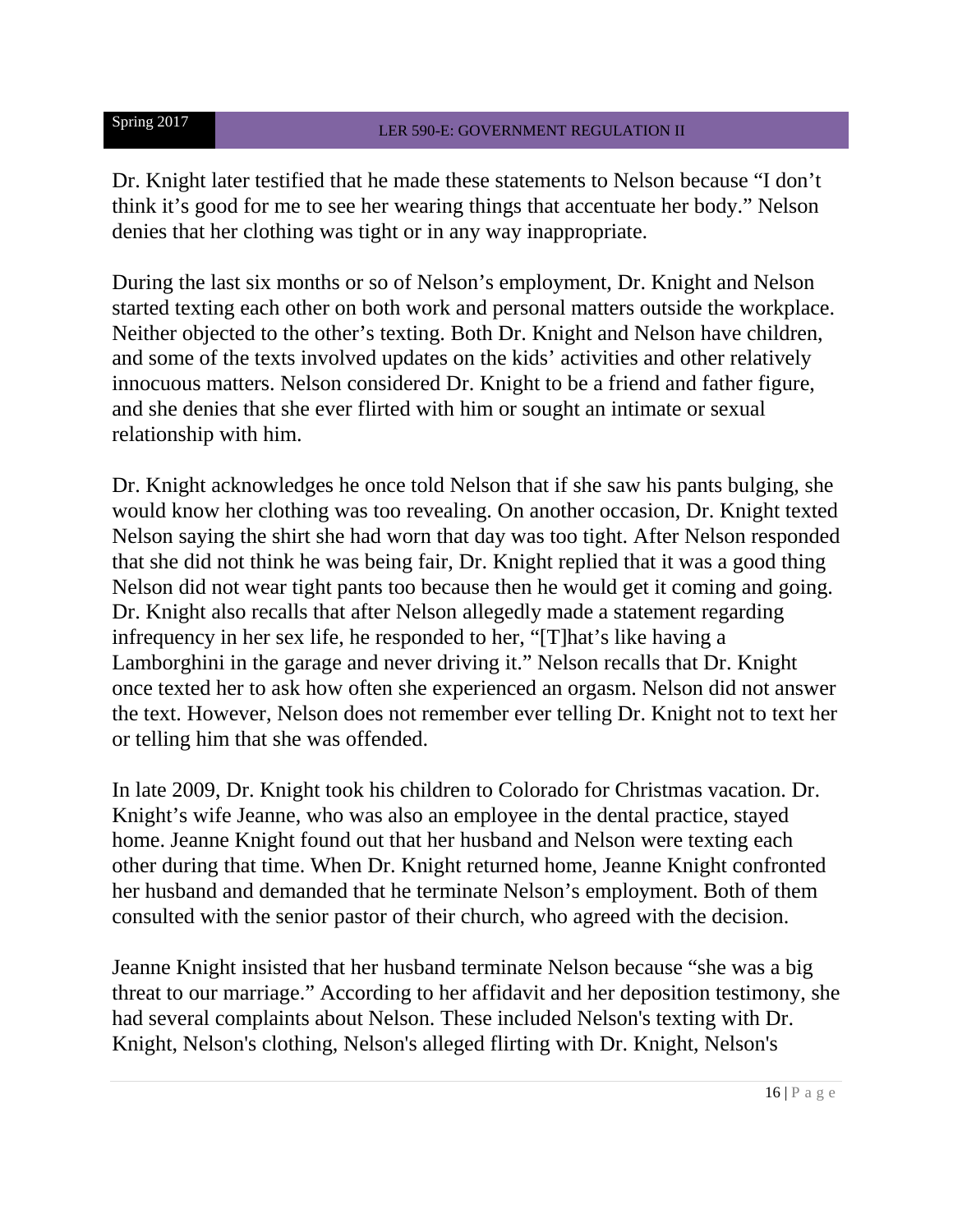alleged coldness at work toward her (Ms. Knight), and Nelson's ongoing criticism of another dental assistant. She added that "[Nelson] liked to hang around after work when it would be just her and [Dr. Knight] there. I thought it was strange that after being at work all day and away from her kids and husband that she would not be anxious to get home like the other [women] in the office."

At the end of the workday on January 4, 2010, Dr. Knight called Nelson into his office. He had arranged for another pastor from the church to be present as an observer. Dr. Knight told Nelson he was firing her, reading from a prepared statement. The statement said, in part, that their relationship had become a detriment to Dr. Knight's family and that for the best interests of both Dr. Knight and his family and Nelson and her family, the two of them should not work together. Dr. Knight handed Nelson an envelope which contained one month's severance pay. Nelson started crying and said she loved her job.

Nelson's husband Steve phoned Dr. Knight after getting the news of his wife's firing. Dr. Knight initially refused to talk to Steve Nelson, but later called back and invited him to meet at the office later that same evening. Once again, the pastor was present. In the meeting, Dr. Knight told Steve Nelson that Melissa Nelson had not done anything wrong or inappropriate and that she was the best dental assistant he ever had. However, Dr. Knight said he was worried he was getting too personally attached to her. Dr. Knight told Steve Nelson that nothing was going on but that he feared he would try to have an affair with her down the road if he did not fire her.

Dr. Knight replaced Nelson with another female. Historically, all of his dental assistants have been women.

After timely filing a civil rights complaint and getting a "right to sue" letter from the Iowa Civil Rights Commission, Nelson brought this action against Dr. Knight on August 12, 2010. Nelson's one-count petition alleges that Dr. Knight discriminated against her on the basis of sex. Nelson does not contend that her employer committed sexual harassment. See McElroy v. State, 637 N.W.2d 488, 499–500 (Iowa 2001) (discussing when sexual harassment amounts to unlawful sex discrimination and restating the elements of both quid pro quo and hostile work environment sexual harassment). Her argument, rather, is that Dr. Knight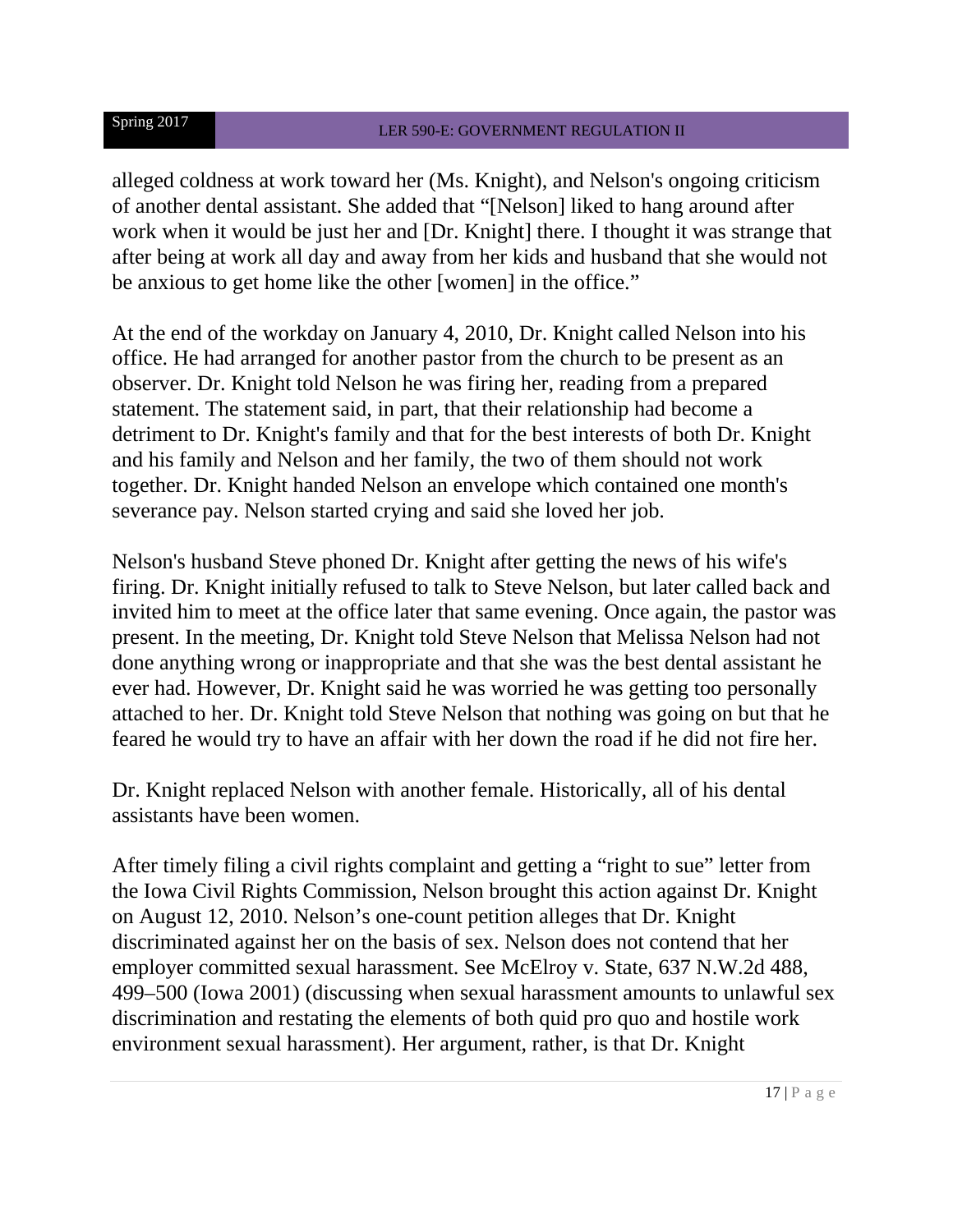terminated her because of her gender and would not have terminated her if she was male.

Dr. Knight moved for summary judgment. After briefing and oral argument, the district court sustained the motion. The court reasoned in part, "Ms. Nelson was fired not because of her gender but because she was threat to the marriage of Dr. Knight." Nelson appeals.

III. Analysis.

Section 216.6(1)(a) of the Iowa Code makes it generally unlawful to discharge or otherwise discriminate against an employee because of the employee's sex. Iowa Code § 216.6(1)(a) (2009). "When interpreting discrimination claims under Iowa Code chapter 216, we turn to federal law, including Title VII of the United States Civil Rights Act...." Generally, an employer engages in unlawful sex discrimination when the employer takes adverse employment action against an employee and sex is a motivating factor in the employer's decision. See Channon v. United Parcel Serv., Inc., 629 N.W.2d 835, 861 (Iowa 2001).

Nelson advances a straightforward "but for" argument: I would not have been terminated "but for" my gender. See, e.g., Watson v. Se. Pa. Transp. Auth., 207 F.3d 207, 213, 222 (3d Cir.2000) (affirming a jury verdict in a Title VII case because the charge, taken as a whole, adequately informed the jury that sex had to be a but-for cause of the adverse employment action). Dr. Knight responds that Nelson was terminated not because of her sex—after all, he only employs women but because of the nature of their relationship and the perceived threat to Dr. Knight's marriage. Yet Nelson rejoins that neither the relationship nor the alleged threat would have existed if she had not been a woman.

Several cases, including a decision of the United States Court of Appeals for the Eighth Circuit, have found that an employer does not engage in unlawful gender discrimination by discharging a female employee who is involved in a consensual relationship that has triggered personal jealousy. This is true even though the relationship and the resulting jealousy presumably would not have existed if the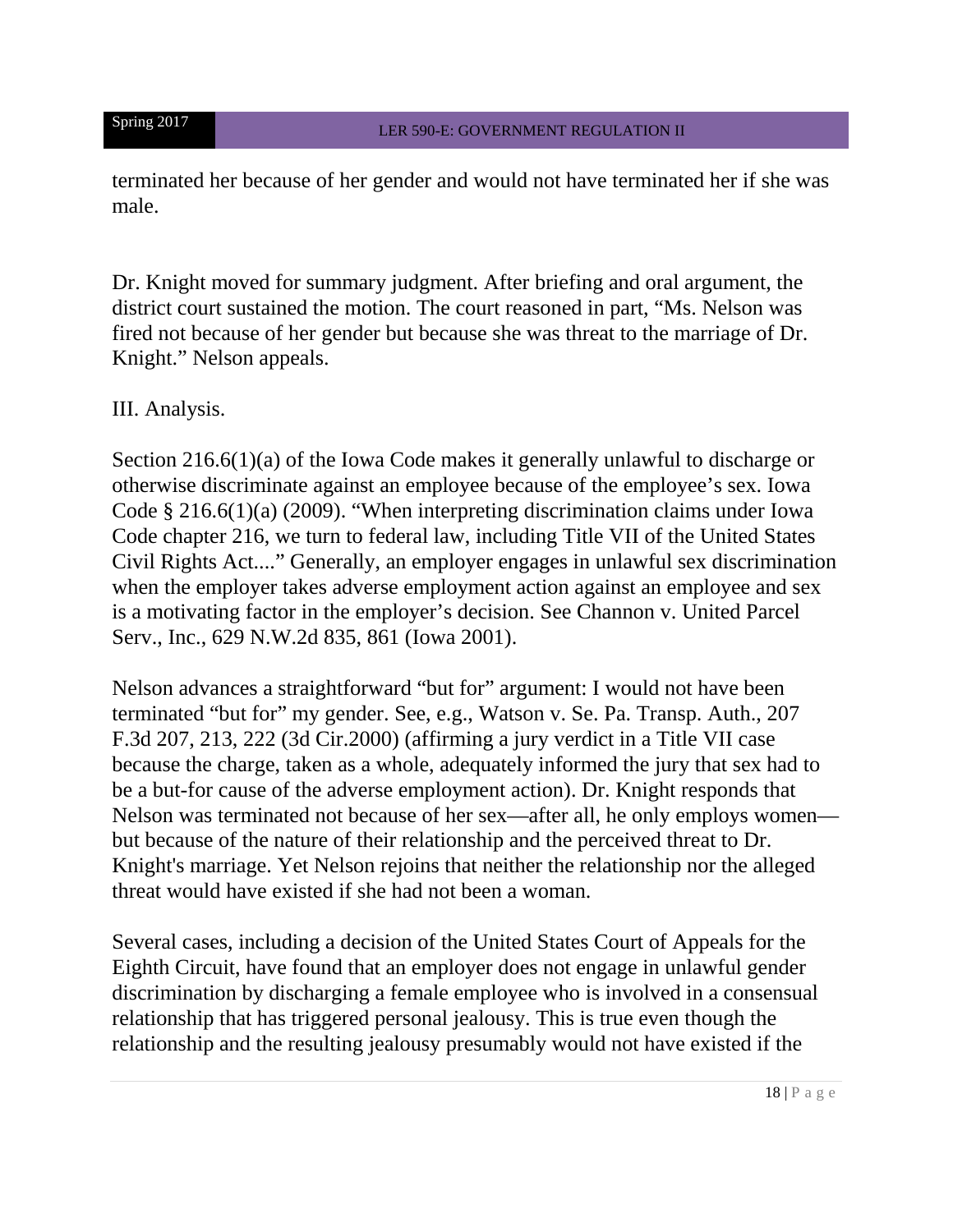employee had been male.

Tenge v. Phillips Modern Ag Co., like the present case, centered on a personal relationship between the owner of a small business and a valued employee of the business that was seen by the owner's wife as a threat to their marriage. 446 F.3d 903, 905–06 (8th Cir.2006). In that case, unlike here, the plaintiff had pinched the owner's rear. Id. at 906. She admitted that the owner's wife "could have suspected the two had an intimate relationship." Id. Further, the plaintiff acknowledged she wrote "notes of a sexual or intimate nature" to the owner and put them in a location where others could see them. Id. In the end, the owner fired the plaintiff, stating that his wife was "making me choose between my best employee or her and the kids." Id.

Reviewing this series of events, the Eighth Circuit affirmed the summary judgment in favor of the defendants. Id. at 911. The Eighth Circuit first noted the considerable body of authority that "'sexual favoritism,' where one employee was treated more favorably than members of the opposite sex because of a consensual relationship with the boss," does not violate Title VII. Id. at 908–909. The court distilled that law as follows: "[T]he principle that emerges from the above cases is that absent claims of coercion or widespread sexual favoritism, where an employee engages in consensual sexual conduct with a supervisor and an employment decision is based on this conduct, Title VII is not implicated because any benefits of the relationship are due to the sexual conduct, rather than the gender, of the employee." Id. at 909.

The Eighth Circuit believed these sexual favoritism precedents were relevant. The court's unstated reasoning was that if a specific instance of sexual favoritism does not constitute gender discrimination, treating an employee unfavorably because of such a relationship does not violate the law either.

Yet the court acknowledged that cases where the employee was treated less favorably would be "more directly analogous." Id. The court then discussed a decision of the Eleventh Circuit where an employee had been terminated for being a perceived threat to the marriage of the owner's son. Id. (discussing Platner v. Cash & Thomas Contractors, Inc., 908 F.2d 902, 903–05 (11th Cir.1990)). It also cited three federal district court cases, each of which had "concluded that terminating an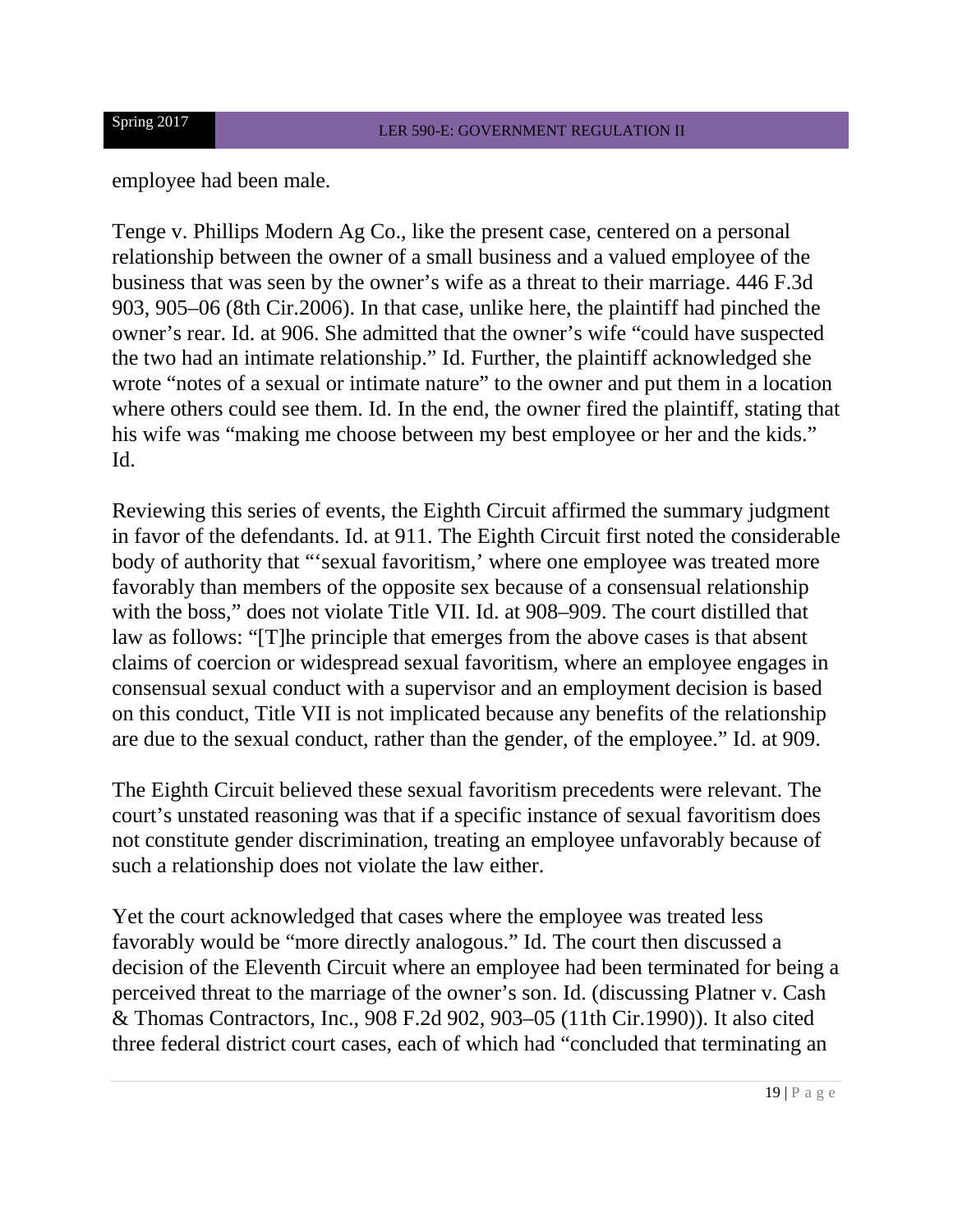employee based on the employee's consensual sexual conduct does not violate Title VII absent allegations that the conduct stemmed from unwelcome sexual advances or a hostile work environment." Id. (citing Kahn v. Objective Solutions, Int'l, 86 F.Supp.2d 377, 382 (S.D.N.Y.2000); Campbell v. Masten, 955 F.Supp. 526, 529 (D.Md.1997); Freeman v. Cont'l Technical Serv., Inc., 710 F.Supp. 328, 331 (D.Ga.1988)).

After reviewing these precedents, the Eighth Circuit found the owner had not violated Title VII in terminating the employee at his wife's behest. As the court explained, "The ultimate basis for Tenge's dismissal was not her sex, it was Scott's desire to allay his wife's concerns over Tenge's admitted sexual behavior with him." Id. at 910.

In our case, the district court quoted at length from Tenge, stating it found that decision "persuasive." However, as Nelson notes, there is a significant factual difference between the two cases. As the Eighth Circuit put it, "Tenge was terminated due to the consequences of her own admitted conduct with her employer, not because of her status as a woman." Id. The Eighth Circuit added a caveat:

> The question is not before us of whether it would be sex discrimination if Tenge had been terminated because Lori [the owner's wife] perceived her as a threat to her marriage but there was no evidence that she had engaged in any sexually suggestive conduct.

Id. at 910 n. 5.

Nelson contrasts that situation with her own, where she "did not do anything to get herself fired except exist as a female."

So the question we must answer is the one left open in Tenge—whether an employee who has not engaged in flirtatious conduct may be lawfully terminated simply because the boss views the employee as an irresistible attraction.

Notwithstanding the Eighth Circuit's care to leave that question unanswered, it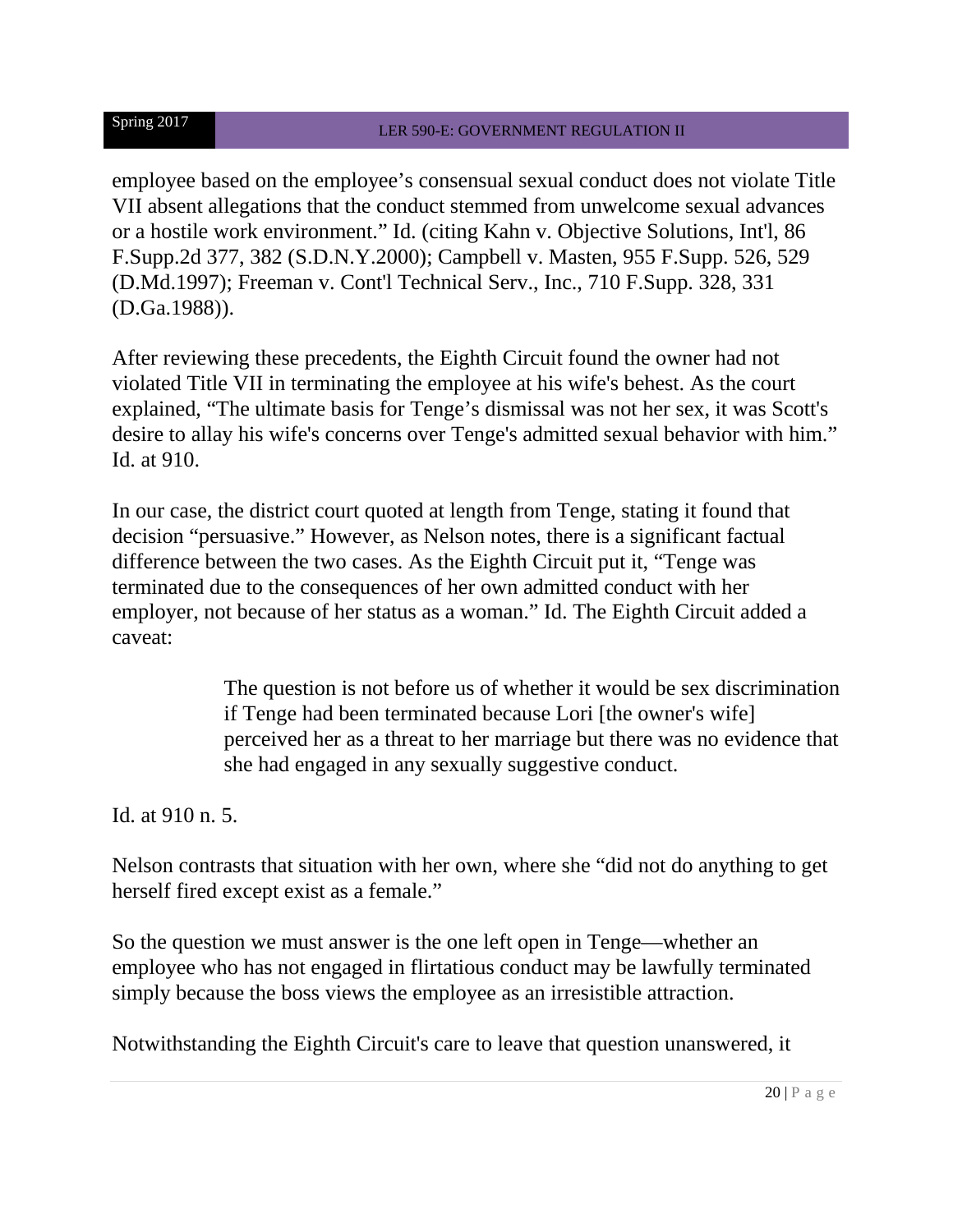seems odd at first glance to have the question of whether the employer engaged in unlawful discrimination turn on the employee's conduct, assuming that such conduct (whatever it is) would not typically be a firing offense. Usually our legal focus is on the employer's motivation, not on whether the discharge in a broader sense is fair because the employee did something to "deserve it." Title VII and the Iowa Civil Rights Act are not general fairness laws, and an employer does not violate them by treating an employee unfairly so long as the employer does not engage in discrimination based upon the employee's protected status.

In some respects, the present case resembles Platner. There a business owner chose to terminate a female employee who worked on the same crew as the business owner's son, after the wife of the business owner's son became "extremely jealous" of her. Platner, 908 F.2d at 903. The district court found that the son was "largely to blame for fueling [the wife's] jealousy," and that the plaintiff's conduct was "basically blameless and no different from that of the male employees." Id. Nonetheless, the Eleventh Circuit found no unlawful discrimination had occurred:

> It is evident that Thomas, faced with a seemingly insoluble conflict within his family, felt he had to make a choice as to which employee to keep. He opted to place the burden of resolving the situation on Platner, to whom he was not related, and whose dismissal would not, as firing Steve obviously would, fracture his family and its relationships. It is thus clear that the ultimate basis for Platner's dismissal was not gender but simply favoritism for a close relative. Id. at 905.

Significantly, although Dr. Knight discusses Platner at some length in his briefing, Nelson does not refer to the decision in her briefing or attempt to distinguish it.FN4

Nelson does, however, have three responses to Dr. Knight's overall position. First, she does not necessarily agree with Tenge. She argues that any termination because of a boss's physical interest in a subordinate amounts to sex discrimination: "Plaintiff's sex is implicated by the very nature of the reason for termination."

Second, she suggests that without some kind of employee misconduct requirement,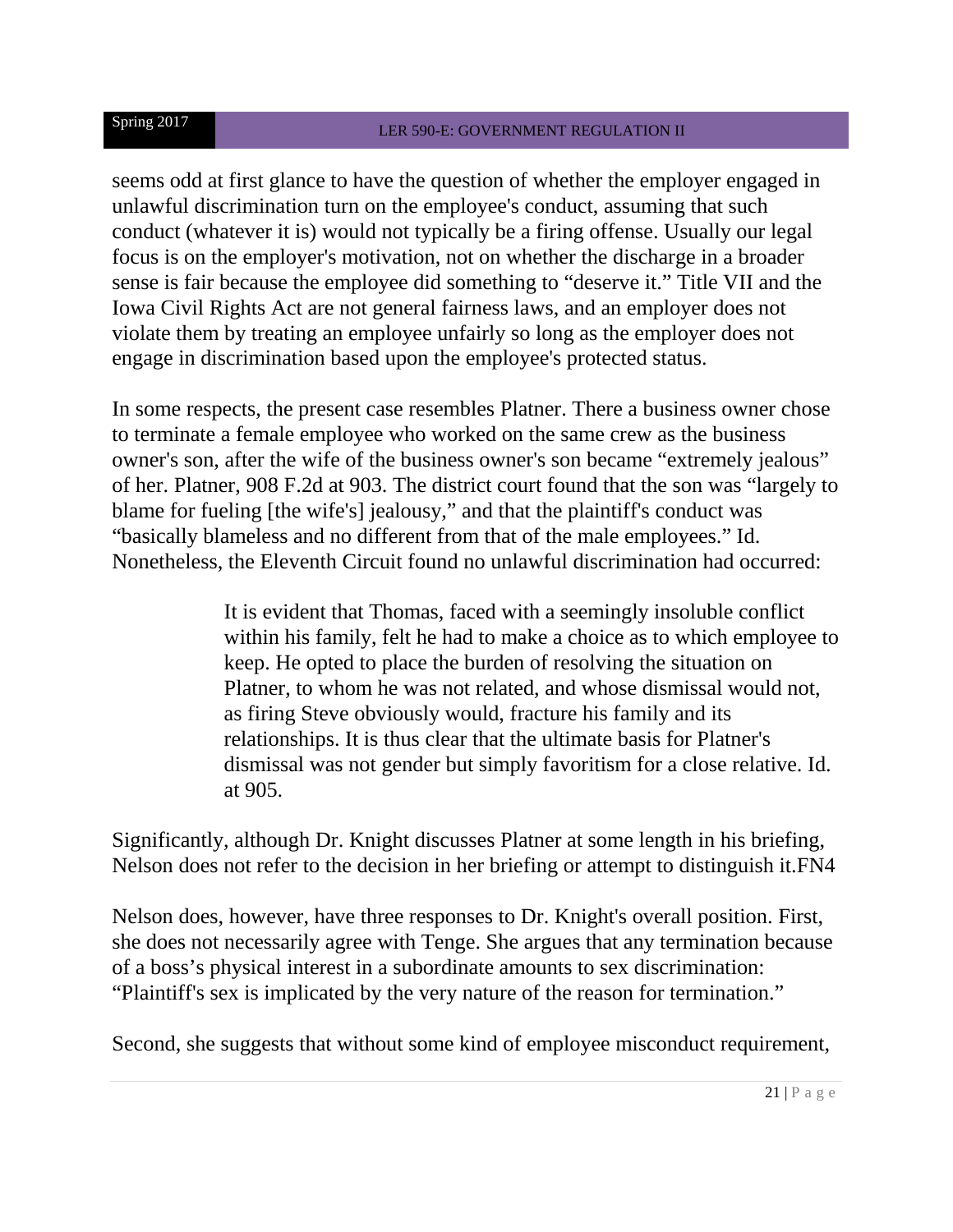Dr. Knight's position becomes simply a way of enforcing stereotypes and permitting pretexts: The employer can justify a series of adverse employment actions against persons of one gender by claiming, "My spouse thought I was attracted to them." Third, she argues that if Dr. Knight would have been liable to Nelson for sexually harassing her, he should not be able to avoid liability for terminating her out of fear that he was going to harass her.

Nelson's arguments warrant serious consideration, but we ultimately think a distinction exists between (1) an isolated employment decision based on personal relations (assuming no coercion or quid pro quo), even if the relations would not have existed if the employee had been of the opposite gender, and (2) a decision based on gender itself. In the former case, the decision is driven entirely by individual feelings and emotions regarding a specific person. Such a decision is not gender-based, nor is it based on factors that might be a proxy for gender.

The civil rights laws seek to insure that employees are treated the same regardless of their sex or other protected status. Yet even taking Nelson's view of the facts, Dr. Knight's unfair decision to terminate Nelson (while paying her a rather ungenerous one month's severance) does not jeopardize that goal.

This is illustrated by the fact that Dr. Knight hired a female replacement for Nelson. As the Platner court observed, "'[W]e do not believe that Title VII authorizes courts to declare unlawful every arbitrary and unfair employment decision.' " Id. at 905 (quoting Holder v. City of Raleigh, 867 F.2d 823, 825–26 (4th Cir.1989)).

Nelson's viewpoint would allow any termination decision related to a consensual relationship to be challenged as a discriminatory action because the employee could argue the relationship would not have existed but for her or his gender. This logic would contradict federal caselaw to the effect that adverse employment action stemming from a consensual workplace relationship (absent sexual harassment) is not actionable under Title VII. See, e.g., Benders v. Bellows & Bellows, 515 F.3d 757, 768 (7th Cir.2008) (holding that allegations that an employee's termination was based on the owner's desire to hide a past consensual relationship from his wife were "insufficient to support a cause of action for sex discrimination"); see also Blackshear v. Interstate Brands Corp., No. 10–3696, 2012 WL 3553499, at \*3 (6th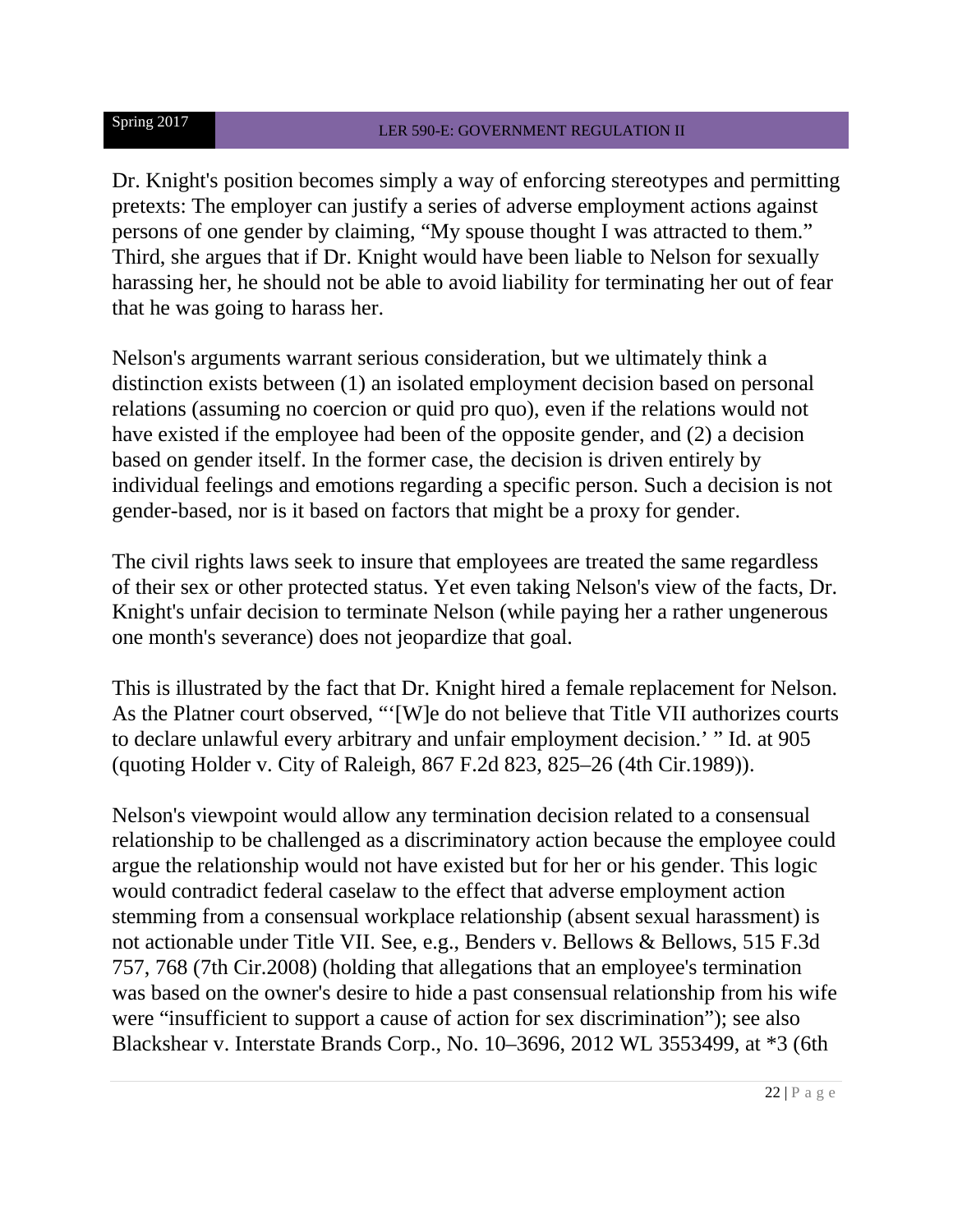Cir.2012) (affirming summary judgment for the employer where the employee presented evidence that she was treated unfairly due to her supervisor's jealousy of her relationship with another employee, and noting that "personal animus ... cannot be the basis of a discrimination claim under federal or Ohio law"); West v. MCI Worldcom, Inc., 205 F.Supp.2d 531, 544–45 (E.D.Va.2002) (granting summary judgment to an employer when an employee was removed from a project because of a supervisor's animosity toward the employee over her termination of their consensual relationship but there was no evidence the supervisor had made unwanted advances to the employee following the termination of that relationship).

Nelson raises a legitimate concern about a slippery slope. What if Dr. Knight had fired several female employees because he was concerned about being attracted to them? Or what if Ms. Knight demanded out of jealousy that her spouse terminate the employment of several women? The short answer is that those would be different cases. If an employer repeatedly took adverse employment actions against persons of a particular gender because of alleged personal relationship issues, it might well be possible to infer that gender and not the relationship was a motivating factor.

It is likewise true that a decision based on a gender stereotype can amount to unlawful sex discrimination. Price Waterhouse v. Hopkins, 490 U.S. 228, 251, 109 S.Ct. 1775, 1791, 104 L.Ed.2d 268, 288 (1989) ("As for the legal relevance of sex stereotyping, we are beyond the day when an employer could evaluate employees by assuming or insisting that they matched the stereotype associated with their group, for [i]n forbidding employers to discriminate against individuals because of their sex, Congress intended to strike at the entire spectrum of disparate treatment of men and women resulting from sex stereotypes." (citation and internal quotation marks omitted)). . . .

Nelson also raises a serious point about sexual harassment. Given that sexual harassment is a violation of antidiscrimination law, Nelson argues that a firing by a boss to avoid committing sexual harassment should be treated similarly. But sexual harassment violates our civil rights laws because of the "hostile work environment" or "abusive atmosphere" that it has created for persons of the victim's sex. See, e.g., Faragher v. City of Boca Raton, 524 U.S. 775, 786–90, 118 S.Ct. 2275, 2283–84,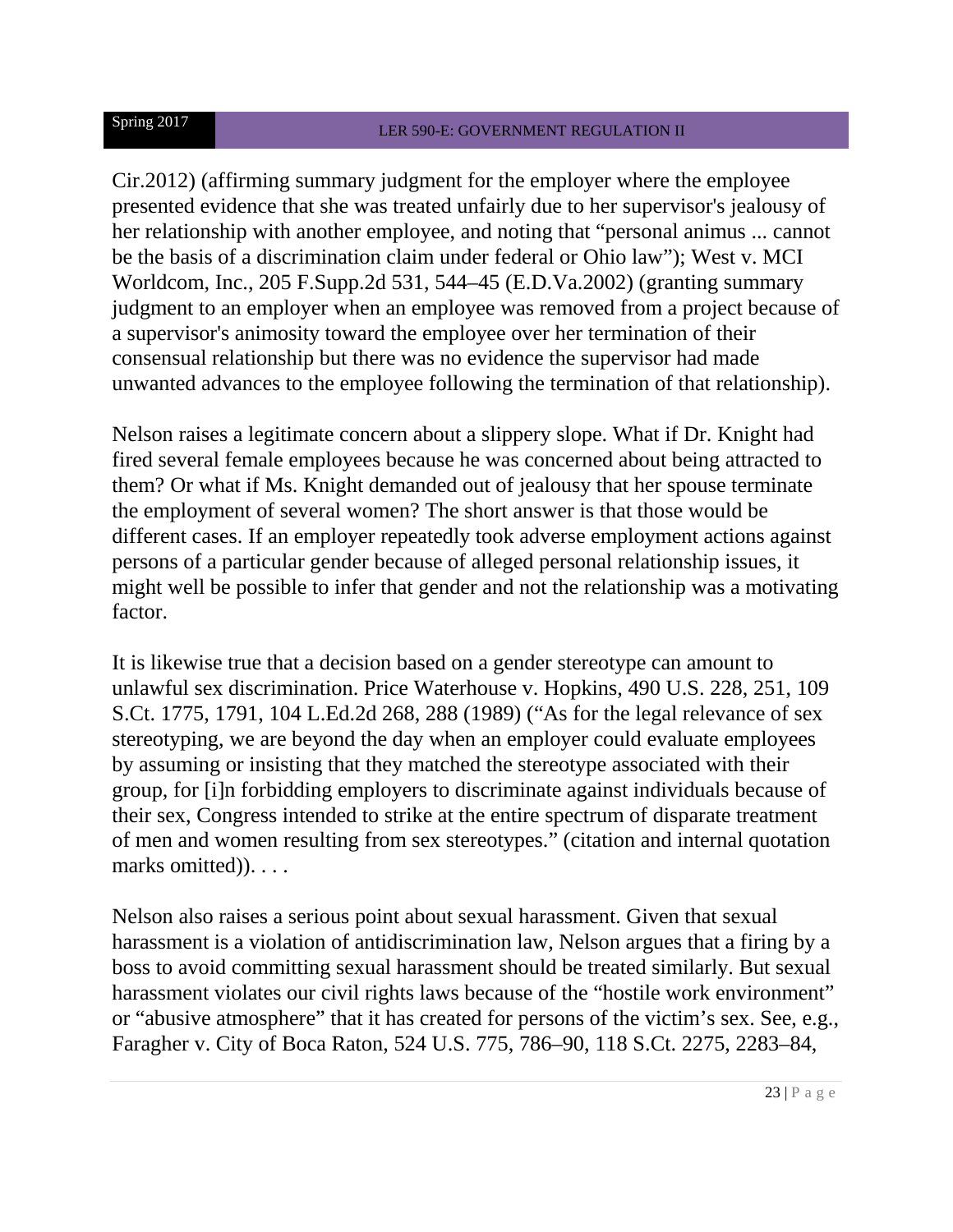141 L.Ed.2d 662, 675–78 (1998). On the other hand, an isolated decision to terminate an employee before such an environment arises, even if the reasons for termination are unjust, by definition does not bring about that atmosphere.

## IV. Conclusion.

As we have indicated above, the issue before us is not whether a jury could find that Dr. Knight treated Nelson badly. We are asked to decide only if a genuine fact issue exists as to whether Dr. Knight engaged in unlawful gender discrimination when he fired Nelson at the request of his wife. For the reasons previously discussed, we believe this conduct did not amount to unlawful discrimination, and therefore we affirm the judgment of the district court.

## AFFIRMED.

# *Cotto v. United Technologies, Corp***., 711 A.2d 1180 (Conn. 1998)**

Before [FRANCIS X. HENNESSY,](http://web2.westlaw.com/find/default.wl?tf=-1&rs=WLW10.01&fn=_top&sv=Split&docname=0357859401&tc=-1&pbc=A3FC3734&ordoc=1998105470&findtype=h&db=PROFILER-WLD&vr=2.0&rp=%2ffind%2fdefault.wl&mt=208) [DUPONT](http://web2.westlaw.com/find/default.wl?tf=-1&rs=WLW10.01&fn=_top&sv=Split&docname=0263459901&tc=-1&pbc=A3FC3734&ordoc=1998105470&findtype=h&db=PROFILER-WLD&vr=2.0&rp=%2ffind%2fdefault.wl&mt=208) and [DALY,](http://web2.westlaw.com/find/default.wl?tf=-1&rs=WLW10.01&fn=_top&sv=Split&docname=0263742901&tc=-1&pbc=A3FC3734&ordoc=1998105470&findtype=h&db=PROFILER-WLD&vr=2.0&rp=%2ffind%2fdefault.wl&mt=208) JJ.

## [DUPONT,](http://web2.westlaw.com/find/default.wl?tf=-1&rs=WLW10.01&fn=_top&sv=Split&docname=0263459901&tc=-1&pbc=A3FC3734&ordoc=1998105470&findtype=h&db=PROFILER-WLD&vr=2.0&rp=%2ffind%2fdefault.wl&mt=208) Judge.

... The sole issue to be resolved is whether [General Statutes § 31-51q](http://web2.westlaw.com/find/default.wl?tf=-1&rs=WLW10.01&fn=_top&sv=Split&docname=CTSTS31-51Q&tc=-1&pbc=A3FC3734&ordoc=1998105470&findtype=L&db=1000264&vr=2.0&rp=%2ffind%2fdefault.wl&mt=208) [FN2](http://web2.westlaw.com/result/documenttext.aspx?vr=2.0&docaction=rank&sv=Split&sskey=CLID_SSSA3980933588161&cxt=DC&fmqv=c&rlti=1&ss=CNT&rs=WLW10.01&eq=search&rltdb=CLID_DB083951458161&db=ALLSTATES&cnt=DOC&fn=_top&rlt=CLID_QRYRLT8854334588161&n=3&scxt=WL&cfid=1&rp=%2fsearch%2fdefault.wl&origin=Search&mt=208&service=Search&query=%22WORKER+COMP!%22+%26+%22PERSIAN+GULF+WAR%22&method=TNC#B00221998105470) provides the plaintiff employee with a cause of action for monetary damages against the defendant, his private employer, after discharge from his employment resulting from an alleged exercise by the plaintiff of his federal or state constitutional right of free speech, when the speech took place at the site of the workplace. The defendant, in its motion to strike, claimed that (1) a cause of action based on [§ 31-51q](http://web2.westlaw.com/find/default.wl?tf=-1&rs=WLW10.01&fn=_top&sv=Split&docname=CTSTS31-51Q&tc=-1&pbc=A3FC3734&ordoc=1998105470&findtype=L&db=1000264&vr=2.0&rp=%2ffind%2fdefault.wl&mt=208) is unavailable to an employee whose alleged expressive activity occurs exclusively on the private property of his employer, and (2) the plaintiff employee's words and actions, as alleged in his complaint, were not constitutionally protected.

[FN2.](http://web2.westlaw.com/result/documenttext.aspx?vr=2.0&docaction=rank&sv=Split&sskey=CLID_SSSA3980933588161&cxt=DC&fmqv=c&rlti=1&ss=CNT&rs=WLW10.01&eq=search&rltdb=CLID_DB083951458161&db=ALLSTATES&cnt=DOC&fn=_top&rlt=CLID_QRYRLT8854334588161&n=3&scxt=WL&cfid=1&rp=%2fsearch%2fdefault.wl&origin=Search&mt=208&service=Search&query=%22WORKER+COMP!%22+%26+%22PERSIAN+GULF+WAR%22&method=TNC#F00221998105470) [General Statutes § 31-51q](http://web2.westlaw.com/find/default.wl?tf=-1&rs=WLW10.01&fn=_top&sv=Split&docname=CTSTS31-51Q&tc=-1&pbc=A3FC3734&ordoc=1998105470&findtype=L&db=1000264&vr=2.0&rp=%2ffind%2fdefault.wl&mt=208) provides: "Any employer, including the state and any instrumentality or political subdivision thereof, who subjects any employee to discipline or discharge on account of the exercise by such employee of rights guaranteed by the first amendment to the United States Constitution or section 3, 4 or 14 of article first of the Constitution of the state, provided such activity does not substantially or materially interfere with the employee's bona fide job performance or the working relationship between the employee and the employer, shall be liable to such employee for damages caused by such discipline or discharge, including punitive damages, and for reasonable attorney's fees as part of the costs of any such action for damages. If the court determines that such action for damages was brought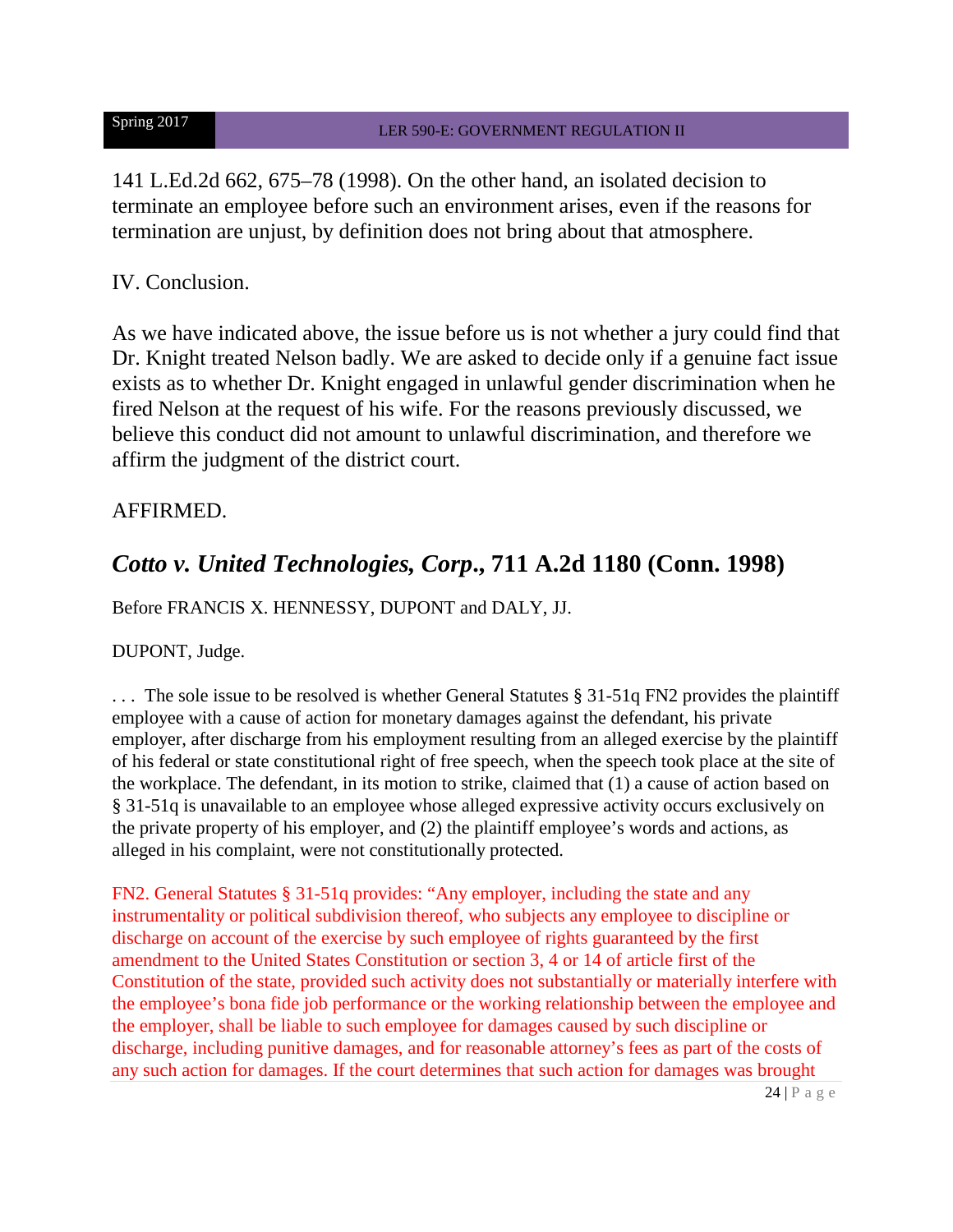## without substantial justification, the court may award costs and reasonable attorney's fees to the employer."

The plaintiff alleged in his complaint that he was employed on a full-time basis by the defendant for approximately twelve years. The relevant portions of other allegations of the plaintiff's complaint are quoted as follows: "On or about April 22, 1991, the defendant, acting through [its] management personnel, distributed American flags to employees in the plaintiff's department and it was expected that all employees would display American flags at their workstations.

The plaintiff declined to display the American flag and further gave his opinion on the propriety of coercing or exerting pressure on employees to display the American flag. As a result of the plaintiff's refusal to display the American flag and as a direct and proximate result of his comments with respect to displaying the flag, he was subjected to threats and harassment from his coworkers. Said threats and harassment were directed toward him by his coworkers with the full support and encouragement of the defendant.

The plaintiff's refusal to display the American flag and his expression of his opinion regarding the company's policy that employees must display the American flag at their workstations were absolutely protected by the First Amendment of the United States Constitution and Article First of the Constitution of the State of Connecticut. Subsequent to the plaintiff's suspension from employment, he was permanently discharged from employment on or about May 16, 1992, on account of the plaintiff's aforementioned behavior and expression of opinion, all of which were constitutionally protected.

The defendant's act of discharging the plaintiff from employment violated the plaintiff's rights pursuant to [Connecticut General Statutes § 31-51q,](http://web2.westlaw.com/find/default.wl?tf=-1&rs=WLW10.01&fn=_top&sv=Split&docname=CTSTS31-51Q&tc=-1&pbc=A3FC3734&ordoc=1998105470&findtype=L&db=1000264&vr=2.0&rp=%2ffind%2fdefault.wl&mt=208) as the plaintiff's refusal to display the American flag and his expression of opinion regarding the same did not substantially or materially interfere with his bona fide job performance or the working relationship between him and the defendant."

It is clear from the facts alleged in the complaint that the expressive conduct alleged by the plaintiff occurred exclusively in the workplace, on the private property of the defendant. The trial court held that the "[p]laintiff's speech at his workplace is not protected by the first amendment to the United States constitution or §§ 3, 4 or 14 of article first of the Connecticut constitution," and, therefore, [§ 31-51q](http://web2.westlaw.com/find/default.wl?tf=-1&rs=WLW10.01&fn=_top&sv=Split&docname=CTSTS31-51Q&tc=-1&pbc=A3FC3734&ordoc=1998105470&findtype=L&db=1000264&vr=2.0&rp=%2ffind%2fdefault.wl&mt=208) cannot afford relief.

[FN4.](http://web2.westlaw.com/result/documenttext.aspx?vr=2.0&docaction=rank&sv=Split&sskey=CLID_SSSA3980933588161&cxt=DC&fmqv=c&rlti=1&ss=CNT&rs=WLW10.01&eq=search&rltdb=CLID_DB083951458161&db=ALLSTATES&cnt=DOC&fn=_top&rlt=CLID_QRYRLT8854334588161&n=3&scxt=WL&cfid=1&rp=%2fsearch%2fdefault.wl&origin=Search&mt=208&service=Search&query=%22WORKER+COMP!%22+%26+%22PERSIAN+GULF+WAR%22&method=TNC#F00441998105470) The first amendment to the United States constitution provides in part: "Congress shall make no law ... abridging the freedom of speech...."

Article first, § 4, of the Connecticut constitution provides: "Every citizen may freely speak, write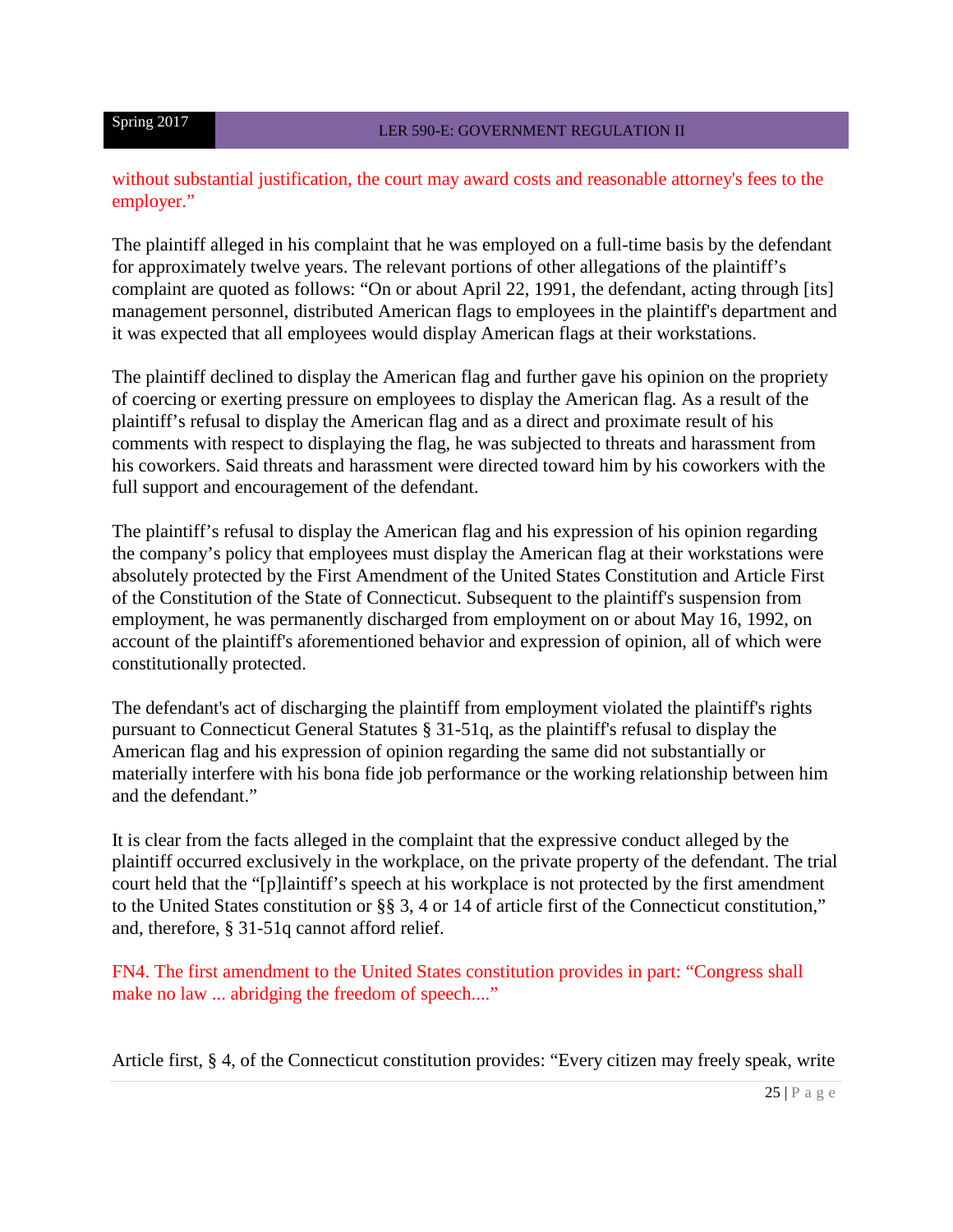and publish his sentiments on all subjects, being responsible for the abuse of that liberty."

Article first, § 14, of the Connecticut constitution provides: "The citizens have a right, in a peaceable manner, to assemble for their common good, and to apply to those invested with the powers of government, for redress or grievances, or other proper purposes, by petition, address or remonstrance."

The trial court determined that [§ 31-51q](http://web2.westlaw.com/find/default.wl?tf=-1&rs=WLW10.01&fn=_top&sv=Split&docname=CTSTS31-51Q&tc=-1&pbc=A3FC3734&ordoc=1998105470&findtype=L&db=1000264&vr=2.0&rp=%2ffind%2fdefault.wl&mt=208) did not protect the plaintiff's expressive activities occurring on his employer's private property because such on-site activities are not "guaranteed by" either the United States constitution or the constitution of this state.

In so holding, the trial court primarily relied on [Cologne v. Westfarms Associates, 192 Conn. 48,](http://web2.westlaw.com/find/default.wl?tf=-1&rs=WLW10.01&serialnum=1984103470&fn=_top&sv=Split&tc=-1&pbc=A3FC3734&ordoc=1998105470&findtype=Y&db=162&vr=2.0&rp=%2ffind%2fdefault.wl&mt=208)  [469 A.2d 1201 \(1984\).](http://web2.westlaw.com/find/default.wl?tf=-1&rs=WLW10.01&serialnum=1984103470&fn=_top&sv=Split&tc=-1&pbc=A3FC3734&ordoc=1998105470&findtype=Y&db=162&vr=2.0&rp=%2ffind%2fdefault.wl&mt=208) In Cologne, the question was whether the rights of free speech and petition guaranteed by the Connecticut constitution may be exercised on the private property of the defendants, which property consisted of a large regional shopping center.

No statute was involved in Cologne and no relationship, such as employer and employee, existed between the plaintiffs and the defendants, nor was any claim made that the speech was not otherwise constitutionally protected. The plaintiffs, relying on §§ 4 and 14 of article first of the state constitution, did not take the position that individuals may exercise their rights of free speech on any private property, but instead, limited their claim to speech activities occurring on private properties with a "uniquely public character." Id., at 64, [469 A.2d 1201.](http://web2.westlaw.com/find/default.wl?tf=-1&rs=WLW10.01&serialnum=1984103470&fn=_top&sv=Split&tc=-1&pbc=A3FC3734&ordoc=1998105470&findtype=Y&db=162&vr=2.0&rp=%2ffind%2fdefault.wl&mt=208)

In analyzing this claim, the Cologne court reviewed the history of the adoption of the Connecticut bill of rights and found "no evidence of any intention to vest in those seeking to exercise such rights as free speech and petition the privilege of doing so upon the property of others." [Id., at 62, 469 A.2d 1201.](http://web2.westlaw.com/find/default.wl?tf=-1&rs=WLW10.01&serialnum=1984103470&fn=_top&sv=Split&tc=-1&pbc=A3FC3734&ordoc=1998105470&findtype=Y&db=162&vr=2.0&rp=%2ffind%2fdefault.wl&mt=208) Accordingly, the court concluded that the free speech and petition rights of the state constitution do not extend to expressive activities exercised on private property against the wishes of the owner, even where the private property is vested with a public character. [Id., at 65-66, 469 A.2d 1201.](http://web2.westlaw.com/find/default.wl?tf=-1&rs=WLW10.01&serialnum=1984103470&fn=_top&sv=Split&tc=-1&pbc=A3FC3734&ordoc=1998105470&findtype=Y&db=162&vr=2.0&rp=%2ffind%2fdefault.wl&mt=208)

The present case involves the determination of an issue not yet decided by an appellate court of this state. Unlike Cologne, which was based entirely on a constitutional analysis, we are here determining whether [§ 31-51q](http://web2.westlaw.com/find/default.wl?tf=-1&rs=WLW10.01&fn=_top&sv=Split&docname=CTSTS31-51Q&tc=-1&pbc=A3FC3734&ordoc=1998105470&findtype=L&db=1000264&vr=2.0&rp=%2ffind%2fdefault.wl&mt=208) provides a cause of action, under the circumstances alleged by the plaintiff, to an employee who is discharged for the exercise of an alleged constitutional right when, without the statute, no remedy or cause of action would be available.

In other words, the question is whether [§ 31-51q](http://web2.westlaw.com/find/default.wl?tf=-1&rs=WLW10.01&fn=_top&sv=Split&docname=CTSTS31-51Q&tc=-1&pbc=A3FC3734&ordoc=1998105470&findtype=L&db=1000264&vr=2.0&rp=%2ffind%2fdefault.wl&mt=208) protects particular speech occurring on the private property of an employer when, pursuant to Cologne, such speech would not otherwise have been protected.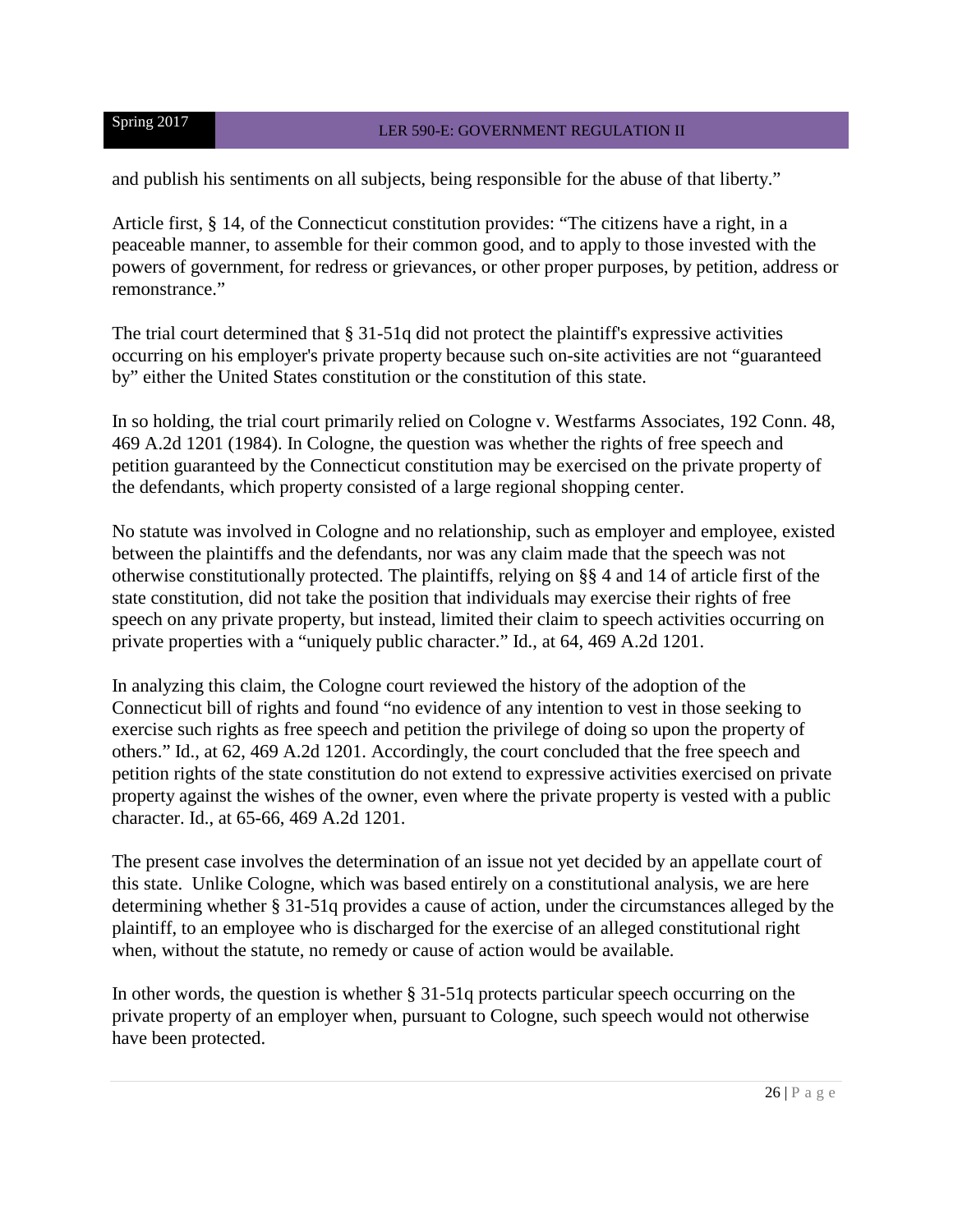[FN8.](http://web2.westlaw.com/result/documenttext.aspx?vr=2.0&docaction=rank&sv=Split&sskey=CLID_SSSA3980933588161&cxt=DC&fmqv=c&rlti=1&ss=CNT&rs=WLW10.01&eq=search&rltdb=CLID_DB083951458161&db=ALLSTATES&cnt=DOC&fn=_top&rlt=CLID_QRYRLT8854334588161&n=3&scxt=WL&cfid=1&rp=%2fsearch%2fdefault.wl&origin=Search&mt=208&service=Search&query=%22WORKER+COMP!%22+%26+%22PERSIAN+GULF+WAR%22&method=TNC#F00881998105470) [General Statutes § 31-51q](http://web2.westlaw.com/find/default.wl?tf=-1&rs=WLW10.01&fn=_top&sv=Split&docname=CTSTS31-51Q&tc=-1&pbc=A3FC3734&ordoc=1998105470&findtype=L&db=1000264&vr=2.0&rp=%2ffind%2fdefault.wl&mt=208) has been interpreted by the Connecticut Supreme Court to resolve other issues. In actions based on the statute, there must be a causal connection between the disciplinary action against an employee and the exercise of a constitutional right of the employee. [D'Angelo v. McGoldrick, 239 Conn. 356, 685 A.2d 319 \(1996\).](http://web2.westlaw.com/find/default.wl?tf=-1&rs=WLW10.01&serialnum=1996262529&fn=_top&sv=Split&tc=-1&pbc=A3FC3734&ordoc=1998105470&findtype=Y&db=162&vr=2.0&rp=%2ffind%2fdefault.wl&mt=208) There is no right to a jury in an action brought by an employee pursuant to [§ 31-51q](http://web2.westlaw.com/find/default.wl?tf=-1&rs=WLW10.01&fn=_top&sv=Split&docname=CTSTS31-51Q&tc=-1&pbc=A3FC3734&ordoc=1998105470&findtype=L&db=1000264&vr=2.0&rp=%2ffind%2fdefault.wl&mt=208) against a state employer, nor may such an action be dismissed on the ground of sovereign immunity. [Skinner v. Angliker, 211](http://web2.westlaw.com/find/default.wl?tf=-1&rs=WLW10.01&serialnum=1989081898&fn=_top&sv=Split&tc=-1&pbc=A3FC3734&ordoc=1998105470&findtype=Y&db=162&vr=2.0&rp=%2ffind%2fdefault.wl&mt=208)  [Conn. 370, 373, 559 A.2d 701 \(1989\).](http://web2.westlaw.com/find/default.wl?tf=-1&rs=WLW10.01&serialnum=1989081898&fn=_top&sv=Split&tc=-1&pbc=A3FC3734&ordoc=1998105470&findtype=Y&db=162&vr=2.0&rp=%2ffind%2fdefault.wl&mt=208)

[FN9.](http://web2.westlaw.com/result/documenttext.aspx?vr=2.0&docaction=rank&sv=Split&sskey=CLID_SSSA3980933588161&cxt=DC&fmqv=c&rlti=1&ss=CNT&rs=WLW10.01&eq=search&rltdb=CLID_DB083951458161&db=ALLSTATES&cnt=DOC&fn=_top&rlt=CLID_QRYRLT8854334588161&n=3&scxt=WL&cfid=1&rp=%2fsearch%2fdefault.wl&origin=Search&mt=208&service=Search&query=%22WORKER+COMP!%22+%26+%22PERSIAN+GULF+WAR%22&method=TNC#F00991998105470) Employment may be terminated at the will of the employer unless it comes within a statutory, contractual or decisional exception. [Sheets v. Teddy's Frosted Foods, Inc., 179 Conn.](http://web2.westlaw.com/find/default.wl?tf=-1&rs=WLW10.01&serialnum=1980103007&fn=_top&sv=Split&tc=-1&pbc=A3FC3734&ordoc=1998105470&findtype=Y&db=162&vr=2.0&rp=%2ffind%2fdefault.wl&mt=208)  [471, 474, 427 A.2d 385 \(1980\).](http://web2.westlaw.com/find/default.wl?tf=-1&rs=WLW10.01&serialnum=1980103007&fn=_top&sv=Split&tc=-1&pbc=A3FC3734&ordoc=1998105470&findtype=Y&db=162&vr=2.0&rp=%2ffind%2fdefault.wl&mt=208)

The defendant's motion to strike in the present case was based on two grounds. The defendant claimed, first, that the rights protected by [§ 31-51q](http://web2.westlaw.com/find/default.wl?tf=-1&rs=WLW10.01&fn=_top&sv=Split&docname=CTSTS31-51Q&tc=-1&pbc=A3FC3734&ordoc=1998105470&findtype=L&db=1000264&vr=2.0&rp=%2ffind%2fdefault.wl&mt=208) do not apply when exercised on private property and, second, that even if they do apply the plaintiff's words and actions were not constitutionally protected free speech.

Attached to the defendant's motion to strike were a memorandum of law and a decision of arbitrators who had determined that the plaintiff was properly discharged. The plaintiff's cause of action pursuant to [§ 31-51q](http://web2.westlaw.com/find/default.wl?tf=-1&rs=WLW10.01&fn=_top&sv=Split&docname=CTSTS31-51Q&tc=-1&pbc=A3FC3734&ordoc=1998105470&findtype=L&db=1000264&vr=2.0&rp=%2ffind%2fdefault.wl&mt=208) does not, nor could it, seek reinstatement of employment, but, rather, seeks money damages.

The trial court concluded that the plaintiff's speech was not protected because it occurred on private property. It did not consider the second ground for the defendant's motion, namely, that the particular words and actions of the plaintiff were not constitutionally protected.

The basis for the latter claim, according to the memorandum of law filed with the motion to strike, was that the speech did not involve a matter of public concern, but instead involved a matter concerning a condition of private employment. Although the trial court did not consider this second ground, we may do so. . . .

Statutory analysis is a search for the intention of the legislature. "[W]e look to the words of the statute itself, to the legislative history ... to the legislative policy it was designed to implement, and to its relationship to existing legislation ... governing the same general subject matter." [Carriero v. Naugatuck, 243 Conn. 747, 753, 707 A.2d 706 \(1998\).](http://web2.westlaw.com/find/default.wl?tf=-1&rs=WLW10.01&serialnum=1998061319&fn=_top&sv=Split&tc=-1&pbc=A3FC3734&ordoc=1998105470&findtype=Y&db=162&vr=2.0&rp=%2ffind%2fdefault.wl&mt=208)

We begin our analysis of whether a cause of action pursuant to [§ 31-51q](http://web2.westlaw.com/find/default.wl?tf=-1&rs=WLW10.01&fn=_top&sv=Split&docname=CTSTS31-51Q&tc=-1&pbc=A3FC3734&ordoc=1998105470&findtype=L&db=1000264&vr=2.0&rp=%2ffind%2fdefault.wl&mt=208) has been alleged with the words of the statute. First, a private employer is placed in the same category as a state employer because of the words " [a]ny employer, including the state...." (Emphasis added.) [General Statutes § 31-51q.](http://web2.westlaw.com/find/default.wl?tf=-1&rs=WLW10.01&fn=_top&sv=Split&docname=CTSTS31-51Q&tc=-1&pbc=A3FC3734&ordoc=1998105470&findtype=L&db=1000264&vr=2.0&rp=%2ffind%2fdefault.wl&mt=208)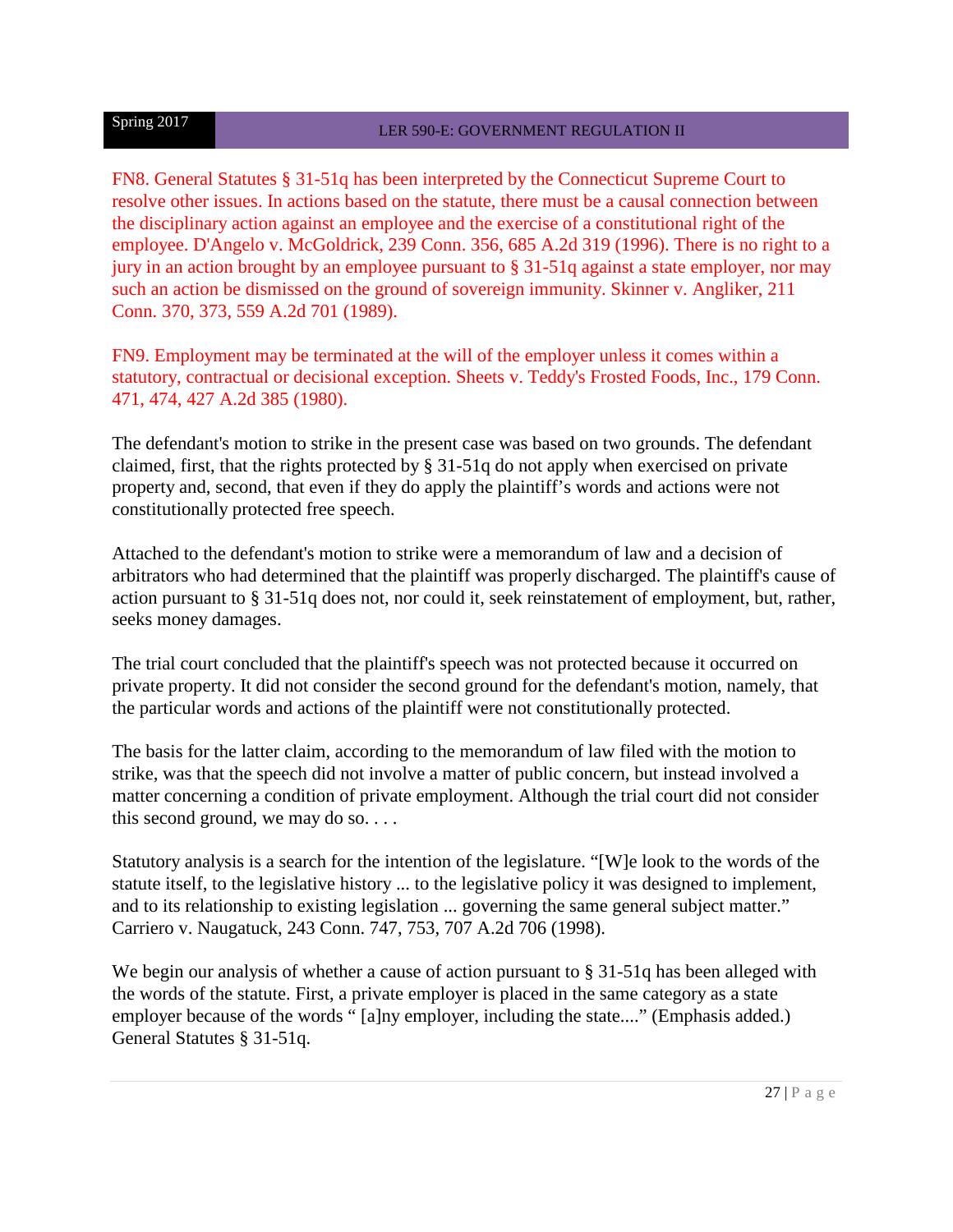The statute next prohibits the discharge of an employee who exercises those rights that are guaranteed by particular sections of the state and federal constitutions, provided that the exercise of those rights do not interfere with the employee's bona fide job performance or the working relationship between the employee and the employer.

The question is whether the words of the statute were intended to extend constitutional protections of speech to the workplace. Nothing in the statute's legislative history answers that question, and the statute itself is silent. It is instructive, however, to review related state legislation governing the same general subject matter.

A state may adopt, in its own constitution, individual liberties more expansive than those conferred by the federal constitution and a state statute is, for that purpose, in the same category as a state constitution. Thus, the legislature, if it so chooses, may enlarge a constitutional right; see [Cologne v. Westfarms Associates, supra, 192 Conn. at 72, 469 A.2d 1201](http://web2.westlaw.com/find/default.wl?tf=-1&rs=WLW10.01&serialnum=1984103470&fn=_top&sv=Split&tc=-1&pbc=A3FC3734&ordoc=1998105470&findtype=Y&db=162&vr=2.0&rp=%2ffind%2fdefault.wl&mt=208) (Peters, J., dissenting); and may pass a statute to protect speech or expressive activity beyond that guaranteed by either the state or federal constitutions; [PruneYard Shopping Center v. Robins,](http://web2.westlaw.com/find/default.wl?tf=-1&rs=WLW10.01&serialnum=1980116765&fn=_top&sv=Split&tc=-1&pbc=A3FC3734&ordoc=1998105470&findtype=Y&db=708&vr=2.0&rp=%2ffind%2fdefault.wl&mt=208)  [supra, at 78, 81, 100 S.Ct. 2035,](http://web2.westlaw.com/find/default.wl?tf=-1&rs=WLW10.01&serialnum=1980116765&fn=_top&sv=Split&tc=-1&pbc=A3FC3734&ordoc=1998105470&findtype=Y&db=708&vr=2.0&rp=%2ffind%2fdefault.wl&mt=208) and, until such time as that legislation is successfully attacked as unconstitutional or is repealed, the subject activity of the legislation is protected.

For example, the legislature has enacted other statutes to protect employee speech or activity that would not otherwise be protected by the federal or state constitutions. These statutes govern situations where there is no state action, and where the activity relates to a private employer.

Such statutes include [General Statutes § 2-3a,](http://web2.westlaw.com/find/default.wl?tf=-1&rs=WLW10.01&fn=_top&sv=Split&docname=CTSTS2-3A&tc=-1&pbc=A3FC3734&ordoc=1998105470&findtype=L&db=1000264&vr=2.0&rp=%2ffind%2fdefault.wl&mt=208) which prohibits retaliatory action by a private employer against an employee who runs for or serves in the state legislature; [General Statutes §](http://web2.westlaw.com/find/default.wl?tf=-1&rs=WLW10.01&fn=_top&sv=Split&docname=CTSTS31-51M&tc=-1&pbc=A3FC3734&ordoc=1998105470&findtype=L&db=1000264&vr=2.0&rp=%2ffind%2fdefault.wl&mt=208)  [31-51m,](http://web2.westlaw.com/find/default.wl?tf=-1&rs=WLW10.01&fn=_top&sv=Split&docname=CTSTS31-51M&tc=-1&pbc=A3FC3734&ordoc=1998105470&findtype=L&db=1000264&vr=2.0&rp=%2ffind%2fdefault.wl&mt=208) which prohibits retaliatory action by a private employer against an employee who reports a violation or suspected violation of laws or regulations (employee "whistle-blowing" protection); [General Statutes §§ 31-40k](http://web2.westlaw.com/find/default.wl?tf=-1&rs=WLW10.01&fn=_top&sv=Split&docname=CTSTS31-40K&tc=-1&pbc=A3FC3734&ordoc=1998105470&findtype=L&db=1000264&vr=2.0&rp=%2ffind%2fdefault.wl&mt=208) and [31-40 o,](http://web2.westlaw.com/find/default.wl?tf=-1&rs=WLW10.01&fn=_top&sv=Split&docname=CTSTS31-40O&tc=-1&pbc=A3FC3734&ordoc=1998105470&findtype=L&db=1000264&vr=2.0&rp=%2ffind%2fdefault.wl&mt=208) which prohibit retaliatory action by a private employer against an employee for seeking information about toxic substances used at the workplace; [General Statutes § 31-48b,](http://web2.westlaw.com/find/default.wl?tf=-1&rs=WLW10.01&fn=_top&sv=Split&docname=CTSTS31-48B&tc=-1&pbc=A3FC3734&ordoc=1998105470&findtype=L&db=1000264&vr=2.0&rp=%2ffind%2fdefault.wl&mt=208) which provides criminal sanctions against a private employer who records or monitors activities of employees in areas designed for the personal health or comfort of the employees, or in areas for the safeguarding of employee possessions such as restrooms, lockers and lounges; [General Statutes § 31-51,](http://web2.westlaw.com/find/default.wl?tf=-1&rs=WLW10.01&fn=_top&sv=Split&docname=CTSTS31-51&tc=-1&pbc=A3FC3734&ordoc=1998105470&findtype=L&db=1000264&vr=2.0&rp=%2ffind%2fdefault.wl&mt=208) which provides for a fine against a private employer who acts to prevent an employee from securing employment elsewhere; [General Statutes § 31-51g,](http://web2.westlaw.com/find/default.wl?tf=-1&rs=WLW10.01&fn=_top&sv=Split&docname=CTSTS31-51G&tc=-1&pbc=A3FC3734&ordoc=1998105470&findtype=L&db=1000264&vr=2.0&rp=%2ffind%2fdefault.wl&mt=208) which provides for a fine against a private employer for requiring an employee to take a polygraph test; [General Statutes §§ 31-104](http://web2.westlaw.com/find/default.wl?tf=-1&rs=WLW10.01&fn=_top&sv=Split&docname=CTSTS31-104&tc=-1&pbc=A3FC3734&ordoc=1998105470&findtype=L&db=1000264&vr=2.0&rp=%2ffind%2fdefault.wl&mt=208) and [31-105,](http://web2.westlaw.com/find/default.wl?tf=-1&rs=WLW10.01&fn=_top&sv=Split&docname=CTSTS31-105&tc=-1&pbc=A3FC3734&ordoc=1998105470&findtype=L&db=1000264&vr=2.0&rp=%2ffind%2fdefault.wl&mt=208) which make it an unfair labor practice for private employers to prevent employees from bargaining collectively; [General Statutes § 31-290a,](http://web2.westlaw.com/find/default.wl?tf=-1&rs=WLW10.01&fn=_top&sv=Split&docname=CTSTS31-290A&tc=-1&pbc=A3FC3734&ordoc=1998105470&findtype=L&db=1000264&vr=2.0&rp=%2ffind%2fdefault.wl&mt=208) which prevents private employers from using retaliatory measures against an employee who files a claim for workers' compensation benefits; [General](http://web2.westlaw.com/find/default.wl?tf=-1&rs=WLW10.01&fn=_top&sv=Split&docname=CTSTS31-379&tc=-1&pbc=A3FC3734&ordoc=1998105470&findtype=L&db=1000264&vr=2.0&rp=%2ffind%2fdefault.wl&mt=208)  [Statutes § 31-379,](http://web2.westlaw.com/find/default.wl?tf=-1&rs=WLW10.01&fn=_top&sv=Split&docname=CTSTS31-379&tc=-1&pbc=A3FC3734&ordoc=1998105470&findtype=L&db=1000264&vr=2.0&rp=%2ffind%2fdefault.wl&mt=208) which prevents private employers from using retaliatory measures against an employee who files a complaint concerning a violation of the Occupational Safety and Health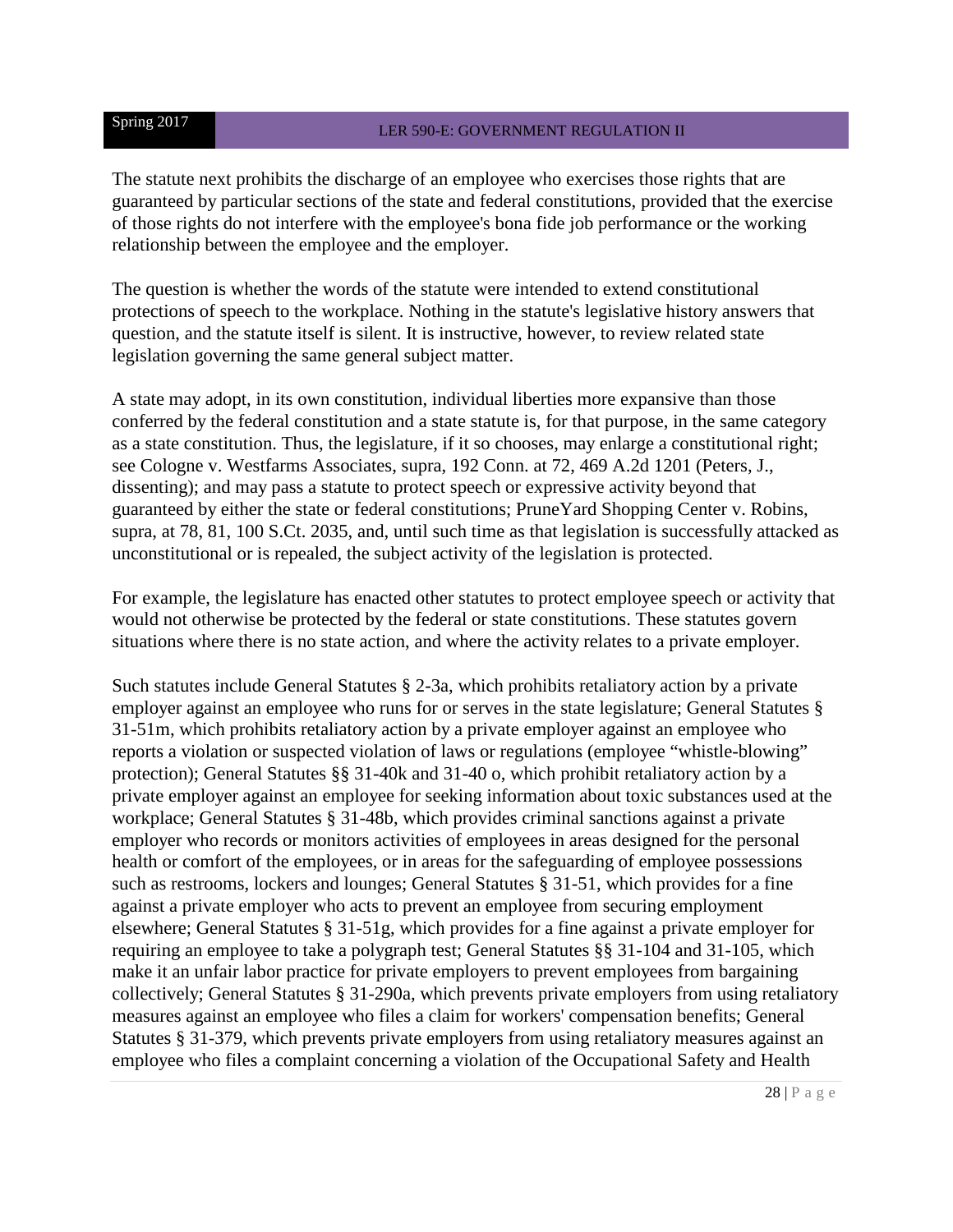Act; [General Statutes § 51-247a,](http://web2.westlaw.com/find/default.wl?tf=-1&rs=WLW10.01&fn=_top&sv=Split&docname=CTSTS51-247A&tc=-1&pbc=A3FC3734&ordoc=1998105470&findtype=L&db=1000264&vr=2.0&rp=%2ffind%2fdefault.wl&mt=208) which prohibits retaliatory measures by a private employer against an employee for responding to a summons to act as a juror or for serving as a juror; [General Statutes § 52-361a \(j\),](http://web2.westlaw.com/find/default.wl?tf=-1&rs=WLW10.01&fn=_top&sv=Split&docname=CTSTS52-361A&tc=-1&pbc=A3FC3734&ordoc=1998105470&findtype=L&db=1000264&vr=2.0&rp=%2ffind%2fdefault.wl&mt=208) which prohibits a private employer from retaliatory measures against an employee because of a wage execution; [General Statutes § 53-303e \(b\),](http://web2.westlaw.com/find/default.wl?tf=-1&rs=WLW10.01&fn=_top&sv=Split&docname=CTSTS53-303E&tc=-1&pbc=A3FC3734&ordoc=1998105470&findtype=L&db=1000264&vr=2.0&rp=%2ffind%2fdefault.wl&mt=208) which prohibits a private employer from retaliatory measures against an employee for not working on Saturdays because of religious observance; General [Statutes § 27-33,](http://web2.westlaw.com/find/default.wl?tf=-1&rs=WLW10.01&fn=_top&sv=Split&docname=CTSTS27-33&tc=-1&pbc=A3FC3734&ordoc=1998105470&findtype=L&db=1000264&vr=2.0&rp=%2ffind%2fdefault.wl&mt=208) which prohibits retaliatory action by a private employer against an employee who absents himself from his work duties while engaging in military or naval duty; [General Statutes § 28-17,](http://web2.westlaw.com/find/default.wl?tf=-1&rs=WLW10.01&fn=_top&sv=Split&docname=CTSTS28-17&tc=-1&pbc=A3FC3734&ordoc=1998105470&findtype=L&db=1000264&vr=2.0&rp=%2ffind%2fdefault.wl&mt=208) which prohibits the discharge of an employee because of membership in an organization engaged in civil preparedness or because of eligibility for induction into the armed services of the United States; and [General](http://web2.westlaw.com/find/default.wl?tf=-1&rs=WLW10.01&fn=_top&sv=Split&docname=CTSTS9-365&tc=-1&pbc=A3FC3734&ordoc=1998105470&findtype=L&db=1000264&vr=2.0&rp=%2ffind%2fdefault.wl&mt=208)  [Statutes § 9-365,](http://web2.westlaw.com/find/default.wl?tf=-1&rs=WLW10.01&fn=_top&sv=Split&docname=CTSTS9-365&tc=-1&pbc=A3FC3734&ordoc=1998105470&findtype=L&db=1000264&vr=2.0&rp=%2ffind%2fdefault.wl&mt=208) which provides for a fine of "any person" who threatens a person in his employ or who discharges an employee because of any vote of the employee at any election.

Clearly, some of the protected activities described in these statutes involve speech or expressive activity that, either of necessity or in all probability, will occur at the work site of a private employer, and involve prohibition of speech unrelated to state action.

We conclude that [§ 31-51q](http://web2.westlaw.com/find/default.wl?tf=-1&rs=WLW10.01&fn=_top&sv=Split&docname=CTSTS31-51Q&tc=-1&pbc=A3FC3734&ordoc=1998105470&findtype=L&db=1000264&vr=2.0&rp=%2ffind%2fdefault.wl&mt=208) applies to some activities and speech that occur at the workplace because there are no words in the statute limiting the place at which the constitutionally protected activity occurs, there is no prohibition that prevents a legislature from protecting employee speech wherever it occurs, and other legislation governing the same general subject matter includes speech occurring at the workplace.

The real question in this case, however, is not governed by where the activity occurred but of what the activity consisted. [Section 31-51q](http://web2.westlaw.com/find/default.wl?tf=-1&rs=WLW10.01&fn=_top&sv=Split&docname=CTSTS31-51Q&tc=-1&pbc=A3FC3734&ordoc=1998105470&findtype=L&db=1000264&vr=2.0&rp=%2ffind%2fdefault.wl&mt=208) protects only that activity guaranteed safe from private employer interference by either certain sections of our constitution or by the federal constitution. If the rights exercised by the employee do not fall into the specified constitutional category, the statute cannot apply.

Not all speech is guaranteed to be "free." "The most stringent protection of free speech would not protect a man in falsely shouting fire in a theater and causing a panic." [Schenk v. United States,](http://web2.westlaw.com/find/default.wl?tf=-1&rs=WLW10.01&serialnum=1919100399&fn=_top&sv=Split&tc=-1&pbc=A3FC3734&ordoc=1998105470&findtype=Y&db=708&vr=2.0&rp=%2ffind%2fdefault.wl&mt=208)  [249 U.S. 47, 52, 39 S.Ct. 247, 63 L.Ed. 470 \(1919\).](http://web2.westlaw.com/find/default.wl?tf=-1&rs=WLW10.01&serialnum=1919100399&fn=_top&sv=Split&tc=-1&pbc=A3FC3734&ordoc=1998105470&findtype=Y&db=708&vr=2.0&rp=%2ffind%2fdefault.wl&mt=208) It is the combination, in this case, of where the speech occurred at the workplace and its particular content that determines if the speech is protected by the statute.

In deciding whether the allegations of the plaintiff's complaint state a cause of action for the deprivation of a constitutionally protected right, it is instructive to review federal and state cases arising under [42 U.S.C. § 1983](http://web2.westlaw.com/find/default.wl?tf=-1&rs=WLW10.01&fn=_top&sv=Split&docname=42USCAS1983&tc=-1&pbc=A3FC3734&ordoc=1998105470&findtype=L&db=1000546&vr=2.0&rp=%2ffind%2fdefault.wl&mt=208) because [§ 31-51q](http://web2.westlaw.com/find/default.wl?tf=-1&rs=WLW10.01&fn=_top&sv=Split&docname=CTSTS31-51Q&tc=-1&pbc=A3FC3734&ordoc=1998105470&findtype=L&db=1000264&vr=2.0&rp=%2ffind%2fdefault.wl&mt=208) is analogous. See [D'Angelo v. McGoldrick,](http://web2.westlaw.com/find/default.wl?tf=-1&rs=WLW10.01&serialnum=1996262529&fn=_top&sv=Split&tc=-1&pbc=A3FC3734&ordoc=1998105470&findtype=Y&db=162&vr=2.0&rp=%2ffind%2fdefault.wl&mt=208)  [239 Conn. 356, 367, 685 A.2d 319 \(1996\)](http://web2.westlaw.com/find/default.wl?tf=-1&rs=WLW10.01&serialnum=1996262529&fn=_top&sv=Split&tc=-1&pbc=A3FC3734&ordoc=1998105470&findtype=Y&db=162&vr=2.0&rp=%2ffind%2fdefault.wl&mt=208) (Berdon, J., dissenting). If an employee's activity or speech can be the basis of a discharge from employment, without violating [42 U.S.C. § 1983,](http://web2.westlaw.com/find/default.wl?tf=-1&rs=WLW10.01&fn=_top&sv=Split&docname=42USCAS1983&tc=-1&pbc=A3FC3734&ordoc=1998105470&findtype=L&db=1000546&vr=2.0&rp=%2ffind%2fdefault.wl&mt=208) when the federal, state or municipal government is the employer, then it is logical to conclude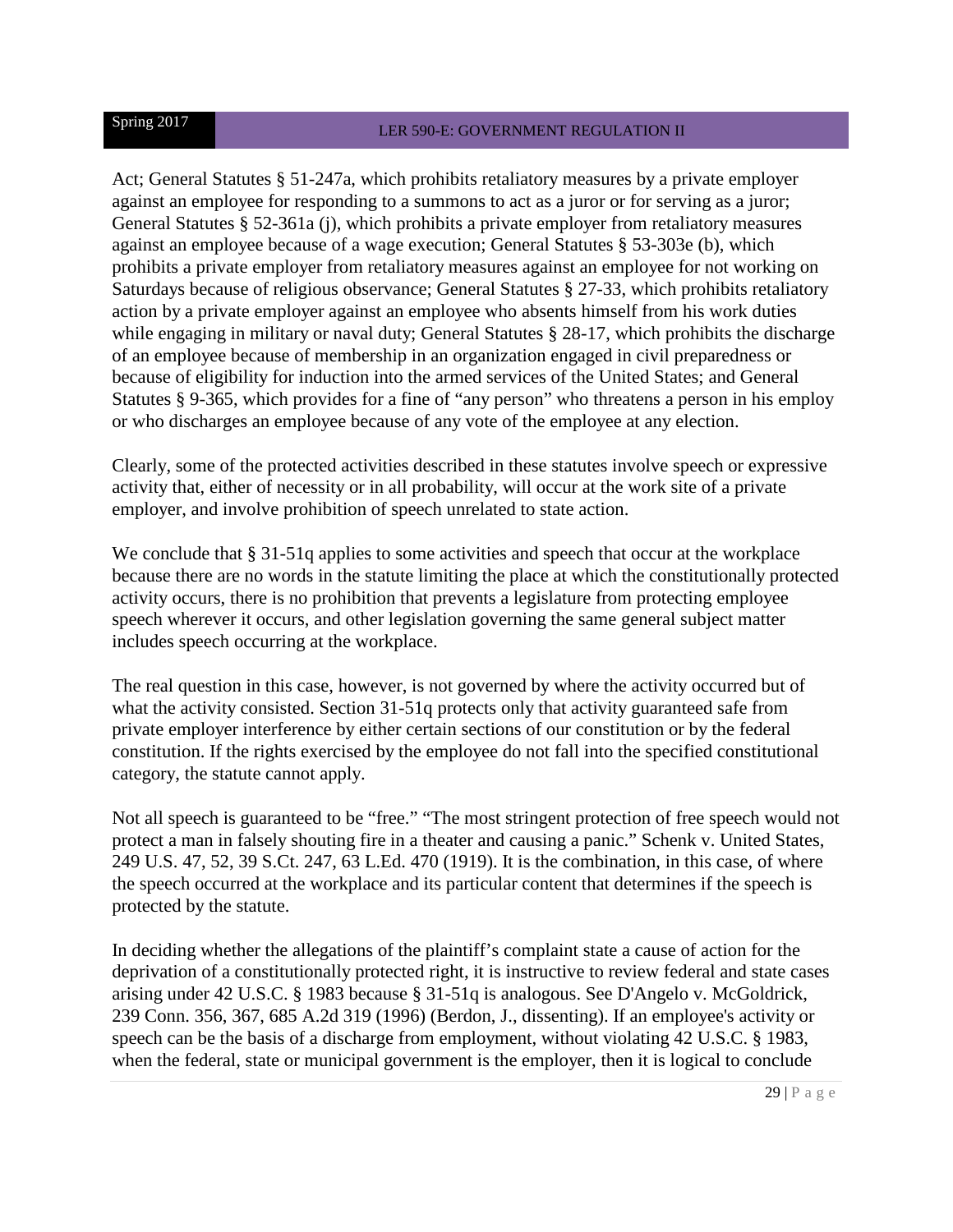that an employee's activity can also be the basis of a discharge by a private employer, without violating [§ 31-51q.](http://web2.westlaw.com/find/default.wl?tf=-1&rs=WLW10.01&fn=_top&sv=Split&docname=CTSTS31-51Q&tc=-1&pbc=A3FC3734&ordoc=1998105470&findtype=L&db=1000264&vr=2.0&rp=%2ffind%2fdefault.wl&mt=208) Three cases, two federal and one state, are relevant to this inquiry.

Conduct at a governmental employer's workplace is not constitutionally protected unless the expressive activity concerns a matter of public, social or other concern to the country. . . . .

To be protected by the first amendment, "the speech must be on a matter of public concern, and the employee's interest in expressing himself on this matter must not be outweighed by any injury the speech could cause" to employee relationships. [Waters v. Churchill, 511 U.S. 661, 668, 114](http://web2.westlaw.com/find/default.wl?tf=-1&rs=WLW10.01&serialnum=1994118476&fn=_top&sv=Split&tc=-1&pbc=A3FC3734&ordoc=1998105470&findtype=Y&db=708&vr=2.0&rp=%2ffind%2fdefault.wl&mt=208)  [S.Ct. 1878, 128 L.Ed.2d 686 \(1994\).](http://web2.westlaw.com/find/default.wl?tf=-1&rs=WLW10.01&serialnum=1994118476&fn=_top&sv=Split&tc=-1&pbc=A3FC3734&ordoc=1998105470&findtype=Y&db=708&vr=2.0&rp=%2ffind%2fdefault.wl&mt=208)

The issue of whether the employer should have "expected" the plaintiff to display a flag may be the subject of a grievance involving a condition of employment, but it is not a matter of public interest. An employee's right as a citizen to participate in discussions concerning matters of public importance on or off the work site of the employer cannot be converted into a right guaranteed by the federal or state constitution to express a grievance about the working conditions of employment. There is a difference between allegations regarding a dispute between an employer and employee over working conditions, and allegations regarding a disagreement about matters of public concern. [Girgenti v. Cali-Con, Inc., supra, 15 Conn.App. at 137, 544](http://web2.westlaw.com/find/default.wl?tf=-1&rs=WLW10.01&serialnum=1988091419&fn=_top&sv=Split&tc=-1&pbc=A3FC3734&ordoc=1998105470&findtype=Y&db=162&vr=2.0&rp=%2ffind%2fdefault.wl&mt=208)  [A.2d 655.](http://web2.westlaw.com/find/default.wl?tf=-1&rs=WLW10.01&serialnum=1988091419&fn=_top&sv=Split&tc=-1&pbc=A3FC3734&ordoc=1998105470&findtype=Y&db=162&vr=2.0&rp=%2ffind%2fdefault.wl&mt=208)

### [FN11.](http://web2.westlaw.com/result/documenttext.aspx?vr=2.0&docaction=rank&sv=Split&sskey=CLID_SSSA3980933588161&cxt=DC&fmqv=c&rlti=1&ss=CNT&rs=WLW10.01&eq=search&rltdb=CLID_DB083951458161&db=ALLSTATES&cnt=DOC&fn=_top&rlt=CLID_QRYRLT8854334588161&n=3&scxt=WL&cfid=1&rp=%2fsearch%2fdefault.wl&origin=Search&mt=208&service=Search&query=%22WORKER+COMP!%22+%26+%22PERSIAN+GULF+WAR%22&method=TNC#F011111998105470) State statutes, such as [General Statutes § 31-51m,](http://web2.westlaw.com/find/default.wl?tf=-1&rs=WLW10.01&fn=_top&sv=Split&docname=CTSTS31-51M&tc=-1&pbc=A3FC3734&ordoc=1998105470&findtype=L&db=1000264&vr=2.0&rp=%2ffind%2fdefault.wl&mt=208) the "whistle-blower" protection statute, as opposed to the state constitution, may give an employee such a limited right.

If the plaintiff had been an employee of the federal government or of the state government . . . . the plaintiff's expression at the workplace would not have been constitutionally protected, and we here hold that on the facts as alleged, the plaintiff has no cause of action.

The judgment is affirmed.

## *Graziosi v. City of Greenville***, \_\_ F.3d \_\_ (5th Cir. 2015) (READ DECISION AT THE LINK HERE: [http://www.ca5.uscourts.gov/opinions%5Cpub%5C13/13-](http://www.ca5.uscourts.gov/opinions%5Cpub%5C13/13-60900-CV0.pdf) [60900-CV0.pdf](http://www.ca5.uscourts.gov/opinions%5Cpub%5C13/13-60900-CV0.pdf)**

**\*\*\***

## *Dixon v. Coburg Dairy, Inc., 330 F.3d 250 (4th Cir. 2003)*

Affirmed in part and reversed in part by published opinion. Judge GREGORY wrote the opinion, in which Senior Judge MICHAEL joined. Judge GOODWIN wrote an opinion concurring in part and dissenting in part. **OPINION**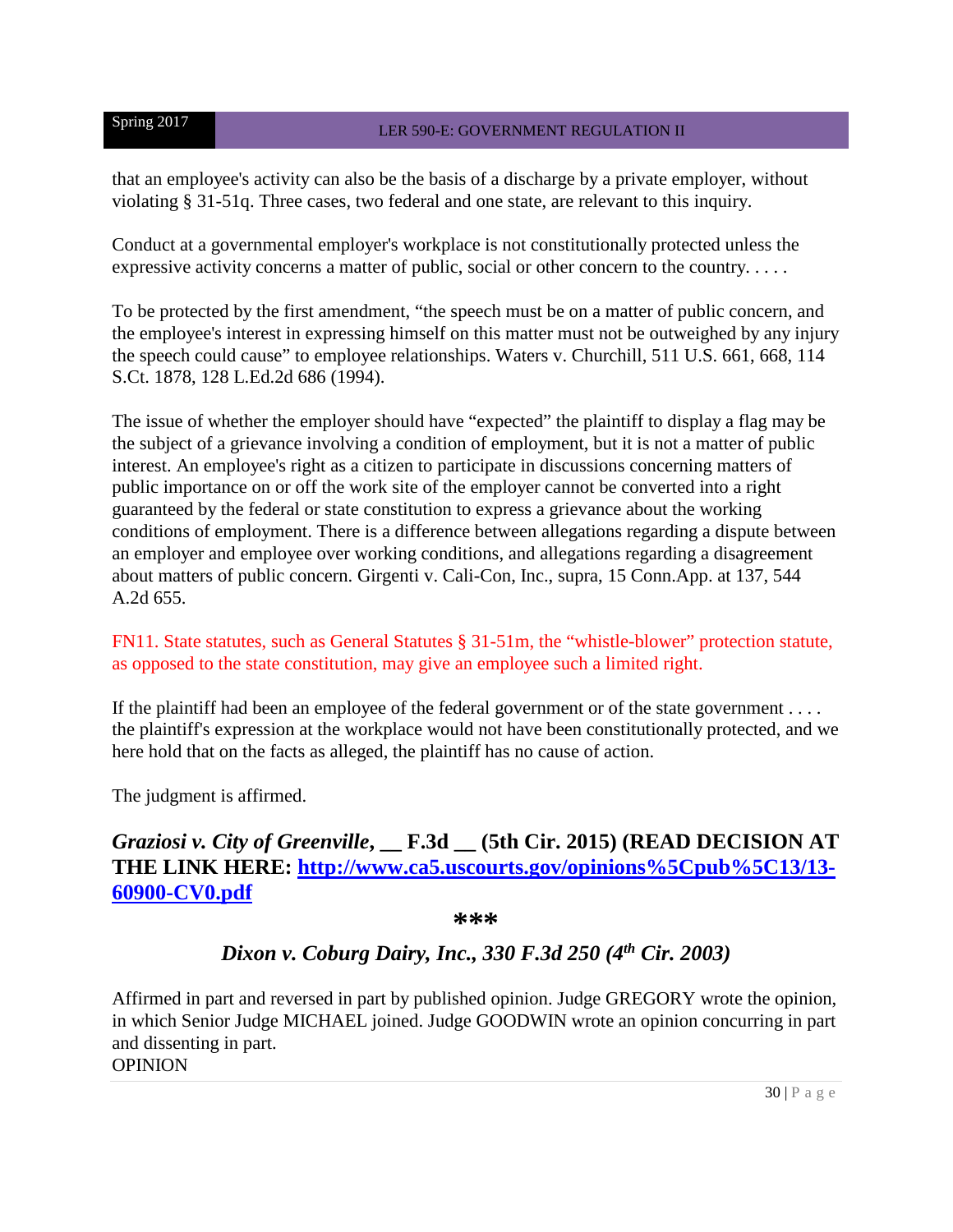## GREGORY, Circuit Judge:

Matthew Dixon, an employee of Coburg Dairy, Inc., was asked by his employer to remove two Confederate flag stickers from his tool box after an African-American co-worker complained. Dixon refused to remove the stickers, and Coburg, relying on the company's anti-harassment policy, fired Dixon. Dixon then filed suit in South Carolina state court, alleging wrongful discharge and a "Violation of Constitutional Rights." Coburg removed the case to federal court on the ground that Dixon's complaint necessarily depended on the resolution of a substantial question of federal law. Dixon filed a motion to remand, which the district court denied. The district court then granted Coburg's motion for summary judgment and dismissed the case. Dixon appeals both of the district court's rulings. For the reasons discussed below, we affirm in part and reverse in part.

In April 1997, in Charleston, South Carolina, Matthew Dixon, began his employment as a mechanic with Coburg Dairy, Inc., ("Coburg"). In April 2000, Dixon was given a copy of Coburg's policy prohibiting harassment. The policy explained that "[h]arassment may take many forms, including ... [v]isual conduct such as derogatory posters, cartoons, drawings, or gestures." The policy also warned employees that anyone "who behaves in a manner that is inconsistent with this policy will be subject to discipline up to and including termination."

Dixon is an active member of the Sons of Confederate Veterans ("SCV"), an all-male organization whose members "can prove genealogically that one of their ancestors served honorably in the armed forces of the Confederate States of America." Sons of Confederate Veterans v. Comm'r of the Va. Dep't of Motor Vehicles, 288 F.3d 610, 613 n. 1 (4th Cir.2002). Beginning in January 2000, a conflict developed among South Carolinians over whether to remove the Confederate battle flag from atop their state capitol dome. As Dixon notes, this conflict became "a burning issue in the State of South Carolina," marking a "period of intense national scrutiny and public debate." (Br. for Appellant at 4.)

It was in this context that Dixon placed two Confederate battle flag stickers on his personal tool box. One was visible on the outside of the box; the other was inside the box, but visible when the box was open. Dixon used the tool box and displayed both flag stickers while at work inside the Coburg Dairy garage.

An African-American co-worker, Leroy Garner, confronted Dixon and informed him that he found the stickers racially offensive and a violation of Coburg's harassment policy. Dixon disagreed, maintaining that his display of the stickers did not violate Coburg's policies and, notwithstanding any policy to the contrary, that it was his constitutional right to display the flag. Thereafter, Dixon, Garner, and Coburg attempted to mediate a compromise. Coburg offered to buy Dixon a new, unadorned tool box, allowing him to keep his previously decorated box for home use. Dixon responded that his heritage was "not for sale." In the end, Coburg insisted that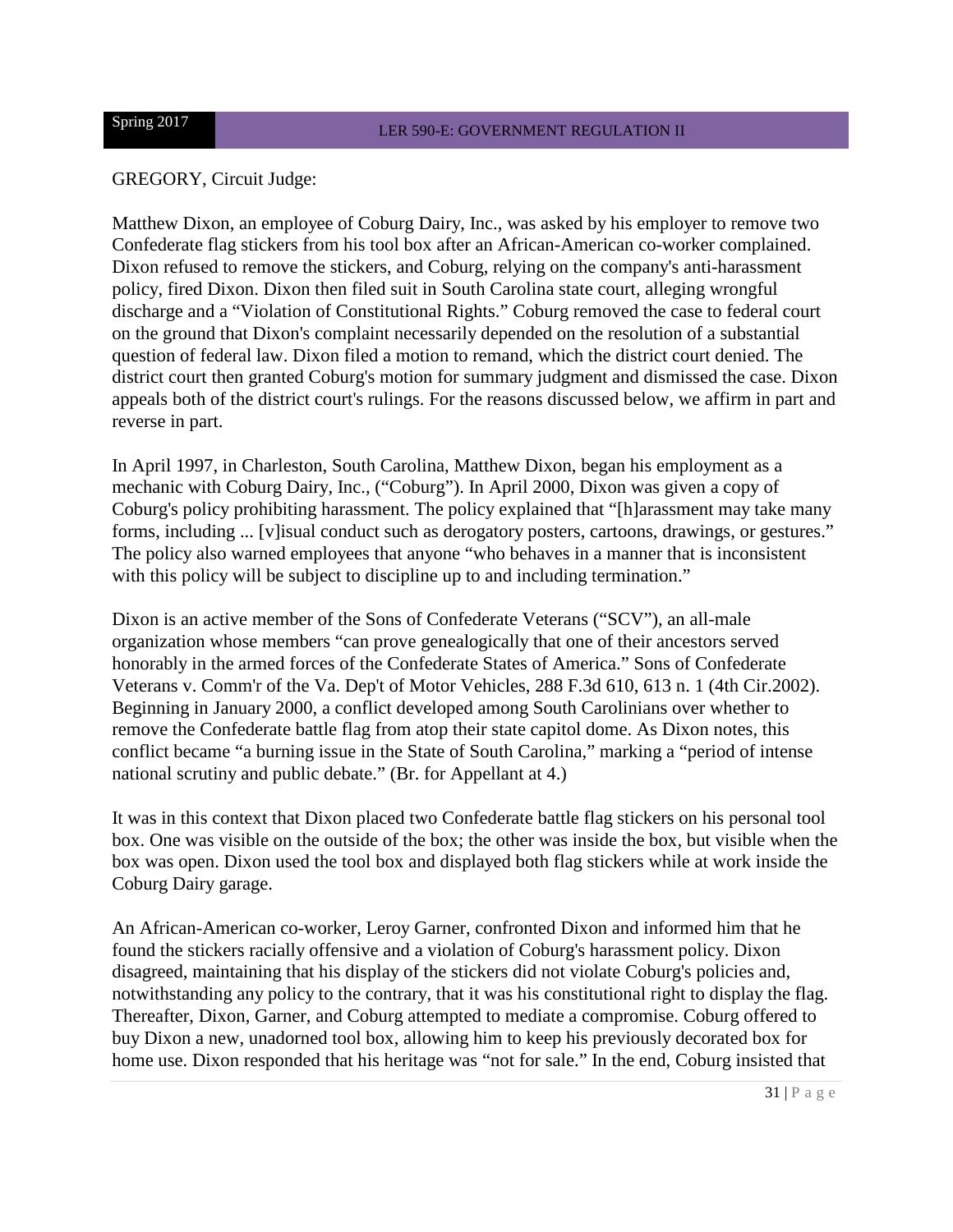the stickers be removed, and Dixon refused. Having reached an impasse, Coburg fired Dixon on September 5, 2000, on the ground that he had violated the company's anti-harassment policy.

Dixon filed a nine-count complaint in South Carolina state court. Count I, titled a "Violation of Constitutional Rights," alleged that "Coburg violated the constitutional rights of its employee by its termination of Plaintiff." In Count III, Dixon stated a claim for "Violation of Public Policy" based on S.C.Code Ann. § 16-17-560 (2002). He alleged that he was fired for displaying the Confederate flag, and that this action "constitute[d] a violation of South Carolina criminal law and therefore a violation of the public policy of this State."

Premised on these same facts, Dixon articulated a claim in Count IV for retaliatory discharge.

….

The district court granted Coburg's motion for summary judgment and dismissed the case. This appeal followed.

….

In Count III, Dixon alleges a violation of S.C.Code Ann. § 16-17-560, which provides the basis of a claim for wrongful discharge if an employee is terminated for one of three reasons: (1) an exercise of "political rights" protected under federal law; (2) an exercise of "political rights" protected under state law; or (3) because of an individual's "political opinions."6 Dixon does not allege a violation of the entire statute. Rather, he claims that he was discharged "for display of the Confederate flag," and he maintains that his employment was terminated because of his exercise of his constitutional right to free speech.

Nowhere does Dixon claim that he was discharged because of his "political opinions." Furthermore, this omission appears to have been intentional. Dixon notes that another co-worker, William Reid, "worked in the garage and also had a Confederate flag on his toolbox." (Br. for Appellant at 5.)

Unlike Dixon, Reid agreed to remove his decal and continue working at Coburg. Both Dixon and Reid were motivated to display the flag because of their shared "political opinions." Neither, however, were fired because of their opinions about the flag issue. Rather, Dixon was discharged because of his alleged exercise of his First Amendment right to display the flag. As explained in the joint stipulation of facts, Coburg first asked Dixon to remove the Confederate flag from his tool box. When Dixon resisted, Coburg offered to purchase him a new tool box for the garage, suggesting that Dixon could keep his flag-adorned tool box for home use. Therefore, Dixon could have kept his job, not by changing his opinions, but by altering how he chose to express them.

The crux of the claim is whether Dixon's decision to display the Confederate flag is protected by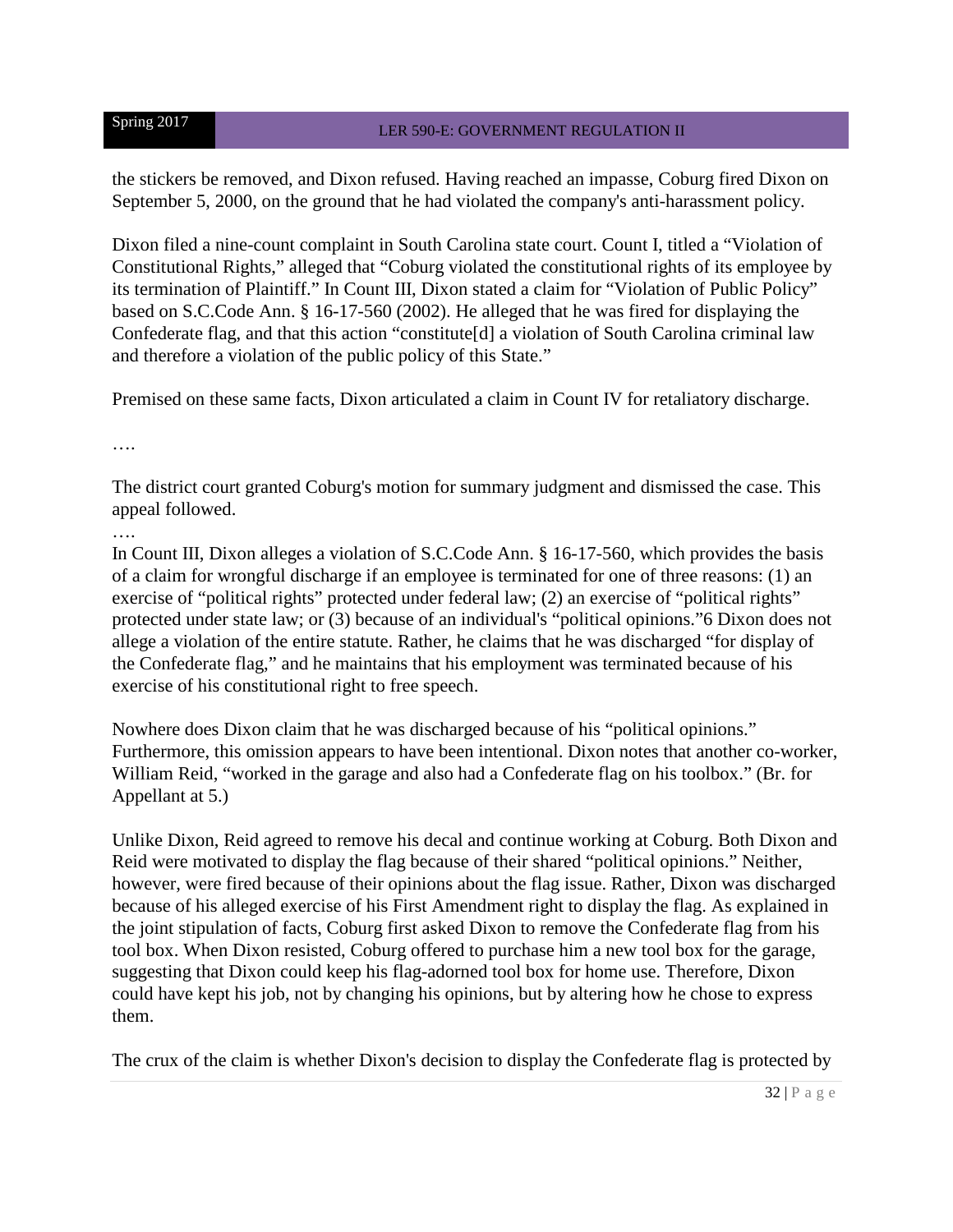the "political rights" language of S.C.Code Ann. § 16-17-560. A plain reading of the text of § 16- 17-560 makes it clear that a court is to determine whether Dixon: (1) was engaged in the "exercise of political rights and privileges guaranteed to every citizen by the Constitution and laws of the United States or by the Constitution and laws of this State"; and (2) was discharged as a result.

Because there is no dispute as to the reasons behind Dixon's discharge, the case turns on the question of whether there is any protection in the Free Speech Clause for Dixon's actions.

The act of displaying a Confederate flag is plainly within the purview of the First Amendment. "Flags, especially flags of a political sort, enjoy an honored position in the First Amendment hierarchy." American Legion Post 7 v. City of Durham, 239 F.3d 601, 607 (4th Cir.2001). Even more, Dixon chose to display the Confederate battle flag at a time when South Carolinians were vigorously debating whether that flag should fly atop their state capitol. As the Supreme Court recently affirmed, "The hallmark of the protection of free speech is to allow 'free trade in ideas,' " and this protection extends "to symbolic or expressive conduct as well as to actual speech." Virginia v. Black, 538 U.S. 343, 123 S.Ct. 1536, 1547, 155 L.Ed.2d 535 (2003). Dixon's actions, taking place amidst a charged political atmosphere, exemplify the kind of speech that the First Amendment was drafted to protect.

While Dixon may have a constitutional right to fly the Confederate flag, however, that right is not unlimited. An individual may not "exercise general rights of free speech on property privately owned and used nondiscriminatorily for private purposes only." Lloyd Corp. v. Tanner, 407 U.S. 551, 567, 92 S.Ct. 2219, 33 L.Ed.2d 131 (1972) (holding that the First Amendment does not protect the actions of a protester handing out anti-war handbills at a privately owned shopping mall when that mall has a policy against all handbilling).

Had Dixon attended a pro-flag rally on the grounds of the state capitol, he clearly would have satisfied the first element of a claim under § 16-17-560. Assuming that state authorities would have permitted the rally to go forward, Dixon's attendance at such an event would be an exercise of his rights under the Free Speech Clause of the First Amendment. This conduct would be precisely the kind of speech that the South Carolina legislature wished to protect. Under South Carolina law, an individual who attended this type of rally on Sunday could not be fired by his private employer the following Monday solely because his employer objected to the individual's presence at the rally.

Dixon, however, chose to display the Confederate flag on the tool box he used at his workplace. For Dixon to prevail, this Court would be required to find that the First Amendment gives him the right to move the flag rally from the capitol to the Coburg Dairy garage.

Such a finding would lead to the absurd result of making every private workplace a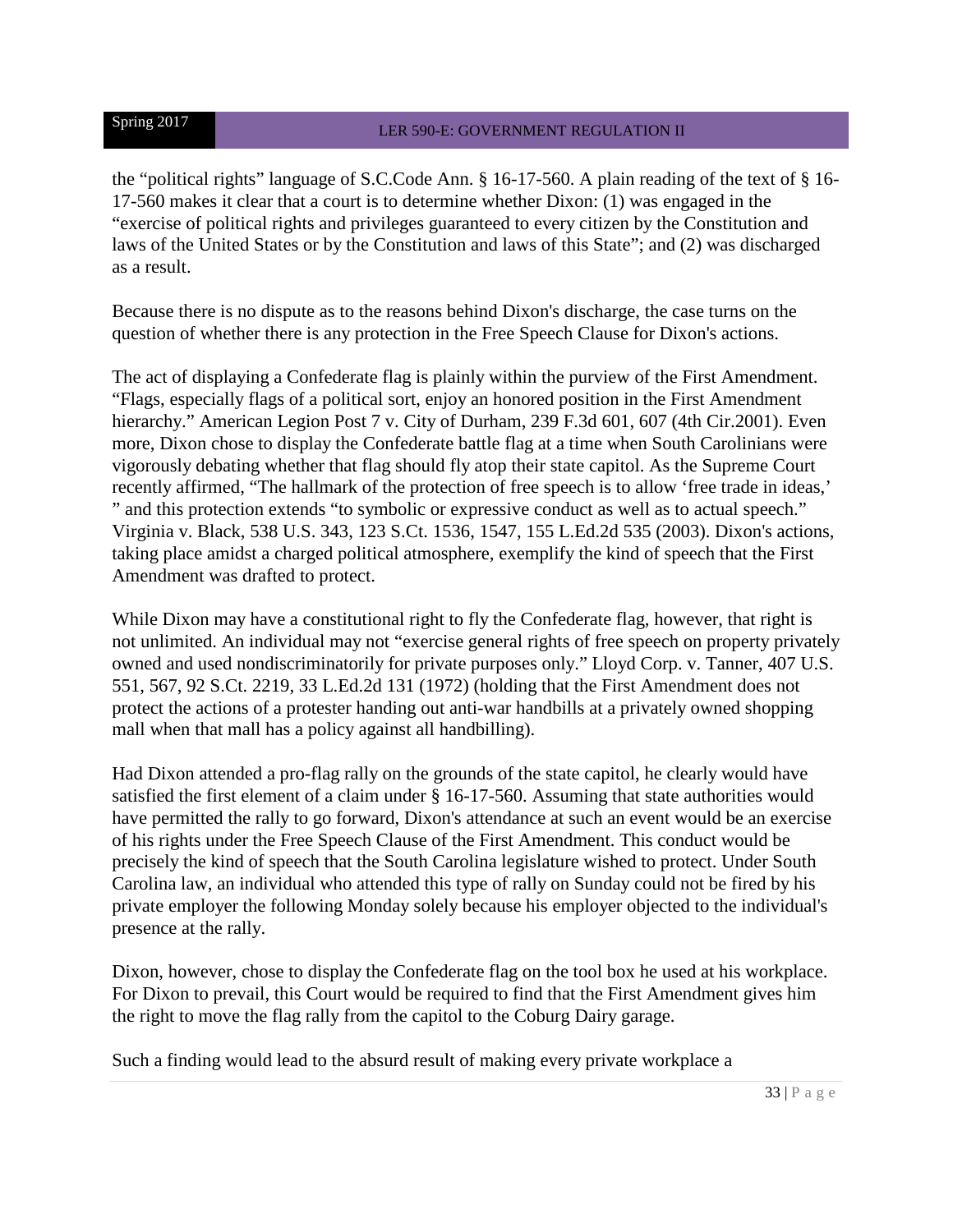constitutionally protected forum for political discourse. As the Supreme Court has observed, this argument "has as its major unarticulated premise the assumption that people who want to propagandize protests or views have a constitutional right to do so whenever and however and wherever they please." Adderley v. Florida, 385 U.S. 39, 47-48, 87 S.Ct. 242, 17 L.Ed.2d 149 (1967). The Court has "vigorously and forthrightly rejected" that concept of the First Amendment. Id. at 48, 87 S.Ct. 242.

Dixon has a constitutionally protected right to fly the Confederate battle flag from his home, car, or truck. He has a right to attend rallies on public property, and to march in events organized by the SCV. And under South Carolina law, he could not be discharged for exercising his First Amendment right at these events. In the context of this case, however, Dixon's First Amendment right does not extend to bringing the Confederate flag inside his employer's privately owned workplace. Dixon has failed to establish an essential element of a cause of action for wrongful discharge under S.C.Code Ann. § 16-17-560: that he exercised one of the "political rights and privileges guaranteed to every citizen by the Constitution and laws of the United States or by the Constitution and laws of this State." Thus, Coburg's motion for summary judgment as to Count III was properly granted.

…

In Count IV of his complaint, Dixon alleges a cause of action for retaliatory discharge. According to Dixon, "Coburg's actions, through its agents['] attempts to control the content of Plaintiff's right of free speech ... and then, ultimately terminating him for exercising that same right, constitute retaliatory discharge of Plaintiff." As discussed above, based on the facts of this case, Dixon's placement of the Confederate flag on his tool box was not a constitutionally protected exercise of free speech. Therefore, the district court properly dismissed this claim on summary judgment as well.

…

For the foregoing reasons, the district court's ruling is affirmed in part and reversed in part. As explained above, Coburg is entitled to summary judgment on Counts II through IX of Dixon's complaint. Count I, premised on a violation of constitutional rights, is so wholly insubstantial and frivolous as to fail to raise any federal question. Accordingly, that purportedly federal count is dismissed without prejudice.

AFFIRMED IN PART, REVERSED IN PART

## *Patel v. Boghra***, 369 Fed.Appx. 722 (7TH Cir. 2010)**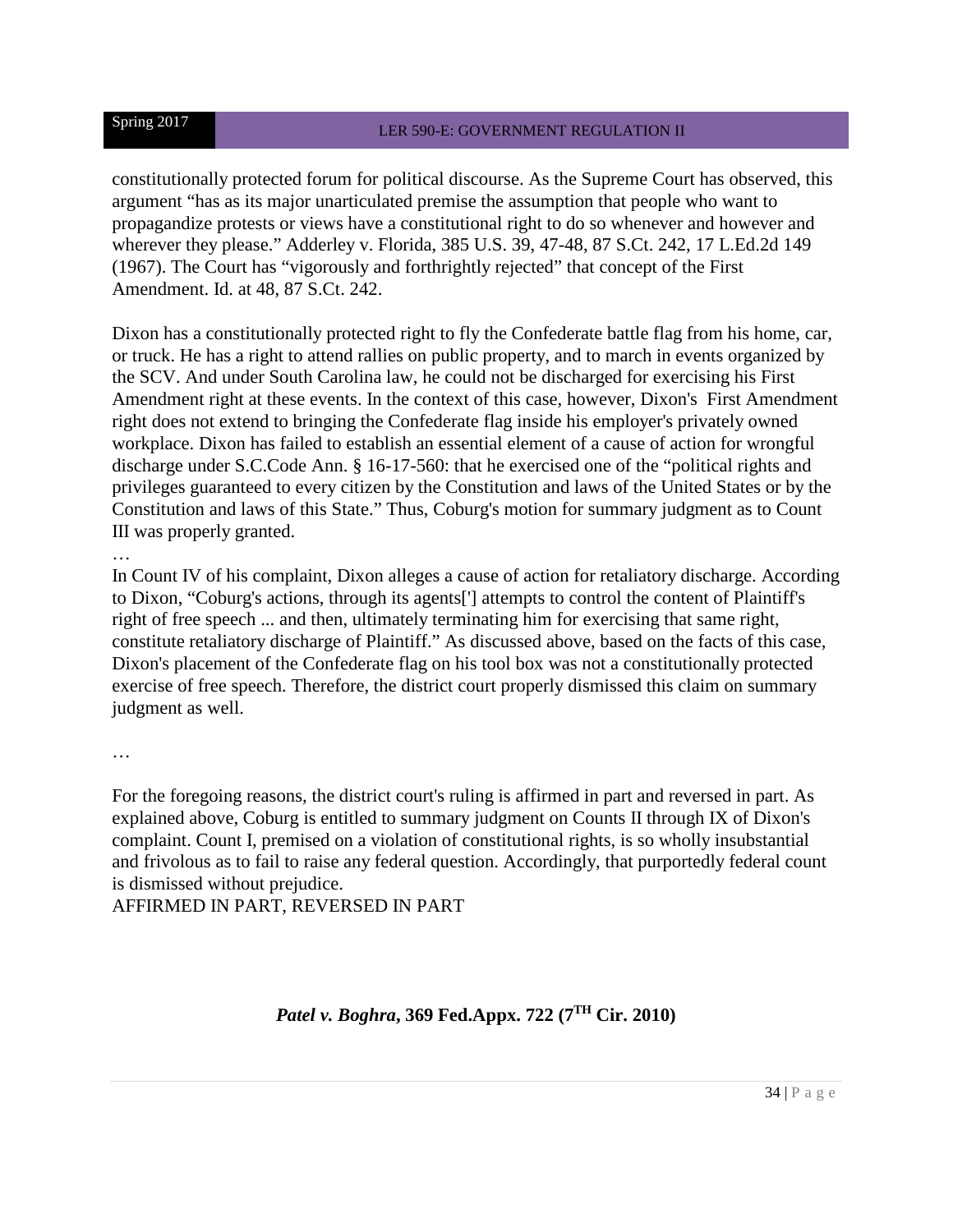Before FRANK H. EASTERBROOK, Chief Judge, DIANE P. WOOD, Circuit Judge and ANN CLAIRE WILLIAMS, Circuit Judge.

### Order

Patel filed this suit under the diversity jurisdiction, 28 U.S.C. § 1332(a)(2), against his former employer and its principal managers. The district court concluded that under Illinois law, which applies, defendants did not break an enforceable promise. We agree with this conclusion, because the promise that Patel alleges is one illegal under federal law. If events are as Patel's complaint narrates them, Patel and the defendants jointly defrauded federal immigration officials.

Patel, a citizen of India, entered the United States in 2000 on an H-1B visa, which covers persons whose skills are in short supply. See 8 U.S.C. §§ 1101(a)(15)(H)(i)(b), 1182(n), 1184(i)(1). In 2001 he went to work for PC Products & Services, Inc., as a computer analyst. PC Products and its investor/managers (Patrick Boghra, Victor Boghra, and Amar Negealle) certified to the Department of Labor that the firm would pay Patel \$44,000 a year plus fringe benefits. Employers must pay holders of H-1B visas the higher of the prevailing wage or the amount paid to other employees performing the same services. 8 U.S.C.  $\S$  1182(n)(1)(A)(i).

According to Patel's complaint, after the H-1B visa was issued, defendants told him that PC Products could no longer afford to pay him the agreed salary, but that he could keep his job if he would accept \$32,000 a year instead. Defendants offered to pay Patel at the \$44,000 rate but insisted that he return \$1,000 monthly. He agreed. Apparently defendants continued to report to the Department of Labor that they paid Patel \$44,000 a year; they did not mention the rebates.

Patel's visa was renewed annually. In June 2006 Patel fell behind on the monthly rebates. PC Products fired him, and his visa expired. He has been living in the United States since then without a visa or any other form of permission. But this does not affect subject-matter jurisdiction: Patel is a citizen of India; defendants are citizens of Illinois; and, as long as Patel has not been admitted for permanent residence (which he has not been), the hanging paragraph of § 1332(a) does not deem Patel to be a citizen of Illinois.

The district court analyzed Patel's claim for past and future wages and benefits as if his dealings with PC Products were a legitimate employment relation. But those dealings, as Patel describes them, were designed to evade immigration statutes by misrepresenting to federal officials that Patel's salary was \$44,000 annually, when in fact it was \$32,000. Illinois does not enforce agreements to violate federal or state law; it leaves the parties where it found them. See, e.g., Vine Street Clinic v. HealthLink, Inc., 222 Ill.2d 276, 292-93, 305 Ill.Dec. 617, 856 N.E.2d 422, 434 (2006) (refusing to enforce a contract that violated a statutory ban on fee sharing); In re Marriage of Best, 387 Ill.App.3d 948, 327 Ill.Dec. 234, 901 N.E.2d 967, 970-72 (2009) (declining to enforce an agreement designed to evade a child's right to support); Frederick v.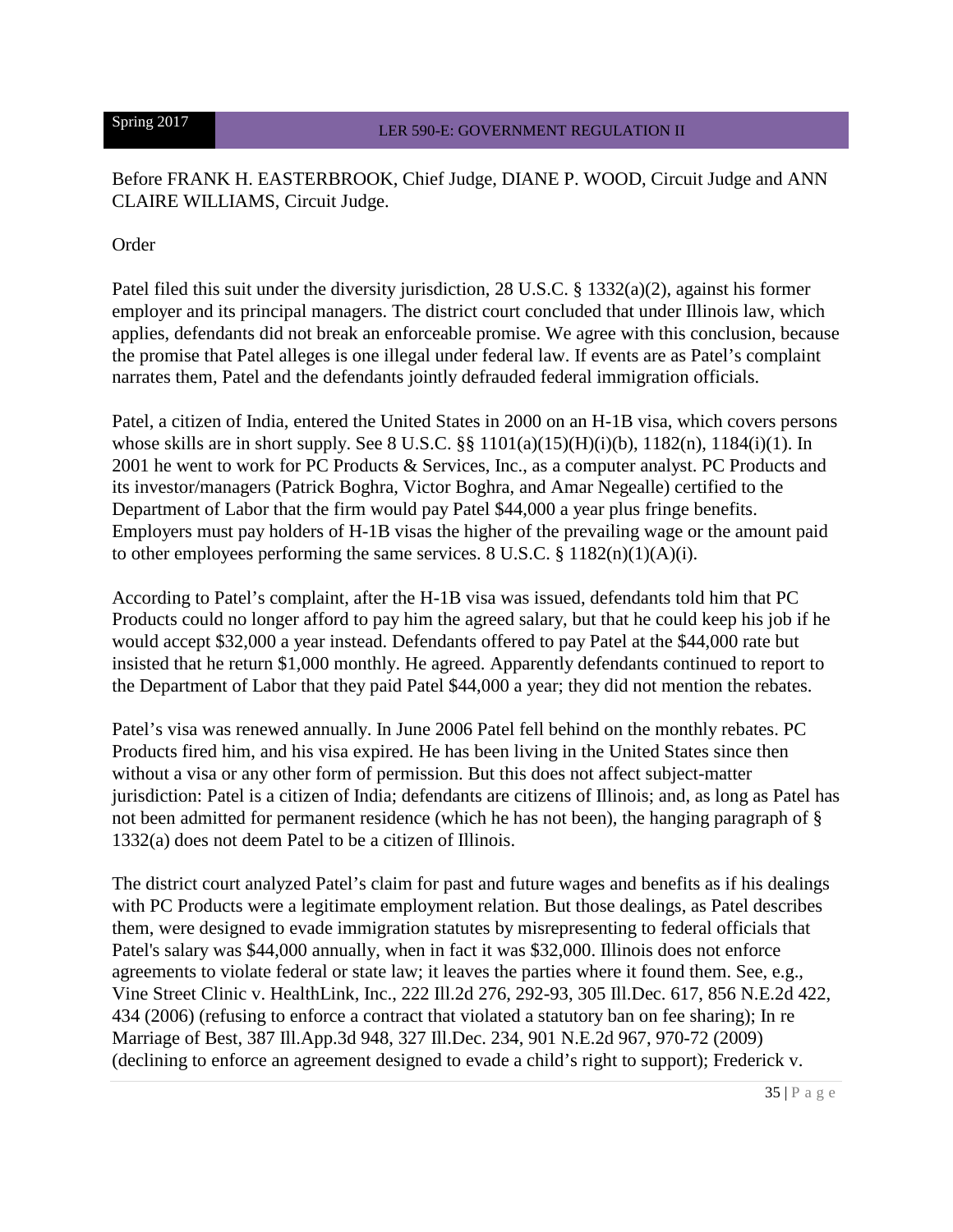Frederick, 44 Ill.App.3d 578, 3 Ill.Dec. 231, 358 N.E.2d 398, 401-02 (1976) (declining to enforce an agreement to evade federal taxes). See also E & B Marketing Enterprises, Inc. v. Ryan, 209 Ill.App.3d 626, 154 Ill.Dec. 339, 568 N.E.2d 339 (1991); Nutri-Pro, Inc. v. Phelps, 172 Ill.App.3d 505, 122 Ill.Dec. 498, 526 N.E.2d 891 (1988); Broverman v. Taylorville, 64 Ill.App.3d 522, 21 Ill.Dec. 264, 381 N.E.2d 373 (1978).

What Patel wants in this suit is compensation for an illegal deal gone sour. Yet if either Patel or PC Products had informed federal officials that he was not being paid the same wage as other computer analysts, then his visa and his employment would have ended years before they did. Honest disclosure to federal officials would have cost Patel his visa and his job; disclosure also would have exposed defendants to administrative investigation and penalties. See 8 U.S.C. §  $1182(n)(2)(A)$ ; 20 C.F.R. § 655.800 to .855. The truth about the agreement would have rendered Patel removable from the United States. See 8 U.S.C. § 1227(a)(1)(C)(i); Ali v. Mukasey, 542 F.3d 1180, 1182 ( $7<sup>th</sup>$  Cir.2008). And it could have exposed all participants to criminal penalties under 18 U.S.C. § 1546(a). Patel cannot use the courts to give him additional benefits under such an agreement.

Our point is not that aliens who lack a legal entitlement to work in the United States are without remedies if employers fail to keep their promises. Cf. Hoffman Plastic Compounds, Inc. v. NLRB, 535 U.S. 137, 122 S.Ct. 1275, 152 L.Ed.2d 271 (2002); Economy Packing Co. v. Illinois Workers' Compensation Commission, 387 Ill.App.3d 283, 327 Ill.Dec. 182, 901 N.E.2d 915 (2008). Patel's problem is that, according to his own allegations, he was paid \$32,000 a year, as agreed. Our conclusion is that he can't collect the larger amount falsely reported to immigration officials, nor is he entitled to an order of reinstatement or front pay.

We have decided this case on Patel's allegations, which may be incorrect. We do not mean to imply that defendants have committed immigration fraud, only that, if Patel's description is true, the parties' arrangement was unlawful. A copy of this opinion will be forwarded to the United States Attorney for any investigation and prosecution that he deems appropriate.

The judgment of the district court is affirmed.

## *Hagan v. Feld Entertainment, Inc.* **365 F.Supp.2d 700 (E.D.Va.2005)**

## REBECCA BEACH SMITH, District Judge.

This matter is before the court on plaintiff's motion to remand and defendant's motion to dismiss. For the reasons outlined below, plaintiff's motion to remand is GRANTED in part and MOOTED in part. Defendant's motion to dismiss is GRANTED in part and DENIED in part.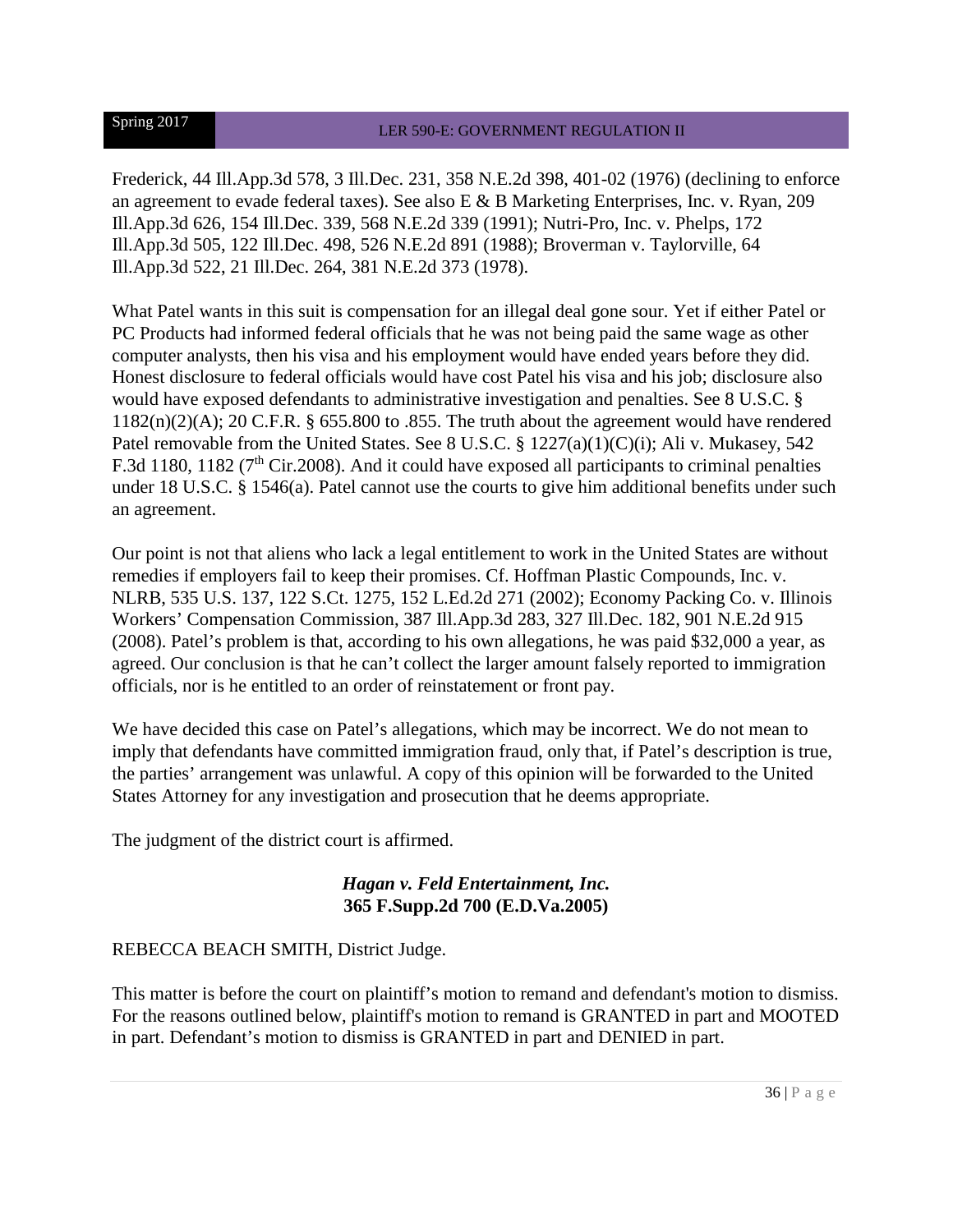## I. Factual and Procedural History

Plaintiff, Frank Hagan ("Hagan"), is a resident and citizen of Virginia. Defendant, Feld Entertainment, Incorporated ("Feld"), is a Virginia corporation with its principal place of business in Virginia. Beginning in March 1993, Hagan was hired by Feld to work for Ringling Bros. and Barnum & Bailey Circus ("Ringling Bros."). Hagan worked intermittently for Feld from March 1993 until 2000. Beginning on or about March 7, 2000, Hagan worked continuously for Feld without interruption until he was terminated on July 21, 2004.

In December 2003 Feld assigned Hagan to work as a lion handler for Ringling Bros. As part of his job, he fed and watered the lions, cleaned their cages, cared for their transport on the train, and cared for them at the performance site. He spent between twelve and fourteen hours every day with the lions.

On or about 11:00 a.m. on July 12, 2004, the Ringling Bros. train left Phoenix, Arizona, headed for Fresno, California. At the three train stops during the day, Hagan checked on the lions, during which time the lions seemed healthy. The next day, July 13, 2004, Hagan watered down the lions at approximately 8:30 a.m. That day the train traveled through the Mojave desert where temperatures reached upwards of one hundred degrees. At approximately 9:30 a.m. Hagan called Ringling Bros.' Train Master Gene Petis ("Petis") to inform him that the train needed to be stopped so that Hagan could again water down the lions. Petis advised Hagan that the train could not stop because it was behind schedule. Thereafter Jarak, another lion handler, attempted without success to contact Jeff Steele, General Manager of Ringling Bros., to request a train stop to water down the lions. Finally, at 2:45 p.m., the train stopped in Arizona. Between 8:30 a.m. and 2:45 p.m. the lions had no drinking water and they were not watered down.

When the train stopped, Hagan immediately went to the lion car where he discovered that a twoyear-old lion named Clyde was unresponsive and was lying in the fetal position with his tongue hanging out, eyes rolled back in his head, and barely breathing. When Hagan placed his hands on Clyde in an attempt to help him, he realized that Clyde's body was extremely hot. As Hagan attempted to help Clyde, the lion died. After sitting and crying with Clyde's body for a period of time, Hagan once again tried to contact Steele, but was unsuccessful. He was, however, able to reach Ringling Bros.' Operations Manager, John Griggs ("Griggs"), who told him to move Clyde's body to the meat truck and to not say a word about it to anyone.

The train arrived in Fresno, California, shortly before midnight on July 13, 2004. On or about July 14, 2004, Hagan was ordered to move Clyde's body from the meat car to a Ryder rental truck. He was also ordered to pressure wash the meat car to remove Clyde's hair and blood before the United States Department of Agriculture ("U.S.D.A.") inspectors arrived. When the U.S.D.A. inspectors arrived, Hagan was taken to another location where he was questioned by Feld's legal counsel. Hagan was told not to talk to anyone about Clyde's death, which Hagan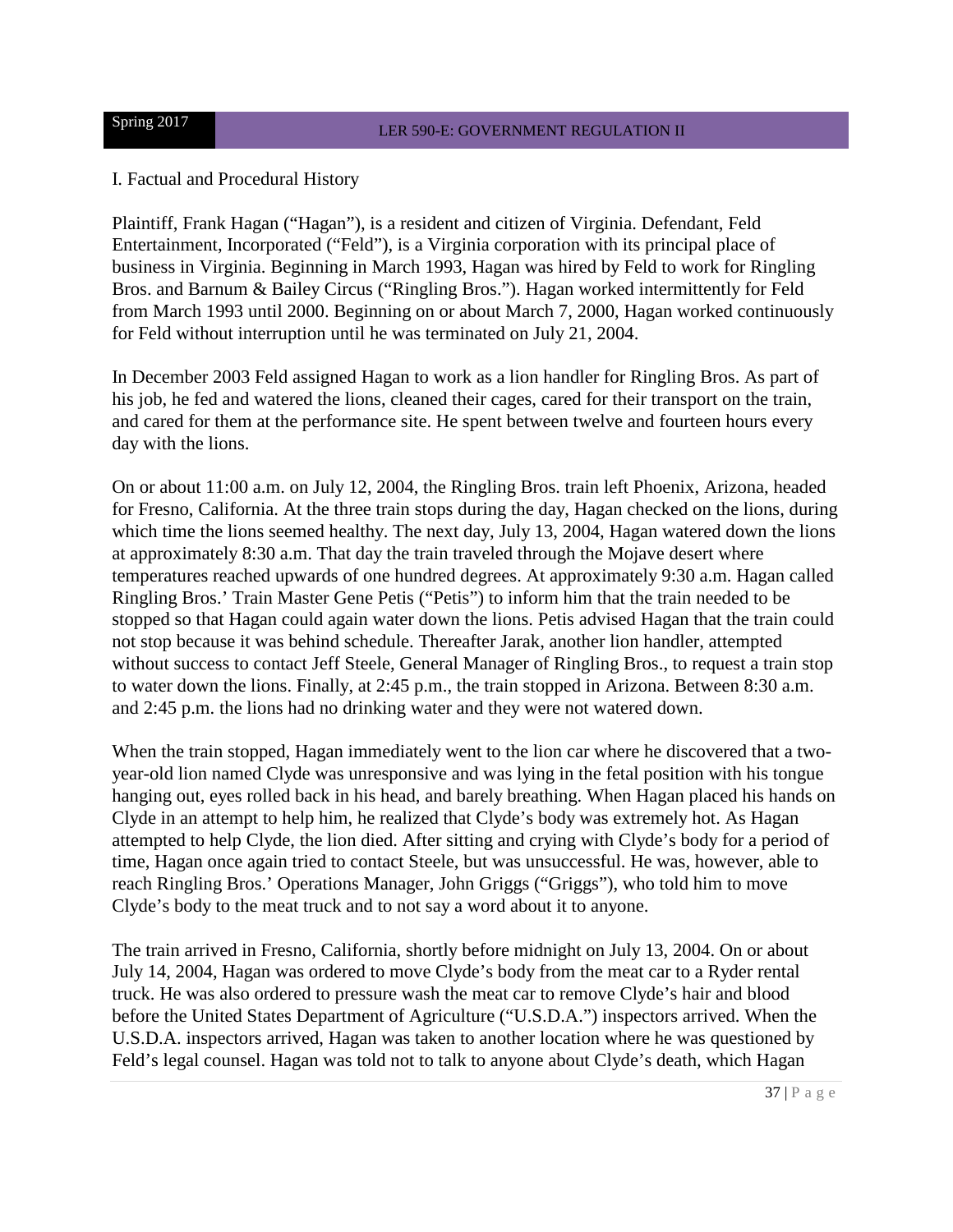understood to mean no conversations with the U.S.D.A. inspectors. Hagan continued to talk about Clyde's death and was threatened and intimidated by Steele not to talk about it with anyone. On July 21, 2004, while still in California, Hagan was terminated and he and his daughter were left in California with no way to get home. The reason given for the termination was that Hagan caused a power outage.

On October 8, 2004, plaintiff filed a Motion for Judgment in the Norfolk Circuit Court; an Amended Motion for Judgment was filed on October 13, 2004. Plaintiff asserts claims of wrongful discharge and intentional infliction of emotional distress ("emotional distress"). On November 4, 2004, defendant filed a notice of removal to federal district court on the grounds that plaintiff's claims are completely preempted by Section 301 of the Labor Management Relations Act, 29 U.S.C. § 185.

## II. Analysis

In the case at bar, defendant argues that while plaintiff only alleged state law claims in his complaint, plaintiff's state law claims are completely preempted by federal law because plaintiff and defendant are parties to a collective bargaining agreement. Section 301 of the Labor Management Relations Act of 1947 ("§ 301") grants federal courts jurisdiction over cases involving collective bargaining agreements and authorizes federal courts to establish a body of federal law interpreting collective bargaining agreements. See Textile Workers v. Lincoln Mills, 353 U.S. 448, 451, 77 S.Ct. 912, 1 L.Ed.2d 972 (1957). Additionally, "if the resolution of a statelaw claim depends upon the meaning of a collective-bargaining agreement, the application of state law ... is pre-empted and federal labor-law principles-necessarily uniform throughout the nation-must be employed to resolve the dispute." Lingle v. Norge Div. of Magic Chef, Inc., 486 U.S. 399, 406, 108 S.Ct. 1877, 100 L.Ed.2d 410 (1988).

However, if the state law cause of action is independent from the collective bargaining agreement, meaning that resolution of the state law claim does not require interpretation of the collective bargaining agreement, the state law claim is not preempted. Thus, in order to determine whether the plaintiff's state law claims are preempted by federal law, it is necessary to determine whether an interpretation of the collective bargaining agreement is required to resolve the state law claims.

Thus, the court first determines whether plaintiff has stated a colorable state law claim and then proceeds to determine whether such claim is preempted by § 301.

### A. Governing Law

The parties are in disagreement regarding the appropriate state law to apply to the claims at bar. Defendant argues that Virginia law should apply, whereas plaintiff states that California law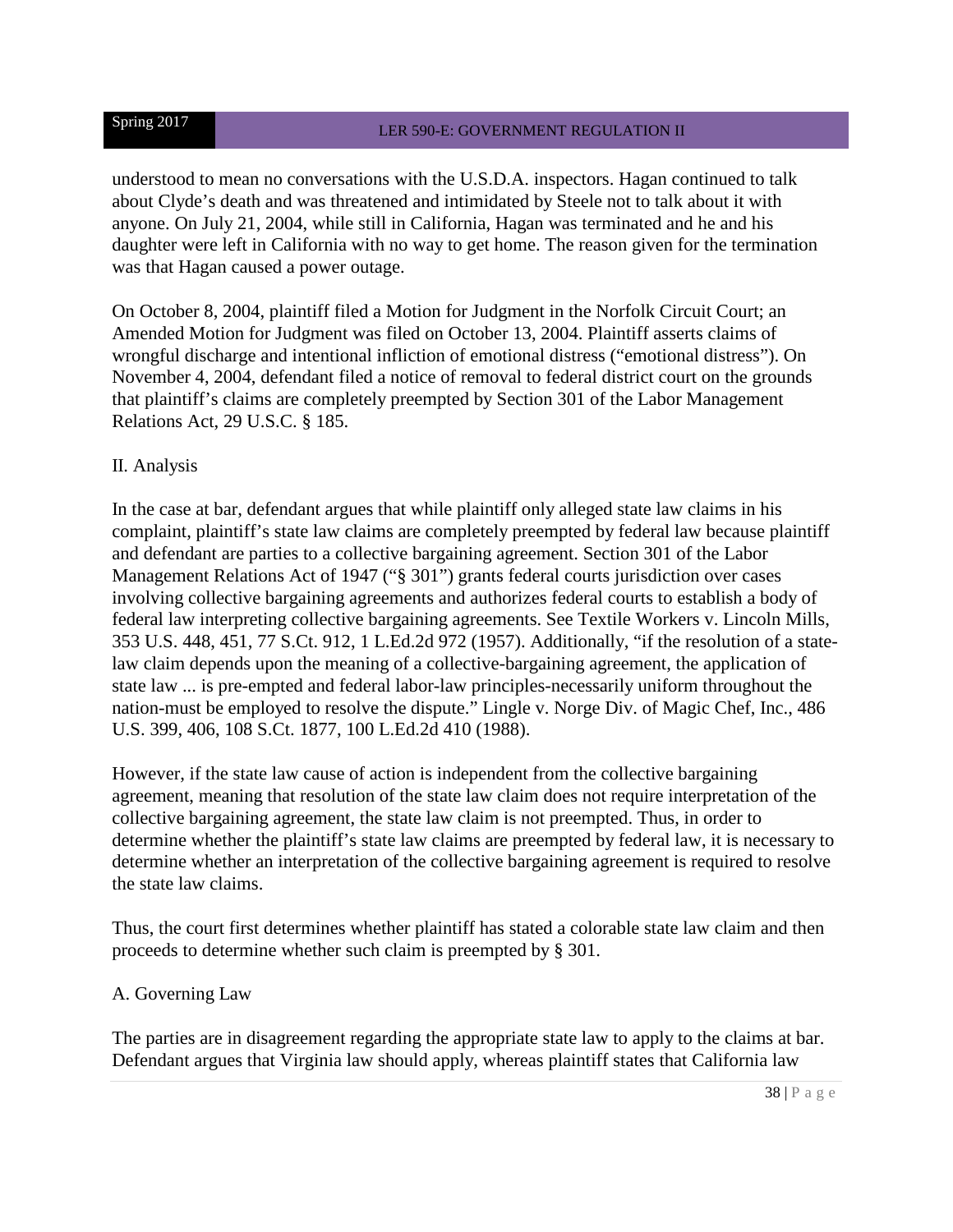should apply. . . .

In regard to the wrongful discharge claim, it is clear that the place of the wrong as alleged by the plaintiff is California. Prior to his discharge, plaintiff claims that Feld told him not to talk to anyone, including U.S.D.A. investigators, about Clyde's death, and, because plaintiff continued to talk about the incident, plaintiff was fired. One of these conversations between plaintiff and Feld occurred in Arizona, but all others occurred in California. Plaintiff was discharged from his employment with Feld while in California. The actual discharge was the last event necessary to make Feld liable; thus, the wrong occurred in California and the proper substantive law to apply to that claim is California law.

## B. Underlying State Claims

### 1. Wrongful Discharge

California recognizes the tort of wrongful discharge. See Tameny v. Atlantic Richfield Co., 27 Cal.3d 167, 164 Cal.Rptr. 839, 610 P.2d 1330 (1980). A claim for wrongful discharge exists when an "employer's discharge of an employee violates fundamental principles of public policy." Id. at 1331. Generally, California courts have found that an employee was discharged in violation of public policy where the employee was discharged after the employee: "(1) refused to violate a statute; (2) performed a statutory obligation; (3) exercised a constitutional or statutory right or privilege; or (4) reported a statutory violation for the public's benefit." Green v. Ralee Engineering Co., 19 Cal.4th 66, 78 Cal.Rptr.2d 16, 960 P.2d 1046, 1051 (1998). A claim for wrongful discharge also exists if the employee is discharged after reporting a statutory violation to management and other employees, but not to a government official or other enforcement entity.

Plaintiff alleges a prima facie case of wrongful discharge. He alleges that he was discharged for reporting to management and other employees a statutory violation of the Animal Welfare Act, 7 U.S.C. § 2131 et seq., and the California Penal Code § 597 et seq. (prohibiting cruelty to animals).FN2 The Animal Welfare Act ("the Act") authorizes the Secretary of Agriculture to promulgate standards and rules governing the humane handling, care, treatment and transportation of animals by exhibitors. 7 U.S.C. § 2143(a). Pursuant to this grant of rulemaking authority, the Secretary of Agriculture promulgated rules requiring that animals in transit be observed at least once every four hours to ensure that ambient temperature is within a specified range and that animals are not in physical distress. 9 C.F.R. § 3.140. If animals are in obvious physical distress, the carrier is required to provide veterinary care as soon as possible. 9 C.F.R. § 3.140. Live animals are not to be subjected to surrounding air temperatures in excess of 85 degrees Fahrenheit and care must be taken to ensure that animals do not suffer physical trauma. 9 C.F.R. § 3.142. The facts as alleged by plaintiff indicate that these regulations were violated when no one observed the lions for over six hours, the ambient air temperature was greater than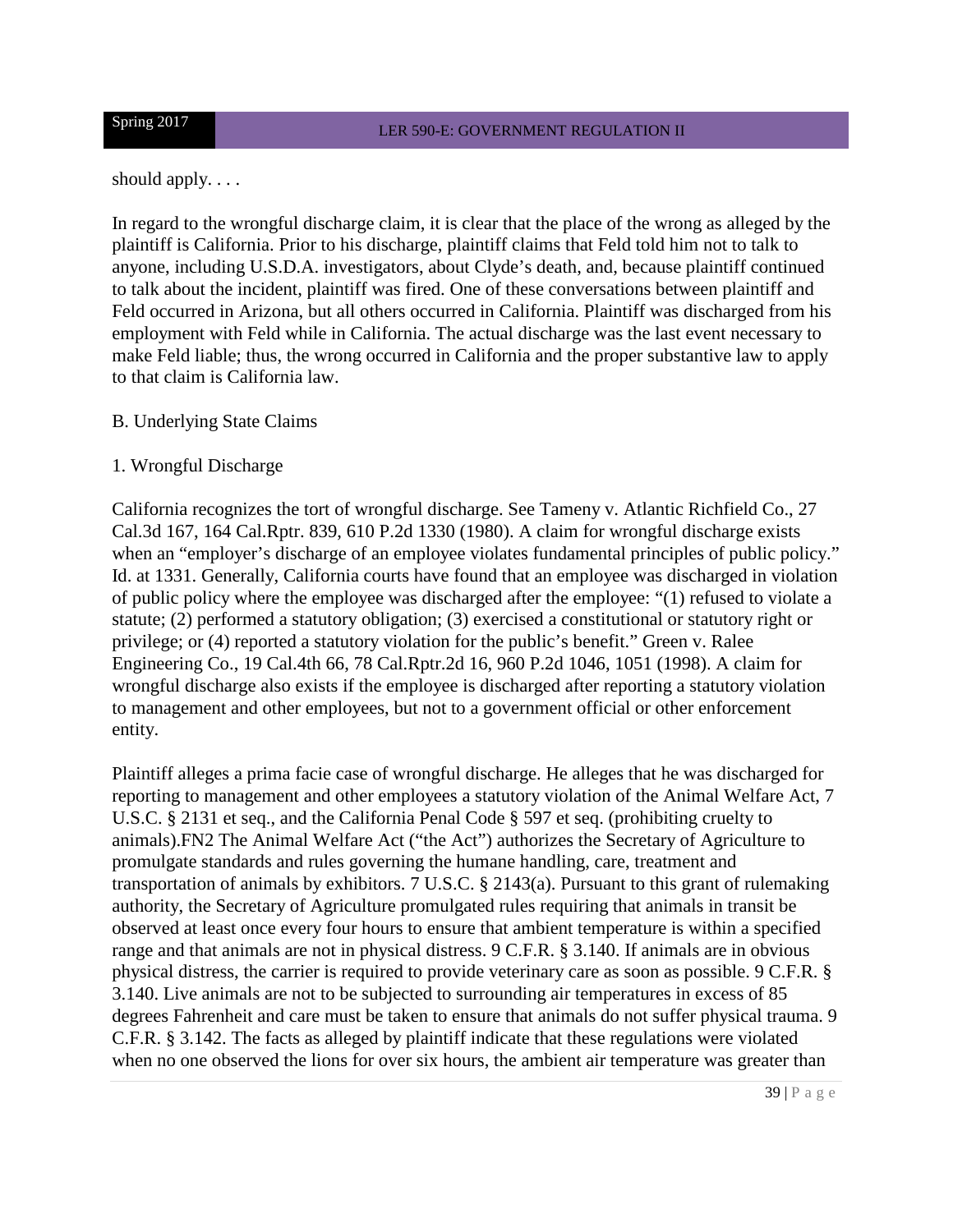it should have been, and care was not taken to insure that animals suffered no physical distress. Allegedly, as a result of these violations, a lion died and plaintiff was fired because he complained to management and other employees about violations of the Animal Welfare Act.

While it may be difficult to determine what constitutes a public policy source, at the core it must have a legislative root and be of fundamental concern to the general public, rather than to an individual. See Gantt v. Sentry Ins., 1 Cal.4th 1083, 4 Cal.Rptr.2d 874, 824 P.2d 680, 684, 687- 88 (1992). The regulations accompanying the Animal Welfare Act are closely related to the statutory language and advance the stated purpose of the Animal Welfare Act. The stated purpose of the Act is "to insure that animals intended for use ... for exhibition purposes ... are provided humane care and treatment." 7 U.S.C. § 2131. The Act grants the Secretary of Agriculture the authority to promulgate rules and standards to govern the humane handling of animals. The Secretary is directed to set minimum standards for "handling, housing, feeding, watering, sanitation, ventilation, shelter from extremes of weather and temperatures, adequate veterinary care ... necessary for humane handling, care or treatment of animals." 7 U.S.C. § 2143. The rules and standards promulgated under this grant of power are found in 9 C.F.R. 3 et seq. The rules that defendant allegedly violated about which plaintiff complained, namely failure to observe animals at regular intervals, failure to water animals properly, failure to maintain proper handling temperatures, and failure to prevent physical distress, directly flow from the legislative grant of power to the Secretary in 7 U.S.C. § 2143. Furthermore, these regulations carry out the stated purpose of the Act in insuring that animals in interstate commerce are treated humanely. See 7 U.S.C. § 2143. In sum, while the alleged violations by the defendant are regulatory in nature, they are sufficiently tethered to a statute to constitute public policy.

In sum, plaintiff has presented a prima facie case of wrongful discharge under California law. As alleged, he was fired after complaining to management about violations of a federal statute. A colorable state law claim has been made, and the court DENIES defendant's motion to dismiss the wrongful discharge claim. The court must now determine whether the claim has been preempted by § 301.

## 2. Intentional Infliction of Emotional Distress

Plaintiff asserts a claim of emotional distress against his employer Feld Entertainment. Under California's Labor Code, the state's workers' compensation system generally provides the sole remedy for an employee's injury sustained on the job. In particular, an employee cannot bring a civil suit for physical or emotional injury, or both, if the injury occurred during the normal course of the employment relationship. See, e.g., Livitsanos v. Superior Court, 2 Cal.4th 744, 7 Cal.Rptr.2d 808, 828 P.2d 1195, 1201-02 (1992); Cole v. Fair Oaks Fire Protection Dist., 43 Cal.3d 148, 233 Cal.Rptr. 308, 729 P.2d 743, 748-50 (1987)(rule applies when employer is guilty of "intentional," even "malicious or deceitful," misconduct).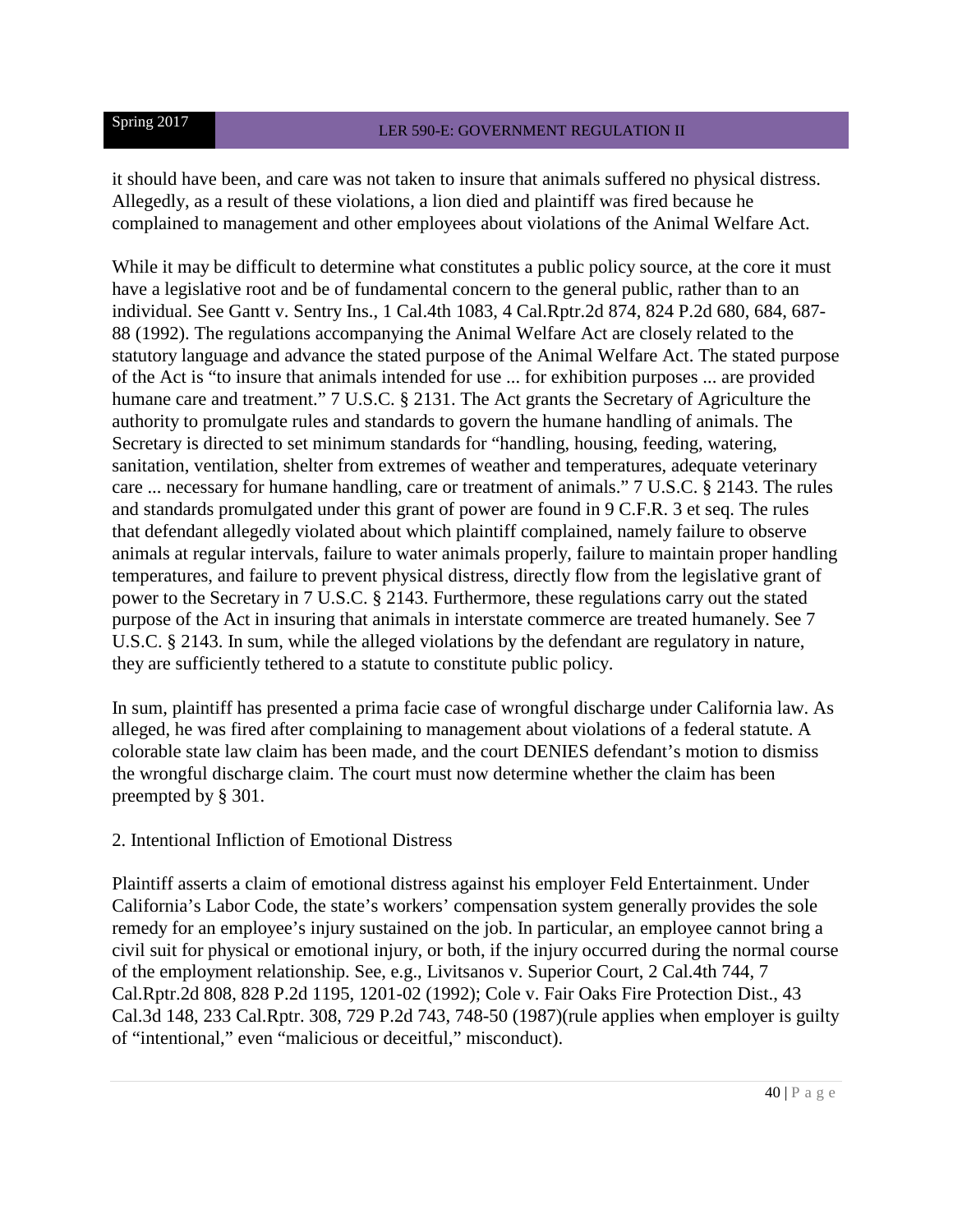In determining whether worker's compensation is the exclusive remedy, the court must look at whether the actions of misconduct attributed to the employer are "a normal part of the employment relationship." Cole, 233 Cal.Rptr. 308, 729 P.2d at 750. Actions such as "demotions, promotions, criticism of work practices, and frictions in negotiations as to grievances" are all part of the normal employment relationship, even if the actions can be characterized as unfair or outrageous.

All of the actions of which plaintiff complains in regard to his emotional distress claim, while arguably outrageous, involved a normal part of the employment relationship. As pled by plaintiff, the claim for emotional distress arises from defendant's actions in regard to plaintiff's job of taking care of the lions: defendant's refusing to stop the train for watering down and water for the lions, at plaintiff's request; having plaintiff dispose of Clyde's body; directing plaintiff to clean the area where Clyde's body was stored; and telling plaintiff not to discuss Clyde's death. These are all actions incident to plaintiff's normal employment of taking care of the lions. The defendant's conduct itself may have been abnormal and inhumane, making the circumstances surrounding Clyde's death distasteful or outrageous. However, the acts constituting defendant's misconduct all occurred during the normal course of the employment relationship between plaintiff and defendant, and were part of that relationship. The circumstances of Clyde's death did not change plaintiff's job duties to take care of the lions, rather defendant's actions may have kept plaintiff from properly performing his job.

Plaintiff has not stated a colorable state law claim for emotional distress under California law, and the court DISMISSES plaintiff's claim for emotional distress.

C. Preemption Under § 301

Section 301 of the Labor Management Relations Act ("LMRA") provides that:

Suits for violation of contracts between an employer and a labor organization representing employees in an industry affecting commerce as defined in this chapter, or between any such labor organizations, may be brought in any district court of the United States having jurisdiction of the parties, without respect to the amount in controversy or without regard to the citizenship of the parties.

29 U.S.C. § 185. This section gives federal courts jurisdiction over cases involving collective bargaining agreements and authority to establish federal common law to resolve such cases. See Allis-Chalmers Corp. v. Lueck, 471 U.S. 202, 209, 105 S.Ct. 1904, 85 L.Ed.2d 206 (1985); McCormick v. AT & T Technologies, Inc., 934 F.2d 531, 534 (1991).

The Supreme Court has been consistent in holding that § 301 preempts state law claims, only when resolution of the state law claim requires interpretation of a collective bargaining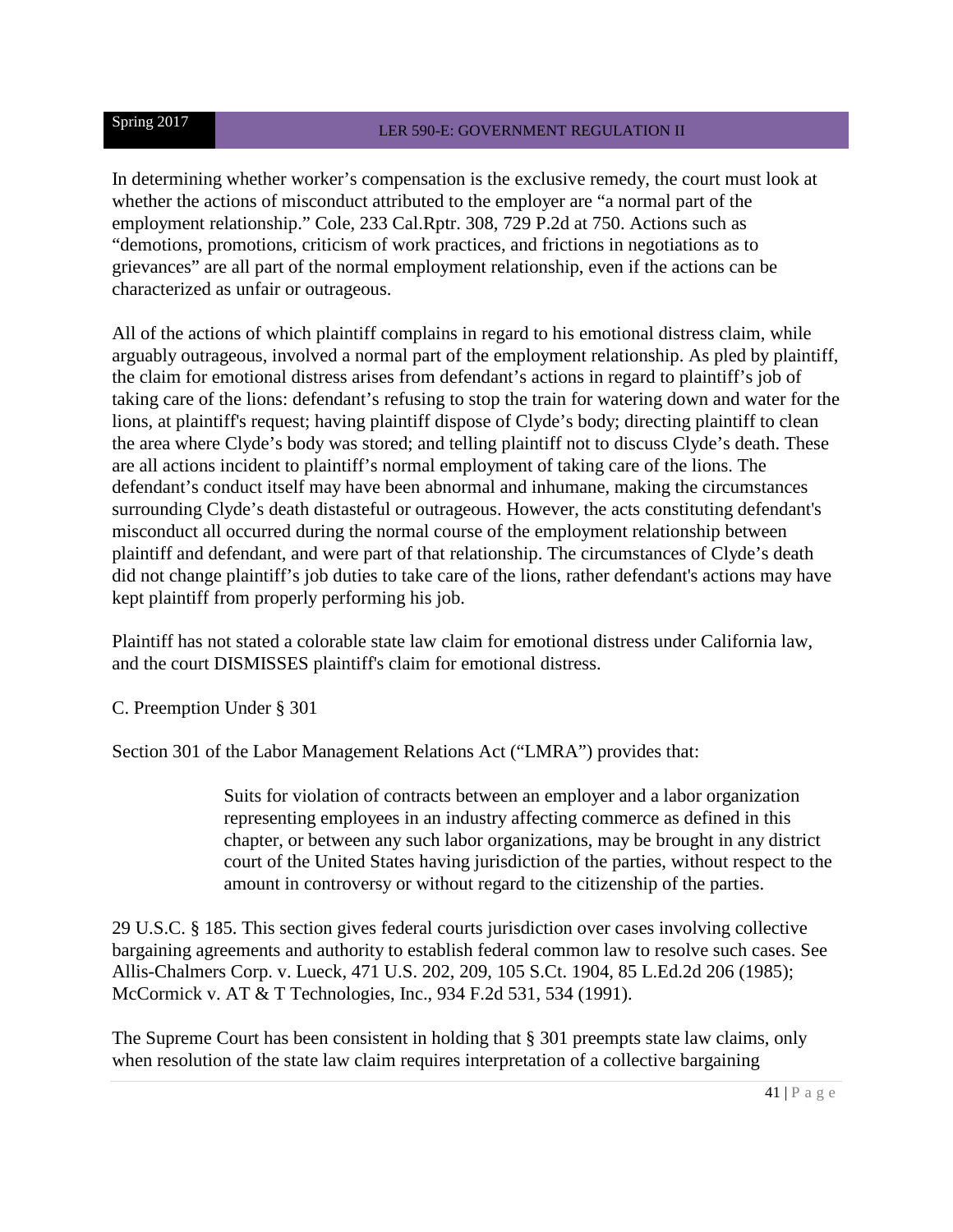agreement. In Teamsters v. Lucas Flour Co., 369 U.S. 95, 82 S.Ct. 571, 7 L.Ed.2d 593 (1962), the underlying state law issue was whether a collective bargaining agreement implicitly prohibited a union strike. The Washington state court held that state contract interpretation rules applied. The Supreme Court reversed, holding that federal common law applied and § 301 preempted the claim. Id. at 102, 82 S.Ct. 571. In Allis-Chalmers Corp. v. Lueck, 471 U.S. 202, 105 S.Ct. 1904, 85 L.Ed.2d 206, the Court considered whether the Wisconsin tort for bad-faith handling of an insurance claim in a case involving a claim for disability benefits authorized by a collective bargaining agreement, was preempted by § 301. Following the reasoning articulated in Lucas Flour, the Court in Allis-Chalmers held that because the tort grew from a breach of a duty implied in a collective bargaining agreement that the claim was preempted by § 301. 471 U.S. at 220-21, 105 S.Ct. 1904.

Applying the same reasoning to a factually different case, the Court in Lingle, 486 U.S. 399, 108 S.Ct. 1877, held that a retaliatory discharge claim was not preempted by § 301. In order for the plaintiff in Lingle to prove her underlying state claim, she was required to show that she was discharged, or threatened to be discharged, and the employer's motive was to deter her from exercising her rights under the Illinois Worker's Compensation Act. Id. at 406-07, 108 S.Ct. 1877. While the plaintiff in Lingle was covered by a collective bargaining agreement, it was unnecessary to look to the collective bargaining agreement in resolving the retaliatory discharge claim. Id. at 407, 108 S.Ct. 1877. Therefore, the retaliatory discharge claim existed outside the collective bargaining agreement and was not preempted by § 301. See id. at 413, 108 S.Ct. 1877.

Plaintiff's wrongful discharge claim at bar is similar to that in Lingle. Because a prima facie claim for wrongful discharge exists if plaintiff was discharged from employment in violation of public policy, and existence or non-existence of a prima facie case does not depend on the provisions of the collective bargaining agreement, § 301 does not preempt plaintiff's state law claim. A court need not interpret any provision of the collective bargaining agreement between plaintiff and defendant. Feld's obligation to refrain from discharging Hagan does not depend on an express or implied promise set forth in the collective bargaining agreement, but instead reflects a duty imposed by law on all employers in California in order to implement fundamental public policies embodied in statutes, constitutions, and regulations. See Tameny, 164 Cal.Rptr. 839, 610 P.2d at 1335. Furthermore, the California Supreme Court, in dicta, specifically stated that the tort of wrongful discharge is "not a vehicle for enforcement of an employer's internal policies or the provisions of its agreements with others." Green, 78 Cal.Rptr.2d 16, 960 P.2d at 1053.

Finally, while defendant has the burden of proving jurisdiction, defendant fails to identify any provision of the collective bargaining agreement that a court would need to interpret in resolving plaintiff's wrongful discharge claim. In fact, defendant's response to plaintiff's motion to remand lacks any argument as to why § 301 preempts the wrongful discharge claim under California law. Instead, defendant argues that the court has jurisdiction because § 301 preemption of the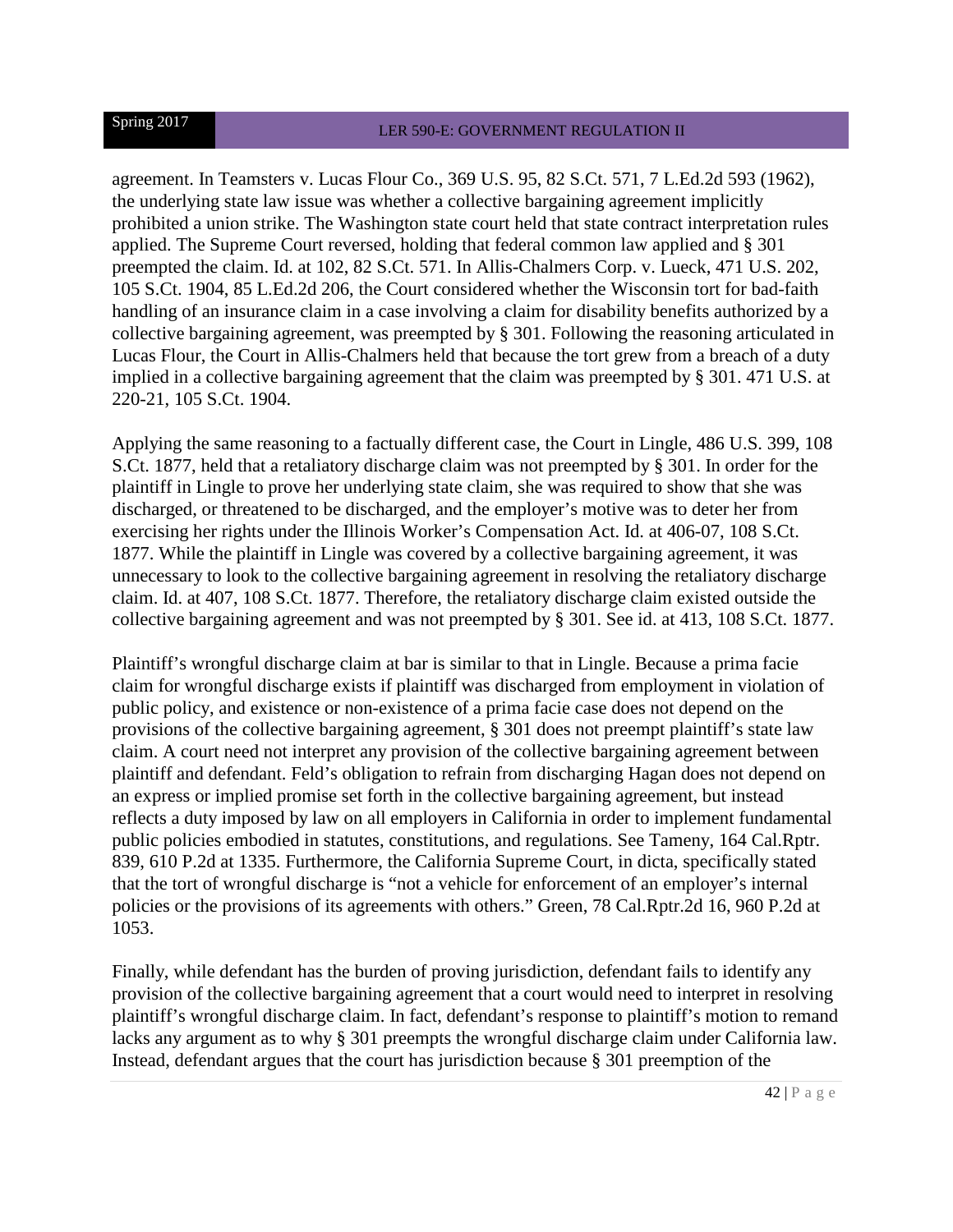emotional distress claim then provides supplemental jurisdiction over the wrongful discharge claim. The emotional distress claim has been dismissed; thus, there is no preemption of the emotional distress claim, much less supplemental jurisdiction flowing from its preemption. Since plaintiff's wrongful discharge claim does not rely on an interpretation of the collective bargaining agreement, § 301 does not preempt this valid state law claim.

## III. Conclusion

For the reasons set forth above, defendant's motion to dismiss plaintiff's wrongful discharge claim is DENIED, and defendant's motion to dismiss the emotional distress claim is GRANTED. Plaintiff's state wrongful discharge claim is not preempted by federal law, and consequently there is no federal question jurisdiction under 28 U.S.C. § 1331. As there is no federal question or diversity jurisdiction, the court REMANDS plaintiff's wrongful discharge claim to the Circuit Court for the City of Norfolk, Virginia, for all further proceedings.FN8 The Clerk is DIRECTED to send a copy of this Opinion and Order to counsel for plaintiff and defendant, and to the Circuit Court of the City of Norfolk. Further, the Clerk shall take the necessary steps to effect the remand to the state court.

### IT IS SO ORDERED.

## **Maksimovic v. Tsogalis, No. 81493 (10/17/97)**

JUSTICE HEIPLE delivered the opinion of the court:

 Must a claim of intentional tort related to allegations of sexual harassment be litigated before the Illinois Human Rights Commission (the Commission), or, stated differently, does the exclusive remedy provision of the Illinois Human Rights Act (Act) (775 ILCS 5/8-- 111(C) (West 1994)) divest the circuit court of jurisdiction to adjudicate such common law tort claims? This court visited this question in Geise v. Phoenix Co. of Chicago, Inc., 159 Ill. 2d 507, 517 (1994), and held that where a tort claim is "inextricably linked" to claims of sexual harassment such that there is "no independent basis for imposing liability" apart from the Act itself, those claims must be litigated before the Commission--and only before the Commission. We allowed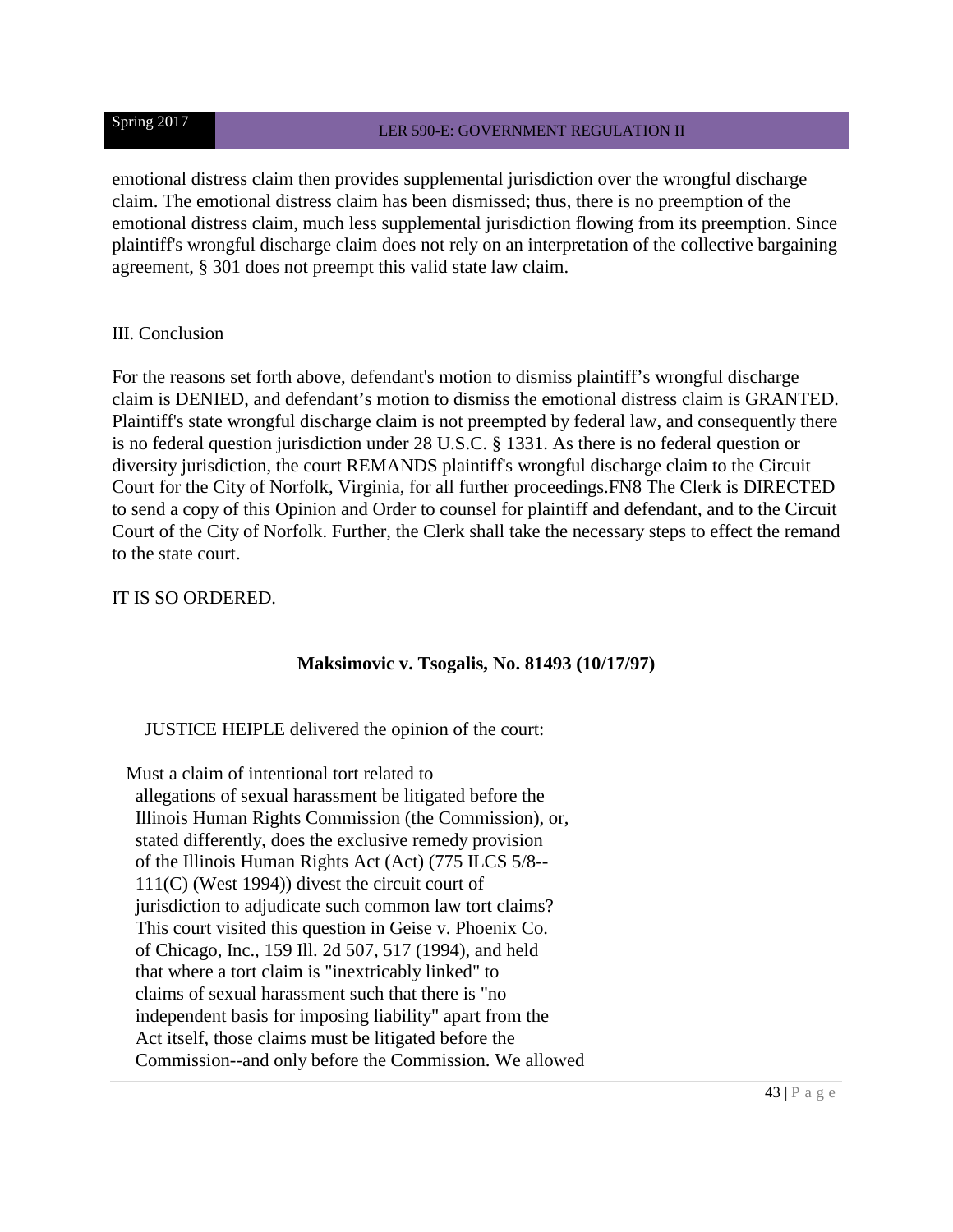the instant plaintiff leave to appeal (155 Ill. 2d R. 315) so that we could clarify the scope of this court's holding in Geise as it regards tort claims which, though related to sexual harassment, have an independent basis in the common law.

We conclude that the plaintiff's common law tort claims of assault, battery and false imprisonment are not inextricably linked with claims of sexual harassment, because the plaintiff has established the necessary elements of each tort independent of any legal duties created by the Act. The plaintiff has established a basis for imposing liability on the defendant independent of any statutory cause of action under the Act, and therefore the circuit court does have jurisdiction to adjudicate the plaintiff's common law tort claims. We reverse and remand.

### I

 This case comes to us on a grant of summary judgment, so our review is de novo. McInerney v. Charter Golf, Inc., 176 Ill. 2d 482, 484 (1997). From October 1992 until August 1993, Rada Maksimovic worked as a waitress at a restaurant owned and operated by William T. Tsogalis located in Des Plaines, Illinois. Maksimovic quit her job after Tsogalis allegedly made repeated sexual advances towards her.

Subsequently, Maksimovic filed a complaint with the Illinois Human Rights Commission in November 1993, alleging that she was the victim of sexual harassment at the hands of her former manager, Tsogalis, and she sought backpay and reinstatement. Several months later, Maksimovic filed an action for damages in the circuit court of Cook County against defendants William T. Tsogalis, William T. Inc., d/b/a Tiffany's Restaurant, and P.C. Partners, d/b/a Comfort Inn. In the three counts of the complaint relevant to this appeal, the plaintiff alleged that Tsogalis committed the intentional torts of assault, battery and false imprisonment. In the assault count, Maksimovic alleged that Tsogalis threatened to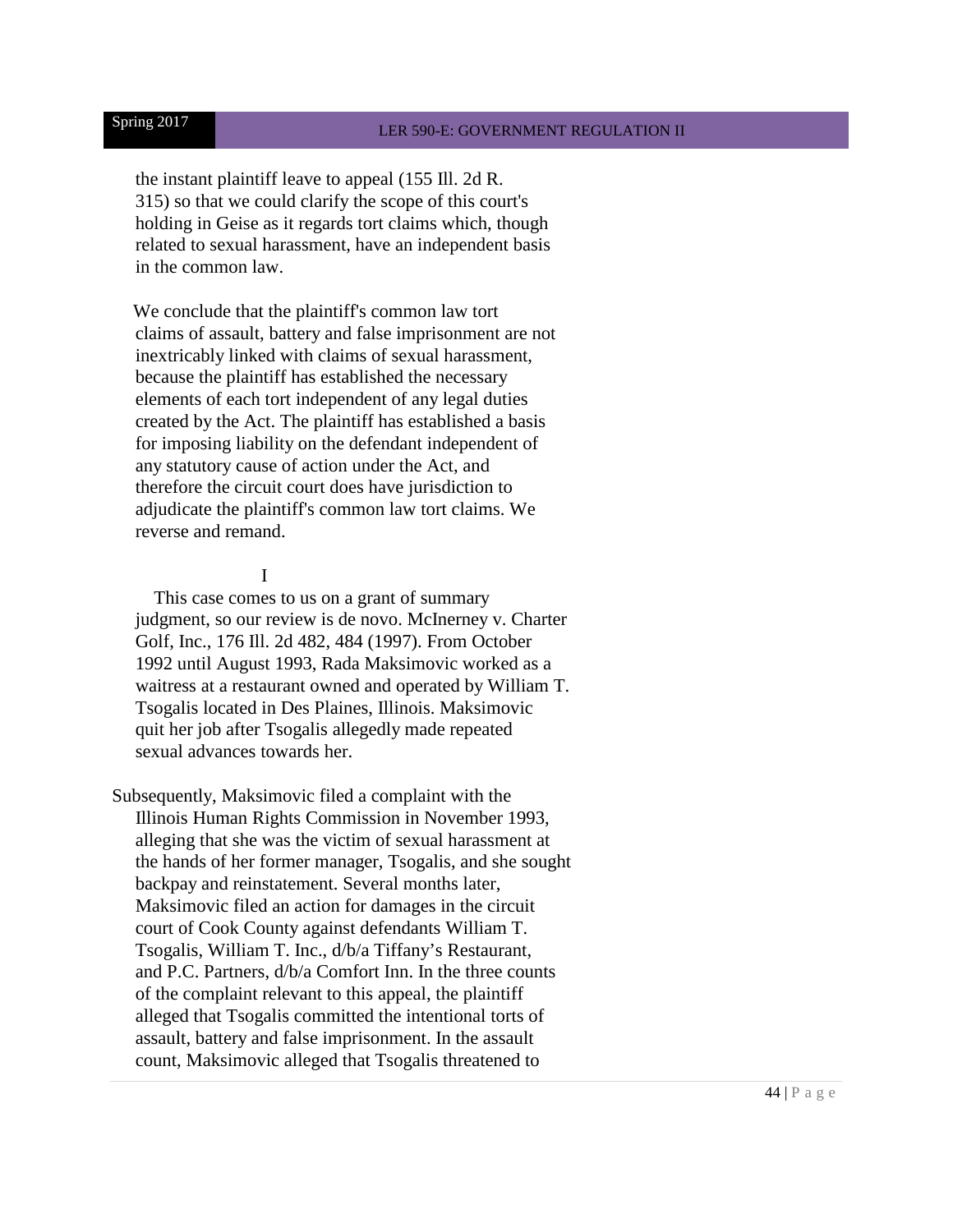"give her a stiff one up the ass," ordered her to perform oral sex on him, made comments about her breasts and accused her of being too friendly with the customers. In the battery count, the plaintiff alleged that Tsogalis placed his hand under her skirt and grabbed her leg, grabbed her buttocks and touched her while attempting to kiss her. In the false imprisonment count, the plaintiff alleged that Tsogalis confined her in a walk-in cooler where he made sexual advances toward her.

 The circuit court held that it lacked subject matter jurisdiction to adjudicate the plaintiff's case because her tort claims were in the nature of sexual harassment and granted summary judgment for the defendants. The appellate court affirmed and held that the circuit court was without jurisdiction to adjudicate claims of intentional tort related to allegations of sexual harassment: "Because the fundamental nature of plaintiff's claims are offensive touchings of a sexual nature and she cannot support a cause of action independent of these allegations, her claims for assault, battery, and false imprisonment are barred by the Act and Geise." 282 Ill. App. 3d 576, 586.

## II

Our analysis of whether the Act precludes the circuit court from adjudicating common law tort claims related to allegations of sexual harassment naturally begins with a careful reading of the statute. The Act provides in relevant part:

> "Except as otherwise provided by law, no court of this state shall have jurisdiction over the subject of an alleged civil rights violation other than as set forth in this

 Act." 775 ILCS 5/8--111(C) (West 1994). The Act goes on to state that it is a "civil rights violation" for any employer or employee "to engage in sexual harassment." 775 ILCS 5/2--102(D) (West 1994). Sexual harassment is defined as:

"any unwelcome sexual advances or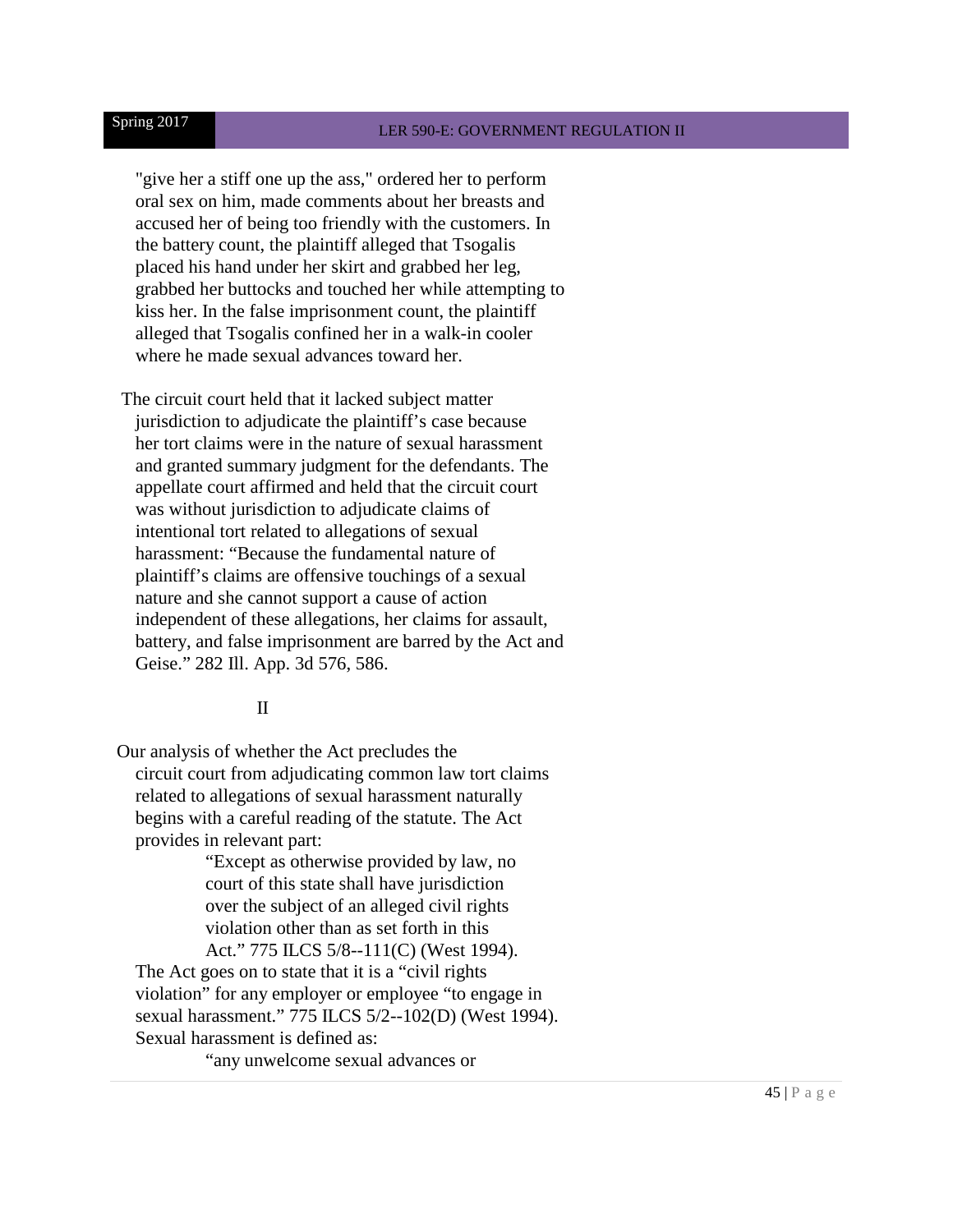requests for sexual favors or any conduct of a sexual nature when \*\*\* such conduct has the purpose or effect of substantially interfering with an individual's work performance or creating an intimidating, hostile or offensive working environment." 775 ILCS 5/2--101(E) (West 1994).

 Thus, this court has held that if a common law action is in essence one which seeks redress for a "civil rights violation" as defined by the Act and there is no basis for the action other than the Act, the circuit court lacks jurisdiction to adjudicate the claim. Geise, 159 Ill. 2d at 516; Mein v. Masonite Corp., 109 Ill. 2d 1, 7 (1985).

 But does the Act preclude the circuit court from exercising jurisdiction over all tort claims factually related to incidents of sexual harassment? Our appellate court answered "yes," construing Geise as barring the circuit court from hearing any claim of intentional tort related to allegations of sexual harassment. 282 Ill. App. 3d at 585. The appellate court's reading of Geise, however, is overly broad.

 In Geise, the plaintiff alleged that her employer negligently hired and retained a manager who sexually harassed the plaintiff. Geise, 159 Ill. 2d at 511-12. This court observed that, but for the Act's proscription against sexual harassment, the plaintiff would have had no legally cognizable claim against her employer. Geise, 159 Ill. 2d at 517. Although the plaintiff in Geise dressed her claims as "negligent hiring" and "negligent retention," the allegations of negligence on the part of the employer were premised on the allegation that the employer hired and retained a manager who engaged in sexual harassment. Geise, 159 Ill. 2d at 518. Absent the Act's prohibition of sexual harassment, the employer's hiring and retention of an employee whose conduct created a hostile work environment would not have been an actionable tort. That is to say, in Geise the Act furnished the legal duty that the defendant was alleged to have breached. This court held that such tort claims were in essence claims of a "civil rights violation" and,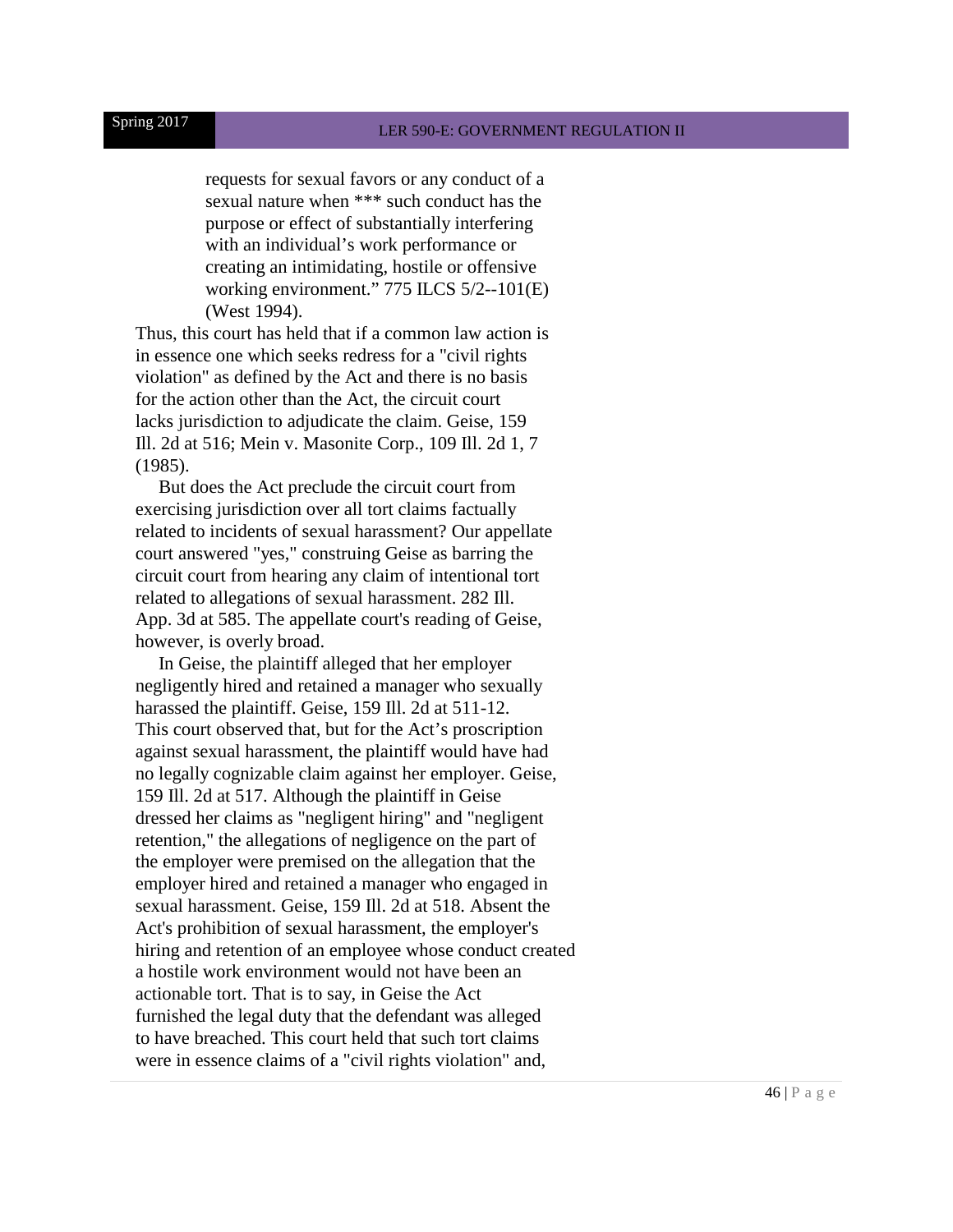accordingly, could only be brought before the Commission. Geise, 159 Ill. 2d at 518. The rule from Geise is not that the Act precludes the circuit court from exercising jurisdiction over all tort claims related to sexual harassment. Rather, whether the circuit court may exercise jurisdiction over a tort claim depends upon whether the tort claim is inextricably linked to a civil rights violation such that there is no independent basis for the action apart from the Act itself.

 The issue in this case then is whether the plaintiff's claims of assault, battery and false imprisonment are inextricably linked to her claim of sexual harassment. Clearly under the standard of Geise they are not. The sexual harassment aspect of this case is merely incidental to what are otherwise ordinary common law tort claims. The plaintiff here has alleged facts sufficient to establish the elements of assault, battery and false imprisonment. These are long-recognized tort actions which exist wholly separate and apart from a cause of action for sexual harassment under the Act. To the extent that the plaintiff has alleged the elements of each of these torts without reference to legal duties created by the Act, she has established a basis for imposing liability on the defendants independent of the Act. Therefore, the plaintiff's tort claims are not inextricably linked to a civil rights violation and the circuit court may exercise jurisdiction over these tort claims.

 Our holding here, as in Geise, rests squarely on the language of the Act and the policy underlying it. Common law rights and remedies are in full force in this state unless repealed by the legislature or modified by the decision of our courts. 5 ILCS 50/1 (West 1994); People v. Gersch, 135 Ill. 2d 384, 395-97 (1990). A legislative intent to abrogate the common law must be clearly and plainly expressed, and such an intent will not be presumed from ambiguous or doubtful language. Barthel v. Illinois Central Gulf R.R. Co., 74 Ill. 2d 213, 220-22 (1978). The provision of the Act at issue here--which by its terms provides an exclusive remedy for "civil rights violations"--makes no mention of common law actions. A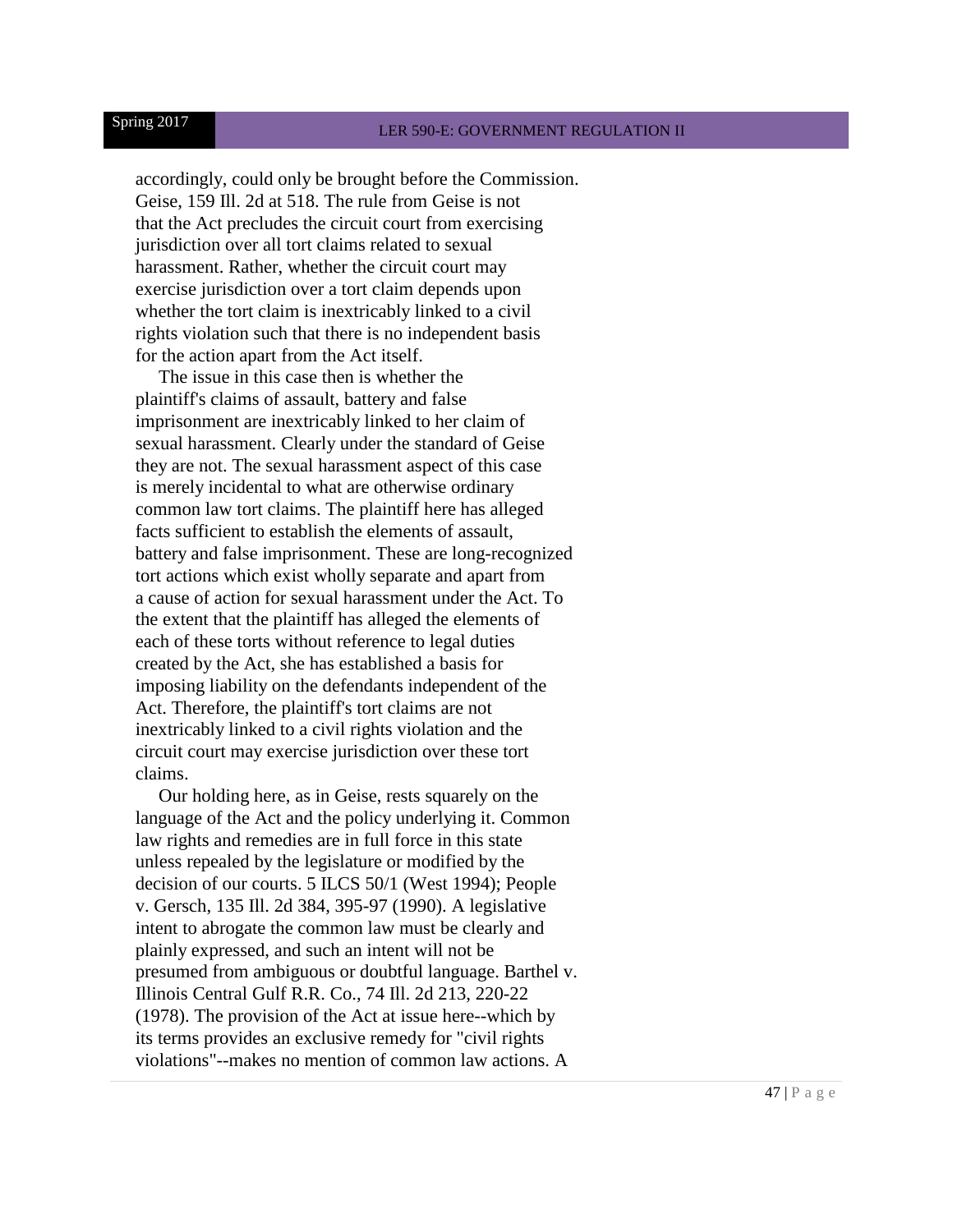legislative intent to abolish all common law torts factually related to sexual harassment is not apparent from a plain reading of the statute.

 An action to redress a civil rights violation has a purpose distinct from a common law tort action. A civil rights action under the Act is designed, in part, to eradicate sexual harassment in the workplace. 775 ILCS 5/1--102(B) (West 1994). To achieve this goal, the legislature saw fit to create a Commission vested with exclusive jurisdiction over sexual harassment claims amounting to civil rights violations. This grant of exclusive jurisdiction was intended to promote the efficient and uniform processing of state civil rights claims--not common law tort claims. Assault, battery and false imprisonment existed long before the legislature became interested in sexual harassment and are intended to redress violations of bodily integrity and personal liberty. See 3 W. Blackstone, Commentaries \*119-20, 127- 28. The adjudication of tort claims has traditionally been within the province of our courts, and we can find nothing in the language of the Act, or the policy underlying it, which indicates that the legislature intended to preclude the circuit court from exercising jurisdiction over all tort claims related to incidents of sexual harassment.

### <u>III am Bàrd ann an Dùbhad ann an Dùbhad ann an Dùbhad ann an Dùbhad ann an Dùbhad ann an Dùbhad ann an Dùbhad ann an Dùbhad ann an Dùbhad ann an Dùbhad ann an Dùbhad ann an Dùbhad ann an Dùbhad ann an Dùbhad ann an Dùbhad</u>

 We conclude that a common law tort claim is not inextricably linked with a civil rights violation where a plaintiff can establish the necessary elements of the tort independent of any legal duties created by the Illinois Human Rights Act. In such a case, the plaintiff has established a basis for imposing liability on the defendant independent of any statutory cause of action under the Act, and therefore the circuit court does have jurisdiction to adjudicate the plaintiff's common law tort claim.

 The judgments of the circuit and appellate courts are reversed and the cause is remanded to the circuit court for further proceedings.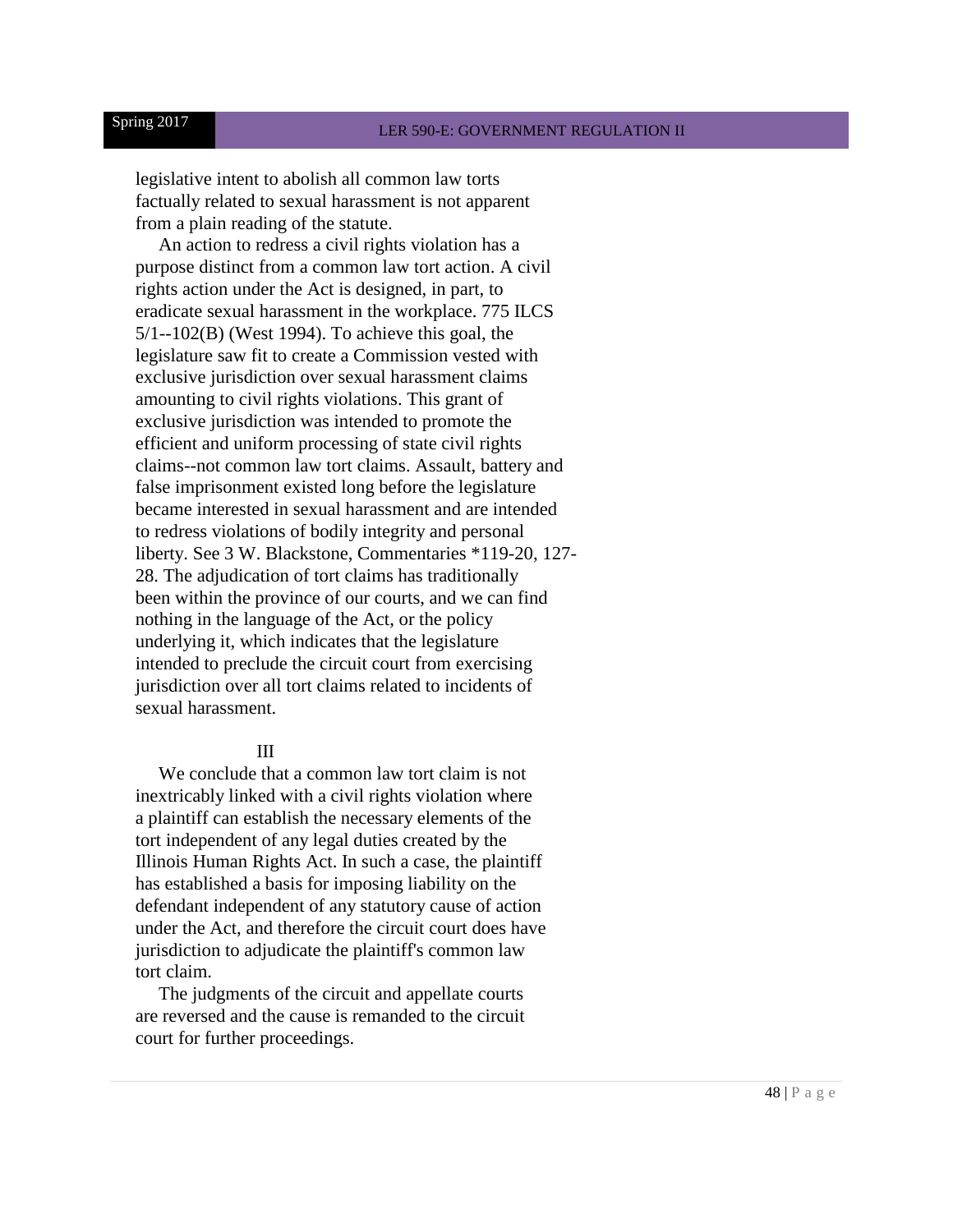Judgments reversed; cause remanded.

### *KGB, Inc. v. Giannoulas* **104 Cal.App.3d 844 (1980)**

### BROWN (Gerald), P. J.

Viewed in its most obvious aspect, this controversy about a chicken suit poses the simple issue whether a local radio station may prevent its ex-employee/mascot from wearing a chicken suit. Silly though the issues appear at first glance, the underlying principles are serious. We deal with a conflict between an employer's asserted contract rights and the fundamental rights of an employee to earn a living, even in possible violation of the employer's bargain with him. We are also concerned with interpreting the application of California's restraint of trade statute (Bus. & Prof. Code,FN1 § 16600) to an entertainment contract which ostensibly restricts the entertainer from continuing to perform after a breach.

**FN1** All section references are to the Business and Professions Code unless otherwise specified.

Appellant Ted Giannoulas seeks a writ of supersedeas to stay a preliminary injunction which he has appealed.

While employed by respondent radio station, KGB, Inc., Giannoulas made public appearances as a character known as the "KGB Chicken," a costumed chicken performing comic routines. Giannoulas stopped working for KGB. The station brought this lawsuit alleging breach of employment contract, unfair competition, servicemark infringement, and other causes. KGB sought both damages and an injunction preventing Giannoulas from appearing in a chicken suit.

Although at present all counts of the complaint except that for breach of contract have been dismissed on demurrer with leave to amend, the trial court granted KGB a preliminary injunction. Paragraph (1)**FN2** of the injunction prevents Giannoulas from appearing anywhere wearing the "KGB Chicken Ensemble," a described costume which includes a vest bearing the KGB initials. Subsection (c) of paragraph (1) forbids appearing in a chicken costume "substantially similar" to the KGB chicken costume registered as a servicemark. Paragraph (2) restrains Giannoulas from appearing in "any chicken ensemble or suit whatsoever" in San Diego County or any adjacent county. Paragraph (3) similarly forbids appearances in any chicken suit at any sports or public event where a team from San Diego County appears. The trial court found "likelihood of confusion" in the public mind if Giannoulas appears in the manner forbidden. The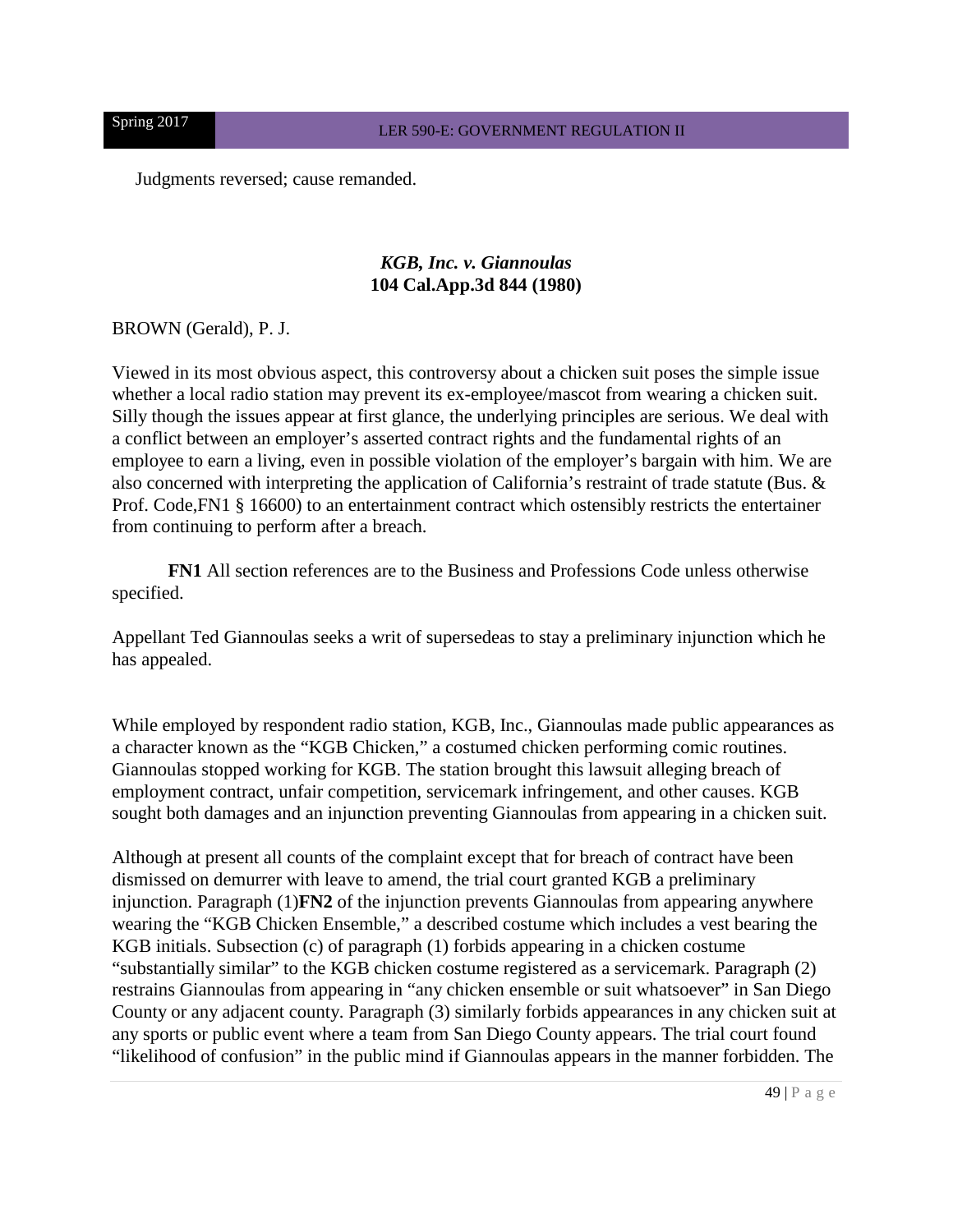meaning of that finding is when Giannoulas appears locally in a chicken suit the public probably thinks about KGB and may believe Giannoulas still works there.

> **FN2** Paragraph (1) prohibits Giannoulas from: "Appearing anywhere wearing the KGB Chicken ensemble or suit. The KGB Chicken is defined to be: (a) a design of a chicken red in color, with brown face, yellow beak, yellow webbed feet, blue eyelids, blue vest with the letters 'KGB,' and a red comb on the top of his head, or (b) a design of a chicken as depicted in Plaintiff's Certificate of Registration of Service Mark No. 5049 from the State of California attached as Exhibit 'C' to the complaint herein, or (c) any design substantially similar to (a) or (b) above."Exhibit "C" is a picture of a chicken costume with KGB letters on it.

### **Instructor note**

**KGB CHICKEN SUIT: TED GIANNOULAS IN OWN CHICKEN SUIT:**

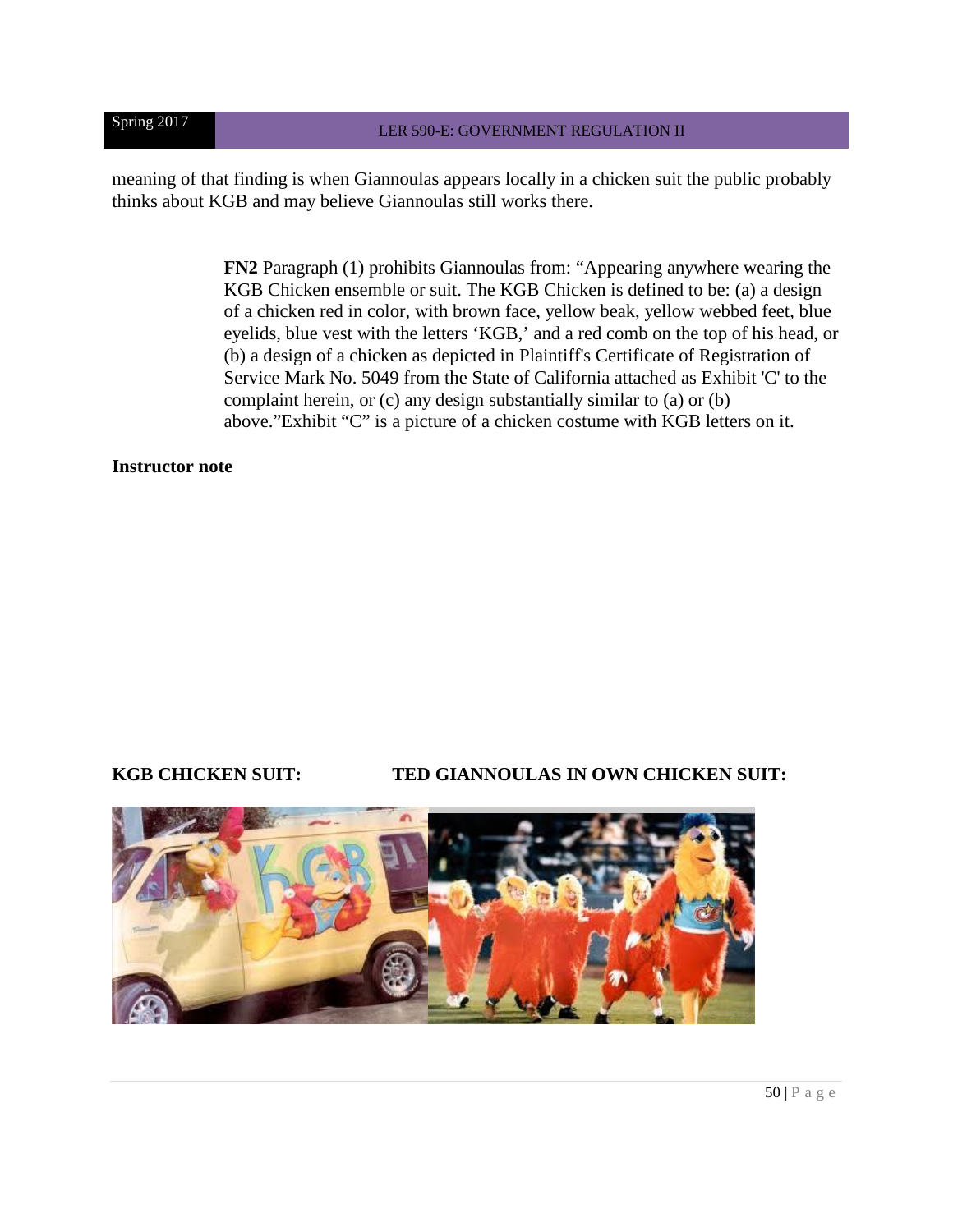We have decided to issue a writ of supersedeas to stay subsection (c) of paragraph (1) and all of paragraphs (2) and (3) of the injunction pending appeal. Those provisions, preventing appearances in any chicken suit whatsoever, invalidly restrict Giannoulas' rights to earn a living and to express himself as an artist. The burden is on KGB to justify an injunction restricting such vital rights. When the injunction issued, KGB had not so much as pleaded a good cause of action for unfair competition or infringement. Its factual showing to date is inadequate to sustain a prohibitory injunction, for reasons we will state.

Public policy disfavors injunctions restraining the right to pursue a calling. On the national scene, the weight of authority shows great reluctance to issue such restraints unless the former employer can show irreparable injury. (See, e.g., 11 Williston on Contracts (3d ed. 1968) §§ 1423, 1450, pp. 789-791, 1044; Rest., Contracts (1932) § 380, com. (g); Arthur Murray Dance Studios of Cleveland v. Witter (1952) 62 Ohio L.Abs. 17 [105 N.E.2d 685].)

California goes beyond judicial reluctance to possible illegality of such injunctions, under section 16600, which provides in relevant part: "Except as provided in this chapter, every contract by which anyone is restrained from engaging in a lawful profession, trade, or business of any kind is to that extent void." This statute presents an absolute bar to postemployment restraints and represents a strong public policy of this state (Golden State Linen Service, Inc. v. Vidalin (1977) 69 Cal.App.3d 1, 12-13 [137 Cal.Rptr. 807]; Muggill v. Reuben H. Donnelley Corp. (1965) 62 Cal.2d 239, 242 [42 Cal.Rptr. 107, 398 P.2d 147]; Ware v. Merrill Lynch, Pierce, Fenner & Smith, Inc. (1972) 24 Cal.App.3d 35, 43 [100 Cal.Rptr. 791], affd., 414 U.S. 117 [38 L.Ed.2d 348, 94 S.Ct. 383]). Although there are a few statutory exceptions to the ban against restraints of trade, none of them apply to this situation, where the employer seeks to restrain a performer from continuing to perform after the term of employment expires. Here it expired in September 1979.

The classic exposition of the topic of enforcement of employee covenants not to compete is Arthur Murray Dance Studios of Cleveland v. Witter, supra., 105 N.E.2d 685, decided in a state (Ohio) which did not have a statute like California's Business and Professions Code section 16600. That case, with wit but also much scholarly erudition, documented the "sea" of authority evidencing judicial reluctance to enforce such covenants. According to the court, this hostility first judicially appears in the reign of Henry V in 1415, when a guild sought to restrain a dyer from working in a town for half a year, enraging the judge, who "in bad French...cursed the deal void: 'By God, if the plaintiff were here he should go to prison until he paid a fine to the king."' Id. at p. 691.) Since then the courts have become more temperate, and will sometimes enforce such covenants at least in states not having statutes like section 16600, if such enforcement is reasonable; but even in those states, reasonableness is not lightly decreed, and always, the burden rests on the person seeking such a restraint to justify it.

Further, of the many circumstances relevant to reasonableness (detailed in the Arthur Murray case, supra.), the most important is irreparable harm to the employer. Nothing less justifies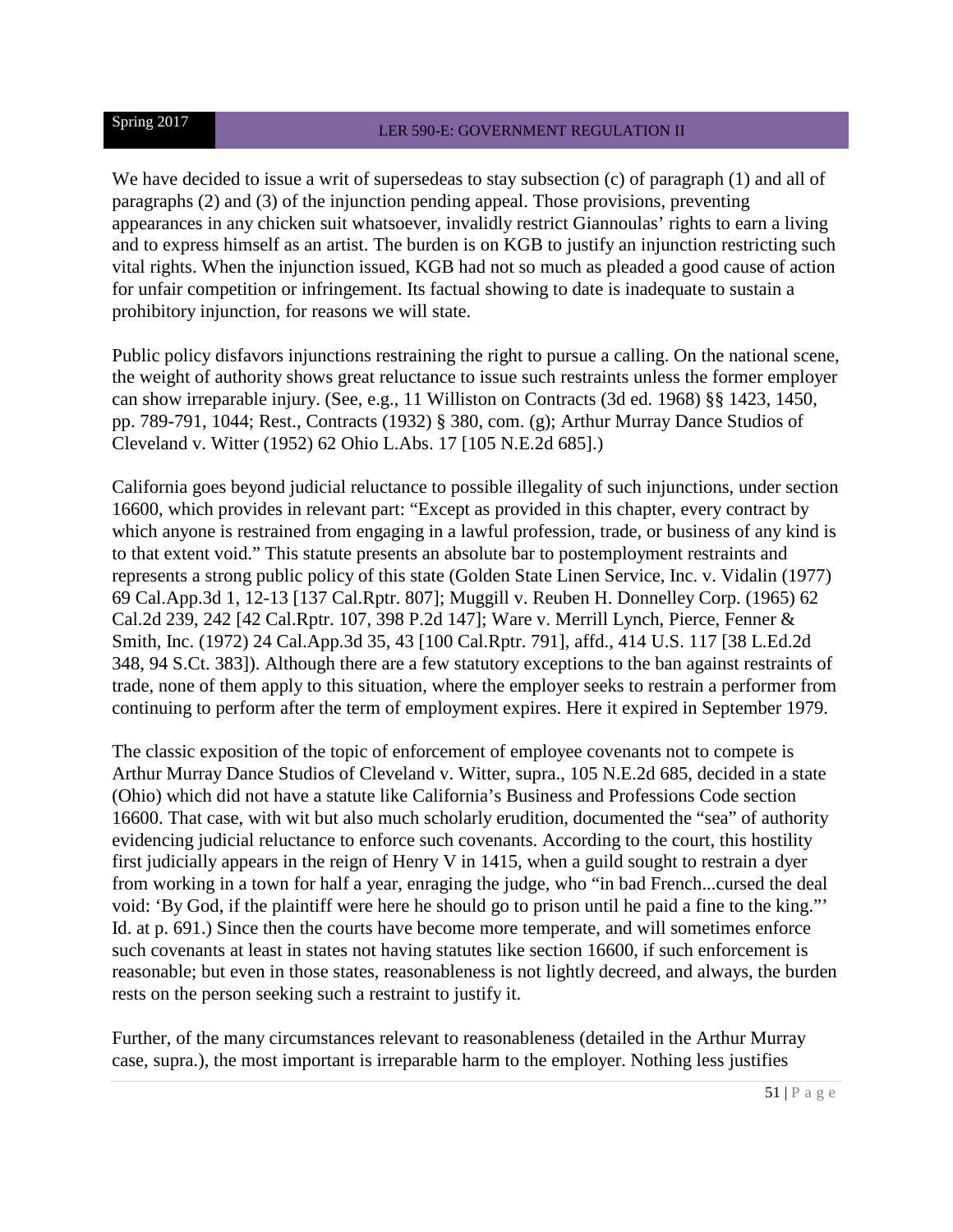preventing an employee from continuing to work. The court in that case compared the so-called sale covenant with the employee covenant and explained the stronger aversion to enforcing the latter: "In contrasting the employee covenant with the sale covenant, some of the typical pronouncements are— the employee covenant is more critically examined, more strictly construed— it is construed favorably to the employee— it is viewed with askance and more jealousy— it is not viewed as liberally or with the same indulgence— it is looked upon with less favor, more disfavor— courts are more loathe, less disposed and more reluctant to sustain or enforce it— not identical tests but different considerations apply— there is more freedom of contract between seller and buyer than between employer and employee,— the latitude of permissible restraint is more limited between employer and employee, greater seller and buyer.

The following are some of the reasons given for making the above distinction. The average, individual employee has little but his labor to sell or to use to make a living. He is often in urgent need of selling it and in no position to object to boiler plate restrictive covenants placed before him to sign. To him, the right to work and support his family is the most important right he possesses. His individual bargaining power is seldom equal to that of his employer. Moreover, an employee ordinarily is not on the same plane with the seller of an established business. He is more apt than the seller to be coerced into an oppressive agreement. Under pressure of need and with little opportunity for choice, he is more likely than the seller to make a rash, improvident promise that, for the sake of present gain, may tend to impair his power to earn a living, impoverish him, render him a public charge or deprive the community of his skill and training. The seller has the proceeds of sale on which to live during his period of readjustment. A seller is usually paid an increased price for agreeing to a period of abstention. The abstention is a part of the thing sold and is often absolutely necessary in order to secure to the buyer the things he has bought. Usually the employee gets no increased compensation for agreeing to the abstention; it is usually based on no other consideration than the employment itself." (Arthur Murray Dance Studios of Cleveland v. Witter, supra., 105 N.E.2d at pp. 703-704.)

In California under section 16600, even reasonableness may not save an injunction like that here. Here the written contract of employment expired on September 15, 1979, if it was not sooner terminated, as alleged, in late May 1979.

Further, even if the injunction were permissible despite section 16600, such an injunction must rest on a finding of injury to KGB. As the court said in Arthur Murray, supra., we must consider whether an "ex-employee is a threatening menace." (105 N.E.2d at p. 708.) There is no evidence of menace to KGB from the free publicity complained of, aside from a conclusionary allegation of irreparable harm. The court noted in Arthur Murray, supra.: "Remembering that the burden is on Arthur Murray to prove irreparable injury, where is the proof? Certainly there is not one microscopic bit of evidence of actual injury. It is not shown that Arthur Murray lost one pupil or one penny." (105 N.E.2d at p. 703.) To paraphrase, where are the lost listeners? Likelihood of confusion is insufficient; the confusion must be hurtful to the employer before an injunction is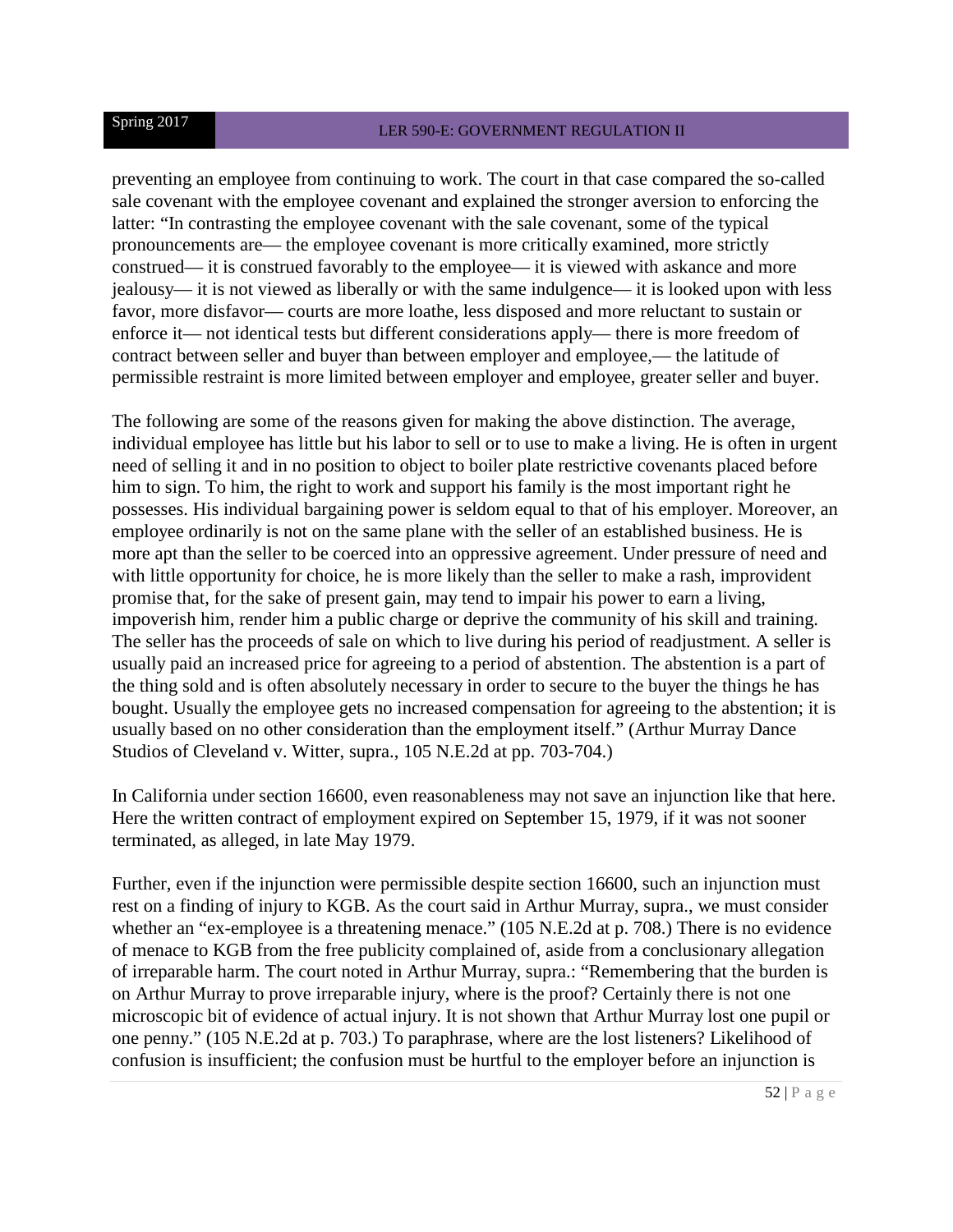## justified.

In this state, as elsewhere, under the general umbrella of the tort of unfair competition, a number of employee practices may be enjoined, such as purloining of trade secrets or misleading copying of products or services. KGB seeks to justify this injunction on that basis, resting on the finding of likelihood of confusion, which is the jargon of unfair competition law. We think, however, Giannoulas' performances in a chicken costume are neither competitive nor unfair because he does not sport the KGB logos or otherwise imply he represents KGB.

The essence of the tort of unfair competition is the inequitable pirating of the fruits of another's labor and then either "palming off" those fruits as one's own (deception) or simply gaining from them an unearned commercial benefit. (See, e.g., Warner Bros. Pictures v. Columbia Broadcasting System (9th Cir. 1954) 216 F.2d 945, 951 [use of character "Sam Spade" from "The Maltese Falcon" not unfair competition because no deception or palming off, and not within scope of copyright protection on novel]; Geisel v. Poynter Products, Inc. (S.D.N.Y. 1968) 283 F.Supp. 261, 267 [TRO issued to prevent sale of dolls and toys like "Dr. Seuss" characters because of false impression of authorization by Seuss]; Sullivan v. Ed Sullivan Radio & T.V. (1956) 1 App.Div.2d 609 [152 N.Y.S.2d 227] [restraining use of diminutive "Ed" because of threat of public confusion with name of celebrity Ed Sullivan]; International News Service v. Associated Press (1918) 248 U.S. 215 [63 L.Ed. 211, 39 S.Ct. 68, 2 A.L.R. 293] [essence of unfair competition is taking another's labor and exploiting it, reaping what another has sown; palming off not essential].)

First, and probably most essential, the remedies sought in the above cases were not injunctions restraining pursuit of one's livelihood. Thus, even if we had a case of unfair competition here, the injunctive remedy would probably be inappropriate for the reasons already stated.

Next, probably there is no case of unfair competition here, for the evidence so far shown to us does not establish misappropriation by Giannoulas of KGB's labor. We are not in a position to determine the relative inputs of KGB and Giannoulas to the KGB chicken concept, but we note the inevitable significance of the performer's contribution to a fluid, changing, clownish role of the type here considered. It is created spontaneously through gestures, movements and responses to changing situations. KGB cannot be said to own such a routine.

As a writer for the San Francisco Chronicle expressed it: "He was suspended Monday, and KGB is looking for a new man behind the outfit.

"Which is about as hopeless as having an understudy step in for Lawrence Olivier.

"The Chicken suit itself is amusing, but Giannoulas' artistry is what makes it work. He's a dancer, a showman, and an athlete, and his timing is flawless. When the Padres return home May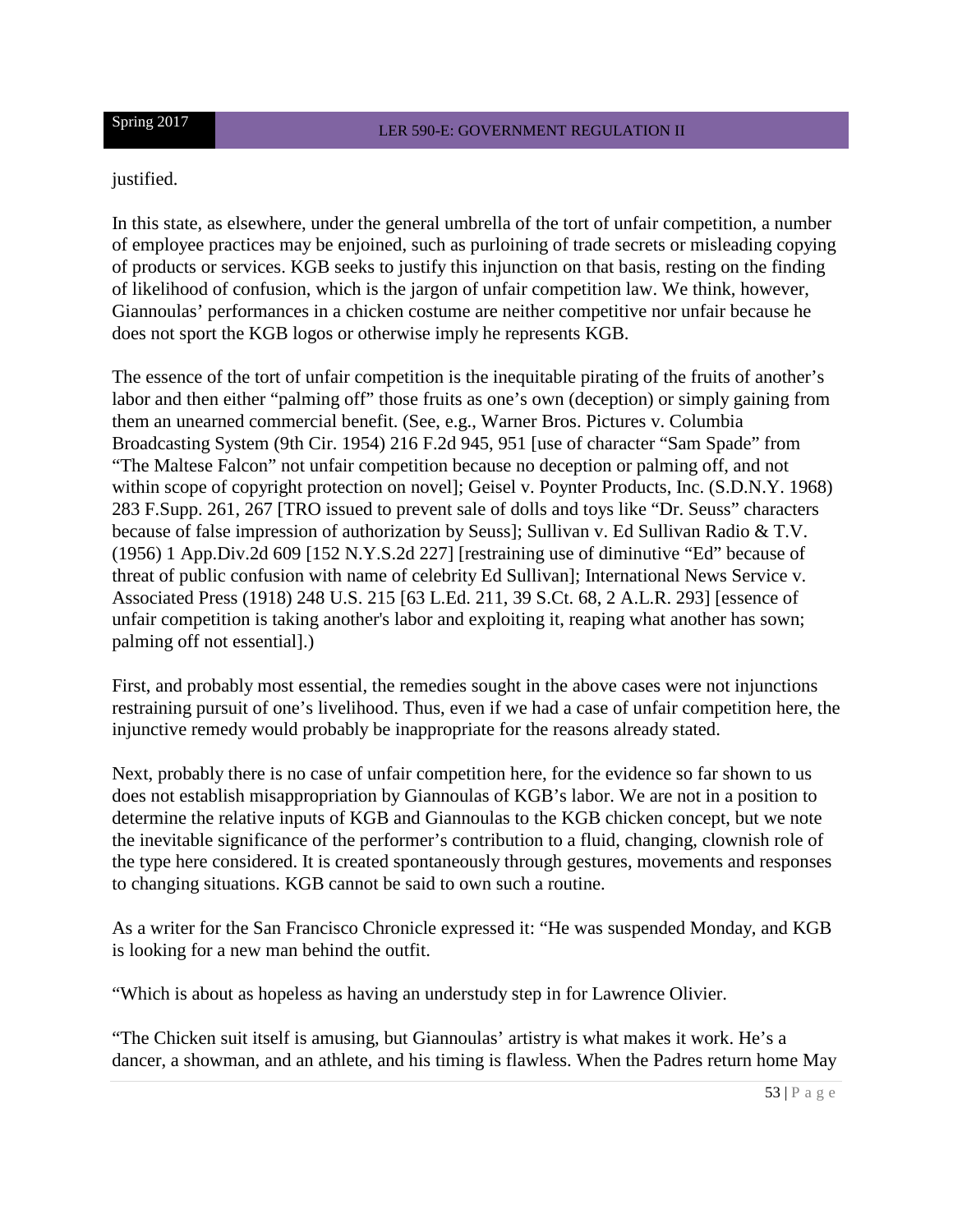3, there's a pretty good chance he'll be there. A replacement? Forget it."

Or, in Giannoulas' words: "My 'act' was developed through five hard years of conscious effort in front of mirrors and working out of techniques and style at my home. In addition, a large part of my act evolved through spontaneity, keeping in those gestures and actions which evoked a favorable audience reaction. My style is a combination of mannerisms, gestures, posture, and timing which evolved from years of taking chances in live performances gauging the audience reaction. When I attend an athletic event, I am required to provide continuous entertainment for periods of from two to three hours. It would be impossible to have a planned routine to depend on for this type of entertainment. Rather, I must react to people and situations as they are presented. However, my years as the Chicken has caused me to evolve into that whacky character when I am in the costume. The Chicken has a style of his own. Mannerisms, gestures, reactions developed for performances averaging 70 hours per week. To me, the costume is skin which I bring alive when I enter."

We deal not with a stereotyped character such as The Lone Ranger or Yogi Bear, but with a clown in a chicken suit. His performances follow no set script. Only the costume itself has a fixed design, and we, by permitting subsections (a) and (b) of paragraph (1) of the injunction to stand, recognize KGB's probable rights in that particular design. KGB has not cited us a case, however, nor have we unearthed one, where it was regarded as unfair competition for a clown to change his employer.**FN3** Only in a breach of contract situation may such conduct be enjoinable, and then, probably only in a state where there is no statutory ban on restraints of trade as we have here.

> **FN3** The cases KGB relies on do not support its position. Lone Ranger, Inc. v. Cox (4th Cir. 1942) 124 F.2d 650, involved a defendant who untruthfully billed himself as the "original Lone Ranger," which misled the public and constituted unfair competition. That case is different from this because the Lone Ranger is a specific well-defined character, with a name, specific garb, and appearance, unlike the case of an antic chicken dependent on individual performances for its life. Similarly inapposite are Boston Pro Hockey Ass'n. v. Dallas Cap. & E. Mfg. Inc. (5th Cir. 1975) 510 F.2d 1004 [copying servicemark emblems of hockey teams], and Walt Disney Productions v. Air Pirates (N.D.Cal. 1972) 345 F. Supp. 108, 116 [copyright infringement of character Mickey Mouse].

The employment contract between KGB and Giannoulas does not expressly give KGB the right to prevent Giannoulas from performing. The most pertinent part of the agreement provides: "For a period of five years after termination of this agreement, employee agrees not to act as a mascot of any radio station other than KGB, Inc., in the San Diego market." This language does not give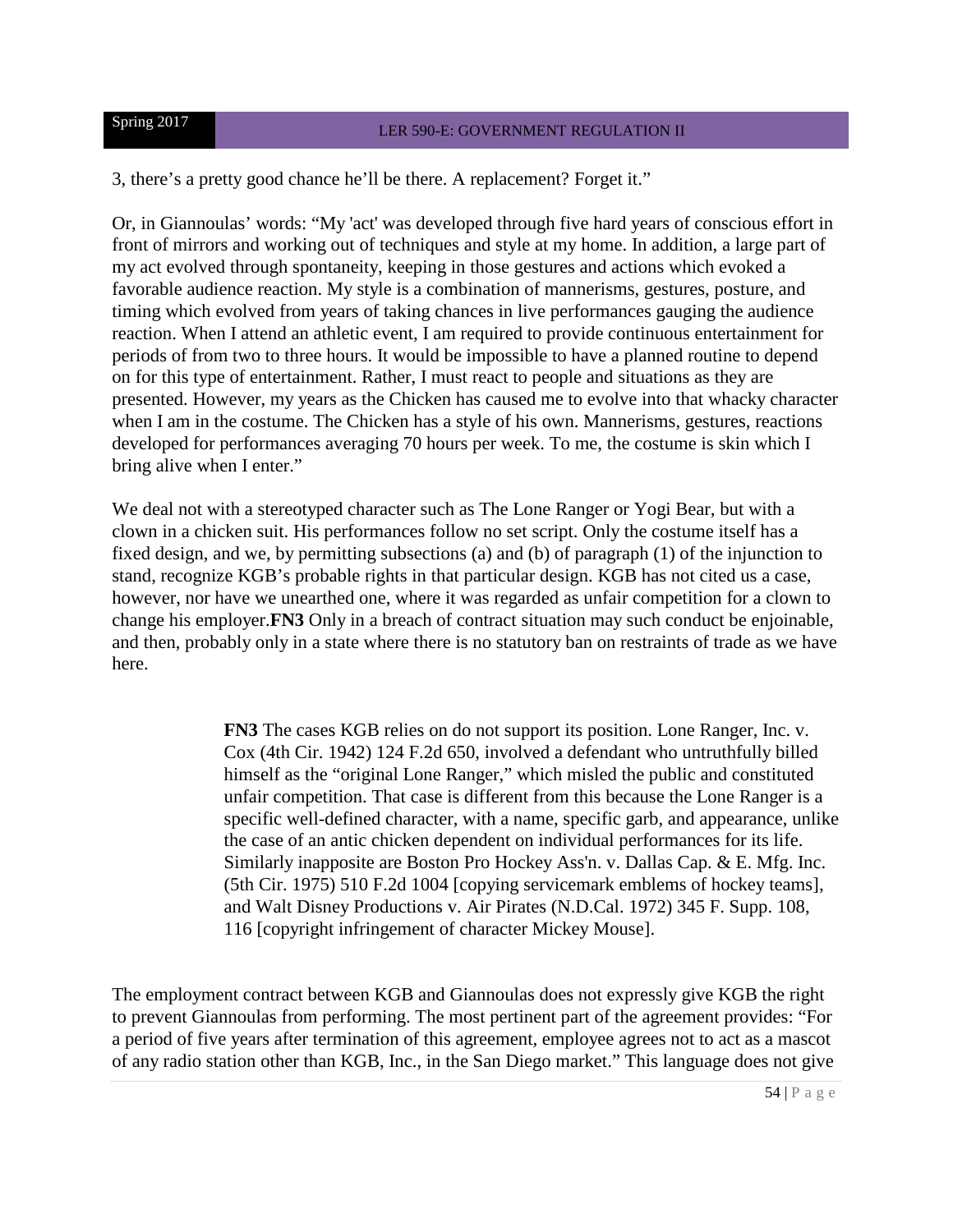KGB a perpetual monopoly of all chicken ensembles and routines; it refers only to employment by another radio station, i.e., competition.

KGB relies specifically on two other contractual provisions. The 1978 contract provides: "Employee agrees and acknowledges that the costume, concept, and the KGB Chicken are the exclusive property of employer, and the KGB Chicken is a registered tradename and a valid copyright of employer. Employee agrees not to take any action inconsistent with said rights of employer in and to the concept of the KGB Chicken."'

KGB claims this language establishes its contractual monopoly of all rights in the KGB Chicken and of the "costume" or the "concept" of a chicken. The 1974 contract provides: "'(a) I hereby acknowledge that the...characters and all other subject matters broadcast over the station as well as any name assigned to me by the station for broadcast purposes, are and shall remain, both while this contract shall be in effect and at all times thereafter, the station's exclusive property in any and all fields, and that I shall not at any time obtain any right, title or interest whatsoever in or to such property or a part thereof.

'"(b) Any ideas, including but not limited to, programs, themes, titles, characters, which are developed by me during the term of my employment, shall be the property of this station."' KGB claims these provisions indicate the parties' intent to vest exclusive ownership of the KGB Chicken character in KGB.

These arguments tend to buttress KGB's claim to an exclusive right to the specific character, the KGB Chicken, an antic chicken bearing the KGB insignia, colored in a definite manner, and appearing on behalf of the station. These contractual provisions do not, however, create a contractual monopoly of all appearances by Giannoulas in any chicken costume. In general, contractual language contained in employees' negative covenants not to compete is strictly construed against the employer because of the policy against such bargains which we have described. (E.g., W.R. Grace & Co. v. Hargadine (6th Cir. 1968) 392 F.2d 9, 20;Rest., Contracts, § 236, subd. (f), p. 328; § 515, p. 988.) Here the specific chicken referred to is the KGB Chicken, and we have permitted the restriction on appearances as that character to stand. Further restriction is not warranted by the parties' express bargain.

We have found no precedent defining the respective rights in fictional characters of the artist who plays the role, the employer who finances and assists him, and members of the general public who choose to imitate aspects of the character in question. The rights vary from case to case depending on such facts as the contracts in effect and the relief sought. There is precedent, which we shall discuss, establishing an actor has a strong claim to exclusive monopoly of a fictional role he has created. The employer may also have rights in such role, particularly when he seeks to assert them against infringing third parties rather than against the employee/actor.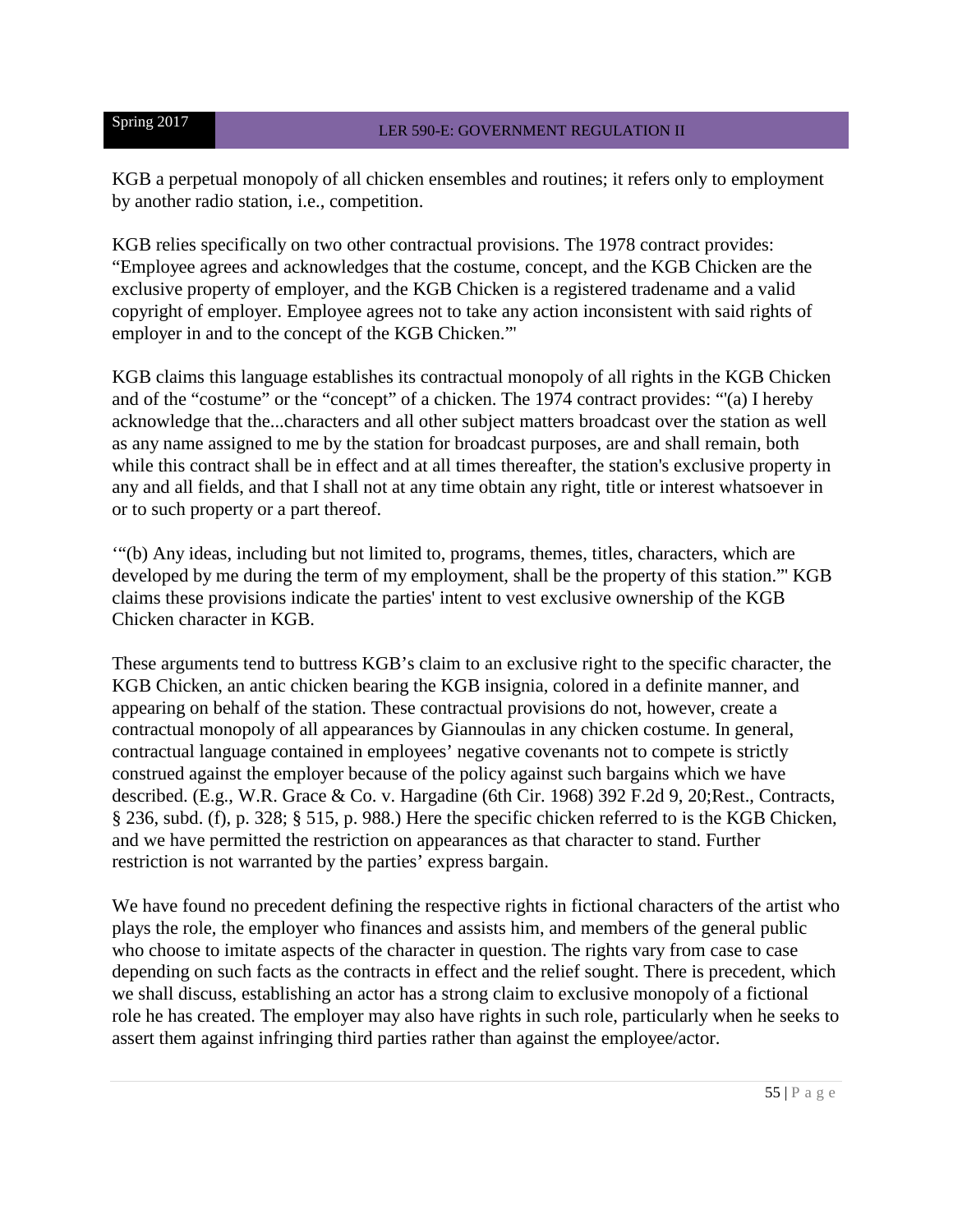However, because of the policies we have discussed, the employer has a weak case against his employee when he seeks to prevent future performances, unless he can point to a specific contract conferring such rights. His naked claim of having assisted the development of the role is not enough; presumably he has been compensated for that assistance by the revenues from performances while the employee still worked for him. Should he desire more, in the nature of continuing royalties or control of the character, then he must bargain for that control. Further, in California section 16600 limits his available remedies.

Misappropriation of rights in a stage character can of course occur, but it takes a strong showing to restrict the allegedly infringing performer. For example, in West v. Lind (1960) 186 Cal.App.2d 563 9 Cal.Rptr. 288], Mae West lost her suit to enjoin defendant's appearance in the role of "Diamond Lil," which West claimed to have developed. The trial court found the role was not exclusively associated with West nor impressed with her identity in the public mind, hence she had no exclusive claim to it, despite her undisputed contributions to the role. It does not appear KGB has staked a valid claim to another's comic routine, at the preliminary injunction stage, when West could not monopolize the role she herself had played, for which she claimed sole credit. West's claim was also stronger than KGB's because the Diamond Lil character is well defined and specific, whereas here we deal with the ever changing performance of an antic routine.

KGB asserts because Lugosi played the Dracula role without a mask, the concept of the "unique individual likeness of the actor" as property, developed in the Lugosi opinion, does not apply to Giannoulas' performances in a chicken suit which hides his features. Facial expressions are hardly a necessary attribute of a fantastic character.

Masked or not, both Lugosi and Giannoulas have made certain roles their own, by a combination of mannerisms, gestures, body language, and other behavior adding up in each case to a unique character. We see no reason why the concept of unique individual likeness should not apply to the role of antic chicken whose turns, kicks, tumbles and gyrations have become uniquely those of Giannoulas. What is more, we view with skepticism KGB's assertion it makes no difference who wears the costume. If that were so, why did KGB pay Giannoulas some \$50,000 a year to wear it? The identity of the performer clearly has some relevance here.

. . . .

A person appearing in a chicken costume cannot be a servicemark. A servicemark is an emblem or logo used in the sale or advertising of services to identify their source. (See 15 U.S.C. § 1127; Bus. & Prof. Code, § 14206.) Servicemarks may be registered and protected like trademarks. (15 U.S.C. § 1053; Bus. & Prof. Code, § 14230.) To be entitled to such protection the mark must be stationary and unchanging. For example, a fanciful king who eats hamburgers in a television commercial cannot be registered as a servicemark (In re Burger King Corp., (1974) 183 U.S.P.Q.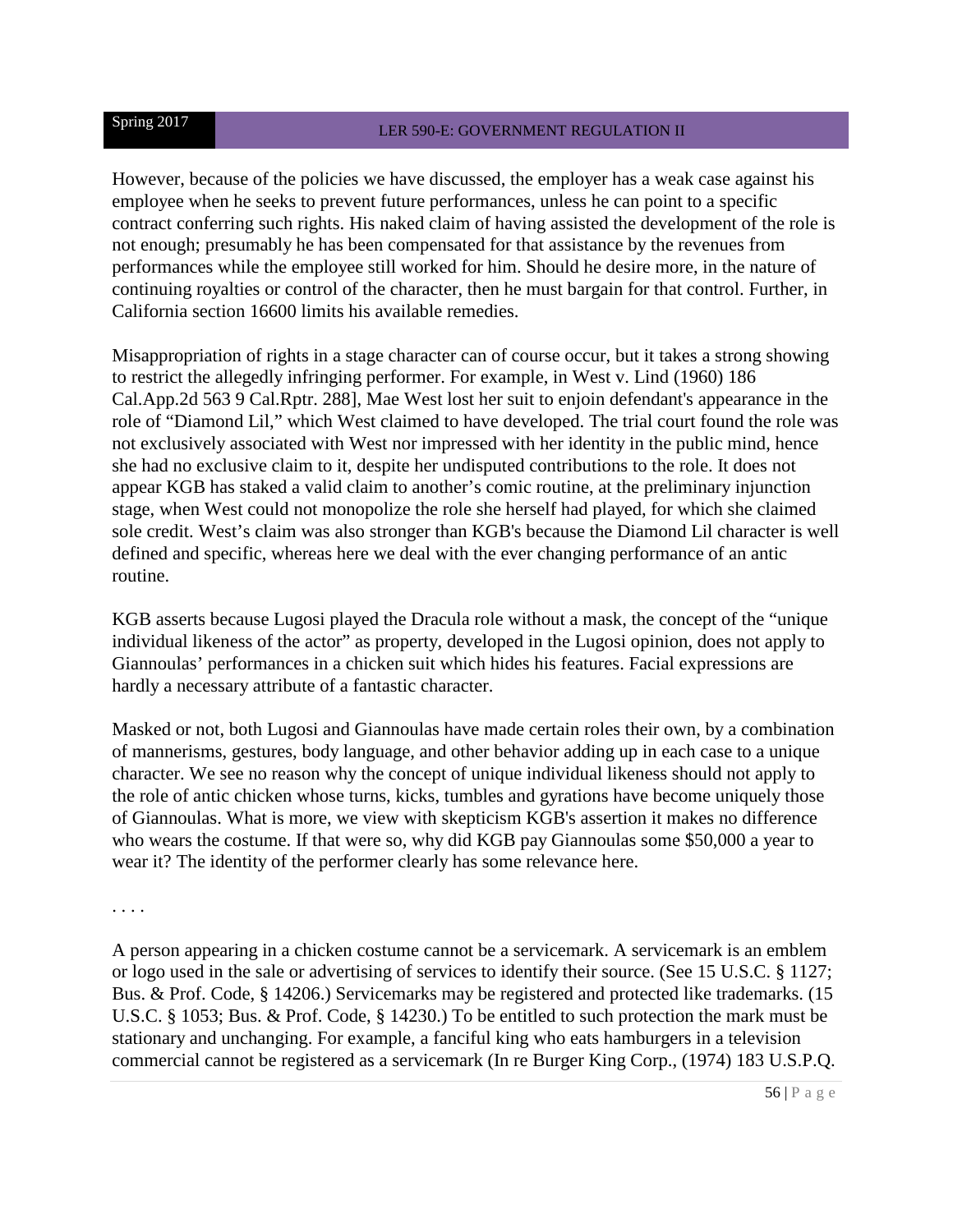698). Further, a servicemark must not be the service itself, but rather, a designation of its source. (See Cebu Association of California, Inc. v. Santo Nino de Cebu USA, Inc. (1979) 95 Cal.App.3d 129, 137 [157 Cal.Rptr. 102].) Here the service is entertainment in a chicken suit, yet it is that activity which KGB seeks to monopolize.

In fact, the concept of parading as a mascot in an animal costume would seem to be in the public domain. Certainly it is commonplace and a number of similar fictional animal characters coexist in the media; for example, note Yogi Bear, Smokey the Bear, Winnie the Pooh, and the California Bear acting as mascot for the University of California. Can the creator of any of these bears be seriously contended to have a monopoly of all fictional bears? We think it possible for the present KGB Chicken and the Giannoulas chicken likewise to coexist.

KGB asserts it has now registered the figure of the KGB Chicken as a servicemark with the State of California and with the Federal Patent and Trademark Office. It further argues, without giving authority, the mark once registered in a two-dimensional form may not be "exploited" in a threedimensional form without KGB's permission. There is no "exploitation." To exploit a servicemark means essentially to engage in some act of unfair competition; to use a confusingly similar mark, to palm off goods or services, to pirate the fruits of another's industry. We have already discussed why the evidence does not show inequitable piracy of the fruits of KGB's labor.

KGB also claims the service here involved is not entertainment, but is radio station broadcasting. The assertion is false. The service enjoined is entertainment in a chicken suit; Giannoulas is not in the radio broadcast business. His performances are too fluid and changing to be a servicemark of some other service, such as broadcasting, and they cannot be owned by anyone, other than pursuant to a valid contract.

Finally, KGB claims we have no jurisdiction to make factual findings contrary to those of the trial court. Specifically, it claims we have not honored the finding of secondary meaning, essentially a finding any costumed chicken at a sports or public event in the designated area is associated with KGB in the public mind. We accept that finding. It is insufficient to show irreparable harm, or indeed any harm, and it does not warrant a preliminary prohibitory injunction restricting constitutionally protected freedoms, and possibly violating a statute as well. On the subject of irreparable injury, the record shows Giannoulas has become a nationally known figure.**FN4** KGB is a station which can transmit, on a clear day, as far as Oceanside. This station claims a perpetual monopoly on chicken routines in local counties; if that claim were not preposterous enough, it further contends injury because its former employee has made it nationally famous. The claim of irreparable injury in this context is ridiculous.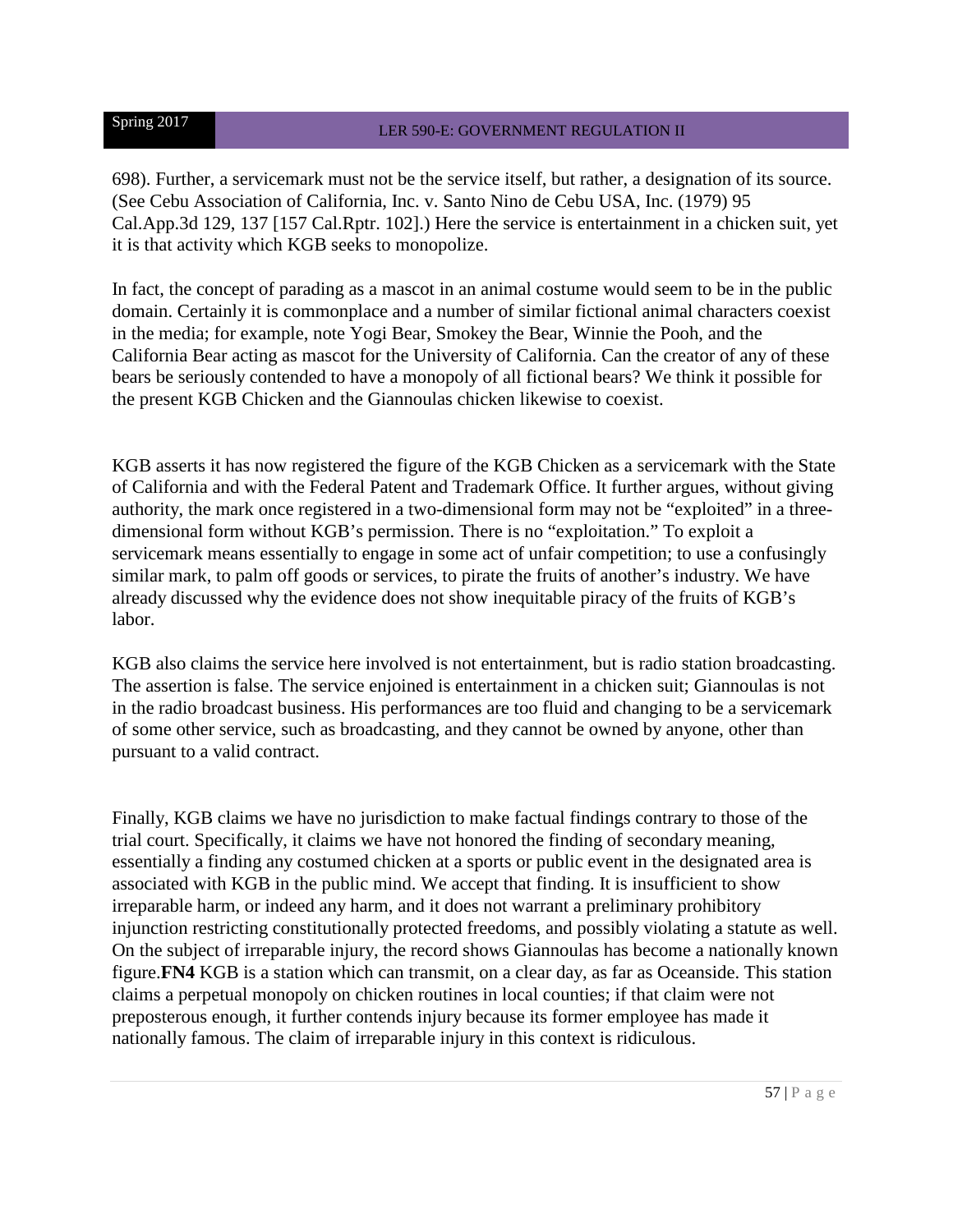**FN4 Giannoulas has also become an internationally known figure. The Encyclopedia Britannica Book of the Year 1980 under Biographies, page 78, recognizes him in the following article in which KGB, no doubt to its delight, receives publicity:**

### **Giannoulas, Ted**

**When baseball's "chicken man" emerged from a giant egg in the San Diego Padres' infield on June 29, 1979, it was just a rehatch. He had first arrived fully fledged in Dayglow fluff five years earlier to hand out Easter eggs at the local zoo as part of radio station KGB's "promotional experiment." But the bird's inner being, 5-ft 4-in Ted Giannoulas, had bigger ideas. A communications student at San Diego State University, he suggested that KGB send him to Padres games in the fine-feathered costume. He became a fixture on and around the diamond, and the station rose from fifth to first place in local media standings. Cavorting through the stands, lifting a webfooted leg at the umpires, smothering an occasional pretty fan's head in his yellow beak, the chicken man was soon responsible for attracting more than one out of ten spectators to the stadium. Ted Turner, the Atlanta Braves' flamboyant owner, offered Giannoulas \$100,000 to turkey trot down to Georgia. But the cackling celebrity decided to keep San Diego as his home base and turn free-lance-a decision that got his suit sued off. The trouble started when he took off the vest showing KGB's call letters for an awayfrom-home game. The station fired him, shooed him into court claiming \$250,000 in damages, and hired a substitute. But the fans threatened such mayhem that the substitute was fitted with a bulletproof vest, though nothing worse came his way than game-delaying boos. Enjoined from wearing KGB's outfit or calling himself a chicken, Giannoulas bought a new fowl suit to prance the foul lines and went to work as an attraction without a name. Offered a percentage of the gate receipts by the Padres, he was escorted by motorcycle policemen onto the field inside the styrofoam egg atop an armored truck and emerged to the tune of Thus Spake Zarathustra. KGB kept the legal heat on for a while but lost listeners and ended up eating crow. Giannoulas was not alone in the world of professional sports clowns, nor was he the first "bleacher creature." But he was the most celebrated. Now earning more than \$100,000 a year, he belly flopped around the bases on national television during one All-Star Game and received the legislature's official commendation for "comedy contributions to the State of California."**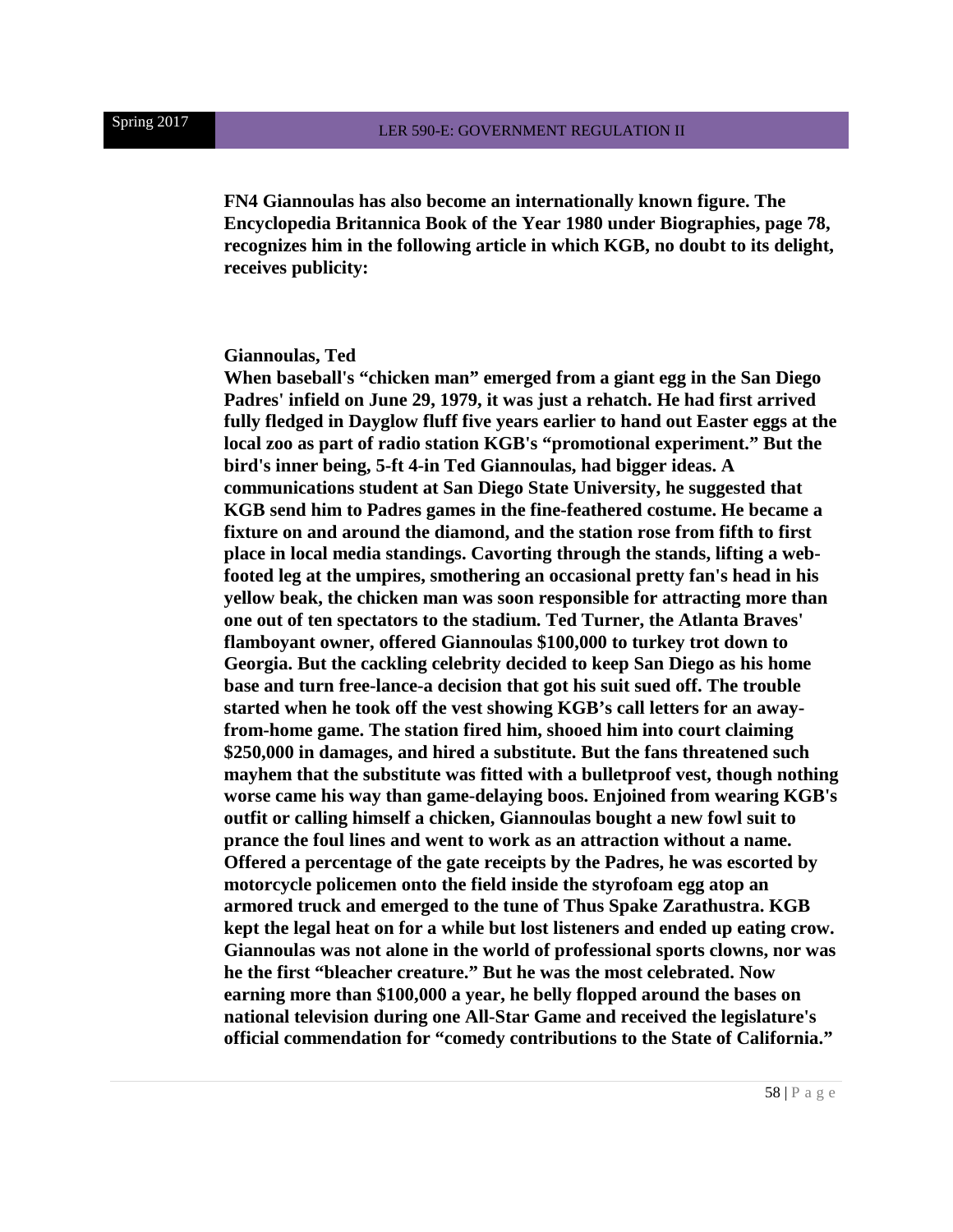The injunction goes beyond authorizing law and is against public policy because it restricts Giannoulas' right to earn his living and to express his talents. Although subsections (a) and (b) of paragraph (1) of the injunction, referring to appearances in the defined KGB Chicken costume may stand, the remainder of the injunction is stayed pending the appeal of this matter.

Cologne, J., and Staniforth, J., concurred.

## **Asheboro Paper and Packaging, Inc. v. Dickinson, 599 F.Supp.2d 664 (M.D. 2009)**

### MEMORANDUM OPINION AND ORDER THOMAS D. SCHROEDER, District Judge.

Before the court is the motion of Plaintiff Asheboro Paper and Packaging, Inc. to preliminarily enjoin its former employee, Defendant Mark Allen Dickinson, Jr. from competing with it and using or disclosing alleged confidential and proprietary information. On January 15, 2009, the court heard argument on Dickinson's motion for expedited discovery and granted the parties the right to conduct discovery limited to issues raised by Asheboro Paper's request for injunctive relief. After post-discovery briefing, a preliminary injunction hearing was held on February 6, 2009. For the reasons set forth herein, Asheboro Paper's motion is denied.

Asheboro Paper is a North Carolina corporation with its principal place of business in Asheboro, North Carolina, that sells and distributes packaging products, including tapes, boxes, bags, chipboard, and bubble and foam packaging. On December 19, 2006, it hired Dickinson, who lives in Powhatan County, Virginia, to serve as a sales representative. Just prior to his hiring, Dickinson was employed by Unisource Worldwide, Inc. ("Unisource"), as an equipment specialist. Unisource is also engaged primarily in the business of distributing paper and packaging supplies, though it conducts business throughout the United States.

Contemporaneously with his hiring by Asheboro Paper, Dickinson executed both an Employment Contract and Agreement and a No–Compete Agreement. The Employment Contract and Agreement provided, among other things, that Dickinson would receive "5% of the profits of the Richmond branch/office and 5% of the sale of the Richmond branch if and when that occurs." The No–Compete Agreement provided, in part:

> The Employee covenants and agrees that he/she will not during the term of said Employment, and for a period of twelve (12) months thereafter, directly or indirectly enter into the employment of or render any service to any other person, firm, company, association, or corporation engaged in the business of selling or distributing any type or kind of packaging products, (tapes, stretch films, polyethylene bags and sheeting and any other products that ASHEBORO PAPER AND PACKAGING, INC.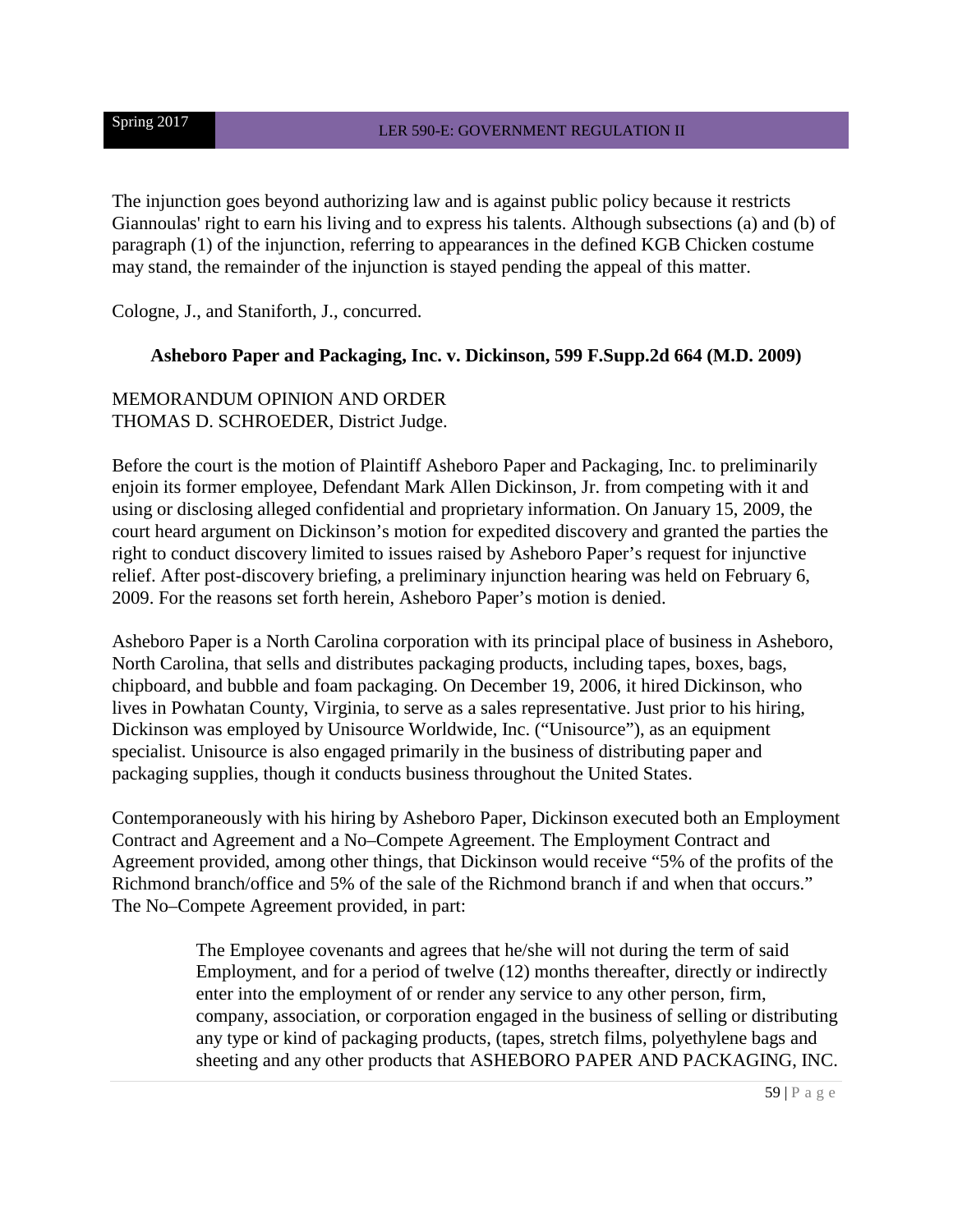sells, including any type of packaging machinery or service thereof, or any business in any way competitive thereto, whether or not such products or services were ever purchased by customers of ASHEBORO PAPER AND PACKAGING, INC., and that he/she will not during the period of employment and for a time aforesaid thereafter engage in any such business on his/her own account, or become interested therein, directly or indirectly, as an individual, partner, stockholder, director, officer, clerk, agent, employee, trustee, or in any other relationship or capacity whatsoever, all of which prohibitions shall extend to cover an area described and limited as follows: Within a 150 mile radius of Asheboro Paper and Packaging, Inc. and any of its branch offices in North Carolina and Virginia including any existing business that he has serviced while in the employ of Asheboro Paper and Packaging, Inc.

The Employee further covenants and agrees that he/she will not during his/her employment by the employer, and for the period of time aforesaid thereafter, communicate, divulge or use for the benefit of any other person, firm, association or corporation, any of the trade secrets or secret processes used or employed by the Employer in its business, and that he/she will not divulge to any such person, firm, association or corporation, the identity of any customers, past, present or prospective of the Employer.

The No–Compete Agreement further provided:

Whereas, the Employer uses in the said business certain trade secrets and secret processes which are highly confidential and proprietary to ASHEBORO PAPER AND PACKAGING, INC., including but not limited to, price lists, methods of pricing, the special and unique needs and requirements of customers, catalogs and methods of operation. All of these things are deemed trade secrets of ASHEBORO PAPER AND PACKAGING AND PAPER, INC. which will necessarily be communicated to the Employee by virtue of his/her employment by the Employer, and which shall place the Employee in an unfair competitive position as to ASHEBORO PAPER AND PACKAGING, INC. should, for any reason, employment be terminated.

The parties intended that Dickinson, along with another employee, Richard Dewey, would assist Asheboro Paper in establishing and growing a Richmond, Virginia, branch office. Asheboro Paper concedes that at the time it hired Dickinson it did not have an office, distribution center, or any physical location in Virginia. During the initial portion of Dickinson's employment, Asheboro Paper investigated options for opening an office in Richmond. As "a business decision to best serve the market," Asheboro Paper decided not to establish a formal office or warehouse of its own. Dickinson and Dewey, instead, worked from their homes for the entirety of Dickinson's employment.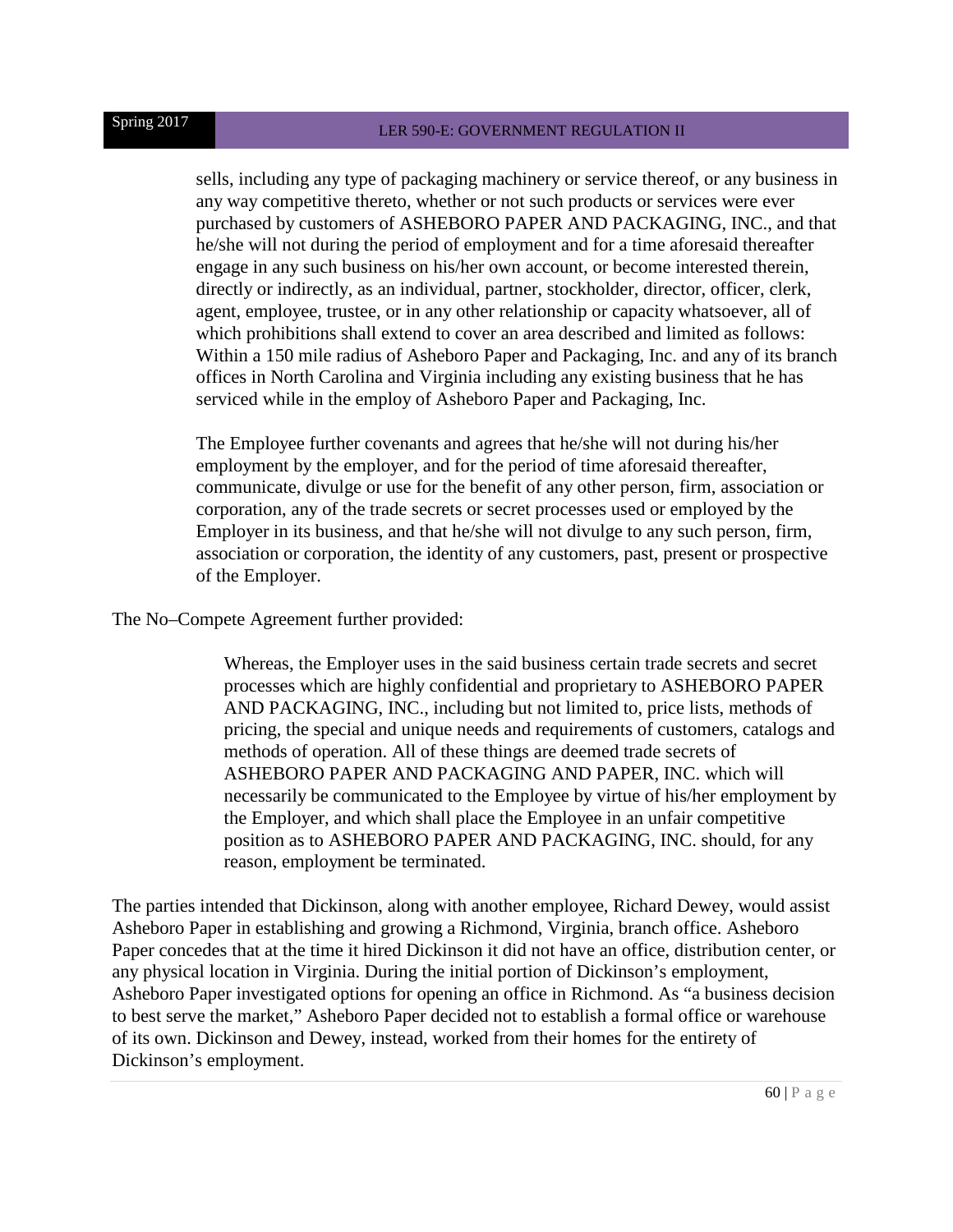In April 2007, Asheboro Paper contracted with Riverside Logistics Services ("Riverside"), a third-party warehouse provider, to store Asheboro Paper's inventory in Richmond. Riverside provides space for a number of other companies to store inventory. Asheboro Paper has no specific location dedicated to it within the Riverside facility. Nor does Dickinson have free access to the facility; rather, he must sign into a visitor's log and be escorted by a Riverside employee. Asheboro Paper thus requires Riverside's permission to enter the building, even if only to remove its own goods. Asheboro Paper also has no public record of an office in Richmond, no business license to conduct business at the Riverside address, no employees working there, no sign bearing its name at that address, and no telephone or fax number registered to it at that location (all calls being forwarded to its North Carolina office).

By November 24, 2008, Dickinson had decided to resign and to return to work for Unisource and, on that date, sent a letter to Asheboro Paper notifying it of his resignation effective November 28, 2008. Dickinson went back to work for Unisource in Richmond, Virginia, as a sales representative.

Shortly after he resigned, Dickinson met with Asheboro Paper co-worker Dewey to discuss wrapping up Dickinson's business. Dickinson offered to return all of the documents in his possession related to Asheboro Paper, but Dewey declined to take them all. Dickinson did provide Dewey with a list of his Asheboro Paper customers and all of the documents Dewey thought may be helpful in transitioning the business.

Asheboro Paper filed this action originally in North Carolina Superior Court, Randolph County, on December 16, 2008. Asheboro Paper moved for a temporary restraining order, but before it could be heard Dickinson removed the case to this court. The Complaint asserts claims for breach of the No–Compete Agreement and misappropriation of trade secrets, presumably under North Carolina law, although the Complaint is silent as to any statutory ground.

This court has jurisdiction pursuant to 28 U.S.C. § 1332.

…

No–Compete Agreement

The parties agree that North Carolina law applies to the contractual claim. To be enforceable, a covenant must, among other things, be reasonable as to time, territory, and scope of activity. One of the primary purposes of such a covenant is to protect the relationship between an employer and its customers. Under North Carolina law, restrictions must be "no wider in scope than is necessary to protect the business of the employer." Where the language of a covenant is overbroad, North Carolina law severely limits the court's options to "blue pencil" offending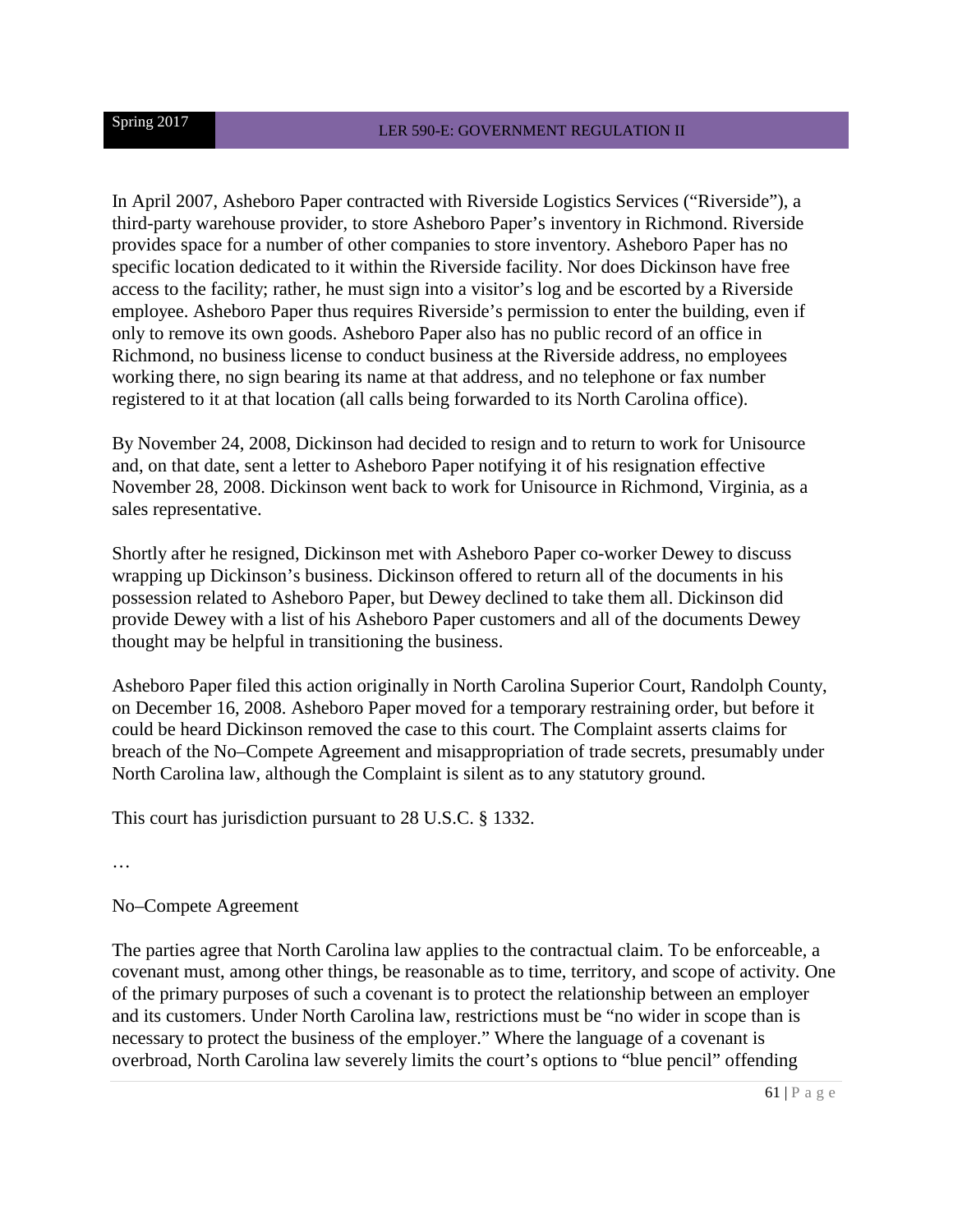terms. Unless the overbroad portion is "a distinctly separable part of a covenant," North Carolina courts cannot rewrite the contract and will simply not enforce it. The burden of proof remains on the party seeking to enforce the covenant.

## Territorial Reasonableness

A territorial restriction is reasonable "only to the extent it protects the legitimate interests of the employer in maintaining [its] customers." Thus, where a primary purpose of the covenant is to protect the employer's relationship with its customers, as here, the employer must demonstrate the actual location of its customers to permit a finding that the territorial restriction is reasonable. In assessing the reasonableness of the geographic restriction of a covenant, North Carolina courts look to six overlapping factors: "(1) the area, or scope, of the restriction; (2) the area assigned to the employee; (3) the area where the employee actually worked or was subject to work; (4) the area in which the employer operated; (5) the nature of the business involved; and (6) the nature of the employee's duty and his knowledge of the employer's business operation." North Carolina courts have upheld multi-state restrictions, especially where, as here, the time period is not excessive, as long as the employer demonstrates their reasonableness.

The No–Compete Agreement here suffers from several problems related to its territorial restriction.

First, Asheboro Paper has failed to demonstrate the actual existence of a "branch office" in Virginia. All of the evidence strongly indicates that, while Asheboro Paper intended to establish a Virginia office, one never materialized. It would not be reasonable to interpret Dickinson's home as the branch office, either, because Asheboro Paper's other Virginia-based employee, Dewey, resided elsewhere. Thus, it is hard to calculate a radius from a non-existent point. Asheboro Paper argues that the "branch office" was understood by everyone to mean Dickinson and Dewey, its two employees working in the Commonwealth of Virginia.

While that may be true, such an interpretation would reduce the "branch office" reference in the No–Compete Agreement to a concept rather than a place and fail to establish any reasonable basis from which to calculate a territorial restriction of 150 miles.

Second, even assuming a Virginia "branch office" could be said to have existed, Asheboro Paper has failed to indicate the location of its customers within the restricted area to demonstrate that the geographic scope is necessary to maintain those customer relationships. The closest Asheboro Paper gets is the statement of William Dawson, its Vice President, that it "does business throughout the states of North Carolina and Virginia," and that "[t]he majority of [its] business in Virginia is conducted within a 150 mile radius of Asheboro Paper's location in Richmond, Virginia."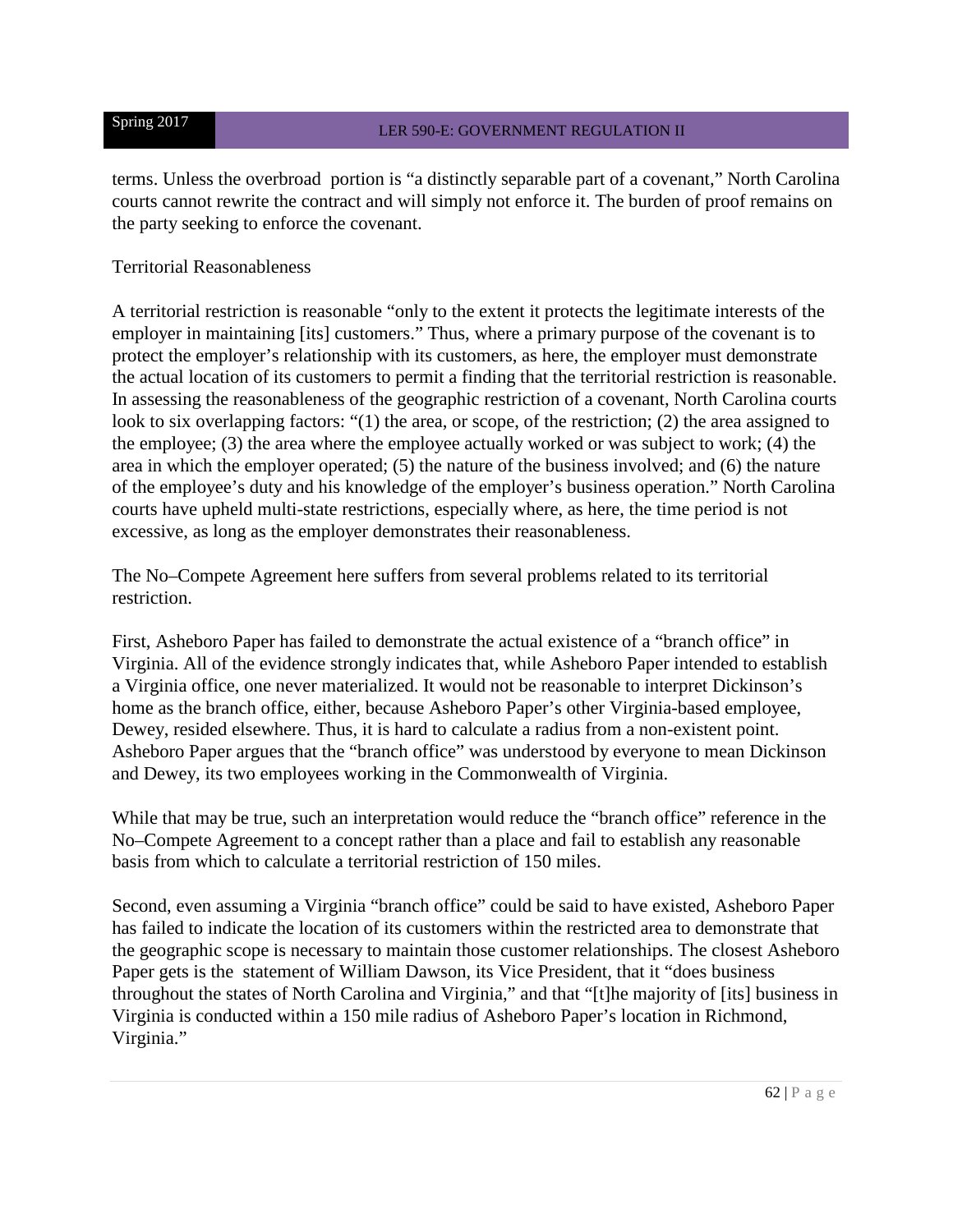However, no customer lists or locations to justify the 150–mile radius were presented, and conclusory statements are not sufficient under North Carolina law to support the geographic scope of a covenant not to compete. In fact, at the hearing on preliminary injunction, Asheboro Paper had (but, despite the entry of a confidentiality order, did not file under seal or seek to admit) a list of customers that Dickinson allegedly serviced in Virginia. A 150–mile radius from the Richmond area clearly exceeds the borders of Virginia, however, and covers portions of Delaware, Maryland, the District of Columbia, and West Virginia, yet Asheboro Paper does not purport to do business there.

Asheboro Paper also conceded in its briefing and at the preliminary injunction hearing that Dickinson served no clients that were located within the 150–mile radius but outside the Commonwealth of Virginia. A restriction outside an employee's operating area may be enforced only if the employer actually does business there.

Third, there has been no demonstration that Dickinson's or Asheboro Paper's customers covered the Commonwealth of Virginia to show that a state-wide restriction would be reasonable. Where the territory is too broad, "the entire covenant fails since equity will neither enforce nor reform an overreaching and unreasonable covenant."

Asheboro Paper further argued at the hearing that the 150–mile radius represents the range from which Asheboro Paper can economically make deliveries from its Riverside warehouse in Richmond. This argument is unsupported in the record and, even if it were, would be an insufficient basis upon which to restrain competition in the absence of a demonstration Asheboro Paper actually does business there.

Fourth, Asheboro Paper argues that, even if no Virginia branch office existed, the No–Compete Agreement prohibits Dickinson from servicing "any existing business that he has serviced while in the employ of Asheboro Paper and Packaging, Inc." Asheboro Paper contends that this establishes a separate, customer-based restriction that is reasonable. It is true that a prohibition against soliciting customers is deemed per se reasonable. However, here the clause is contained in the sentence that defines the 150–mile radius, thus rendering its meaning at best ambiguous. Such an ambiguity is to be construed against the drafter, Asheboro Paper, as covenants not to compete are in restraint of trade and are to be strictly construed against the drafting party. Even if the court were to adopt Asheboro Paper's interpretation (and reject a reading that the phrase defines the 150–mile radius), the restriction would fail because the rest of the sentence, which has not been supported on this record, is not separable so as to be capable of being blue-pencilled out. Thus, taking into account all the factors considered by North Carolina courts, the court concludes that Asheboro Paper has failed to support the territorial restriction.

Legitimate Business Interest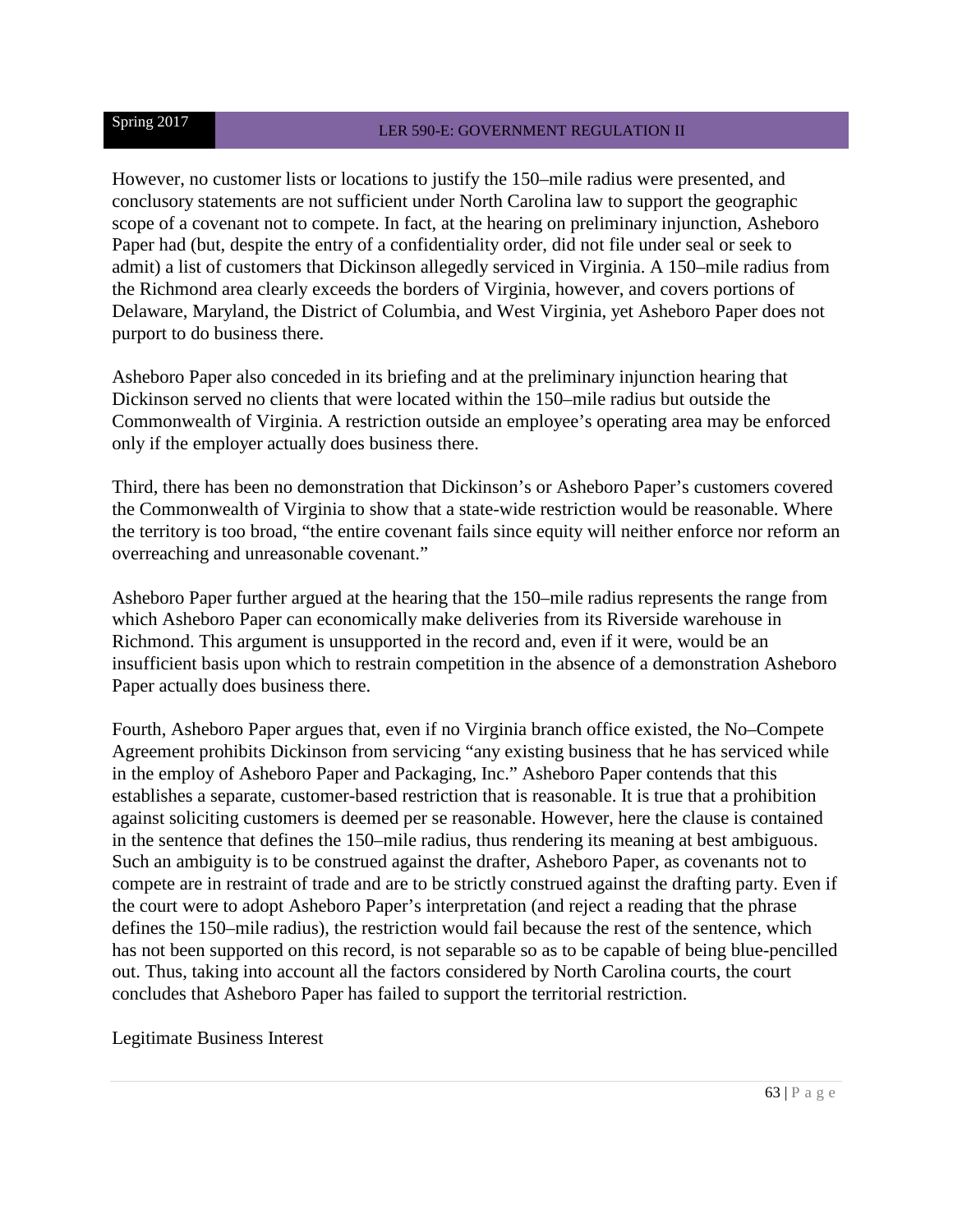A non-competition covenant must be no wider in scope than is necessary to protect a legitimate business of an employer. Where a covenant is too broad to constitute a reasonable protection of the employer's business, it will not be enforced. Here, the No–Compete Agreement defines the scope of the employment to be prohibited as a function of the 150–mile radius, which the court has already found lacking on this record. In the absence of a demonstration that the territorial restriction is valid, therefore, the scope restriction fails.

The No–Compete Agreement also seeks to preclude Dickinson not only from competing with Asheboro Paper, but also from working for a competitor in any capacity. For example, it prohibits him from working "directly or indirectly" with, "or render[ing] any service to," any person or firm engaged in the business of selling or distributing packaging products within the defined territory. The covenant does not limit itself to performing only an identical service for a competitor.

The No–Compete Agreement further prohibits Dickinson from "engag[ing] in any such business on his/her own account, or becom[ing] interested therein, directly or indirectly, as an individual, partner, stockholder, director, officer, clerk, agent, employee, trustee, or in any other relationship or capacity whatsoever." Where a covenant requires an employee to have no association whatsoever with any business irrespective of whether he or she would be in a position to compete or divulge protected information, the covenant is overbroad.

A covenant must rise or fall integrally. These overbroad terms are not distinctly separable portions that the court could "blue pencil" without effectively rewriting the covenant. Accordingly, the court finds that the No–Compete Agreement is facially broader than necessary under North Carolina law to protect the legitimate business of the employer. Thus, as to the No– Compete Agreement, Asheboro Paper has failed to demonstrate questions going to the merits "so serious, substantial, difficult and doubtful, as to make them fair ground for litigation and thus for more deliberate investigation."

Trade Secret Protection Act Claim

Asheboro Paper contends that Dickinson was provided a host of allegedly confidential and proprietary information, including customer lists, pricing information, product and sales information, and information about customers and their relationships with it (including types and quantities of items purchased, margins, and dates of sales). It contends that Dickinson has either misappropriated such information or that there is a very real likelihood that he will do so. Dickinson argues that Asheboro Paper has failed to sufficiently identify trade secret materials, contends that what it has identified was never provided to Dickinson during his employment, and denies that he has disclosed any such information.

The North Carolina Trade Secret Protection Act provides that "actual or threatened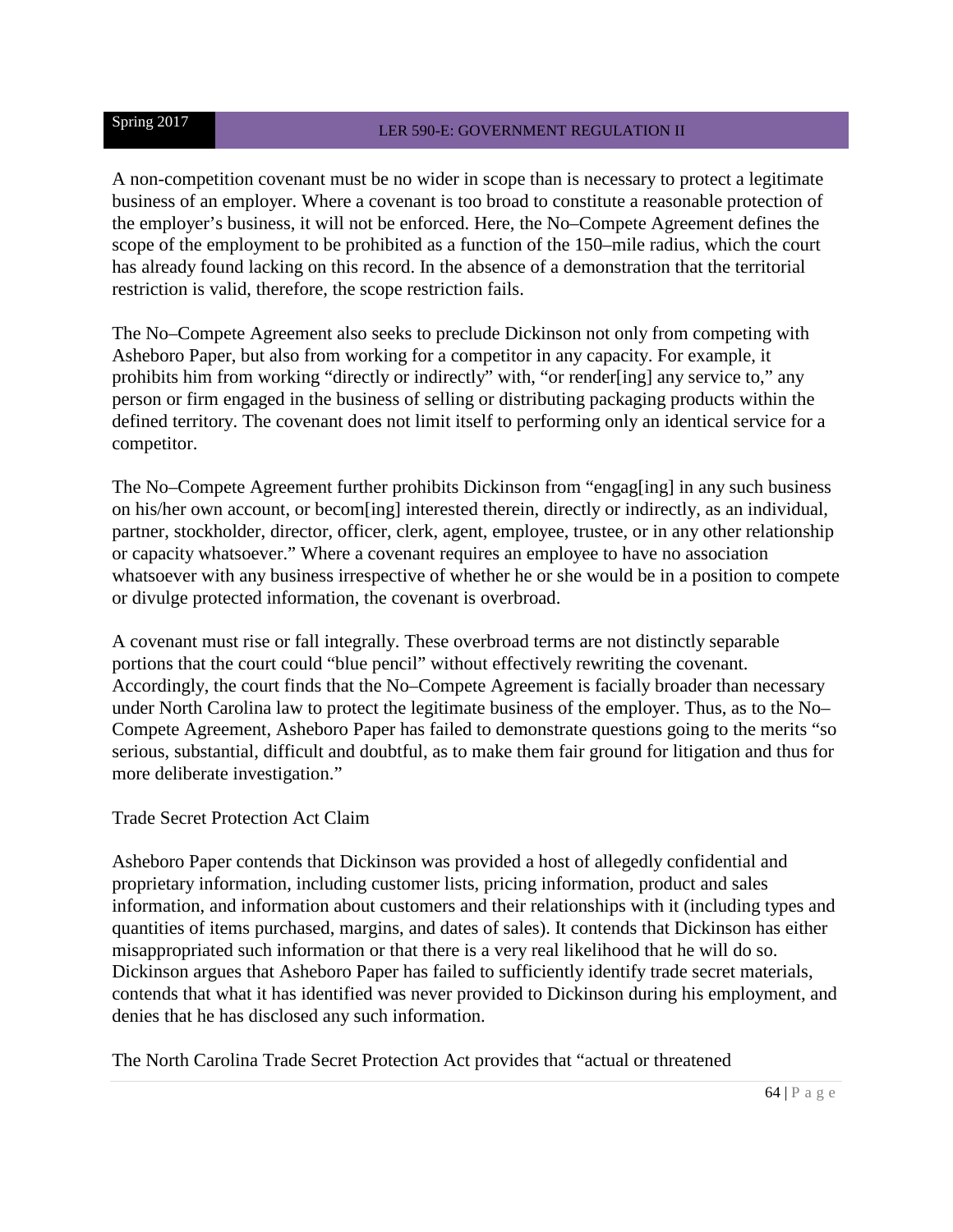misappropriation of a trade secret may be preliminarily enjoined during the pendency of the action." N.C. Gen.Stat. § 66–154(a). The alleged trade secret information must be identified "with sufficient particularity so as to enable a defendant to delineate that which he is accused of misappropriating and a court to determine whether misappropriation has or is threatened to occur." An employer must demonstrate that it took reasonable measures to protect the trade secrets. N.C. Gen.Stat. § 66–152(3). Customer pricing lists, cost information, confidential customer lists, and pricing and bidding formulas can constitute trade secrets. Customer names and addresses may not be protected as a "trade secret" inasmuch as they can be readily ascertained through independent development. Misappropriation of trade secret information can constitute irreparable harm.

At the January 15, 2009, hearing, the court directed Asheboro Paper to identify exactly what it contends constitutes trade secrets that were made available to Dickinson. Asheboro Paper has provided a host of general categories of information it claims it provided to Dickinson, as noted above. Asheboro Paper's Dawson testified that he has reviewed the "documents produced in discovery" and affirms that they are "exactly the types of confidential information and proprietary documents and information provided to Dickinson."

Dickinson acknowledges that Asheboro Paper did identify certain price lists and customer lists in response to the court's direction, but he claims that the ones so identified were never given to him. Dickinson admitted generally in his deposition that he was provided and still had in his possession documents containing names of customers and pricing and margin information (though he was never asked to further identify such information), which he denied having looked at since his resignation. So, there is some lack of clarity as to what was allegedly given to Dickinson, though the court will assume for its analysis that the trade secret information has been sufficiently identified. Moreover, Dickinson does not contest that Asheboro Paper took reasonable steps to attempt to protect the alleged trade secret information.

The primary difficulty is that there does not appear to be any misappropriation, either in fact or threatened, under either the Trade Secret Protection Act or under the No–Compete Agreement. The No–Compete Agreement acknowledges that use or disclosure of trade secret material shared with Dickinson is prohibited, but it never requires that the material be returned.

This is particularly important here because of Dickinson's unique employment situation where he worked out of his home inasmuch as Asheboro Paper never established a physical facility in Richmond. Therefore, he kept his paperwork at home. His resignation alone did not violate any term of the No–Compete Agreement or Trade Secret Protection Act in this regard, and Dickinson freely met with Dewey, Asheboro Paper's only other representative in Virginia, in order to transition his business and to return the materials.

The record reflects that, for whatever reason, Dewey indicated that he did not need or want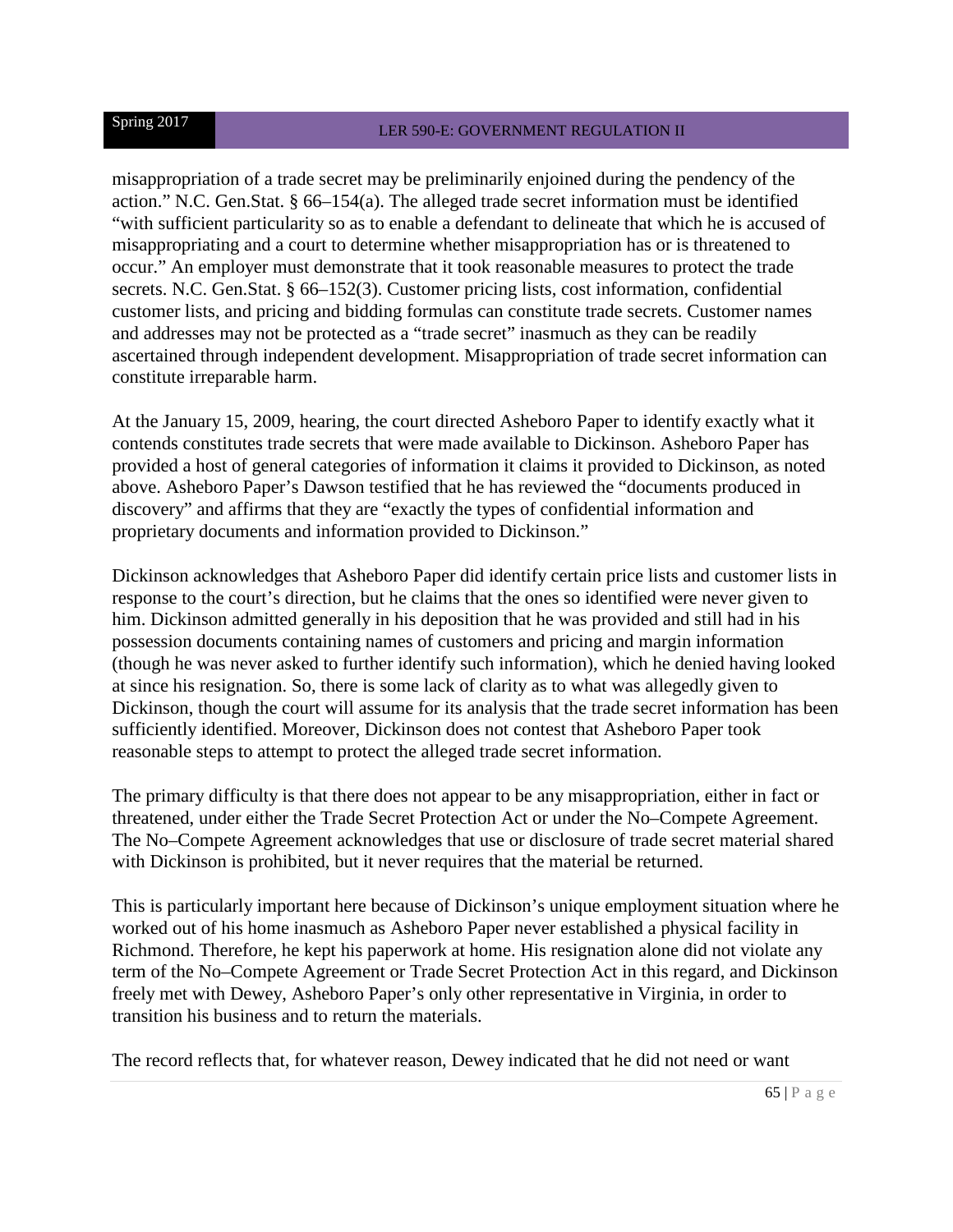whatever materials Dickinson possessed, and there is no indication that Asheboro Paper ever thereafter requested their return. Thus, this is not a situation where an employee resigns, takes protected materials from his office, and is not forthright as to his intentions.

That presents the next problem. Though Dickinson was deposed, there is no record, other than in the most general terms, of what materials he possessed. Asheboro Paper represented at the preliminary injunction hearing that his returning whatever he retained in his files would "go a long way" toward resolving its concerns. Dickinson has not only not threatened to use any of the alleged trade secret information (assuming the price lists and margin information from November 2008 are current now), he now represents that he has returned all the documents alleged to constitute trade secrets.

Under North Carolina law, customer information maintained in the memory of a departing employee is not a trade secret. North Carolina courts also "are reluctant to prevent an employee from working for a competitor merely for the purpose of protecting confidential information." They have done so in circumstances suggesting bad faith or underhanded dealing. Id. On this record, there is simply insufficient evidence of misappropriation or bad faith, actual or threatened, to support injunctive relief.

## Public Interest

In this case there are competing public interests. Asheboro Paper has a legitimate interest in developing its customer relationships and being able to freely share confidential and proprietary information with its employees without fear it will end up in the hands of a competitor. The public interest is also served by ensuring that legitimate contracts are enforced.

Dickinson has a legitimate interest in remaining free to seek employment with "the highest and most congenial bidder," and the North Carolina courts disfavor restrictions on that interest. An employee also cannot be prohibited from taking with him his general knowledge and expertise, and Dickinson is bound by the separable non-disclosure provisions of his No–Compete Agreement.

The question is where the equities lie. There is no evidence that Dickinson has failed to be forthright about his intentions, having given advance notice of his resignation and meeting with Asheboro Paper's designee, Dewey, to transition business and to return all information Dickinson maintained at his home office. Given Dickinson's employment as a salesman, Asheboro Paper's legitimate interests are largely its customer relationships and the prevention of a former employee from competing with knowledge of its confidential information, which rises or falls on the validity of the No–Compete Agreement. The court also notes that in hiring Dickinson from Unisource just over two years ago, Asheboro Paper agreed to indemnify him for all attorneys' fees in what appears to have been a potential lawsuit on a no-compete agreement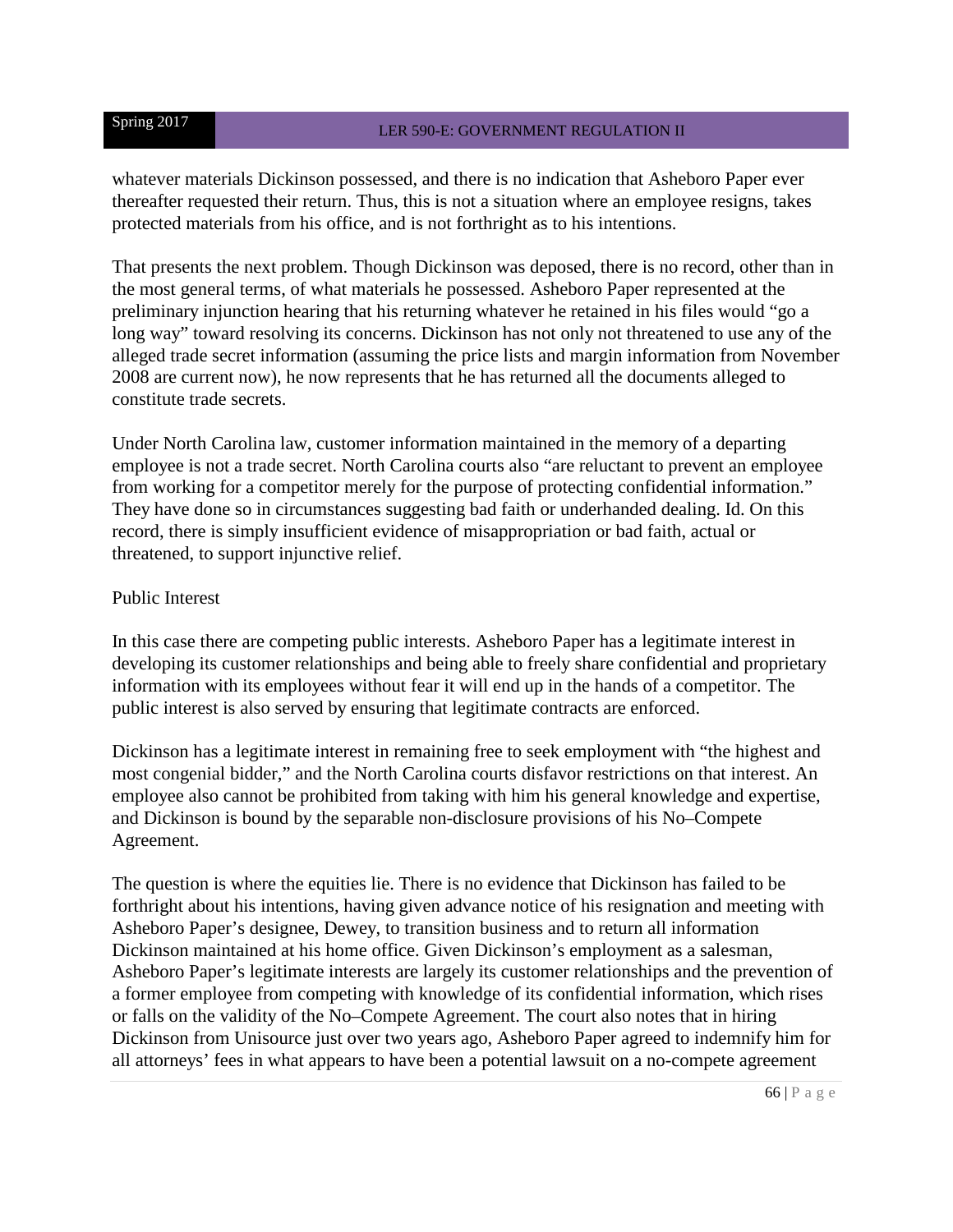between Dickinson and Unisource.

On balance, the court concludes that the public interest does not favor enjoining Dickinson from working with Unisource or from disclosing or using any alleged trade secrets "merely to allay the fears and apprehensions or to soothe the anxieties of a party."

### III. CONCLUSION

For the foregoing reasons, IT IS THEREFORE ORDERED that Asheboro Paper's motion for preliminary injunction (Doc. 9) is DENIED.

### **Not Reported in B.R., 2010 WL 2404346 (Bkrtcy.S.D.Ind.)** United States Bankruptcy Court, S.D. Indiana, Indianapolis Division. In re PAIN MANAGEMENT CENTER OF SOUTHERN INDIANA, P.C. Pain Management & Surgery Center of Southern Indiana, Inc. Comprehensive Spine Care, P.C., Debtors.

Nos. 08–10555–AJM–11, 08–10560–AJM–11, 08–10557–AJM–11, 08–10555–AJM–11. June 10, 2010.

### [ANTHONY J. METZ III,](http://web2.westlaw.com/find/default.wl?mt=208&db=PROFILER-WLD&docname=0196589601&rp=%2ffind%2fdefault.wl&findtype=h&ordoc=2022320034&tc=-1&vr=2.0&fn=_top&sv=Split&tf=-1&pbc=D42B1882&rs=WLW13.07) Bankruptcy Judge.

This matter came for hearing on April 2, 2010 before the Court regarding the Debtors' objection to the claim of Vera Foley. For the reasons stated below, the Court allows the claim as filed as a general unsecured claim, and grants Foley's attorney leave to file an affidavit for attorney fees.

### *Background*

Vera Foley ("Foley") is a certified family nurse practitioner whom Pain Management Center of Southern Indiana ("Pain Management Center"), one of the jointly administered debtors, hired in November, 2005 to work in its Vincennes, Indiana facility. Foley's employment was to be for one year, starting on January 3, 2006. Section 4.4 of the November 10, 2005 Employment Agreement (the "Employment Agreement") between Foley and Pain Management Center provided:

Section 4.4 Vacation/ Meeting Time / Personal Days. [Foley] will be entitled to four (4) paid weeks for vacation, professional activities, and continuing education, and four (4) paid personal days, during each calendar year. [Foley] shall take such paid absences at such times as shall be approved by the Directors of [Pain Management Center]. Such paid absences shall not be cumulative from year to year; any time not taken at the end of a year shall be forfeited.

Foley worked for Pain Management Center in 2006 and 2007. On January 7, 2008, Employment Agreement was amended by Addendum which modified Section 4.4 with respect to the paid vacation and personal days as follows:

Section 4.4 Vacation/ Meeting Time / Personal Days. [Foley] will be entitled to sixteen (16) paid days for vacation,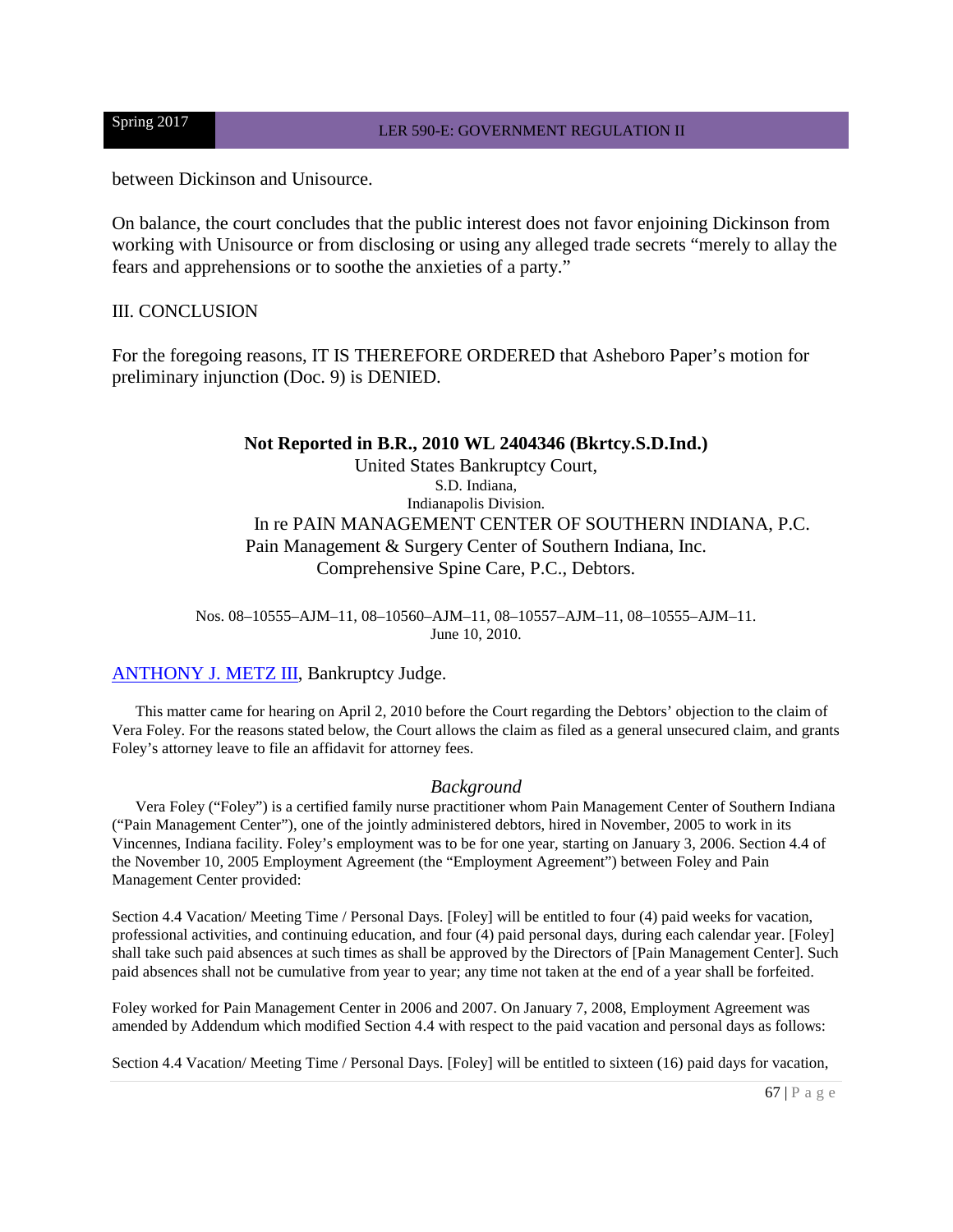professional activities, and continuing education, and three (3) paid personal days, during each calendar year. [Foley] shall take such paid absences at such times as shall be approved by the Directors of [Pain Management Center]. Such paid absences shall not be cumulative from year to year; any time not taken at the end of a year shall be forfeited.

(the "Addendum"). On February 4, 2008, Manoj Kumar, Human Resource Manager for Pain Management Center, informed Foley by letter that her Employment Agreement had been terminated, effective February 4, 2008. Although the letter gave "three months' notice," Foley's employment terminated on February 19th. Pain Management Center closed its Vincennes facility on or about February 20, 2008.

Pain Management Center filed a chapter 11 case on August 27, 2008 and its chapter 11 plan was confirmed on December 21, 2009. On December 30, 2009, Pain Management Center objected to Foley's claim in the amount of \$27,653.73, in part because it was untimely filed. The Court did not disallow the claim based on its untimely filing. Pain Management Center also objects to the amount of Foley's claim which consists of both a contract damages and an unpaid vacation component. The present dispute involves only the claim for unpaid vacation.  $\frac{FNI}{FPI}$ 

[FN1.](http://web2.westlaw.com/result/documenttext.aspx?cnt=DOC&cfid=1&eq=search&elmap=Inline&rlti=1&vr=2.0&tnprpdd=None&method=TNC&origin=Search&rltdb=CLID_DB58614111510&db=FLB-ALL&tnprpds=TaxNewsFIT&n=38&fn=_top&fmqv=c&service=Search&query=BANKRUPTCY+%26+%22CHAPTER+11%22+%26+ACCRUED+%26+%22VACATION+PAY%22&sskey=CLID_SSSA8137924111510&sv=Split&scxt=WL&rlt=CLID_QRYRLT3056525111510&cxt=DC&rs=WLW13.07&ss=CNT&rp=%2fsearch%2fdefault.wl&mt=208#F00112022320034) Under the Employment Agreement, Foley was entitled to three months' notice prior to termination of her employment. After Foley received the February 4th letter, she was allowed to work only two additional weeks instead of the full remainder of three months. Foley had eleven (11) additional weeks of guaranteed employment which amounted to \$11,846.23 in salary. **This amount is the "contract damages" portion of Foley's claim and is not disputed. Pain Management Center objected to Foley's claim in part on the basis that it was not entitled to priority unde[r 11 U.S.C. § 507\(a\)\(4\).](http://web2.westlaw.com/find/default.wl?mt=208&db=1000546&docname=11USCAS507&rp=%2ffind%2fdefault.wl&findtype=L&ordoc=2022320034&tc=-1&vr=2.0&fn=_top&sv=Split&tf=-1&referencepositiontype=T&pbc=D42B1882&referenceposition=SP%3bd40e000072291&rs=WLW13.07) The parties agree that Foley's claim is not entitled to such priority and further agree that such claim for unpaid vacation, in whatever amount, is a general unsecured claim and shall be treated accordingly under the confirmed chapter 11 plan**.

The 2008 Addendum to the Employment Agreement provides that Foley is entitled to 16 paid vacation days, but does not provide how the vacation pay accrues or to what vacation pay Foley is entitled if her employment is terminated during 2008. Pain Management Center argues that since the Addendum does not provide for how vacation pay vests, accrues or is paid upon termination of employment, the vacation pay should be calculated to accrue on a pro rata basis, throughout 2008. And, Pain Management Center argues that, since Foley could not carry over unused vacation days from year to year, she is entitled only to the pro rata portion of her 16 vacation days she was to receive in 2008. Having worked a month and half in 2008, Pain Management Center argues that Foley is entitled only to 1.8 days of vacation.

Foley contends that, as part of her compensation package she negotiated for 2008, her vacation days accrued immediately when the January, 2008 Addendum was executed and that she is entitled to vacation pay for the full sixteen days, despite the fact that she worked only a month and half in 2008. Foley introduced into evidence Foley's last pay stub dated February 4, 2008 which indicated *accrued* vacation of 128 hours and *accrued* personal time of 24 hours, which translates to 16 vacation days and 3 personal days. Pain Management Center's business coordinator, Manoj Kumar, testified that the accrual balances were what Foley would be able to use *if she were still employed at Pain Management Center.* However, Mr. Kumar likewise testified that nothing in the Employment Agreement provided that Foley forfeit her paid vacation days upon termination of her employment.

Neither the Employment Agreement nor the Addendum provide how vacation days vest; certainly neither provides that Foley had to work to a date certain in order to be entitled to them. There was no evidence presented that Pain Management Center had an employee handbook that addressed this issue. Pain Management Center contends that, in the absence of such provision, the vacation days accrue pro rata. *[Die & Mold, Inc. v. Western,](http://web2.westlaw.com/find/default.wl?mt=208&db=578&tc=-1&rp=%2ffind%2fdefault.wl&findtype=Y&ordoc=2022320034&serialnum=1983119771&vr=2.0&fn=_top&sv=Split&tf=-1&pbc=D42B1882&rs=WLW13.07)* 448 N.E.2d 44 [\(Ind.Ct.App.1983\);](http://web2.westlaw.com/find/default.wl?mt=208&db=578&tc=-1&rp=%2ffind%2fdefault.wl&findtype=Y&ordoc=2022320034&serialnum=1983119771&vr=2.0&fn=_top&sv=Split&tf=-1&pbc=D42B1882&rs=WLW13.07) *Damon Corp. v. Estes,* 750 N.E.2d 8981 (Ind.Ct .App.2001). However, the Court finds that applying a pro rata approach to the vacation days presents a physical impossibility. If the 16 vacation days accrued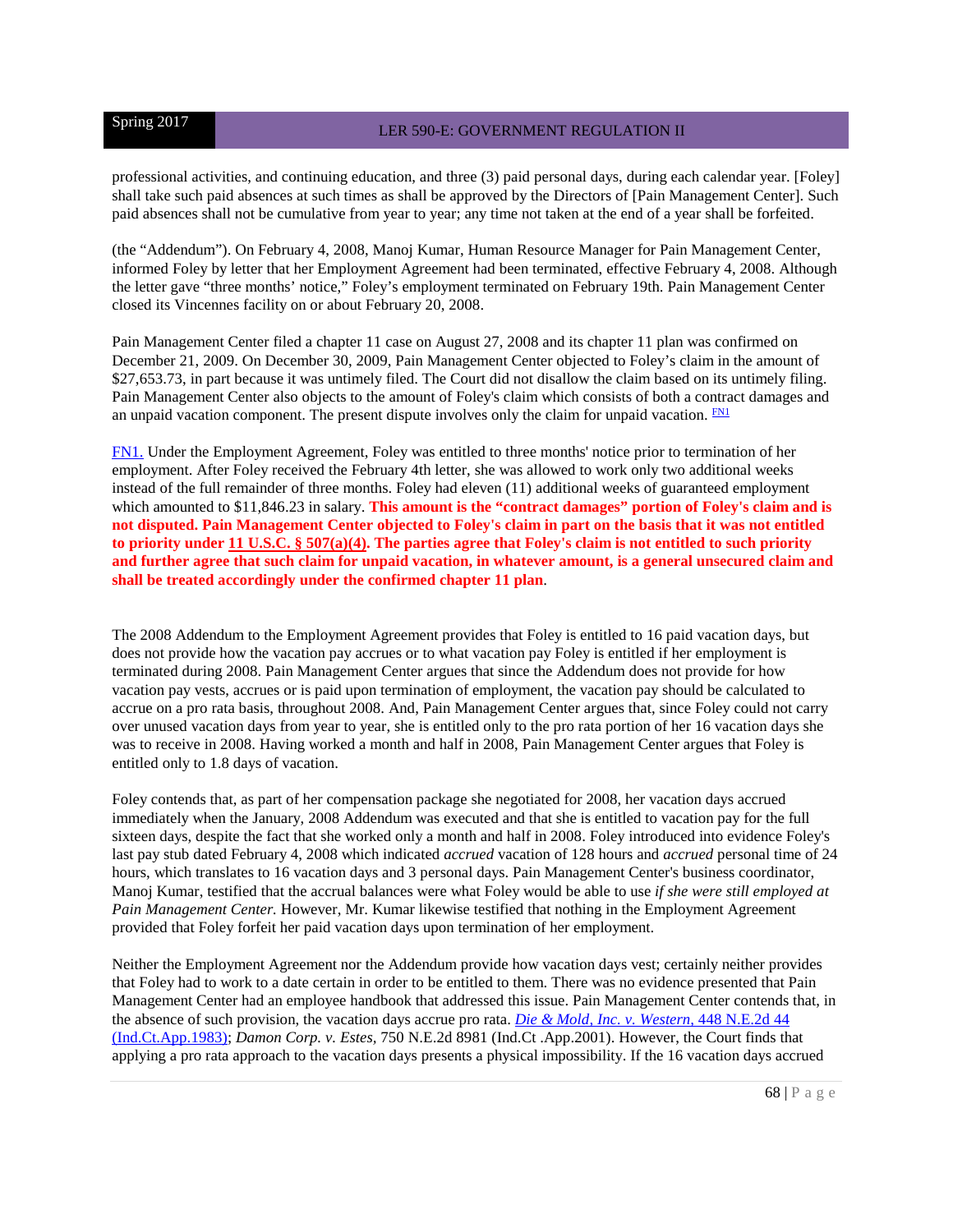incrementally throughout all of 2008 as Pain Management Center suggests, then certainly Foley would still be earning a portion of those 16 days on December 31st. If Foley, pursuant to the Employment Agreement and the Addendum, was not allowed to carry over unused vacation to the following year, how would Foley take the "full" 16 vacation days in 2008? Assuming the 16 days accrue evenly throughout the 12 months of 2008, Foley would accrue approximately a day and a third each month (1.33 days). She would not have accrued the full day and a third attributable to December until the completion of her shift on December 31st. However, she would not be able to use this time since this one and a third days would not carry over to the following day, January 1, 2009. Consequently, if Pain Management Center's position regarding the pro rata accrual of vacation days is correct, Foley, at best, would have been able to use only 14.67 days of vacation time during 2008.

Rather, the Court finds that the 16 vacation days were part of the compensation package for which Foley bargained and for which Pain Management Center gave her in exchange for her services rendered to Pain Management Center in 2008. Although not entirely clear from the record of the hearing on this matter, it appears that Foley had to have worked for Pain Management Center in 2007 as a condition precedent to receiving the vacation days in 2008. Regardless, Foley's last pay stub provided for an 'accrual balance" of 16 days. "Accrue" means "to come into existence as an enforceable claim or right", "to arise". *Black's Law Dictionary* (8th ed., 2004), "to augment," and, in the past tense, "vested." *Black's Law Dictionary,* (6th ed.1990). The Court is convinced that Foley had the right, whether it be by having fulfilled a condition precedent or by negotiation of a new employment contract, to take all 16 vacation days as of the date her employment was terminated, with the only limitation being that she had to consult with Pain Management Center's directors as to when the vacation days would be scheduled. Accordingly, the Court finds that Foley is entitled to compensation for 16 vacation days.

Pain Management Center does not dispute that vacation days are deferred compensation and thus "wages". *[Die &](http://web2.westlaw.com/find/default.wl?mt=208&db=578&tc=-1&rp=%2ffind%2fdefault.wl&findtype=Y&ordoc=2022320034&serialnum=1983119771&vr=2.0&fn=_top&sv=Split&tf=-1&referencepositiontype=S&pbc=D42B1882&referenceposition=46&rs=WLW13.07)  Mold,* [448 N.E.2d at 46–47.](http://web2.westlaw.com/find/default.wl?mt=208&db=578&tc=-1&rp=%2ffind%2fdefault.wl&findtype=Y&ordoc=2022320034&serialnum=1983119771&vr=2.0&fn=_top&sv=Split&tf=-1&referencepositiontype=S&pbc=D42B1882&referenceposition=46&rs=WLW13.07) Indiana's Wage Claim statute, [Ind.Code § 22–2–9–1, et seq.,](http://web2.westlaw.com/find/default.wl?mt=208&db=1000009&docname=INS22-2-9-1&rp=%2ffind%2fdefault.wl&findtype=L&ordoc=2022320034&tc=-1&vr=2.0&fn=_top&sv=Split&tf=-1&pbc=D42B1882&rs=WLW13.07) governs wage disputes where the wage claimant's employment was terminated involuntarily.<sup>FN2</sup> St. VIncent Hospital and Health Care *Center, Inc. v. Steele,* [766 N.E.2d 699, 705 \(Ind.2002\).](http://web2.westlaw.com/find/default.wl?mt=208&db=578&tc=-1&rp=%2ffind%2fdefault.wl&findtype=Y&ordoc=2022320034&serialnum=2002253924&vr=2.0&fn=_top&sv=Split&tf=-1&referencepositiontype=S&pbc=D42B1882&referenceposition=705&rs=WLW13.07) That statute provides that "the provisions of [IC 22–2–5–2](http://web2.westlaw.com/find/default.wl?mt=208&db=1000009&docname=INS22-2-5-2&rp=%2ffind%2fdefault.wl&findtype=L&ordoc=2022320034&tc=-1&vr=2.0&fn=_top&sv=Split&tf=-1&pbc=D42B1882&rs=WLW13.07) apply to civil actions initiated under this subsection by the attorney general or his designee". Ind.Code  $\S 22-2-9-$ [4\(](http://web2.westlaw.com/find/default.wl?mt=208&db=1000009&docname=INS22-2-9-4&rp=%2ffind%2fdefault.wl&findtype=L&ordoc=2022320034&tc=-1&vr=2.0&fn=_top&sv=Split&tf=-1&pbc=D42B1882&rs=WLW13.07)b). Ind [Code § 22–2–5–2,](http://web2.westlaw.com/find/default.wl?mt=208&db=1000009&docname=INS22-2-5-2&rp=%2ffind%2fdefault.wl&findtype=L&ordoc=2022320034&tc=-1&vr=2.0&fn=_top&sv=Split&tf=-1&pbc=D42B1882&rs=WLW13.07) in turn, provides for payment of liquidated damages of 10% of the amount due for each day the wages remain unpaid, not to exceed double the amount of wages due. That provision also allows the claimant to recover as costs a reasonable attorney fee. Foley testified that her gross weekly salary was \$1076.93 and that she was owed 3.8 weeks of vacation time. Based on that testimony, Foley's vacation pay claim amounts to \$12,277.00.<sup>FN3</sup> This amount, however does not include reasonable attorneys fees to which Foley is entitled under [Ind.Code § 22–2–5–2.](http://web2.westlaw.com/find/default.wl?mt=208&db=1000009&docname=INS22-2-5-2&rp=%2ffind%2fdefault.wl&findtype=L&ordoc=2022320034&tc=-1&vr=2.0&fn=_top&sv=Split&tf=-1&pbc=D42B1882&rs=WLW13.07) The undisputed contract damages claim is \$11,846.23. Accordingly, **the Court finds that Foley holds an allowed general unsecured claim of \$24,123.23, before an award of reasonable attorney fees**. Counsel for Foley shall file an affidavit setting forth in detail the amount of attorney fees sought within 21 days of the date of this order. Counsel for Pain Management Center shall have 14 days from the date of filing said affidavit to file an objection. If an objection is filed, the Court will set the matter at its earliest convenience for hearing to determine reasonable attorney fees.

[FN2.](http://web2.westlaw.com/result/documenttext.aspx?cnt=DOC&cfid=1&eq=search&elmap=Inline&rlti=1&vr=2.0&tnprpdd=None&method=TNC&origin=Search&rltdb=CLID_DB58614111510&db=FLB-ALL&tnprpds=TaxNewsFIT&n=38&fn=_top&fmqv=c&service=Search&query=BANKRUPTCY+%26+%22CHAPTER+11%22+%26+ACCRUED+%26+%22VACATION+PAY%22&sskey=CLID_SSSA8137924111510&sv=Split&scxt=WL&rlt=CLID_QRYRLT3056525111510&cxt=DC&rs=WLW13.07&ss=CNT&rp=%2fsearch%2fdefault.wl&mt=208#F00222022320034) Actions under the Wage Claims statute must first be referred to the Commissioner of the Indiana Department of Labor who in turn may refer the prosecution of the claim to the Indiana Attorney General or any attorney admitted to the practice of law in Indiana. Ind.Code  $\S 22-2-9-4(b)$ . On April 8, 2008, Foley's counsel obtained such referral and thus is authorized to prosecute Foley's claim as the Attorney General's designee. *Plaintiff's Complaint for Damages and Injunctive Relief and Request for Trial by Jury, filed April 14, 2008 in the Knox Superior Court,* attached as Part 6, to Claim 53–1, filed by Vera Foley.

[FN3.](http://web2.westlaw.com/result/documenttext.aspx?cnt=DOC&cfid=1&eq=search&elmap=Inline&rlti=1&vr=2.0&tnprpdd=None&method=TNC&origin=Search&rltdb=CLID_DB58614111510&db=FLB-ALL&tnprpds=TaxNewsFIT&n=38&fn=_top&fmqv=c&service=Search&query=BANKRUPTCY+%26+%22CHAPTER+11%22+%26+ACCRUED+%26+%22VACATION+PAY%22&sskey=CLID_SSSA8137924111510&sv=Split&scxt=WL&rlt=CLID_QRYRLT3056525111510&cxt=DC&rs=WLW13.07&ss=CNT&rp=%2fsearch%2fdefault.wl&mt=208#F00332022320034) This sum is calculated as follows: \$1076.93 times 3.8 = \$4092.33, which is the amount of Foley's actual damages[. Ind Code § 22–2–5–2](http://web2.westlaw.com/find/default.wl?mt=208&db=1000009&docname=INS22-2-5-2&rp=%2ffind%2fdefault.wl&findtype=L&ordoc=2022320034&tc=-1&vr=2.0&fn=_top&sv=Split&tf=-1&pbc=D42B1882&rs=WLW13.07) caps liquidated damages at double the amount of actual damages, and thus, Foley's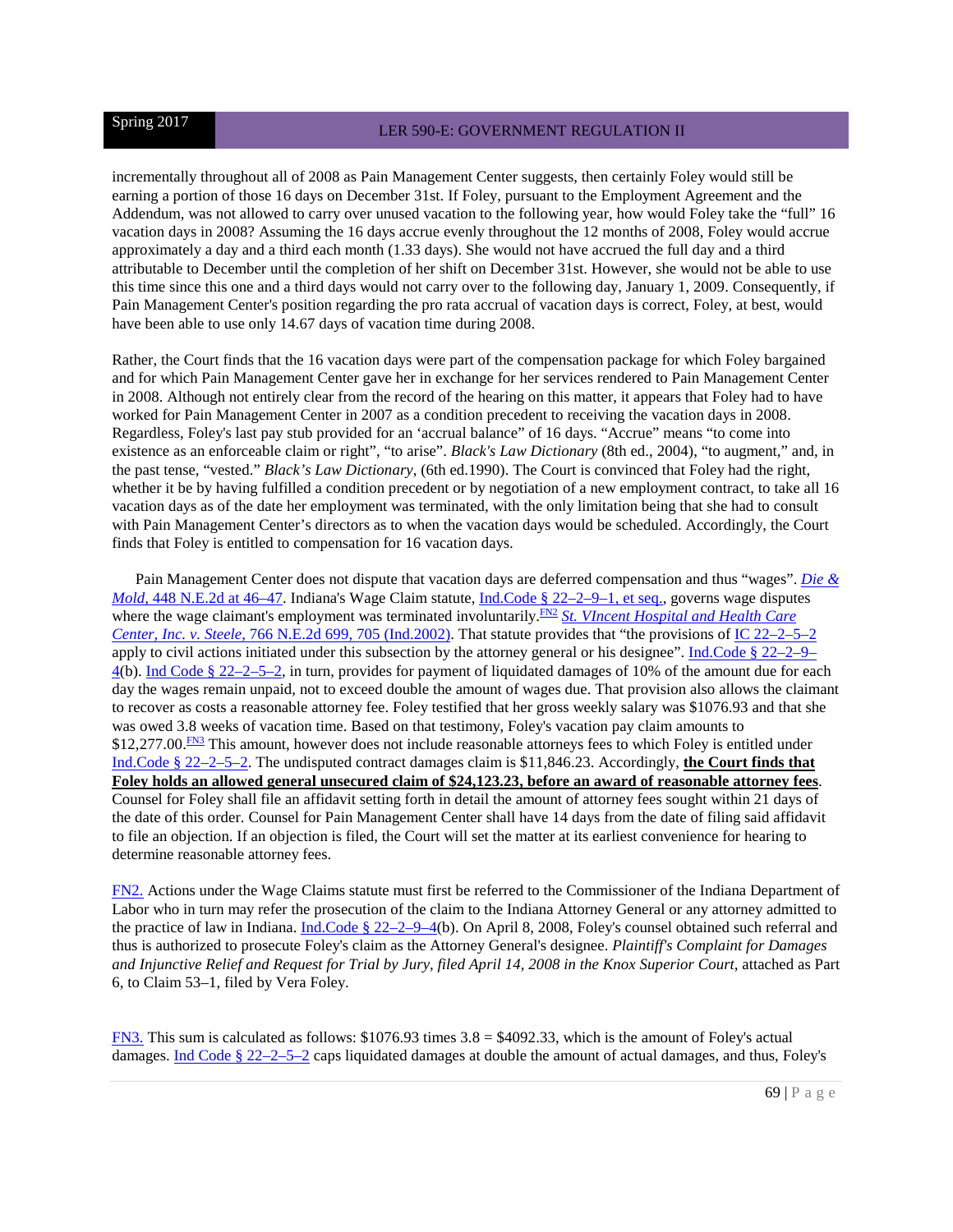liquidated damages are \$8184.66. The aggregate of Foley's actual and liquidated damages is \$12,276.99, rounded to \$12,277.00.

Bkrtcy.S.D.Ind.,2010. In re Pain Management Center of Southern Ind., P.C. Not Reported in B.R., 2010 WL 2404346 (Bkrtcy.S.D.Ind.)

### **817 F.Supp. 54, 61 Fair Empl.Prac.Cas. (BNA) 332, 61 Empl. Prac. Dec. P 42,343**

## **United States District Court, N.D. Ohio, Western Division**. **Noel C. CARR, Plaintiff,**

### v.

## **ARMSTRONG AIR CONDITIONING, INC., et al., Defendants**.

Feb. 8, 1993.

John W. Potter, Senior District Judge.

Plaintiff was employed with Armstrong Air Conditioning for approximately twenty-nine years. On December 19, 1990, plaintiff executed a severance agreement in which he received various benefits in exchange for being terminated. Plaintiff now alleges he was wrongfully discharged based upon age discrimination. Defendants deny plaintiff's allegations and filed a counterclaim based upon the severance agreement.

Plaintiff asserts that the counterclaim is based upon an invalid and unenforceable severance contract with defendant. According to plaintiff, the severance contract is in violation of the Age Discrimination in Employment Act (ADEA) and of the Older Workers Benefit Protection Act (OWBPA) in the following four ways: (1) it failed to specifically refer to rights or claims arising under the OWBPA; (2) plaintiff was never advised in writing to consult with an attorney prior to executing the agreement; (3) it failed to provide plaintiff with at least twenty-one days to consider it; and (4) it failed to allow seven days for revocation.

In order to ascertain whether plaintiff waived his ADEA claim, the court must determine whether any such waiver was "knowing and voluntary." OWBPA became effective October 16, 1990 as an amendment to the ADEA. [Section 626\(f\), 29 U.S.C.,](http://web2.westlaw.com/find/default.wl?tf=-1&rs=WLW7.10&fn=_top&sv=Split&tc=-1&findtype=L&docname=29USCAS626&db=1000546&vr=2.0&rp=%2ffind%2fdefault.wl&mt=LawSchoolPractitioner) captioned "Waiver" states in pertinent part:

(1) An individual may not waive any right or claim under this chapter unless the waiver is knowing and voluntary. Except as provided in paragraph (2), a waiver may not be considered knowing and voluntary unless at a minimum-

(A) the waiver is part of an agreement between the individual and the employer that is written in a manner calculated to be understood by such individual, or by the average individual eligible to participate;

(B) the waiver specifically refers to rights or claims arising under this chapter;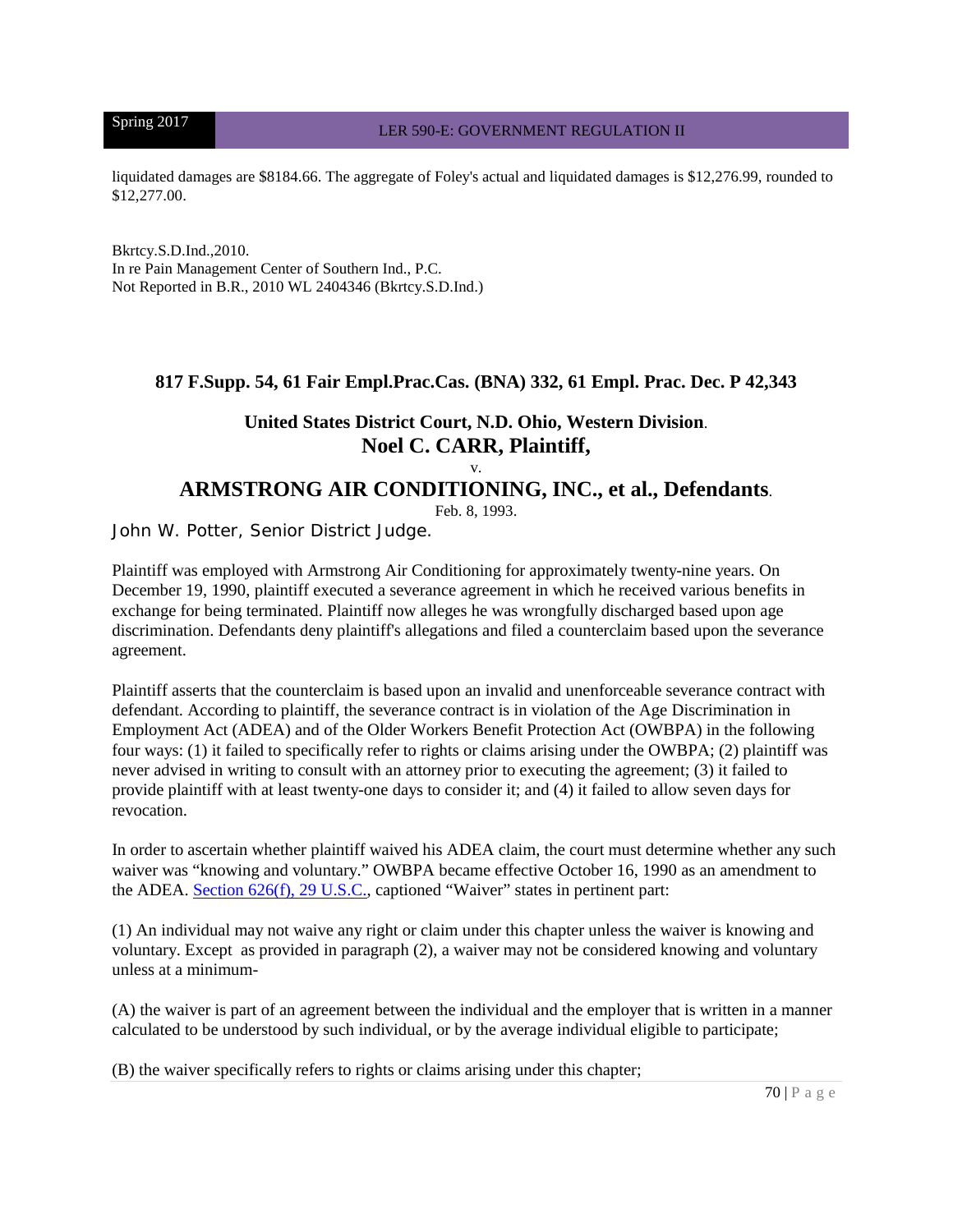(C) the individual does not waive rights or claims that may arise after the date the waiver is executed;

(D) the individual waives rights or claims only in exchange for consideration in addition to anything of value to which the individual already is entitled;

(E) the individual is advised in writing to consult with an attorney prior to executing the agreement;

(F)(i) the individual is given a period of at least 21 days within which to consider the agreement; ....

(G) the agreement provides that for a period of at least 7 days following the execution of such agreement, the individual may revoke the agreement, and the agreement shall not become effective or enforceable until the revocation period has expired;

....

(3) In any dispute that may arise over whether any of the requirements, conditions, and circumstances set forth in [the above subparagraphs] have been met, the party asserting the validity of a waiver shall have the burden of proving in a court of competent jurisdiction that a waiver was knowing and voluntary pursuant to (1) or (2).

The Court finds that plaintiff did not waive any rights he may have under ADEA since the severance agreement is in violation of OWBPA. In particular, this Court finds that as a matter of law the waiver was not "knowing and voluntary" as defined by the OWBPA for the following reasons: (1) the severance agreement fails to specifically refer to any rights or claims arising under the OWBPA in violation of [§](http://web2.westlaw.com/find/default.wl?tf=-1&rs=WLW7.10&fn=_top&sv=Split&tc=-1&findtype=L&docname=29USCAS626&db=1000546&vr=2.0&rp=%2ffind%2fdefault.wl&mt=LawSchoolPractitioner)   $626(f)(1)(B)$ ; (2) plaintiff was never advised in writing to consult with an attorney prior to signing the agreement, although plaintiff admits to consulting with an attorney regarding the severance agreement, in violation of §  $626(f)(1)(E)$ ; (3) plaintiff was given only five days to consider the agreement instead of the required twenty-one days in violation of §  $626(f)(1)(F)(i)$ ; and (4) plaintiff was not given seven days to revoke the agreement in violation of  $\S 626(f)(1)(G)$ .

Defendants next argue that if the waiver does not comply with OWBPA, Armstrong is still entitled to reimbursement of the consideration it paid for the waiver, under the tender-ratification theory. Defendants' argument is based upon [Grillet v. Sears, Roebuck & Co.,](http://web2.westlaw.com/find/default.wl?rs=WLW7.10&serialnum=1991051393&fn=_top&sv=Split&tc=-1&findtype=Y&tf=-1&db=350&vr=2.0&rp=%2ffind%2fdefault.wl&mt=LawSchoolPractitioner) 927 F.2d 217 (5th Cir.1991), and O'Shea v. Commercial Credit Corp., [930 F.2d 358 \(4th Cir.1991\).](http://web2.westlaw.com/find/default.wl?rs=WLW7.10&serialnum=1991072750&fn=_top&sv=Split&tc=-1&findtype=Y&tf=-1&db=350&vr=2.0&rp=%2ffind%2fdefault.wl&mt=LawSchoolPractitioner) . . .

The Sixth Circuit has yet to rule on the issue of whether a tender requirement exists before one can proceed with a lawsuit under ADEA, i.e., whether the plaintiff has ratified the release by retaining the benefits received. The Fourth and Fifth Circuits have looked at the issue and have concluded that a tender requirement does exist. See Grillet, [927 F.2d 217;](http://web2.westlaw.com/find/default.wl?rs=WLW7.10&serialnum=1991051393&fn=_top&sv=Split&tc=-1&findtype=Y&tf=-1&db=350&vr=2.0&rp=%2ffind%2fdefault.wl&mt=LawSchoolPractitioner) O'Shea, [930 F.2d 358.](http://web2.westlaw.com/find/default.wl?rs=WLW7.10&serialnum=1991072750&fn=_top&sv=Split&tc=-1&findtype=Y&tf=-1&db=350&vr=2.0&rp=%2ffind%2fdefault.wl&mt=LawSchoolPractitioner) However, in [Forbus v. Sears,](http://web2.westlaw.com/find/default.wl?rs=WLW7.10&serialnum=1992069181&fn=_top&sv=Split&tc=-1&findtype=Y&tf=-1&db=350&vr=2.0&rp=%2ffind%2fdefault.wl&mt=LawSchoolPractitioner)  Roebuck & Co., [958 F.2d 1036 \(11th Cir.1992\),](http://web2.westlaw.com/find/default.wl?rs=WLW7.10&serialnum=1992069181&fn=_top&sv=Split&tc=-1&findtype=Y&tf=-1&db=350&vr=2.0&rp=%2ffind%2fdefault.wl&mt=LawSchoolPractitioner) the Eleventh Circuit decided that a tender requirement does not exist. Using the rationale of Hogue by analogy, the Forbus court concluded, "ADEA plaintiffs are not required to tender the consideration received for releases as a condition prerequisite to challenging those releases in court, and that the [plaintiffs'] retention of their severance benefits during the pendency of this lawsuit does not constitute ratification of those releases." Id. at 1041. See also, [Isaacs v. Caterpillar,](http://web2.westlaw.com/find/default.wl?rs=WLW7.10&serialnum=1991114008&fn=_top&sv=Split&tc=-1&findtype=Y&tf=-1&db=345&vr=2.0&rp=%2ffind%2fdefault.wl&mt=LawSchoolPractitioner)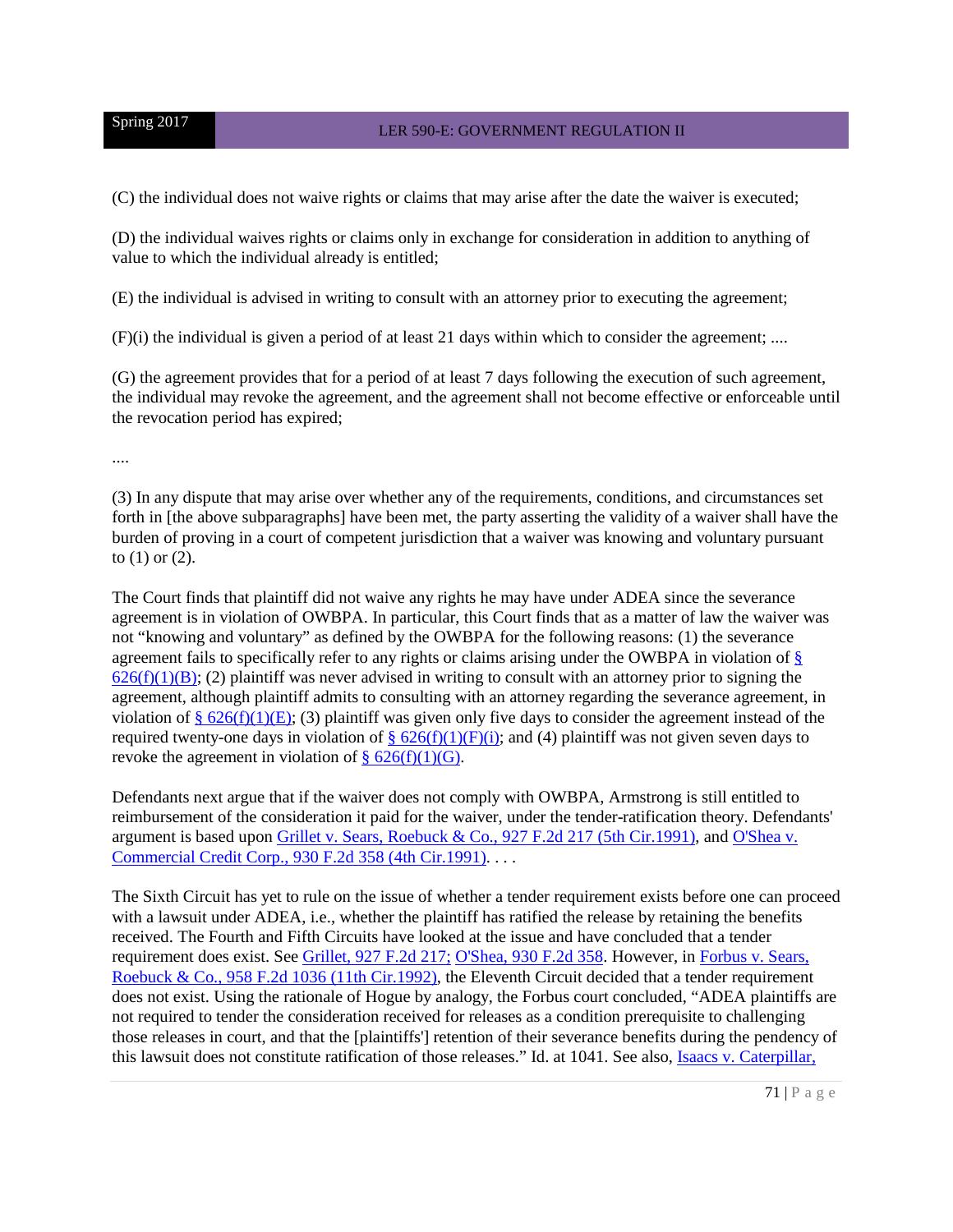### Inc., [765 F.Supp. 1359 \(C.D.Ill.1991\).](http://web2.westlaw.com/find/default.wl?rs=WLW7.10&serialnum=1991114008&fn=_top&sv=Split&tc=-1&findtype=Y&tf=-1&db=345&vr=2.0&rp=%2ffind%2fdefault.wl&mt=LawSchoolPractitioner)

This Court finds that a tender requirement is not consistent with ADEA since it would deter meritorious challenges to releases in ADEA claims. Therefore, plaintiff is not required to tender benefits back to defendants before he can proceed with a lawsuit under ADEA, and his retention of severance benefits during the pendency of this suit does not constitute ratification of the release. Nevertheless, any benefits paid by defendants shall be set off from any damage award received by plaintiff. See Hogue, [390 U.S. at](http://web2.westlaw.com/find/default.wl?tf=-1&rs=WLW7.10&referencepositiontype=S&serialnum=1968131156&fn=_top&sv=Split&tc=-1&findtype=Y&referenceposition=1152&db=708&vr=2.0&rp=%2ffind%2fdefault.wl&mt=LawSchoolPractitioner)  [518, 88 S.Ct. at 1152;](http://web2.westlaw.com/find/default.wl?tf=-1&rs=WLW7.10&referencepositiontype=S&serialnum=1968131156&fn=_top&sv=Split&tc=-1&findtype=Y&referenceposition=1152&db=708&vr=2.0&rp=%2ffind%2fdefault.wl&mt=LawSchoolPractitioner) Forbus, [958 F.2d at](http://web2.westlaw.com/find/default.wl?tf=-1&rs=WLW7.10&referencepositiontype=S&serialnum=1992069181&fn=_top&sv=Split&tc=-1&findtype=Y&referenceposition=1041&db=350&vr=2.0&rp=%2ffind%2fdefault.wl&mt=LawSchoolPractitioner) 1041; [Oberg v. Allied Van Lines, Inc.,](http://web2.westlaw.com/find/default.wl?rs=WLW7.10&serialnum=1992154976&fn=_top&sv=Split&tc=-1&findtype=Y&tf=-1&db=0000999&vr=2.0&rp=%2ffind%2fdefault.wl&mt=LawSchoolPractitioner) 1992 WL 211506, 1992 [U.S.Dist. LEXIS 11208 \(N.D.Ill.1992\).](http://web2.westlaw.com/find/default.wl?rs=WLW7.10&serialnum=1992154976&fn=_top&sv=Split&tc=-1&findtype=Y&tf=-1&db=0000999&vr=2.0&rp=%2ffind%2fdefault.wl&mt=LawSchoolPractitioner)

The Court now turns its attention to defendants' motion to dismiss plaintiff's state law claims pursuant to [Fed.R.Civ.P. 12\(b\)\(6\)](http://web2.westlaw.com/find/default.wl?tf=-1&rs=WLW7.10&fn=_top&sv=Split&tc=-1&findtype=L&docname=USFRCPR12&db=1004365&vr=2.0&rp=%2ffind%2fdefault.wl&mt=LawSchoolPractitioner) or [56.](http://web2.westlaw.com/find/default.wl?tf=-1&rs=WLW7.10&fn=_top&sv=Split&tc=-1&findtype=L&docname=USFRCPR56&db=1004365&vr=2.0&rp=%2ffind%2fdefault.wl&mt=LawSchoolPractitioner) Again, the Court will construe the motion to dismiss as one for summary judgment pursuant to [Rule 56](http://web2.westlaw.com/find/default.wl?tf=-1&rs=WLW7.10&fn=_top&sv=Split&tc=-1&findtype=L&docname=USFRCPR56&db=1004365&vr=2.0&rp=%2ffind%2fdefault.wl&mt=LawSchoolPractitioner) since defendants have attached an affidavit and other documents.

Defendants contend that plaintiff's state law claims must be dismissed because he signed a valid waiver. A valid release is an absolute bar to a later action on any claim encompassed within the release, unless the release was obtained by fraud.<sup>FN1</sup> Haller v. Borror Corp., [50 Ohio St.3d 10, 552 N.E.2d 207 \(1990\).](http://web2.westlaw.com/find/default.wl?rs=WLW7.10&serialnum=1990053892&fn=_top&sv=Split&tc=-1&findtype=Y&tf=-1&db=578&vr=2.0&rp=%2ffind%2fdefault.wl&mt=LawSchoolPractitioner) "In determining the validity of a waiver with regard to the state law claims the court applies the laws of the [State of Ohio." Massi v. Blue Cross & Blue Shield Mut.,](http://web2.westlaw.com/find/default.wl?tf=-1&rs=WLW7.10&referencepositiontype=S&serialnum=1991113985&fn=_top&sv=Split&tc=-1&findtype=Y&referenceposition=909&db=345&vr=2.0&rp=%2ffind%2fdefault.wl&mt=LawSchoolPractitioner) 765 F.Supp. 904, 909 (N.D.Ohio 1991). [FN1.](http://web2.westlaw.com/result/documenttext.aspx?sv=Split&service=Find&fcl=False&rlti=1&cnt=DOC&cxt=DC&rlt=CLID_FQRLT40172210&rs=WLW7.10&ss=CNT&scxt=WL&fn=_top&n=1&mt=LawSchoolPractitioner&vr=2.0&rp=%2fFind%2fdefault.wl&cite=817fsupp54&findjuris=00001&docsample=False#F00111993080124#F00111993080124) A release of liability based upon fraud is either void or voidable depending upon the nature of the fraud alleged. A release obtained by fraud in factum is void ab initio, while a release obtained by fraud in the inducement is merely voidable upon proof of fraud. [Haller v. Borror Corp.,](http://web2.westlaw.com/find/default.wl?rs=WLW7.10&serialnum=1990053892&fn=_top&sv=Split&tc=-1&findtype=Y&tf=-1&db=578&vr=2.0&rp=%2ffind%2fdefault.wl&mt=LawSchoolPractitioner) 50 Ohio St.3d 10, 552 [N.E.2d 207 \(1990\).](http://web2.westlaw.com/find/default.wl?rs=WLW7.10&serialnum=1990053892&fn=_top&sv=Split&tc=-1&findtype=Y&tf=-1&db=578&vr=2.0&rp=%2ffind%2fdefault.wl&mt=LawSchoolPractitioner)

Plaintiff now contends that he was induced to sign the severance agreement through fraud. In particular, plaintiff alleges that he signed the severance agreement under economic duress. The Supreme Court of Ohio has set forth a standard for determining economic duress:

A person who claims to have been a victim of economic duress must show that he or she was subjected to '... a wrongful or unlawful act or threat, ...' and that it '... deprive[d] the victim of his unfettered will.' Further, '... [m]erely taking advantage of another's financial difficulty is not duress. Rather, the person alleging financial difficulty must allege that it was contributed to or caused by the one accused of coercion.' The Restatement of Law 2d, Contracts ... also requires that the one who coerces the victim be the other party to the agreement: 'If a party's manifestation of assent is induced by an improper threat by the other party that leaves the victim no reasonable alternative, the contract is voidable by the victim.' Blodgett v. Blodgett, 49 Ohio St.3d [243, 246, 551 N.E.2d 1249 \(1990\)](http://web2.westlaw.com/find/default.wl?rs=WLW7.10&serialnum=1990050237&fn=_top&sv=Split&tc=-1&findtype=Y&tf=-1&db=578&vr=2.0&rp=%2ffind%2fdefault.wl&mt=LawSchoolPractitioner) (citations omitted).

According to plaintiff's affidavit, plaintiff was unexpectedly informed that he was being terminated. Plaintiff was then shown a severance agreement and asked to sign it that day. Plaintiff also was informed that if he did not sign the agreement, he would be terminated with no severance pay. Plaintiff was in the process of building a house and was therefore concerned about his economic future. Lastly, plaintiff alleges that he felt "disturbed, confused, devastated and dumbfounded," due to the unexpected termination.

Whether particular facts are sufficient to constitute duress is a matter of law for the court to decide. However, the question of whether the facts alleged actually exist is a matter for the fact finder. [Massi,](http://web2.westlaw.com/find/default.wl?tf=-1&rs=WLW7.10&referencepositiontype=S&serialnum=1991113985&fn=_top&sv=Split&tc=-1&findtype=Y&referenceposition=910&db=345&vr=2.0&rp=%2ffind%2fdefault.wl&mt=LawSchoolPractitioner) 765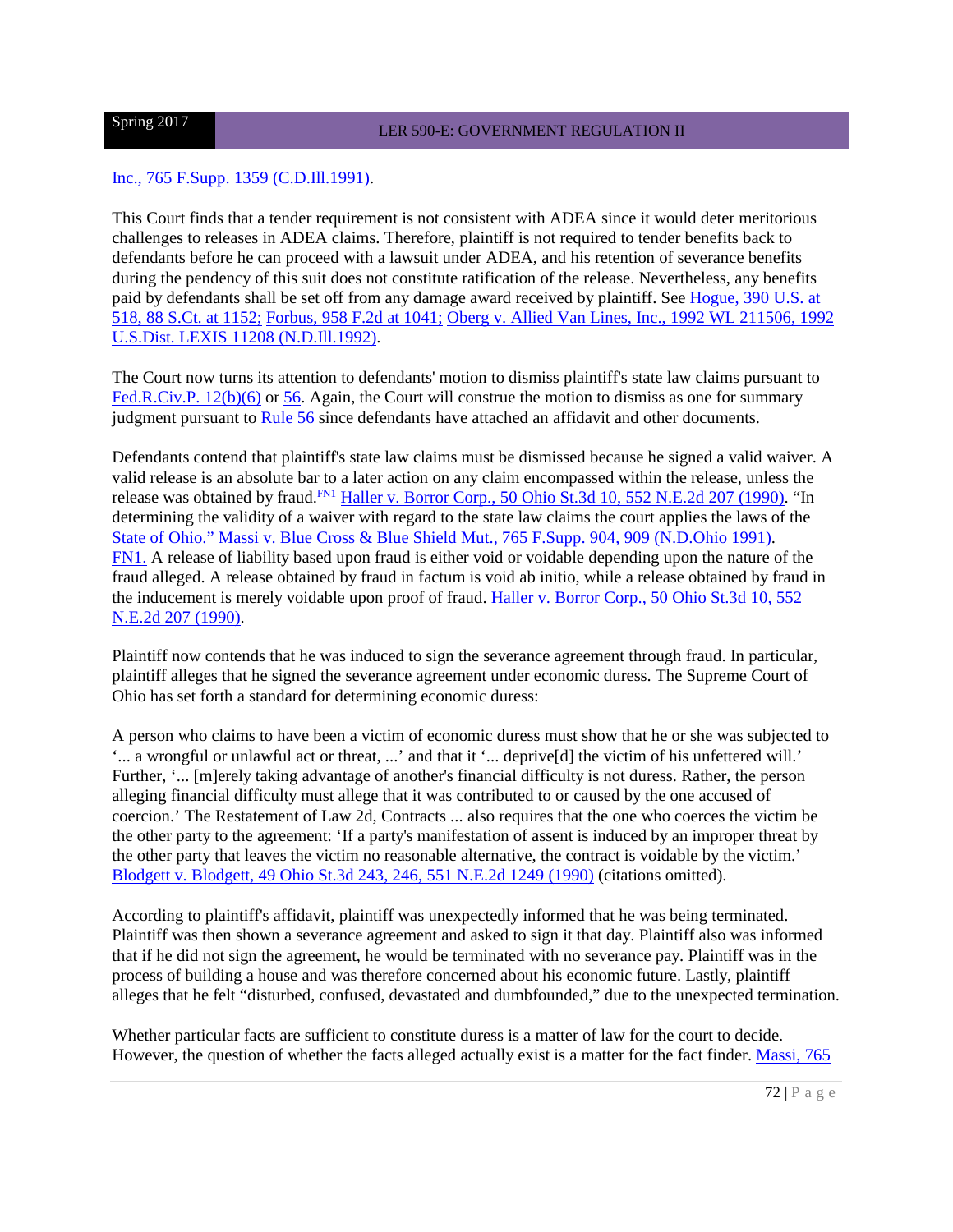[F.Supp. at 910,](http://web2.westlaw.com/find/default.wl?tf=-1&rs=WLW7.10&referencepositiontype=S&serialnum=1991113985&fn=_top&sv=Split&tc=-1&findtype=Y&referenceposition=910&db=345&vr=2.0&rp=%2ffind%2fdefault.wl&mt=LawSchoolPractitioner) citing [Anselmo v. Manufacturers Life Ins. Co.,](http://web2.westlaw.com/find/default.wl?tf=-1&rs=WLW7.10&referencepositiontype=S&serialnum=1985143472&fn=_top&sv=Split&tc=-1&findtype=Y&referenceposition=419&db=350&vr=2.0&rp=%2ffind%2fdefault.wl&mt=LawSchoolPractitioner) 771 F.2d 417, 419-20 (8th Cir.1985). The plaintiff in the case sub judice has stated a viable claim of economic duress if the trier of fact believes the facts as alleged by plaintiff. Since there are genuine issues of material fact, summary judgment is inappropriate.

It should be noted that if the trier of fact finds that economic duress exists, plaintiff, under Ohio law, would have to first tender back to defendant the consideration given in order to maintain his state law actions. See Haller, [50 Ohio St.3d at 15, 552 N.E.2d 207;](http://web2.westlaw.com/find/default.wl?rs=WLW7.10&serialnum=1990053892&fn=_top&sv=Split&tc=-1&findtype=Y&tf=-1&db=578&vr=2.0&rp=%2ffind%2fdefault.wl&mt=LawSchoolPractitioner) Harchick v. Baio, [62 Ohio App.3d 176, 574 N.E.2d 1160](http://web2.westlaw.com/find/default.wl?rs=WLW7.10&serialnum=1991098204&fn=_top&sv=Split&tc=-1&findtype=Y&tf=-1&db=578&vr=2.0&rp=%2ffind%2fdefault.wl&mt=LawSchoolPractitioner)  [\(1989\).](http://web2.westlaw.com/find/default.wl?rs=WLW7.10&serialnum=1991098204&fn=_top&sv=Split&tc=-1&findtype=Y&tf=-1&db=578&vr=2.0&rp=%2ffind%2fdefault.wl&mt=LawSchoolPractitioner) Plaintiff has neither done nor alleged to have done this. Consequently, plaintiff is faced with two alternatives: he may tender back to defendant the consideration given and file an amended complaint alleging the fact of such tender or he may dismiss his state law claims. THEREFORE, for the foregoing reasons, good cause appearing, it is ORDERED that plaintiff's motion for summary judgment on the counterclaim be, and hereby is, GRANTED, and it is FURTHER ORDERED that defendants' motion for summary judgment be, and hereby is, DENIED; and it is FURTHER ORDERED that plaintiff is granted thirty days to file an amended complaint.

### *Firestone Tire and Rubber Co. v. Bruch*

Justice O'CONNOR delivered the opinion of the U.S. Supreme Court.

This case presents two questions concerning the Employee Retirement Income Security Act of 1974 (ERISA), 88 Stat. 829, as amended, [29 U.S.C. § 1001](http://web2.westlaw.com/find/default.wl?tf=-1&rs=WLW9.10&fn=_top&sv=Split&docname=29USCAS1001&tc=-1&pbc=D5845283&ordoc=1989026578&findtype=L&db=1000546&vr=2.0&rp=%2ffind%2fdefault.wl&mt=208) et seq. First, we address the appropriate standard of judicial review of benefit determinations by fiduciaries or plan administrators under ERISA. Second, we determine which persons are "participants" entitled to obtain information about benefit plans covered by ERISA.

I

Late in 1980, petitioner Firestone Tire and Rubber Company (Firestone) sold, as going concerns, the five plants composing its Plastics Division to Occidental Petroleum Company (Occidental). Most of the approximately 500 salaried employees at the five plants were rehired by Occidental and continued in their same positions without interruption and at the same rates of pay. At the time of the sale, Firestone maintained three pension and welfare benefit plans for its employees: a termination pay plan, a retirement plan, and a stock purchase plan. Firestone was the sole source of funding for the plans and had not established separate trust funds out of which to pay the benefits from the plans. All three of the plans were either "employee welfare benefit plans" or "employee pension benefit plans" governed (albeit in different ways) by ERISA. By operation of law, Firestone itself was the administrator,  $29 \text{ U.S.C.}$  §  $1002(16)(\text{A})(\text{ii})$ , and fiduciary,  $\S$  1002(21)(A), of each of these "unfunded" plans. At the time of the sale of its Plastics Division, Firestone was not aware that the termination pay plan was governed by ERISA, and therefore had not set up a claims procedure, § 1133, nor complied with ERISA's reporting and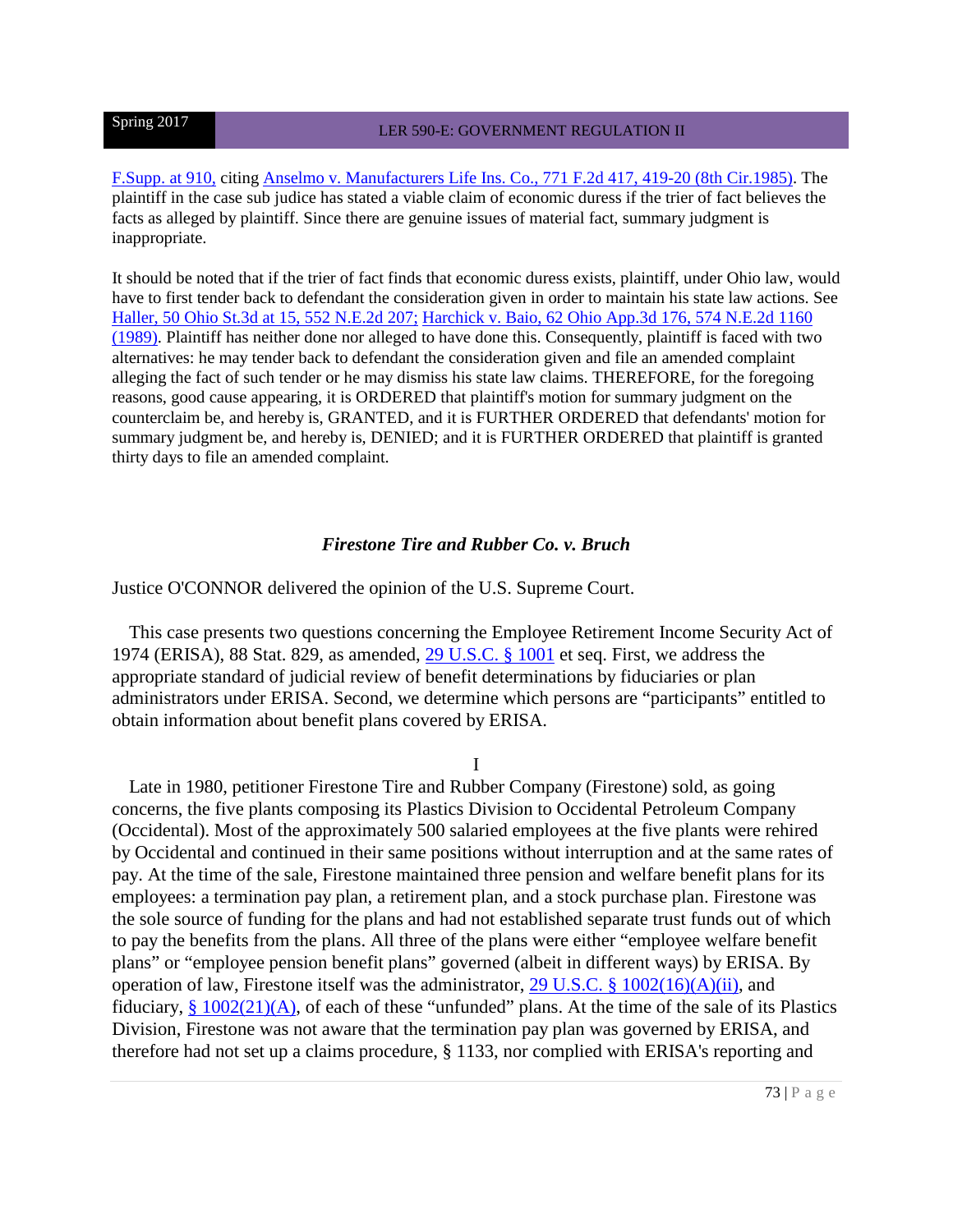disclosure obligations, §§ 1021-1031, with respect to that plan.

Respondents, six Firestone employees who were rehired by Occidental, sought severance benefits from Firestone under the termination pay plan. In relevant part, that plan provides as follows:

"If your service is discontinued prior to the time you are eligible for pension benefits, you will be given termination pay if released because of a reduction in work force or if you become physically or mentally unable to perform your job.

"The amount of termination pay you will receive will depend on your period of credited company service."

Several of the respondents also sought information from Firestone regarding their benefits under all three of the plans pursuant to certain ERISA disclosure provisions. See  $\S$ § 1024(b)(4), [1025\(a\).](http://web2.westlaw.com/find/default.wl?tf=-1&rs=WLW9.10&fn=_top&sv=Split&docname=29USCAS1025&tc=-1&pbc=D5845283&ordoc=1989026578&findtype=L&db=1000546&vr=2.0&rp=%2ffind%2fdefault.wl&mt=208) Firestone denied respondents severance benefits on the ground that the sale of the Plastics Division to Occidental did not constitute a "reduction in work force" within the meaning of the termination pay plan. In addition, Firestone denied the requests for information concerning benefits under the three plans. Firestone concluded that respondents were not entitled to the information because they were no longer "participants" in the plans.

Respondents then filed a class action on behalf of "former, salaried, non-union employees who worked in the five plants that comprised the Plastics Division of Firestone." Complaint ¶ 9, App. 94. The action was based on §  $1132(a)(1)$ , which provides that a "civil action may be brought ... by a participant or beneficiary [of a covered plan] ... (A) for the relief provided for in  $\lceil \S 1132(c) \rceil$ ], [and] (B) to recover benefits due to him under the terms of his plan." In Count I of their complaint, respondents alleged that they were entitled to severance benefits because Firestone's sale of the Plastics Division to Occidental constituted a "reduction in work force" within the meaning of the termination pay plan. Complaint ¶¶ 23-44, App. 98-104. In Count VII, respondents alleged that they were entitled to damages under [§ 1132\(c\)](http://web2.westlaw.com/find/default.wl?tf=-1&rs=WLW9.10&fn=_top&sv=Split&docname=29USCAS1132&tc=-1&pbc=D5845283&ordoc=1989026578&findtype=L&db=1000546&vr=2.0&rp=%2ffind%2fdefault.wl&mt=208) because Firestone had breached its reporting obligations under  $\S 1025(a)$ . Complaint ¶ 87-94, App. 104-106.

The District Court granted Firestone's motion for summary judgment. [640 F.Supp. 519 \(ED](http://web2.westlaw.com/find/default.wl?tf=-1&rs=WLW9.10&serialnum=1986139645&fn=_top&sv=Split&tc=-1&pbc=D5845283&ordoc=1989026578&findtype=Y&db=345&vr=2.0&rp=%2ffind%2fdefault.wl&mt=208)  [Pa.1986\).](http://web2.westlaw.com/find/default.wl?tf=-1&rs=WLW9.10&serialnum=1986139645&fn=_top&sv=Split&tc=-1&pbc=D5845283&ordoc=1989026578&findtype=Y&db=345&vr=2.0&rp=%2ffind%2fdefault.wl&mt=208) With respect to Count I, the District Court held that Firestone had satisfied its fiduciary duty under ERISA because its decision not to pay severance benefits to respondents under the termination pay plan was not arbitrary or capricious. Id., [at 521-526.](http://web2.westlaw.com/find/default.wl?tf=-1&rs=WLW9.10&serialnum=1986139645&fn=_top&sv=Split&tc=-1&pbc=D5845283&ordoc=1989026578&findtype=Y&vr=2.0&rp=%2ffind%2fdefault.wl&mt=208) With respect to Count VII, the District Court held that, although  $\S 1024(b)(4)$  imposes a duty on a plan administrator to respond to written requests for information about the plan, that duty extends only to requests by plan participants and beneficiaries. Under ERISA a plan participant is "any employee or former employee ... who is or may become eligible to receive a benefit of any type from an employee benefit plan."  $\frac{8}{9}$  1002(7). A beneficiary is "a person designated by a participant, or by the terms of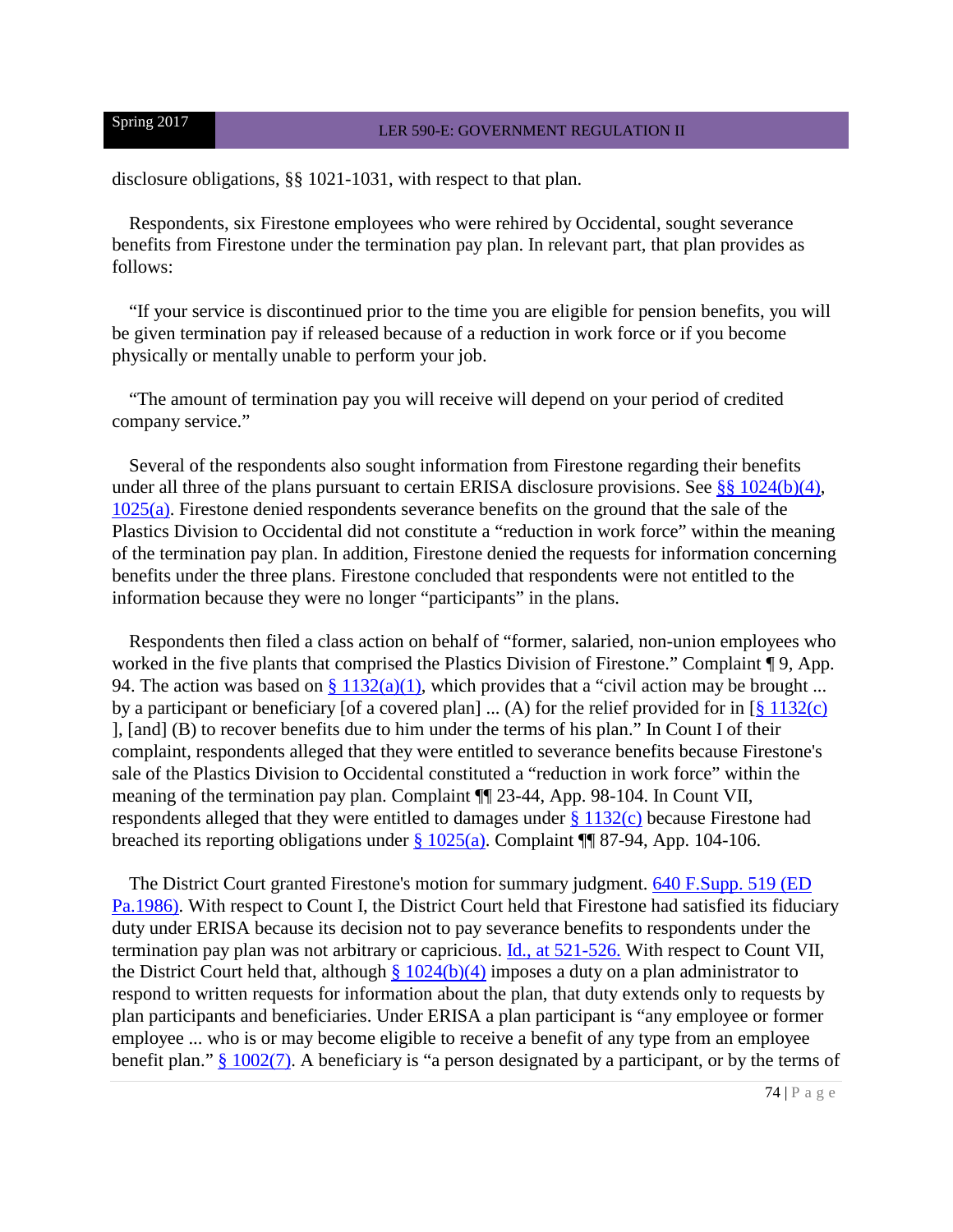an employee benefit plan, who is or may become entitled to a benefit thereunder." [§ 1002\(8\).](http://web2.westlaw.com/find/default.wl?tf=-1&rs=WLW9.10&fn=_top&sv=Split&docname=29USCAS1002&tc=-1&pbc=D5845283&ordoc=1989026578&findtype=L&db=1000546&vr=2.0&rp=%2ffind%2fdefault.wl&mt=208) The District Court concluded that respondents were not entitled to damages under  $\S 1132(c)$  because they were not plan "participants" or "beneficiaries" at the time they requested information from [Firestone. 640 F.Supp., at 534.](http://web2.westlaw.com/find/default.wl?tf=-1&rs=WLW9.10&referencepositiontype=S&serialnum=1986139645&fn=_top&sv=Split&referenceposition=534&pbc=D5845283&tc=-1&ordoc=1989026578&findtype=Y&db=345&vr=2.0&rp=%2ffind%2fdefault.wl&mt=208)

The Court of Appeals reversed the District Court's grant of summary judgment on Counts I and VII. [828 F.2d 134 \(CA3 1987\).](http://web2.westlaw.com/find/default.wl?tf=-1&rs=WLW9.10&serialnum=1987108189&fn=_top&sv=Split&tc=-1&pbc=D5845283&ordoc=1989026578&findtype=Y&db=350&vr=2.0&rp=%2ffind%2fdefault.wl&mt=208) With respect to Count I, the Court of Appeals acknowledged that most federal courts have reviewed the denial of benefits by ERISA fiduciaries and administrators under the arbitrary and capricious standard. Id., [at 138](http://web2.westlaw.com/find/default.wl?tf=-1&rs=WLW9.10&serialnum=1987108189&fn=_top&sv=Split&tc=-1&pbc=D5845283&ordoc=1989026578&findtype=Y&vr=2.0&rp=%2ffind%2fdefault.wl&mt=208) (citing cases). It noted, however, that the arbitrary and capricious standard had been softened in cases where fiduciaries and administrators had some bias or adverse interest. Id., [at 138-140.](http://web2.westlaw.com/find/default.wl?tf=-1&rs=WLW9.10&serialnum=1987108189&fn=_top&sv=Split&tc=-1&pbc=D5845283&ordoc=1989026578&findtype=Y&vr=2.0&rp=%2ffind%2fdefault.wl&mt=208) See, e.g., [Jung v. FMC Corp.,](http://web2.westlaw.com/find/default.wl?tf=-1&rs=WLW9.10&referencepositiontype=S&serialnum=1985113300&fn=_top&sv=Split&referenceposition=711&pbc=D5845283&tc=-1&ordoc=1989026578&findtype=Y&db=350&vr=2.0&rp=%2ffind%2fdefault.wl&mt=208) 755 F.2d 708, [711-712 \(CA9 1985\)](http://web2.westlaw.com/find/default.wl?tf=-1&rs=WLW9.10&referencepositiontype=S&serialnum=1985113300&fn=_top&sv=Split&referenceposition=711&pbc=D5845283&tc=-1&ordoc=1989026578&findtype=Y&db=350&vr=2.0&rp=%2ffind%2fdefault.wl&mt=208) (where "the employer's denial of benefits to a class avoids a very considerable outlay [by the employer], the reviewing court should consider that fact in applying the arbitrary and capricious standard of review," and "[l]ess deference should be given to the trustee's decision"). The Court of Appeals held that where an employer is itself the fiduciary and administrator of an unfunded benefit plan, its decision to deny benefits should be subject to de novo judicial review. It reasoned that in such situations deference is unwarranted given the lack of assurance of impartiality on the part of the employer. [828 F.2d, at 137-145.](http://web2.westlaw.com/find/default.wl?tf=-1&rs=WLW9.10&referencepositiontype=S&serialnum=1987108189&fn=_top&sv=Split&referenceposition=137&pbc=D5845283&tc=-1&ordoc=1989026578&findtype=Y&db=350&vr=2.0&rp=%2ffind%2fdefault.wl&mt=208) With respect to Count VII, the Court of Appeals held that the right to request and receive information about an employee benefit plan "most sensibly extend[s] both to people who are in fact entitled to a benefit under the plan and to those who claim to be but in fact are not." Id., [at 153.](http://web2.westlaw.com/find/default.wl?tf=-1&rs=WLW9.10&serialnum=1987108189&fn=_top&sv=Split&tc=-1&pbc=D5845283&ordoc=1989026578&findtype=Y&vr=2.0&rp=%2ffind%2fdefault.wl&mt=208) Because the District Court had applied different legal standards in granting summary judgment in favor of Firestone on Counts I and VII, the Court of Appeals remanded the case for further proceedings consistent with its opinion.

We granted certiorari, [485 U.S. 986, 108 S.Ct. 1288, 99 L.Ed.2d 498 \(1988\),](http://web2.westlaw.com/find/default.wl?tf=-1&rs=WLW9.10&fn=_top&sv=Split&docname=108SCT1288&tc=-1&pbc=D5845283&ordoc=1989026578&findtype=Y&db=708&vr=2.0&rp=%2ffind%2fdefault.wl&mt=208) to resolve the conflicts among the Courts of Appeals as to the appropriate standard of review in actions under [§](http://web2.westlaw.com/find/default.wl?tf=-1&rs=WLW9.10&fn=_top&sv=Split&docname=29USCAS1132&tc=-1&pbc=D5845283&ordoc=1989026578&findtype=L&db=1000546&vr=2.0&rp=%2ffind%2fdefault.wl&mt=208)   $1132(a)(1)(B)$  and the interpretation of the term "participant" in [§ 1002\(7\).](http://web2.westlaw.com/find/default.wl?tf=-1&rs=WLW9.10&fn=_top&sv=Split&docname=29USCAS1002&tc=-1&pbc=D5845283&ordoc=1989026578&findtype=L&db=1000546&vr=2.0&rp=%2ffind%2fdefault.wl&mt=208) We now affirm in part, reverse in part, and remand the case for further proceedings.

### II

ERISA provides "a panoply of remedial devices" for participants and beneficiaries of benefit plans. [Massachusetts Mutual Life Ins. Co. v. Russell,](http://web2.westlaw.com/find/default.wl?tf=-1&rs=WLW9.10&referencepositiontype=S&serialnum=1985132616&fn=_top&sv=Split&referenceposition=3092&pbc=D5845283&tc=-1&ordoc=1989026578&findtype=Y&db=708&vr=2.0&rp=%2ffind%2fdefault.wl&mt=208) 473 U.S. 134, 146, 105 S.Ct. 3085, 3092, [87 L.Ed.2d 96 \(1985\).](http://web2.westlaw.com/find/default.wl?tf=-1&rs=WLW9.10&referencepositiontype=S&serialnum=1985132616&fn=_top&sv=Split&referenceposition=3092&pbc=D5845283&tc=-1&ordoc=1989026578&findtype=Y&db=708&vr=2.0&rp=%2ffind%2fdefault.wl&mt=208) Respondents' action asserting that they were entitled to benefits because the sale of Firestone's Plastics Division constituted a "reduction in work force" within the meaning of the termination pay plan was based on the authority of  $\S 1132(a)(1)(B)$ . That provision allows a suit to recover benefits due under the plan, to enforce rights under the terms of the plan, and to obtain a declaratory judgment of future entitlement to benefits under the provisions of the plan contract. The discussion which follows is limited to the appropriate standard of review in §  $1132(a)(1)(B)$  actions challenging denials of benefits based on plan interpretations. We express no view as to the appropriate standard of review for actions under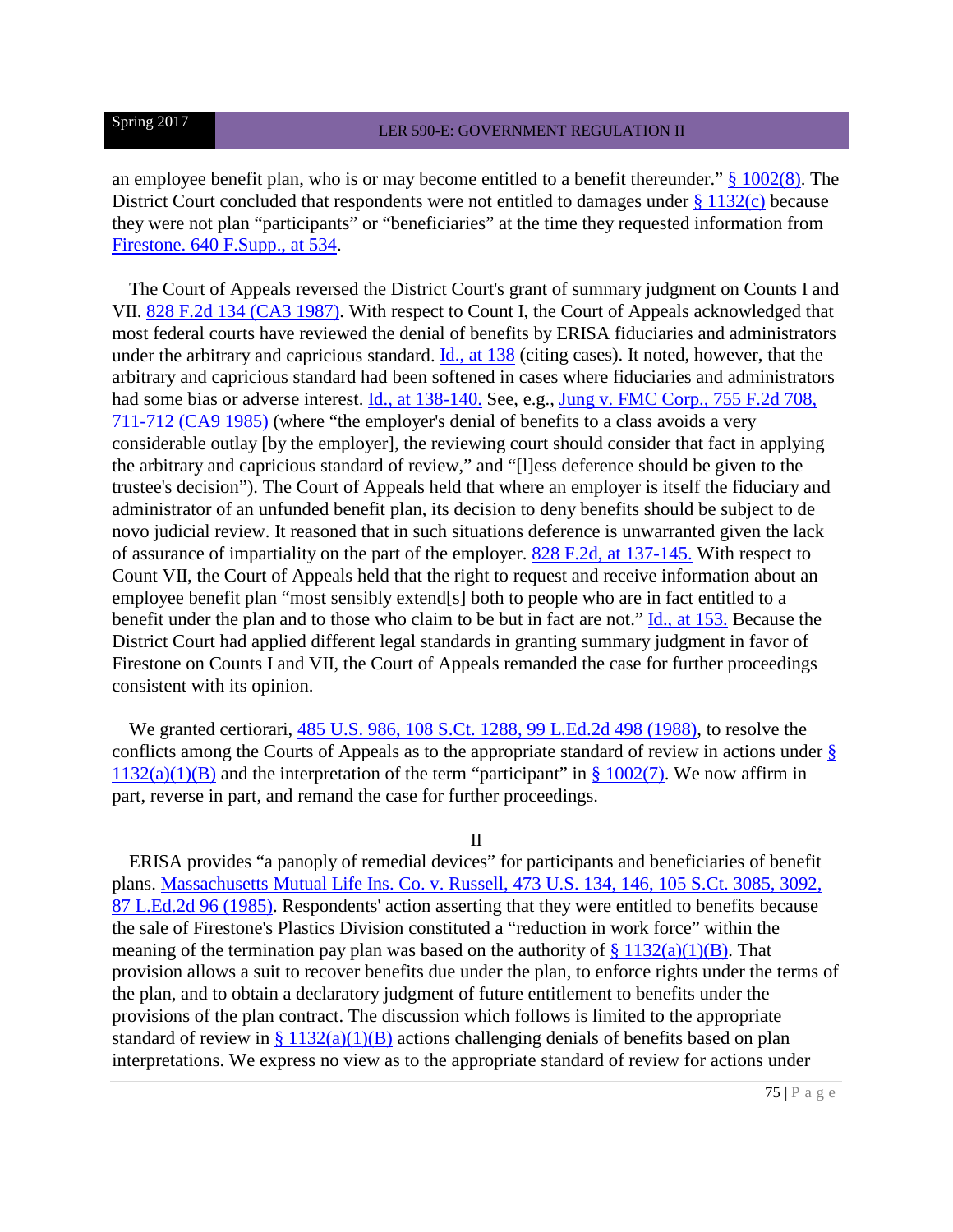other remedial provisions of ERISA.

A

Although it is a "comprehensive and reticulated statute," [Nachman Corp. v. Pension Benefit](http://web2.westlaw.com/find/default.wl?tf=-1&rs=WLW9.10&referencepositiontype=S&serialnum=1980116742&fn=_top&sv=Split&referenceposition=1726&pbc=D5845283&tc=-1&ordoc=1989026578&findtype=Y&db=708&vr=2.0&rp=%2ffind%2fdefault.wl&mt=208)  Guaranty Corp., [446 U.S. 359, 361, 100 S.Ct. 1723, 1726, 64 L.Ed.2d 354 \(1980\),](http://web2.westlaw.com/find/default.wl?tf=-1&rs=WLW9.10&referencepositiontype=S&serialnum=1980116742&fn=_top&sv=Split&referenceposition=1726&pbc=D5845283&tc=-1&ordoc=1989026578&findtype=Y&db=708&vr=2.0&rp=%2ffind%2fdefault.wl&mt=208) ERISA does not set out the appropriate standard of review for actions under  $\S 1132(a)(1)(B)$  challenging benefit eligibility determinations. To fill this gap, federal courts have adopted the arbitrary and capricious standard developed under 61 [Stat. 157, 29 U.S.C. § 186\(c\),](http://web2.westlaw.com/find/default.wl?tf=-1&rs=WLW9.10&fn=_top&sv=Split&docname=29USCAS186&tc=-1&pbc=D5845283&ordoc=1989026578&findtype=L&db=1000546&vr=2.0&rp=%2ffind%2fdefault.wl&mt=208) a provision of the Labor Management Relations Act, 1947 (LMRA). See, e.g., [Struble v. New Jersey Brewery Employees'](http://web2.westlaw.com/find/default.wl?tf=-1&rs=WLW9.10&referencepositiontype=S&serialnum=1984118796&fn=_top&sv=Split&referenceposition=333&pbc=D5845283&tc=-1&ordoc=1989026578&findtype=Y&db=350&vr=2.0&rp=%2ffind%2fdefault.wl&mt=208)  Welfare Trust Fund, [732 F.2d 325, 333 \(CA3 1984\);](http://web2.westlaw.com/find/default.wl?tf=-1&rs=WLW9.10&referencepositiontype=S&serialnum=1984118796&fn=_top&sv=Split&referenceposition=333&pbc=D5845283&tc=-1&ordoc=1989026578&findtype=Y&db=350&vr=2.0&rp=%2ffind%2fdefault.wl&mt=208) [Bayles v. Central States, Southeast and](http://web2.westlaw.com/find/default.wl?tf=-1&rs=WLW9.10&referencepositiontype=S&serialnum=1979113786&fn=_top&sv=Split&referenceposition=99&pbc=D5845283&tc=-1&ordoc=1989026578&findtype=Y&db=350&vr=2.0&rp=%2ffind%2fdefault.wl&mt=208)  Southwest Areas Pension Fund, [602 F.2d 97, 99-100, and n. 3 \(CA5 1979\).](http://web2.westlaw.com/find/default.wl?tf=-1&rs=WLW9.10&referencepositiontype=S&serialnum=1979113786&fn=_top&sv=Split&referenceposition=99&pbc=D5845283&tc=-1&ordoc=1989026578&findtype=Y&db=350&vr=2.0&rp=%2ffind%2fdefault.wl&mt=208) In light of Congress' general intent to incorporate much of LMRA fiduciary law into ERISA, see [NLRB v. Amax Coal](http://web2.westlaw.com/find/default.wl?tf=-1&rs=WLW9.10&referencepositiontype=S&serialnum=1981128570&fn=_top&sv=Split&referenceposition=2795&pbc=D5845283&tc=-1&ordoc=1989026578&findtype=Y&db=708&vr=2.0&rp=%2ffind%2fdefault.wl&mt=208)  Co., [453 U.S. 322, 332, 101 S.Ct. 2789, 2795-2796, 69 L.Ed.2d 672 \(1981\),](http://web2.westlaw.com/find/default.wl?tf=-1&rs=WLW9.10&referencepositiontype=S&serialnum=1981128570&fn=_top&sv=Split&referenceposition=2795&pbc=D5845283&tc=-1&ordoc=1989026578&findtype=Y&db=708&vr=2.0&rp=%2ffind%2fdefault.wl&mt=208) and because ERISA, like the LMRA, imposes a duty of loyalty on fiduciaries and plan administrators, Firestone argues that the LMRA arbitrary and capricious standard should apply to ERISA actions. See Brief for Petitioners 13-14. A comparison of the LMRA and ERISA, however, shows that the wholesale importation of the arbitrary and capricious standard into ERISA is unwarranted.

In relevant part, [29 U.S.C. § 186\(c\)](http://web2.westlaw.com/find/default.wl?tf=-1&rs=WLW9.10&fn=_top&sv=Split&docname=29USCAS186&tc=-1&pbc=D5845283&ordoc=1989026578&findtype=L&db=1000546&vr=2.0&rp=%2ffind%2fdefault.wl&mt=208) authorizes unions and employers to set up pension plans jointly and provides that contributions to such plans be made "for the sole and exclusive benefit of the employees ... and their families and dependents." The LMRA does not provide for judicial review of the decisions of LMRA trustees. Federal courts adopted the arbitrary and capricious standard both as a standard of review and, more importantly, as a means of asserting jurisdiction over suits under [§ 186\(c\)](http://web2.westlaw.com/find/default.wl?tf=-1&rs=WLW9.10&fn=_top&sv=Split&docname=29USCAS186&tc=-1&pbc=D5845283&ordoc=1989026578&findtype=L&db=1000546&vr=2.0&rp=%2ffind%2fdefault.wl&mt=208) by beneficiaries of LMRA plans who were denied benefits by trustees. See [Van Boxel v. Journal Co. Employees' Pension Trust,](http://web2.westlaw.com/find/default.wl?tf=-1&rs=WLW9.10&referencepositiontype=S&serialnum=1987160466&fn=_top&sv=Split&referenceposition=1052&pbc=D5845283&tc=-1&ordoc=1989026578&findtype=Y&db=350&vr=2.0&rp=%2ffind%2fdefault.wl&mt=208) 836 F.2d 1048, 1052 (CA7 1987) ("[W]hen a plan provision as interpreted had the effect of denying an application for benefits unreasonably, or as it came to be said, arbitrarily and capriciously, courts would hold that the plan as 'structured' was not for the sole and exclusive benefit of the employees, so that the denial of benefits violated [\[§ 186\(c\) \]](http://web2.westlaw.com/find/default.wl?tf=-1&rs=WLW9.10&fn=_top&sv=Split&docname=29USCAS186&tc=-1&pbc=D5845283&ordoc=1989026578&findtype=L&db=1000546&vr=2.0&rp=%2ffind%2fdefault.wl&mt=208) )." See also Comment, The [Arbitrary and Capricious Standard](http://web2.westlaw.com/find/default.wl?tf=-1&rs=WLW9.10&referencepositiontype=S&serialnum=0101358877&fn=_top&sv=Split&referenceposition=1037&pbc=D5845283&tc=-1&ordoc=1989026578&findtype=Y&db=1134&vr=2.0&rp=%2ffind%2fdefault.wl&mt=208)  [Under ERISA: Its Origins and Application, 23 Duquesne L.Rev. 1033, 1037-1039 \(1985\).](http://web2.westlaw.com/find/default.wl?tf=-1&rs=WLW9.10&referencepositiontype=S&serialnum=0101358877&fn=_top&sv=Split&referenceposition=1037&pbc=D5845283&tc=-1&ordoc=1989026578&findtype=Y&db=1134&vr=2.0&rp=%2ffind%2fdefault.wl&mt=208) Unlike the LMRA, ERISA explicitly authorizes suits against fiduciaries and plan administrators to remedy statutory violations, including breaches of fiduciary duty and lack of compliance with benefit plans. See [29 U.S.C. §§ 1132\(a\), 1132\(f\).](http://web2.westlaw.com/find/default.wl?tf=-1&rs=WLW9.10&fn=_top&sv=Split&docname=29USCAS1132&tc=-1&pbc=D5845283&ordoc=1989026578&findtype=L&db=1000546&vr=2.0&rp=%2ffind%2fdefault.wl&mt=208) See generally [Pilot Life Ins. Co. v. Dedeaux,](http://web2.westlaw.com/find/default.wl?tf=-1&rs=WLW9.10&referencepositiontype=S&serialnum=1987042953&fn=_top&sv=Split&referenceposition=1555&pbc=D5845283&tc=-1&ordoc=1989026578&findtype=Y&db=708&vr=2.0&rp=%2ffind%2fdefault.wl&mt=208) [481 U.S. 41, 52-57, 107 S.Ct. 1549, 1555-1558, 95 L.Ed.2d 39 \(1987\)](http://web2.westlaw.com/find/default.wl?tf=-1&rs=WLW9.10&referencepositiontype=S&serialnum=1987042953&fn=_top&sv=Split&referenceposition=1555&pbc=D5845283&tc=-1&ordoc=1989026578&findtype=Y&db=708&vr=2.0&rp=%2ffind%2fdefault.wl&mt=208) (describing scope of [§](http://web2.westlaw.com/find/default.wl?tf=-1&rs=WLW9.10&fn=_top&sv=Split&docname=29USCAS1132&tc=-1&pbc=D5845283&ordoc=1989026578&findtype=L&db=1000546&vr=2.0&rp=%2ffind%2fdefault.wl&mt=208)  [1132\(a\)\)](http://web2.westlaw.com/find/default.wl?tf=-1&rs=WLW9.10&fn=_top&sv=Split&docname=29USCAS1132&tc=-1&pbc=D5845283&ordoc=1989026578&findtype=L&db=1000546&vr=2.0&rp=%2ffind%2fdefault.wl&mt=208). Thus, the raison d'être for the LMRA arbitrary and capricious standard-the need for a jurisdictional basis in suits against trustees-is not present in ERISA. See Note, [Judicial Review of](http://web2.westlaw.com/find/default.wl?tf=-1&rs=WLW9.10&referencepositiontype=S&serialnum=0102694008&fn=_top&sv=Split&referenceposition=994&pbc=D5845283&tc=-1&ordoc=1989026578&findtype=Y&db=1111&vr=2.0&rp=%2ffind%2fdefault.wl&mt=208)  [Fiduciary Claim Denials Under ERISA: An Alternative to the Arbitrary and Capricious Test, 71](http://web2.westlaw.com/find/default.wl?tf=-1&rs=WLW9.10&referencepositiontype=S&serialnum=0102694008&fn=_top&sv=Split&referenceposition=994&pbc=D5845283&tc=-1&ordoc=1989026578&findtype=Y&db=1111&vr=2.0&rp=%2ffind%2fdefault.wl&mt=208)  [Cornell L.Rev. 986, 994, n. 40 \(1986\).](http://web2.westlaw.com/find/default.wl?tf=-1&rs=WLW9.10&referencepositiontype=S&serialnum=0102694008&fn=_top&sv=Split&referenceposition=994&pbc=D5845283&tc=-1&ordoc=1989026578&findtype=Y&db=1111&vr=2.0&rp=%2ffind%2fdefault.wl&mt=208) Without this jurisdictional analogy, LMRA principles offer no support for the adoption of the arbitrary and capricious standard insofar as  $\S$  $1132(a)(1)(B)$  is concerned.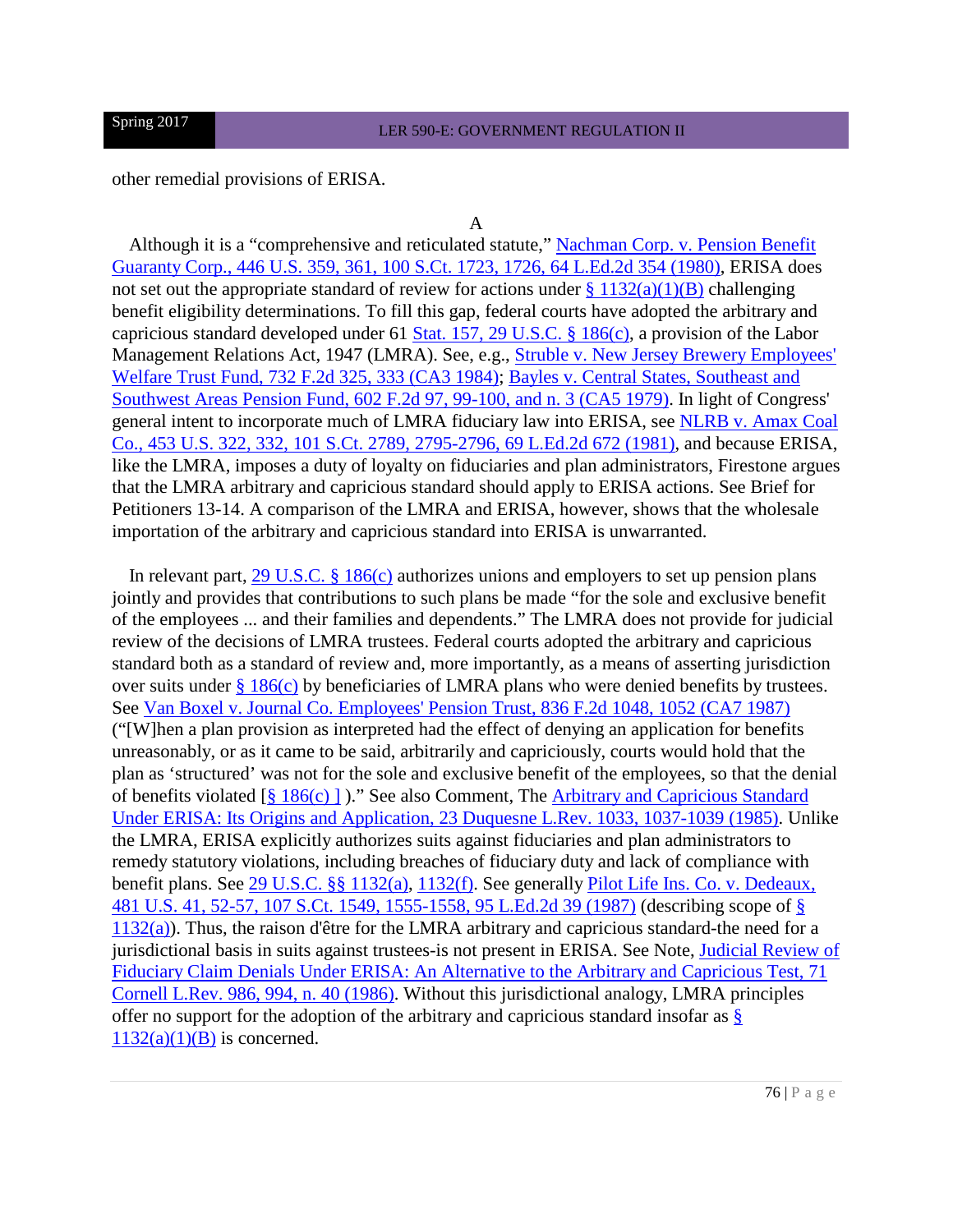B

ERISA abounds with the language and terminology of trust law. See, e.g., [29 U.S.C. §§](http://web2.westlaw.com/find/default.wl?tf=-1&rs=WLW9.10&fn=_top&sv=Split&docname=29USCAS1002&tc=-1&pbc=D5845283&ordoc=1989026578&findtype=L&db=1000546&vr=2.0&rp=%2ffind%2fdefault.wl&mt=208)  [1002\(7\)](http://web2.westlaw.com/find/default.wl?tf=-1&rs=WLW9.10&fn=_top&sv=Split&docname=29USCAS1002&tc=-1&pbc=D5845283&ordoc=1989026578&findtype=L&db=1000546&vr=2.0&rp=%2ffind%2fdefault.wl&mt=208) ("participant"), 1002(8) ("beneficiary"), 1002(21)(A) ("fiduciary"), 1103(a) ("trustee"), 1104 ("fiduciary duties"). ERISA's legislative history confirms that the Act's fiduciary responsibility provisions, [29 U.S.C. §§ 1101-](http://web2.westlaw.com/find/default.wl?tf=-1&rs=WLW9.10&fn=_top&sv=Split&docname=29USCAS1101&tc=-1&pbc=D5845283&ordoc=1989026578&findtype=L&db=1000546&vr=2.0&rp=%2ffind%2fdefault.wl&mt=208)[1114,](http://web2.westlaw.com/find/default.wl?tf=-1&rs=WLW9.10&fn=_top&sv=Split&docname=29USCAS1114&tc=-1&pbc=D5845283&ordoc=1989026578&findtype=L&db=1000546&vr=2.0&rp=%2ffind%2fdefault.wl&mt=208) "codif[y] and mak[e] applicable to [ERISA] fiduciaries certain principles developed in the evolution of the law of trusts." [H.R.Rep. No. 93-](http://web2.westlaw.com/find/default.wl?tf=-1&rs=WLW9.10&serialnum=0100747159&fn=_top&sv=Split&tc=-1&pbc=D5845283&ordoc=1989026578&findtype=Y&db=0100014&vr=2.0&rp=%2ffind%2fdefault.wl&mt=208) [533, p. 11](http://web2.westlaw.com/find/default.wl?tf=-1&rs=WLW9.10&serialnum=0100747159&fn=_top&sv=Split&tc=-1&pbc=D5845283&ordoc=1989026578&findtype=Y&db=0100014&vr=2.0&rp=%2ffind%2fdefault.wl&mt=208) (1973), U.S.Code Cong. & Admin.News 1974, pp. 4639, 4649. Given this language and history, we have held that courts are to develop a "federal common law of rights and obligations under ERISA-regulated plans." [Pilot Life Ins. Co. v. Dedeaux, supra,](http://web2.westlaw.com/find/default.wl?tf=-1&rs=WLW9.10&referencepositiontype=S&serialnum=1987042953&fn=_top&sv=Split&referenceposition=1558&pbc=D5845283&tc=-1&ordoc=1989026578&findtype=Y&db=708&vr=2.0&rp=%2ffind%2fdefault.wl&mt=208) at 56, 107 [S.Ct., at 1558.](http://web2.westlaw.com/find/default.wl?tf=-1&rs=WLW9.10&referencepositiontype=S&serialnum=1987042953&fn=_top&sv=Split&referenceposition=1558&pbc=D5845283&tc=-1&ordoc=1989026578&findtype=Y&db=708&vr=2.0&rp=%2ffind%2fdefault.wl&mt=208) See also [Franchise Tax Board v. Construction Laborers Vacation Trust,](http://web2.westlaw.com/find/default.wl?tf=-1&rs=WLW9.10&referencepositiontype=S&serialnum=1983129660&fn=_top&sv=Split&referenceposition=2854&pbc=D5845283&tc=-1&ordoc=1989026578&findtype=Y&db=708&vr=2.0&rp=%2ffind%2fdefault.wl&mt=208) 463 U.S. [1, 24, n. 26, 103 S.Ct. 2841, 2854, n. 26, 77 L.Ed.2d 420 \(1983\)](http://web2.westlaw.com/find/default.wl?tf=-1&rs=WLW9.10&referencepositiontype=S&serialnum=1983129660&fn=_top&sv=Split&referenceposition=2854&pbc=D5845283&tc=-1&ordoc=1989026578&findtype=Y&db=708&vr=2.0&rp=%2ffind%2fdefault.wl&mt=208) (" '[A] body of Federal substantive law will be developed by the courts to deal with issues involving rights and obligations under private welfare and pension plans' ") (quoting 129 Cong.Rec. 29942 (1974) (remarks of Sen. Javits)). In determining the appropriate standard of review for actions under [§](http://web2.westlaw.com/find/default.wl?tf=-1&rs=WLW9.10&fn=_top&sv=Split&docname=29USCAS1132&tc=-1&pbc=D5845283&ordoc=1989026578&findtype=L&db=1000546&vr=2.0&rp=%2ffind%2fdefault.wl&mt=208)  [1132\(a\)\(1\)\(B\),](http://web2.westlaw.com/find/default.wl?tf=-1&rs=WLW9.10&fn=_top&sv=Split&docname=29USCAS1132&tc=-1&pbc=D5845283&ordoc=1989026578&findtype=L&db=1000546&vr=2.0&rp=%2ffind%2fdefault.wl&mt=208) we are guided by principles of trust law. [Central States, Southeast and Southwest](http://web2.westlaw.com/find/default.wl?tf=-1&rs=WLW9.10&referencepositiontype=S&serialnum=1985131121&fn=_top&sv=Split&referenceposition=2840&pbc=D5845283&tc=-1&ordoc=1989026578&findtype=Y&db=708&vr=2.0&rp=%2ffind%2fdefault.wl&mt=208)  [Areas Pension Fund v. Central Transport, Inc.,](http://web2.westlaw.com/find/default.wl?tf=-1&rs=WLW9.10&referencepositiontype=S&serialnum=1985131121&fn=_top&sv=Split&referenceposition=2840&pbc=D5845283&tc=-1&ordoc=1989026578&findtype=Y&db=708&vr=2.0&rp=%2ffind%2fdefault.wl&mt=208) 472 U.S. 559, 570, 105 S.Ct. 2833, 2840, 86 [L.Ed.2d 447 \(1985\).](http://web2.westlaw.com/find/default.wl?tf=-1&rs=WLW9.10&referencepositiontype=S&serialnum=1985131121&fn=_top&sv=Split&referenceposition=2840&pbc=D5845283&tc=-1&ordoc=1989026578&findtype=Y&db=708&vr=2.0&rp=%2ffind%2fdefault.wl&mt=208)

Trust principles make a deferential standard of review appropriate when a trustee exercises discretionary powers. See [Restatement \(Second\) of Trusts § 187 \(1959\)](http://web2.westlaw.com/find/default.wl?tf=-1&rs=WLW9.10&serialnum=0291388739&fn=_top&sv=Split&tc=-1&pbc=D5845283&ordoc=1989026578&findtype=Y&db=0101580&vr=2.0&rp=%2ffind%2fdefault.wl&mt=208) ("[w]here discretion is conferred upon the trustee with respect to the exercise of a power, its exercise is not subject to control by the court except to prevent an abuse by the trustee of his discretion"). See also G. Bogert & G. Bogert, Law of Trusts and Trustees § 560, pp. 193-208 (2d rev. ed. 1980). A trustee may be given power to construe disputed or doubtful terms, and in such circumstances the trustee's interpretation will not be disturbed if reasonable. Id., § 559, at 169-171. Whether "the exercise of a power is permissive or mandatory depends upon the terms of the trust." 3 W. Fratcher, Scott on Trusts § 187, p. 14 (4th ed. 1988). Hence, over a century ago we remarked that "[w]hen trustees are in existence, and capable of acting, a court of equity will not interfere to control them in the exercise of a discretion vested in them by the instrument under which they act." Nichols v. Eaton, [91 U.S. 716, 724-725, 23 L.Ed. 254 \(1875\)](http://web2.westlaw.com/find/default.wl?tf=-1&rs=WLW9.10&referencepositiontype=S&serialnum=1875196305&fn=_top&sv=Split&referenceposition=724&pbc=D5845283&tc=-1&ordoc=1989026578&findtype=Y&db=780&vr=2.0&rp=%2ffind%2fdefault.wl&mt=208) (emphasis added). See also [Central States, Southeast and Southwest Areas Pension Fund v. Central Transport, Inc., supra,](http://web2.westlaw.com/find/default.wl?tf=-1&rs=WLW9.10&referencepositiontype=S&serialnum=1985131121&fn=_top&sv=Split&referenceposition=2839&pbc=D5845283&tc=-1&ordoc=1989026578&findtype=Y&db=708&vr=2.0&rp=%2ffind%2fdefault.wl&mt=208) [472 U.S., at 568, 105 S.Ct., at 2839](http://web2.westlaw.com/find/default.wl?tf=-1&rs=WLW9.10&referencepositiontype=S&serialnum=1985131121&fn=_top&sv=Split&referenceposition=2839&pbc=D5845283&tc=-1&ordoc=1989026578&findtype=Y&db=708&vr=2.0&rp=%2ffind%2fdefault.wl&mt=208) ("The trustees' determination that the trust documents authorize their access to records here in dispute has significant weight, for the trust agreement explicitly provides that 'any construction [of the agreement's provisions] adopted by the Trustees in good faith shall be binding upon the Union, Employees, and Employers' "). Firestone can seek no shelter in these principles of trust law, however, for there is no evidence that under Firestone's termination pay plan the administrator has the power to construe uncertain terms or that eligibility determinations are to be given deference. See Brief for Respondents 24-25; Reply Brief for Petitioners 7, n. 2; Brief for United States as Amicus Curiae 14-15, n. 11.

Finding no support in the language of its termination pay plan for the arbitrary and capricious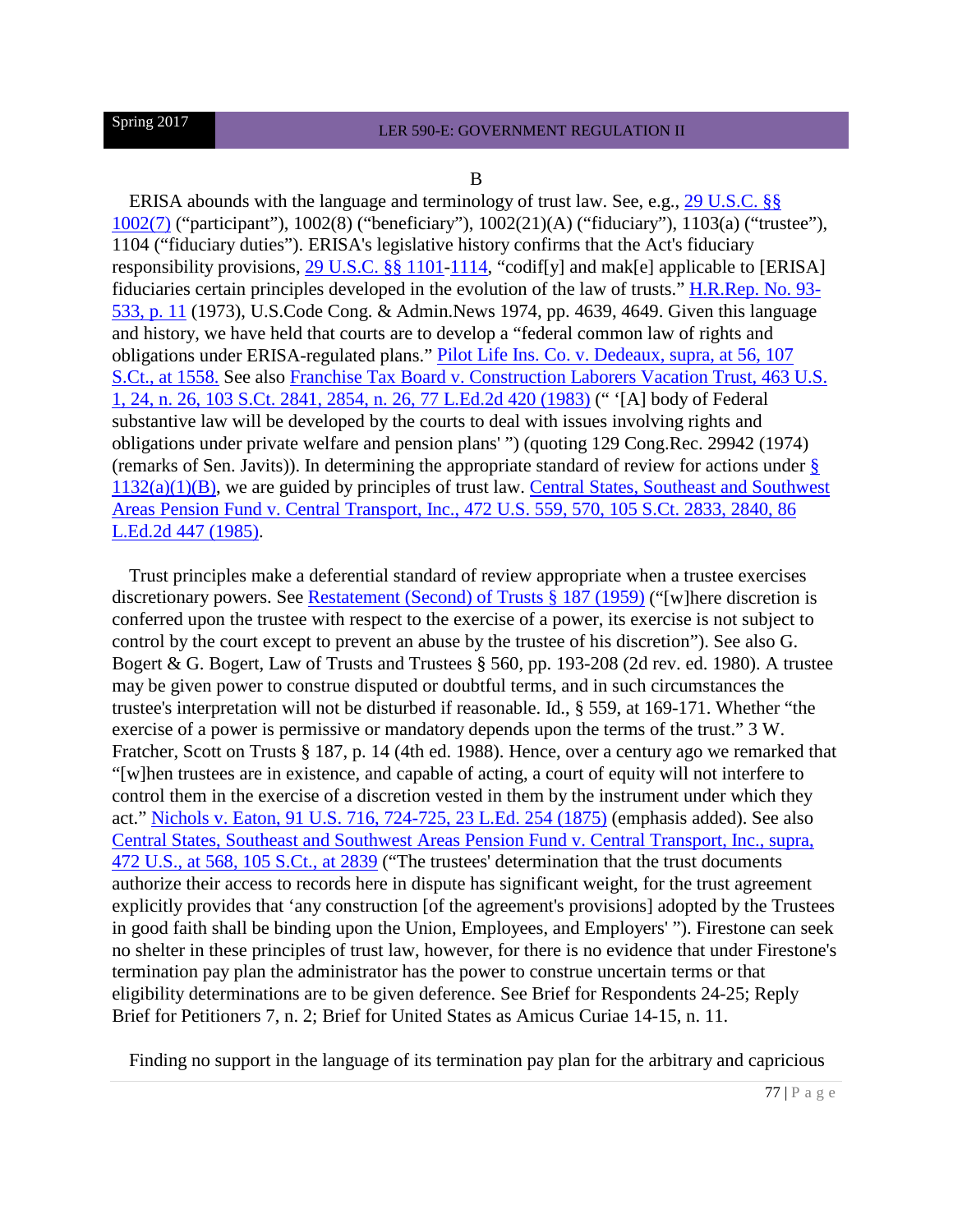standard, Firestone argues that as a matter of trust law the interpretation of the terms of a plan is an inherently discretionary function. But other settled principles of trust law, which point to de novo review of benefit eligibility determinations based on plan interpretations, belie this contention. As they do with contractual provisions, courts construe terms in trust agreements without deferring to either party's interpretation. "The extent of the duties and powers of a trustee is determined by the rules of law that are applicable to the situation, and not the rules that the trustee or his attorney believes to be applicable, and by the terms of the trust as the court may interpret them, and not as they may be interpreted by the trustee himself or by his attorney." 3 W. Fratcher, Scott on Trusts § 201, at 221 (emphasis added). A trustee who is in doubt as to the interpretation of the instrument can protect himself by obtaining instructions from the court. Bogert & Bogert, supra, § 559, at 162-168; [Restatement \(Second\) of Trusts § 201,](http://web2.westlaw.com/find/default.wl?tf=-1&rs=WLW9.10&serialnum=0291388755&fn=_top&sv=Split&tc=-1&pbc=D5845283&ordoc=1989026578&findtype=Y&db=0101580&vr=2.0&rp=%2ffind%2fdefault.wl&mt=208) Comment b (1959). See also United States v. Mason, [412 U.S. 391, 399, 93 S.Ct. 2202, 2208, 37 L.Ed.2d 22](http://web2.westlaw.com/find/default.wl?tf=-1&rs=WLW9.10&referencepositiontype=S&serialnum=1973126411&fn=_top&sv=Split&referenceposition=2208&pbc=D5845283&tc=-1&ordoc=1989026578&findtype=Y&db=708&vr=2.0&rp=%2ffind%2fdefault.wl&mt=208)  [\(1973\).](http://web2.westlaw.com/find/default.wl?tf=-1&rs=WLW9.10&referencepositiontype=S&serialnum=1973126411&fn=_top&sv=Split&referenceposition=2208&pbc=D5845283&tc=-1&ordoc=1989026578&findtype=Y&db=708&vr=2.0&rp=%2ffind%2fdefault.wl&mt=208) The terms of trusts created by written instruments are "determined by the provisions of the instrument as interpreted in light of all the circumstances and such other evidence of the intention of the settlor with respect to the trust as is not inadmissible." [Restatement \(Second\) of](http://web2.westlaw.com/find/default.wl?tf=-1&rs=WLW9.10&serialnum=0291388528&fn=_top&sv=Split&tc=-1&pbc=D5845283&ordoc=1989026578&findtype=Y&db=0101580&vr=2.0&rp=%2ffind%2fdefault.wl&mt=208)  [Trusts § 4,](http://web2.westlaw.com/find/default.wl?tf=-1&rs=WLW9.10&serialnum=0291388528&fn=_top&sv=Split&tc=-1&pbc=D5845283&ordoc=1989026578&findtype=Y&db=0101580&vr=2.0&rp=%2ffind%2fdefault.wl&mt=208) Comment d (1959).

The trust law de novo standard of review is consistent with the judicial interpretation of employee benefit plans prior to the enactment of ERISA. Actions challenging an employer's denial of benefits before the enactment of ERISA were governed by principles of contract law. If the plan did not give the employer or administrator discretionary or final authority to construe uncertain terms, the court reviewed the employee's claim as it would have any other contract claim— by looking to the terms of the plan and other manifestations of the parties' intent. See, e.g., [Conner v. Phoenix Steel Corp.,](http://web2.westlaw.com/find/default.wl?tf=-1&rs=WLW9.10&serialnum=1969109148&fn=_top&sv=Split&tc=-1&pbc=D5845283&ordoc=1989026578&findtype=Y&db=162&vr=2.0&rp=%2ffind%2fdefault.wl&mt=208) 249 A.2d 866 (Del.1969); [Atlantic Steel Co. v. Kitchens,](http://web2.westlaw.com/find/default.wl?tf=-1&rs=WLW9.10&serialnum=1972127700&fn=_top&sv=Split&tc=-1&pbc=D5845283&ordoc=1989026578&findtype=Y&db=711&vr=2.0&rp=%2ffind%2fdefault.wl&mt=208) [228 Ga. 708, 187 S.E.2d 824 \(1972\);](http://web2.westlaw.com/find/default.wl?tf=-1&rs=WLW9.10&serialnum=1972127700&fn=_top&sv=Split&tc=-1&pbc=D5845283&ordoc=1989026578&findtype=Y&db=711&vr=2.0&rp=%2ffind%2fdefault.wl&mt=208) [Sigman v. Rudolph Wurlitzer Co.,](http://web2.westlaw.com/find/default.wl?tf=-1&rs=WLW9.10&serialnum=1938111985&fn=_top&sv=Split&tc=-1&pbc=D5845283&ordoc=1989026578&findtype=Y&db=578&vr=2.0&rp=%2ffind%2fdefault.wl&mt=208) 57 Ohio App. 4, 11 [N.E.2d 878 \(1937\).](http://web2.westlaw.com/find/default.wl?tf=-1&rs=WLW9.10&serialnum=1938111985&fn=_top&sv=Split&tc=-1&pbc=D5845283&ordoc=1989026578&findtype=Y&db=578&vr=2.0&rp=%2ffind%2fdefault.wl&mt=208)

Despite these principles of trust law pointing to a de novo standard of review for claims like respondents', Firestone would have us read ERISA to require the application of the arbitrary and capricious standard to such claims. ERISA defines a fiduciary as one who "exercises any discretionary authority or discretionary control respecting management of [a] plan or exercises any authority or control respecting management or disposition of its assets." [29 U.S.C. §](http://web2.westlaw.com/find/default.wl?tf=-1&rs=WLW9.10&fn=_top&sv=Split&docname=29USCAS1002&tc=-1&pbc=D5845283&ordoc=1989026578&findtype=L&db=1000546&vr=2.0&rp=%2ffind%2fdefault.wl&mt=208)   $1002(21)(A)(i)$ . A fiduciary has "authority to control and manage the operation and administration of the plan,"  $\S 1102(a)(1)$ , and must provide a "full and fair review" of claim denials, § 1133(2). From these provisions, Firestone concludes that an ERISA plan administrator, fiduciary, or trustee is empowered to exercise all his authority in a discretionary manner subject only to review for arbitrariness and capriciousness. But the provisions relied upon so heavily by Firestone do not characterize a fiduciary as one who exercises entirely discretionary authority or control. Rather, one is a fiduciary to the extent he exercises any discretionary authority or control. Cf. [United Mine Workers of America Health and Retirement Funds v. Robinson,](http://web2.westlaw.com/find/default.wl?tf=-1&rs=WLW9.10&referencepositiontype=S&serialnum=1982110649&fn=_top&sv=Split&referenceposition=1232&pbc=D5845283&tc=-1&ordoc=1989026578&findtype=Y&db=708&vr=2.0&rp=%2ffind%2fdefault.wl&mt=208) 455 U.S. 562, [573-574, 102 S.Ct. 1226, 1232-1233, 71 L.Ed.2d 419 \(1982\)](http://web2.westlaw.com/find/default.wl?tf=-1&rs=WLW9.10&referencepositiontype=S&serialnum=1982110649&fn=_top&sv=Split&referenceposition=1232&pbc=D5845283&tc=-1&ordoc=1989026578&findtype=Y&db=708&vr=2.0&rp=%2ffind%2fdefault.wl&mt=208) (common law of trusts did not alter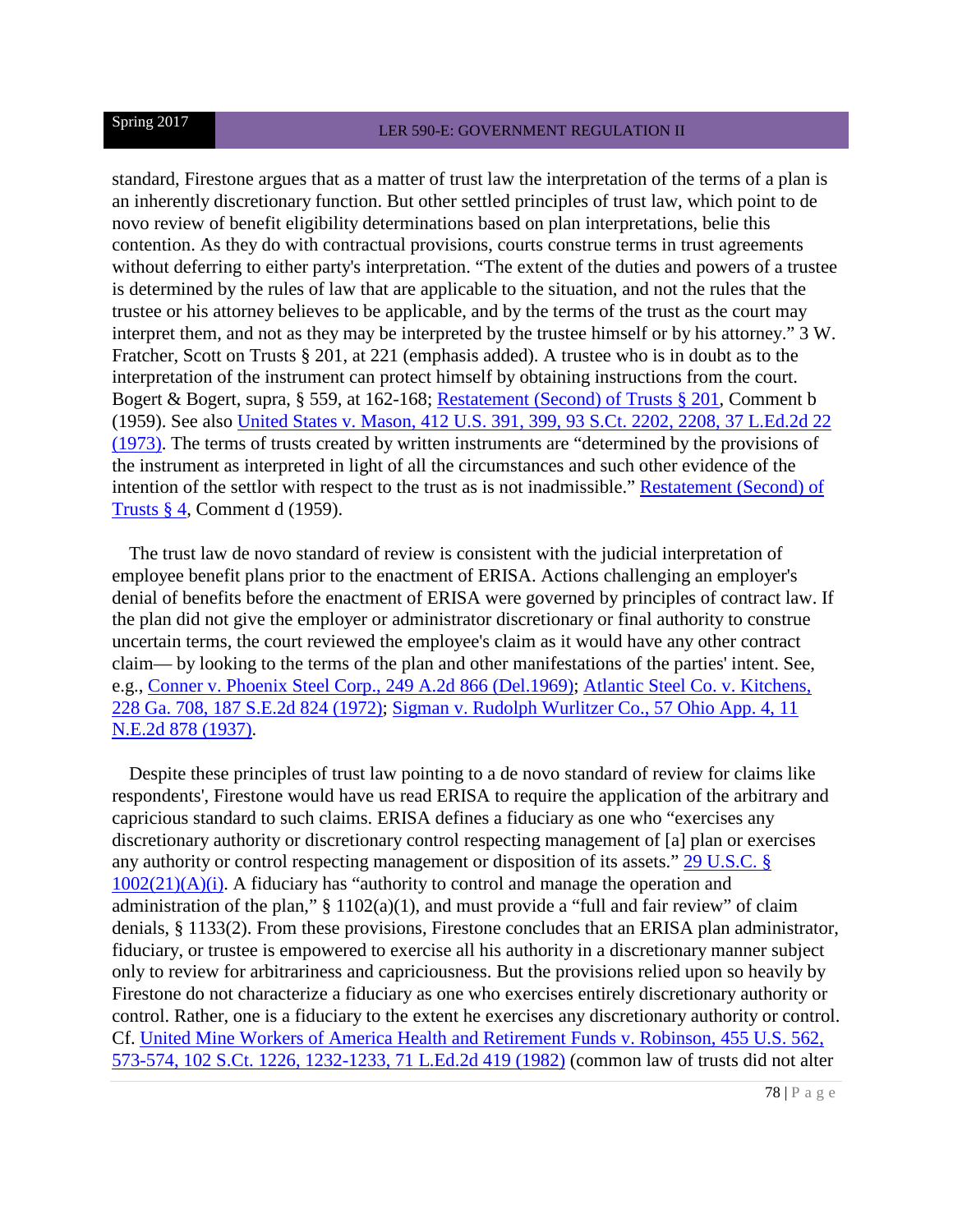nondiscretionary obligation of trustees to enforce eligibility requirements as required by LMRA trust agreement).

ERISA was enacted "to promote the interests of employees and their beneficiaries in employee benefit plans," Shaw v. Delta Airlines, Inc., [463 U.S. 85, 90, 103 S.Ct. 2890, 2896, 77 L.Ed.2d](http://web2.westlaw.com/find/default.wl?tf=-1&rs=WLW9.10&referencepositiontype=S&serialnum=1983129663&fn=_top&sv=Split&referenceposition=2896&pbc=D5845283&tc=-1&ordoc=1989026578&findtype=Y&db=708&vr=2.0&rp=%2ffind%2fdefault.wl&mt=208)  [490 \(1983\),](http://web2.westlaw.com/find/default.wl?tf=-1&rs=WLW9.10&referencepositiontype=S&serialnum=1983129663&fn=_top&sv=Split&referenceposition=2896&pbc=D5845283&tc=-1&ordoc=1989026578&findtype=Y&db=708&vr=2.0&rp=%2ffind%2fdefault.wl&mt=208) and "to protect contractually defined benefits," [Massachusetts Mutual Life Ins. Co.](http://web2.westlaw.com/find/default.wl?tf=-1&rs=WLW9.10&referencepositiontype=S&serialnum=1985132616&fn=_top&sv=Split&referenceposition=3093&pbc=D5845283&tc=-1&ordoc=1989026578&findtype=Y&db=708&vr=2.0&rp=%2ffind%2fdefault.wl&mt=208)  v. Russell, [473 U.S., at 148, 105 S.Ct., at 3093.](http://web2.westlaw.com/find/default.wl?tf=-1&rs=WLW9.10&referencepositiontype=S&serialnum=1985132616&fn=_top&sv=Split&referenceposition=3093&pbc=D5845283&tc=-1&ordoc=1989026578&findtype=Y&db=708&vr=2.0&rp=%2ffind%2fdefault.wl&mt=208) See generally [29 U.S.C. § 1001](http://web2.westlaw.com/find/default.wl?tf=-1&rs=WLW9.10&fn=_top&sv=Split&docname=29USCAS1001&tc=-1&pbc=D5845283&ordoc=1989026578&findtype=L&db=1000546&vr=2.0&rp=%2ffind%2fdefault.wl&mt=208) (setting forth congressional findings and declarations of policy regarding ERISA). Adopting Firestone's reading of ERISA would require us to impose a standard of review that would afford less protection to employees and their beneficiaries than they enjoyed before ERISA was enacted. Nevertheless, Firestone maintains that congressional action after the passage of ERISA indicates that Congress intended ERISA claims to be reviewed under the arbitrary and capricious standard. At a time when most federal courts had adopted the arbitrary and capricious standard of review, a bill was introduced in Congress to amend [§ 1132](http://web2.westlaw.com/find/default.wl?tf=-1&rs=WLW9.10&fn=_top&sv=Split&docname=29USCAS1132&tc=-1&pbc=D5845283&ordoc=1989026578&findtype=L&db=1000546&vr=2.0&rp=%2ffind%2fdefault.wl&mt=208) by providing de novo review of decisions denying benefits. See H.R. 6226, 97th Cong., 2d Sess. (1982), reprinted in Pension Legislation: Hearings on H.R. 1614 et al. before the Sub-committee on Labor-Management Relations of the House Committee on Education and Labor, 97th Cong., 2d Sess., 60 (1983). Because the bill was never enacted, Firestone asserts that we should conclude that Congress was satisfied with the arbitrary and capricious standard. See Brief for Petitioners 19-20. We do not think that this bit of legislative inaction carries the day for Firestone. Though "instructive," failure to act on the proposed bill is not conclusive of Congress' views on the appropriate standard of review. Bowsher v. Merck & Co., [460 U.S. 824, 837, n. 12, 103 S.Ct. 1587, 1595, n. 12, 75 L.Ed.2d 580](http://web2.westlaw.com/find/default.wl?tf=-1&rs=WLW9.10&referencepositiontype=S&serialnum=1983118155&fn=_top&sv=Split&referenceposition=1595&pbc=D5845283&tc=-1&ordoc=1989026578&findtype=Y&db=708&vr=2.0&rp=%2ffind%2fdefault.wl&mt=208)  [\(1983\).](http://web2.westlaw.com/find/default.wl?tf=-1&rs=WLW9.10&referencepositiontype=S&serialnum=1983118155&fn=_top&sv=Split&referenceposition=1595&pbc=D5845283&tc=-1&ordoc=1989026578&findtype=Y&db=708&vr=2.0&rp=%2ffind%2fdefault.wl&mt=208) The bill's demise may have been the result of events that had nothing to do with Congress' view on the propriety of de novo review. Without more, we cannot ascribe to Congress any acquiescence in the arbitrary and capricious standard. "[T]he views of a subsequent Congress form a hazardous basis for inferring the intent of an earlier one." [United States v. Price,](http://web2.westlaw.com/find/default.wl?tf=-1&rs=WLW9.10&referencepositiontype=S&serialnum=1960122464&fn=_top&sv=Split&referenceposition=332&pbc=D5845283&tc=-1&ordoc=1989026578&findtype=Y&db=708&vr=2.0&rp=%2ffind%2fdefault.wl&mt=208) 361 U.S. [304, 313, 80 S.Ct. 326, 332, 4 L.Ed.2d 334 \(1960\).](http://web2.westlaw.com/find/default.wl?tf=-1&rs=WLW9.10&referencepositiontype=S&serialnum=1960122464&fn=_top&sv=Split&referenceposition=332&pbc=D5845283&tc=-1&ordoc=1989026578&findtype=Y&db=708&vr=2.0&rp=%2ffind%2fdefault.wl&mt=208)

Firestone and its amici also assert that a de novo standard would contravene the spirit of ERISA because it would impose much higher administrative and litigation costs and therefore discourage employers from creating benefit plans. See, e.g., Brief for American Council of Life Insurance et al. as Amici Curiae 10-11. Because even under the arbitrary and capricious standard an employer's denial of benefits could be subject to judicial review, the assumption seems to be that a de novo standard would encourage more litigation by employees, participants, and beneficiaries who wish to assert their right to benefits. Neither general principles of trust law nor a concern for impartial decisionmaking, however, forecloses parties from agreeing upon a narrower standard of review. Moreover, as to both funded and unfunded plans, the threat of increased litigation is not sufficient to outweigh the reasons for a de novo standard that we have already explained.

As this case aptly demonstrates, the validity of a claim to benefits under an ERISA plan is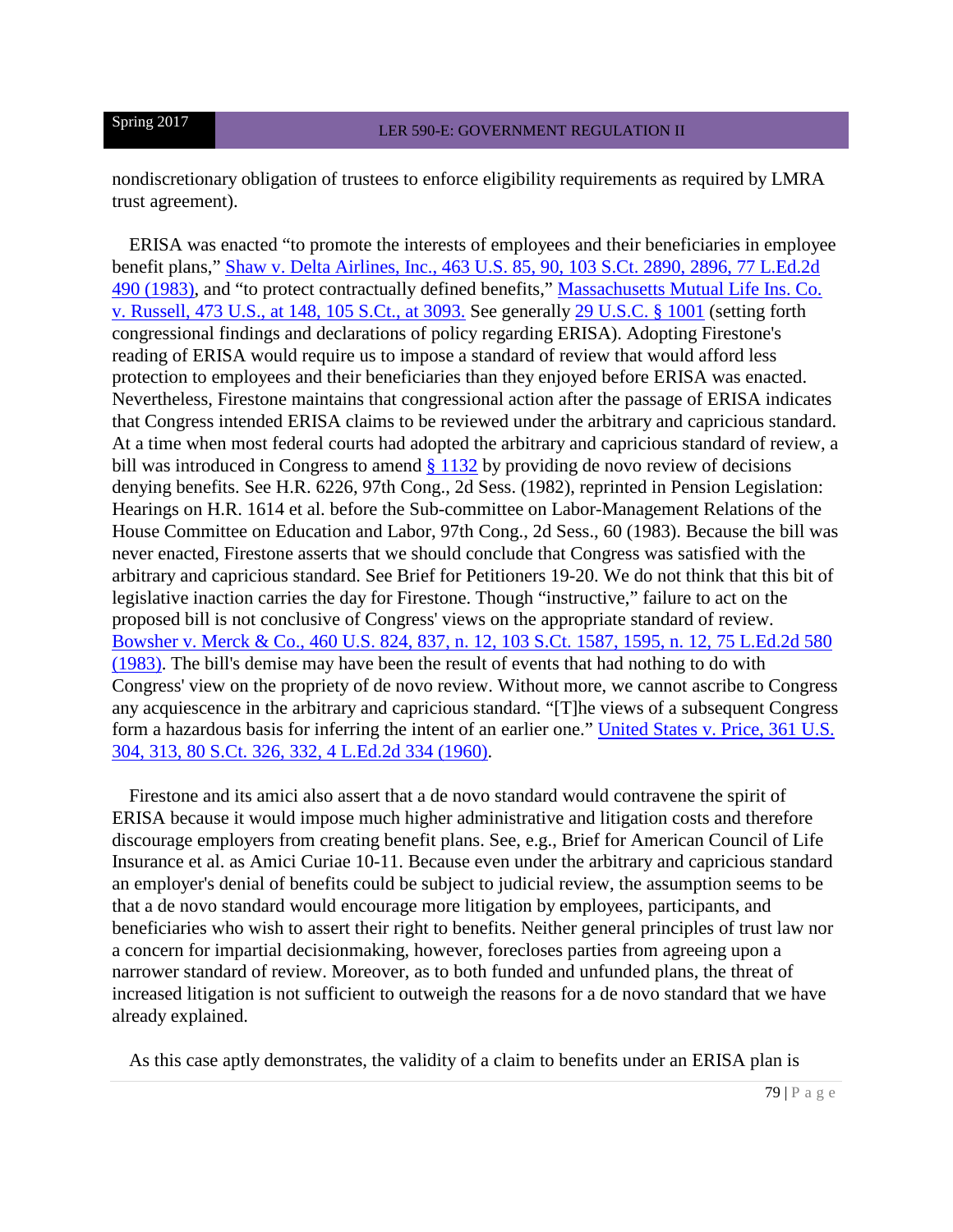likely to turn on the interpretation of terms in the plan at issue. Consistent with established principles of trust law, we hold that a denial of benefits challenged under  $\S 1132(a)(1)(B)$  is to be reviewed under a de novo standard unless the benefit plan gives the administrator or fiduciary discretionary authority to determine eligibility for benefits or to construe the terms of the plan. Because we do not rest our decision on the concern for impartiality that guided the Court of Appeals, see [828 F.2d, at 143-146,](http://web2.westlaw.com/find/default.wl?tf=-1&rs=WLW9.10&referencepositiontype=S&serialnum=1987108189&fn=_top&sv=Split&referenceposition=143&pbc=D5845283&tc=-1&ordoc=1989026578&findtype=Y&db=350&vr=2.0&rp=%2ffind%2fdefault.wl&mt=208) we need not distinguish between types of plans or focus on the motivations of plan administrators and fiduciaries. Thus, for purposes of actions under  $\frac{8}{9}$  $1132(a)(1)(B)$ , the de novo standard of review applies regardless of whether the plan at issue is funded or unfunded and regardless of whether the administrator or fiduciary is operating under a possible or actual conflict of interest. Of course, if a benefit plan gives discretion to an administrator or fiduciary who is operating under a conflict of interest, that conflict must be weighed as a "facto<sup>[r]</sup> in determining whether there is an abuse of discretion." Restatement [\(Second\) of Trusts §](http://web2.westlaw.com/find/default.wl?tf=-1&rs=WLW9.10&serialnum=0291388739&fn=_top&sv=Split&tc=-1&pbc=D5845283&ordoc=1989026578&findtype=Y&db=0101580&vr=2.0&rp=%2ffind%2fdefault.wl&mt=208) 187, Comment d (1959).

III

Respondents unsuccessfully sought plan information from Firestone pursuant to [29 U.S.C. §](http://web2.westlaw.com/find/default.wl?tf=-1&rs=WLW9.10&fn=_top&sv=Split&docname=29USCAS1024&tc=-1&pbc=D5845283&ordoc=1989026578&findtype=L&db=1000546&vr=2.0&rp=%2ffind%2fdefault.wl&mt=208)  [1024\(b\)\(4\),](http://web2.westlaw.com/find/default.wl?tf=-1&rs=WLW9.10&fn=_top&sv=Split&docname=29USCAS1024&tc=-1&pbc=D5845283&ordoc=1989026578&findtype=L&db=1000546&vr=2.0&rp=%2ffind%2fdefault.wl&mt=208) one of ERISA's disclosure provisions. That provision reads as follows:

"The administrator shall, upon written request of any participant or beneficiary, furnish a copy of the latest updated summary plan description, plan description, and the latest annual report, any terminal report, the bargaining agreement, trust agreement, contract, or other instruments under which the plan is established or operated. The administrator may make a reasonable charge to cover the cost of furnishing such complete copies. The Secretary [of Labor] may by regulation prescribe the maximum amount which will constitute a reasonable charge under the preceding sentence."

When Firestone did not comply with their request for information, respondents sought damages under [29 U.S.C. § 1132\(c\)\(1\)\(B\) \(1982 ed., Supp. IV\),](http://web2.westlaw.com/find/default.wl?tf=-1&rs=WLW9.10&fn=_top&sv=Split&docname=29USCAS1132&tc=-1&pbc=D5845283&ordoc=1989026578&findtype=L&db=1000546&vr=2.0&rp=%2ffind%2fdefault.wl&mt=208) which provides that "[a]ny administrator ... who fails or refuses to comply with a request for any information which such administrator is required by this subchapter to furnish to a participant or beneficiary ... may in the court's discretion be personally liable to such participant or beneficiary in the amount of up to \$100 a day."

Respondents have not alleged that they are "beneficiaries" as defined in [§ 1002\(8\).](http://web2.westlaw.com/find/default.wl?tf=-1&rs=WLW9.10&fn=_top&sv=Split&docname=29USCAS1002&tc=-1&pbc=D5845283&ordoc=1989026578&findtype=L&db=1000546&vr=2.0&rp=%2ffind%2fdefault.wl&mt=208) See Complaint ¶¶ 87-95, App. 104-106. The dispute in this case therefore centers on the definition of the term "participant," which is found in  $\S$  1002(7):

"The term 'participant' means any employee or former employee of an employer, or any member or former member of an employee organization, who is or may become eligible to receive a benefit of any type from an employee benefit plan which covers employees of such employer or members of such organization, or whose beneficiaries may be eligible to receive any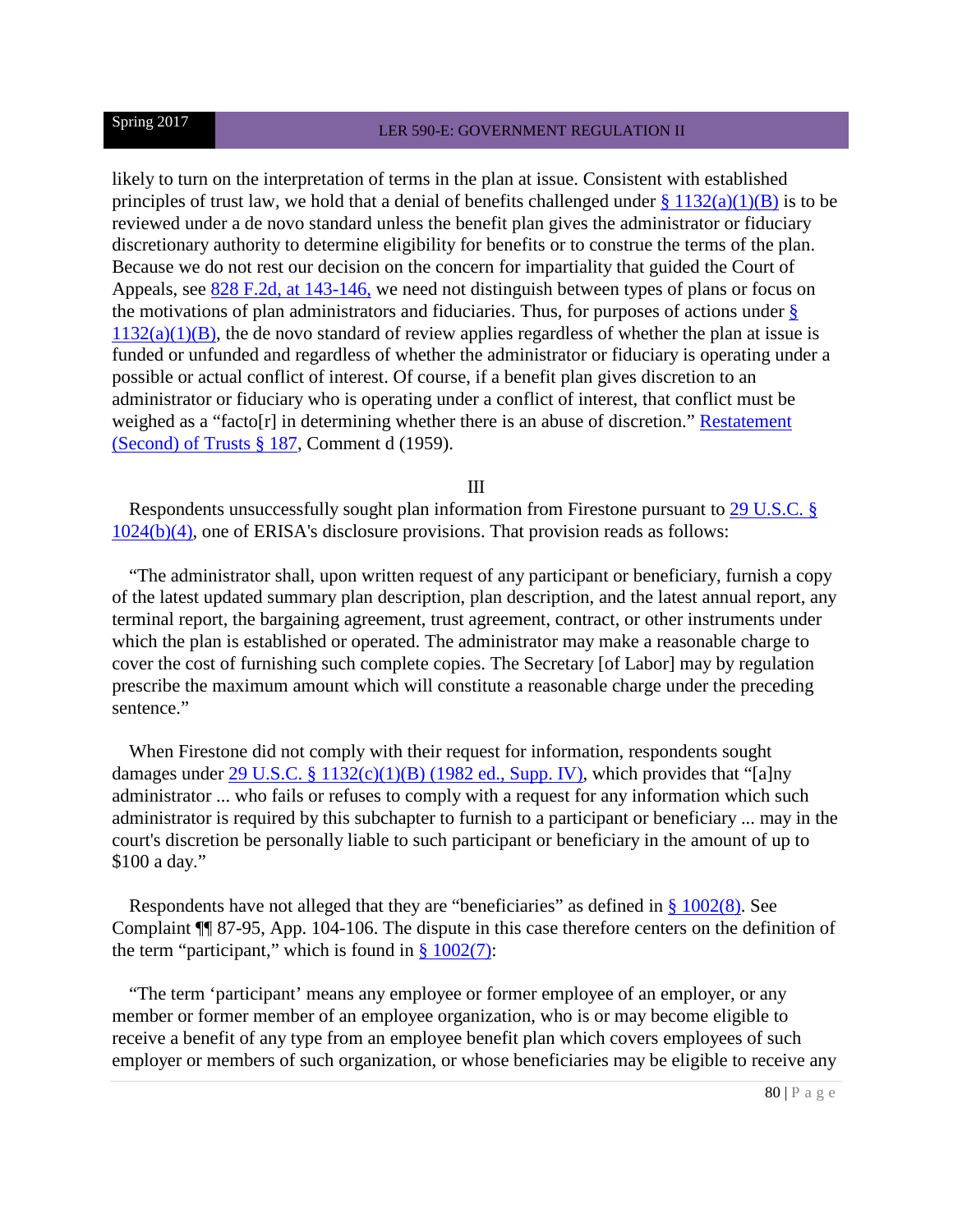such benefit."

The Court of Appeals noted that  $\S 1132(a)(1)$  allows suits for benefits "by a participant or beneficiary." Finding that it would be illogical to say that a person could only bring a claim for benefits if he or she was entitled to benefits, the Court of Appeals reasoned that  $\S 1132(a)(1)$ should be read to mean that " 'a civil action may be brought by someone who claims to be a participant or beneficiary.' " [828 F.2d, at 152.](http://web2.westlaw.com/find/default.wl?tf=-1&rs=WLW9.10&referencepositiontype=S&serialnum=1987108189&fn=_top&sv=Split&referenceposition=152&pbc=D5845283&tc=-1&ordoc=1989026578&findtype=Y&db=350&vr=2.0&rp=%2ffind%2fdefault.wl&mt=208) It went on to conclude that the same interpretation should apply with respect to  $\frac{8}{9}$  1024(b)(4): "A provision such as that one, entitling people to information on the extent of their benefits, would most sensibly extend both to people who are in fact entitled to a benefit under the plan and to those who claim to be but in fact are not." [Id.,](http://web2.westlaw.com/find/default.wl?tf=-1&rs=WLW9.10&serialnum=1987108189&fn=_top&sv=Split&tc=-1&pbc=D5845283&ordoc=1989026578&findtype=Y&vr=2.0&rp=%2ffind%2fdefault.wl&mt=208) at [153.](http://web2.westlaw.com/find/default.wl?tf=-1&rs=WLW9.10&serialnum=1987108189&fn=_top&sv=Split&tc=-1&pbc=D5845283&ordoc=1989026578&findtype=Y&vr=2.0&rp=%2ffind%2fdefault.wl&mt=208)

The Court of Appeals "concede[d] that it is expensive and inefficient to provide people with information about benefits-and to permit them to obtain damages if information is withheld-if they are clearly not entitled to the benefits about which they are informed." Ibid. It tried to solve this dilemma by suggesting that courts use discretion and not award damages if the employee's claim for benefits was not colorable or if the employer did not act in bad faith. There is, however, a more fundamental problem with the Court of Appeals' interpretation of the term "participant": it strays far from the statutory language. Congress did not say that all "claimants" could receive information about benefit plans. To say that a "participant" is any person who claims to be one begs the question of who is a "participant" and renders the definition set forth in  $\S 1002(7)$ superfluous. Indeed, respondents admitted at oral argument that "the words point against [them]." Tr. of Oral Arg. 40.

In our view, the term "participant" is naturally read to mean either "employees in, or reasonably expected to be in, currently covered employment," [Saladino v. I.L.G.W.U. National](http://web2.westlaw.com/find/default.wl?tf=-1&rs=WLW9.10&referencepositiontype=S&serialnum=1985108514&fn=_top&sv=Split&referenceposition=476&pbc=D5845283&tc=-1&ordoc=1989026578&findtype=Y&db=350&vr=2.0&rp=%2ffind%2fdefault.wl&mt=208)  Retirement Fund, [754 F.2d 473, 476 \(CA2 1985\),](http://web2.westlaw.com/find/default.wl?tf=-1&rs=WLW9.10&referencepositiontype=S&serialnum=1985108514&fn=_top&sv=Split&referenceposition=476&pbc=D5845283&tc=-1&ordoc=1989026578&findtype=Y&db=350&vr=2.0&rp=%2ffind%2fdefault.wl&mt=208) or former employees who "have ... a reasonable expectation of returning to covered employment" or who have "a colorable claim" to vested benefits, Kuntz v. Reese, [785 F.2d 1410, 1411 \(CA9\)](http://web2.westlaw.com/find/default.wl?tf=-1&rs=WLW9.10&referencepositiontype=S&serialnum=1986116483&fn=_top&sv=Split&referenceposition=1411&pbc=D5845283&tc=-1&ordoc=1989026578&findtype=Y&db=350&vr=2.0&rp=%2ffind%2fdefault.wl&mt=208) (per curiam), cert. denied, [479 U.S.](http://web2.westlaw.com/find/default.wl?tf=-1&rs=WLW9.10&serialnum=1986255708&fn=_top&sv=Split&tc=-1&pbc=D5845283&ordoc=1989026578&findtype=Y&db=708&vr=2.0&rp=%2ffind%2fdefault.wl&mt=208)  [916, 107 S.Ct. 318, 93 L.Ed.2d 291 \(1986\).](http://web2.westlaw.com/find/default.wl?tf=-1&rs=WLW9.10&serialnum=1986255708&fn=_top&sv=Split&tc=-1&pbc=D5845283&ordoc=1989026578&findtype=Y&db=708&vr=2.0&rp=%2ffind%2fdefault.wl&mt=208) In order to establish that he or she "may become eligible" for benefits, a claimant must have a colorable claim that (1) he or she will prevail in a suit for benefits, or that (2) eligibility requirements will be fulfilled in the future. "This view attributes conventional meanings to the statutory language since all employees in covered employment and former employees with a colorable claim to vested benefits 'may become eligible.' A former employee who has neither a reasonable expectation of returning to covered employment nor a colorable claim to vested benefits, however, simply does not fit within the [phrase] 'may become eligible.' " Saladino v. I.L.G.W.U. National Retirement Fund, supra, at 476.

We do not think Congress' purpose in enacting the ERISA disclosure provisions-ensuring that "the individual participant knows exactly where he stands with respect to the plan," [H.R.Rep.](http://web2.westlaw.com/find/default.wl?tf=-1&rs=WLW9.10&serialnum=0100747159&fn=_top&sv=Split&tc=-1&pbc=D5845283&ordoc=1989026578&findtype=Y&db=0100014&vr=2.0&rp=%2ffind%2fdefault.wl&mt=208)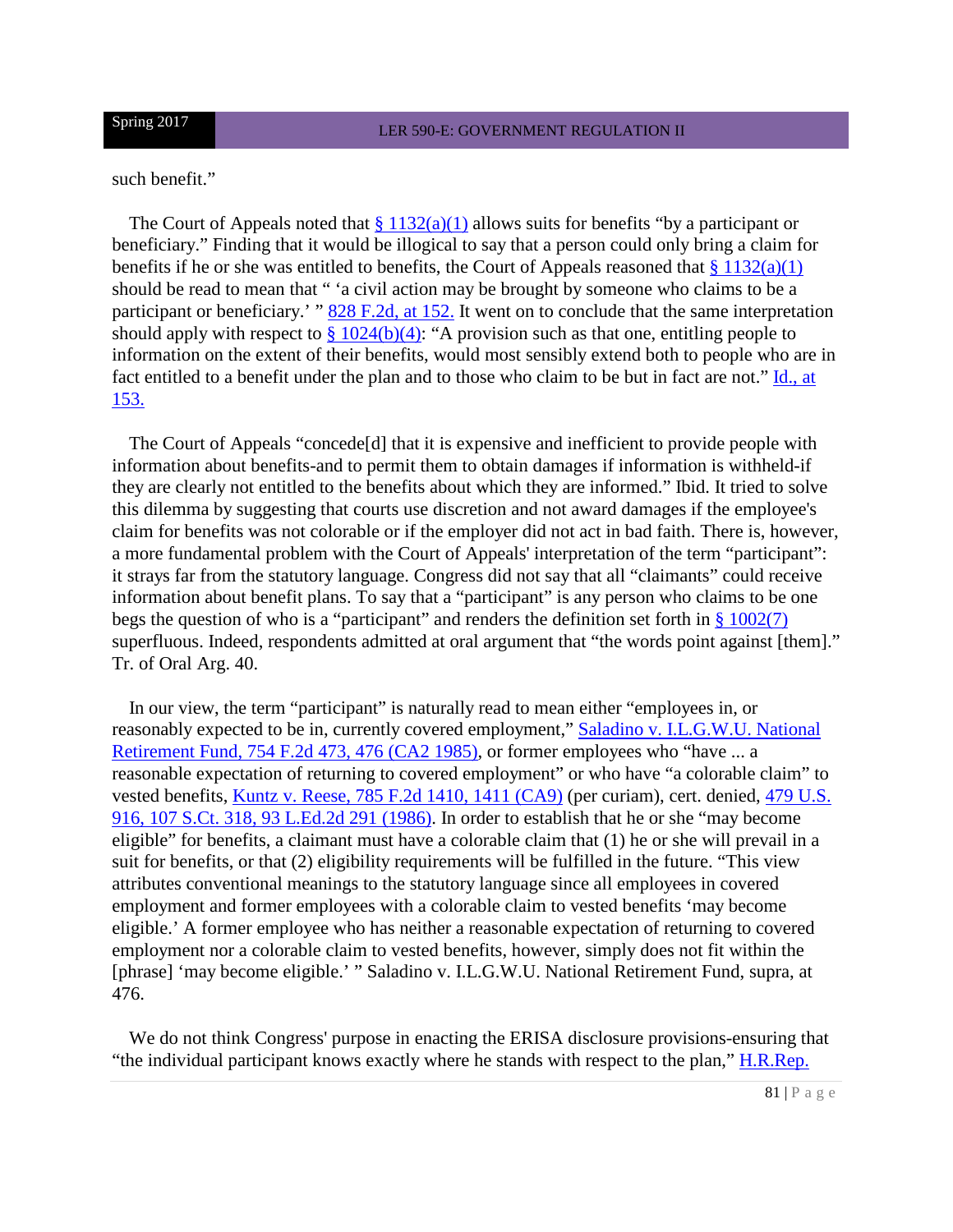[No. 93-533, p. 11](http://web2.westlaw.com/find/default.wl?tf=-1&rs=WLW9.10&serialnum=0100747159&fn=_top&sv=Split&tc=-1&pbc=D5845283&ordoc=1989026578&findtype=Y&db=0100014&vr=2.0&rp=%2ffind%2fdefault.wl&mt=208) (1973), U.S.Code Cong. & Admin.News 1978, p. 4649-will be thwarted by a natural reading of the term "participant." Faced with the possibility of \$100 a day in penalties under [§ 1132\(c\)\(1\)\(B\),](http://web2.westlaw.com/find/default.wl?tf=-1&rs=WLW9.10&fn=_top&sv=Split&docname=29USCAS1132&tc=-1&pbc=D5845283&ordoc=1989026578&findtype=L&db=1000546&vr=2.0&rp=%2ffind%2fdefault.wl&mt=208) a rational plan administrator or fiduciary would likely opt to provide a claimant with the information requested if there is any doubt as to whether the claimant is a "participant," especially when the reasonable costs of producing the information can be recovered. See [29 CFR § 2520.104b-30\(b\) \(1987\)](http://web2.westlaw.com/find/default.wl?tf=-1&rs=WLW9.10&fn=_top&sv=Split&docname=29CFRS2520.104B-30&tc=-1&pbc=D5845283&ordoc=1989026578&findtype=L&db=1000547&vr=2.0&rp=%2ffind%2fdefault.wl&mt=208) (the "charge assessed by the plan administrator to cover the costs of furnishing documents is reasonable if it is equal to the actual cost per page to the plan for the least expensive means of acceptable reproduction, but in no event may such charge exceed 25 cents per page").

The Court of Appeals did not attempt to determine whether respondents were "participants" under [§ 1002\(7\).](http://web2.westlaw.com/find/default.wl?tf=-1&rs=WLW9.10&fn=_top&sv=Split&docname=29USCAS1002&tc=-1&pbc=D5845283&ordoc=1989026578&findtype=L&db=1000546&vr=2.0&rp=%2ffind%2fdefault.wl&mt=208) See [828 F.2d, at 152-153.](http://web2.westlaw.com/find/default.wl?tf=-1&rs=WLW9.10&referencepositiontype=S&serialnum=1987108189&fn=_top&sv=Split&referenceposition=152&pbc=D5845283&tc=-1&ordoc=1989026578&findtype=Y&db=350&vr=2.0&rp=%2ffind%2fdefault.wl&mt=208) We likewise express no views as to whether respondents were "participants" with respect to the benefit plans about which they sought information. Those questions are best left to the Court of Appeals on remand.

For the reasons set forth above, the decision of the Court of Appeals is affirmed in part and reversed in part, and the case is remanded for proceedings consistent with this opinion.

So ordered.

Justice SCALIA, concurring in part and concurring in the judgment.

I join the judgment of the Court and Parts I and II of its opinion. I agree with its disposition but not all of its reasoning regarding Part III.

The Court holds that a person with a colorable claim is one who " 'may become eligible' for benefits" within the meaning of the statutory definition of "participant," because, it reasons, such a claim raises the possibility that "he or she will prevail in a suit for benefits." Ante, at 958. The relevant portion of the definition, however, refers to an employee "who is or may become eligible to receive a benefit." There is an obvious parallelism here: one "may become" eligible by acquiring, in the future, the same characteristic of eligibility that someone who "is" eligible now possesses. And I find it contrary to normal usage to think that the characteristic of "being" eligible consists of "having prevailed in a suit for benefits." Eligibility exists not merely during the brief period between formal judgment of entitlement and payment of benefits. Rather, one is eligible whether or not he has yet been adjudicated to be-and, similarly, one can become eligible before he is adjudicated to be. It follows that the phrase "may become eligible" has nothing to do with the probabilities of winning a suit. I think that, properly read, the definition of "participant" embraces those whose benefits have vested, and those who (by reason of current or former employment) have some potential to receive the vesting of benefits in the future, but not those who have a good argument that benefits have vested even though they have not.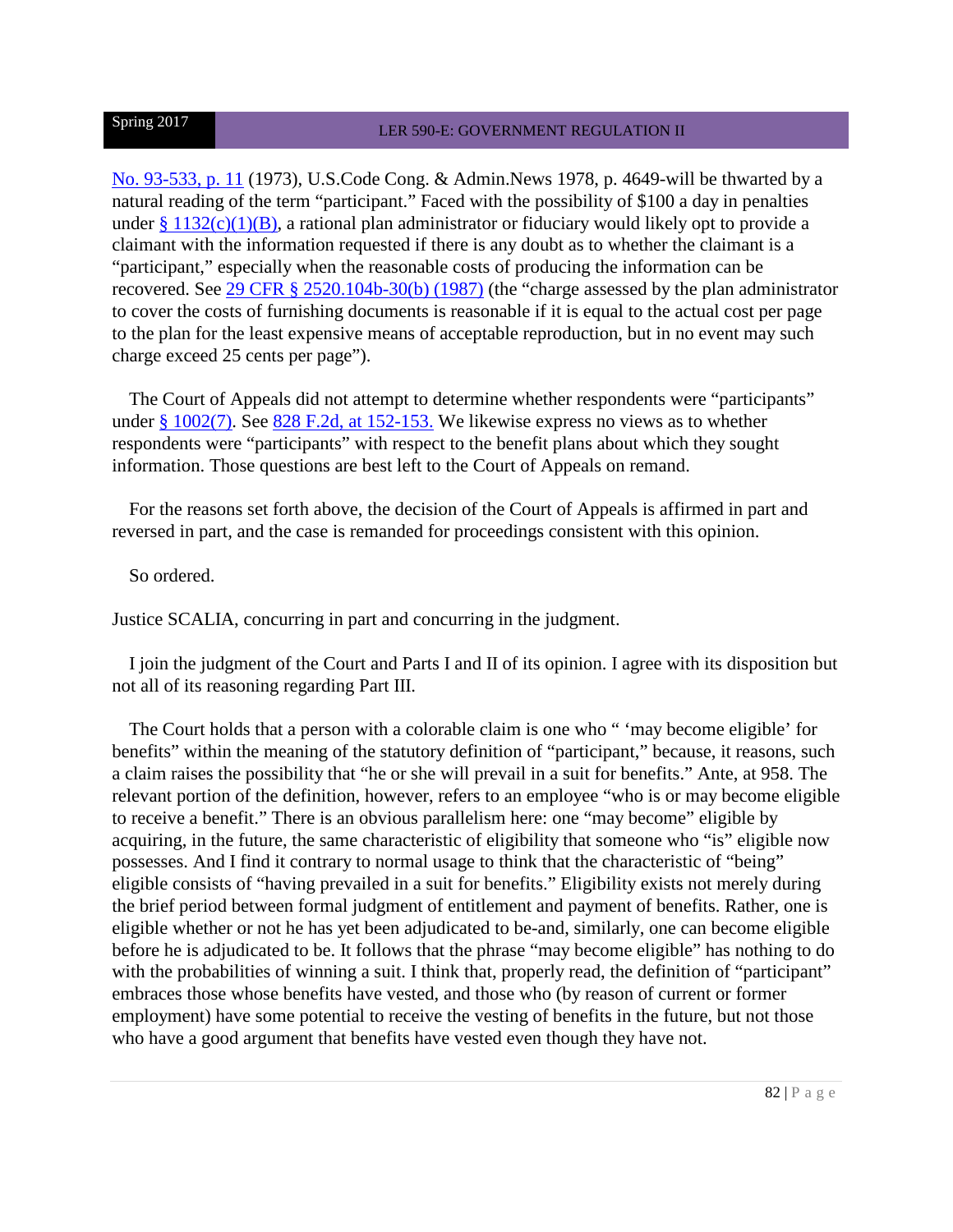Applying the definition in this fashion would mean, of course, that if the employer guesses right that a person with a colorable claim is in fact not entitled to benefits, he can deny that person the information required to be provided under [29 U.S.C. § 1024\(b\)\(4\)](http://web2.westlaw.com/find/default.wl?tf=-1&rs=WLW9.10&fn=_top&sv=Split&docname=29USCAS1024&tc=-1&pbc=D5845283&ordoc=1989026578&findtype=L&db=1000546&vr=2.0&rp=%2ffind%2fdefault.wl&mt=208) without paying the \$100-a-day damages assessable for breach of that obligation, [29 U.S.C. § 1132\(c\)\(1\)\(B\) \(1982](http://web2.westlaw.com/find/default.wl?tf=-1&rs=WLW9.10&fn=_top&sv=Split&docname=29USCAS1132&tc=-1&pbc=D5845283&ordoc=1989026578&findtype=L&db=1000546&vr=2.0&rp=%2ffind%2fdefault.wl&mt=208)  [ed., Supp. IV\).](http://web2.westlaw.com/find/default.wl?tf=-1&rs=WLW9.10&fn=_top&sv=Split&docname=29USCAS1132&tc=-1&pbc=D5845283&ordoc=1989026578&findtype=L&db=1000546&vr=2.0&rp=%2ffind%2fdefault.wl&mt=208) Since, however, no employer sensible enough to consult the law would be senseless enough to take that risk, giving the term its defined meaning would produce precisely the same incentive for disclosure as the Court's opinion.

### **Alexandra Berzon and Mark Maremont,**

## **The Perils of Workers' Comp for Injured Cirque du Soleil Performers: Unlike Professional Athletes, Injured Cirque Stars Don't Get to Keep Their Salaries, Wall Street Journal (April 24, 2015)**

April 24, 2015 5:30 a.m. ET

Natasha Hallett was a longtime performer at Cirque du Soleil, playing a key role in the circus giant's La Nouba show in Orlando, Fla. Then she made a mistake.

Ms. Hallett says she forgot to put a double loop through her harness for a flying trick, and a colleague didn't notice the oversight during a safety check. She tumbled about 40 feet to the stage during a Cirque performance, shattering 19 bones from the waist down. "Like a horse that broke its leg, once you are injured you are pretty much no good for them anymore," Ms. Hallett said.

Artists at [Cirque du Soleil put their unusually adept bodies at risk](http://www.wsj.com/articles/injuries-put-safety-in-spotlight-at-cirque-du-soleil-1429723558) to entertain audiences, just as many professional athletes do. But unlike many pro athletes, Cirque performers don't get special treatment, such as continuing to receive regular pay, if they suffer severe injuries.

### **More on Cirque du Soleil**

- Injuries Put Safety in Spotlight at Cirque du Soleil
- [Cirque du Soleil Nears Sales to TPG Group](http://www.wsj.com/articles/cirque-du-soleil-nears-sale-to-tpg-group-1429220100)
- [Photos: Backstage at Cirque du Soleil](http://www.wsj.com/articles/backstage-at-cirque-du-soleil-1429722483)

Cirque du Soleil reassessed its safety practices and revamped its show 'Kà' after a fatal accident in 2013. But questions remain about whether the show pushes the limits of daredevil stunts. Photo: Eric Jamison

Instead, most of them are treated like ordinary workers, thrust into a complex workers' compensation system that provides limited recompense for lost wages and permanent disabilities.

A small number of injured workers whose contracts provide for it do receive extra compensation after an injury, executives said. But relying primarily on workers' compensation payments "is the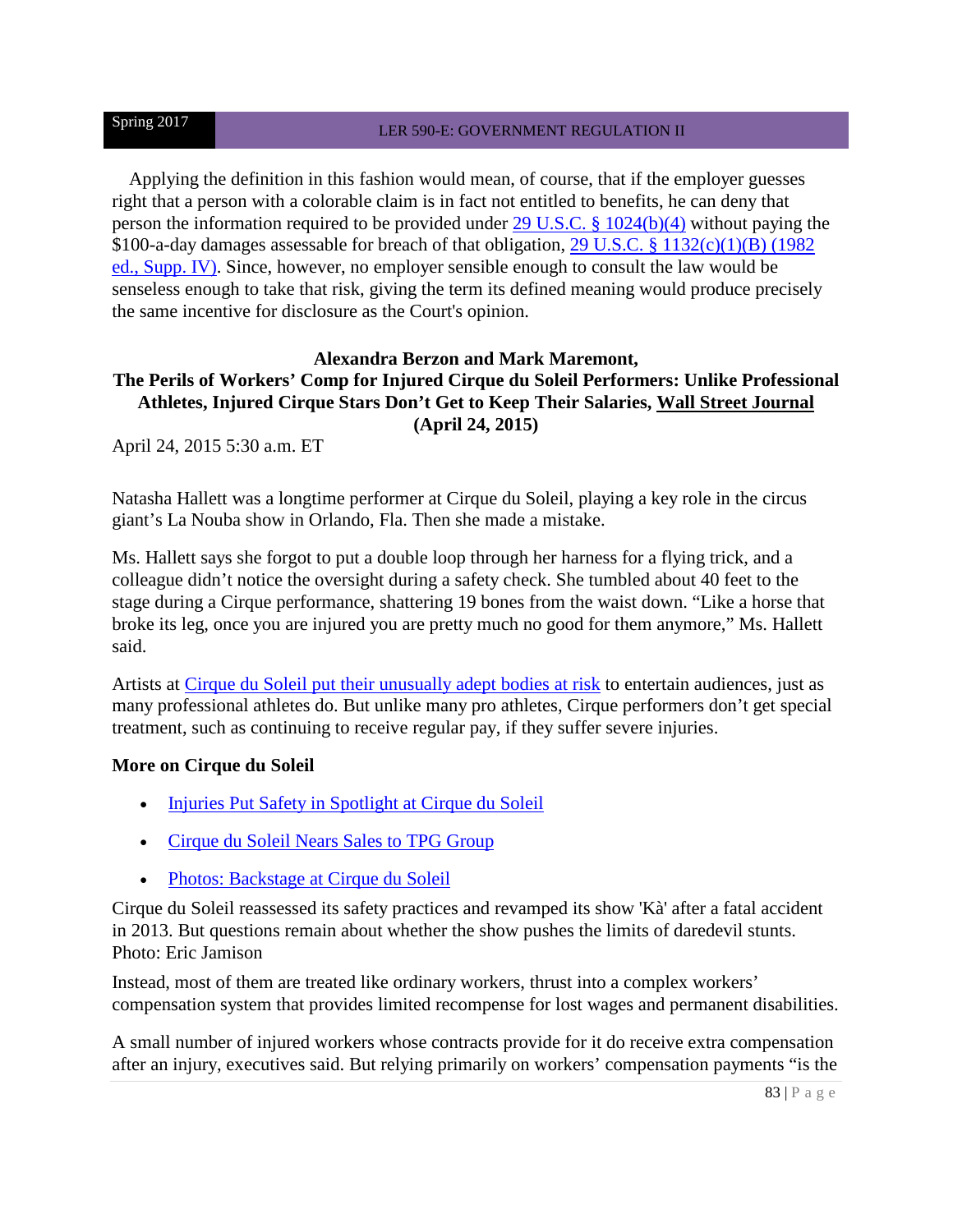best solution in terms of management," Cirque spokeswoman Renée-Claude Ménard said. The company declined to comment on specific cases of injury.

### Advertisement

For a Cirque worker injured in a major accident, the aftermath is a rarely publicized aspect of the stunning stunts that Cirque has turned into an \$850-million-a-year business.

"Pain is everything for your life," Artur Dashkevich, a former Cirque performer from Belarus, said a doctor once told him. He became permanently disabled after injuring his neck in a 2007 training accident in Montreal. He returned to Belarus, but said he can't work and lives on about \$21,000 a year from the Quebec workers' compensation system. Others have taken jobs such as driving taxis or cutting hair while their bodies remain in pain.

Cirque executives said 80% to 90% of its performers' injuries involve soft-tissue damage such as muscle or joint strains that accumulate over time and aren't linked to a major accident or a single career-ending event.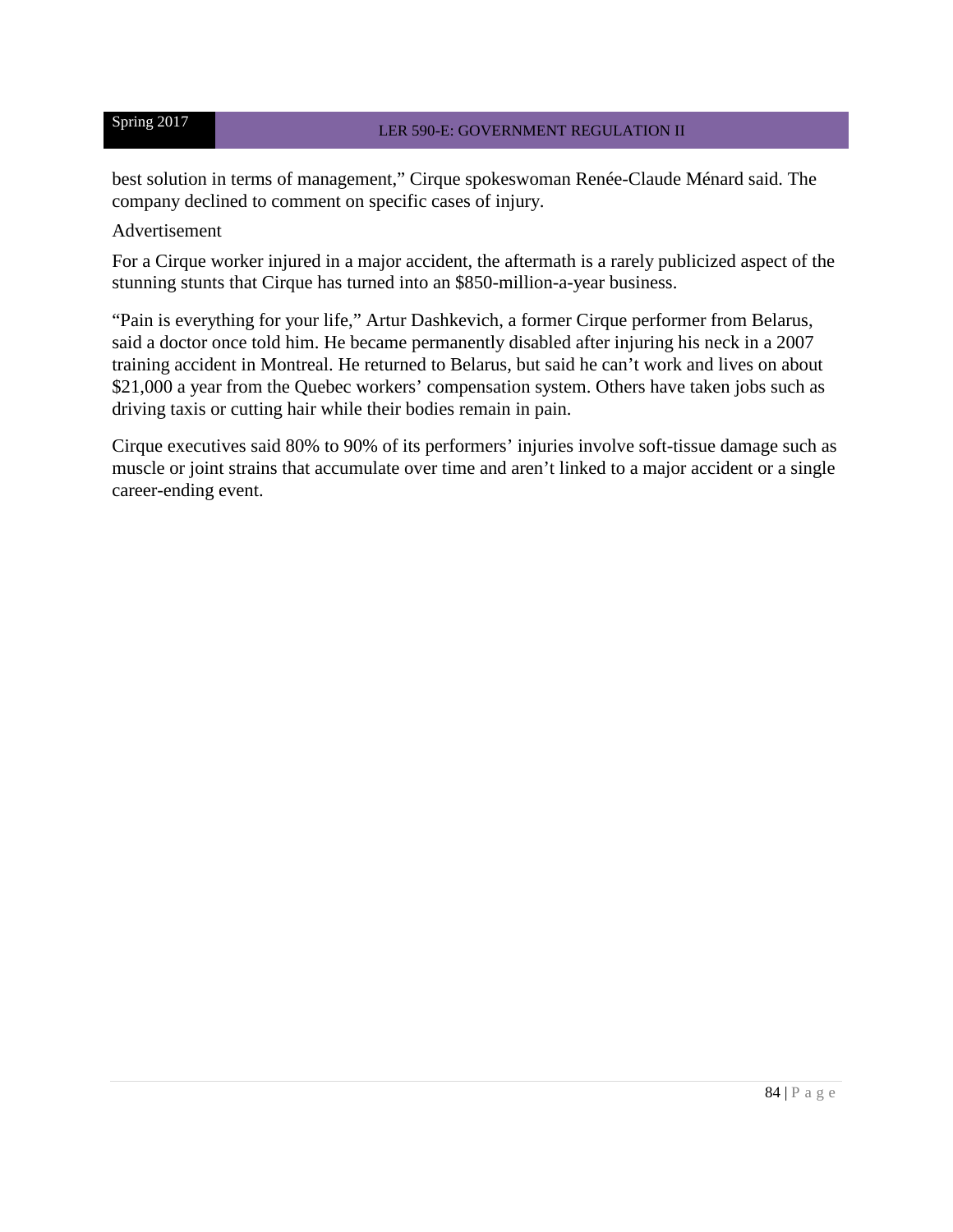

### ENLARGE

Natasha Hallett looks through old photos. She started at Cirque in 1992 just after competing in the Olympics. At the time of her injury in 2007, she was making about \$150,000 a year. Photo: JOSH ANDERSON FOR THE WALL STREET JOURNAL

But Cirque stands out for the number of injuries to its performers, many of which become workers' compensation claims. A Wall Street Journal analysis showed that in 2011, the most recent year for which data is available, [Cirque's Kà show in Las Vegas had a higher rate of injury](http://www.wsj.com/articles/injuries-put-safety-in-spotlight-at-cirque-du-soleil-1429723558) than all but 78 workplaces on a list of nearly 52,000 of the most dangerous compiled by the U.S. Occupational Safety and Health Administration.

Nicolas Panet-Raymond, Cirque's head of safety, said that some circuses classify their performers as contractors, which means they don't have to provide any injury insurance coverage for them. By contrast, Cirque considers its performers employees. That means, he said, that in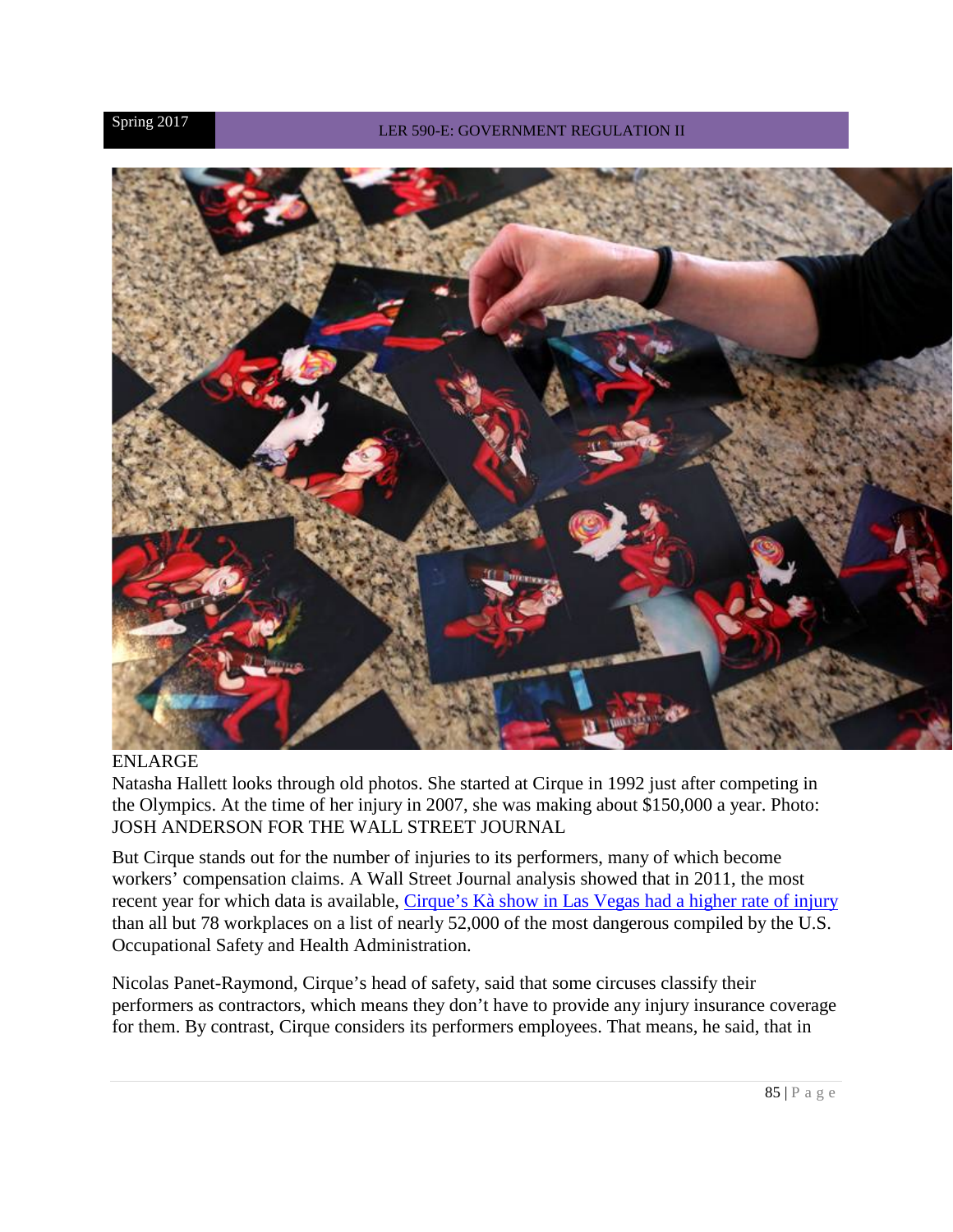most places where it operates, the state or country requires the company to pay for workers' compensation insurance so that workers can get money and health care if they are injured.

Workers' compensation laws vary widely, but they generally prevent workers from suing their employer for negligence.

'Pain is everything for your life'

—Artur Dashkevich, a former Cirque performer, said a doctor once told him

Meaghan Muller, a performer from the Atlanta area who was badly injured in a fall onto a concrete floor while training at Cirque's Montreal headquarters, said that Quebec authorities required her to seek medical treatment in Canada for the first year after her accident. She later needed four surgeries in the U.S. to correct what Canadian surgeons had done, she said.

Still, many employee attorneys and Cirque performers who have used the workers' compensation system through Cirque say that the medical coverage provided is generally good. Their bigger frustration stems from the financial compensation they get through workers' compensation for permanent disabilities.

Ms. Hallett started at Cirque soon after going to the Olympics for Canada in 1992. At the time of her injury in 2007, she was making about \$150,000 a year, performing on a year-to-year contract like most Cirque artists.

After her injury, her pay dropped about 85% to about \$2,000 a month due to a cap on compensation payouts for Florida workers. Her benefits ran out after she hit the maximum allowed for two years of such pay, and she lost her house to foreclosure.

When a doctor evaluated her to determine what she would be paid as compensation for a permanent ankle injury, he used a standard formula to determine how much use she had lost.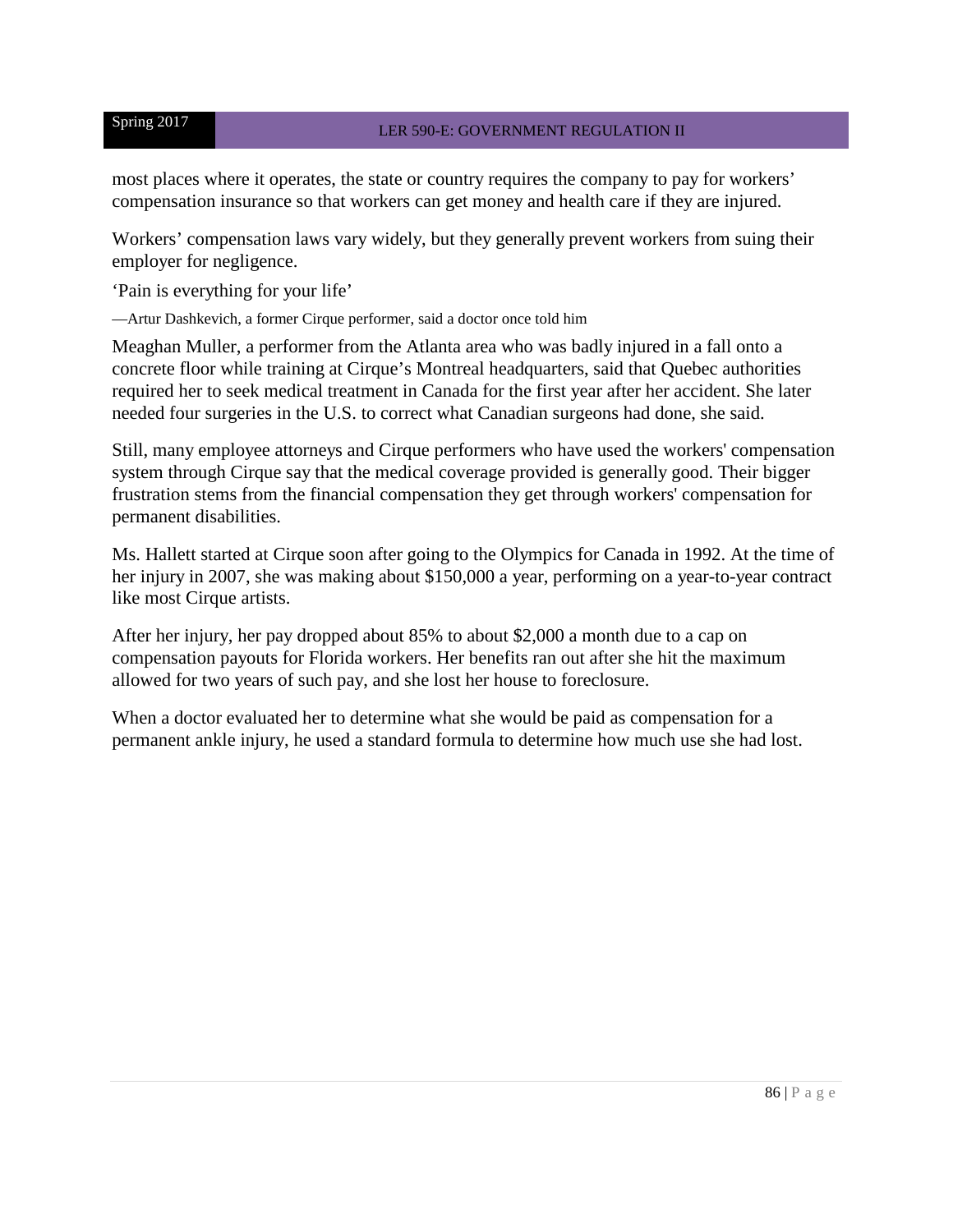

### ENLARGE

Natasha Hallett and her boyfriend John Baskett with their children Jacob, 3, and Ryder, 1, at their home in Nashville, Tenn. Photo: JOSH ANDERSON FOR THE WALL STREET JOURNAL

What that formula didn't take into account was that Ms. Hallett needed far more than normal use of her ankle to do a job in her field. "What we're doing is a little bit more advanced than just trying to get back to walking," she said.

She was offered \$45,000, she said. After disputing the decision she settled for \$170,000, a large amount in Florida, according to workers' compensation attorneys there.

Mr. Panet-Raymond agreed the system is problematic. "Workers' comp has not been established for high performers," he said. "We cannot ask workers' comp to build scales to represent our specific nature."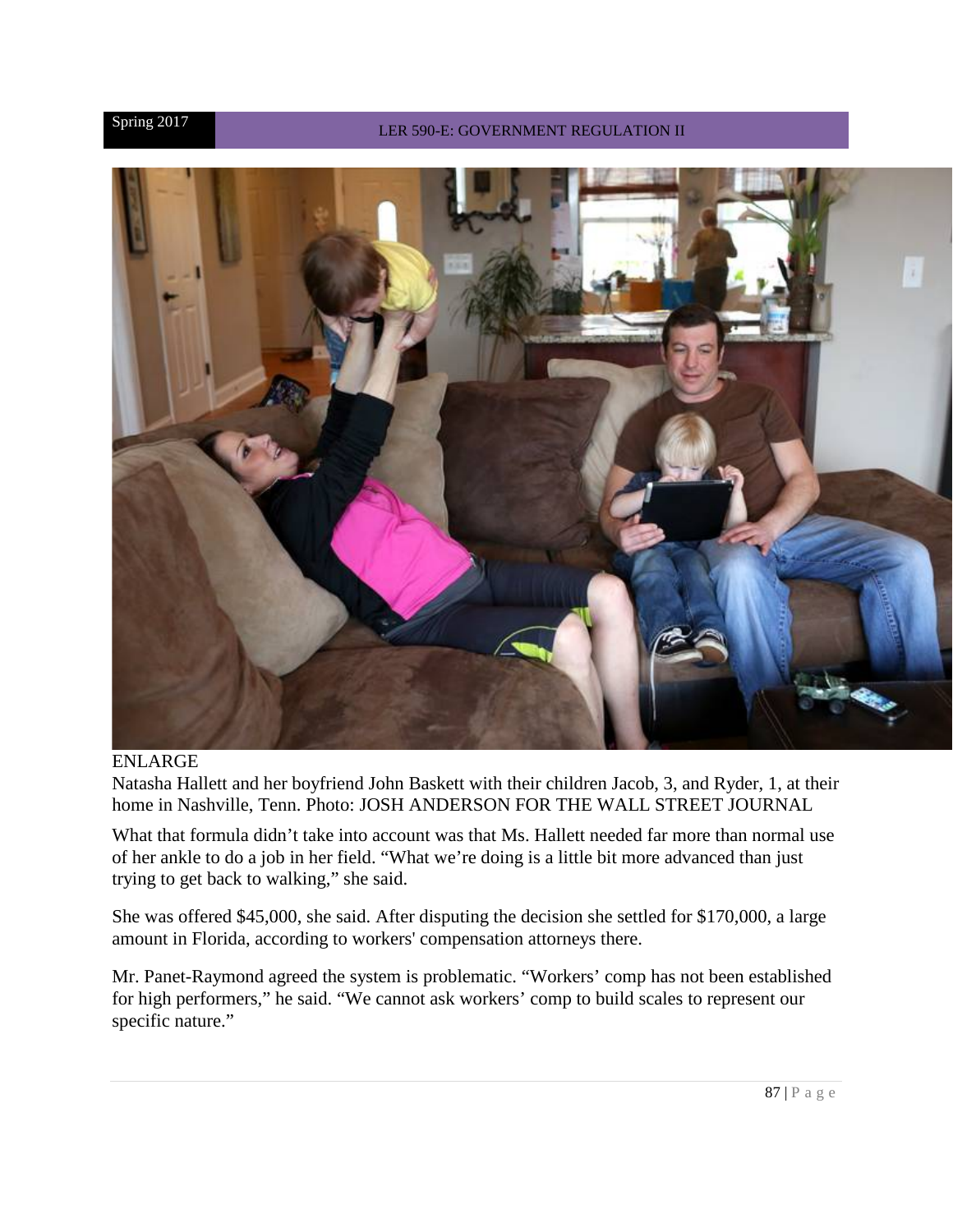Most top professional sports teams, including Major League Baseball, which are among the only workplaces to come close to Cirque in likelihood of injuries, give workers their full salary until their multiyear contracts expire. In the National Football League, injured players receive only a portion of their salary for a few years if they can't play, but they generally receive large upfront bonus payments to make up for the risk, according to sports agents and lawyers.

Ms. Muller criticized Cirque for not providing more generous financial settlements. "These are not flukes, these are accidents," she said. "You can't send people home broken and broke."

**Write to** Alexandra Berzon at [alexandra.berzon@wsj.com](mailto:alexandra.berzon@wsj.com) and Mark Maremont at [mark.maremont@wsj.com](mailto:mark.maremont@wsj.com)

### **Alexandra Berzon and Mark Maremont,** *Backstage at Cirque du Soleil***, Wall Street Journal (April 22, 2015) 1:25 p.m. ET [16 COMMENTS](http://www.wsj.com/articles/injuries-put-safety-in-spotlight-at-cirque-du-soleil-1429723558#livefyre-comment)**

LAS VEGAS—Sarah Guillot-Guyard lay dying on the floor of a basement inside a darkened Cirque du Soleil theater here, one leg broken and blood pooling under her head.

It was June 2013, and the 31-year-old mother of two had fallen 94 feet in front of hundreds of horrified spectators after the wire attached to her safety harness shredded while she performed in the dramatic aerial climax of the company's most technically challenging production, "Kà."

It was the first fatality during a Cirque show, and it capped an increase in injuries at Cirque with the "Kà" production. The show had one of the highest rates of serious injuries of any workplace in the country, according to safety records kept by Cirque that were compared with federal records by The Wall Street Journal.

Montreal-based Cirque, which said Monday that its founder had agreed to [sell a controlling stake](http://www.wsj.com/articles/cirque-du-soleil-being-sold-to-private-equity-group-1429543292)  [to an investor group,](http://www.wsj.com/articles/cirque-du-soleil-being-sold-to-private-equity-group-1429543292) has evolved from a fringe troupe of avant-garde stilt walkers and clowns into a nearly \$1-billion-a-year business. Its 18 shows around the world, including eight resident shows in Las Vegas, combine music, dance and dramatic spectacle with high-wire and acrobatic feats of daring, to dazzle audiences who typically pay \$100 or more for tickets.

Cirque is "always trying to push the envelope," driven in part by Cirque's own artistic drive, but also by the public "asking for bigger and flashier," said Bill Sapsis, a theatrical rigging expert in Philadelphia who has worked with it.

### Advertisement

The death of Ms. Guillot-Guyard, along with hundreds of injuries among Cirque du Soleil performers, puts in stark relief the question of how much risk is acceptable for the modern,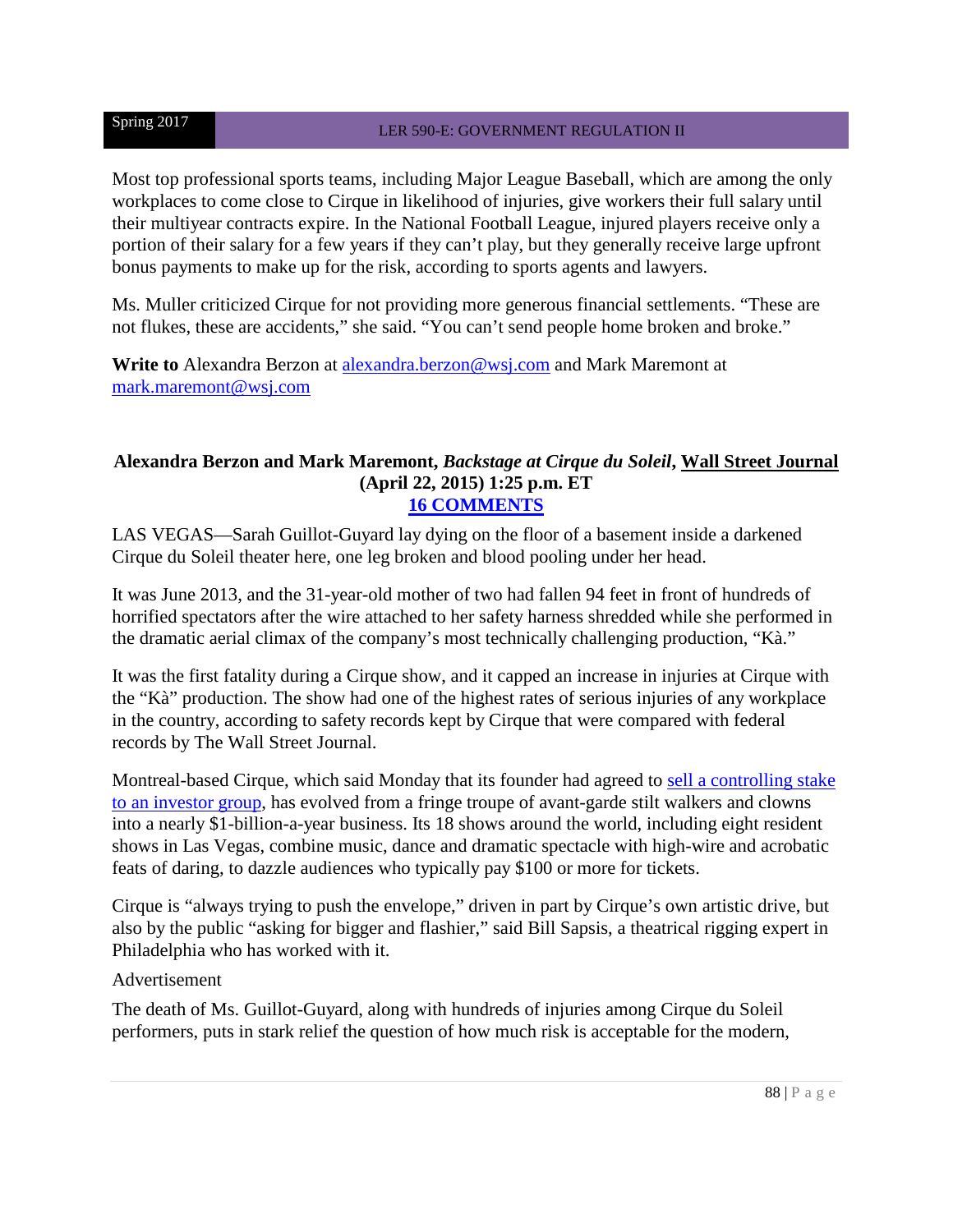corporate circus, and whether Ms. Guillot-Guyard's death or some injuries could have been prevented.

Cirque said the incident launched a broad re-evaluation of safety practices at the 30-year-old company, which marketed "Kà" as "extreme," "terrifying" and "dangerous."

"It forced us to review the way we work," said Cirque's safety director, Nicolas Panet-Raymond.

Multiple efforts to reach Ms. Guillot-Guyard's family for comment were unsuccessful.

Circuses have long marketed "death-defying" stunts to sell tickets, but experts said that in the modern era the risk-taking is largely an illusion to thrill spectators. Interviews with more than three dozen former and current Cirque employees, along with outside experts, reveal an organization that greatly emphasized safety but also embraced crowd-pleasing feats that stretched the limits of the human body and of theater-rigging technology.

To walk this line, the company provided employees with training and assigned technicians to repeatedly check equipment, trusting that under those conditions the elite acrobats could avoid major accidents, or at least avoid a death when an accident did occur.

### **Seemed Nervous**

But state safety investigators and engineers hired by Cirque found that in the case of Ms. Guillot-Guyard's death, relying so much on the "human element" of keeping the performers safe—the part that depended on every person doing their job perfectly every single night—could be fatal.

Ms. Guillot-Guyard died during what was only her second live performance of one of the more challenging roles in "Kà," safety records show. She flubbed her part during the earlier performance that night and seemed nervous to fellow workers. Some questioned her readiness, Nevada state records show.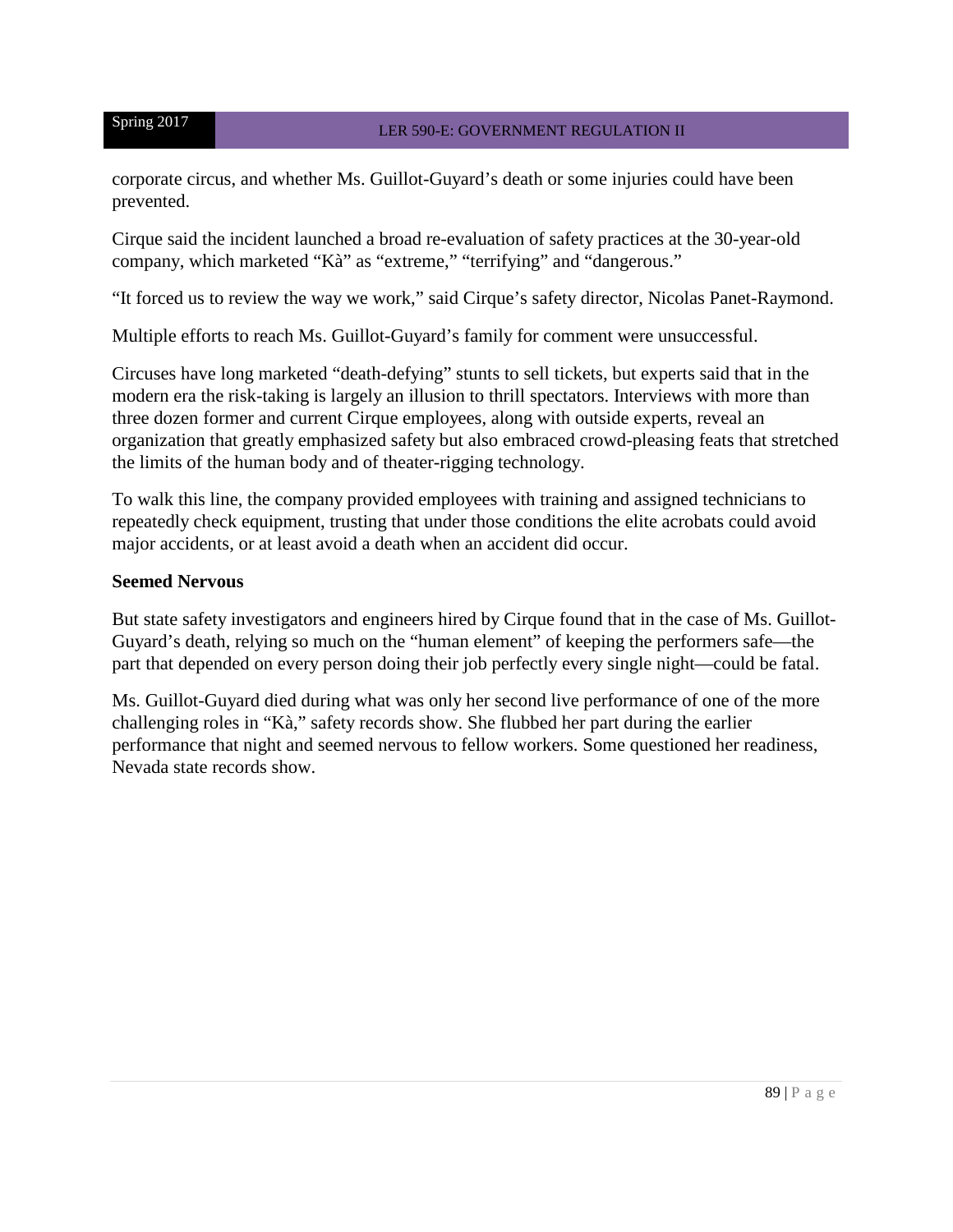

### ENLARGE

Sarah Guillot-Guyard died during a performance of 'Kà' in June 2013 after the wire attached to her safety harness shredded. Photo: Associated Press

There had been earlier signs indicating that the safety equation might have gotten out of balance, especially at "Kà," performed at the MGM Grand casino in Las Vegas since 2004.

The drama features a dizzying array of bodies suspended in the air, sometimes appearing to hurl themselves against a stage that moves between horizontal and vertical planes throughout the show.

That complexity played into the show's high number of injuries. In 2012, the most recent year for which government data are available, "Kà" had an injury rate of 56.2 per 100 workers—four times that of professional sports teams. "Kà" had 101 full-time-equivalent workers that year. Because industry safety data for circuses are included with other amusement and recreation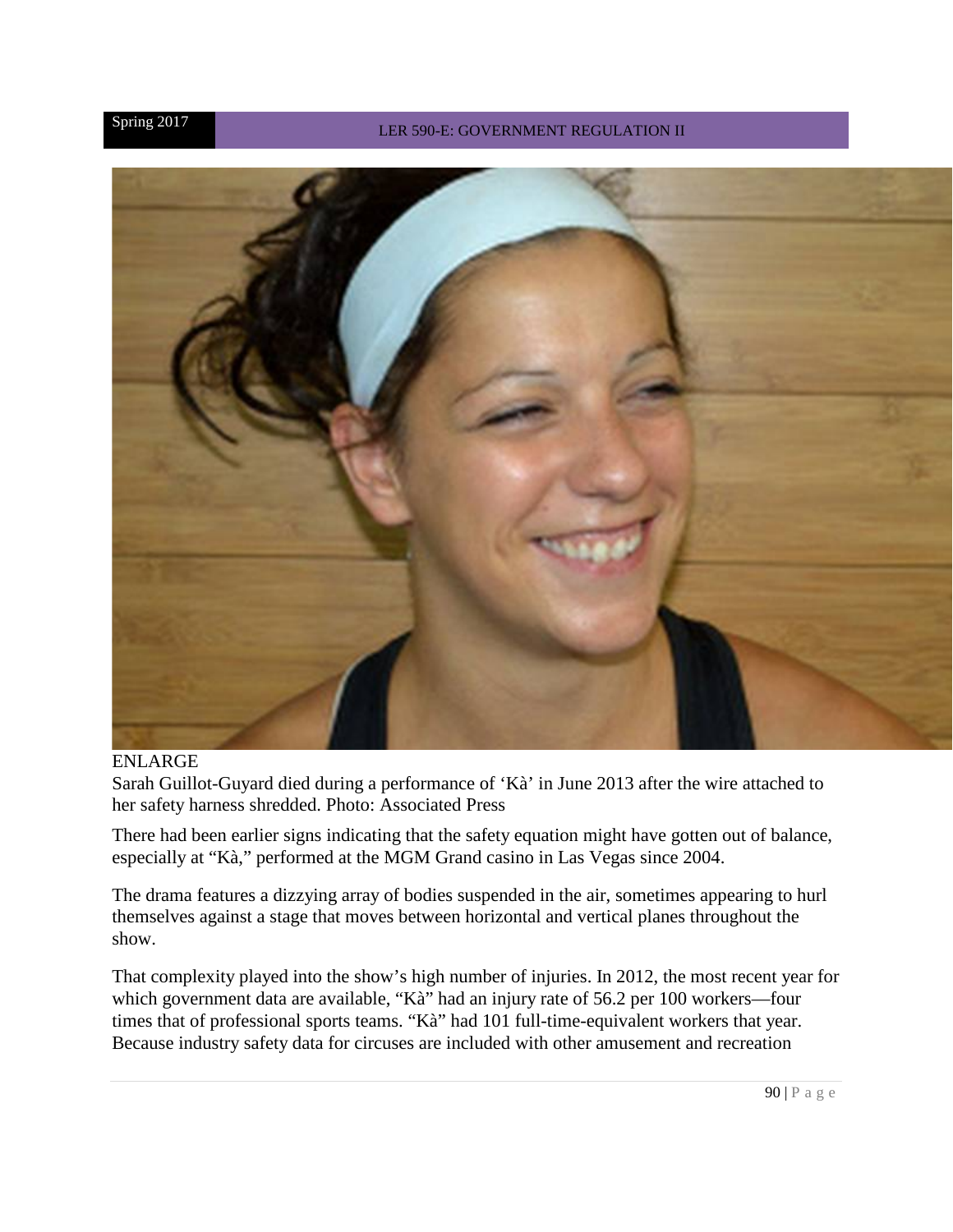companies and impossible to break out on their own, safety experts at Cirque said that sportsteam records are the most apt comparison.

The show's workplace injury rates also were more than five times the 2012 rate of some other injury-prone professions—including police work, firefighting, construction and workers at steel foundries. The data come from federal records and internal Cirque documents that became part of a Nevada Occupational Safety and Health Administration report on Ms. Guillot-Guyard's death that the Journal reviewed in a public records request.

The statistics measure injuries diagnosed by a medical professional, including problems like strains, which make up the majority of Cirque injuries. Cirque records also indicate serious previous accidents at "Kà," including five falls by aerial performers in the three years leading up to Ms. Guillot-Guyard's death.

Cirque, which had previously experienced one other performer death in its history, during training in 2009, acknowledges the worrisome comparisons between injury rates on its shows and some other jobs. "We were looking at mining and other professions and saw, wow, our rates are quite high," said Boris Verkhovsky, director of acrobatics and coaching for Cirque.

But the company commissioned studies using different metrics that showed its performers' rates in line with some athletes. That gave Cirque more assurance, Mr. Verkhovsky said.

After Ms. Guillot-Guyard's death, Cirque officials said they realized they needed to do more to engineer safety into the shows. Now, for the first time, Cirque said its managers must incorporate a safety review into every step of designing or modifying any of its shows.

Executives also said they set up a process requiring shows to report accidents that nearly resulted in injuries or fatalities, which triggers an internal investigation into the cause. Previously, the root cause of a serious injury had been investigated but not close calls, executives said. Cirque said there have been no such reports at "Kà" since the change in policy.

Tension over the trade-off between spectacle and safety in circuses has been inherent since trapeze performers began flying 30 feet in the air about 150 years ago. "A circus tent is not an ancient Roman arena or a modern prize ring," wrote the journal Circus Scrap Book in 1931.

Experts said serious injuries and fatalities can, and should, be prevented with safety harnesses, nets and other protocols, so that, despite the stagecraft, the workplace is safe. "Most of the accidents that have happened in recent times have been preventable," said Jerry Gorrell, a theater safety consultant in Phoenix.

In the past 15 years, separate from the Cirque death, at least three circus performers—including one at major Cirque competitor Feld Entertainment Inc.'s Ringling Bros. and Barnum & Bailey—have fallen to their deaths during shows in the U.S., according to federal records and company reports.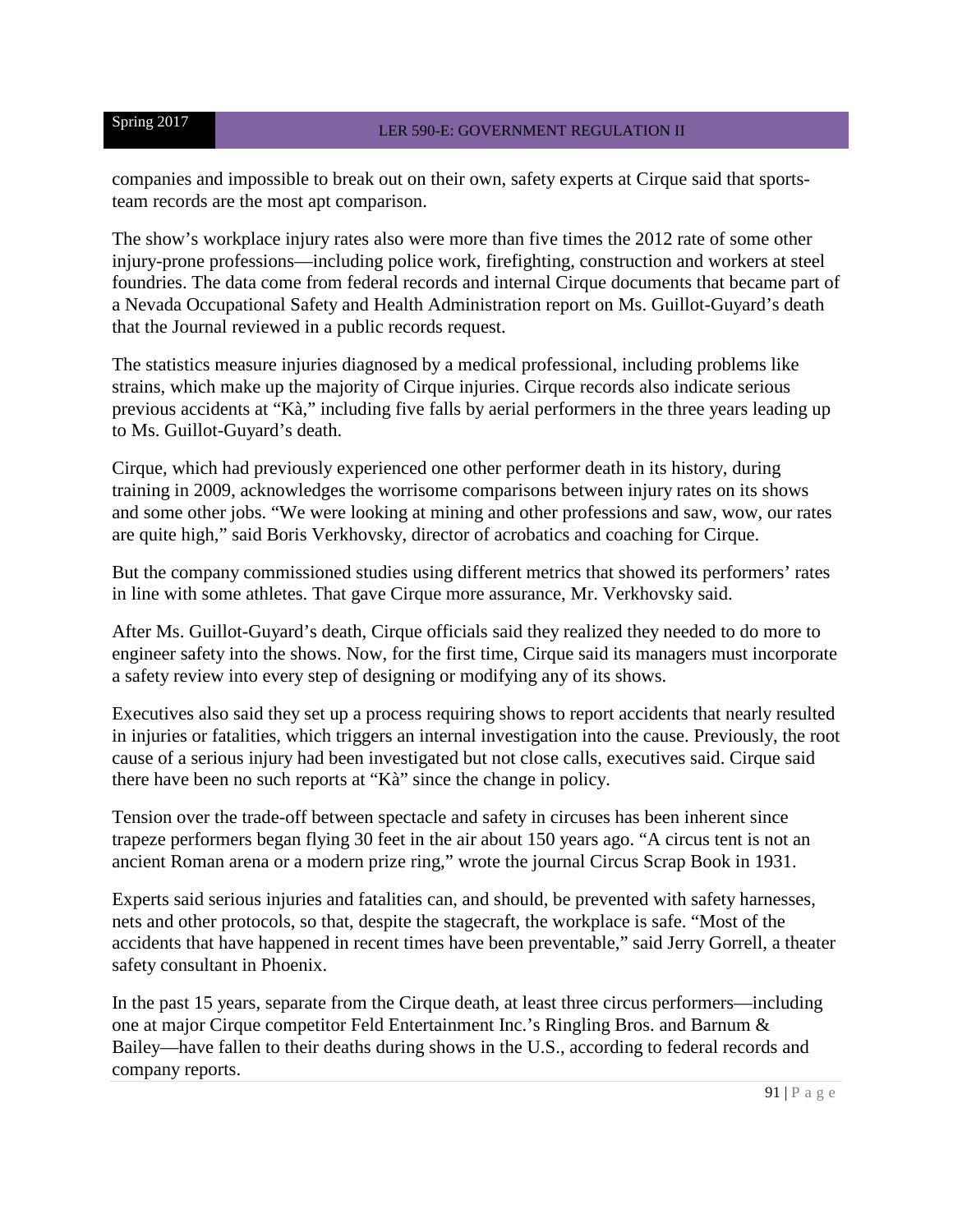Cirque, which had its first shows in the 1980s, initially didn't emphasize aerial acts. The circus's hits made its owner, Guy Laliberté, a billionaire, thanks in large part to a favorable deal beginning in the 1990s with Las Vegas casinos, which gave Cirque half the revenue of the shows there despite not having to incur costs for the theater, equipment and nonartistic personnel.

[The company last year had about \\$850 million in annual revenue and a staff of about 4,000—](http://www.wsj.com/articles/cirque-du-soleils-next-act-rebalancing-the-business-1417474778) [1,300 of whom are artists.](http://www.wsj.com/articles/cirque-du-soleils-next-act-rebalancing-the-business-1417474778)

On Monday, Mr. Laliberté said he would sell a controlling stake to a group led by U.S. privateequity firm TPG, which declined to comment for this article. Another investor, Fosun Capital Group, is expected to help drive the company's expansion in China. Terms weren't disclosed.

**'We're a Family'**

Mr. Laliberté said in an interview last year that he considered the company "pioneers" in the use of safety harnesses. Cirque requires multiple checks a day on rigging systems and has conservative weight limits for each harness.

"We're a family," said Mr. Laliberté. "We don't want to put our kids in danger. We don't sell tickets that way."

## **[Backstage at Cirque du Soleil](http://www.wsj.com/articles/backstage-at-cirque-du-soleil-1429722483)**

### **See performers backstage at Cirque du Soleil's 'Kà' at the MGM Grand theater in Las Vegas.**

Montreal-based Cirque has evolved from a fringe troupe of avant-garde stilt walkers and clowns into a near-\$1 billion a year business with 18 shows around the world. *Benjamin Lowy for The Wall Street Journal*

Cirque is 'always trying to push the envelope,' driven in part by Cirque's own artistic drive, but also by the public 'asking for bigger and flashier,' says Bill Sapsis, a theatrical rigging expert in Philadelphia who has worked with it. *Benjamin Lowy for The Wall Street Journal*

A diagram backstage showing the lighting plan for 'Kà,' with a prop. *Benjamin Lowy for The Wall Street Journal*

Cirque says the performer's death in 2013 launched a broad re-evaluation of safety practices at the 30-year-old company. 'It forced us to review the way we work,' says Cirque's safety director, Nicolas Panet-Raymond. *Benjamin Lowy for The Wall Street Journal*

Even with safety equipment, there are expected injury risks for Cirque artists, in part because of the punishing demands of a schedule that usually involves performing 10 shows a week.

"Who cannot make a mistake?" said Olena Shaparna, a onetime Ukrainian Olympic gymnast who left Cirque a decade ago after a severe neck injury sustained during a practice session. "If you do those tricks every day, all the time, one day something will happen."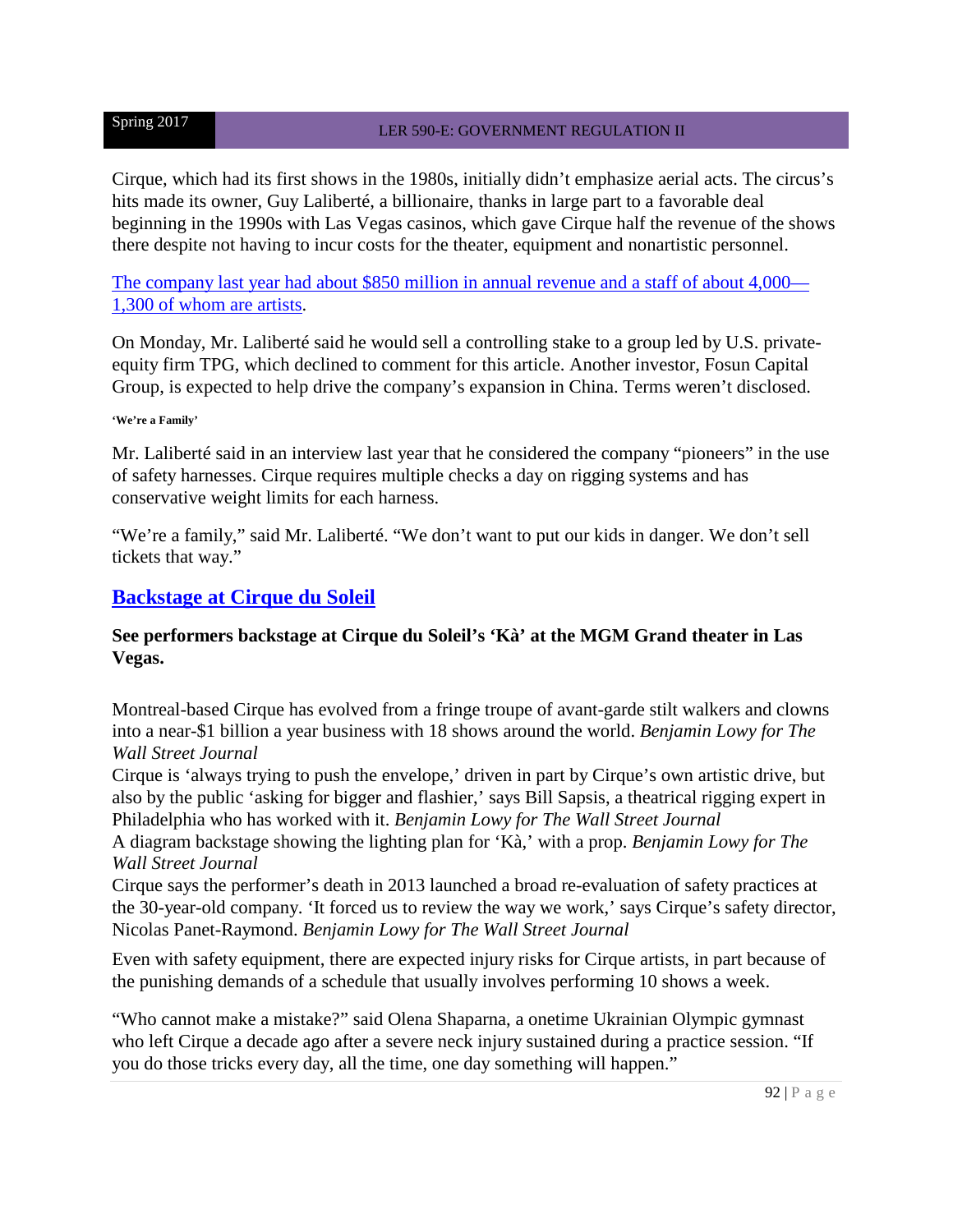Some performers said Cirque has failed to take opportunities to improve safety, saying revisions such as mats or nets could make acts safer.

When Cirque's touring show Kooza was making its debut in Montreal in 2007, safety regulators told the company it needed a net under the Wheel of Death, a long-popular act used in many circuses that involves performers jumping and flipping on top of a giant spinning apparatus. Cirque officials commissioned a net that would be invisible to the audience.

Yet for the same act in the Zarkana show in Las Vegas, Cirque continued to perform the Wheel of Death with no nets. When a performer fell from the wheel in 2013, he missed a mat underneath and slammed into the ground, suffering significant injuries. Cirque safety officials told Nevada OSHA that it didn't use a net in Zarkana because there isn't sufficient room due to the way the stage is configured.

Nevada safety regulators found it would be "infeasible" to require more safety systems in the act and cleared Cirque of any responsibility for the accident.

"It is evident that there is a hazardous condition for this line of work and the employee accepts that risk," a Nevada OSHA inspector wrote.

Cirque declined to comment on all questions about specific performers' injuries.

The company said this year it hasn't made significant changes to the Zarkana Wheel of Death and doesn't plan to. "It's an apparatus that by definition—even by its very name—is a high-risk apparatus," said Renée-Claude Ménard, Cirque's director of communications. The performers "have to be on the ball," Ms. Ménard said.

Meaghan Muller, a former Cirque performer, said she shattered both wrists, one hand and her jaw in a 2005 fall onto a concrete floor while training in Montreal. "It turned into quite a sour experience," she said. "I had 13 surgeries, and I walked away with no show and bankrupt."

Ms. Muller, who believes her injuries would have been less severe had Cirque provided a safety mat during her training, said she remains in pain and can't do some daily tasks such as cook.

Cirque performers, who aren't unionized, sign one-year contracts after an initial testing period, with starting salaries around \$50,000. Some doing particularly specialized stunts or who play key characters can negotiate higher salaries.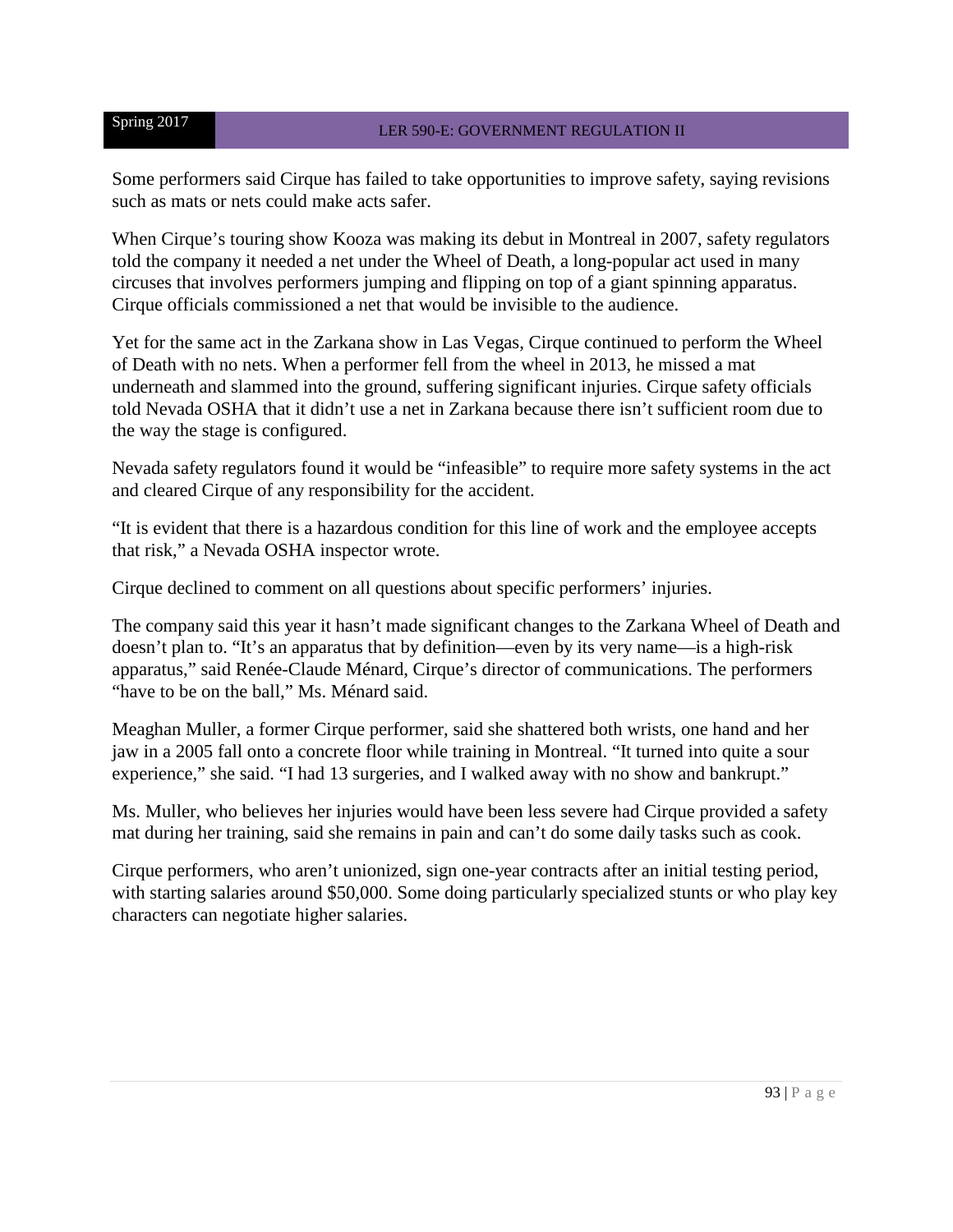# **Workplace Danger**

Cirque du Soleil's 'Kà' had a much higher injury rate than top injury-prone occupations. Injuries per 100 workers:



Sources: Nevada OSHA ('Kà'); Labor Department ENLARGE

THE WALL STREET JOURNAL.

When performers are injured, they file for workers' compensation, which is standard for most American workers but can result in relatively small payments for injuries that sometimes leave performers with chronic pain or disabilities. Mr. Panet-Raymond, Cirque's safety director, said, in contrast, some other circus companies treat performers as freelance workers who are offered nothing if injured.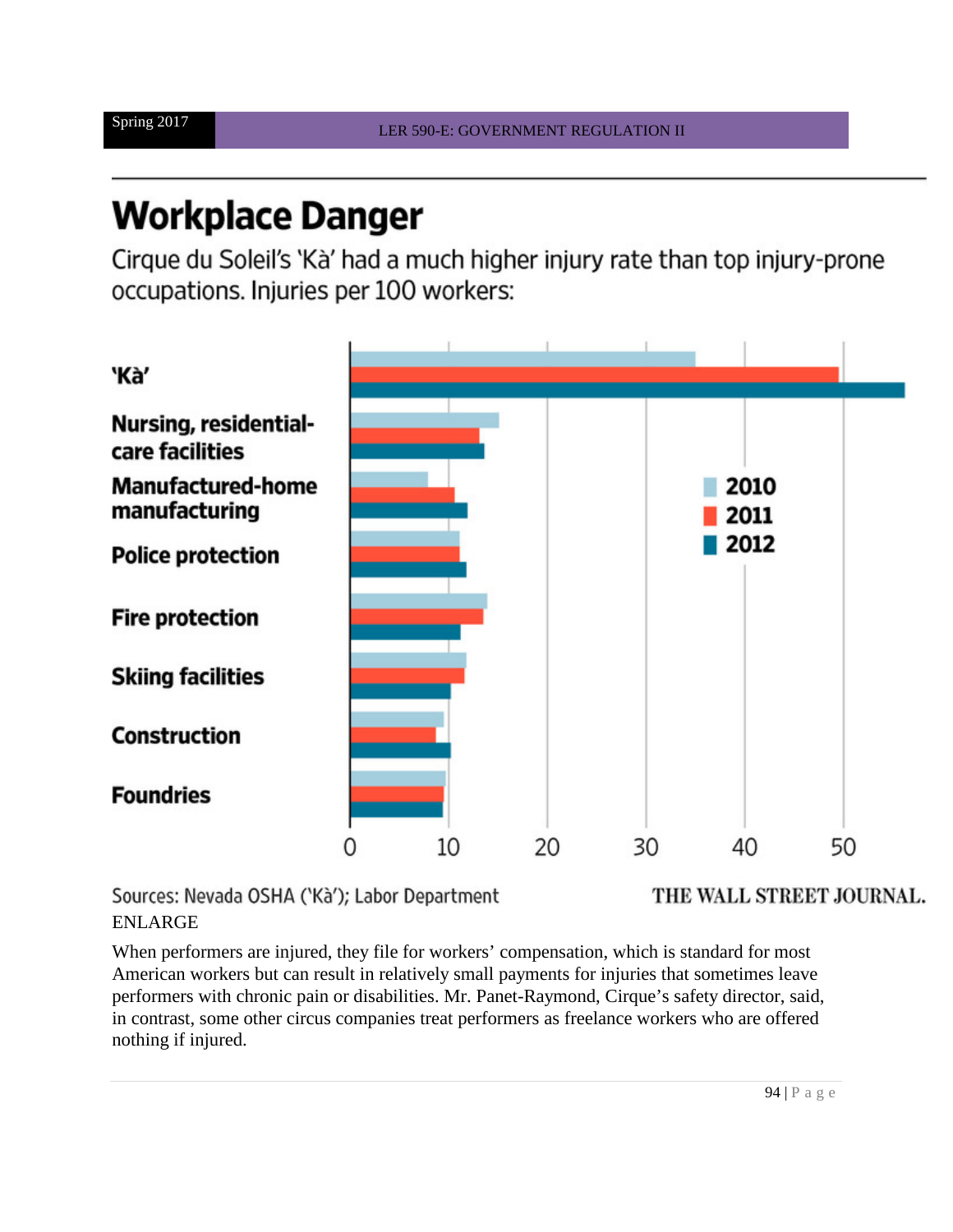Full data about injuries at Cirque productions aren't available, but a snapshot of the toll on performers can be seen in Florida, which makes workers' compensation records public.

Of 61 Cirque acrobats listed in the cast for a 2004 video of La Nouba, a resident Cirque show in Orlando, Fla., 42 were injured seriously enough between 1999 and 2014 to require more than seven lost work days for a single injury, state records show. Of those, 15 performers had five or more such serious injuries, and nine later settled disputes with Cirque and its workers' compensation insurer, sometimes over career-ending injuries.

In total during those years, 170 Cirque workers in Florida suffered injuries involving more than seven days of lost work, and a few reported a dozen or more such injuries.

"The body is the tool [in the circus], and sometimes the tool gets broken," said Vladislav Dunaev, a former Cirque performer in Florida. Mr. Dunaev said Cirque had "very good safety measures," but even so, he suffered seven significant injuries over roughly a decade, state records show, the last a 2011 shoulder injury requiring surgery. In 2012 he reached a \$90,000 settlement with Cirque and its insurer after disputing his benefits through an administrative process.

In 2009, Cirque suffered its first fatality when Oleksandr Zhurov, a 24-year-old from Ukraine, died three months into his initial training in Montreal while learning an act on the Russian Swing, a giant two-person contraption that can catapult a performer up to 30 feet in the air.

Mr. Zhurov, who Cirque officials said had previously performed on the swing in other shows, fell backward off the apparatus while performing the less-risky role of the swing's pusher, hitting his head on the ground with enough force to be fatal, according to a report from Quebec safety regulators.

The Quebec investigators concluded he made a mistake with his foot placement and ruled it an accident. His mother, Larisa, said Cirque treated the family well. "It's a game of chance," she said. "One can start crossing a street and never make it."

Cirque's "Kà" show was to be an aerial spectacle on a scale never before attempted, and its marketing highlighted its daredevil stunts.

There would be no fixed stage, just a deep pit where the stage would be. A series of platforms would move back and forth and flip to become fully vertical. Performers would do much of their work as high as 75 feet in the air, with one jumping from 65 feet into an inflated air bag.

## **[On Stage at 'Kà'](http://www.wsj.com/articles/on-stage-at-ka-1429722579)**

## **Scenes from the Cirque du Soleil production at the MGM Grand theater in Las Vegas.**

1 of 5 *fullscreen*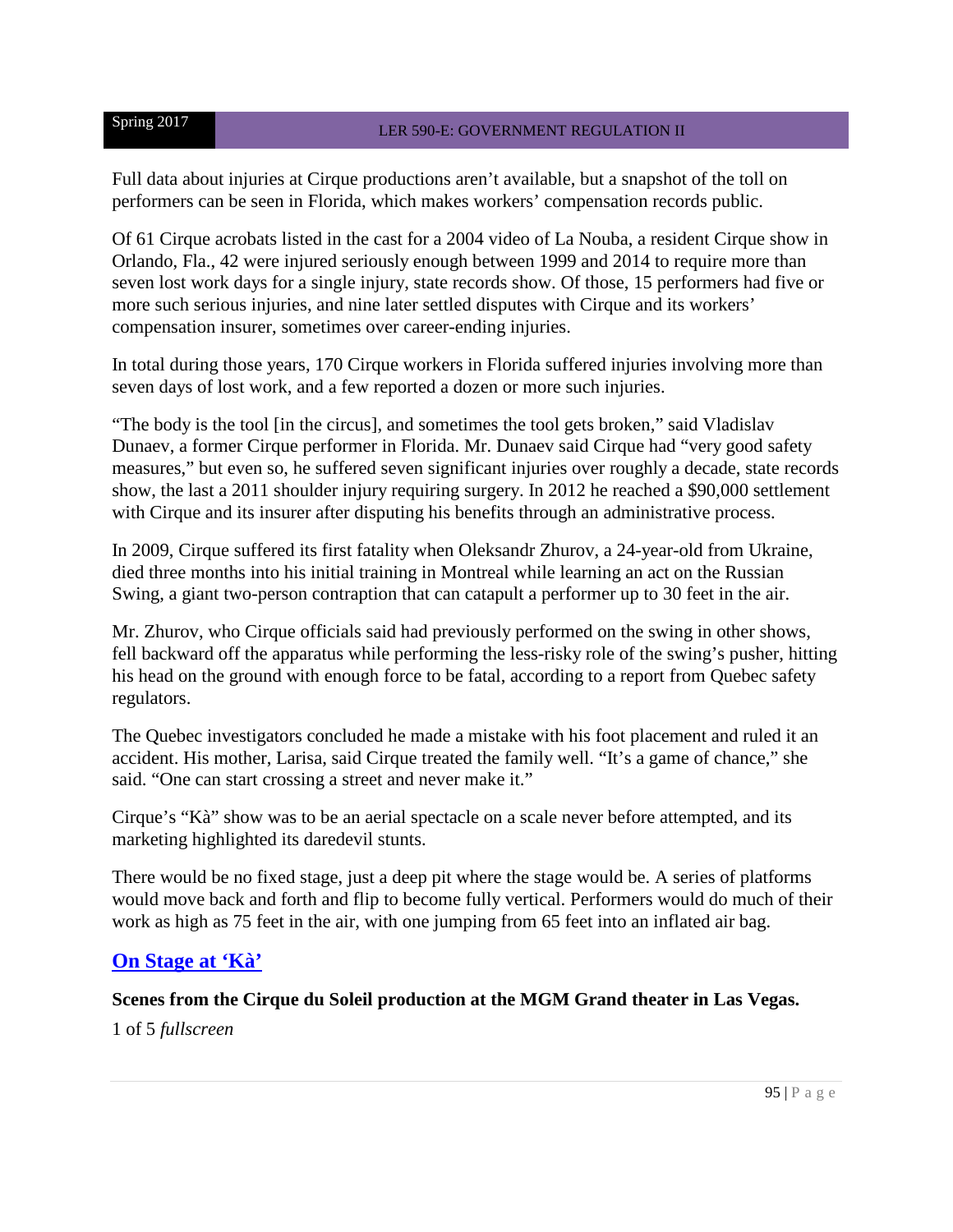Sarah Guillot-Guyard, left, performing the role of a Forest Person in 2008 in 'Kà.' *Leila Navidi/Las Vegas Sun/Associated Press* A movable stage at the MGM Grand theater, which can become fully vertical. *Nils Becker/Cirque du Soleil* Performers in the Wheel of Death in 'Kà.' *Denise Truscello/Cirque du Soleil* The Twin Brother character. *Eric Jamison/Cirque du Soleil* The Counselor's Son and Spearmen. *Eric Jamison/Cirque du Soleil*

"Stuntmen in Hollywood may do a fall like that eight or nine times a year, but our guy does it 465 times," said Calum Pearson, Cirque's vice president of resident shows, who was a technical director for "Kà."

"Kà" is the only Cirque show with a plot. Young twins are separated when one is captured by an evil group. The showdown between the good Forest People and evil Spearmen is the show's apex. In the battle scene, the two groups perform martial arts and flip against a vertical stage before the Spearmen, defeated, rise out of sight.

A Cirque production coordinator said in a 2005 Cirque marketing video called "Kà Extreme" that the company ordinarily would have backup safety systems, but not in some of the scenes in "Kà." "If the rigger makes a mistake or the ropes get ripped, there's no net," he said.

During preproduction in Montreal, technicians discussed using safety nets as a backup but decided it was unnecessary because the artists are wearing harnesses attached to ropes, a technician later told Nevada OSHA.

Mr. Panet-Raymond, Cirque's safety director, said safety experts were concerned that having nets underneath might encourage performers and technicians to be less vigilant in using the safety harnesses and could divert resources to staff the nets that would be better used watching the performers.

"The last thing we want to do is create a false sense of security," Mr. Panet-Raymond said.

Ms. Guillot-Guyard had been trained at a French circus school from a young age, focusing on aerial arts. She joined the show in 2006, and told others to call her "Sasoun" because there was already a Sarah in the cast.

"Sasoun was a tank," said Marc-Antoine Picard, a Cirque artist who was performing near Ms. Guillot-Guyard just before she died. "She was going somewhere and you better not get in her way."

### **Catwalk Danger**

Ms. Guillot-Guyard played several roles in "Kà," but after her part in the battle scene was eliminated due to companywide budget cuts, she begged to learn the role of a Spearman, a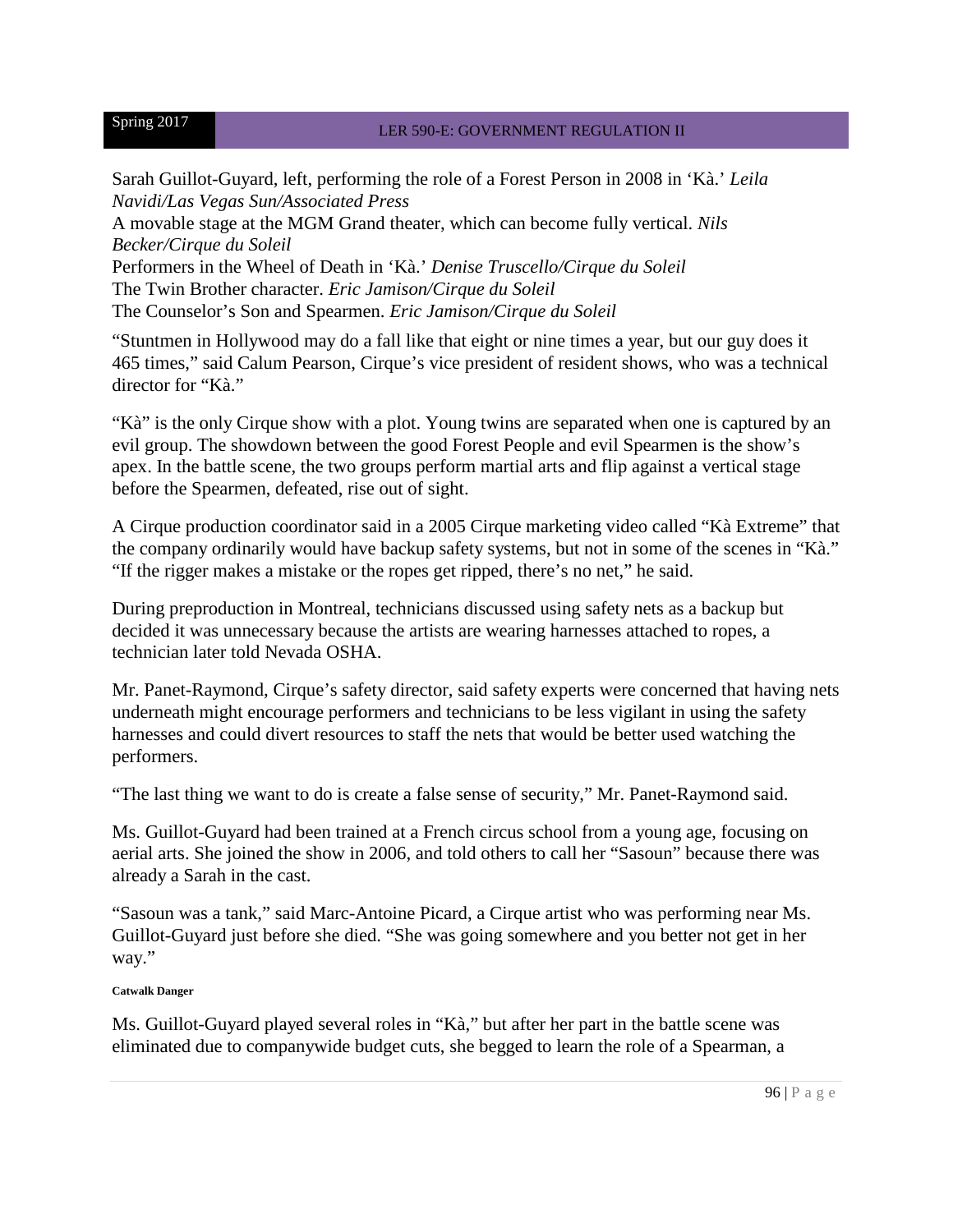technically challenging role normally played by men, according to Mr. Pearson. She began training in April 2013.

Well before then, Cirque had experienced trouble with the role. As they flew up and out of the scene after being defeated, some of the Spearmen would hit the bottom of the catwalk they were supposed to exit from, sometimes getting injured. They controlled their own speeds with a joystick, going as fast as 11 feet a second.

Cirque officials added technicians watching the lines down below who were supposed to hit an emergency switch if they spotted trouble. Technicians called riggers stationed above were instructed to lean over a railing on the catwalk and push the performers' lines away as they rose to help them avoid colliding with the structure.

There were two shows scheduled on Ms. Guillot-Guyard's inaugural night in her new role. Riggers, coaches and other performers later told Nevada OSHA that she had said she was nervous and had expressed insecurity. During the first show of the night, she had trouble initially clipping her harness, which delayed the scene by a few seconds, and at the end of the scene rose slowly and jerkily, and needed help from her rigger to climb onto the catwalk, they said.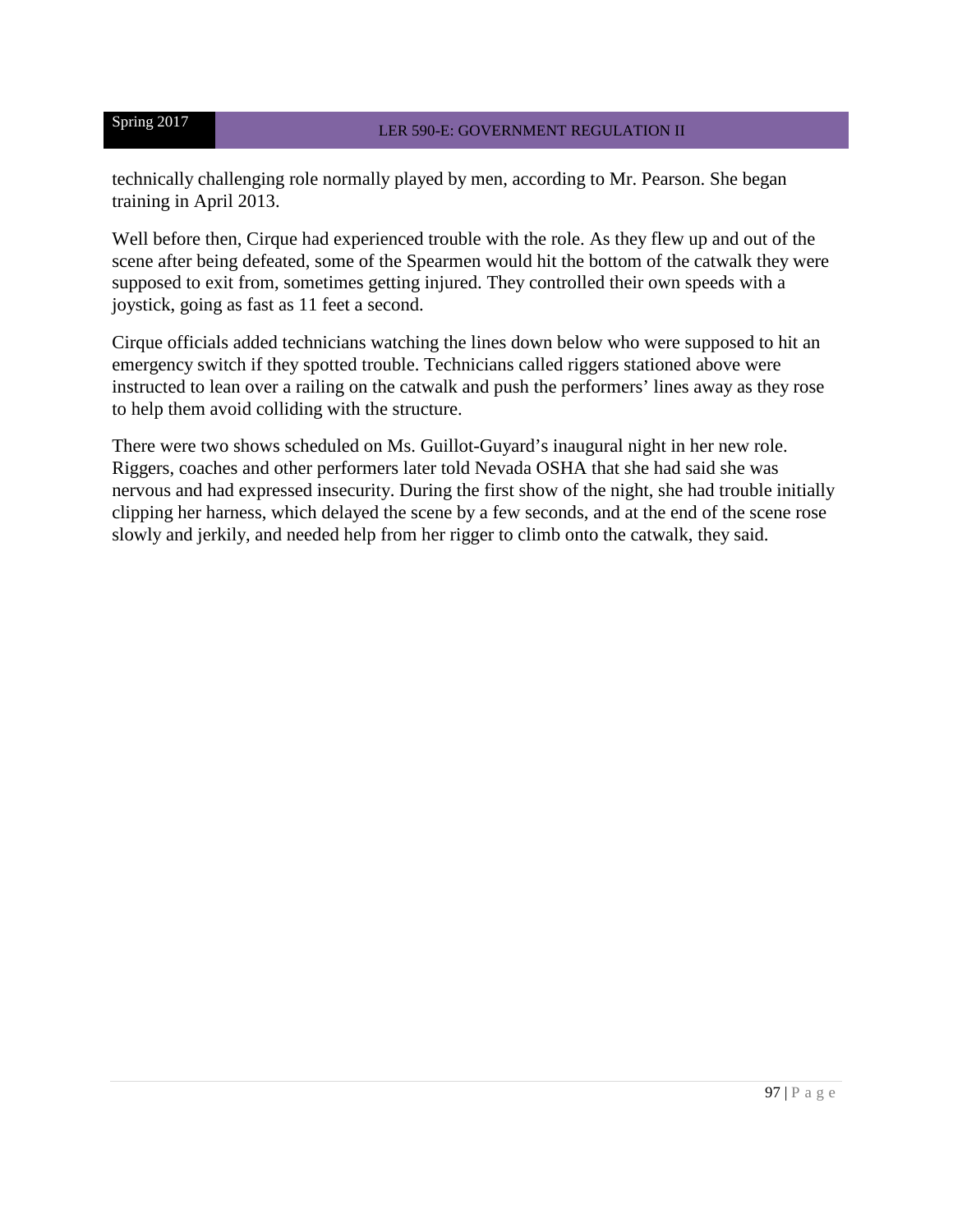

### ENLARGE

Calum Pearson, Cirque's vice president of resident shows, backstage at the MGM Grand theater in Las Vegas, where 'Kà' is performed. Photo: Benjamin Lowy for The Wall Street Journal

In between shows, as staffers relaxed playing table tennis, her rigger told others she "needed more work on the fly-outs," according to his statement to OSHA investigators. "I didn't think she was ready," he said.

Disaster struck at the end of the second show. When the Spearmen lined up to fly out backward, Ms. Guillot-Guyard was already 8 feet above the others when she should have been even with them, witnesses said. Using her joystick, she seemed to rise faster than normal, according to the OSHA report.

Her rigger was still working on clipping his own harness into his safety line, so he didn't push out her line as he was supposed to do, according to the OSHA report and Cirque officials.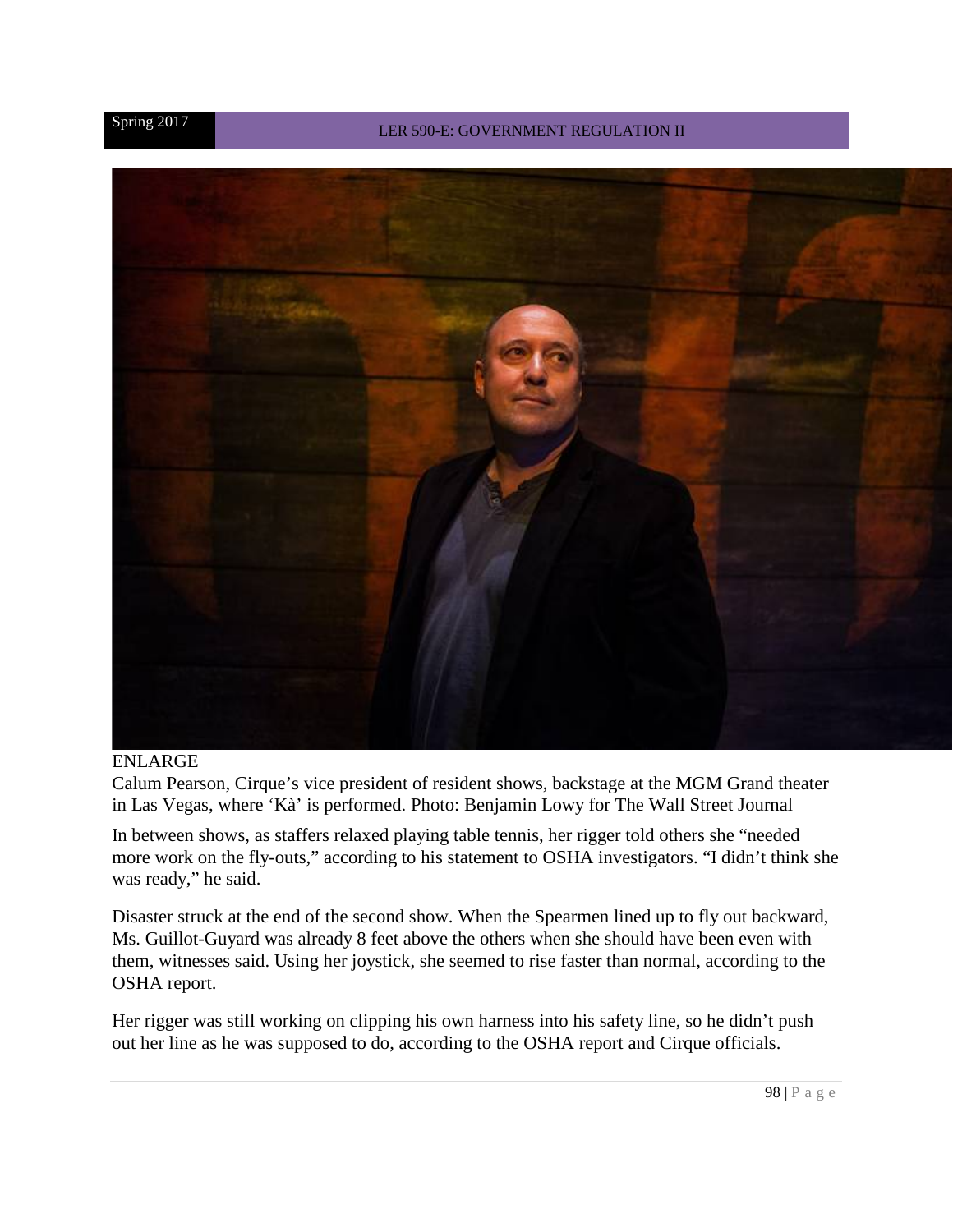Ms. Guillot-Guyard slammed against the catwalk, causing the safety wire to come out of its pulley and scrape against a sharp edge, ripping apart. The aerialist plummeted the equivalent of about nine stories to a lower basement and landed on her back.

"I wasn't there," her sobbing rigger later told a fellow employee, according to OSHA records. "I felt the rope go through my hand."

The company, in its own investigation, concluded that its safety protocols had relied too much on performers' and technicians' actions rather than on engineering systems, officials said.

Cirque stopped performing the battle scene after the accident but recently restored it after revising choreography and installing new safety systems that it said cost \$500,000.

The company now uses technology to prevent performers from approaching the catwalk too quickly, has reduced the number of characters to give them more space and has performers face upward on the final exit. It replaced the pulley system that failed with one clamped to the ceiling and added a backup software system to monitor the winch's primary software.

After investigating Ms. Guillot-Guyard's death, OSHA issued three serious citations to Cirque, saying among other things that the performer wasn't properly trained, and fined the company \$21,000. Cirque protested, and two of the citations were removed and the fine was reduced to \$7,000.

Nevada court records show Cirque settled a legal complaint by paying Ms. Guillot-Guyard's children, now 7 and 10 years old, a total of \$1 million.

—Lisa Schwartz contributed to this article.

**Write to** Alexandra Berzon at [alexandra.berzon@wsj.com](mailto:alexandra.berzon@wsj.com) and Mark Maremont at [mark.maremont@wsj.com](mailto:mark.maremont@wsj.com)

## **K-Mart** [Corp](http://web2.westlaw.com/find/default.wl?rs=WLW10.01&ifm=NotSet&fn=_top&sv=Split&findtype=l&docname=CIK(0000014177)&db=CO-LPAGE&vr=2.0&rp=%2ffind%2fdefault.wl&mt=208)**. v. Herring** 188 P.3d 140

## Supreme Court of Oklahoma

Okla.,2008. July 01, 2008 (Approx. 13 pages)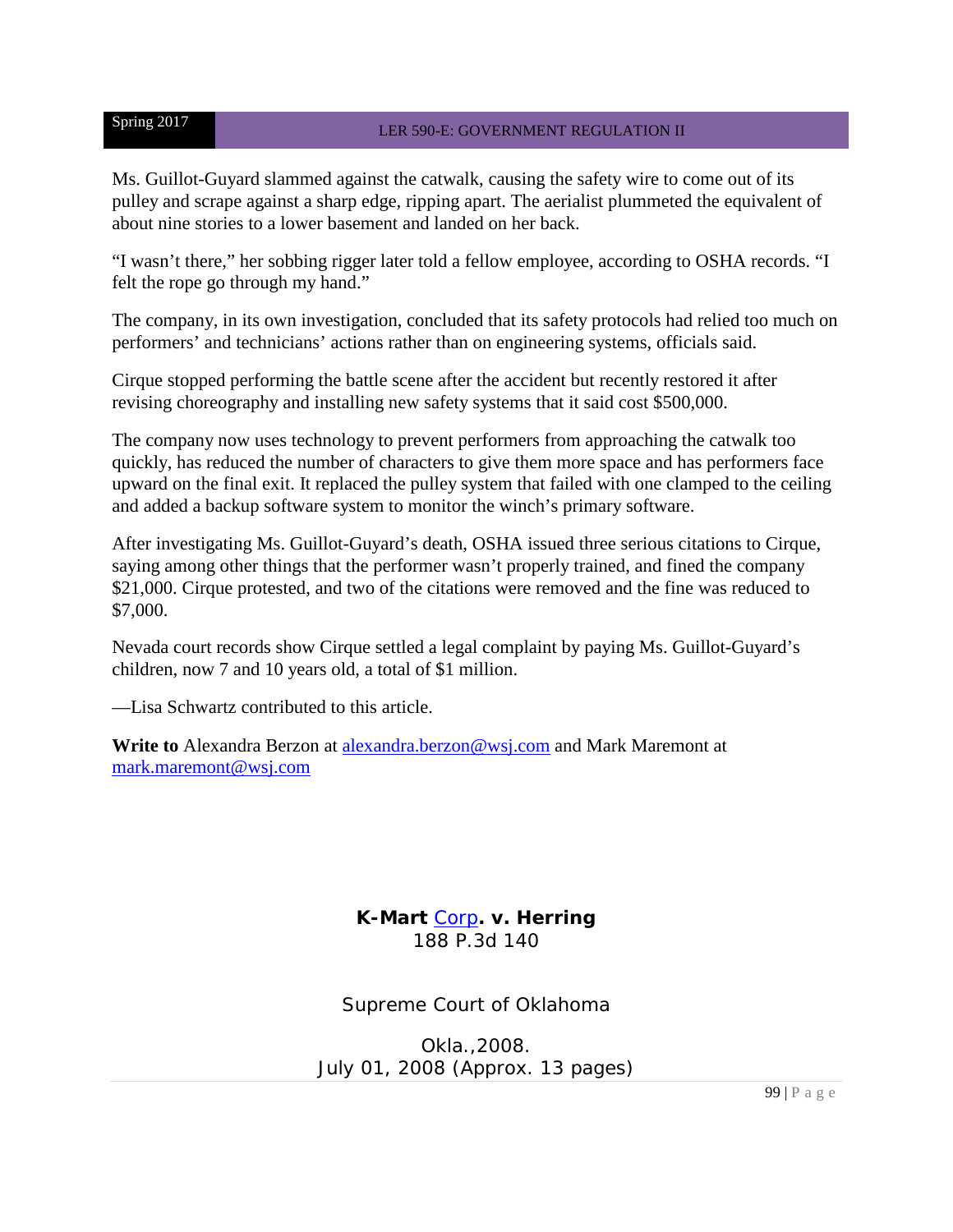## OPINION OF THE COURT OF CIVIL APPEALS VACATED; ORDER OF THE WORKERS' COMPENSATION COURT SUSTAINED.

[Donald A. Bullard,](http://web2.westlaw.com/find/default.wl?tf=-1&rs=WLW10.01&fn=_top&sv=Split&docname=0190208801&tc=-1&pbc=24098525&ordoc=2016448600&findtype=h&db=PROFILER-WLD&vr=2.0&rp=%2ffind%2fdefault.wl&mt=208) Bullard & Associates, Oklahoma City, OK, for petitioners.

[Phillip C. Hawkins,](http://web2.westlaw.com/find/default.wl?tf=-1&rs=WLW10.01&fn=_top&sv=Split&docname=0296738801&tc=-1&pbc=24098525&ordoc=2016448600&findtype=h&db=PROFILER-WLD&vr=2.0&rp=%2ffind%2fdefault.wl&mt=208) Hawkins Law Firm, Tulsa, OK, for respondents.

[TAYLOR,](http://web2.westlaw.com/find/default.wl?tf=-1&rs=WLW10.01&fn=_top&sv=Split&docname=0169500901&tc=-1&pbc=24098525&ordoc=2016448600&findtype=h&db=PROFILER-WLD&vr=2.0&rp=%2ffind%2fdefault.wl&mt=208) J.

¶ 1 The question before this Court is whether the Workers' Compensation Court's finding that claimant's injuries occurred in the course of and arose out of his employment is supported by any competent evidence. We answer that there is competent evidence in the record to support this finding.

### II. FACTS

¶ 3 The claimant, Mark Herring, was the only witness who testified at the hearing. Herring worked as a stocker during the daytime hours for his employer, K-Mart Corporation. When he arrived at work on May 12, 2006, he noticed a request for someone to work from 11:00 p.m. that night until 6:00 a.m. the next morning. The work involved watching merchandise that K-Mart was going to leave outside for a sale. K-Mart and Herring agreed that Herring would watch the merchandise, and he arrived at the store about 10:45 p.m. to begin work. Herring testified that when he arrived, the night manager instructed him to go to the nearest convenience store if he "had any issues with anything, or needed anything." Herring admitted that the night manager did not mention leaving his post to eat.

¶ 4 Herring clocked in at 11:00 p.m. and walked out of the store with the other employees. Herring sat in his vehicle in K-Mart's parking lot near the door. The store was then locked, and it is undisputed that Herring had no way to enter the store after 11:00 p.m.

¶ 5 About 3:15 a.m., Herring decided to go to the restroom. He went to the Fiesta Mart which was about a half of a block from the K-Mart store. When he arrived at the Fiesta Mart, he noticed that the lights on the gas pumps were off. Because he had a friend that worked at the Fiesta Mart, Herring believed that it would be closed for a short period of time while the clerk was on a restroom break or was restocking the cooler. Upon realizing that the Fiesta Mart was closed, Herring decided to get a burger. Herring drove to McDonald's about three blocks away.

¶ 6 When Herring pulled into McDonald's driveway, he noticed a man trying to open McDonald's door, but it was closed. Herring testified that he had planned to use the restroom and get food at McDonald's but because it was closed, he just went through the drive-through. When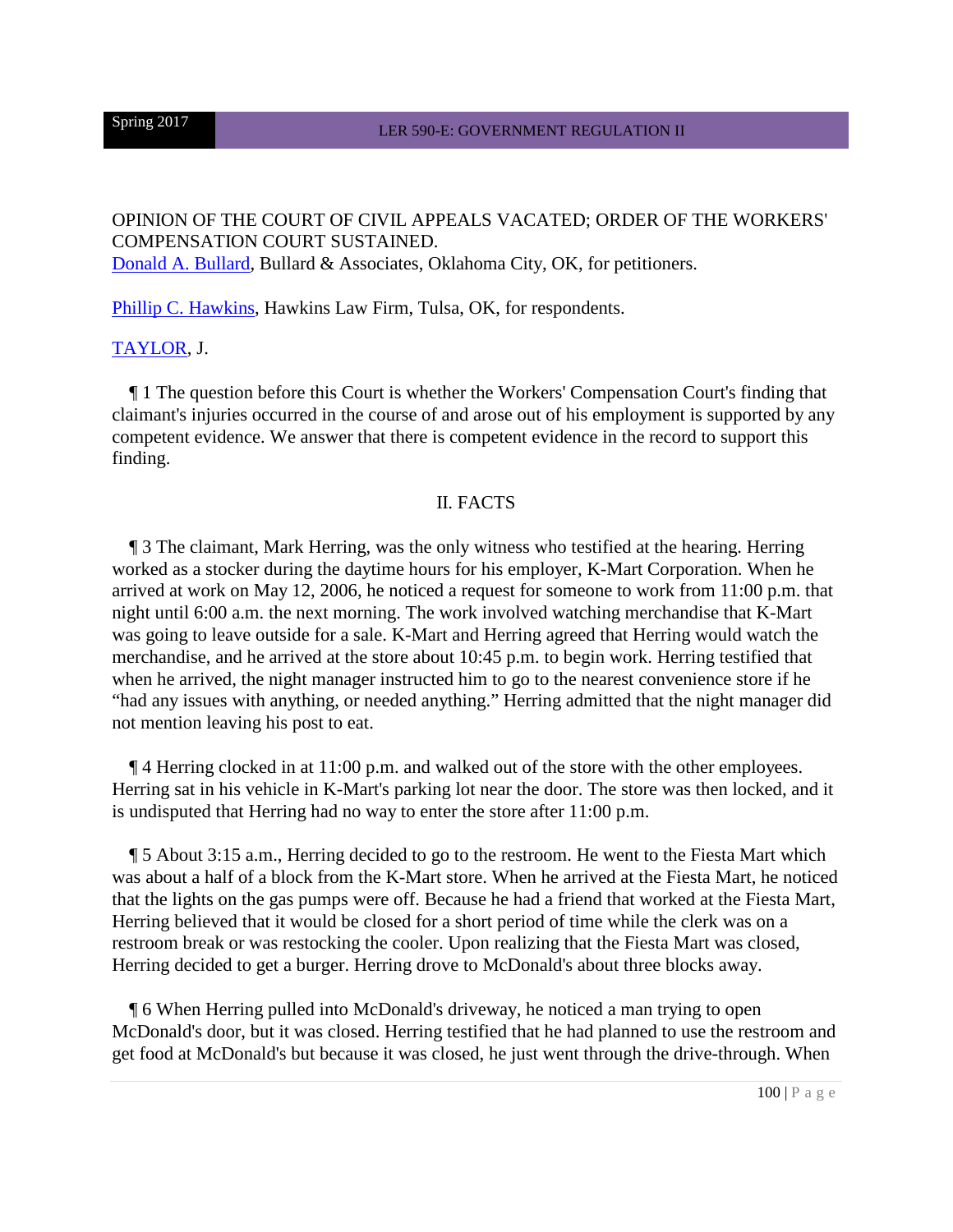Herring got to the menu board, he turned and saw a man by his car. The man demanded Herring's car. When Herring put the car into first gear, the man shot Herring. The bullet entered Herring's left upper jaw, went through his tongue, and exited his lower jaw. Herring drove to another convenience store for help.

### III. PROCEDURAL HISTORY

¶ 7 On April 27, 2007, the trial judge entered an order denying compensation, finding Herring was on a special task and deviated from the task due to a personal mission. Herring sought review from a three-judge panel of the Workers' Compensation Court. By an order filed on July 24, 2007, the three-judge panel vacated the trial court's April  $27<sup>th</sup>$  order and remanded "for a finding of a special task and a personal comfort mission thus a compensable injury occurring on May 13, 2006." On remand, the trial judge entered an order finding that Herring had suffered an accidental injury on May 13, 2006, arising out of and in the course of his employment. K-Mart and its insurer, American Home Assurance, filed a petition for review with this Court.

¶ 8 Vacating the Workers's Compensation Court's order, the Court of Civil Appeals found: (1) the "special task" exception to the going and coming rule did not apply to the facts here because "Claimant was not injured while 'going to perform' or while 'leaving after performing' the special task," (2) the personal comfort mission rule did not apply because Herring was not on the employer's premises when the injury occurred, (3) Herring did not assert any valid exception to the going and coming rule, and (4) there was no competent evidence to support the trial court's finding that the injury occurred in the course of employment. Herring filed a petition for writ of certiorari which we granted.

### IV. GOVERNING LAW

¶ 9 A claimant seeking compensation has the burden of showing that the injuries for which benefits are sought both occurred "in the course" and "arose out of" the employment. [Corbett v.](http://web2.westlaw.com/find/default.wl?tf=-1&rs=WLW10.01&referencepositiontype=S&serialnum=1997087533&fn=_top&sv=Split&referenceposition=934&pbc=24098525&tc=-1&ordoc=2016448600&findtype=Y&db=661&vr=2.0&rp=%2ffind%2fdefault.wl&mt=208)  Express Pers., [1997 OK 40, ¶ 7, 936 P.2d 932, 934.](http://web2.westlaw.com/find/default.wl?tf=-1&rs=WLW10.01&referencepositiontype=S&serialnum=1997087533&fn=_top&sv=Split&referenceposition=934&pbc=24098525&tc=-1&ordoc=2016448600&findtype=Y&db=661&vr=2.0&rp=%2ffind%2fdefault.wl&mt=208) Recovery is dependent on the claimant establishing these two distinct and separate requirements. [Id.](http://web2.westlaw.com/find/default.wl?tf=-1&rs=WLW10.01&serialnum=1997087533&fn=_top&sv=Split&tc=-1&pbc=24098525&ordoc=2016448600&findtype=Y&vr=2.0&rp=%2ffind%2fdefault.wl&mt=208) "In the course of" employment concerns the time or place of the injury's occurrence or the circumstances under which the injury occurred. Fudge v. Univ. of Okla., [1983 OK 67, ¶ 4, 673 P.2d 149, 150.](http://web2.westlaw.com/find/default.wl?tf=-1&rs=WLW10.01&referencepositiontype=S&serialnum=1983128391&fn=_top&sv=Split&referenceposition=150&pbc=24098525&tc=-1&ordoc=2016448600&findtype=Y&db=661&vr=2.0&rp=%2ffind%2fdefault.wl&mt=208) The "arising out of" component requires an evidentiary showing of a causal nexus between the injury and the risks of the employment. Burns, [1995 OK 58 at ¶ 5, 903 P.2d at 291.](http://web2.westlaw.com/find/default.wl?tf=-1&rs=WLW10.01&referencepositiontype=S&serialnum=1995124700&fn=_top&sv=Split&referenceposition=291&pbc=24098525&tc=-1&ordoc=2016448600&findtype=Y&db=661&vr=2.0&rp=%2ffind%2fdefault.wl&mt=208)

¶ 10 In [Burns,](http://web2.westlaw.com/find/default.wl?tf=-1&rs=WLW10.01&serialnum=1995124700&fn=_top&sv=Split&tc=-1&pbc=24098525&ordoc=2016448600&findtype=Y&vr=2.0&rp=%2ffind%2fdefault.wl&mt=208) this Court addressed a 1986 amendment to section 3(7) of the Oklahoma Workers' Compensation Act (the Act), 85 O.S.Supp.1986, and the repeal of section 27 of the Act. Before the 1986 amendment, section 27 had provided in part: "In any proceeding for the enforcement of a claim for compensation under the Workers' Compensation Act, it shall be presumed in the absence of substantial evidence to the contrary: (1) That the claim comes within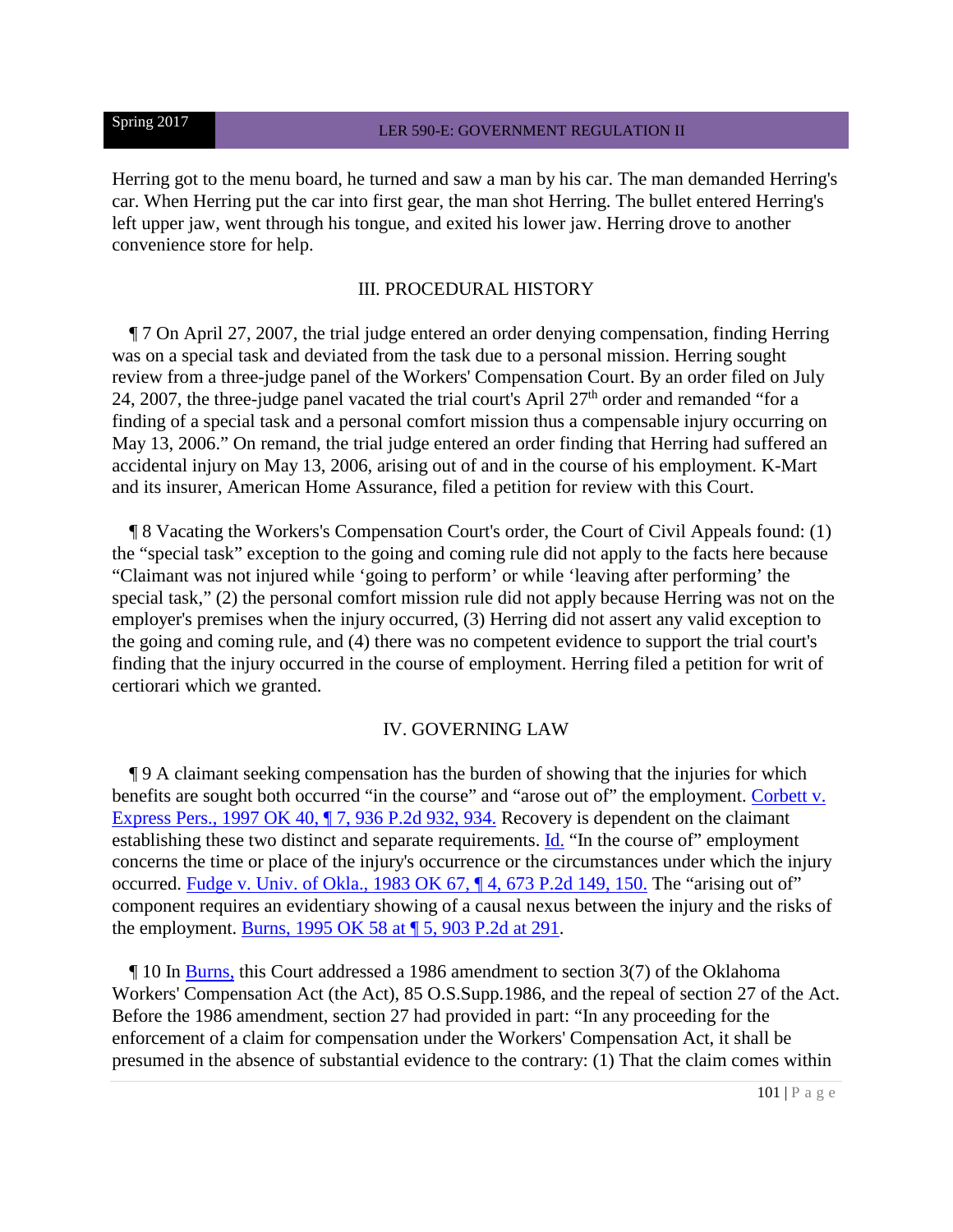the provisions of the Workers' Compensation Act...." The 1986 amendment to section 3(7), codified in 2001 at section  $3(12)(a)$  of title 85, added language making compensable "only" accidental injuries arising out of and in the course of employment.... Provided, only injuries having as their source a risk not purely personal but one that is reasonably connected with the conditions of employment shall be deemed to arise out of the employment."

¶ 11 In 2005, the Legislature enacted major changes in the Act which were in effect at the time of Herring's injury. 2005 Okla. Sess. Laws ch. 1, § 9 (1st Extraordinary Sess.). In 2005, [section 3,](http://web2.westlaw.com/find/default.wl?tf=-1&rs=WLW10.01&fn=_top&sv=Split&docname=OKSTT85S3&tc=-1&pbc=24098525&ordoc=2016448600&findtype=L&db=1000165&vr=2.0&rp=%2ffind%2fdefault.wl&mt=208)  subsection  $12(a)$  of the Act was deleted and section 3, subsection  $13(a)$  was added. Subsection 13a provides in part:

"Compensable injury" means any injury or occupational illness, causing internal or external harm to the body, which arises out of and in the course of employment if such employment was the major cause of the specific injury or illness. An injury, other than cumulative trauma, is compensable only if it is caused by a specific incident and is identifiable by time....

"Major cause" is defined as "the predominate cause of the resulting injury or illness." [85](http://web2.westlaw.com/find/default.wl?tf=-1&rs=WLW10.01&fn=_top&sv=Split&docname=OKSTT85S3&tc=-1&pbc=24098525&ordoc=2016448600&findtype=L&db=1000165&vr=2.0&rp=%2ffind%2fdefault.wl&mt=208)  [O.S.Supp.2005, 3](http://web2.westlaw.com/find/default.wl?tf=-1&rs=WLW10.01&fn=_top&sv=Split&docname=OKSTT85S3&tc=-1&pbc=24098525&ordoc=2016448600&findtype=L&db=1000165&vr=2.0&rp=%2ffind%2fdefault.wl&mt=208) (16). [Section 3,](http://web2.westlaw.com/find/default.wl?tf=-1&rs=WLW10.01&fn=_top&sv=Split&docname=OKSTT85S3&tc=-1&pbc=24098525&ordoc=2016448600&findtype=L&db=1000165&vr=2.0&rp=%2ffind%2fdefault.wl&mt=208) subsection 13(a) is currently in effect and was in effect at the time of Herring's injury. [Whitehead v. Indep. Sch. Dist. No. 1 of Tulsa County,](http://web2.westlaw.com/find/default.wl?tf=-1&rs=WLW10.01&referencepositiontype=S&serialnum=2003206924&fn=_top&sv=Split&referenceposition=981&pbc=24098525&tc=-1&ordoc=2016448600&findtype=Y&db=4645&vr=2.0&rp=%2ffind%2fdefault.wl&mt=208) 2003 OK 26, n. 2, [68 P.3d 978, 981 n. 2](http://web2.westlaw.com/find/default.wl?tf=-1&rs=WLW10.01&referencepositiontype=S&serialnum=2003206924&fn=_top&sv=Split&referenceposition=981&pbc=24098525&tc=-1&ordoc=2016448600&findtype=Y&db=4645&vr=2.0&rp=%2ffind%2fdefault.wl&mt=208) (parties' rights determined by law in effect at the time of injury).

### V. ARGUMENTS

¶ 12 K-Mart and its insurer argue on appeal that there was no casual nexus between Herring's injuries and the risks of his employment, relying on Burns, [1995 OK 58, 903 P.2d 288,](http://web2.westlaw.com/find/default.wl?tf=-1&rs=WLW10.01&serialnum=1995124700&fn=_top&sv=Split&tc=-1&pbc=24098525&ordoc=2016448600&findtype=Y&db=661&vr=2.0&rp=%2ffind%2fdefault.wl&mt=208) and Superior Stucco v. Daniels, [1995 OK 127, 912 P.2d 317.](http://web2.westlaw.com/find/default.wl?tf=-1&rs=WLW10.01&serialnum=1995222567&fn=_top&sv=Split&tc=-1&pbc=24098525&ordoc=2016448600&findtype=Y&db=661&vr=2.0&rp=%2ffind%2fdefault.wl&mt=208) Relying on [Floyd v. Taco Mayo,](http://web2.westlaw.com/find/default.wl?tf=-1&rs=WLW10.01&serialnum=2002392176&fn=_top&sv=Split&tc=-1&pbc=24098525&ordoc=2016448600&findtype=Y&db=4645&vr=2.0&rp=%2ffind%2fdefault.wl&mt=208) 2002 [OK 58, 58 P.3d 197,](http://web2.westlaw.com/find/default.wl?tf=-1&rs=WLW10.01&serialnum=2002392176&fn=_top&sv=Split&tc=-1&pbc=24098525&ordoc=2016448600&findtype=Y&db=4645&vr=2.0&rp=%2ffind%2fdefault.wl&mt=208) they also argue that Herring's injury occurred while he was on a personal mission and, therefore, did not arise out of or in the course of his employment. Lastly, K-Mart and its insurer argue that the trial court erred in finding that Herring was on a special task, citing [Stroud Municipal Hospital v. Mooney,](http://web2.westlaw.com/find/default.wl?tf=-1&rs=WLW10.01&serialnum=1996263086&fn=_top&sv=Split&tc=-1&pbc=24098525&ordoc=2016448600&findtype=Y&db=661&vr=2.0&rp=%2ffind%2fdefault.wl&mt=208) 1996 OK 127, 933 P.2d 872, and [PESP/TSI v. Weese,](http://web2.westlaw.com/find/default.wl?tf=-1&rs=WLW10.01&serialnum=2003182869&fn=_top&sv=Split&tc=-1&pbc=24098525&ordoc=2016448600&findtype=Y&db=4645&vr=2.0&rp=%2ffind%2fdefault.wl&mt=208) [2003 OK CIV APP 15, 64 P.3d 569,](http://web2.westlaw.com/find/default.wl?tf=-1&rs=WLW10.01&serialnum=2003182869&fn=_top&sv=Split&tc=-1&pbc=24098525&ordoc=2016448600&findtype=Y&db=4645&vr=2.0&rp=%2ffind%2fdefault.wl&mt=208) and on a personal comfort mission, citing [Ogg v. Bill White](http://web2.westlaw.com/find/default.wl?tf=-1&rs=WLW10.01&serialnum=1986128811&fn=_top&sv=Split&tc=-1&pbc=24098525&ordoc=2016448600&findtype=Y&db=661&vr=2.0&rp=%2ffind%2fdefault.wl&mt=208)  Chevrolet Co., [1986 OK 26, 720 P.2d 324.](http://web2.westlaw.com/find/default.wl?tf=-1&rs=WLW10.01&serialnum=1986128811&fn=_top&sv=Split&tc=-1&pbc=24098525&ordoc=2016448600&findtype=Y&db=661&vr=2.0&rp=%2ffind%2fdefault.wl&mt=208)

¶ 13 In the brief before this Court, Herring asserts the trial court did not err in finding that his injuries were employment related and in finding that he was performing a special mission and was on a personal comfort mission at the time of his injury. Herring attempts to distinguish Burns, [1995 OK 58, 903 P.2d 288,](http://web2.westlaw.com/find/default.wl?tf=-1&rs=WLW10.01&serialnum=1995124700&fn=_top&sv=Split&tc=-1&pbc=24098525&ordoc=2016448600&findtype=Y&db=661&vr=2.0&rp=%2ffind%2fdefault.wl&mt=208) stating that unlike the claimant in [Burns,](http://web2.westlaw.com/find/default.wl?tf=-1&rs=WLW10.01&serialnum=1995124700&fn=_top&sv=Split&tc=-1&pbc=24098525&ordoc=2016448600&findtype=Y&vr=2.0&rp=%2ffind%2fdefault.wl&mt=208) he, Herring, was on a special mission and but for his employment, he would not have been in the area of town where his injury occurred.

### VI. IN THE COURSE OF EMPLOYMENT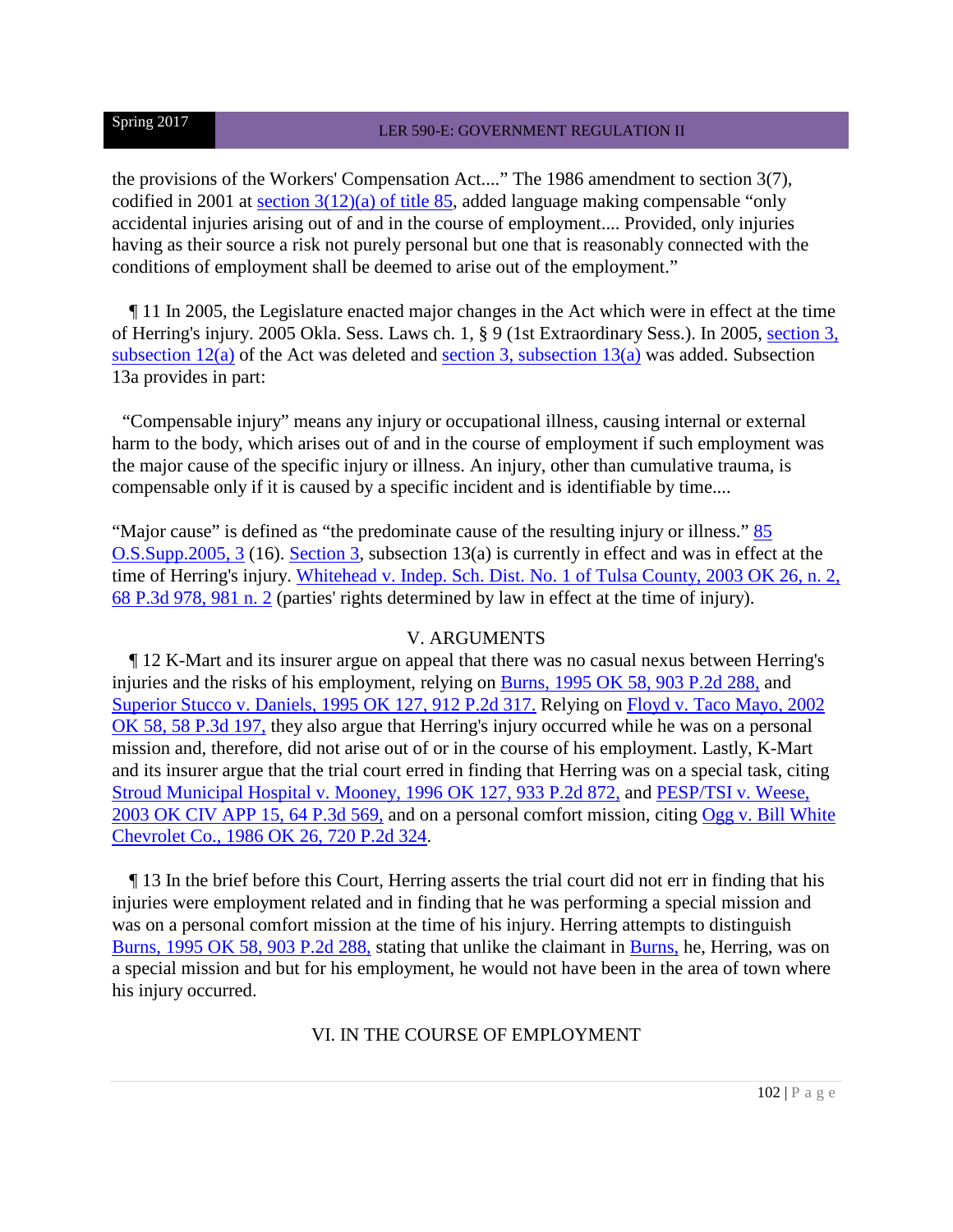¶ 14 An injury is received in the course of employment if it occurs "within the period of employment at a place where the workman reasonably may be and while he is reasonably fulfilling a duty of his employment or engaged in doing something incidental thereto." [Barnhill,](http://web2.westlaw.com/find/default.wl?tf=-1&rs=WLW10.01&referencepositiontype=S&serialnum=1999230031&fn=_top&sv=Split&referenceposition=531&pbc=24098525&tc=-1&ordoc=2016448600&findtype=Y&db=661&vr=2.0&rp=%2ffind%2fdefault.wl&mt=208) [1999 OK 82 at ¶ 11, 991 P.2d at 531.](http://web2.westlaw.com/find/default.wl?tf=-1&rs=WLW10.01&referencepositiontype=S&serialnum=1999230031&fn=_top&sv=Split&referenceposition=531&pbc=24098525&tc=-1&ordoc=2016448600&findtype=Y&db=661&vr=2.0&rp=%2ffind%2fdefault.wl&mt=208) To be in the course of employment an injury must "arise within time and space limitations of employment, and also within the course of activity related to employment." Richey v. Commander Mills, Inc., [1974 OK 47, ¶ 6, 521 P.2d 805, 807.](http://web2.westlaw.com/find/default.wl?tf=-1&rs=WLW10.01&referencepositiontype=S&serialnum=1974124030&fn=_top&sv=Split&referenceposition=807&pbc=24098525&tc=-1&ordoc=2016448600&findtype=Y&db=661&vr=2.0&rp=%2ffind%2fdefault.wl&mt=208) We discussed the personal comfort mission rule in obiter dictum in [Richey.](http://web2.westlaw.com/find/default.wl?tf=-1&rs=WLW10.01&serialnum=1974124030&fn=_top&sv=Split&tc=-1&pbc=24098525&ordoc=2016448600&findtype=Y&vr=2.0&rp=%2ffind%2fdefault.wl&mt=208) An employee is in the course of employment if carrying out the employer's purposes or advancing, either directly or indirectly, the employer's interest. [Id.](http://web2.westlaw.com/find/default.wl?tf=-1&rs=WLW10.01&serialnum=1974124030&fn=_top&sv=Split&tc=-1&pbc=24098525&ordoc=2016448600&findtype=Y&vr=2.0&rp=%2ffind%2fdefault.wl&mt=208) An employee's ministration to personal comfort and needs is an incident to the employment because it provides an indirect benefit to the employer. [Id.](http://web2.westlaw.com/find/default.wl?tf=-1&rs=WLW10.01&serialnum=1974124030&fn=_top&sv=Split&tc=-1&pbc=24098525&ordoc=2016448600&findtype=Y&vr=2.0&rp=%2ffind%2fdefault.wl&mt=208) This rationale is the basis of the personal comfort mission rule, which allows recovery for injuries incurred while an employee is ministering to his personal needs during the hours of employment. [Id.](http://web2.westlaw.com/find/default.wl?tf=-1&rs=WLW10.01&serialnum=1974124030&fn=_top&sv=Split&tc=-1&pbc=24098525&ordoc=2016448600&findtype=Y&vr=2.0&rp=%2ffind%2fdefault.wl&mt=208)

¶ 15 This Court applied the personal comfort rule in City Bus Co. v. Lockhart, 1951 OK 86, 229 P.2d 586 (1951). In [City Bus Co.,](http://web2.westlaw.com/find/default.wl?tf=-1&rs=WLW10.01&serialnum=1951114186&fn=_top&sv=Split&tc=-1&pbc=24098525&ordoc=2016448600&findtype=Y&vr=2.0&rp=%2ffind%2fdefault.wl&mt=208) a bus driver who was assigned to a shift of seven and onehalf hours without a scheduled break or lunch period, parked the bus and crossed the street to get something to drink. The driver was returning to his bus when he slipped and fell in the street, breaking his leg. The employer allowed a practice and custom of drivers taking no more than five minutes for personal comfort breaks. This Court found support in the record for the trial court's finding that under the circumstances, the bus driver's "procurement of water and food [were] reasonably necessary to the health and comfort of [the] employee [and did] not break the continuity of employment, the employee remaining under wage while doing so." Id.  $\P$  5, 14, 229 [P.2d at 588-589.](http://web2.westlaw.com/find/default.wl?tf=-1&rs=WLW10.01&referencepositiontype=S&serialnum=1951114186&fn=_top&sv=Split&referenceposition=588&pbc=24098525&tc=-1&ordoc=2016448600&findtype=Y&db=661&vr=2.0&rp=%2ffind%2fdefault.wl&mt=208)

¶ 16 In Richey, [1974 OK 47, 521 P.2d 805,](http://web2.westlaw.com/find/default.wl?tf=-1&rs=WLW10.01&serialnum=1974124030&fn=_top&sv=Split&tc=-1&pbc=24098525&ordoc=2016448600&findtype=Y&db=661&vr=2.0&rp=%2ffind%2fdefault.wl&mt=208) the claimant was a machine operator in a garment factory. As her thirty-minute lunch period began, the claimant left her machine, slipped on garment clippings which were on the floor, and suffered an injury. This Court recognized that "'acts as are necessary to the life, comfort, and convenience of the servant while at work' .... will be done in the course of employment is necessarily contemplated." Id.  $\sqrt{9}$ , 521 P.2d at 807 (quoting Archibald v. Ott, [77 W.Va. 448, 87 S.E. 791 \(1916\)\)](http://web2.westlaw.com/find/default.wl?tf=-1&rs=WLW10.01&serialnum=1916019110&fn=_top&sv=Split&tc=-1&pbc=24098525&ordoc=2016448600&findtype=Y&db=710&vr=2.0&rp=%2ffind%2fdefault.wl&mt=208). Reliance on the personal comfort rule was not necessary in [Richey](http://web2.westlaw.com/find/default.wl?tf=-1&rs=WLW10.01&serialnum=1974124030&fn=_top&sv=Split&tc=-1&pbc=24098525&ordoc=2016448600&findtype=Y&vr=2.0&rp=%2ffind%2fdefault.wl&mt=208) because the employee was on the employer's property and was leaving her immediate work area. Id. [¶ 13, 521 P.2d at 808.](http://web2.westlaw.com/find/default.wl?tf=-1&rs=WLW10.01&referencepositiontype=S&serialnum=1974124030&fn=_top&sv=Split&referenceposition=808&pbc=24098525&tc=-1&ordoc=2016448600&findtype=Y&db=661&vr=2.0&rp=%2ffind%2fdefault.wl&mt=208)

¶ 17 K-Mart and its insurer attempt to distinguish [Richey](http://web2.westlaw.com/find/default.wl?tf=-1&rs=WLW10.01&serialnum=1974124030&fn=_top&sv=Split&tc=-1&pbc=24098525&ordoc=2016448600&findtype=Y&vr=2.0&rp=%2ffind%2fdefault.wl&mt=208) arguing Herring was not on K-Mart's premises when he was injured. Whether injury occurs on or off an employer's premises is not a controlling factor even though it is a consideration in whether the claimant was in the course of employment at the time of the injury. Id.  $\P$  15, 521 P.2d at 808. Here, the fact that Herring was not on K-Mart's premises at the time of his injury is not fatal to his claim. It is undisputed that the K-Mart store was locked, and, therefore, any restrooms or food vending machines inside would not be available to Herring. In [City Bus Co.,](http://web2.westlaw.com/find/default.wl?tf=-1&rs=WLW10.01&serialnum=1951114186&fn=_top&sv=Split&tc=-1&pbc=24098525&ordoc=2016448600&findtype=Y&vr=2.0&rp=%2ffind%2fdefault.wl&mt=208) the bus driver was not on his employer's premises at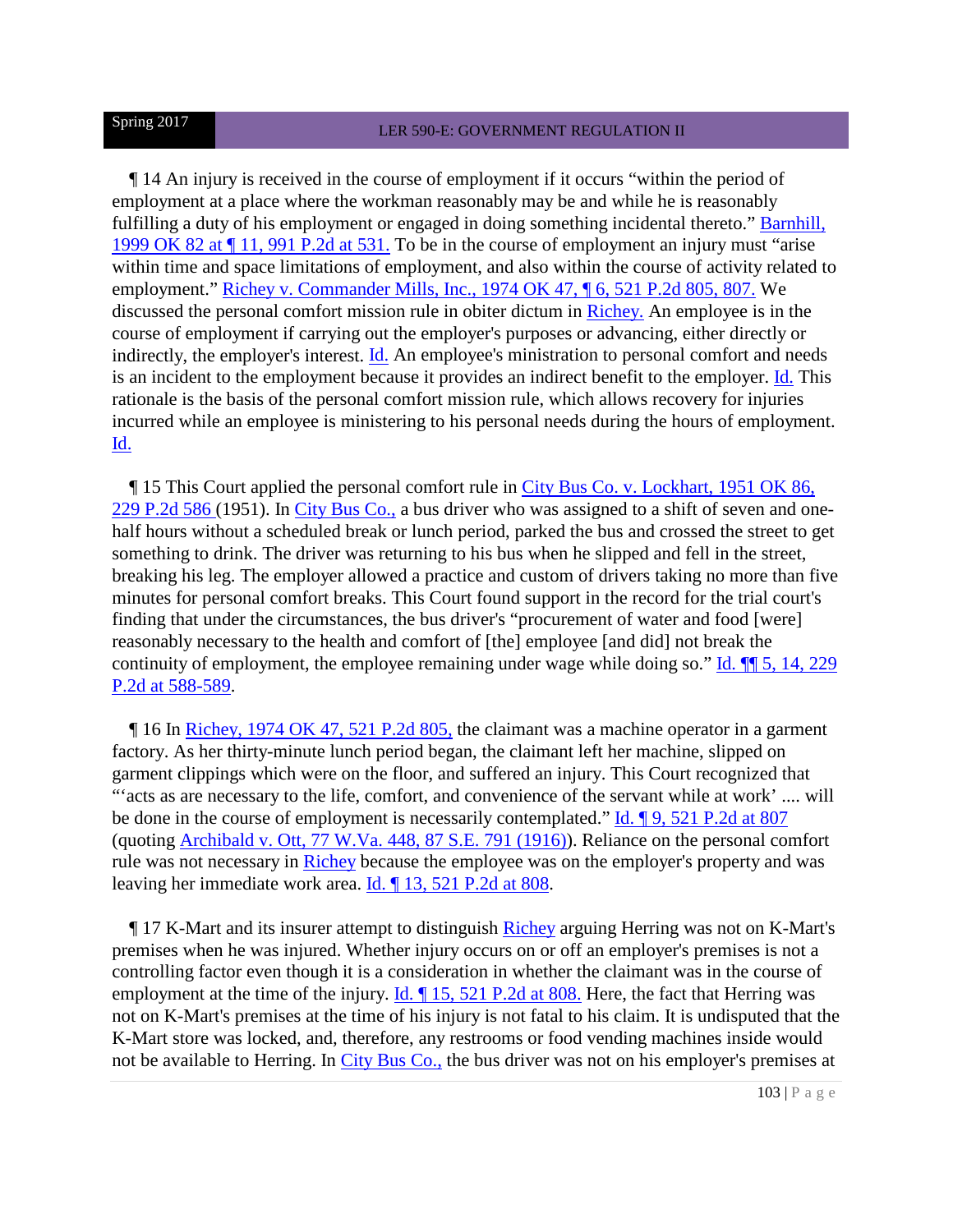the time of the injury but was in the street. Nonetheless, this Court affirmed the trial court's award of compensation.

¶ 18 K-Mart and its insurer also rely on [Ogg v. Bill White Chevrolet Co.,](http://web2.westlaw.com/find/default.wl?tf=-1&rs=WLW10.01&serialnum=1986128811&fn=_top&sv=Split&tc=-1&pbc=24098525&ordoc=2016448600&findtype=Y&db=661&vr=2.0&rp=%2ffind%2fdefault.wl&mt=208) 1986 OK 26, 720 [P.2d 324.](http://web2.westlaw.com/find/default.wl?tf=-1&rs=WLW10.01&serialnum=1986128811&fn=_top&sv=Split&tc=-1&pbc=24098525&ordoc=2016448600&findtype=Y&db=661&vr=2.0&rp=%2ffind%2fdefault.wl&mt=208) In [Ogg,](http://web2.westlaw.com/find/default.wl?tf=-1&rs=WLW10.01&serialnum=1986128811&fn=_top&sv=Split&tc=-1&pbc=24098525&ordoc=2016448600&findtype=Y&vr=2.0&rp=%2ffind%2fdefault.wl&mt=208) the claimant had left his office to get cigarettes from an employer-provided truck which was parked on the employer's premises when he fell and injured himself. In denying compensation, the trial court found that the injury did not arise out of or occur in the course of the employment. This Court sustained the trial court's finding "[t]he use of tobacco is not necessarily incidental to the requirements of the claimant's employment" and there was competent evidence in the record to support the trial judge's finding. Id. [¶ 6, 720 P.2d at 325-326.](http://web2.westlaw.com/find/default.wl?tf=-1&rs=WLW10.01&referencepositiontype=S&serialnum=1986128811&fn=_top&sv=Split&referenceposition=325&pbc=24098525&tc=-1&ordoc=2016448600&findtype=Y&db=661&vr=2.0&rp=%2ffind%2fdefault.wl&mt=208)

¶ 19 We find that the facts here are most similar to those in City Bus Co., [1951 OK 86, 229](http://web2.westlaw.com/find/default.wl?tf=-1&rs=WLW10.01&serialnum=1951114186&fn=_top&sv=Split&tc=-1&pbc=24098525&ordoc=2016448600&findtype=Y&db=661&vr=2.0&rp=%2ffind%2fdefault.wl&mt=208)  [P.2d 586.](http://web2.westlaw.com/find/default.wl?tf=-1&rs=WLW10.01&serialnum=1951114186&fn=_top&sv=Split&tc=-1&pbc=24098525&ordoc=2016448600&findtype=Y&db=661&vr=2.0&rp=%2ffind%2fdefault.wl&mt=208) Herring was on a long shift without any scheduled restroom or lunch breaks. During a seven-hour shift, an employee can be expected to require a restroom and a food break. Herring had left his work station on a personal comfort mission. The conditions of Herring's employment necessitated him leaving the premises to minister to his personal needs. He was being paid at the time of his injury, and the trial court found he was in the course of his employment at the time of the injury.

[\[14\]](http://web2.westlaw.com/result/documenttext.aspx?sv=Split&service=Find&scxt=WL&rlti=1&cxt=DC&ifm=NotSet&n=1&mt=208&fn=_top&vr=2.0&rlt=CLID_FQRLT865465512151&rp=%2fFind%2fdefault.wl&cite=188+P.3d+140&cnt=DOC&rs=WLW10.01&ss=CNT#F142016448600#F142016448600) ¶ 20 K-Mart created the necessity of Herring having to leave the premises to use the restroom. It knew he would have to leave to attend his personal needs and instructed him to go the nearest convenience store if he had any issues. Since the nearest convenience store was closed, it is not unreasonable that Herring went to another location to take care of his personal comfort needs. Under the unique conditions of his employment, there is evidence in the record that Herring was in the time and space limitations of his employment and was in the course of an activity incident to his employment, see Richey, [1974 OK 47 at ¶ 6, 521 P.2d at 807,](http://web2.westlaw.com/find/default.wl?tf=-1&rs=WLW10.01&referencepositiontype=S&serialnum=1974124030&fn=_top&sv=Split&referenceposition=807&pbc=24098525&tc=-1&ordoc=2016448600&findtype=Y&db=661&vr=2.0&rp=%2ffind%2fdefault.wl&mt=208) and we are bound by this finding under our standard of review. Burns, [1995 OK 58 at ¶ 4, 903 P.2d at 290.](http://web2.westlaw.com/find/default.wl?tf=-1&rs=WLW10.01&referencepositiontype=S&serialnum=1995124700&fn=_top&sv=Split&referenceposition=290&pbc=24098525&tc=-1&ordoc=2016448600&findtype=Y&db=661&vr=2.0&rp=%2ffind%2fdefault.wl&mt=208) Because there is evidence in the record that Herring was on a personal comfort mission at the time of his injury, and, thus, in the course of his employment, we did not address whether he was going or coming to work as part of a special mission.

### V. ARISING OUT OF

¶ 21 An injury arises out of the employment when there is a causal connection between the condition under which the work is to be performed and the resulting injury. [Odyssey/Americare](http://web2.westlaw.com/find/default.wl?tf=-1&rs=WLW10.01&referencepositiontype=S&serialnum=1997222423&fn=_top&sv=Split&referenceposition=311&pbc=24098525&tc=-1&ordoc=2016448600&findtype=Y&db=661&vr=2.0&rp=%2ffind%2fdefault.wl&mt=208)  of Okla. v. Worden, [1997 OK 136, ¶ 5, 948 P.2d 309, 311.](http://web2.westlaw.com/find/default.wl?tf=-1&rs=WLW10.01&referencepositiontype=S&serialnum=1997222423&fn=_top&sv=Split&referenceposition=311&pbc=24098525&tc=-1&ordoc=2016448600&findtype=Y&db=661&vr=2.0&rp=%2ffind%2fdefault.wl&mt=208) The three categories of risks which an employee may encounter during the course of employment are those that are solely employment related, those that are purely personal, and those that are neutral. Id. 16, 948 P.2d at 311. Those that are solely employment related arise out of the employment and are compensable. [Id.](http://web2.westlaw.com/find/default.wl?tf=-1&rs=WLW10.01&serialnum=1997222423&fn=_top&sv=Split&tc=-1&pbc=24098525&ordoc=2016448600&findtype=Y&vr=2.0&rp=%2ffind%2fdefault.wl&mt=208) Those that are purely personal do not arise out of the employment and are not compensable. [Id.](http://web2.westlaw.com/find/default.wl?tf=-1&rs=WLW10.01&serialnum=1997222423&fn=_top&sv=Split&tc=-1&pbc=24098525&ordoc=2016448600&findtype=Y&vr=2.0&rp=%2ffind%2fdefault.wl&mt=208) Whether a neutral risk, which is one that is neither distinctly employment related nor purely personal, is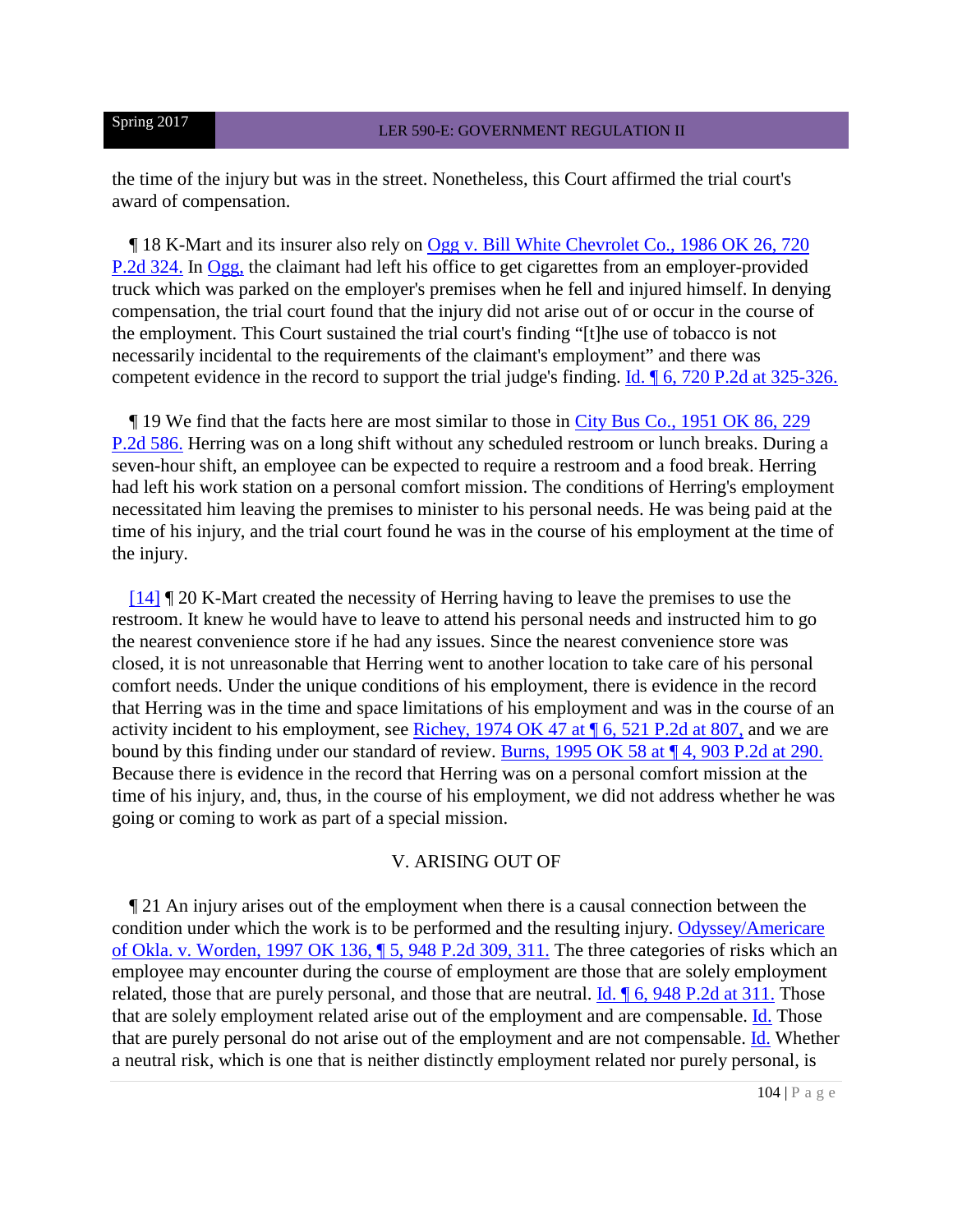compensable presents a question of fact. [Id.](http://web2.westlaw.com/find/default.wl?tf=-1&rs=WLW10.01&serialnum=1997222423&fn=_top&sv=Split&tc=-1&pbc=24098525&ordoc=2016448600&findtype=Y&vr=2.0&rp=%2ffind%2fdefault.wl&mt=208) Herring's risk of his injury here falls within the neutral-risk category.

¶ 22 Courts have used the positional risk test, the actual risk test, and the increased risk test to determine if a neutral risk-related injury arises out of the employment. Id., [1997 OK 136 at ¶ 7-](http://web2.westlaw.com/find/default.wl?tf=-1&rs=WLW10.01&referencepositiontype=S&serialnum=1997222423&fn=_top&sv=Split&referenceposition=311&pbc=24098525&tc=-1&ordoc=2016448600&findtype=Y&db=661&vr=2.0&rp=%2ffind%2fdefault.wl&mt=208) [11, 948 P.2d at 311-312.](http://web2.westlaw.com/find/default.wl?tf=-1&rs=WLW10.01&referencepositiontype=S&serialnum=1997222423&fn=_top&sv=Split&referenceposition=311&pbc=24098525&tc=-1&ordoc=2016448600&findtype=Y&db=661&vr=2.0&rp=%2ffind%2fdefault.wl&mt=208) The positional risk test states "'[a]n injury arises out of employment if it would not have occurred but for the fact that the conditions on the employment placed claimant in the position where he was injured.'" Id. [¶ 10, 948 P.2d 311](http://web2.westlaw.com/find/default.wl?tf=-1&rs=WLW10.01&serialnum=1997222423&fn=_top&sv=Split&tc=-1&pbc=24098525&ordoc=2016448600&findtype=Y&db=661&vr=2.0&rp=%2ffind%2fdefault.wl&mt=208) (quoting 1 Larson's Workers' Compensation Law § 6.50 (2005)). The actual risk test allows recovery when the employer subjects the worker to the very risk that injures him. Id. ¶ [9, 948 P.2d at 311.](http://web2.westlaw.com/find/default.wl?tf=-1&rs=WLW10.01&referencepositiontype=S&serialnum=1997222423&fn=_top&sv=Split&referenceposition=311&pbc=24098525&tc=-1&ordoc=2016448600&findtype=Y&db=661&vr=2.0&rp=%2ffind%2fdefault.wl&mt=208) The increased risk test examines whether the employment exposed the claimant to a risk greater than that to which the general public was exposed. Id.  $\sqrt{\frac{8,948 \text{ P}.2d \text{ at } 311}}$ .

¶ 23 After the 1986 changes in the Act, the positional risk test is no longer available to a claimant, and nothing in the 2005 amendments to the Act, as discussed above, implies a legislative intent to return the positional risk test to its pre-1986 status. Currently to establish the required employment-related nexus, a claimant has the onus of presenting evidence that the risk underlying the injury was either an actual risk of the employment, [Odyssey/Americare,](http://web2.westlaw.com/find/default.wl?tf=-1&rs=WLW10.01&referencepositiontype=S&serialnum=1997222423&fn=_top&sv=Split&referenceposition=312&pbc=24098525&tc=-1&ordoc=2016448600&findtype=Y&db=661&vr=2.0&rp=%2ffind%2fdefault.wl&mt=208) 1997 OK [136 at ¶ 13, 17, 948 P.2d at 312-313](http://web2.westlaw.com/find/default.wl?tf=-1&rs=WLW10.01&referencepositiontype=S&serialnum=1997222423&fn=_top&sv=Split&referenceposition=312&pbc=24098525&tc=-1&ordoc=2016448600&findtype=Y&db=661&vr=2.0&rp=%2ffind%2fdefault.wl&mt=208) (discussing Stroud Mun. Hosp., [1996 OK 127, 933 P.2d](http://web2.westlaw.com/find/default.wl?tf=-1&rs=WLW10.01&serialnum=1996263086&fn=_top&sv=Split&tc=-1&pbc=24098525&ordoc=2016448600&findtype=Y&db=661&vr=2.0&rp=%2ffind%2fdefault.wl&mt=208)  [872\),](http://web2.westlaw.com/find/default.wl?tf=-1&rs=WLW10.01&serialnum=1996263086&fn=_top&sv=Split&tc=-1&pbc=24098525&ordoc=2016448600&findtype=Y&db=661&vr=2.0&rp=%2ffind%2fdefault.wl&mt=208) or, if a risk common to the general public, that the employment exposed the claimant to an heightened risk of the injury. Burns, [1995 OK 58, ¶ 7, 903 P.2d at 291.](http://web2.westlaw.com/find/default.wl?tf=-1&rs=WLW10.01&referencepositiontype=S&serialnum=1995124700&fn=_top&sv=Split&referenceposition=291&pbc=24098525&tc=-1&ordoc=2016448600&findtype=Y&db=661&vr=2.0&rp=%2ffind%2fdefault.wl&mt=208)

¶ 24 In Superior Stucco v. Daniels, [1995 OK 127, 912 P.2d 317,](http://web2.westlaw.com/find/default.wl?tf=-1&rs=WLW10.01&serialnum=1995222567&fn=_top&sv=Split&tc=-1&pbc=24098525&ordoc=2016448600&findtype=Y&db=661&vr=2.0&rp=%2ffind%2fdefault.wl&mt=208) the work conditions required the claimant to be outdoors when he was shot in the arm by an unknown assailant in a drive-by shooting. The evidence was that the work site was located in a high crime area and that his continued presence outdoors in the area put him at a higher risk of injury than that of the general public. This Court found that there was competent evidence in the record to support the compensation award which required a finding that the injury arose out of the employment. [Id.](http://web2.westlaw.com/find/default.wl?tf=-1&rs=WLW10.01&referencepositiontype=S&serialnum=1995222567&fn=_top&sv=Split&referenceposition=318&pbc=24098525&tc=-1&ordoc=2016448600&findtype=Y&db=661&vr=2.0&rp=%2ffind%2fdefault.wl&mt=208) ¶¶ [8-9, 912 P.2d at 318-319.](http://web2.westlaw.com/find/default.wl?tf=-1&rs=WLW10.01&referencepositiontype=S&serialnum=1995222567&fn=_top&sv=Split&referenceposition=318&pbc=24098525&tc=-1&ordoc=2016448600&findtype=Y&db=661&vr=2.0&rp=%2ffind%2fdefault.wl&mt=208)

¶ 25 As in [Superior Stucco,](http://web2.westlaw.com/find/default.wl?tf=-1&rs=WLW10.01&serialnum=1995222567&fn=_top&sv=Split&tc=-1&pbc=24098525&ordoc=2016448600&findtype=Y&vr=2.0&rp=%2ffind%2fdefault.wl&mt=208) there is evidence from which the trial court could have inferred that the conditions of Herring's employment put him at a higher risk of injury than that faced by the general public. Herring was working as a night watchman. K-Mart expected Herring to be on its premises except for time and area limited excursions to address any issues he might have. The employment conditions forced Herring to go to a location such as a convenience store or fast food establishment during the night for his personal comfort needs. It would be unreasonable for an employer to expect an employee to go without food or drink and without a restroom break during a seven-hour shift. There is evidence in the record that the employment conditions exposed Herring to more risks of injury from an act of violence than that of the general public because of the time of the employment, the type of employment, and the necessity of going to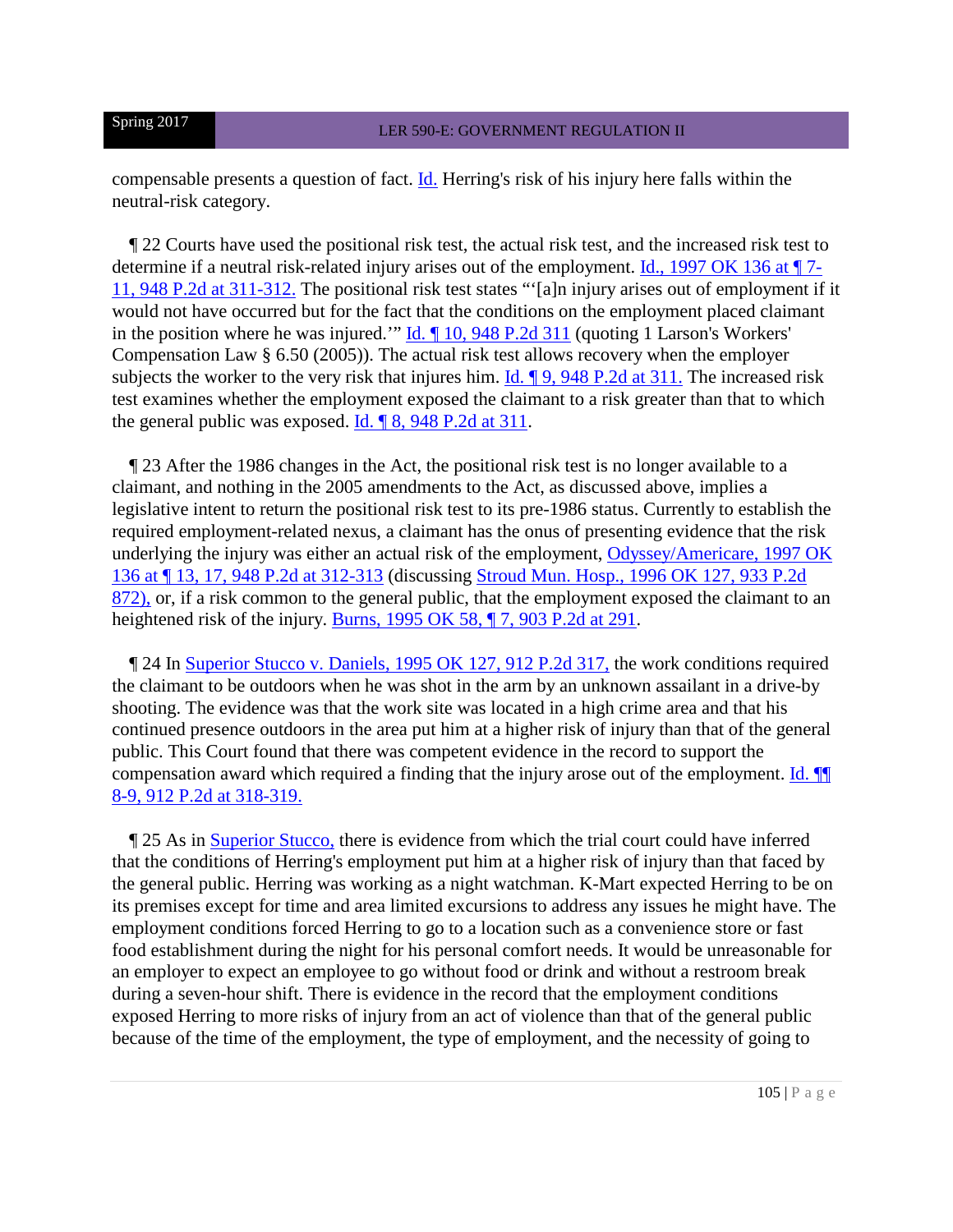either a convenience store, fast food establishment, or a similar business to attend his personal needs.

¶ 26 K-Mart and its insurer rely on [Burns.](http://web2.westlaw.com/find/default.wl?tf=-1&rs=WLW10.01&serialnum=1995124700&fn=_top&sv=Split&tc=-1&pbc=24098525&ordoc=2016448600&findtype=Y&vr=2.0&rp=%2ffind%2fdefault.wl&mt=208) In [Burns,](http://web2.westlaw.com/find/default.wl?tf=-1&rs=WLW10.01&serialnum=1995124700&fn=_top&sv=Split&tc=-1&pbc=24098525&ordoc=2016448600&findtype=Y&vr=2.0&rp=%2ffind%2fdefault.wl&mt=208) Burns was killed when he was shot by an unknown assailant in a hotel while on a business trip. The trial judge found that, because Burns was on a work assignment as an employee, his death from the shot arose out of his employment. This Court applied the increased risk test and vacated the trial court's award. In [Burns,](http://web2.westlaw.com/find/default.wl?tf=-1&rs=WLW10.01&serialnum=1995124700&fn=_top&sv=Split&tc=-1&pbc=24098525&ordoc=2016448600&findtype=Y&vr=2.0&rp=%2ffind%2fdefault.wl&mt=208) there was no evidence showing Burn's death "was occasioned by some employment-related risk" more than the risk of criminal activity shared generally by the traveling public. Unlike in the present case, the record in [Burns](http://web2.westlaw.com/find/default.wl?tf=-1&rs=WLW10.01&serialnum=1995124700&fn=_top&sv=Split&tc=-1&pbc=24098525&ordoc=2016448600&findtype=Y&vr=2.0&rp=%2ffind%2fdefault.wl&mt=208) turned on the lack of evidence in that the claimant failed to "show that Burn's death was causally related to the risks incident to his mission for the employer."

¶ 27 K-Mart and its insurer also rely on Floyd, [2002 OK 58, 58 P.3d 197,](http://web2.westlaw.com/find/default.wl?tf=-1&rs=WLW10.01&serialnum=2002392176&fn=_top&sv=Split&tc=-1&pbc=24098525&ordoc=2016448600&findtype=Y&db=4645&vr=2.0&rp=%2ffind%2fdefault.wl&mt=208) to support their argument that Herring's injuries did not arise out of or in the course of his employment. In [Floyd,](http://web2.westlaw.com/find/default.wl?tf=-1&rs=WLW10.01&serialnum=2002392176&fn=_top&sv=Split&tc=-1&pbc=24098525&ordoc=2016448600&findtype=Y&vr=2.0&rp=%2ffind%2fdefault.wl&mt=208) Floyd was working an unscheduled shift from 6:00 p.m. until 9:00 p.m. at which time she signed out on a time sheet. She could have left but decided to stay on the premises and eat a meal that was provided to her free of charge. About fifteen minutes after she signed out, she slipped, fell, and [injured her knee](http://web2.westlaw.com/find/default.wl?rs=WLW10.01&ifm=NotSet&fn=_top&sv=Split&docname=Ibf97725b475411db9765f9243f53508a&pbc=24098525&ordoc=2016448600&findtype=IJ&vr=2.0&rp=%2ffind%2fdefault.wl&mt=208) while refilling her drink. We found that there was competent evidence in the record to support a finding that Floyd was on a purely personal mission at the time of her injury, and, thus, the finding was conclusive and binding on this Court. Id. [¶ 16, 58 P.3d at 197.](http://web2.westlaw.com/find/default.wl?tf=-1&rs=WLW10.01&referencepositiontype=S&serialnum=2002392176&fn=_top&sv=Split&referenceposition=197&pbc=24098525&tc=-1&ordoc=2016448600&findtype=Y&db=4645&vr=2.0&rp=%2ffind%2fdefault.wl&mt=208) Unlike in [Floyd,](http://web2.westlaw.com/find/default.wl?tf=-1&rs=WLW10.01&serialnum=2002392176&fn=_top&sv=Split&tc=-1&pbc=24098525&ordoc=2016448600&findtype=Y&vr=2.0&rp=%2ffind%2fdefault.wl&mt=208) the record here supports a finding that Herring's injuries arose out of his employment.

### VI. CONCLUSION

¶ 28 There is competent evidence in the record to support the trial court's finding that the claimant's injuries occurred in the course of and arose out of his employment. There is nothing in the 2005 amendments which would preclude the trial court from finding that Herring's injuries were compensable. Thus the trial court's findings are conclusive and binding on this Court. [Id.](http://web2.westlaw.com/find/default.wl?tf=-1&rs=WLW10.01&referencepositiontype=S&serialnum=2002392176&fn=_top&sv=Split&referenceposition=198&pbc=24098525&tc=-1&ordoc=2016448600&findtype=Y&db=4645&vr=2.0&rp=%2ffind%2fdefault.wl&mt=208) [13, 58 P.3d at 198.](http://web2.westlaw.com/find/default.wl?tf=-1&rs=WLW10.01&referencepositiontype=S&serialnum=2002392176&fn=_top&sv=Split&referenceposition=198&pbc=24098525&tc=-1&ordoc=2016448600&findtype=Y&db=4645&vr=2.0&rp=%2ffind%2fdefault.wl&mt=208) The Court of Civil Appeals' opinion is vacated and the Workers' Compensation Court's order is sustained.

### OPINION OF THE COURT OF CIVIL APPEALS VACATED; ORDER OF THE WORKERS' COMPENSATION COURT SUSTAINED.

ALL JUSTICES CONCUR.

Okla.,2008. K-Mart Corp. v. Herring 188 P.3d 140, 2008 OK 75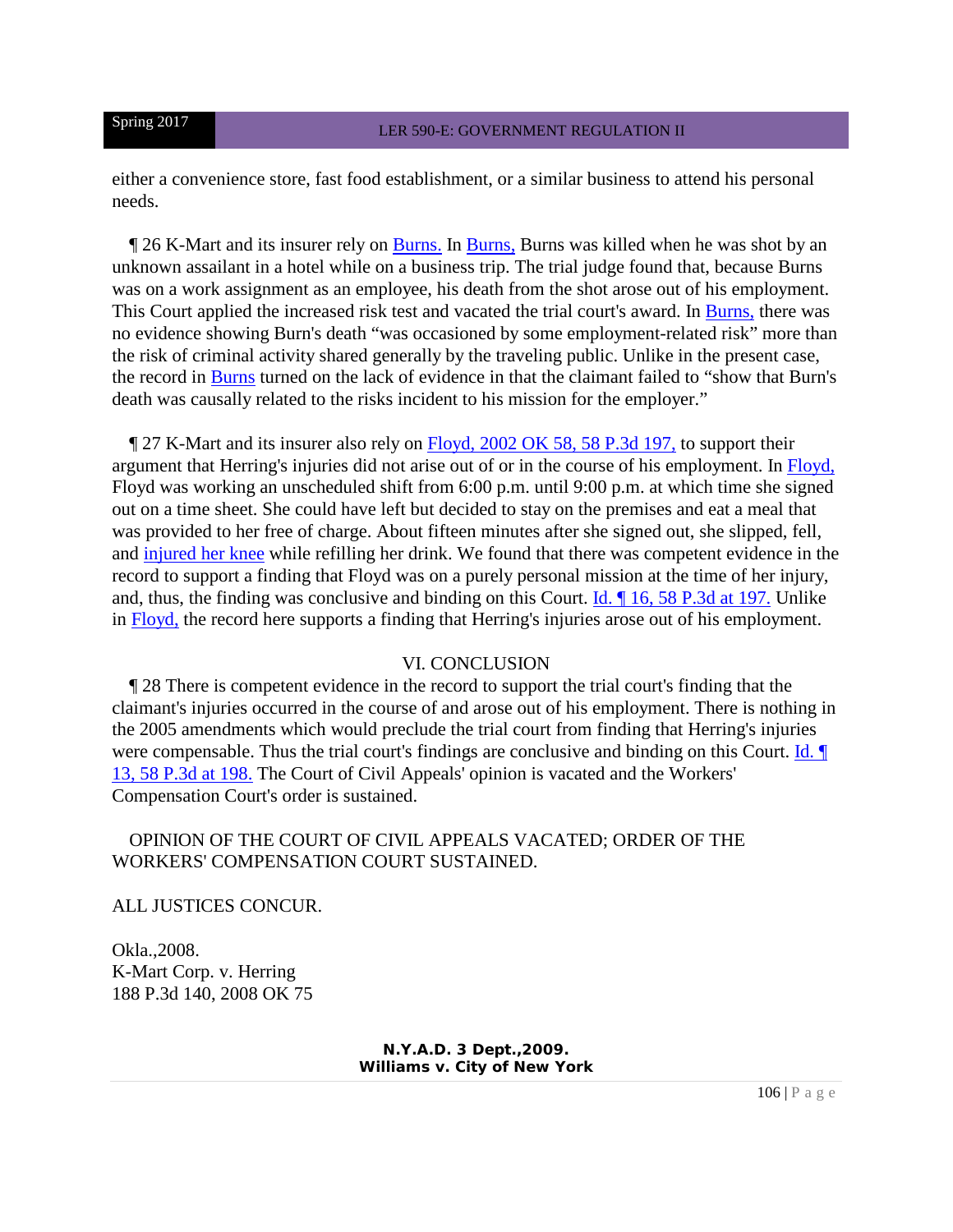### **66 A.D.3d 1203, 887 N.Y.S.2d 286, 2009 N.Y. Slip Op. 07556**

### [LAHTINEN,](http://web2.westlaw.com/find/default.wl?tf=-1&rs=WLW10.01&fn=_top&sv=Split&docname=0318150501&tc=-1&pbc=1929A49D&ordoc=2020174200&findtype=h&db=PROFILER-WLD&vr=2.0&rp=%2ffind%2fdefault.wl&mt=208) J.

Appeal from a decision of the Workers' Compensation Board, filed August 7, 2008, as amended by decision filed June 5, 2009, which ruled, among other things, that claimant was not a participant in the World Trade Center rescue, recovery or cleanup operations and denied her claim for workers' compensation benefits.

Claimant was employed as an auditor with the New York City Department of Social Services and worked in lower Manhattan at 180 Water Street. Within a week of the terrorists' attacks on September 11, 2001, she returned to work at that location, but her job duties were temporarily changed. She had previously conducted internal audits of City vendors and agencies. However, she was reassigned to write checks that provided disaster funds to various individuals who had suffered immediate financial impact from the attack. This involved face-to-face contact with individuals coming to her location to receive funds. She initially carried out this new assignment at the 180 Water Street location, but soon moved to another lower Manhattan building on Centre Street because it was larger. Her hours were extended to include six to seven days a week and 10 to 12 hours per day. She remained in this special assignment until February 2002, and then returned to her normal duties. She continued working until September 2002, when she took a regular retirement with over 30 years of credited service.

Claimant allegedly began experiencing an exacerbation of her respiratory condition while working on the special assignment. She subsequently filed four claims for workers' compensation benefits between December 2005 and June 2007. In October 2006 and May 2007, she submitted forms registering as a participant in the World Trade Center rescue, recovery and cleanup so as to be entitled to the provisions of the recently enacted Workers' Compensation Law article 8-A.

A Workers' Compensation Law Judge found that claimant had been involved in rescue, recovery and cleanup and, thus, her claim was protected by Workers' Compensation Law article 8-A from dismissal for being untimely ( *see* [Workers' Compensation Law § 28\)](http://web2.westlaw.com/find/default.wl?tf=-1&rs=WLW10.01&fn=_top&sv=Split&docname=NYWCS28&tc=-1&pbc=1929A49D&ordoc=2020174200&findtype=L&db=1000159&vr=2.0&rp=%2ffind%2fdefault.wl&mt=208). Upon review, the Workers' Compensation Board determined that claimant's activity did not constitute rescue, recovery and cleanup within the meaning of [Workers' Compensation Law § 161\(](http://web2.westlaw.com/find/default.wl?tf=-1&rs=WLW10.01&fn=_top&sv=Split&docname=NYWCS161&tc=-1&pbc=1929A49D&ordoc=2020174200&findtype=L&db=1000159&vr=2.0&rp=%2ffind%2fdefault.wl&mt=208)1) and, accordingly, disallowed her claim as untimely. $\frac{FN2}{FN2}$  Claimant appeals.

Workers' Compensation Law article 8-A was enacted "to remove statutory obstacles to timely claims filing and notice for latent conditions resulting from hazardous exposure for those who worked in rescue, recovery or cleanup operations following the World Trade Center September 11th, 2001 attack" (Senate Mem. in Support, 2006 McKinney's Session Laws of N.Y., at 1915; *see* Minkowitz, Practice Commentaries, McKinney's Cons. Laws of N.Y., Book 64, Workers' Compensation Law, Article 8-A, at 488). It is undisputed that this legislation was intended to be liberally construed to provide a potential avenue of relief for workers and volunteers suffering ill health as a result of their efforts in the aftermath of the terrorists attacks.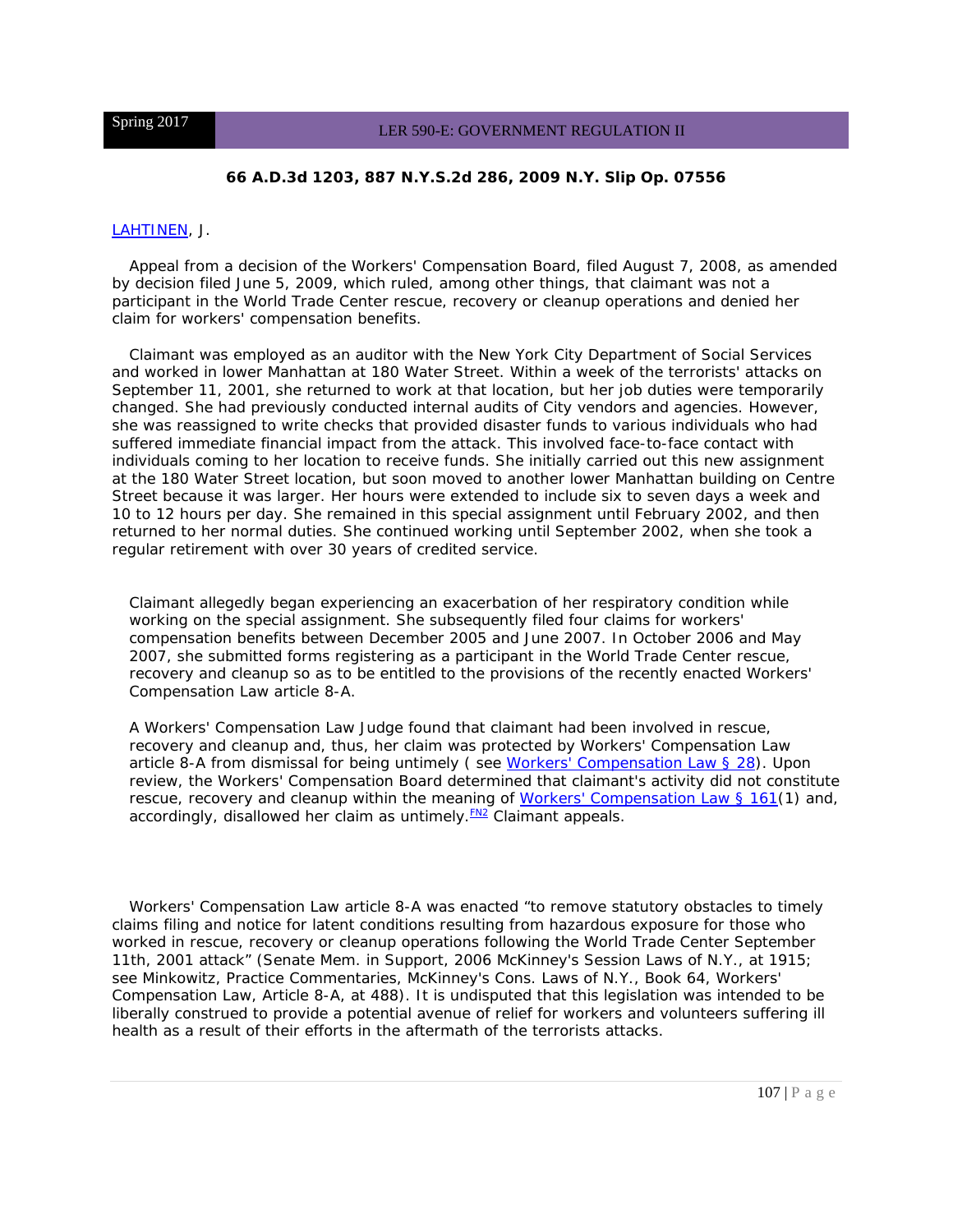The liberal intent of the statute is reflected by the fact that the Legislature has amended the law twice to extend the deadline for claimants to file for coverage ( *see* L. 2008, ch. 489, § 18; L. 2007, ch. 199, § 1; *see generally [Matter of Smith v. Tompkins County Courthouse,](http://web2.westlaw.com/find/default.wl?tf=-1&rs=WLW10.01&serialnum=1984106834&fn=_top&sv=Split&tc=-1&pbc=1929A49D&ordoc=2020174200&findtype=Y&db=578&vr=2.0&rp=%2ffind%2fdefault.wl&mt=208)* 60 N.Y.2d [939, 941, 471 N.Y.S.2d 46, 459 N.E.2d 155 \[1983\]](http://web2.westlaw.com/find/default.wl?tf=-1&rs=WLW10.01&serialnum=1984106834&fn=_top&sv=Split&tc=-1&pbc=1929A49D&ordoc=2020174200&findtype=Y&db=578&vr=2.0&rp=%2ffind%2fdefault.wl&mt=208) [stating the general rule that the Workers' Compensation Law is to be liberally construed] ).

To qualify for the coverage afforded by the statute, a claimant must essentially establish three elements, which relate to time, location and activity. The first two elements are clearly defined by the statute. The time element is limited to relevant activity occurring between September 11, 2001 and September 12, 2002 ( *see* [Workers' Compensation Law § 161\[](http://web2.westlaw.com/find/default.wl?tf=-1&rs=WLW10.01&fn=_top&sv=Split&docname=NYWCS161&tc=-1&pbc=1929A49D&ordoc=2020174200&findtype=L&db=1000159&vr=2.0&rp=%2ffind%2fdefault.wl&mt=208)1][i]-[iv] ). The locations are specifically spelled out in the statute and include, as pertinent here, the "World Trade Center site" ( *see* [Workers' Compensation Law § 161\[](http://web2.westlaw.com/find/default.wl?tf=-1&rs=WLW10.01&fn=_top&sv=Split&docname=NYWCS161&tc=-1&pbc=1929A49D&ordoc=2020174200&findtype=L&db=1000159&vr=2.0&rp=%2ffind%2fdefault.wl&mt=208)1][i] ), which "means anywhere below a line starting from the Hudson River and Canal Street; east on Canal Street to Pike Street; south on Pike Street to the East River; and extending to the lower tip of Manhattan" [\(Workers'](http://web2.westlaw.com/find/default.wl?tf=-1&rs=WLW10.01&fn=_top&sv=Split&docname=NYWCS161&tc=-1&pbc=1929A49D&ordoc=2020174200&findtype=L&db=1000159&vr=2.0&rp=%2ffind%2fdefault.wl&mt=208)  [Compensation Law § 161\[](http://web2.westlaw.com/find/default.wl?tf=-1&rs=WLW10.01&fn=_top&sv=Split&docname=NYWCS161&tc=-1&pbc=1929A49D&ordoc=2020174200&findtype=L&db=1000159&vr=2.0&rp=%2ffind%2fdefault.wl&mt=208)2] ). The qualifying activity that a person must show if his or her location was the World Trade Center site is that he or she "participated in the rescue, recovery, or cleanup operations" [\(Workers' Compensation Law § 161\[](http://web2.westlaw.com/find/default.wl?tf=-1&rs=WLW10.01&fn=_top&sv=Split&docname=NYWCS161&tc=-1&pbc=1929A49D&ordoc=2020174200&findtype=L&db=1000159&vr=2.0&rp=%2ffind%2fdefault.wl&mt=208)1][i] ).  $F^{N3}$  This language, which is susceptible to varying interpretation and application, is the focus of the current appeal.

Claimant contends that the Board construed the qualifying activity in the statute too narrowly and focused unduly in her case on the word "rescue" rather than "recovery." Under wellestablished rules of statutory construction, each word of a statute is to be given effect ( *see* [McKinney's Cons. Laws of N.Y., Book 1, Statutes § 231;](http://web2.westlaw.com/find/default.wl?tf=-1&rs=WLW10.01&fn=_top&sv=Split&docname=NYSUS231&tc=-1&pbc=1929A49D&ordoc=2020174200&findtype=L&db=1000300&vr=2.0&rp=%2ffind%2fdefault.wl&mt=208) *see also Matter [of SIN, Inc. v.](http://web2.westlaw.com/find/default.wl?tf=-1&rs=WLW10.01&serialnum=1988057720&fn=_top&sv=Split&tc=-1&pbc=1929A49D&ordoc=2020174200&findtype=Y&db=578&vr=2.0&rp=%2ffind%2fdefault.wl&mt=208)  Department of Fin. of City of N.Y.,* [71 N.Y.2d 616, 621-622, 528 N.Y.S.2d 524, 523 N.E.2d 811](http://web2.westlaw.com/find/default.wl?tf=-1&rs=WLW10.01&serialnum=1988057720&fn=_top&sv=Split&tc=-1&pbc=1929A49D&ordoc=2020174200&findtype=Y&db=578&vr=2.0&rp=%2ffind%2fdefault.wl&mt=208)  [\[1988\] \).](http://web2.westlaw.com/find/default.wl?tf=-1&rs=WLW10.01&serialnum=1988057720&fn=_top&sv=Split&tc=-1&pbc=1929A49D&ordoc=2020174200&findtype=Y&db=578&vr=2.0&rp=%2ffind%2fdefault.wl&mt=208)

While the three terms (rescue, recovery, cleanup) will often overlap in the context of postattack activity at the World Trade Center site, nevertheless, in a situation where a participant's activity falls within only one of the terms, he or she would still be covered by the statute. Since the word recovery is not separately defined in the statute and had not been construed prior to enactment of the statute to have a "technical or peculiar significance," the word should "be interpreted according to the meaning ... generally accepted at the time of enactment" [\(McKinney's Cons. Laws of N.Y., Book 1, Statutes § 232\).](http://web2.westlaw.com/find/default.wl?tf=-1&rs=WLW10.01&fn=_top&sv=Split&docname=NYSUS232&tc=-1&pbc=1929A49D&ordoc=2020174200&findtype=L&db=1000300&vr=2.0&rp=%2ffind%2fdefault.wl&mt=208)

The term recovery in the context of the aftermath of the terrorist attacks certainly could have different meanings to different people. Each individual who returned to lower Manhattan in the days and months after the attacks-to work at a job not associated with rescue and cleanup, to live, to purchase a product, to buy lunch, to visit, to mourn, to encourage-contributed, in an expansive sense of the term, to the "recovery." Although the legislation is construed liberally, such an expansive interpretation of recovery was not intended. It is apparent that the Legislature realized this element of the statute would, in many circumstances, be fact-driven and a difficult determination. EN4 The Board is often accorded broad discretion when addressing similar factual determinations that have legal import under the Workers' Compensation Law ( *see e.g. [Matter of](http://web2.westlaw.com/find/default.wl?tf=-1&rs=WLW10.01&serialnum=2017791951&fn=_top&sv=Split&tc=-1&pbc=1929A49D&ordoc=2020174200&findtype=Y&db=602&vr=2.0&rp=%2ffind%2fdefault.wl&mt=208) Early v. New York Tel. Co.,* [57 A.D.3d 1341, 1343, 870 N.Y.S.2d 573 \[2008\]](http://web2.westlaw.com/find/default.wl?tf=-1&rs=WLW10.01&serialnum=2017791951&fn=_top&sv=Split&tc=-1&pbc=1929A49D&ordoc=2020174200&findtype=Y&db=602&vr=2.0&rp=%2ffind%2fdefault.wl&mt=208) [whether case truly closed]; *Matter of Victor v. Steel Style, Inc.,* [56 A.D.3d 1099, 1099, 867 N.Y.S.2d 790 \[2008\]](http://web2.westlaw.com/find/default.wl?tf=-1&rs=WLW10.01&serialnum=2017510115&fn=_top&sv=Split&tc=-1&pbc=1929A49D&ordoc=2020174200&findtype=Y&db=602&vr=2.0&rp=%2ffind%2fdefault.wl&mt=208) [status as special employee]; *[Matter of Jara v. SMJ Envtl., Inc.,](http://web2.westlaw.com/find/default.wl?tf=-1&rs=WLW10.01&serialnum=2017375529&fn=_top&sv=Split&tc=-1&pbc=1929A49D&ordoc=2020174200&findtype=Y&db=602&vr=2.0&rp=%2ffind%2fdefault.wl&mt=208)* 55 A.D.3d 1157, 1158, 866 [N.Y.S.2d 404 \[2008\]](http://web2.westlaw.com/find/default.wl?tf=-1&rs=WLW10.01&serialnum=2017375529&fn=_top&sv=Split&tc=-1&pbc=1929A49D&ordoc=2020174200&findtype=Y&db=602&vr=2.0&rp=%2ffind%2fdefault.wl&mt=208) [existence of employment relationship]; *[Matter of Grant v. Niagara Mohawk](http://web2.westlaw.com/find/default.wl?tf=-1&rs=WLW10.01&serialnum=2016589104&fn=_top&sv=Split&tc=-1&pbc=1929A49D&ordoc=2020174200&findtype=Y&db=602&vr=2.0&rp=%2ffind%2fdefault.wl&mt=208)  Power Co.,* [53 A.D.3d 972, 973, 862 N.Y.S.2d 180 \[2008\]](http://web2.westlaw.com/find/default.wl?tf=-1&rs=WLW10.01&serialnum=2016589104&fn=_top&sv=Split&tc=-1&pbc=1929A49D&ordoc=2020174200&findtype=Y&db=602&vr=2.0&rp=%2ffind%2fdefault.wl&mt=208) [voluntary withdrawal from labor market] ).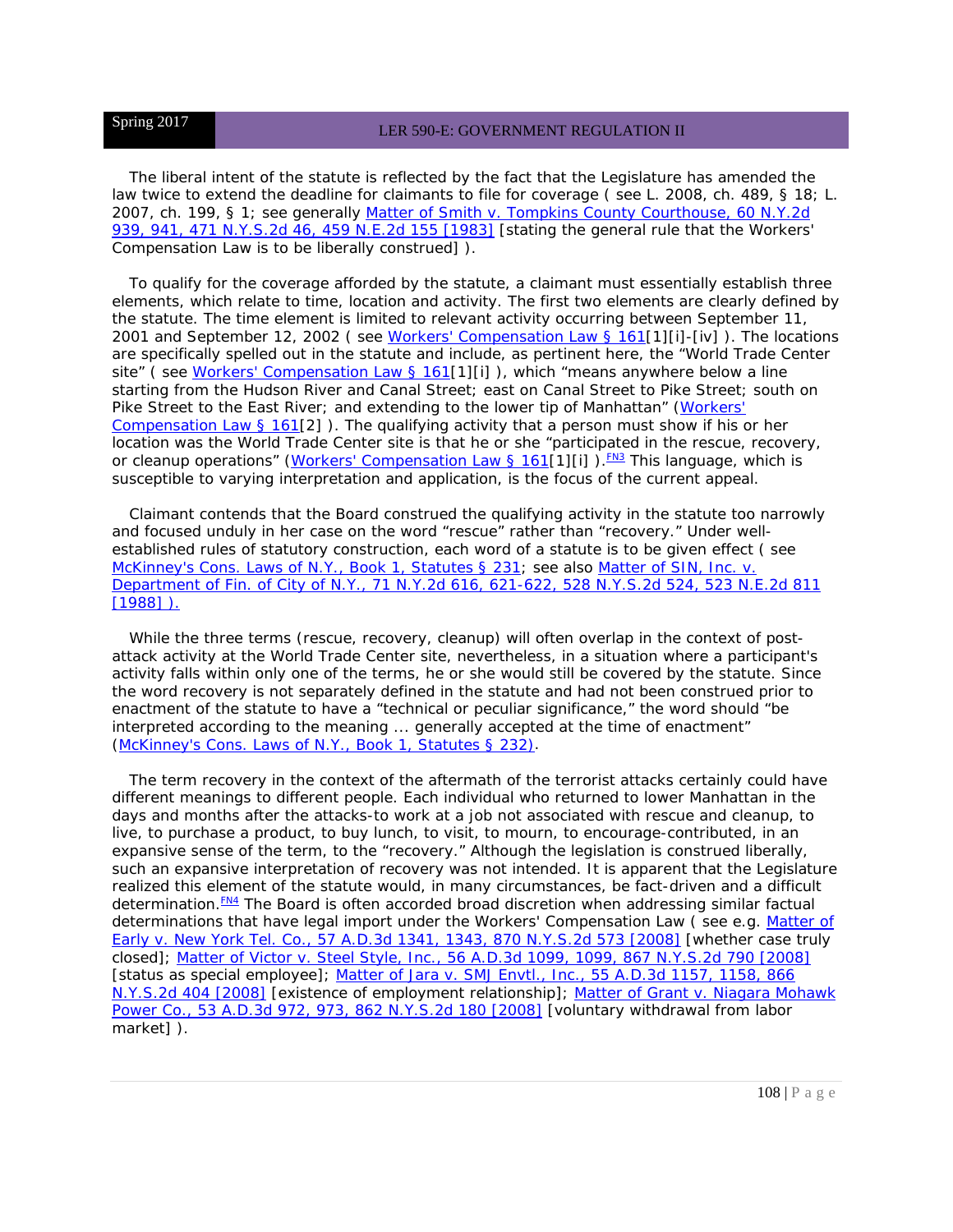It has decided cases favorably to claimants that can be characterized as basically recovery cases including, among others, a technician who worked installing and repairing telephone lines in the relevant area of lower Manhattan ( *see Verizon N.Y., Inc.,* [2008 WL 2878810, 2008 N.Y.](http://web2.westlaw.com/find/default.wl?tf=-1&rs=WLW10.01&fn=_top&sv=Split&docname=2008WESTLAW2878810&tc=-1&pbc=1929A49D&ordoc=2020174200&findtype=Y&db=999&vr=2.0&rp=%2ffind%2fdefault.wl&mt=208)  [Wrk. Comp. LEXIS 7135 \[July 15, 2008\] \),](http://web2.westlaw.com/find/default.wl?tf=-1&rs=WLW10.01&fn=_top&sv=Split&docname=2008WESTLAW2878810&tc=-1&pbc=1929A49D&ordoc=2020174200&findtype=Y&db=999&vr=2.0&rp=%2ffind%2fdefault.wl&mt=208) a bus driver assigned to transport police and firefighters from the staging area to ground zero ( *see NYC Transit Auth.,* [2009 WL 525476, 2009](http://web2.westlaw.com/find/default.wl?tf=-1&rs=WLW10.01&fn=_top&sv=Split&docname=2009WESTLAW525476&tc=-1&pbc=1929A49D&ordoc=2020174200&findtype=Y&db=999&vr=2.0&rp=%2ffind%2fdefault.wl&mt=208)  [N.Y. Wrk. Comp. LEXIS 5438 \[Feb. 20, 2009\] \),](http://web2.westlaw.com/find/default.wl?tf=-1&rs=WLW10.01&fn=_top&sv=Split&docname=2009WESTLAW525476&tc=-1&pbc=1929A49D&ordoc=2020174200&findtype=Y&db=999&vr=2.0&rp=%2ffind%2fdefault.wl&mt=208) and a mechanic assigned to help restore gas lines in the vicinity ( *see Con Edison,* [2008 WL 593651, 2008 N.Y. Wrk. Comp. LEXIS 1247 \[Feb.](http://web2.westlaw.com/find/default.wl?tf=-1&rs=WLW10.01&fn=_top&sv=Split&docname=2008WESTLAW593651&tc=-1&pbc=1929A49D&ordoc=2020174200&findtype=Y&db=999&vr=2.0&rp=%2ffind%2fdefault.wl&mt=208)  [12, 2008\] \).](http://web2.westlaw.com/find/default.wl?tf=-1&rs=WLW10.01&fn=_top&sv=Split&docname=2008WESTLAW593651&tc=-1&pbc=1929A49D&ordoc=2020174200&findtype=Y&db=999&vr=2.0&rp=%2ffind%2fdefault.wl&mt=208) So long as the Board's construction and application of the statutory words (rescue, recovery, cleanup) is consistent with the general accepted meaning of such terms, and the underlying factual basis for making its determination is supported by substantial evidence, its determination will be upheld.

**[FN4.](http://web2.westlaw.com/result/documenttext.aspx?sv=Split&service=Find&scxt=WL&rlti=1&cxt=DC&ifm=NotSet&n=1&mt=208&fn=_top&vr=2.0&rlt=CLID_FQRLT3985915369161&rp=%2fFind%2fdefault.wl&cite=887+N.Y.S.2d+286&cnt=DOC&rs=WLW10.01&ss=CNT#F00442020174200) All the elements of the statute necessarily entail difficult line-drawing that leaves some without a potential recovery. A person working one block north of Canal Street who developed respiratory problems would not qualify and undoubtedly would consider the use of Canal Street as the boundary to be unjust and arbitrary. Similarly, the time element draws an outside line on a particular date and a person working one day thereafter would not qualify while a person working a mere day earlier would.**

Here, the Board's original decision and amended decision repeatedly referred to claimant as not participating in "rescue" activity. In both decisions the Board cited, discussed and relied on two of its prior decisions that dealt with rescue from the World Trade Center buildings on the date of the attacks. In its original decision, the Board expressly relied upon its conclusion that claimant's "work was not a rescue-type activity" in finding the statute inapplicable. Although this comment was omitted from the amended decision (which was not filed until 10 months later and after all briefs in this appeal had been filed), neither decision discussed recovery, despite the fact that this was the relevant activity in this case.

**[FN6.](http://web2.westlaw.com/result/documenttext.aspx?sv=Split&service=Find&scxt=WL&rlti=1&cxt=DC&ifm=NotSet&n=1&mt=208&fn=_top&vr=2.0&rlt=CLID_FQRLT3985915369161&rp=%2fFind%2fdefault.wl&cite=887+N.Y.S.2d+286&cnt=DOC&rs=WLW10.01&ss=CNT#F00662020174200) We further note that the Board's original decision incorrectly stated a material fact by concluding that claimant's duties before her special assignment "were the very same duties she performed subsequent to the terrorist attack." While this finding was omitted from the amended decision, no pertinent analysis of claimant's actual duties was substituted.**

This is not to suggest that the Board must always address each activity (rescue, recovery, cleanup) separately or that it cannot group the terms in its decision. However, repeatedly referring to and ostensibly premising a decision on an activity that is not germane, with no analysis of the pertinent activity, does not permit meaningful judicial review ( *see [Matter of Cucci](http://web2.westlaw.com/find/default.wl?tf=-1&rs=WLW10.01&serialnum=2010568845&fn=_top&sv=Split&tc=-1&pbc=1929A49D&ordoc=2020174200&findtype=Y&db=602&vr=2.0&rp=%2ffind%2fdefault.wl&mt=208)  v. Rexer's Tang Soo Do Karate Academy,* [34 A.D.3d 887, 889, 823 N.Y.S.2d 292 \[2006\];](http://web2.westlaw.com/find/default.wl?tf=-1&rs=WLW10.01&serialnum=2010568845&fn=_top&sv=Split&tc=-1&pbc=1929A49D&ordoc=2020174200&findtype=Y&db=602&vr=2.0&rp=%2ffind%2fdefault.wl&mt=208) *[Matter](http://web2.westlaw.com/find/default.wl?tf=-1&rs=WLW10.01&serialnum=1990156753&fn=_top&sv=Split&tc=-1&pbc=1929A49D&ordoc=2020174200&findtype=Y&db=602&vr=2.0&rp=%2ffind%2fdefault.wl&mt=208)  of Caldas v. 86 Alda Rest.,* [167 A.D.2d 594, 595, 563 N.Y.S.2d 543 \[1990\] \).](http://web2.westlaw.com/find/default.wl?tf=-1&rs=WLW10.01&serialnum=1990156753&fn=_top&sv=Split&tc=-1&pbc=1929A49D&ordoc=2020174200&findtype=Y&db=602&vr=2.0&rp=%2ffind%2fdefault.wl&mt=208) Under the circumstances, we reverse and remit to the Board so that the relevant issue can be addressed ( *see [Matter of Cucci v. Rexer's Tang Soo Do Karate Academy,](http://web2.westlaw.com/find/default.wl?tf=-1&rs=WLW10.01&serialnum=2010568845&fn=_top&sv=Split&tc=-1&pbc=1929A49D&ordoc=2020174200&findtype=Y&db=602&vr=2.0&rp=%2ffind%2fdefault.wl&mt=208)* 34 A.D.3d at 889, 823 N.Y.S.2d [292\).](http://web2.westlaw.com/find/default.wl?tf=-1&rs=WLW10.01&serialnum=2010568845&fn=_top&sv=Split&tc=-1&pbc=1929A49D&ordoc=2020174200&findtype=Y&db=602&vr=2.0&rp=%2ffind%2fdefault.wl&mt=208)

ORDERED that the decision is reversed, with costs, and matter remitted to the Workers' Compensation Board for further proceedings not inconsistent with this Court's decision.

[CARDONA,](http://web2.westlaw.com/find/default.wl?tf=-1&rs=WLW10.01&fn=_top&sv=Split&docname=0216947801&tc=-1&pbc=1929A49D&ordoc=2020174200&findtype=h&db=PROFILER-WLD&vr=2.0&rp=%2ffind%2fdefault.wl&mt=208) P.J., PETERS, MALONE JR. and [STEIN,](http://web2.westlaw.com/find/default.wl?tf=-1&rs=WLW10.01&fn=_top&sv=Split&docname=0331071001&tc=-1&pbc=1929A49D&ordoc=2020174200&findtype=h&db=PROFILER-WLD&vr=2.0&rp=%2ffind%2fdefault.wl&mt=208) JJ., concur.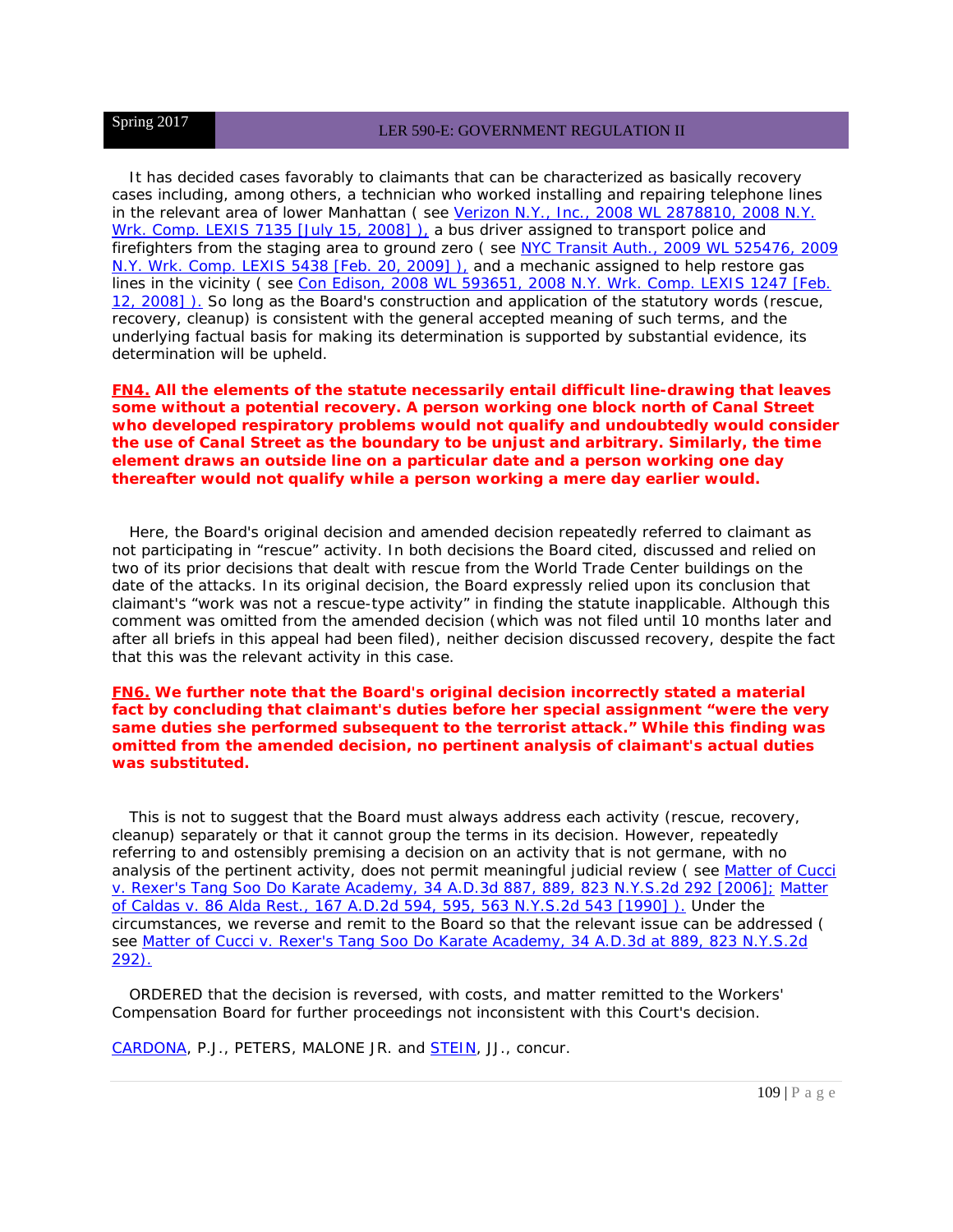N.Y.A.D. 3 Dept.,2009. Williams v. City of New York 66 A.D.3d 1203, 887 N.Y.S.2d 286, 2009 N.Y. Slip Op. 07556

END OF DOCUMENT

*Abel Verdon Const. v. Rivera 348 S.W.3d 749 (Ky,2011) August 25, 2011 (Approx. 12 pages)*

### **OPINION OF THE COURT**

The Workers' Compensation Board affirmed findings that supported the claimant's partial disability award against his employer, Abel Verdon Construction, but remanded the claim with directions for the Administrative Law Judge (ALJ) to admit the testimony from the claimant's safety expert and to determine whether Verdon's intentional violation of a workplace safety regulation in any degree caused the claimant's accident.<sup>FN1</sup> A divided Court of Appeals reinstated the ALJ's refusal to admit the safety expert's testimony but affirmed otherwise. The court also rejected Verdon's argument that Chapter 342 violates federal immigration law by authorizing workers' compensation benefits without regard to the legality of the recipient's immigration status. Verdon appeals.

[FN1.](http://web2.westlaw.com/result/%09%09%09%09%09%09#F00112025942110) A finding that such a violation occurred would warrant a 30% increase in compensation under [KRS 342.165\(1\).](http://web2.westlaw.com/find/default.wl?mt=208&db=1000010&docname=KYSTS342.165&rp=%2ffind%2fdefault.wl&findtype=L&ordoc=2025942110&tc=-1&vr=2.0&fn=_top&sv=Split&tf=-1&referencepositiontype=T&pbc=6095E7EC&referenceposition=SP%3bf1c50000821b0&rs=WLW12.07)

Verdon argues that the Court of Appeals erred because the Immigration Reform and Control Act of 1986 (IRCA)  $\frac{FN2}{FN}$  $\frac{FN2}{FN}$  $\frac{FN2}{FN}$  preempts the application of Chapter 342 to this claim based on the claimant's status as an "unauthorized alien."  $\frac{FN3}{FN3}$  Verdon also argues that the Court of Appeals erred by affirming with respect to the existence of an employment relationship, the adequacy of proof concerning the claimant's average weekly wage, and the duration of TTD as well as the decision to remand for additional findings concerning a safety violation. We affirm for the reasons stated herein.

### [FN2.](http://web2.westlaw.com/result/%09%09%09%09%09%09#F00222025942110) [8 U.S.C. § 1324a](http://web2.westlaw.com/find/default.wl?mt=208&db=1000546&docname=8USCAS1324A&rp=%2ffind%2fdefault.wl&findtype=L&ordoc=2025942110&tc=-1&vr=2.0&fn=_top&sv=Split&tf=-1&pbc=6095E7EC&rs=WLW12.07) *et seq.*

[FN3.](http://web2.westlaw.com/result/%09%09%09%09%09%09#F00332025942110) 8 U.S.C. [§ 1324a\(h\)\(3\)](http://web2.westlaw.com/find/default.wl?mt=208&db=1000546&docname=8USCAS1324A&rp=%2ffind%2fdefault.wl&findtype=L&ordoc=2025942110&tc=-1&vr=2.0&fn=_top&sv=Split&tf=-1&referencepositiontype=T&pbc=6095E7EC&referenceposition=SP%3b9d43000088150&rs=WLW12.07) defines an "unauthorized alien" as an alien not lawfully admitted for permanent residence or authorized to be employed in the United States. In order to be "authorized," an alien must possess a valid social security card or other acceptable documentation of authorization for employment. 8 U.S.C. § 1234a(b)(C). The claimant acknowledged that he moved to the United States "illegally;" that he did not have a social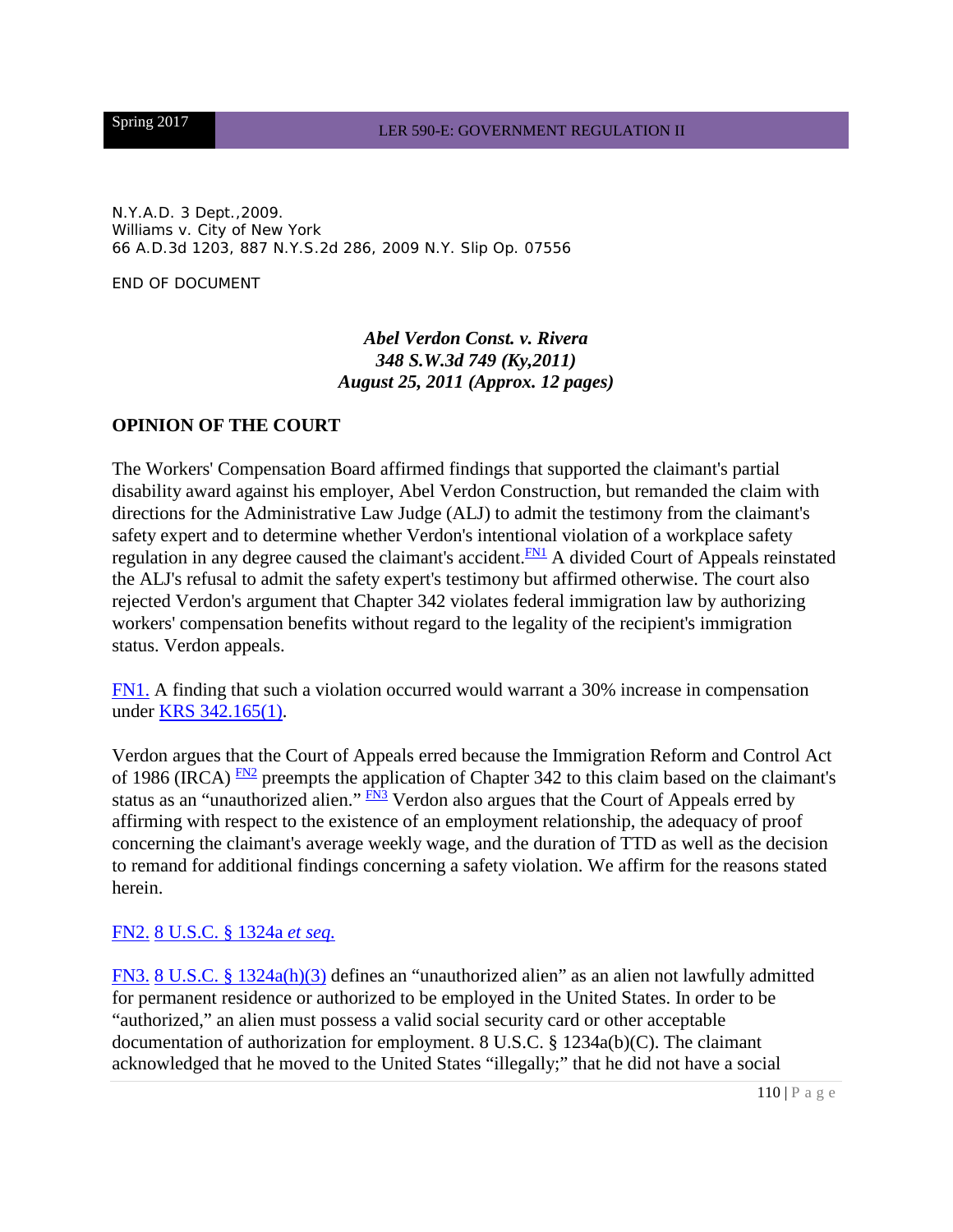security card; and that he had not applied for an alien registration card or an employment authorization document.

The claimant, a fifteen-year-old unauthorized alien, sought workers' compensation benefits from Verdon for injuries sustained on July 8, 2005, when he fell through a hole in the second floor of a home that Verdon was constructing. He landed in the basement, resulting in a severe [head injury](http://web2.westlaw.com/find/default.wl?rs=WLW12.07&pbc=6095E7EC&vr=2.0&findtype=IJ&rp=%2ffind%2fdefault.wl&sv=Split&fn=_top&ordoc=2025942110&mt=208&docname=Ib89a81be475411db9765f9243f53508a) and other serious injuries. The claimant lapsed into a coma and was hospitalized for two months, after which he underwent physical, occupational, and speech therapy. He had returned to high school and was taking special education classes when his claim was heard, but he retained significant physical and [mental impairments](http://web2.westlaw.com/find/default.wl?rs=WLW12.07&pbc=6095E7EC&vr=2.0&findtype=UM&rp=%2ffind%2fdefault.wl&sv=Split&fn=_top&ordoc=2025942110&mt=208&docname=Ic94ca545475411db9765f9243f53508a) that were permanent. The Cabinet for Health and Family Services became a party because it paid the claimant's medical expenses after Verdon denied liability.

Having declined to address the constitutional issue,  $\frac{FN4}{FN4}$  the ALJ found the claimant to be Verdon's employee; found his average weekly wage to be \$150.00; awarded TTD benefits from July 9, 2005 through December 20, 2006; and awarded triple permanent partial disability benefits based on a permanent impairment rating of 44%. The ALJ refused to certify Ralph Wirth as an expert concerning Verdon's alleged safety violation; rejected his testimony; and concluded that no violation was applicable. Although the Court of Appeals determined subsequently that the Board erred by reversing the finding that Wirth was not an expert, the court determined that [KRS](http://web2.westlaw.com/find/default.wl?mt=208&db=1000010&docname=KYSTS342.165&rp=%2ffind%2fdefault.wl&findtype=L&ordoc=2025942110&tc=-1&vr=2.0&fn=_top&sv=Split&tf=-1&referencepositiontype=T&pbc=6095E7EC&referenceposition=SP%3bf1c50000821b0&rs=WLW12.07)  [342.165\(1\)](http://web2.westlaw.com/find/default.wl?mt=208&db=1000010&docname=KYSTS342.165&rp=%2ffind%2fdefault.wl&findtype=L&ordoc=2025942110&tc=-1&vr=2.0&fn=_top&sv=Split&tf=-1&referencepositiontype=T&pbc=6095E7EC&referenceposition=SP%3bf1c50000821b0&rs=WLW12.07) did not require expert testimony; found that the Board did not err by remanding for additional consideration under the statute; and affirmed in all other respects.

[FN4.](http://web2.westlaw.com/result/%09%09%09%09%09%09#F00442025942110) *See Blue Diamond Coal Co. v. Cornett,* [300 Ky. 647, 189 S.W.2d 963 \(1945\).](http://web2.westlaw.com/find/default.wl?mt=208&db=713&tc=-1&rp=%2ffind%2fdefault.wl&findtype=Y&ordoc=2025942110&serialnum=1945111561&vr=2.0&fn=_top&sv=Split&tf=-1&pbc=6095E7EC&rs=WLW12.07)

## **I. [KRS 342.640.](http://web2.westlaw.com/find/default.wl?mt=208&db=1000010&docname=KYSTS342.640&rp=%2ffind%2fdefault.wl&findtype=L&ordoc=2025942110&tc=-1&vr=2.0&fn=_top&sv=Split&tf=-1&pbc=6095E7EC&rs=WLW12.07)**

[KRS 342.640](http://web2.westlaw.com/find/default.wl?mt=208&db=1000010&docname=KYSTS342.640&rp=%2ffind%2fdefault.wl&findtype=L&ordoc=2025942110&tc=-1&vr=2.0&fn=_top&sv=Split&tf=-1&pbc=6095E7EC&rs=WLW12.07) provides workers' compensation coverage to "employees," without regard to the legality of the employment relationship. It states, in pertinent part as follows:

The following shall constitute employees subject to the provisions of this chapter, except as exempted under [KRS 342.650:](http://web2.westlaw.com/find/default.wl?mt=208&db=1000010&docname=KYSTS342.650&rp=%2ffind%2fdefault.wl&findtype=L&ordoc=2025942110&tc=-1&vr=2.0&fn=_top&sv=Split&tf=-1&pbc=6095E7EC&rs=WLW12.07)

(1) Every person, including a minor, whether lawfully or unlawfully employed, in the service of an employer under any contract of hire or apprenticeship, express or implied, and all helpers and assistants of employees, whether paid by the employer or employee, if employed with the knowledge, actual or constructive, of the employer;

...

(4) Every person performing service in the course of the trade, business, profession, or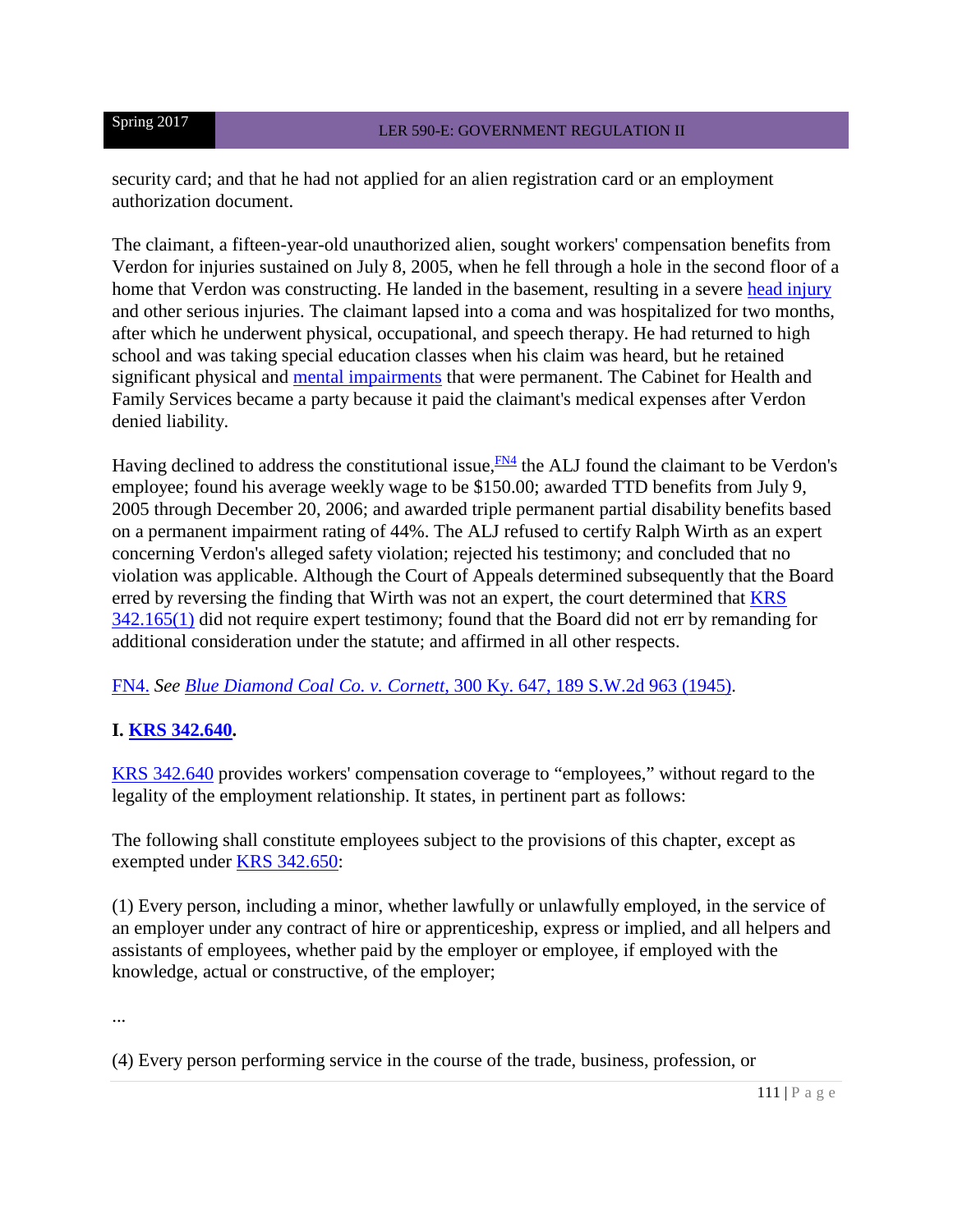occupation of an employer at the time of the injury; and....

No exemption listed in [KRS 342.650](http://web2.westlaw.com/find/default.wl?mt=208&db=1000010&docname=KYSTS342.650&rp=%2ffind%2fdefault.wl&findtype=L&ordoc=2025942110&tc=-1&vr=2.0&fn=_top&sv=Split&tf=-1&pbc=6095E7EC&rs=WLW12.07) applies to this claim. The parties do not dispute that the claimant is an unauthorized alien and that Chapter 342 covers him without regard to the legality of his status as an employee. Mindful that courts avoid a constitutional question unless the merits of an appeal require an answer,  $\frac{FN5}{FN}$  $\frac{FN5}{FN}$  $\frac{FN5}{FN}$  we turn first to the finding that he was an employee.

[FN5.](http://web2.westlaw.com/result/%09%09%09%09%09%09#F00552025942110) *Baker v. Fletcher,* [204 S.W.3d 589 \(Ky.2006\);](http://web2.westlaw.com/find/default.wl?mt=208&db=4644&tc=-1&rp=%2ffind%2fdefault.wl&findtype=Y&ordoc=2025942110&serialnum=2009365763&vr=2.0&fn=_top&sv=Split&tf=-1&pbc=6095E7EC&rs=WLW12.07) *[Dawson v. Birenbaum,](http://web2.westlaw.com/find/default.wl?mt=208&db=713&tc=-1&rp=%2ffind%2fdefault.wl&findtype=Y&ordoc=2025942110&serialnum=1998089835&vr=2.0&fn=_top&sv=Split&tf=-1&referencepositiontype=S&pbc=6095E7EC&referenceposition=666&rs=WLW12.07)* 968 S.W.2d 663, [666 \(Ky.1998\),](http://web2.westlaw.com/find/default.wl?mt=208&db=713&tc=-1&rp=%2ffind%2fdefault.wl&findtype=Y&ordoc=2025942110&serialnum=1998089835&vr=2.0&fn=_top&sv=Split&tf=-1&referencepositiontype=S&pbc=6095E7EC&referenceposition=666&rs=WLW12.07) *citing Preston v. Clements,* [313 Ky. 479, 232 S.W.2d 85, 88 \(1950\).](http://web2.westlaw.com/find/default.wl?mt=208&db=713&tc=-1&rp=%2ffind%2fdefault.wl&findtype=Y&ordoc=2025942110&serialnum=1950113129&vr=2.0&fn=_top&sv=Split&tf=-1&referencepositiontype=S&pbc=6095E7EC&referenceposition=88&rs=WLW12.07)

## **A. EMPLOYMENT RELATIONSHIP.**

Verdon continues to assert that the claimant failed to meet his burden of proving that they had an employment relationship. We disagree.

Testifying through an interpreter, the claimant admitted that he never spoke to Abel Verdon. He testified that a distant cousin, Margarito Villa Martinez, hired him as a part-time helper to pick up trash at Verdon's construction site for \$50.00 per day during the summer break from school. An individual named Abelardo picked him up for work and told him what to do. The claimant stated that Martinez paid him and the other workers in cash and that he earned \$250.00 during the two-week period before his accident occurred.

Martinez, the foreman of Verdon's framing crew, testified through the use of an interpreter in November 2006. When asked whether the claimant was an employee of Verdon Construction, he responded, "Not really." He explained that the claimant worked part time during vacation and that there no intention for him to work full time because he was a teenager. The claimant was paid around \$7.00 to \$8.00 per hour and worked about eight hours per day for two or three days per week. Martinez stated that he did not tell Verdon that he hired the claimant because his duties included hiring workers and paying them. He stated that he told Verdon how much money he needed to pay the workers, then Verdon gave him cash and he distributed it to them.

When deposed again in March 2008, Martinez testified that the claimant picked up garbage and scrap materials at the construction site and sometimes carried supplies and tools to the carpenters. The work was necessary and would have been performed by Martinez or the carpenters had the claimant not been hired. His hourly rate was lower than the carpenters' and made it more economical to use him for the work.

Verdon's brief to the ALJ denied the existence of an employment relationship with the claimant. Noting that they had never met or spoken, Verdon claimed to have had no knowledge of the claimant's presence at the worksite. Verdon denied paying him for any services performed, pointing to the absence of any documentation to that effect as well as to the evidence that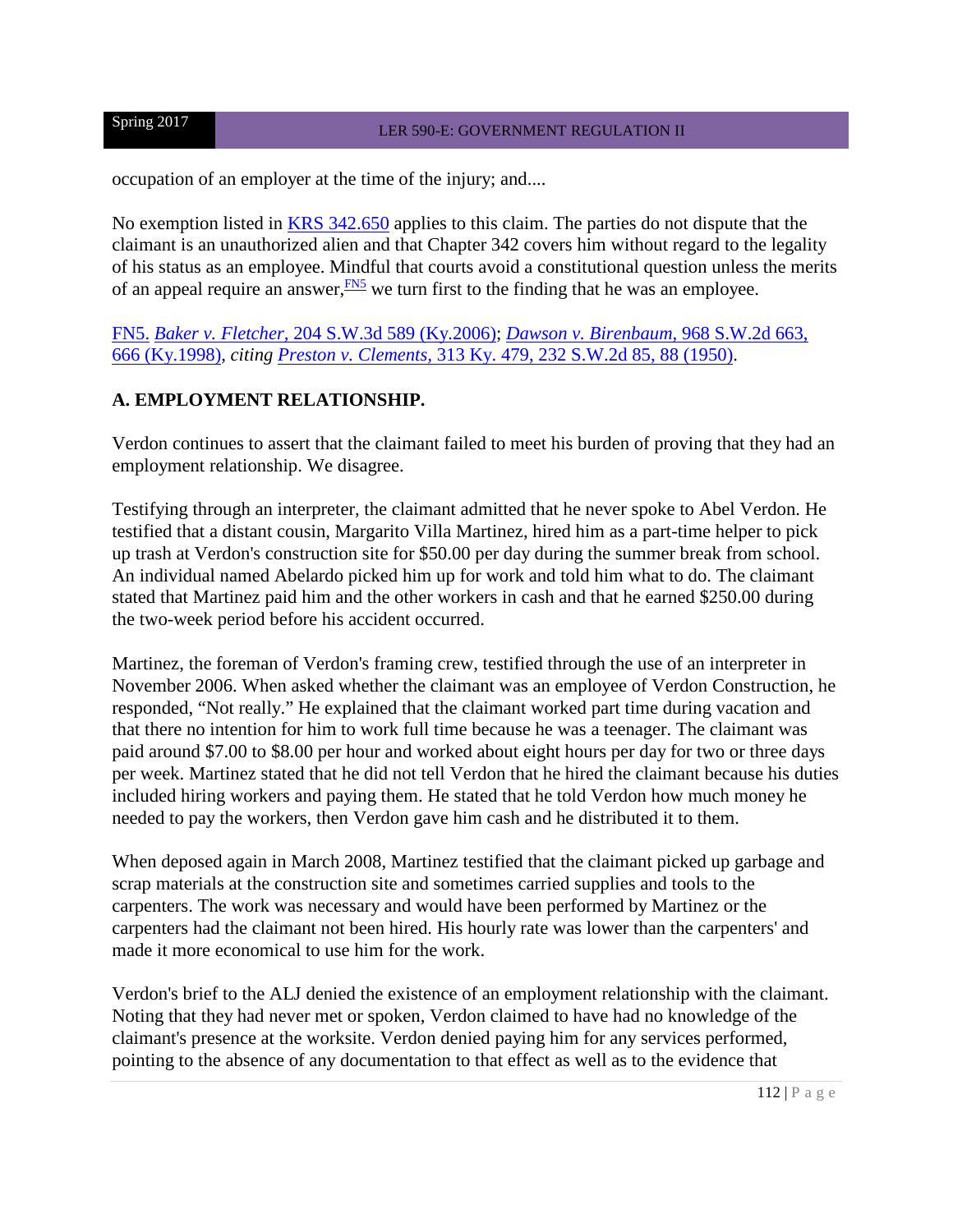Martinez was the claimant's cousin, paid him in cash, and stated that he was not really an employee.

The ALJ analyzed the evidence of an employment relationship emphasizing the four primary *[Ratliff v. Redmon](http://web2.westlaw.com/find/default.wl?rs=WLW12.07&pbc=6095E7EC&vr=2.0&findtype=Y&rp=%2ffind%2fdefault.wl&sv=Split&fn=_top&tf=-1&ordoc=2025942110&mt=208&serialnum=1965129423&tc=-1)*<sup>[FN6](http://web2.westlaw.com/find/default.wl?rs=WLW12.07&pbc=6095E7EC&vr=2.0&findtype=Y&rp=%2ffind%2fdefault.wl&sv=Split&fn=_top&tf=-1&ordoc=2025942110&mt=208&serialnum=1965129423&tc=-1)</sup> factors as set forth in *Chambers v. Wooten's IGA Foodliner*.<sup>[FN7](http://web2.westlaw.com/find/default.wl?rs=WLW12.07&pbc=6095E7EC&vr=2.0&findtype=Y&rp=%2ffind%2fdefault.wl&sv=Split&fn=_top&tf=-1&ordoc=2025942110&mt=208&serialnum=1969135042&tc=-1)</sup> The ALJ determined that an employment relationship existed based on findings that the claimant's work as a site maintenance person was within the scope of Verdon's business constructing homes; that Verdon controlled the work being performed; and that the work did not require any particular skill. Noting that the three objective factors favored an employment relationship and that objective factors should prevail when the intent of the parties could not be ascertained, the ALJ determined that the claimant was Verdon's employee.

[FN6.](http://web2.westlaw.com/result/%09%09%09%09%09%09#F00662025942110) [396 S.W.2d 320 \(Ky.1965\).](http://web2.westlaw.com/find/default.wl?mt=208&db=713&tc=-1&rp=%2ffind%2fdefault.wl&findtype=Y&ordoc=2025942110&serialnum=1965129423&vr=2.0&fn=_top&sv=Split&tf=-1&pbc=6095E7EC&rs=WLW12.07) The nine *[Ratliff](http://web2.westlaw.com/find/default.wl?rs=WLW12.07&pbc=6095E7EC&vr=2.0&findtype=Y&rp=%2ffind%2fdefault.wl&sv=Split&fn=_top&tf=-1&ordoc=2025942110&mt=208&serialnum=1965129423&tc=-1)* factors include: 1.) the extent of control that the alleged employer may exercise over the details of the work; 2.) whether the worker is engaged in a distinct occupation or business; 3.) whether the type of work is usually done in that locality under the supervision of an employer or by a specialist, without supervision; 4.) the degree of skill required by the work; 5.) whether the worker or alleged employer supplies the instrumentalities, tools, and place of work; 6.) length of the employment; 7.) the method of payment, whether by the time or the job; 8.) whether the work is a part of the regular business of the employer; and 9.) the intent of the parties. *[Ratliff](http://web2.westlaw.com/find/default.wl?rs=WLW12.07&pbc=6095E7EC&vr=2.0&findtype=Y&rp=%2ffind%2fdefault.wl&sv=Split&fn=_top&tf=-1&ordoc=2025942110&mt=208&serialnum=1965129423&tc=-1)* emphasized that the workers' compensation approach to analyzing the parties' relationship was broader and more liberal than the approach found in the law of master and servant or principal and agent.

[FN7.](http://web2.westlaw.com/result/%09%09%09%09%09%09#F00772025942110) [436 S.W.2d 265, 266 \(Ky.1969\).](http://web2.westlaw.com/find/default.wl?mt=208&db=713&tc=-1&rp=%2ffind%2fdefault.wl&findtype=Y&ordoc=2025942110&serialnum=1969135042&vr=2.0&fn=_top&sv=Split&tf=-1&referencepositiontype=S&pbc=6095E7EC&referenceposition=266&rs=WLW12.07) The primary factors included: 1.) the nature of the work as related to the business generally carried on by the alleged employer; 2.) the extent of control exercised by the alleged employer; 3.) the professional skill of the alleged employee; and 4.) the true intentions of the parties.

[KRS 342.285](http://web2.westlaw.com/find/default.wl?mt=208&db=1000010&docname=KYSTS342.285&rp=%2ffind%2fdefault.wl&findtype=L&ordoc=2025942110&tc=-1&vr=2.0&fn=_top&sv=Split&tf=-1&pbc=6095E7EC&rs=WLW12.07) designates the ALJ as the finder of fact in workers' compensation cases. It permits an appeal to the Board but provides that the ALJ's decision is "conclusive and binding as to all questions of fact" and, together with [KRS 342.290,](http://web2.westlaw.com/find/default.wl?mt=208&db=1000010&docname=KYSTS342.290&rp=%2ffind%2fdefault.wl&findtype=L&ordoc=2025942110&tc=-1&vr=2.0&fn=_top&sv=Split&tf=-1&pbc=6095E7EC&rs=WLW12.07) prohibits the Board or a reviewing court from substituting its judgment for the ALJ's "as to the weight of evidence on questions of fact."

[KRS 342.285](http://web2.westlaw.com/find/default.wl?mt=208&db=1000010&docname=KYSTS342.285&rp=%2ffind%2fdefault.wl&findtype=L&ordoc=2025942110&tc=-1&vr=2.0&fn=_top&sv=Split&tf=-1&pbc=6095E7EC&rs=WLW12.07) gives the ALJ the sole discretion to determine the quality, character, and substance of evidence.<sup>FN8</sup> As fact-finder, an ALJ may reject any testimony and believe or disbelieve various parts of the evidence, regardless of whether it comes from the same witness or the same party's total proof. $\frac{FN9}{FN8}$  [KRS 342.285\(2\)](http://web2.westlaw.com/find/default.wl?mt=208&db=1000010&docname=KYSTS342.285&rp=%2ffind%2fdefault.wl&findtype=L&ordoc=2025942110&tc=-1&vr=2.0&fn=_top&sv=Split&tf=-1&referencepositiontype=T&pbc=6095E7EC&referenceposition=SP%3b58730000872b1&rs=WLW12.07) and [KRS 342.290](http://web2.westlaw.com/find/default.wl?mt=208&db=1000010&docname=KYSTS342.290&rp=%2ffind%2fdefault.wl&findtype=L&ordoc=2025942110&tc=-1&vr=2.0&fn=_top&sv=Split&tf=-1&pbc=6095E7EC&rs=WLW12.07) limit administrative and judicial review of an ALJ's decision to determining whether the ALJ "acted without or in excess of his powers;"  $\frac{FN10}{FN10}$ whether the decision "was procured by fraud;"  $\frac{FN11}{FN}$  or whether the decision was erroneous as a matter of law.<sup>FN12</sup> Legal errors would include whether the ALJ misapplied Chapter 342 to the facts; made a clearly erroneous finding of fact; rendered an arbitrary or capricious decision; or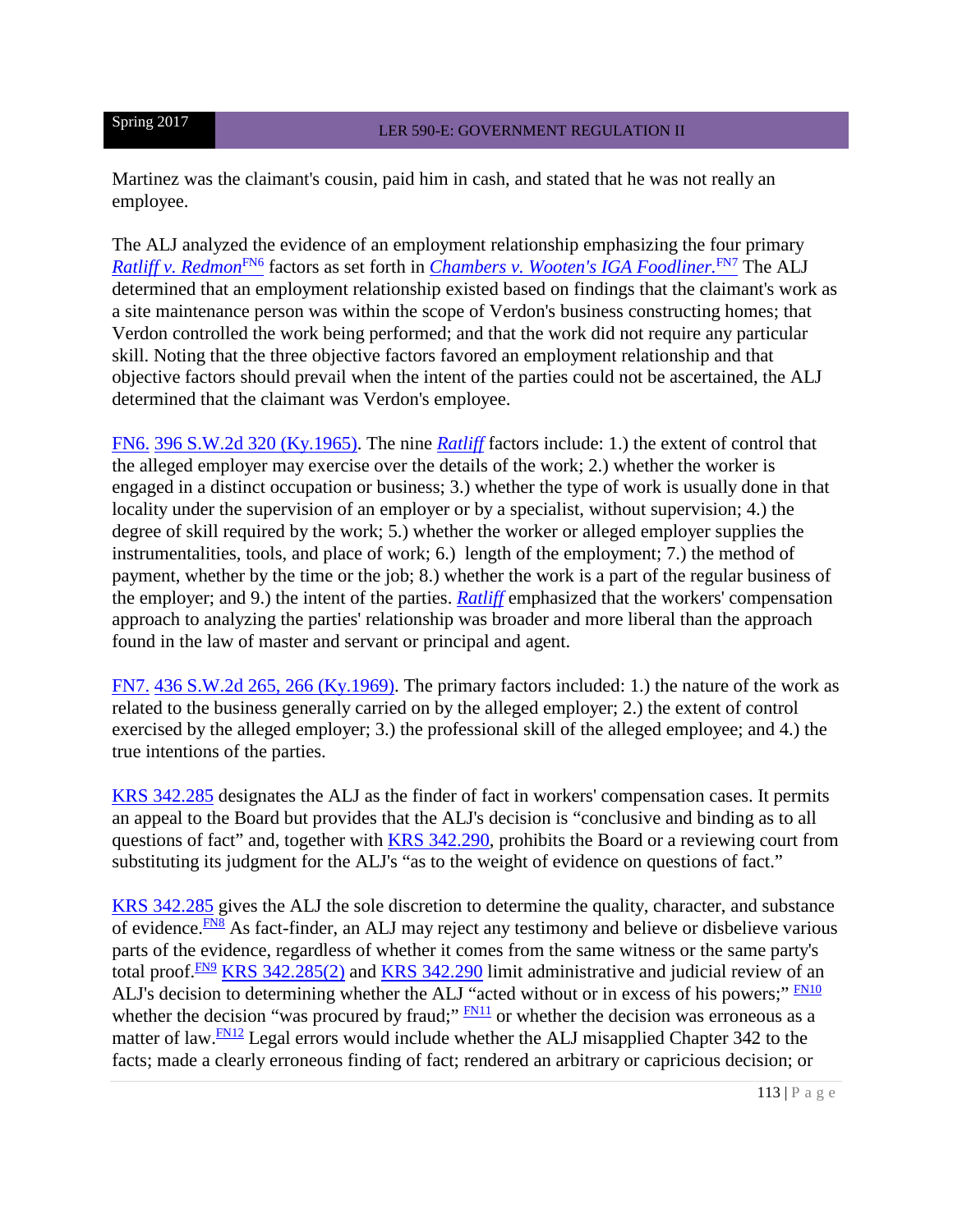committed an abuse of discretion.

[FN8.](http://web2.westlaw.com/result/%09%09%09%09%09%09#F00882025942110) *[Paramount Foods, Inc. v. Burkhardt,](http://web2.westlaw.com/find/default.wl?mt=208&db=713&tc=-1&rp=%2ffind%2fdefault.wl&findtype=Y&ordoc=2025942110&serialnum=1985131074&vr=2.0&fn=_top&sv=Split&tf=-1&pbc=6095E7EC&rs=WLW12.07)* 695 S.W.2d 418 (Ky.1985).

[FN9.](http://web2.westlaw.com/result/%09%09%09%09%09%09#F00992025942110) *[Caudill v. Maloney's Discount Stores,](http://web2.westlaw.com/find/default.wl?mt=208&db=713&tc=-1&rp=%2ffind%2fdefault.wl&findtype=Y&ordoc=2025942110&serialnum=1977138066&vr=2.0&fn=_top&sv=Split&tf=-1&referencepositiontype=S&pbc=6095E7EC&referenceposition=16&rs=WLW12.07)* 560 S.W.2d 15, 16 (Ky.1977).

[FN10.](http://web2.westlaw.com/result/%09%09%09%09%09%09#F010102025942110) [KRS 342.285\(2\)\(a\).](http://web2.westlaw.com/find/default.wl?mt=208&db=1000010&docname=KYSTS342.285&rp=%2ffind%2fdefault.wl&findtype=L&ordoc=2025942110&tc=-1&vr=2.0&fn=_top&sv=Split&tf=-1&referencepositiontype=T&pbc=6095E7EC&referenceposition=SP%3b0eb50000c74e2&rs=WLW12.07)

[FN11.](http://web2.westlaw.com/result/%09%09%09%09%09%09#F011112025942110) [KRS 342.285\(2\)\(b\).](http://web2.westlaw.com/find/default.wl?mt=208&db=1000010&docname=KYSTS342.285&rp=%2ffind%2fdefault.wl&findtype=L&ordoc=2025942110&tc=-1&vr=2.0&fn=_top&sv=Split&tf=-1&referencepositiontype=T&pbc=6095E7EC&referenceposition=SP%3b674e0000c3d66&rs=WLW12.07)

[FN12.](http://web2.westlaw.com/result/%09%09%09%09%09%09#F012122025942110) [KRS 342.285\(2\)\(c\),](http://web2.westlaw.com/find/default.wl?mt=208&db=1000010&docname=KYSTS342.285&rp=%2ffind%2fdefault.wl&findtype=L&ordoc=2025942110&tc=-1&vr=2.0&fn=_top&sv=Split&tf=-1&referencepositiontype=T&pbc=6095E7EC&referenceposition=SP%3b0446000051070&rs=WLW12.07) (d), and (e). *See also [American Beauty Homes Corp. v. Louisville &](http://web2.westlaw.com/find/default.wl?mt=208&db=713&tc=-1&rp=%2ffind%2fdefault.wl&findtype=Y&ordoc=2025942110&serialnum=1964127735&vr=2.0&fn=_top&sv=Split&tf=-1&referencepositiontype=S&pbc=6095E7EC&referenceposition=457&rs=WLW12.07)  [Jefferson County Planning & Zoning Commission,](http://web2.westlaw.com/find/default.wl?mt=208&db=713&tc=-1&rp=%2ffind%2fdefault.wl&findtype=Y&ordoc=2025942110&serialnum=1964127735&vr=2.0&fn=_top&sv=Split&tf=-1&referencepositiontype=S&pbc=6095E7EC&referenceposition=457&rs=WLW12.07)* 379 S.W.2d 450, 457 (Ky.1964).

A party who appeals a finding that favors the party with the burden of proof must show that no substantial evidence supported the finding, *i.e.,* that the finding was unreasonable under the evidence. $\frac{FNI3}{FNI3}$  Evidence that would have supported but not compelled a different decision is an inadequate basis for reversal on appeal. $\frac{FN14}{FN}$ 

[FN13.](http://web2.westlaw.com/result/%09%09%09%09%09%09#F013132025942110) *[Special Fund v. Francis,](http://web2.westlaw.com/find/default.wl?mt=208&db=713&tc=-1&rp=%2ffind%2fdefault.wl&findtype=Y&ordoc=2025942110&serialnum=1986123717&vr=2.0&fn=_top&sv=Split&tf=-1&referencepositiontype=S&pbc=6095E7EC&referenceposition=643&rs=WLW12.07)* 708 S.W.2d 641, 643 (Ky.1986); *[Mosely v. Ford Motor Co.,](http://web2.westlaw.com/find/default.wl?mt=208&db=713&tc=-1&rp=%2ffind%2fdefault.wl&findtype=Y&ordoc=2025942110&serialnum=1998109089&vr=2.0&fn=_top&sv=Split&tf=-1&pbc=6095E7EC&rs=WLW12.07)* 968 [S.W.2d 675 \(Ky.App.1998\);](http://web2.westlaw.com/find/default.wl?mt=208&db=713&tc=-1&rp=%2ffind%2fdefault.wl&findtype=Y&ordoc=2025942110&serialnum=1998109089&vr=2.0&fn=_top&sv=Split&tf=-1&pbc=6095E7EC&rs=WLW12.07) *REO Mechanical v. Barnes,* [691 S.W.2d 224 \(Ky.App.1985\).](http://web2.westlaw.com/find/default.wl?mt=208&db=713&tc=-1&rp=%2ffind%2fdefault.wl&findtype=Y&ordoc=2025942110&serialnum=1985111993&vr=2.0&fn=_top&sv=Split&tf=-1&pbc=6095E7EC&rs=WLW12.07)

[FN14.](http://web2.westlaw.com/result/%09%09%09%09%09%09#F014142025942110) *[McCloud v. Beth–Elkhorn Corp.,](http://web2.westlaw.com/find/default.wl?mt=208&db=713&tc=-1&rp=%2ffind%2fdefault.wl&findtype=Y&ordoc=2025942110&serialnum=1974132500&vr=2.0&fn=_top&sv=Split&tf=-1&pbc=6095E7EC&rs=WLW12.07)* 514 S.W.2d 46 (Ky.1974).

The finding that an employment relationship existed between the claimant and Verdon was properly affirmed. It was reasonable and supported by substantial evidence.

### **B. PREEMPTION.**

Having affirmed the existence of an employment relationship, we turn to the constitutional issue. Federal legislation preempts a state law if it contains an explicit preemption clause; if it implies Congressional intent to occupy the field; or if it conflicts with a state law.  $F<sub>N15</sub>$  The IRCA expressly preempts states from imposing civil or criminal sanctions on those who employ unauthorized aliens other than through licensing or similar laws. **FN16** Verdon concedes that the IRCA's preemption clause does not refer to state workers' compensation benefits. He asserts that it preempts the application of Chapter 342 to the claim of an unauthorized alien implicitly. We disagree.

[FN15.](http://web2.westlaw.com/result/%09%09%09%09%09%09#F015152025942110) *English v. General Electric Co.,* [496 U.S. 72, 110 S.Ct. 2270, 110 L.Ed.2d 65 \(1990\).](http://web2.westlaw.com/find/default.wl?mt=208&db=708&tc=-1&rp=%2ffind%2fdefault.wl&findtype=Y&ordoc=2025942110&serialnum=1990086719&vr=2.0&fn=_top&sv=Split&tf=-1&pbc=6095E7EC&rs=WLW12.07) *See also [Chamber of Commerce of the United States of America v. Whiting,](http://web2.westlaw.com/find/default.wl?mt=208&db=708&tc=-1&rp=%2ffind%2fdefault.wl&findtype=Y&ordoc=2025942110&serialnum=2025354670&vr=2.0&fn=_top&sv=Split&tf=-1&pbc=6095E7EC&rs=WLW12.07)* ––– U.S. ––––, 131 S.Ct. [1968, 179 L.Ed.2d 1031 \(2011\)](http://web2.westlaw.com/find/default.wl?mt=208&db=708&tc=-1&rp=%2ffind%2fdefault.wl&findtype=Y&ordoc=2025942110&serialnum=2025354670&vr=2.0&fn=_top&sv=Split&tf=-1&pbc=6095E7EC&rs=WLW12.07) (citing *[C.S.X. Transportation, Inc. v. Easterwood,](http://web2.westlaw.com/find/default.wl?mt=208&db=708&tc=-1&rp=%2ffind%2fdefault.wl&findtype=Y&ordoc=2025942110&serialnum=1993088972&vr=2.0&fn=_top&sv=Split&tf=-1&pbc=6095E7EC&rs=WLW12.07)* 507 U.S. 658, [664, 113 S.Ct. 1732, 123 L.Ed.2d 387 \(1993\).](http://web2.westlaw.com/find/default.wl?mt=208&db=708&tc=-1&rp=%2ffind%2fdefault.wl&findtype=Y&ordoc=2025942110&serialnum=1993088972&vr=2.0&fn=_top&sv=Split&tf=-1&pbc=6095E7EC&rs=WLW12.07)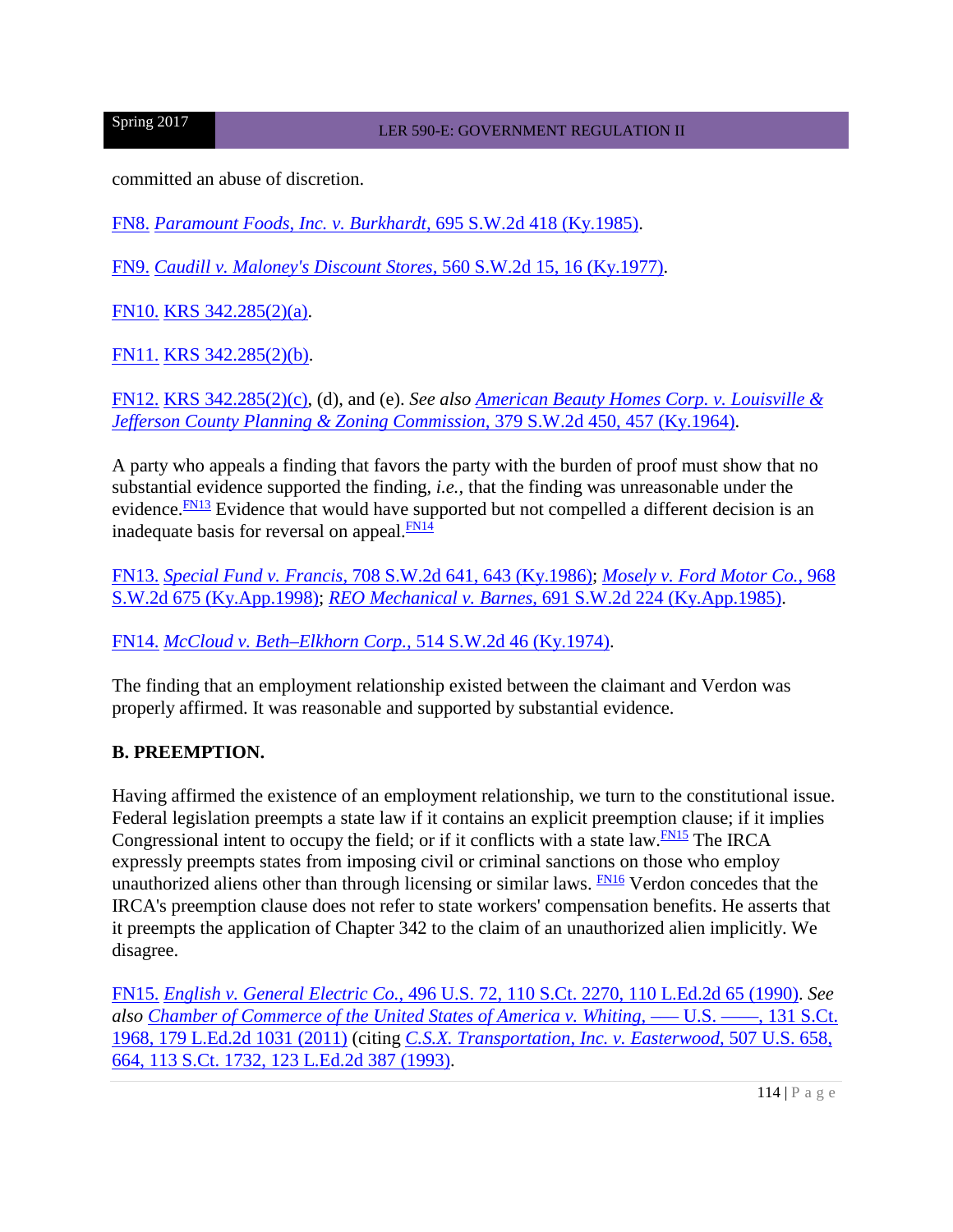## [FN16.](http://web2.westlaw.com/result/%09%09%09%09%09%09#F016162025942110) [8 U.S.C. § 1324a\(h\)\(2\).](http://web2.westlaw.com/find/default.wl?mt=208&db=1000546&docname=8USCAS1324A&rp=%2ffind%2fdefault.wl&findtype=L&ordoc=2025942110&tc=-1&vr=2.0&fn=_top&sv=Split&tf=-1&referencepositiontype=T&pbc=6095E7EC&referenceposition=SP%3b1d410000745d2&rs=WLW12.07)

Verdon relies on *Hoffman Plastic Compounds, Inc. v. N.L.R.B.*, **[FN17](http://web2.westlaw.com/result/%09%09%09%09%09%09#B017172025942110)** which concerned an employer's liability for back pay to an employee who was terminated in violation of the NLRA from an employment that was obtained illegally, by violating the IRCA. Noting that the employee was never lawfully entitled to be employed in the United States, the Supreme Court determined that the IRCA's policy of combating the employment of unauthorized aliens by criminalizing the use of fraudulent documents to subvert the Act's employer verification system preempted the NLRB's authority to award backpay based on a wrongful termination of employment.<sup>FN18</sup> The court determined that to allow backpay to an unauthorized alien would "unduly trench upon explicit statutory prohibitions critical to federal immigration policy .... encourage the successful evasion of apprehension by immigration authorities, condone prior violations of the immigration laws, and encourage future violations."  $\frac{FN19}{FN19}$ 

## [FN17.](http://web2.westlaw.com/result/%09%09%09%09%09%09#F017172025942110) [535 U.S. 137, 122 S.Ct. 1275, 152 L.Ed.2d 271 \(2002\).](http://web2.westlaw.com/find/default.wl?mt=208&db=708&tc=-1&rp=%2ffind%2fdefault.wl&findtype=Y&ordoc=2025942110&serialnum=2002209253&vr=2.0&fn=_top&sv=Split&tf=-1&pbc=6095E7EC&rs=WLW12.07)

[FN18.](http://web2.westlaw.com/result/%09%09%09%09%09%09#F018182025942110) Nothing indicated that the employer knew the documents verifying employability were false.

## [FN19.](http://web2.westlaw.com/result/%09%09%09%09%09%09#F019192025942110) [535 U.S. at 151, 122 S.Ct. 1275.](http://web2.westlaw.com/find/default.wl?mt=208&db=708&tc=-1&rp=%2ffind%2fdefault.wl&findtype=Y&ordoc=2025942110&serialnum=2002209253&vr=2.0&fn=_top&sv=Split&tf=-1&pbc=6095E7EC&rs=WLW12.07)

*[Hoffman](http://web2.westlaw.com/find/default.wl?rs=WLW12.07&pbc=6095E7EC&vr=2.0&findtype=Y&rp=%2ffind%2fdefault.wl&sv=Split&fn=_top&tf=-1&ordoc=2025942110&mt=208&serialnum=2002209253&tc=-1)* does not support the conclusion that Verdon seeks. A federal law preempts a state law implicitly when it is impossible to comply with both of them or when the state law creates an obstacle to accomplishing federal objectives.[FN20](http://web2.westlaw.com/result/%09%09%09%09%09%09#B020202025942110) Unlike the statute at issue in *[Hoffman](http://web2.westlaw.com/find/default.wl?rs=WLW12.07&pbc=6095E7EC&vr=2.0&findtype=Y&rp=%2ffind%2fdefault.wl&sv=Split&fn=_top&tf=-1&ordoc=2025942110&mt=208&serialnum=2002209253&tc=-1)*, Chapter 342 does not conflict with the objectives of the IRCA, which are to deter employers from hiring unauthorized aliens and to deter aliens from entering the United States illegally in order to obtain employment.<sup>FN21</sup> Nor does Chapter 342 permit an unauthorized alien to be compensated due to the termination of an employment that itself is illegal.

## [FN20.](http://web2.westlaw.com/result/%09%09%09%09%09%09#F020202025942110) *See [Crosby v. National Foreign Trade Council,](http://web2.westlaw.com/find/default.wl?mt=208&db=708&tc=-1&rp=%2ffind%2fdefault.wl&findtype=Y&ordoc=2025942110&serialnum=2000382973&vr=2.0&fn=_top&sv=Split&tf=-1&pbc=6095E7EC&rs=WLW12.07)* 530 U.S. 363, 372, 120 S.Ct. 2288, 147 [L.Ed.2d 352 \(2000\).](http://web2.westlaw.com/find/default.wl?mt=208&db=708&tc=-1&rp=%2ffind%2fdefault.wl&findtype=Y&ordoc=2025942110&serialnum=2000382973&vr=2.0&fn=_top&sv=Split&tf=-1&pbc=6095E7EC&rs=WLW12.07)

[FN21.](http://web2.westlaw.com/result/%09%09%09%09%09%09#F021212025942110) *See* [H.R.Rep. No. 99–682](http://web2.westlaw.com/find/default.wl?mt=208&db=0100014&docname=HRREP99-682&rp=%2ffind%2fdefault.wl&findtype=Y&ordoc=2025942110&tc=-1&vr=2.0&fn=_top&sv=Split&tf=-1&pbc=6095E7EC&rs=WLW12.07) [I], 99th Cong.2d Sess. at 46, reprinted in 1986 U.S.S.C.A.N. at 5650. *See also* [H.R.Rep. No. 99–682](http://web2.westlaw.com/find/default.wl?mt=208&db=0100014&docname=HRREP99-682&rp=%2ffind%2fdefault.wl&findtype=Y&ordoc=2025942110&tc=-1&vr=2.0&fn=_top&sv=Split&tf=-1&pbc=6095E7EC&rs=WLW12.07) [I], 99th Cong.2d Sess. at 58, reprinted in 1986 U.S.S.C.A.N. at 5662 ("not the intention of [the IRCA] to undermine or diminish in any way labor protections in existing law").

The General Assembly enacted Chapter 342 under the state's police power, based on the community interest in regulating workplace safety and in requiring employers rather than the community to provide financial support for employees injured in work-related accidents as well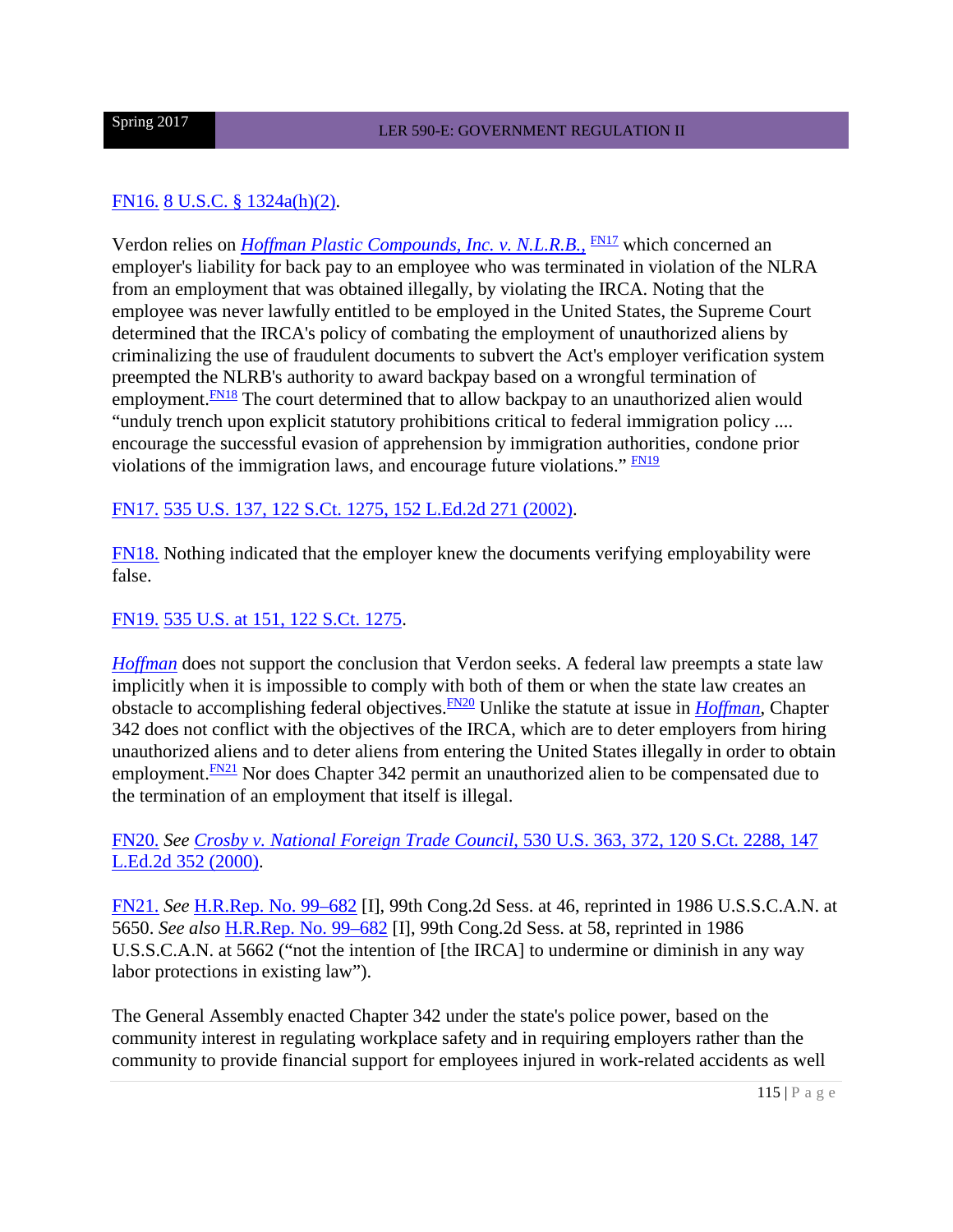as for their dependents. $\frac{FN22}{FN22}$  Employers bear liability under Chapter 342 as a cost of production, without regard to fault or the legality of the employment.

## [FN22.](http://web2.westlaw.com/result/%09%09%09%09%09%09#F022222025942110) *[Workmen's Compensation Board of Kentucky v. Abbott,](http://web2.westlaw.com/find/default.wl?mt=208&db=712&tc=-1&rp=%2ffind%2fdefault.wl&findtype=Y&ordoc=2025942110&serialnum=1926117654&vr=2.0&fn=_top&sv=Split&tf=-1&pbc=6095E7EC&rs=WLW12.07)* 212 Ky. 123, 278 S.W. 533 [\(1925\).](http://web2.westlaw.com/find/default.wl?mt=208&db=712&tc=-1&rp=%2ffind%2fdefault.wl&findtype=Y&ordoc=2025942110&serialnum=1926117654&vr=2.0&fn=_top&sv=Split&tf=-1&pbc=6095E7EC&rs=WLW12.07)

Federal and state courts that have considered the matter have concluded that the IRCA does not preempt a workers' compensation law that covers unauthorized aliens.  $\frac{FN23}{FN23}$  We do not view eligibility for workers' compensation benefits as being a realistic incentive for an individual to enter the United States unlawfully.  $\frac{FN24}{FN2}$  Moreover, we view a decision to exclude unauthorized aliens from the application of Chapter 342 as contravening the purpose of the IRCA by providing a financial incentive for unscrupulous employers to hire unauthorized workers and engage in unsafe practices, leaving the burden of caring for injured workers and their dependents to the residents of the Commonwealth.<sup>[FN25](http://web2.westlaw.com/result/%09%09%09%09%09%09#B025252025942110)</sup>

[FN23.](http://web2.westlaw.com/result/%09%09%09%09%09%09#F023232025942110) *See Bollinger Shipyards, Inc. v. Director, Office of Worker's [Compensation](http://web2.westlaw.com/find/default.wl?mt=208&db=506&tc=-1&rp=%2ffind%2fdefault.wl&findtype=Y&ordoc=2025942110&serialnum=2021813883&vr=2.0&fn=_top&sv=Split&tf=-1&pbc=6095E7EC&rs=WLW12.07) Programs,* **604 F**.**3d [864 \(5th](http://web2.westlaw.com/find/default.wl?mt=208&db=506&tc=-1&rp=%2ffind%2fdefault.wl&findtype=Y&ordoc=2025942110&serialnum=2021813883&vr=2.0&fn=_top&sv=Split&tf=-1&pbc=6095E7EC&rs=WLW12.07) Cir**.**2010**) (benefits to unauthorized alien under Longshore and Harbor Workers' Compensation Act do not undermine the IRCA's policies). *See also [Asylum Co. v.](http://web2.westlaw.com/find/default.wl?mt=208&db=7691&tc=-1&rp=%2ffind%2fdefault.wl&findtype=Y&ordoc=2025942110&serialnum=2024180159&vr=2.0&fn=_top&sv=Split&tf=-1&pbc=6095E7EC&rs=WLW12.07)  [District of Columbia Department of Employment Services,](http://web2.westlaw.com/find/default.wl?mt=208&db=7691&tc=-1&rp=%2ffind%2fdefault.wl&findtype=Y&ordoc=2025942110&serialnum=2024180159&vr=2.0&fn=_top&sv=Split&tf=-1&pbc=6095E7EC&rs=WLW12.07)* 10 A.3d 619 (D.C.2010); *[Amoah v.](http://web2.westlaw.com/find/default.wl?mt=208&db=602&tc=-1&rp=%2ffind%2fdefault.wl&findtype=Y&ordoc=2025942110&serialnum=2017375622&vr=2.0&fn=_top&sv=Split&tf=-1&referencepositiontype=S&pbc=6095E7EC&referenceposition=800&rs=WLW12.07)  Mallah Management, LLC,* [57 A.D.3d 29, 866 N.Y.S.2d 797, 800 \(N.Y.App.Div.2008\);](http://web2.westlaw.com/find/default.wl?mt=208&db=602&tc=-1&rp=%2ffind%2fdefault.wl&findtype=Y&ordoc=2025942110&serialnum=2017375622&vr=2.0&fn=_top&sv=Split&tf=-1&referencepositiontype=S&pbc=6095E7EC&referenceposition=800&rs=WLW12.07) *[Coma](http://web2.westlaw.com/find/default.wl?mt=208&db=4645&tc=-1&rp=%2ffind%2fdefault.wl&findtype=Y&ordoc=2025942110&serialnum=2011761334&vr=2.0&fn=_top&sv=Split&tf=-1&pbc=6095E7EC&rs=WLW12.07) [Corporation v. Kansas Dept. of Labor,](http://web2.westlaw.com/find/default.wl?mt=208&db=4645&tc=-1&rp=%2ffind%2fdefault.wl&findtype=Y&ordoc=2025942110&serialnum=2011761334&vr=2.0&fn=_top&sv=Split&tf=-1&pbc=6095E7EC&rs=WLW12.07)* 283 Kan. 625, 154 P.3d 1080 (2007); *[Economy Packing](http://web2.westlaw.com/find/default.wl?mt=208&db=578&tc=-1&rp=%2ffind%2fdefault.wl&findtype=Y&ordoc=2025942110&serialnum=2017653534&vr=2.0&fn=_top&sv=Split&tf=-1&pbc=6095E7EC&rs=WLW12.07)  [Company v. Illinois Workers' Compensation Commission,](http://web2.westlaw.com/find/default.wl?mt=208&db=578&tc=-1&rp=%2ffind%2fdefault.wl&findtype=Y&ordoc=2025942110&serialnum=2017653534&vr=2.0&fn=_top&sv=Split&tf=-1&pbc=6095E7EC&rs=WLW12.07)* 387 Ill.App.3d 283, 327 Ill.Dec. 182, [901 N.E.2d 915 \(2008\);](http://web2.westlaw.com/find/default.wl?mt=208&db=578&tc=-1&rp=%2ffind%2fdefault.wl&findtype=Y&ordoc=2025942110&serialnum=2017653534&vr=2.0&fn=_top&sv=Split&tf=-1&pbc=6095E7EC&rs=WLW12.07) Design Kitchen and Baths v. *Lagos*[, 388 Md. 718, 882 A.2d 817 \(2005\);](http://web2.westlaw.com/find/default.wl?mt=208&db=162&tc=-1&rp=%2ffind%2fdefault.wl&findtype=Y&ordoc=2025942110&serialnum=2007280552&vr=2.0&fn=_top&sv=Split&tf=-1&pbc=6095E7EC&rs=WLW12.07) *[Farmers Brothers Coffee v. Workers' Compensation Appeals Board,](http://web2.westlaw.com/find/default.wl?mt=208&db=7047&tc=-1&rp=%2ffind%2fdefault.wl&findtype=Y&ordoc=2025942110&serialnum=2007524001&vr=2.0&fn=_top&sv=Split&tf=-1&pbc=6095E7EC&rs=WLW12.07)* 133 Cal.App.4th 533, 35 [Cal.Rptr.3d 23 \(Cal.App. 2 Dist.2005\);](http://web2.westlaw.com/find/default.wl?mt=208&db=7047&tc=-1&rp=%2ffind%2fdefault.wl&findtype=Y&ordoc=2025942110&serialnum=2007524001&vr=2.0&fn=_top&sv=Split&tf=-1&pbc=6095E7EC&rs=WLW12.07) *Dowling v. Slotnik,* [244 Conn. 781, 712 A.2d 396 \(1998\);](http://web2.westlaw.com/find/default.wl?mt=208&db=162&tc=-1&rp=%2ffind%2fdefault.wl&findtype=Y&ordoc=2025942110&serialnum=1998113676&vr=2.0&fn=_top&sv=Split&tf=-1&pbc=6095E7EC&rs=WLW12.07) *[Continental PET Technologies, Inc. v. Palacias,](http://web2.westlaw.com/find/default.wl?mt=208&db=711&tc=-1&rp=%2ffind%2fdefault.wl&findtype=Y&ordoc=2025942110&serialnum=2005072571&vr=2.0&fn=_top&sv=Split&tf=-1&pbc=6095E7EC&rs=WLW12.07)* 269 Ga.App. 561, 604 S.E.2d 627 (2004); *[Correa v. Waymouth Farms, Inc.,](http://web2.westlaw.com/find/default.wl?mt=208&db=595&tc=-1&rp=%2ffind%2fdefault.wl&findtype=Y&ordoc=2025942110&serialnum=2003468145&vr=2.0&fn=_top&sv=Split&tf=-1&pbc=6095E7EC&rs=WLW12.07)* 664 N.W.2d 324 (Minn.2003); *[Safeharbor Employer Services](http://web2.westlaw.com/find/default.wl?mt=208&db=735&tc=-1&rp=%2ffind%2fdefault.wl&findtype=Y&ordoc=2025942110&serialnum=2003694253&vr=2.0&fn=_top&sv=Split&tf=-1&pbc=6095E7EC&rs=WLW12.07)  I, Inc. v. Cinto Velazquez,* [860 So.2d 984 \(Fla.Dist.Ct.App.2003\);](http://web2.westlaw.com/find/default.wl?mt=208&db=735&tc=-1&rp=%2ffind%2fdefault.wl&findtype=Y&ordoc=2025942110&serialnum=2003694253&vr=2.0&fn=_top&sv=Split&tf=-1&pbc=6095E7EC&rs=WLW12.07) *[Ruiz v. Belk Masonry Co., Inc.,](http://web2.westlaw.com/find/default.wl?mt=208&db=711&tc=-1&rp=%2ffind%2fdefault.wl&findtype=Y&ordoc=2025942110&serialnum=2002132496&vr=2.0&fn=_top&sv=Split&tf=-1&pbc=6095E7EC&rs=WLW12.07)* [148 N.C.App. 675, 559 S.E.2d 249 \(2002\).](http://web2.westlaw.com/find/default.wl?mt=208&db=711&tc=-1&rp=%2ffind%2fdefault.wl&findtype=Y&ordoc=2025942110&serialnum=2002132496&vr=2.0&fn=_top&sv=Split&tf=-1&pbc=6095E7EC&rs=WLW12.07)

[FN24.](http://web2.westlaw.com/result/%09%09%09%09%09%09#F024242025942110) *See Economy Packing,* [327 Ill.Dec. 182, 901 N.E.2d at 923.](http://web2.westlaw.com/find/default.wl?mt=208&db=578&tc=-1&rp=%2ffind%2fdefault.wl&findtype=Y&ordoc=2025942110&serialnum=2017653534&vr=2.0&fn=_top&sv=Split&tf=-1&referencepositiontype=S&pbc=6095E7EC&referenceposition=923&rs=WLW12.07)

[FN25.](http://web2.westlaw.com/result/%09%09%09%09%09%09#F025252025942110) *[Id.](http://web2.westlaw.com/find/default.wl?rs=WLW12.07&pbc=6095E7EC&vr=2.0&findtype=Y&rp=%2ffind%2fdefault.wl&sv=Split&fn=_top&tf=-1&ordoc=2025942110&mt=208&serialnum=2017653534&tc=-1)* (preemption would relieve employers from providing coverage, creating an incentive to hire unauthorized aliens); *[Design Kitchen,](http://web2.westlaw.com/find/default.wl?mt=208&db=162&tc=-1&rp=%2ffind%2fdefault.wl&findtype=Y&ordoc=2025942110&serialnum=2007280552&vr=2.0&fn=_top&sv=Split&tf=-1&referencepositiontype=S&pbc=6095E7EC&referenceposition=826&rs=WLW12.07)* 882 A.2d at 826 (preemption would enable unscrupulous employers to engage in unsafe practices, leaving the cost of caring for injured workers to society). The Court of Appeals noted in the present case that the IRCA contemplates a fine as low as \$250.00 for hiring an unauthorized alien, which to some employers might seem to be a reasonable price to pay for avoiding safety requirements and liability for a serious injury such as the claimant's.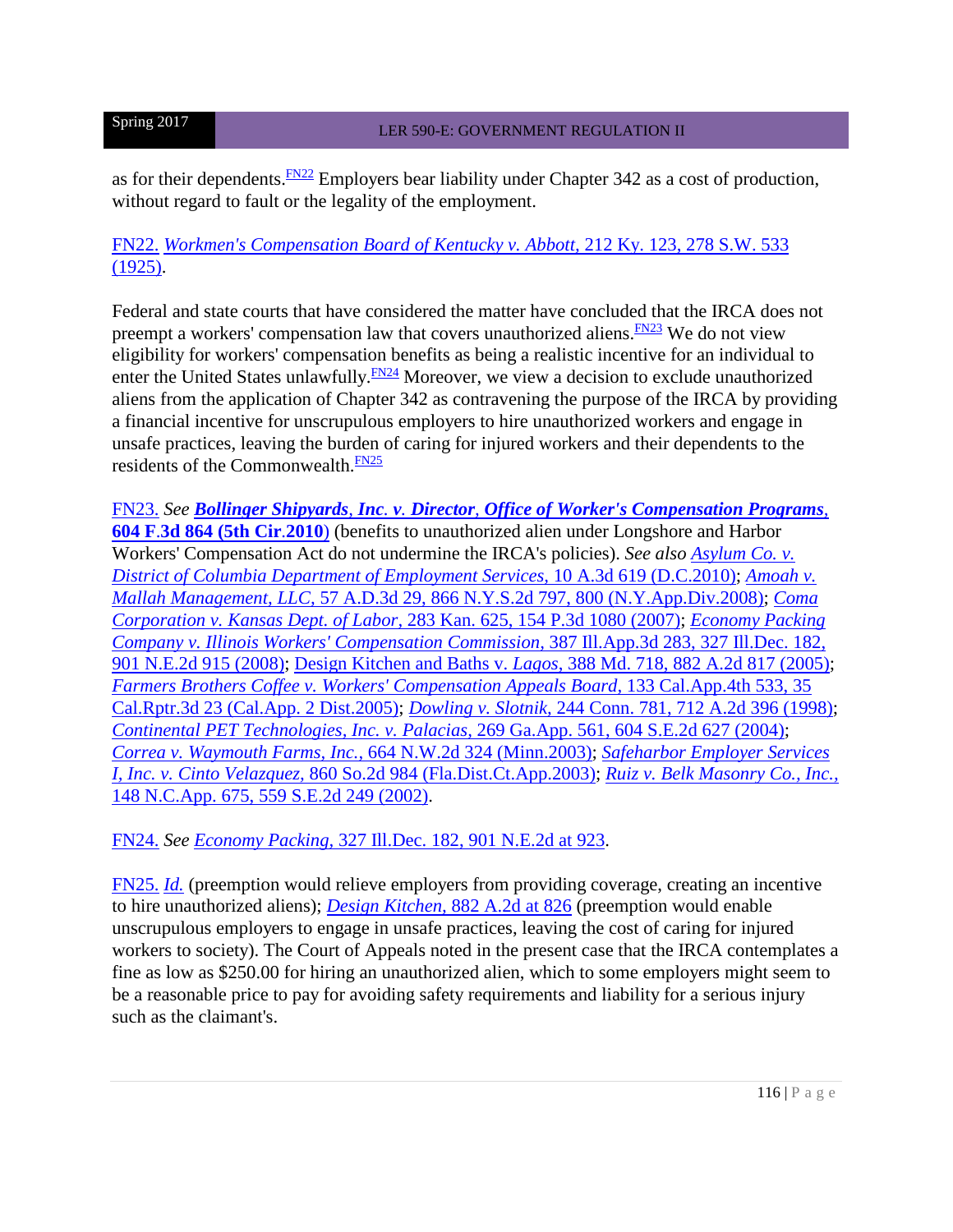## **Economy Packing Company v. Illinois Workers' Compensation Commission, 901 N.E.2d 915 (2008)**

Justice ROBERT E. GORDON delivered the opinion of the court:

Economy Packing Company (Economy) appeals from an order of the circuit court of Cook County, confirming a decision of the Illinois Workers' Compensation Commission (Commission), which awarded the claimant, Ramona Navarro, temporary total disability (TTD) and permanent total disability (PTD) benefits pursuant to the Workers' Compensation Act (Act) (820 ILCS 305/1 et seq. (West 2002)). Economy contends that the Commission failed to apply the correct standard in determining that the claimant, as an undocumented alien, was entitled to PTD benefits. It further contends that the evidence does not support the Commission's finding that the claimant was permanently and totally disabled. For the reasons stated below, we affirm.

### BACKGROUND

The claimant filed an application for adjustment of claim under the Act, seeking benefits for injuries that she allegedly received while in the employ of Economy on May 7, 2002. The following facts relevant to our resolution of this appeal are taken from the evidence presented at the arbitration hearing.

In 1992, the claimant was hired by Economy to work on an assembly line manually deboning chickens. The claimant, who was born in Mexico, admitted that she does not have the necessary paperwork to legally obtain employment in the United States and that, when she applied for her position at Economy, she presented documents that she received from a source other than the government.

On May 7, 2002, the claimant slipped while at work, hit the wall, and fell onto the floor, causing her to strike her head, right shoulder, hip, and buttocks. She reported the accident to her supervisor and was driven by a company employee to Concentra Medical Center.

According to the records from Concentra Medical Center, the claimant was diagnosed with a contusion of her shoulder and chest wall, prescribed ibuprofen, and restricted from performing any work with her right upper extremities. Over the next couple of weeks, the claimant continued to receive treatment from Concentra Medical Center and her family physician, Dr. Alvardo Jarava. Dr. Jaravo subsequently referred her to an orthopedic surgeon, Dr. Daniel Newman.

On May 30, 2002, the claimant first met with Dr. Newman. Dr. Newman diagnosed the claimant with a grade 3–4 sprain of the acromioclavicular joint with significant displacement of the distal clavicle and recommended that she undergo physical therapy.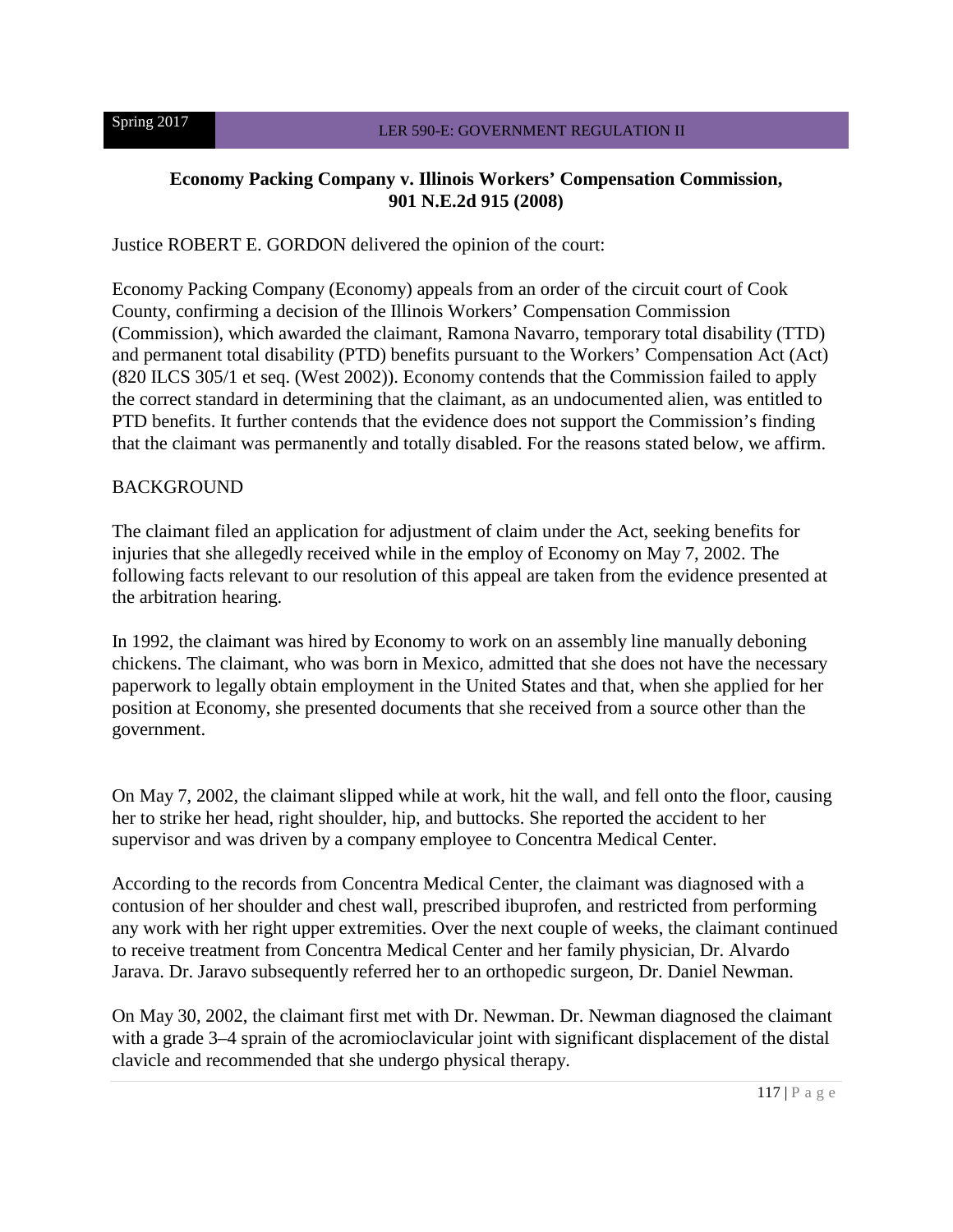When the physical therapy proved ineffective, Dr. Newman suggested surgery. On November 1, 2002, the claimant underwent a resection of the distal clavicle and reconstruction of the coracoclavicular ligament.

The claimant continued to treat with Dr. Newman postoperatively. In January of 2003, Dr. Newman returned the claimant to work with the restrictions of no lifting over 10 pounds and no work above the shoulder. The claimant, however, testified that her shoulder prevented her from returning to her job at Economy.

On April 15, 2003, Dr. Newman found the claimant to be at maximum medical improvement and recommended that she return to work with a permanent restriction of lifting 10 pounds or less and no work above her shoulder level. After the claimant was again unable to return to her position at Economy, Dr. Newman believed that she could no longer work at an assembly-line job which required the use of her right upper extremity. On May 13, 2003, Dr. Newman found that the claimant was permanently disabled and noted that he was not "planning on having her return to any type of gainful employment in the future." However, in a subsequent report dated July 29, 2003, Dr. Newman noted that the claimant was still unable to perform any work above her shoulder level and could not perform any significant lifting on her right side, but that "vocational rehab" was seeking a position for her that would not require these activities. In the July 29, 2003, report, Dr. Newman believed that the claimant could still be gainfully employed.

At the hearing, the claimant testified that she was 60 years old. Prior to coming to the United States in 1982, she attended school for three years in Mexico and then worked on a farm. The claimant stated that she did not receive any additional education beyond those three years. She further testified that she speaks Spanish and cannot speak, read, or write in English. She also does not drive an automobile.

The claimant stated that she continues to experience pain in her right shoulder. She testified that she cannot lift her right arm much above her shoulder and that she has no strength in her right arm. According to the claimant, her condition has caused her not to seek employment since the summer of 2003.

The claimant sought a vocational evaluation from Julie Bose, a vocational rehabilitation counselor. Bose met with the claimant on November 24, 2003, and reviewed her medical records. Based on the claimant's age, her limited education and communication skills, and her work restrictions that limited her to less than sedentary work, Bose opined that no stable labor market existed in which the claimant was employable. Bose further testified that, given the claimant's current circumstances, she would not be employable, even if she were a citizen of the United States.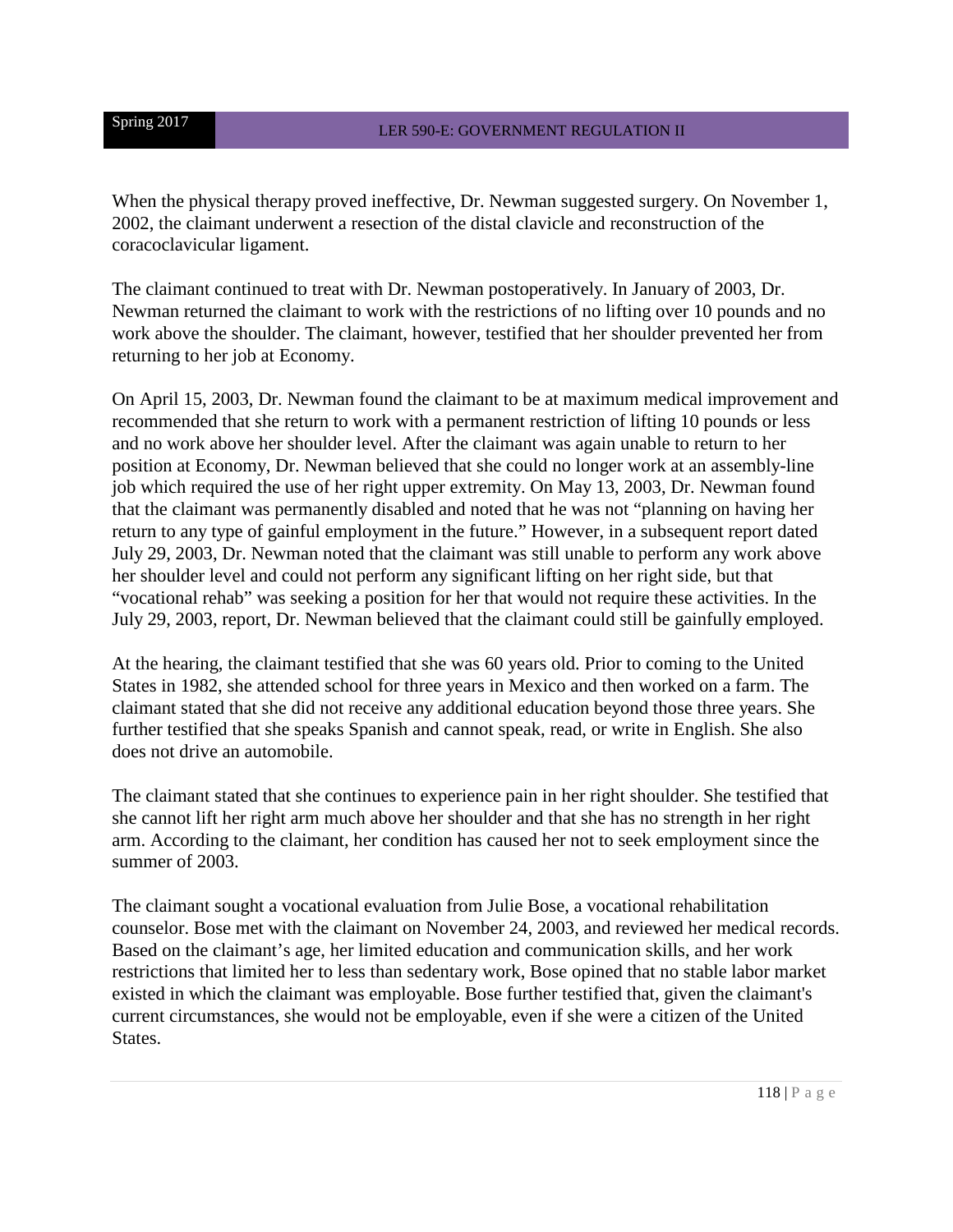James Breen, a vocational rehabilitation case manager engaged by Economy, also conducted a vocational assessment of the claimant. He met with the claimant on July 23, 2003, and performed a labor market survey. Breen believed that, not taking into account the claimant's inability to legally obtain employment, she would be able to perform a wide range of unskilled sedentary work occupations, such as a fast-food worker, laundry worker, or sandwich maker. He further opined that, if the claimant could legally work in the United States, she could be gainfully employed in the current labor market. Breen, however, agreed that claimant was not a candidate for vocational rehabilitation.

At the conclusion of the hearing, an arbitrator found that the claimant suffered an accidental injury on May 7, 2002, arising out of and in the scope of her employment with Economy. The arbitrator awarded the claimant TTD benefits in the sum of \$146.67 per week for a period of 60 weeks and PTD benefits in the amount of \$371.12 per week for life. In determining that the claimant was entitled to PTD benefits, the arbitrator found that she was permanently and totally disabled under the "odd-lot" doctrine. Specifically, the arbitrator noted:

"[The claimant] is not obviously unemployable and the medical evidence indicates that [the claimant] is limited to less than sedentary work. Mr. Breen admitted that [the claimant] is not a candidate for vocational rehabilitation. The Commission has previously held that a [claimant] is entitled to rehabilitation services that are needed to provide [the claimant] with the physical and occupational skills necessary to enable her to resume working in any country where she would be legally entitled to work (Tomayo vs. American Excelsior and Labor World, Inc., (99 IIC 521). The Arbitrator places greater weight on the opinions of Julie Bose and finds that [the claimant's] age, lack of education, lack of transferable skills, inability to speak English and physical restrictions render her unfit to perform any but the most menial task for which no stable labor market exists. (A.M.T.C. of Illinois, Inc. v. Industrial Commission, 77 Ill.2d 482, 397 N.E.2d 804, 34 Ill.Dec. 132 (1979), Courier v. Industrial Commission, 282 Ill.App.3d 1, 668 N.E.2d 28, 217 Ill.Dec. 843 (5th Dist.1996)."

Economy filed a petition for review of the arbitrator's decision before the Commission. The Commission subsequently affirmed and adopted the arbitrator's decision.FN1

Thereafter, Economy sought judicial review of the Commission's decision in the circuit court of Cook County. The circuit court confirmed the Commission's decision, and this appeal followed.

### ANALYSIS

Economy argues that the Commission applied the incorrect standard in awarding PTD benefits to the claimant. It asserts that a different standard should apply when determining whether suitable employment is available to an undocumented alien, as potential employers are barred by the Immigration Reform and Control Act of 1986 (IRCA) (8 U.S.C. § 1324a et seq. (2000)) from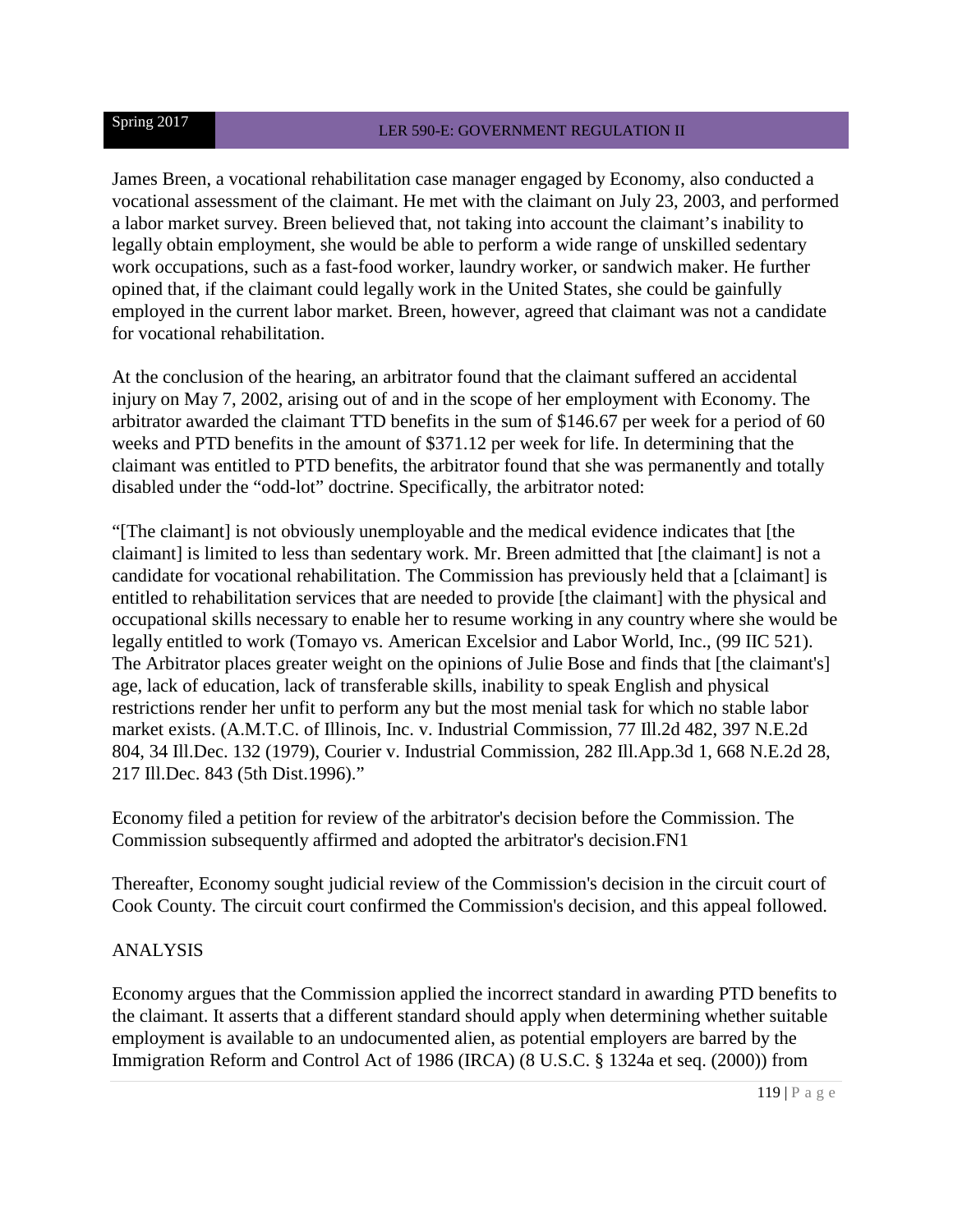hiring undocumented aliens regardless of their physical capabilities, and, therefore, an undocumented alien is always unemployable. Accordingly, Economy maintains that before an undocumented alien, such as the claimant, can receive PTD benefits under the "odd-lot" category she must establish that she is not employable, due to her age, training, education, and experience, in a country where she is legally entitled to work.

The Act imposes liability on employers for injuries to employees arising out of and in the course of employment. 820 ILCS 305/2 (West 2002). "Employee" is defined as "[e]very person in the service of another under any contract of hire  $***$  including aliens." 820 ILCS 305/1(b)(2) (West 2002). The Act, however, does not define "aliens."

In interpreting a statute, undefined words are given their plain and ordinary meaning. Price v. Philip Morris, Inc., 219 Ill.2d 182, 243, 302 Ill.Dec. 1, 848 N.E.2d 1 (2005). When unmodified, the term "alien" is broad enough in scope to encompass any "person who resides within the borders of a country but is not a citizen or subject of that country." Black's Law Dictionary 72 (7th ed.1999). The plain meaning of "aliens," therefore, includes not only foreign-born citizens that can legally work in the United States, but also those that cannot. Had the legislature intended otherwise, it could have defined the term or modified it with more specific language. Consequently, we conclude that all aliens in the service of another pursuant to a contract for hire, regardless of their immigration status, are considered "employees" within the meaning of the Act and, under Illinois law, are entitled to receive workers' compensation benefits, including PTD benefits.

Pursuant to the IRCA, however, it is unlawful for an employer to knowingly hire an undocumented alien. 8 U.S.C. § 1324a(a)(1)(A) (2000). To enforce this policy, the IRCA mandates that employers verify that a newly hired individual is authorized to work in the United States by examining specified documents. 8 U.S.C. § 1324a(a)(1)(B) (2000). Similarly, if an employer later discovers that it unknowingly hired an undocumented alien, or if an alien becomes unauthorized to work while employed, the employer must discharge the worker. 8 U.S.C. §  $1324a(a)(2)$  (2000). The IRCA also makes it unlawful for an alien to use or attempt to use "any forged, counterfeit, altered, or falsely made document" or "any document lawfully issued to or with respect to a person other than the possessor" for the purpose of obtaining employment in the United States. 8 U.S.C. §§ 1324c(a)(2),(a)(3) (2000).

In this case, it is undisputed that the claimant violated the provisions of the IRCA by using false documents to obtain employment with Economy. The initial question before this court, therefore, is whether the Commission's award of PTD benefits to the claimant is preempted by the IRCA.

The doctrine of federal preemption arises from the supremacy clause of the United States Constitution, which states, inter alia, that "the Laws of the United States \* \* \* shall be the supreme Law of the Land." U.S. Const., art. VI, cl. 2. Preemption may be either explicitly stated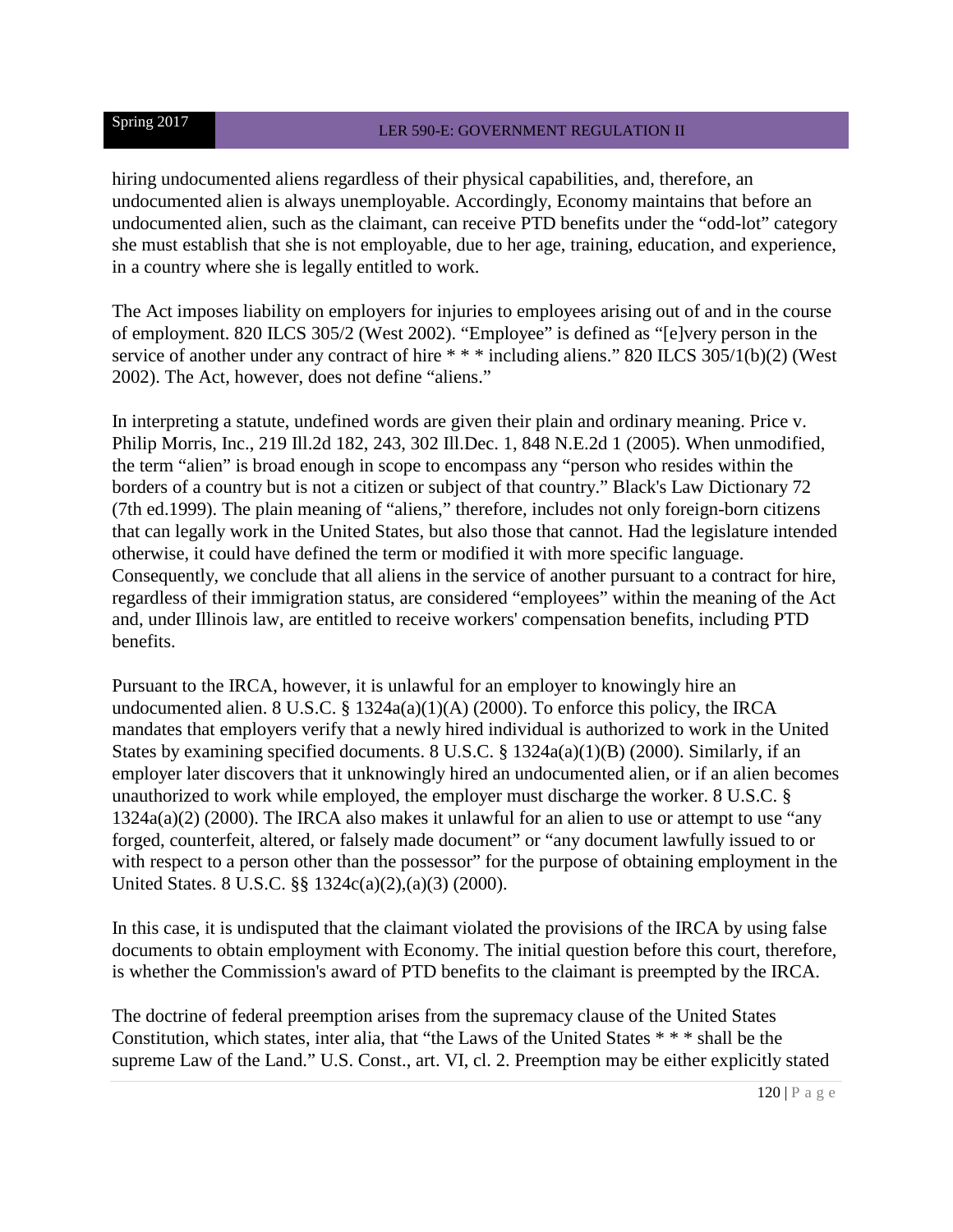in the federal statute's language or implicitly contained in its structure or purpose. Fidelity Federal Savings & Loan Ass'n v. de la Cuesta, 458 U.S. 141, 152–53, 102 S.Ct. 3014, 3022, 73 L.Ed.2d 664, 675 (1982). Where, as in this case, the law at issue involves the state's historic police powers to regulate public safety, there is a presumption that the state law is not preempted " 'unless that was the clear and manifest purpose of Congress.' [Citation.]" Jones v. Rath Packing Co., 430 U.S. 519, 525, 97 S.Ct. 1305, 1309, 51 L.Ed.2d 604, 614 (1977).

The IRCA does not expressly preempt state laws allowing undocumented aliens, who sustain workplace injuries, to recover workers' compensation benefits, including PTD benefits. Rather, the IRCA contains an express preemption clause, which provides that "[t]he provisions of this section preempt any State or local law imposing civil or criminal sanctions  $**$  \* upon those who employ, or recruit or refer for a fee for employment, unauthorized aliens." 8 U.S.C. § 1324a(h)(2) (2000). A sanction is generally defined as "[a] penalty or coercive measure that results from failure to comply with a law, rule, or order." Black's Law Dictionary 1341 (7th ed.1999).

By contrast, workers' compensation benefits are designed to compensate an employee for injuries arising out of and in the scope of employment regardless of fault (Schrock v. Shoemaker, 159 Ill.2d 533, 542, 203 Ill.Dec. 787, 640 N.E.2d 937 (1994)) and, therefore, cannot reasonably be considered a "sanction." However, the mere fact that a state law does not fall within an express provision regarding preemption does not necessarily foreclose the possibility that the state law may be preempted by implication. Freightliner Corp. v. Myrick, 514 U.S. 280, 287–88, 115 S.Ct. 1483, 1487–88, 131 L.Ed.2d 385, 393 (1995). Consequently, we will consider the applicability of both forms of implicit preemption, field preemption and conflict preemption.

Field preemption occurs where "federal law so thoroughly occupies a legislative field 'as to make reasonable the inference that Congress left no room for the States to supplement it.' [Citation.]" Cipollone v. Liggett Group, Inc., 505 U.S. 504, 516, 112 S.Ct. 2608, 2617, 120 L.Ed.2d 407, 423 (1992). Although the IRCA thoroughly addresses the hiring of undocumented aliens, nothing in the IRCA or its accompanying regulations indicates that Congress sought to supersede state laws providing workers' compensation benefits to injured employees, whether undocumented or otherwise. To the contrary, the IRCA's legislative history suggests that the statute was not intended "to undermine or diminish in any way labor protections in existing law." H.R.Rep. No. 99–682(I), at 58 (1986), as reprinted in 1986 U.S.C.C.A.N. 5649, 5662. Accordingly, we conclude that field preemption does not bar an award of PTD benefits to undocumented aliens under the Act.

We, likewise, believe that the award of PTD benefits to an undocumented alien is not precluded by conflict preemption. Conflict preemption exists " 'where compliance with both federal and state regulations is a physical impossibility ...' [citation], or where the 'state law stands as an obstacle to the accomplishment and execution of the full purposes and objectives of Congress.' [Citations.]" Ray v. Atlantic Richfield Co., 435 U.S. 151, 158, 98 S.Ct. 988, 994, 55 L.Ed.2d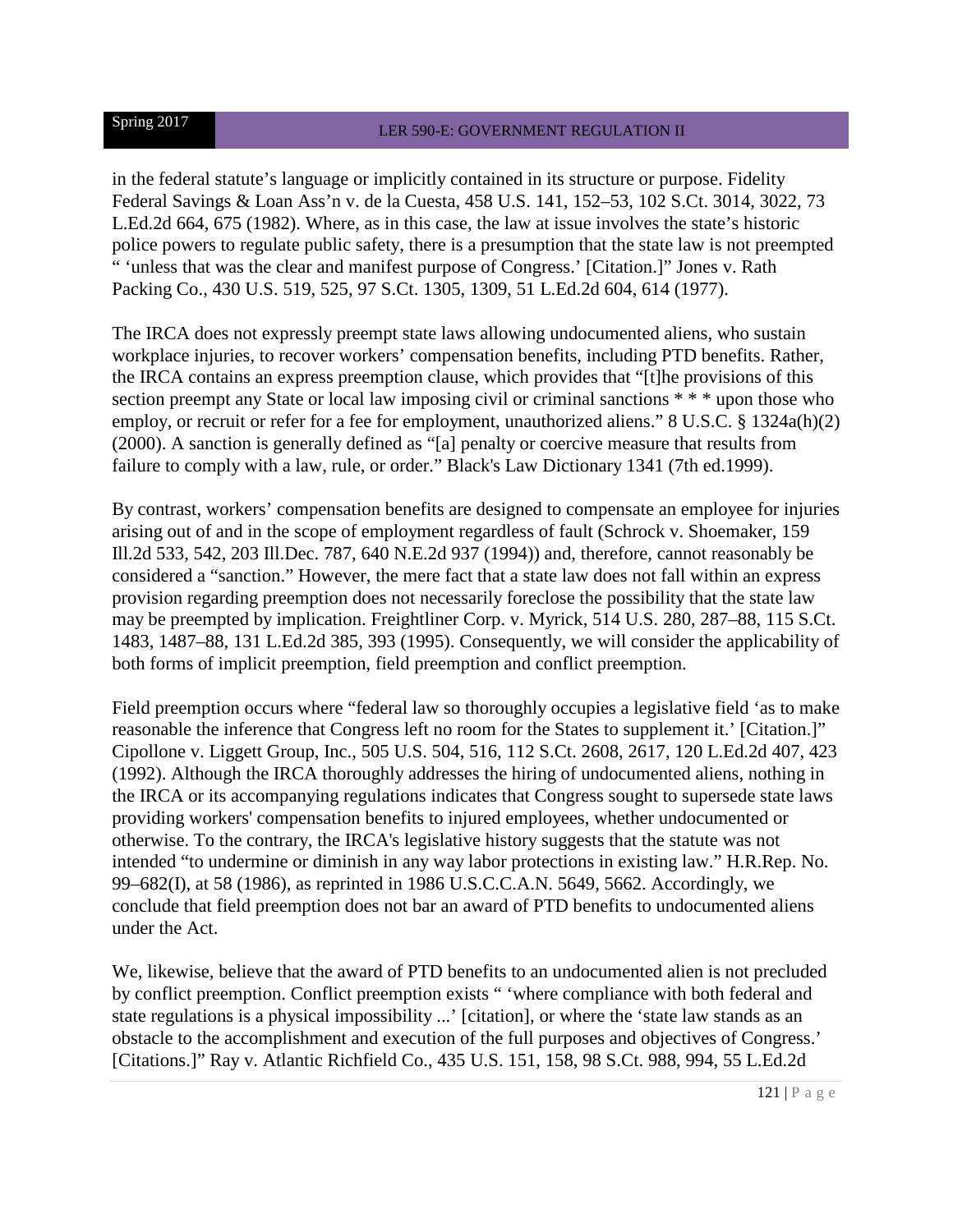### 179, 188–89 (1978).

In Hoffman Plastic Compounds, Inc. v. National Labor Relations Board, 535 U.S. 137, 122 S.Ct. 1275, 152 L.Ed.2d 271 (2002), the United States Supreme Court considered whether the National Labor Relations Board had the authority to award back pay to an undocumented worker who was unlawfully terminated for supporting efforts to unionize. The worker, who was a citizen of Mexico, had gained employment by presenting false work-authorization documents in violation of the IRCA. The Court concluded that allowing the National Labor Relations Board to award back pay to an undocumented alien would conflict with federal immigration policy, as expressed in the IRCA. Hoffman, 535 U.S. at 151, 122 S.Ct. at 1284, 152 L.Ed.2d at 283–84. In reaching this conclusion, the Court found that the National Labor Relations Board had no authority to award back pay to an undocumented alien "for years of work not performed, for wages that could not lawfully have been earned, and for a job obtained in the first instance by a criminal fraud." Hoffman, 535 U.S. at 149, 122 S.Ct. at 1283, 152 L.Ed.2d at 282. The Court further observed that "[t]here is no reason to think that Congress nonetheless intended to permit backpay where, but for an employer's unfair labor practices, an alien-employee would have remained in the United States illegally, and continued to work illegally, all the while successfully evading apprehension by immigration authorities." Hoffman, 535 U.S. at 149, 122 S.Ct. at 1283, 152 L.Ed.2d at 282.

The PTD benefits awarded in this case are fundamentally distinct from the back pay at issue in Hoffman. Had the employer in Hoffman not terminated the undocumented worker for attempting to unionize, the IRCA effectively required that the worker be discharged. Accordingly, the undocumented worker in Hoffman was not legally entitled to wages during the period for which back pay was awarded. See Hoffman, 535 U.S. at 149, 122 S.Ct. at 1283, 152 L.Ed.2d at 282. Unlike the undocumented alien in Hoffman, the claimant in this case has suffered a loss of earning unrelated to her violation of the IRCA. Although the IRCA prevents the claimant from legally working in the United States, she would still be able to work elsewhere had she not sustained a work-related injury. As a consequence, the award of PTD benefits to the claimant is separate and distinct from any continuing violation of the IRCA and, therefore, does not conflict with federal immigration policy.

Based on the foregoing analysis, we find that the IRCA does not preempt, either expressly or implicitly, an award of PTD benefits to an undocumented alien. In so concluding, we note that courts in other jurisdictions have almost uniformly held that the IRCA does not preclude undocumented aliens from receiving workers' compensation benefits. See Farmers Brothers Coffee v. Workers' Compensation Appeals Board, 133 Cal.App.4th 533, 542, 35 Cal.Rptr.3d 23, 29 (2005); Champion Auto Body v. Industrial Claim Appeals Office, 950 P.2d 671, 673 (Colo.App.1997); Dowling, 244 Conn. at 797, 712 A.2d at 405; Safeharbor Employer Services I, Inc. v. Velazquez, 860 So.2d 984, 986 (Fla.App.2003); Continental Pet Technologies, Inc. v. Palacias, 269 Ga.App. 561, 564, 604 S.E.2d 627, 631 (2004); Design Kitchen & Baths v. Lagos,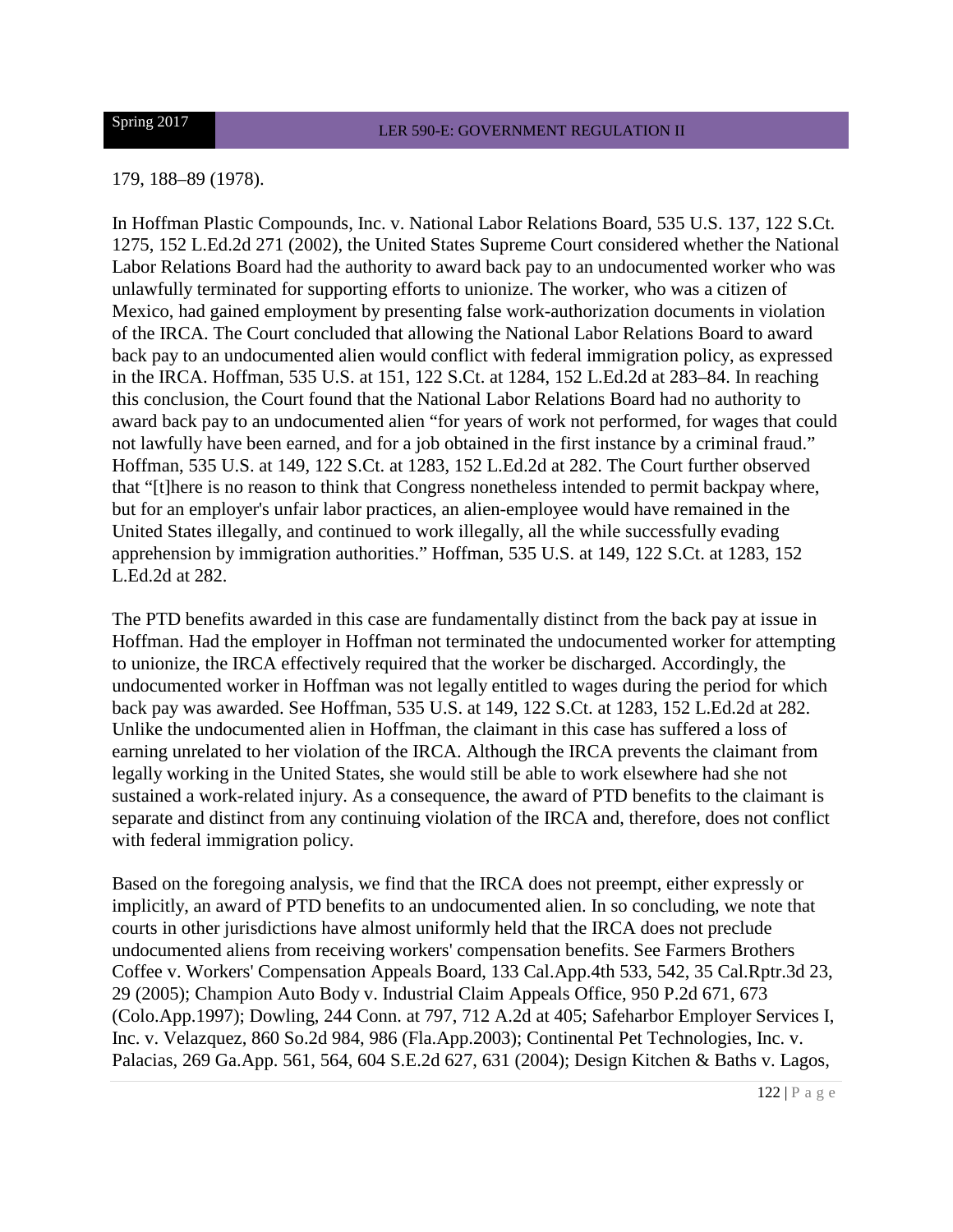388 Md. 718, 739–40, 882 A.2d 817, 829–30 (2005); Correa v. Waymouth Farms, Inc., 664 N.W.2d 324, 331 (Minn.2003); Ruiz v. Belk Masonry Co., 148 N.C.App. 675, 679, 559 S.E.2d 249, 252 (2002); Mendoza v. Monmouth Recycling Corp., 288 N.J.Super. 240, 248, 672 A.2d 221, 225 (1996); Cherokee Industries, Inc. v. Alvarez, 84 P.3d 798, 799–801 (Okla.Civ.App.2003); Reinforced Earth Co. v. Workers' Compensation Appeal Board, 749 A.2d 1036, 1038–39 (Pa.Commw.Ct.2000).

Having found that the IRCA does not preempt the Commission's authority to award PTD benefits to an undocumented alien, we next consider whether an undocumented alien can prove she is totally and permanently disabled pursuant to the test traditionally applied to injured employees who fall within the "odd-lot" category. In this case, the Commission, in adopting the decision of the arbitrator, found the claimant to be permanently and totally disabled under the "odd-lot" category based on the claimant's age, lack of education, lack of transferable skills, inability to speak English, and physical restrictions.

An employee is totally and permanently disabled when she is unable to make some contribution to the work force sufficient to justify the payment of wages. Ceco Corp. v. Industrial Comm'n, 95 Ill.2d 278, 286, 69 Ill.Dec. 407, 447 N.E.2d 842 (1983). An employee, however, need not be reduced to total physical incapacity before a permanent total disability award may be granted. Ceco Corp., 95 Ill.2d at 286, 69 Ill.Dec. 407, 447 N.E.2d 842. Instead, the employee must show that she is unable to perform services except those that are so limited in quantity, dependability, or quality that there is no reasonable stable market for them. A.M.T.C. of Illinois, Inc., Aero Mayflower Transit Co. v. Industrial Comm'n, 77 Ill.2d 482, 487, 34 Ill.Dec. 132, 397 N.E.2d 804 (1979).

Where an employee's disability is of a limited nature such that she is not obviously unemployable, or where there is no medical evidence to support a claim of total disability, the employee has the burden of establishing that she falls into the "odd-lot" category—one who, though not altogether incapacitated from work, is so handicapped that she will not be employed regularly in any well-known branch of the labor market. Ceco Corp., 95 Ill.2d at 287, 69 Ill.Dec. 407, 447 N.E.2d 842.

There are two ways an employee can ordinarily satisfy her burden of proving that she fits into the "odd-lot" category: (1) by showing a diligent but unsuccessful job search, or (2) by demonstrating that because of her age, training, education, experience, and condition, she is unable to engage in stable and continuous employment. Westin Hotel v. Industrial Comm'n, 372 Ill.App.3d 527, 544, 310 Ill.Dec. 18, 865 N.E.2d 342 (2007). Once the employee has initially established the unavailability of employment to a person in her circumstances, the burden then shifts to the employer to show that suitable work is regularly and continuously available to the employee. Valley Mould & Iron Co. v. Industrial Comm'n, 84 Ill.2d 538, 547, 50 Ill.Dec. 710,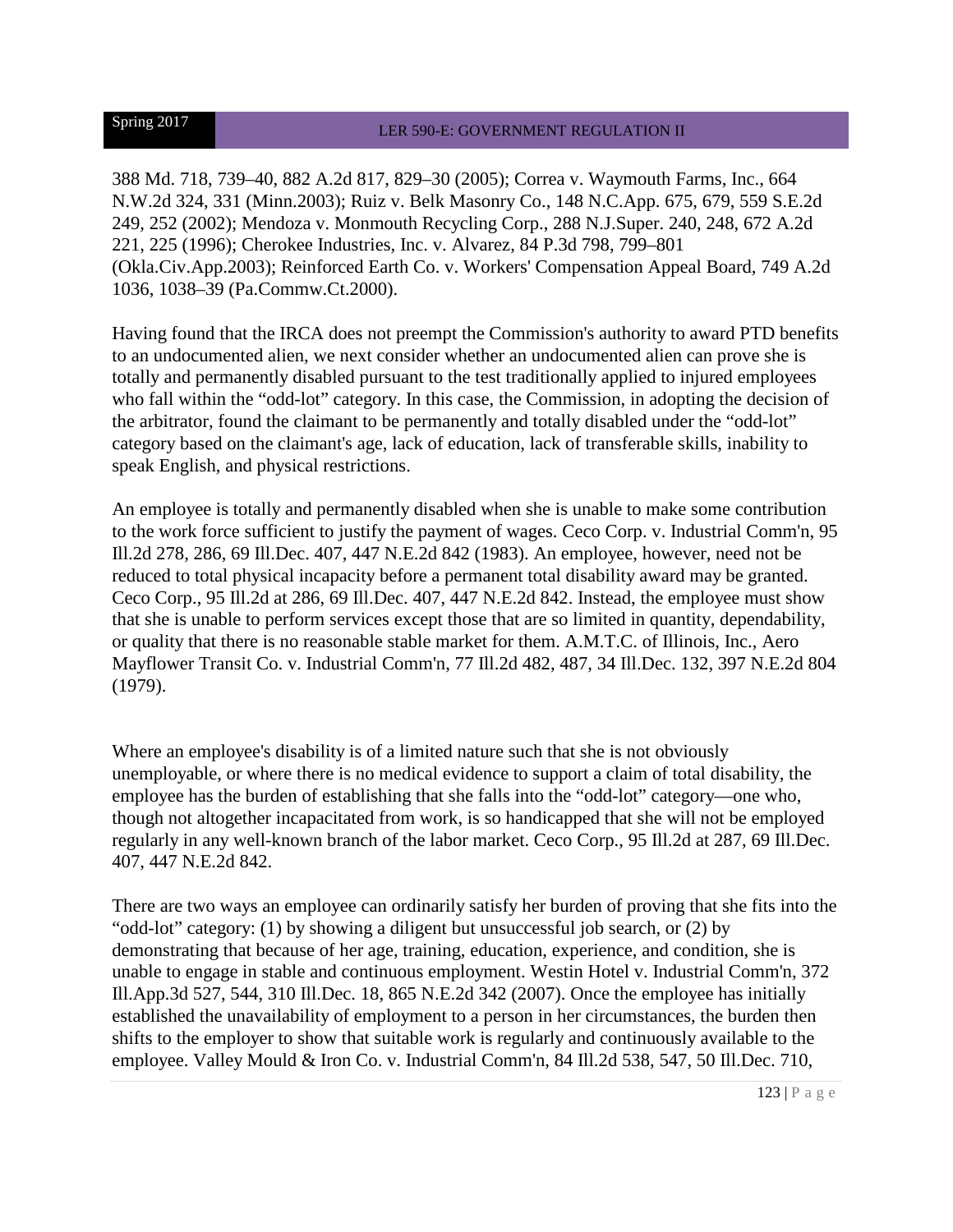### 419 N.E.2d 1159 (1981).

As Economy correctly contends, the traditional test to determine whether an employee falls into the "odd-lot" category cannot be applied to undocumented aliens. Because an undocumented alien's immigration status renders her unemployable as a matter of law (see 8 U.S.C. § 1324a(a) (2000)), such an alien would always be able to demonstrate, and an employer would be unable to refute, that no jobs are available regardless of the alien's condition. Nevertheless, we believe that an undocumented alien may establish that she is permanently and totally disabled under the "oddlot" doctrine, so long as her unemployability is not based upon her immigration status.

Although this issue appears to be one of first impression in Illinois, other jurisdictions have considered what must be proven in order to establish an undocumented alien's entitlement to workers' compensation benefits. In Gayton v. Gage Carolina Metals Inc., 149 N.C.App. 346, 560 S.E.2d 870 (2002), the North Carolina Court of Appeals rejected an employer's argument that, due to an undocumented alien's immigration status, it was theoretically impossible to prove that the alien would be employable. Gayton, 149 N.C.App. at 349–50, 560 S.E.2d at 872–73. The Gayton court observed that, although federal immigration law prevented an undocumented alien from returning to the same pre-injury job or any other job in the United States, federal law does not prohibit conducting a labor market survey to determine what suitable jobs, if any, are available that an undocumented alien might be able to obtain but for her immigration status. Gayton, 149 N.C.App. at 350, 560 S.E.2d at 873. The court further noted that an employer was not required to prove that a specific job had already been offered to the injured employee. Gayton, 149 N.C.App. at 350, 560 S.E.2d at 873. As North Carolina law provides that workers' compensation benefits are not terminated until the employer proves that the employee can return to work at wages equal to those she was receiving at the time the injury occurred, the Gayton court held that the employer has the burden of proving that suitable jobs are available to the undocumented alien "but for" her immigration status. Gayton, 149 N.C.App. at 350, 560 S.E.2d at 873.

While the Illinois Workers' Compensation Act and the North Carolina law differ, we believe that the reasoning employed by the Gayton court is sound. Furthermore, like North Carolina, Illinois does not require that an employer establish that an actual job is available to an injured employee, only that suitable work is regularly and continuously available. See Valley Mould & Iron Co., 84 Ill.2d at 547, 50 Ill.Dec. 710, 419 N.E.2d 1159. Applying this reasoning to the "odd-lot" doctrine, we conclude that an undocumented alien has the initial burden of proving that she cannot sustain regular employment in a well-known branch of the labor market without regard to her undocumented status. The burden then shifts to the employer to produce sufficient evidence that suitable jobs would be regularly and continuously available to the undocumented alien but for her legal inability to obtain employment.

In this case, neither of the vocational experts considered the claimant's immigration status when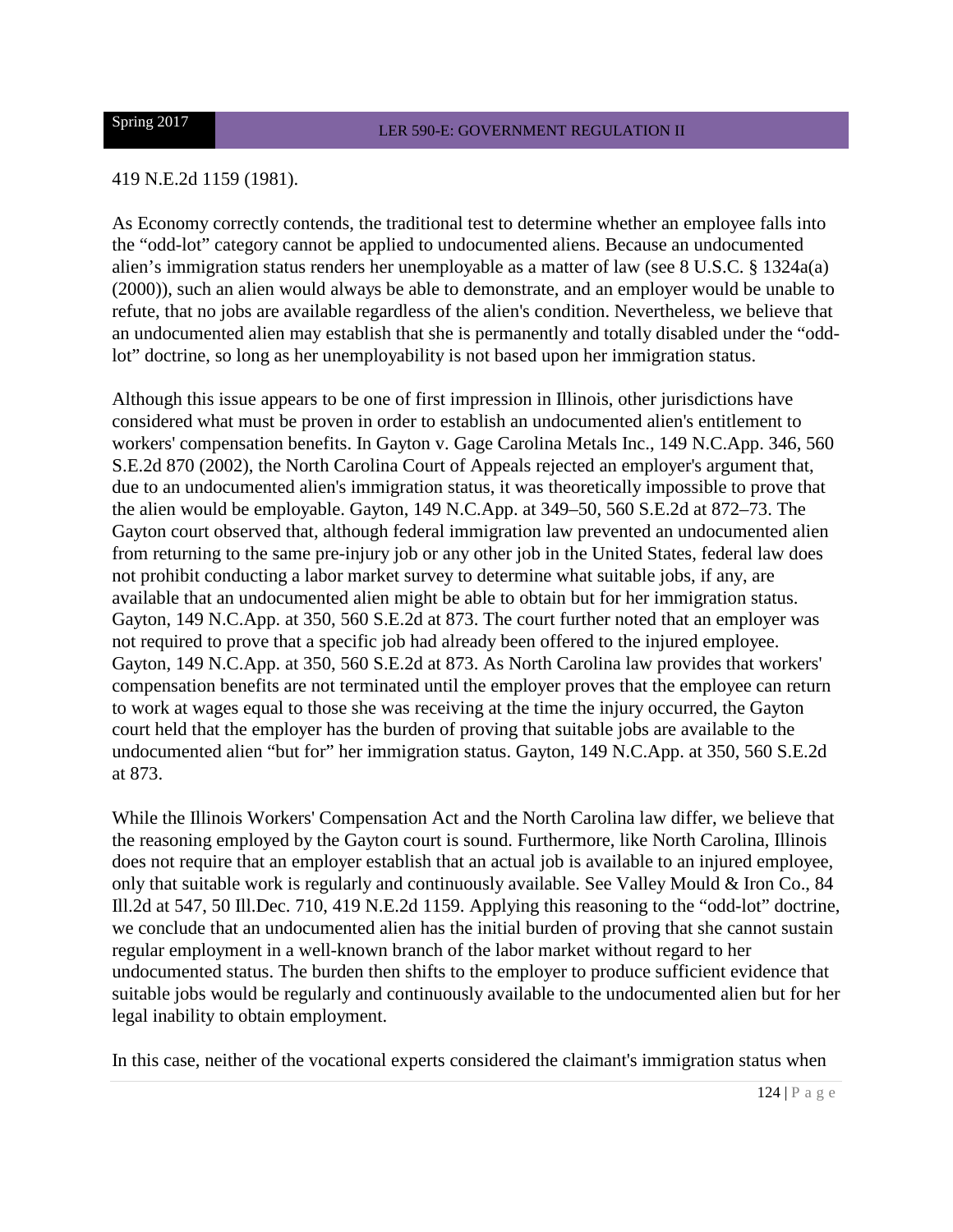proffering their opinions. Bose, the claimant's vocational expert, believed that, based on the claimant's age, her limited education and communication skills, and her work restrictions, no stable labor market existed in which the claimant was employable. She further testified that, given the claimant's current circumstances, she would not be employable, even if she were a citizen of the United States. Breen, Economy's rehabilitation expert, opined that, not taking into account the claimant's inability to legally obtain employment, she could be gainfully employed in the current labor market.

In concluding that the claimant was permanently and totally disabled, the arbitrator, whose decision was adopted by the Commission, relied upon Bose's opinion. As Bose believed that the claimant's condition prevented her from engaging in stable employment without regard to her legal right to work in the United States, the Commission's finding that the claimant is permanently and totally disabled is supported by competent evidence. We, therefore, conclude that the Commission's decision to award the claimant PTD benefits is not against the manifest weight of the evidence.

### **CONCLUSION**

In sum, we conclude that the Act allows workers' compensation benefits, including PTD benefits, to be awarded to undocumented aliens and that an award of such benefits is not preempted by federal immigration law. Additionally, we hold that, for an undocumented alien to establish that she is permanently and totally disabled under the "odd-lot" doctrine, she must first prove that she cannot sustain regular employment in a well-known branch of the labor market without regard to her undocumented status. The burden then shifts to the employer to prove that, but for the undocumented alien's legal inability to obtain employment, suitable work would be regularly and continuously available. Applying this test to the record before us, we cannot say that the Commission's award of PTD benefits to the claimant is against the manifest weight of the evidence. For these reasons, we affirm the judgment of the circuit court which confirmed the decision of the Commission.

### Affirmed**.**

### **SeaWorld of Florida, LLC v. Perez, 748 F.3d 1202 (D.C. Cir. 2014)**

Before: GARLAND, Chief Judge, and ROGERS and KAVANAUGH, Circuit Judges. Opinion Opinion for the Court by Circuit Judge ROGERS. Dissenting Opinion by Circuit Judge KAVANAUGH. ROGERS, Circuit Judge:

SeaWorld of Florida, LLC, operates a theme park in Orlando, Florida, that is designed to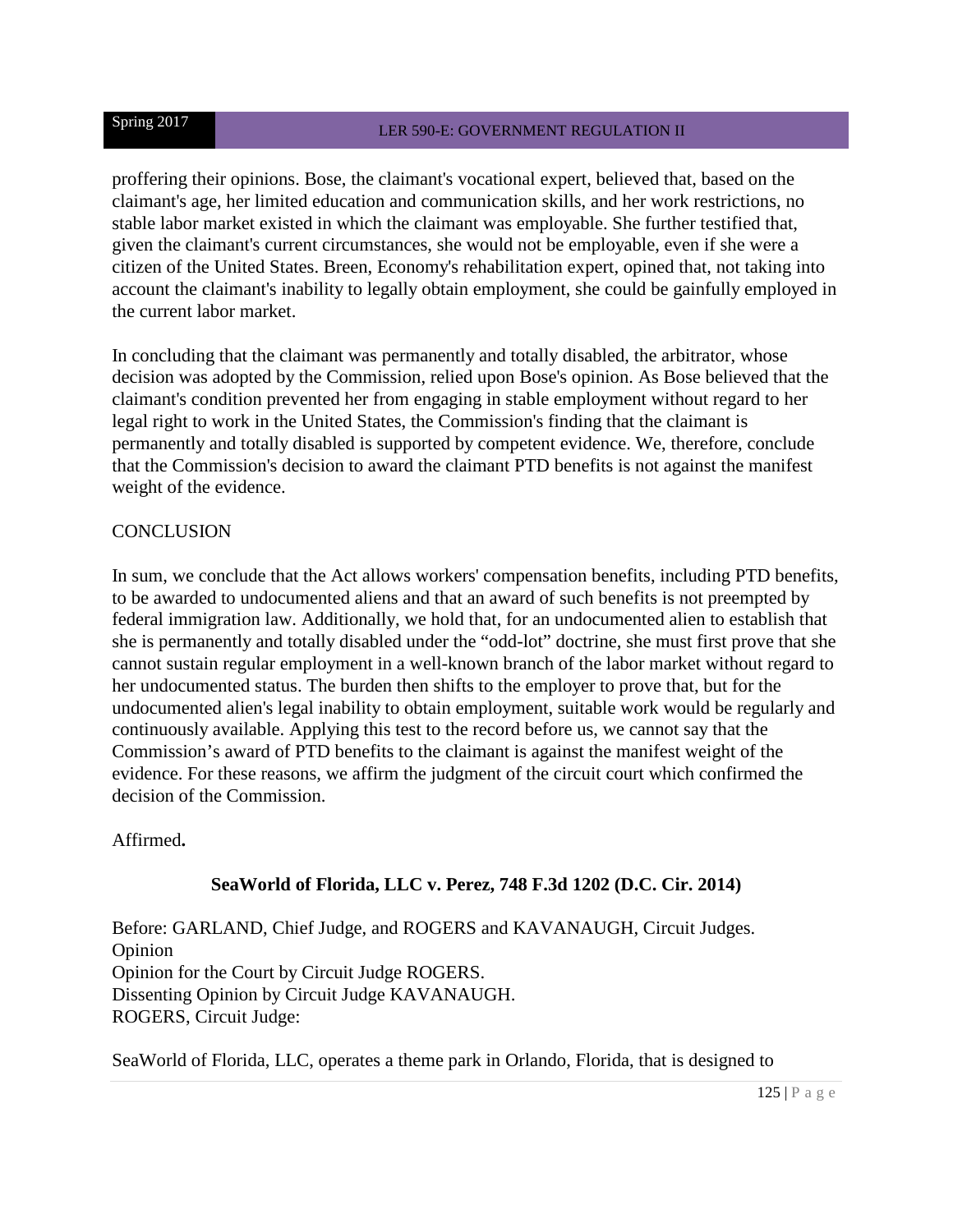entertain and educate paying customers by displaying and studying marine animals. Following the death of one of SeaWorld's trainers while working in close contact with a killer whale during a performance, the Occupational Safety and Health Review Commission found that SeaWorld had violated the general duty clause, § 5(a)(1) of the Occupational Safety and Health Act of 1970, 29 U.S.C. § 654(a)(1), by exposing the trainers to recognized hazards when working in close contact with killer whales during performances, and that the abatement procedures recommended by the Secretary of Labor were feasible. SeaWorld challenges the order with respect to one citation. Concluding its challenges are unpersuasive, we deny the petition for review.

### I.

On February 24, 2010, SeaWorld trainer Dawn Brancheau was interacting with Tilikum, a killer whale, during a performance before a live audience in a pool at Shamu Stadium in Orlando. Ms. Brancheau was reclined on her back on a platform a few inches below the water surface. Tilikum was supposed to mimic her behavior by rolling over. Instead, the killer whale grabbed her and pulled her off the platform into the pool, refusing to release her. She suffered traumatic injuries and drowned as a result of Tilikum's actions.

The Secretary of Labor issued three citations to SeaWorld after an investigation by an Occupational Safety and Health Administration ("OSHA") compliance officer. Only the second citation is at issue. It alleged two instances of a "willful" violation of the general duty clause for exposing animal trainers to the recognized hazards of drowning or injury when working with killer whales during performances.

The first instance related to animal trainers working with Tilikum being exposed to "struck-by and drowning hazards" by being "allowed unprotected contact with Tilikum" while conducting "'drywork' performances on pool ledges, slideouts and platforms." In SeaWorld's terms, when trainers are out of the pool or on submerged ledges called "slideouts" in water no deeper than their knees, their interactions with killer whales are called "drywork." Any interaction in deeper water is "waterwork." According to the Secretary, "[a]mong other methods, one feasible and acceptable means of abatement would be to not allow animal trainers to have any contact with Tilikum unless they are protected by a physical barrier."

The second instance concerned animal trainers working with killer whales other than Tilikum who were exposed to struck-by and drowning hazards when they were "allowed to engage in 'waterwork' and 'drywork' performances with the killer whales without adequate protection."

The Secretary listed as possible abatement methods "prohibit [ing] animal trainers from working with killer whales, including 'waterwork' or 'dry work,' unless the trainers are protected through the use of physical barriers or through the use of decking systems, oxygen supply systems or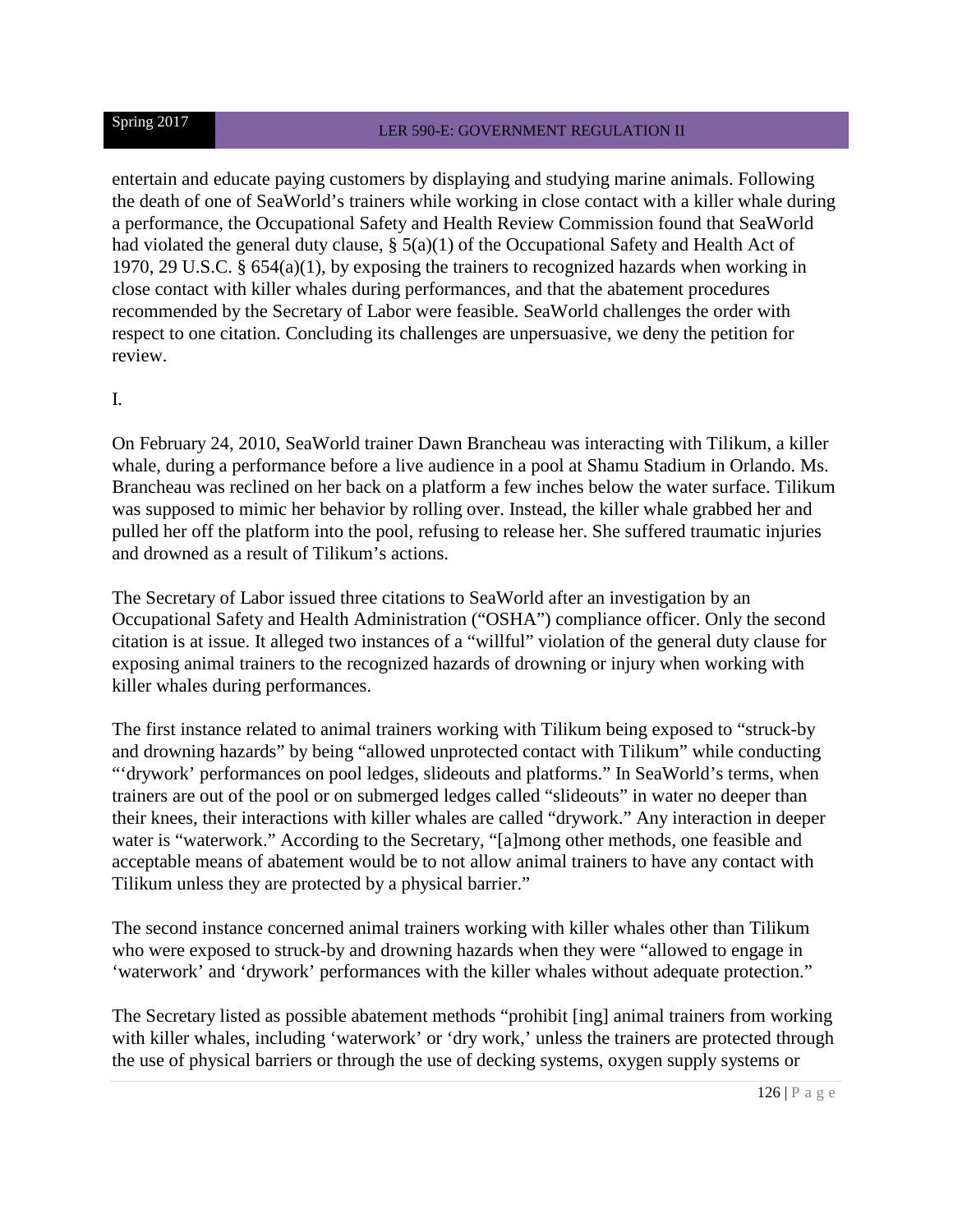other engineering or administrative controls that provide the same or greater level of protection for the trainers." The Secretary proposed a penalty of \$70,000.

Following an evidentiary hearing, the Administrative Law Judge ("ALJ") found that on February 24, 2010, a "performance" was still in progress when Tilikum seized Ms. Brancheau and pulled her into the pool water. The ALJ found that the first and third elements of a violation of the general duty clause—existence of a workplace condition presenting a hazard that likely caused death or serious physical harm—were established by the events on February 24, 2010: Ms. Brancheau's death demonstrated that close contact with killer whales was a hazard likely to cause death or serious injury. Based on evidence regarding three previous deaths involving killer whales (beginning in 1991 with Tilikum), SeaWorld's written training manuals and safety lectures as implemented specifically to Tilikum, and SeaWorld's incident reports, the ALJ found that the Secretary had established by "abundant" record evidence that "SeaWorld recognized the hazard created when its trainers worked in close contact with Tilikum during drywork performances," satisfying the second element of a violation.

Further, the ALJ found that evidence, including SeaWorld's incident reports, established that SeaWorld recognized the hazard when trainers worked in close contact with other killer whales; SeaWorld's statistics regarding the predictability of killer whale behavior, on the other hand, were unpersuasive because not based on rigorous, scientific data. The ALJ concluded that SeaWorld's claim that "it was unaware working with killer whales presents a recognized hazard is difficult to reconcile with numerous comments made over the years by SeaWorld management personnel, including [two] corporate curators of animal training ... [whose] comments were documented and circulated among all of the SeaWorld parks."

The ALJ also found that the Secretary had established the fourth element of a violation: feasible abatement of the hazard for trainers working with Tilikum and other killer whales. SeaWorld had not argued, the ALJ noted, that it is infeasible to install barriers or implement a minimum distance between trainers and whales, but rather "considers the extensive safety training of its trainers and the operant conditioning of its killer whales to be an adequate means of abatement that materially reduces the hazard the killer whales present to the trainers."

The ALJ found the Secretary had met her burden to show SeaWorld's safety program is inadequate. Despite SeaWorld's contention that its operant conditioning "materially reduces the recognized hazard," id., the ALJ concluded that "SeaWorld's reliance on its trainers to recognize precursors and prevent unpredictable behavior by the killer whales runs counter to the requirements of the Act. 'The duty to comply with section  $5(a)(1)$  ... rests with the employer.' "

The ALJ further concluded that "SeaWorld holds trainers to a near—impossible standard set by upper management, who engage in a form of Monday morning quarterbacking." Additionally, the ALJ noted that SeaWorld had already implemented the means of abatement recommended by the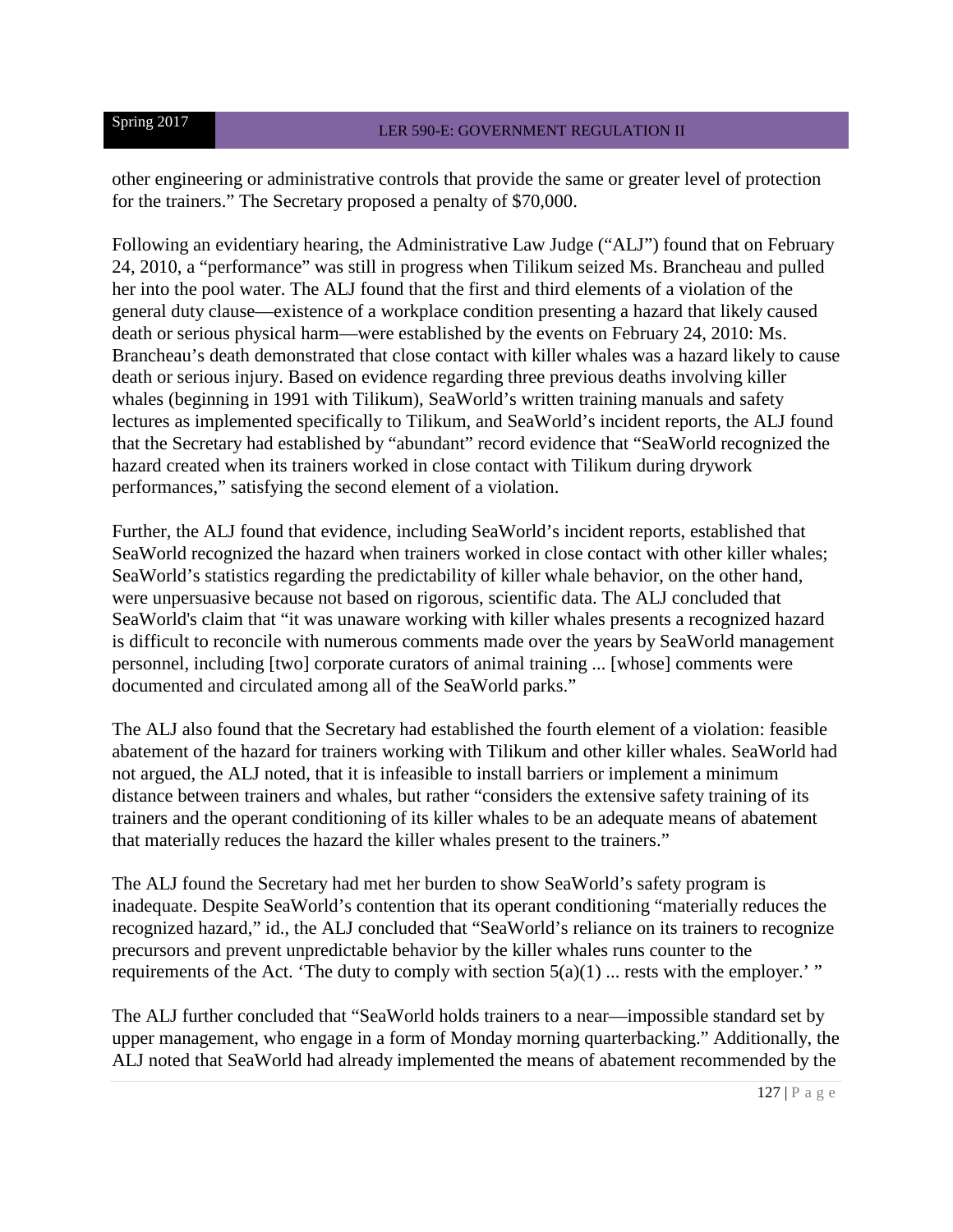Secretary for trainers working with Tilikum—namely, maintaining a minimum distance from the killer whale, or imposing a physical barrier between the killer whale and trainers—and concluded the same or similar abatement involving other killer whales was no less feasible.

Although crediting the testimony of a SeaWorld curator of animal training regarding the educational and inspirational justification for continuing "waterwork" with killer whales, the ALJ concluded that justification "must be measured against the risk incurred by allowing trainers to interact closely with killer whales."

Observing that OSHA has "no specific standard" regulating employees working in close contact with killer whales, and that the Secretary had presented no evidence SeaWorld had a "heightened awareness of the illegality of its conduct" or manifested "plain indifference to employee safety," the ALJ found that violations were "serious," not "willful," and imposed a fine of \$7,000 for the general duty clause violation in Citation, emphasizing that his order was limited to show performances. SeaWorld unsuccessfully sought discretionary review by the Commission, whereupon the ALJ's decision and order became final. See 29 C.F.R. § 2200.90(d). SeaWorld petitions for review of the general duty violation.

The general duty clause, § 5(a)(1) of the Occupational Safety and Health Act, provides: "Each employer  $\lceil \cdot \rceil$  shall furnish to each of his employees employment and a place of employment which are free from recognized hazards that are causing or are likely to cause death or serious physical harm to his employees." 29 U.S.C. § 654(a)(1).

As explained by the House Committee on Education and Labor, "[b]earing in mind the fact that there is no automatic penalty for violation of the general duty, this clause enables the Federal Government to provide for the protection of employees who are working under such unique circumstances that no standard has yet been enacted to cover this situation." H.R. REP. NO. 91– 1291, at 21–22 (1970) (emphasis in original).

In a seminal case this court, in turn, observed that "[t]hough novel in approach and sweeping in coverage, the legislation is no more drastic than the problem it aims to meet." Nat'l Realty & Constr. Co. v. OSHRC, 489 F.2d 1257, 1260–61 (D.C.Cir.1973) (footnote omitted).

Notwithstanding the "unqualified and absolute" textual imperative that the workplace be "free" of the recognized hazard, id. at 1265, the court further observed that "Congress quite clearly did not intend the general duty clause to impose strict liability: The duty was to be an achievable one," So understood, the court held that "[a]ll preventable forms and instances of hazardous conduct must ... be entirely excluded from the workplace." Id. at 1266–67.

"To establish a violation of the General Duty Clause, the Secretary must establish that: (1) an activity or condition in the employer's workplace presented a hazard to an employee, (2) either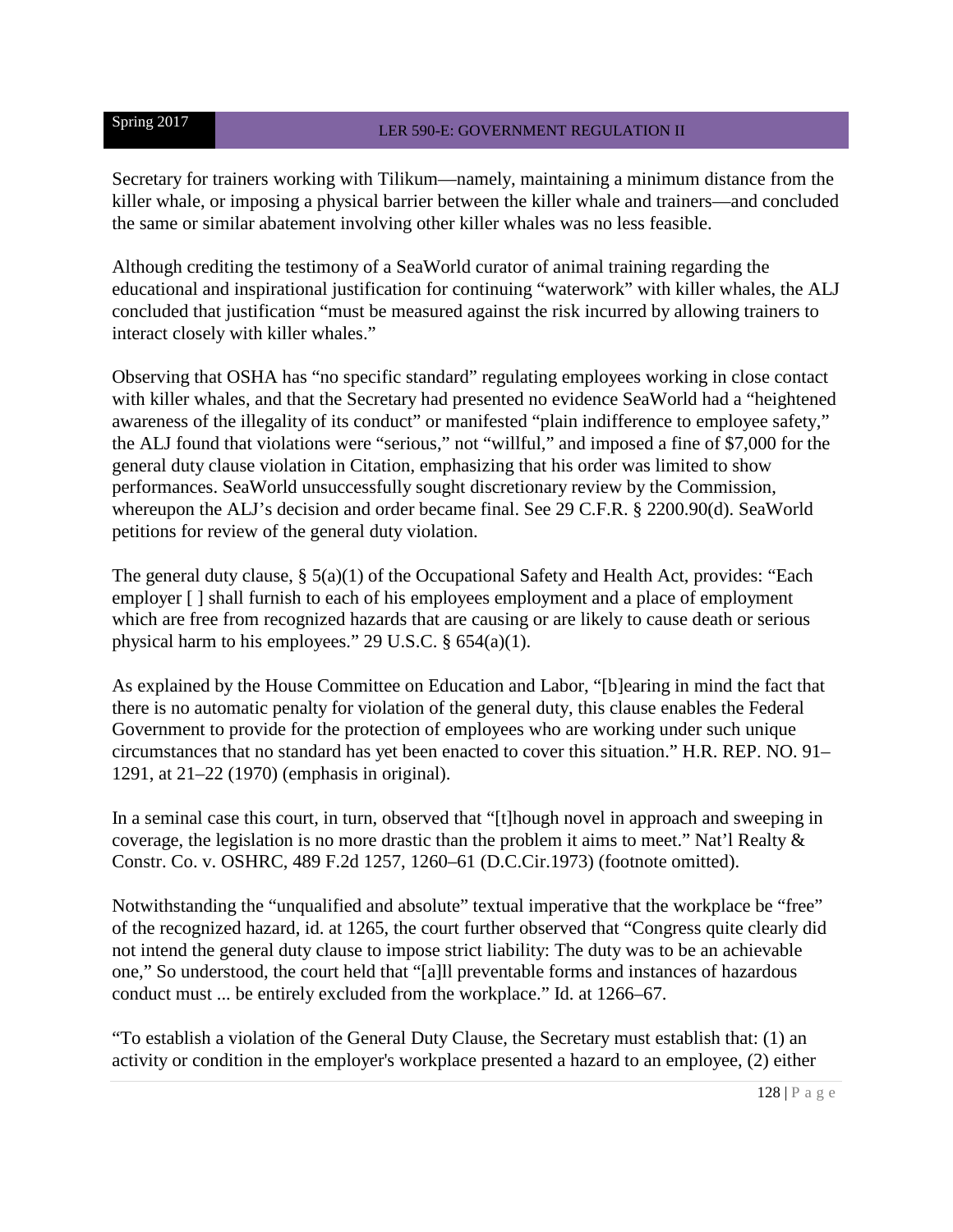the employer or the industry recognized the condition or activity as a hazard, (3) the hazard was likely to or actually caused death or serious physical harm, and  $(4)$  a feasible means to eliminate or materially reduce the hazard existed."

Tempering the range of potential remedies that might be imposed upon finding a violation of the clause, the court explained: "In other words, 'the Secretary must prove that a reasonably prudent employer familiar with the circumstances of the industry would have protected against the hazard in the manner specified by the Secretary's citation."'

SeaWorld contests only the second and fourth elements regarding recognized hazard and feasibility. In challenging the general duty citation, SeaWorld does not perforce contend that the Secretary of Labor or the Occupational Safety and Health Review Commission lack legal authority to require employers to provide a reasonably safe working environment for employees.

Rather, SeaWorld takes issue with the interpretation by these officials of what constitutes a recognized hazard that would subject an employer to citation under the Occupational Safety and Health Act.

First, SeaWorld contends that the finding that it exposed its employees to a "recognized hazard" is unsupported by substantial evidence. Second, it contends that "when some risk is inherent in a business activity, that risk cannot constitute a 'recognized hazard.'" Third, it contends that the ALJ's decision was based on unreliable expert testimony about the extent of killer whale predictability after SeaWorld's training and precautions. As regards the feasibility of physical barriers and minimum distances SeaWorld contends that the Secretary failed to prove feasible abatement methods (or that SeaWorld had already implemented these measures), and that the ALJ failed to consider evidence these abatement measures present additional hazards and erred because eliminating close contact changes the nature of a trainer's job. Finally, SeaWorld contends the general duty clause is unconstitutionally vague as applied because SeaWorld lacked fair notice of the Secretary's abatement measures.

The court must uphold the Commission's decision unless it is "arbitrary, capricious, an abuse of discretion, or otherwise not in accordance with law."

Whether a work condition poses a recognized hazard is a question of fact. Substantial evidence supports the finding that "drywork" and "waterwork" with killer whales were recognized hazards. Tilikum is a 32–year–old male killer whale with known aggressive tendencies who in 1991 killed a whale trainer at a marine park in Vancouver, British Columbia. SeaWorld had established special protocols for Tilikum, which prohibited "waterwork" and, among other things, required non-killer whale personnel and guests to stay five feet behind pool walls or three feet from Tilikum's head, indicating that SeaWorld recognized the possibility of harm to people standing outside of the pool on land.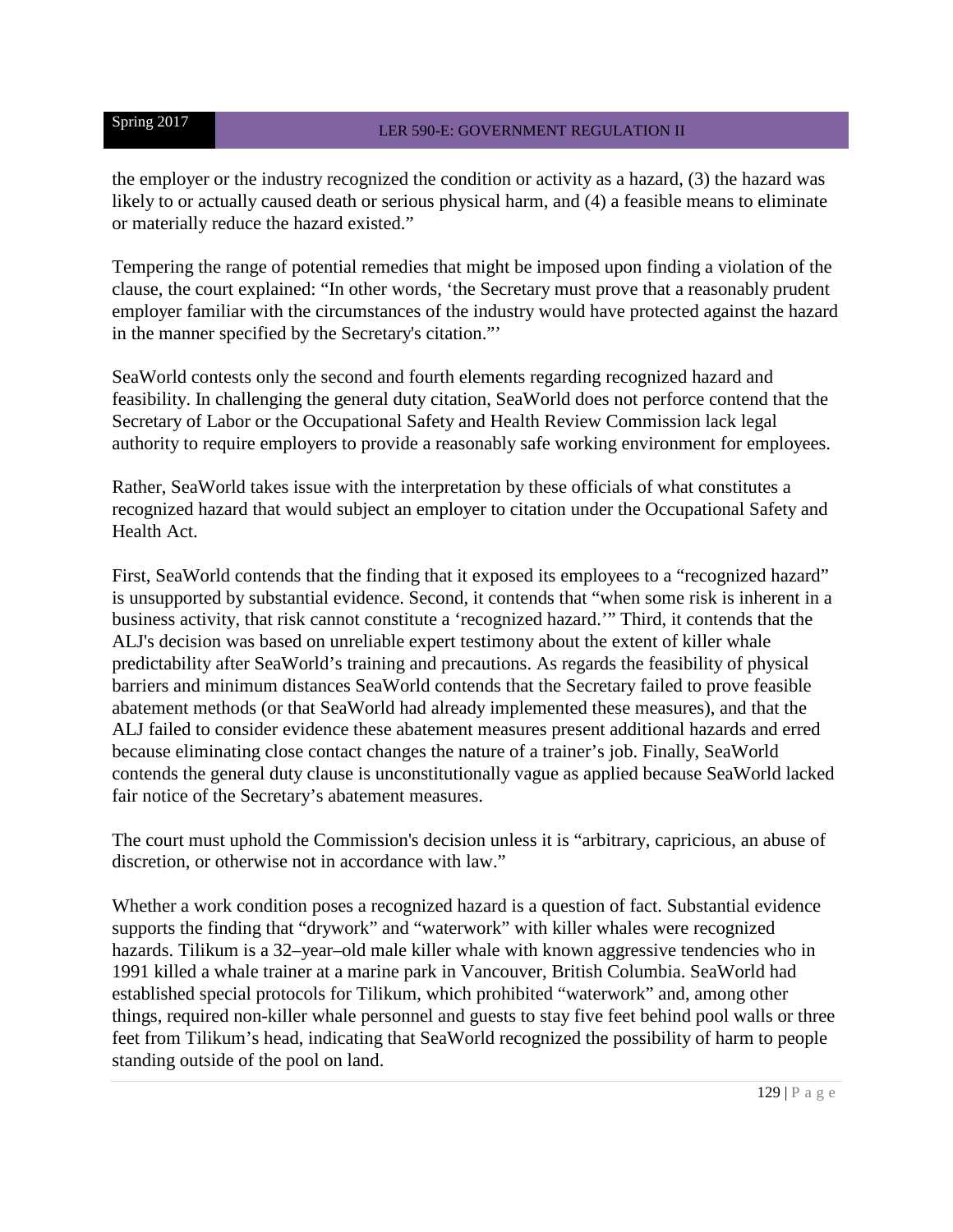Although "drywork" with Tilikum continued, SeaWorld limited it to a team of experienced trainers who used extra caution. The caution with which SeaWorld treated Tilikum even when trainers were poolside or on "slideouts" in the pool indicates that it recognized the hazard the killer whale posed, not that it considered its protocols rendered Tilikum safe.

As to other killer whales, SeaWorld suggests that close contact with these whales was not a recognized hazard because all whales behave differently and its incident reports help SeaWorld improve training. But SeaWorld's incident reports demonstrate that it recognized the danger its killer whales posed to trainers notwithstanding its protocols. At the time of Ms. Brancheau's death, seven killer whales were at the Orlando park. Even though SeaWorld had not recorded incident reports on all of its killer whales, a substantial portion of SeaWorld's killer whale population had at least one reported incident.

The ALJ also relied on the many comments by SeaWorld management personnel, including corporate curators of animal training, who described the need for caution around killer whales generally, not only around certain killer whales. Killer whales bit trainers' body parts on several occasions (although not generally puncturing skin) and in 2006 a killer whale pulled a trainer underwater by the foot and submerged him repeatedly for approximately 10 minutes.

Although this incident occurred during "waterwork," substantial evidence supports the finding with regard to "drywork" as well. On numerous occasions, trainers fell or were pulled into the water, as later happened with Tilikum and Ms. Brancheau, or killer whales lunged out of the water toward trainers. These incidents constitute substantial evidence to support the ALJ's finding that "drywork" was also a recognized hazard.

SeaWorld's position is that working with killer whales was not a recognized hazard because its training and safety program adequately controlled the risk. To train its killer whales, SeaWorld uses "operant conditioning" to reinforce desired behaviors with food or other rewards. It also trains its employees who work with killer whales to recognize particular behaviors that it calls "precursors," which indicate that the killer whales may act aggressively, and keeps detailed incident reports of when its killer whales had behaved aggressively or otherwise undesirably toward trainers, including pulling trainers into the pool.

The Secretary presented evidence that the killer whales posed a hazard in spite of SeaWorld's safety measures. On multiple occasions, including the death of Ms. Brancheau, SeaWorld's incident reports indicated that the killer whales showed no immediate precursors of aggressive behavior or ignored SeaWorld's emergency procedures designed to make them cease aggressive behavior. Statements by SeaWorld managers do not indicate that SeaWorld's safety protocols and training made the killer whales safe; rather, they demonstrate SeaWorld's recognition that the killer whales interacting with trainers are dangerous and unpredictable and that even senior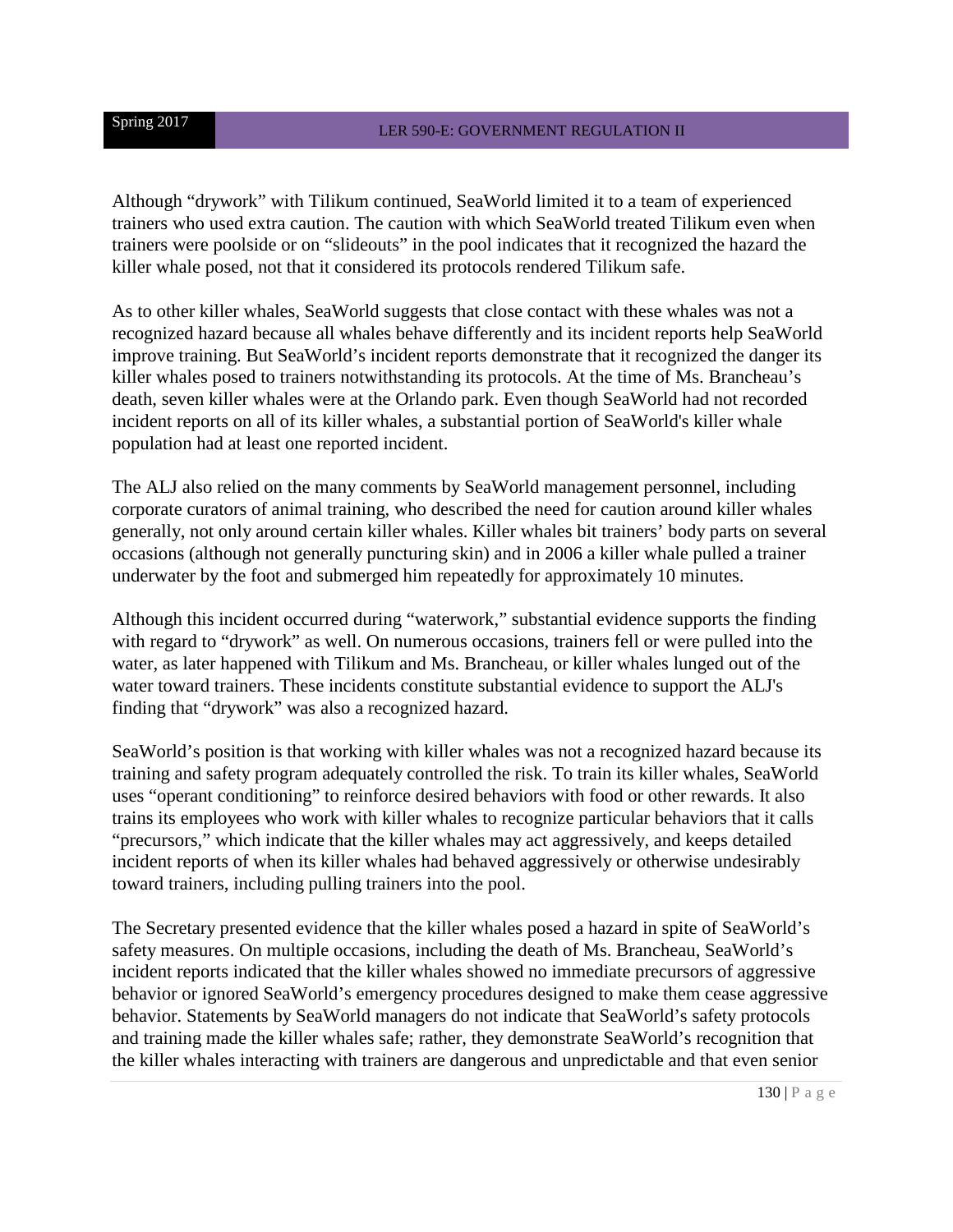trainers can make mistakes during performances, and the managers repeatedly urged caution in working with the killer whales.

The evidence thus supports the ALJ's finding that a recognized hazard existed, even beyond the impact of SeaWorld's safety protocols.

In relying on SeaWorld's safety program to establish a recognized hazard, the ALJ did not, as SeaWorld suggests, "invert<sup>[]</sup> the requirement of the General Duty Clause that the Secretary, 'as a threshold matter,' 'submit evidence proving ... that the methods undertaken by the employer to address the alleged hazard were inadequate.' "

The remedy imposed for SeaWorld's violations does not change the essential nature of its business. There will still be human interactions and performances with killer whales; the remedy will simply require that they continue with increased safety measures. SeaWorld itself has limited human interactions. After Ms. Brancheau's death in 2010, SeaWorld ceased "waterwork" with all of its killer whales. It also imposed distance between trainers and Tilikum during drywork and, to a lesser degree, between other killer whales and trainers during drywork.

These self-imposed limitations are relevant to the assessment of which aspects of SeaWorld's business are essential and indicate that the Secretary's remedy will not eliminate any essential element. SeaWorld does not assert (and at oral argument disavowed) that a public perception of danger to its trainers is essential to its business. See Oral Argument Recording at 15:05–16:05. Nor has SeaWorld ever argued that limiting interactions in the way that the remedy requires would have a detrimental economic impact on its profits. And SeaWorld is, after all, a for-profit entity owned, at times relevant to the Commission proceedings, by the Blackstone Group, an investment firm.

Substantial evidence supports the ALJ's findings that it was feasible for SeaWorld to abate the hazard to its employees by using barriers or minimum distance between trainers and killer whales, most notably because SeaWorld has implemented many of these measures on its own.

The record evidence showed that SeaWorld's training and protocols did not prevent continued incidents, including the submerging and biting of one trainer in 2006, the killing of a trainer by a SeaWorld-trained and—owned killer whale in 2009 at an amusement park in Spain, and Ms. Brancheau's death in 2010. SeaWorld employees repeatedly acknowledged the unpredictability of its killer whales. This record evidence supports the ALJ's finding that existing protocols were inadequate to eliminate or materially reduce the hazard to SeaWorld's trainer employees performing with killer whales.

Abatement is "feasible" when it is "economically and technologically capable of being done." After Ms. Brancheau's death, SeaWorld required that all trainers work with Tilikum from a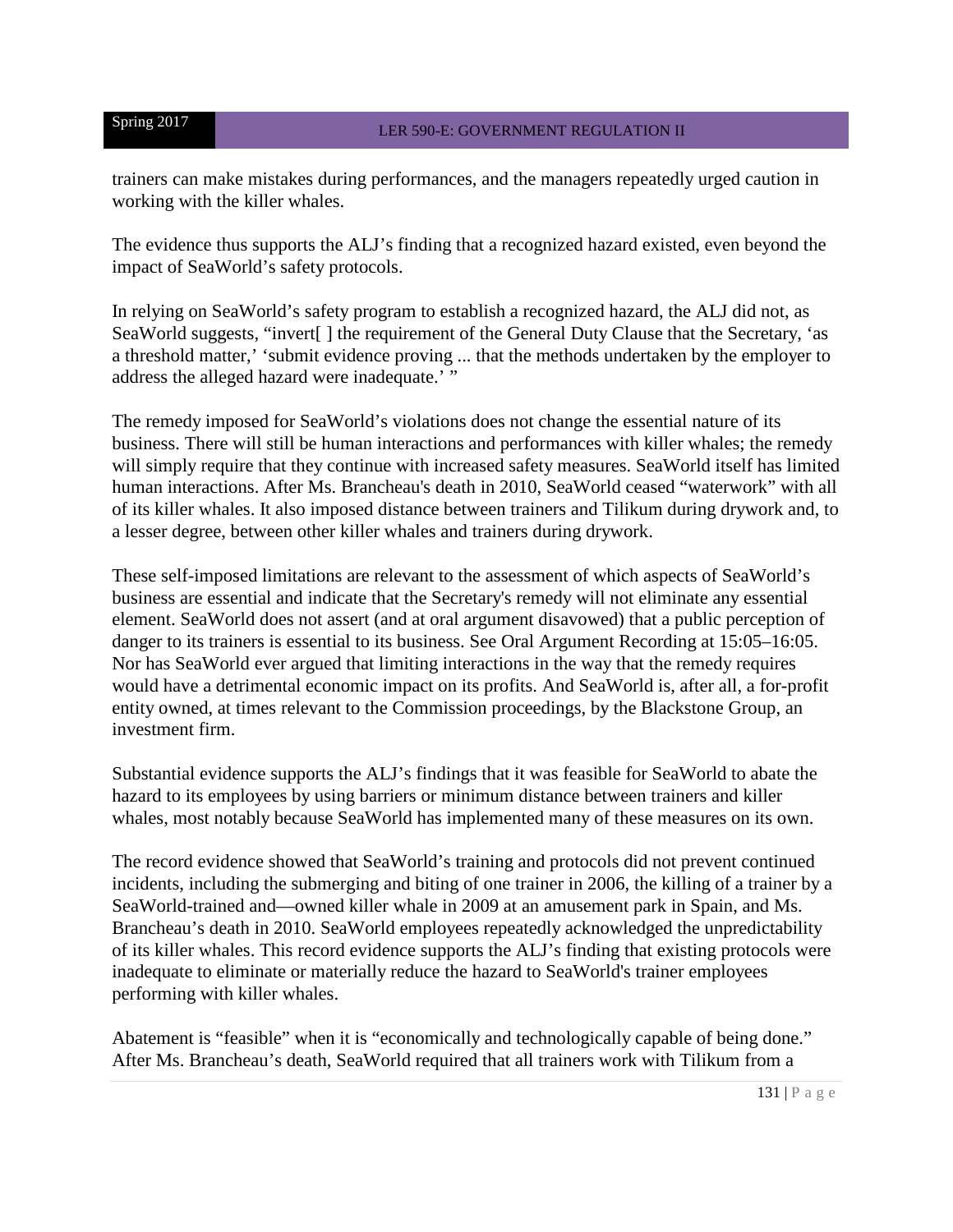minimum distance or behind a barrier, and "waterwork" ceased with all of its killer whales. As the ALJ noted, SeaWorld had not argued the Secretary's proposed abatement was not economically or technologically feasible and had already implemented abatement for at least one of its killer whales and needed only to apply the same or similar protective contact measures it used with Tilikum to other killer whales. Consequently, the Secretary was not required to specify the precise manner in which abatement should be implemented. That the ALJ subsequently granted SeaWorld's request for a six-month extension of the abatement deadline, in view of SeaWorld's difficulty in scheduling two consulting experts, does not undermine the substantial evidence that SeaWorld could feasibly abate the hazard. SeaWorld does not dispute that the Secretary's abatement measures would materially reduce, if not eliminate, the hazard killer whales pose to its employees during performances. SeaWorld's use of protective contact with Tilikum, the three-year moratorium on "waterwork" after Ms. Brancheau's death, and repeated temporary cessation of "waterwork" with all killer whales or particular killer whales after other incidents support the finding that these changes were feasible and would not fundamentally alter the nature of the trainers' employment or SeaWorld's business.

Given evidence of continued incidents of aggressive behavior by killer whales toward trainers notwithstanding SeaWorld's training, operant conditioning practices, and emergency measures, SeaWorld could have anticipated that abatement measures it had applied after other incidents would be required.

Accordingly, we deny the petition for review.

### KAVANAUGH, Circuit Judge, dissenting:

Many sports events and entertainment shows can be extremely dangerous for the participants. Football. Ice hockey. Downhill skiing. Air shows. The circus. Horse racing. Tiger taming. Standing in the batter's box against a 95 mile per hour fastball. Bull riding at the rodeo. Skydiving into the stadium before a football game. Daredevil motorcycle jumps. Stock car racing. Cheerleading vaults. Boxing. The balance beam. The ironman triathlon. Animal trainer shows. Movie stunts. The list goes on.

But the participants in those activities want to take part, sometimes even to make a career of it, despite and occasionally because of the known risk of serious injury. To be fearless, courageous, tough—to perform a sport or activity at the highest levels of human capacity, even in the face of known physical risk—is among the greatest forms of personal achievement for many who take part in these activities. American spectators enjoy watching these amazing feats of competition and daring, and they pay a lot to do so. Americans like to witness the thrill of victory, to cheer the linebacker who hammers the running back at the goal line, to yell with admiration as Derek Jeter flies into the stands down the left-field line to make a catch, to applaud the gymnast who nails the back flip off the balance beam, to hold their collective breath as Jack Hanna plays with pythons, to root on the marathoner who is near collapse at the finish line, to scream "Foreman" when the